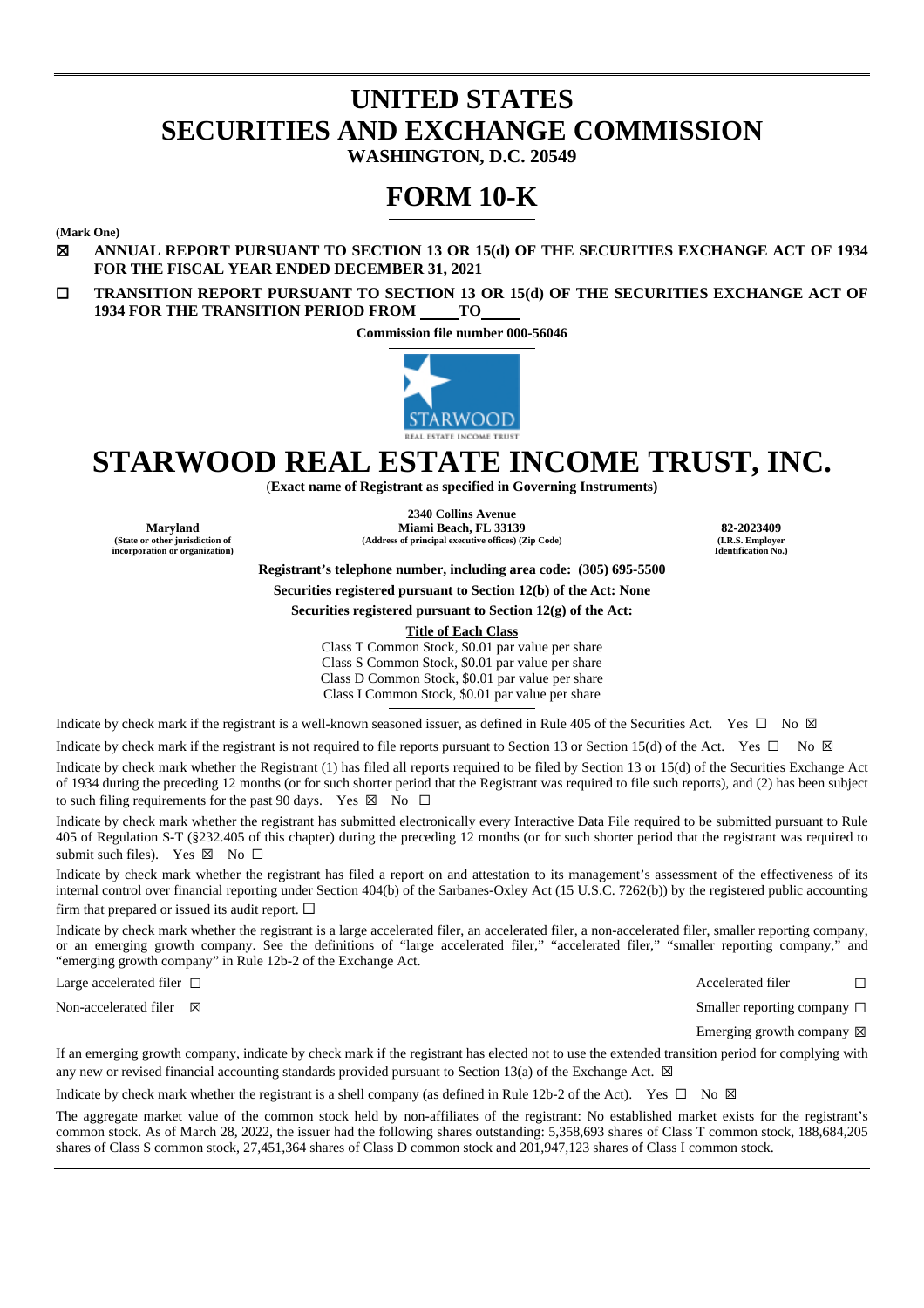# **TABLE OF CONTENTS**

# $Page$

| PART I.         |                                                                         |    |
|-----------------|-------------------------------------------------------------------------|----|
| ITEM 1.         |                                                                         | 6  |
| ITEM 1A.        |                                                                         | 10 |
| ITEM 1B.        |                                                                         | 56 |
| ITEM 2.         |                                                                         | 56 |
| ITEM 3.         |                                                                         | 56 |
| ITEM 4.         |                                                                         | 56 |
| PART II.        |                                                                         |    |
| ITEM 5.         | MARKET FOR REGISTRANT'S COMMON EQUITY, RELATED STOCKHOLDER MATTERS AND  |    |
|                 |                                                                         | 57 |
| ITEM 6.         |                                                                         | 62 |
| ITEM 7.         | MANAGEMENT'S DISCUSSION AND ANALYSIS OF FINANCIAL CONDITION AND RESULTS |    |
|                 |                                                                         | 63 |
| ITEM 7A.        |                                                                         | 75 |
| ITEM 8.         |                                                                         | 76 |
| ITEM 9.         | CHANGES IN AND DISAGREEMENTS WITH ACCOUNTANTS ON ACCOUNTING AND         |    |
|                 |                                                                         | 76 |
| ITEM 9A.        |                                                                         | 76 |
| ITEM 9B.        |                                                                         | 77 |
| ITEM 9C.        | DISCLOSURE REGARDING FOREIGN JURISDICTIONS THAT PREVENT INSPECTIONS     | 77 |
| PART III.       |                                                                         |    |
| <b>ITEM 10.</b> |                                                                         | 78 |
| <b>ITEM 11.</b> |                                                                         | 82 |
| <b>ITEM 12.</b> | SECURITY OWNERSHIP OF CERTAIN BENEFICIAL OWNERS AND MANAGEMENT AND      |    |
|                 |                                                                         | 84 |
| <b>ITEM 13.</b> | <b>CERTAIN RELATIONSHIPS AND RELATED TRANSACTIONS, AND DIRECTOR</b>     |    |
|                 |                                                                         | 85 |
| <b>ITEM 14.</b> |                                                                         | 91 |
| PART IV.        |                                                                         |    |
| ITEM 15.        |                                                                         | 92 |
| <b>ITEM 16.</b> |                                                                         | 93 |
|                 |                                                                         | 94 |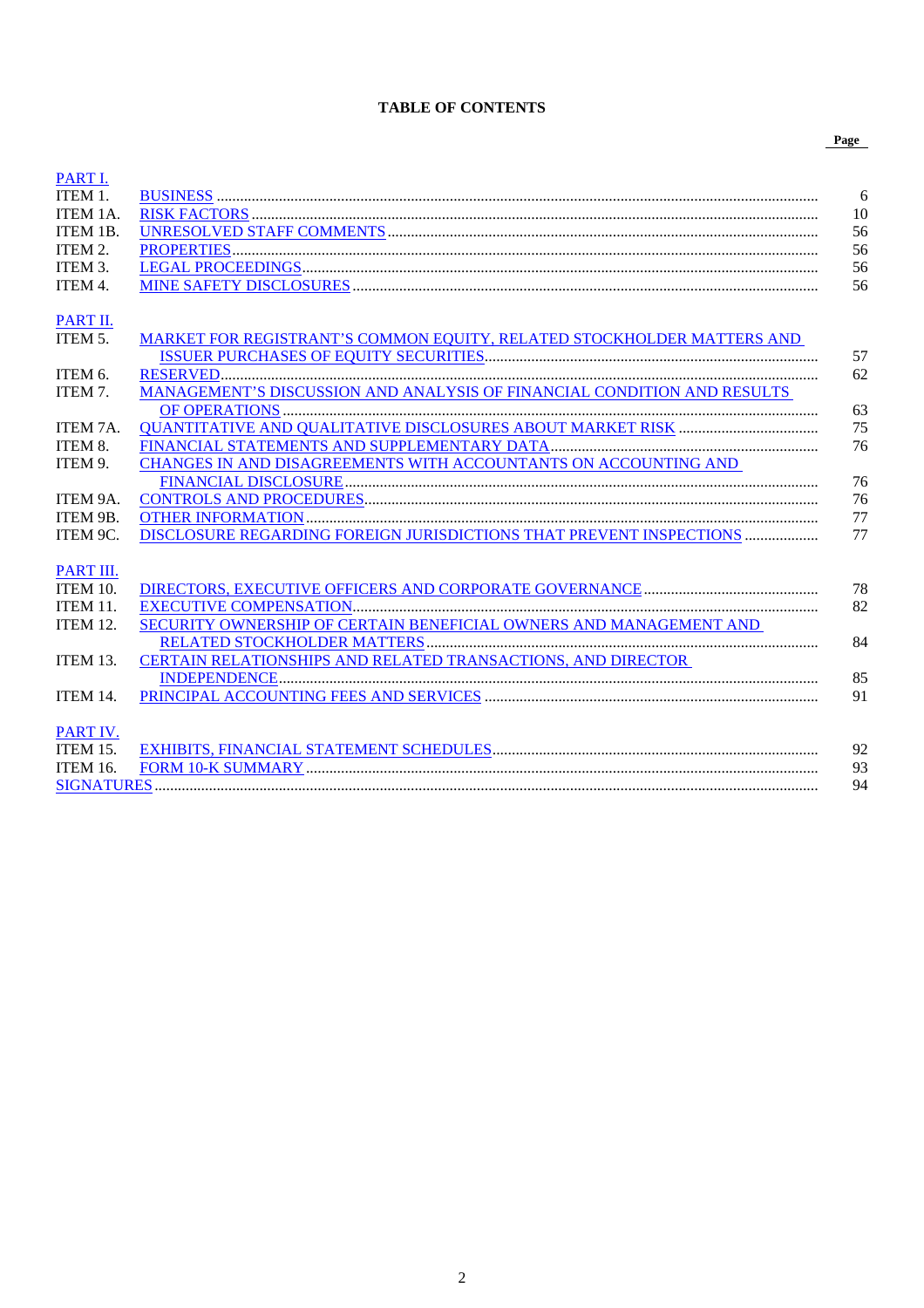# <span id="page-2-0"></span>**PART I.**

# **CAUTIONARY NOTE REGARDING FORWARD-LOOKING STATEMENTS**

This Annual Report on Form 10-K contains forward-looking statements within the meaning of Section 27A of the Securities Act of 1933, as amended (the "Securities Act"), and Section 21E of the Exchange Act of 1934, as amended (the "Exchange Act"). Forward-looking statements include statements about our business, including, in particular, statements about our plans, strategies and objectives. Forward-looking statements can generally be identified by our use of forward-looking terminology such as "may," "will," "expect," "intend," "anticipate," "estimate," "believe," "continue" or other similar words. These statements include our plans and objectives for future operations, including plans and objectives relating to future growth and availability of funds, and are based on current expectations that involve numerous risks and uncertainties. Assumptions relating to these statements involve judgments with respect to, among other things, future economic, competitive and market conditions and future business decisions, all of which are difficult or impossible to accurately predict and many of which are beyond our control.

Although we believe the assumptions underlying the forward-looking statements, and the forward-looking statements themselves, are reasonable, any of the assumptions could be inaccurate and, therefore, there can be no assurance that these forward-looking statements will prove to be accurate and our actual results, performance and achievements may be materially different from that expressed or implied by these forward-looking statements. In light of the significant uncertainties inherent in these forward looking statements, the inclusion of this information should not be regarded as a representation by us or any other person that our objectives and plans, which we consider to be reasonable, will be achieved. Except as otherwise required by federal securities laws, we do not undertake to publicly update or revise any forward-looking statements, whether as a result of new information, future events or otherwise.

# **RISK FACTOR SUMMARY**

*We are subject to numerous risks and uncertainties (many of which may be amplified by the COVID-19 outbreak) that could cause our actual results and future events to differ materially from those set forth or contemplated in our forward-looking statements, including those summarized below. The following list of risks and uncertainties is only a summary of some of the most important factors and is not intended to be exhaustive. This risk factor summary should be read together with the more detailed discussion of risks and uncertainties set forth under "Item 1A. Risk Factors" of this Annual Report on Form 10-K.*

#### **Risks Related to Our Organizational Structure**

- Investors will not have the opportunity to evaluate our future investments before we make them.
- Since there is no public trading market for shares of our common stock, repurchase of shares by us will likely be the only way to dispose of your shares. Our share repurchase plan provides stockholders with the opportunity to request that we repurchase their shares on a monthly basis, but we are not obligated to repurchase any shares and may choose to repurchase only some, or even none, of the shares that have been requested to be repurchased in any particular month in our discretion. In addition, repurchases are subject to available liquidity and other significant restrictions. Further, our board of directors may modify, suspend or terminate our share repurchase plan if it deems such action to be in our best interest and the best interest of our stockholders. As a result, our shares should be considered as having only limited liquidity and at times may be illiquid.
- We cannot guarantee that we will make distributions, and if we do, we may fund such distributions from sources other than cash flow from operations, including, without limitation, the sale of assets, borrowings, return of capital or offering proceeds (including from sales of our common stock or Operating Partnership (defined below) units to the Special Limited Partner (defined below)), and we have no limits on the amounts we may pay from such sources.
- We may pay distributions from sources other than our cash flow from operations, including, without limitation, the sale of assets, borrowings or offering proceeds, and we have no limits on the amounts we may pay from such sources.
- The purchase and repurchase price for shares of our common stock are generally based on our prior month's net asset value ("NAV") (subject to material changes) and are not based on any public trading market. While there are independent annual appraisals of our properties, the appraisal of properties is inherently subjective and our NAV may not accurately reflect the actual price at which our properties could be liquidated on any given day.
- Valuations and appraisals of our assets are estimates of fair value and may not necessarily correspond to realizable value.
- Our NAV per share amounts may change materially if the appraised values of our properties materially change from prior appraisals or the actual operating results for a particular month differ from what we originally budgeted for that month.
- The return on an investment in our stock may be reduced if we are required to register as an investment company under the Investment Company Act of 1940.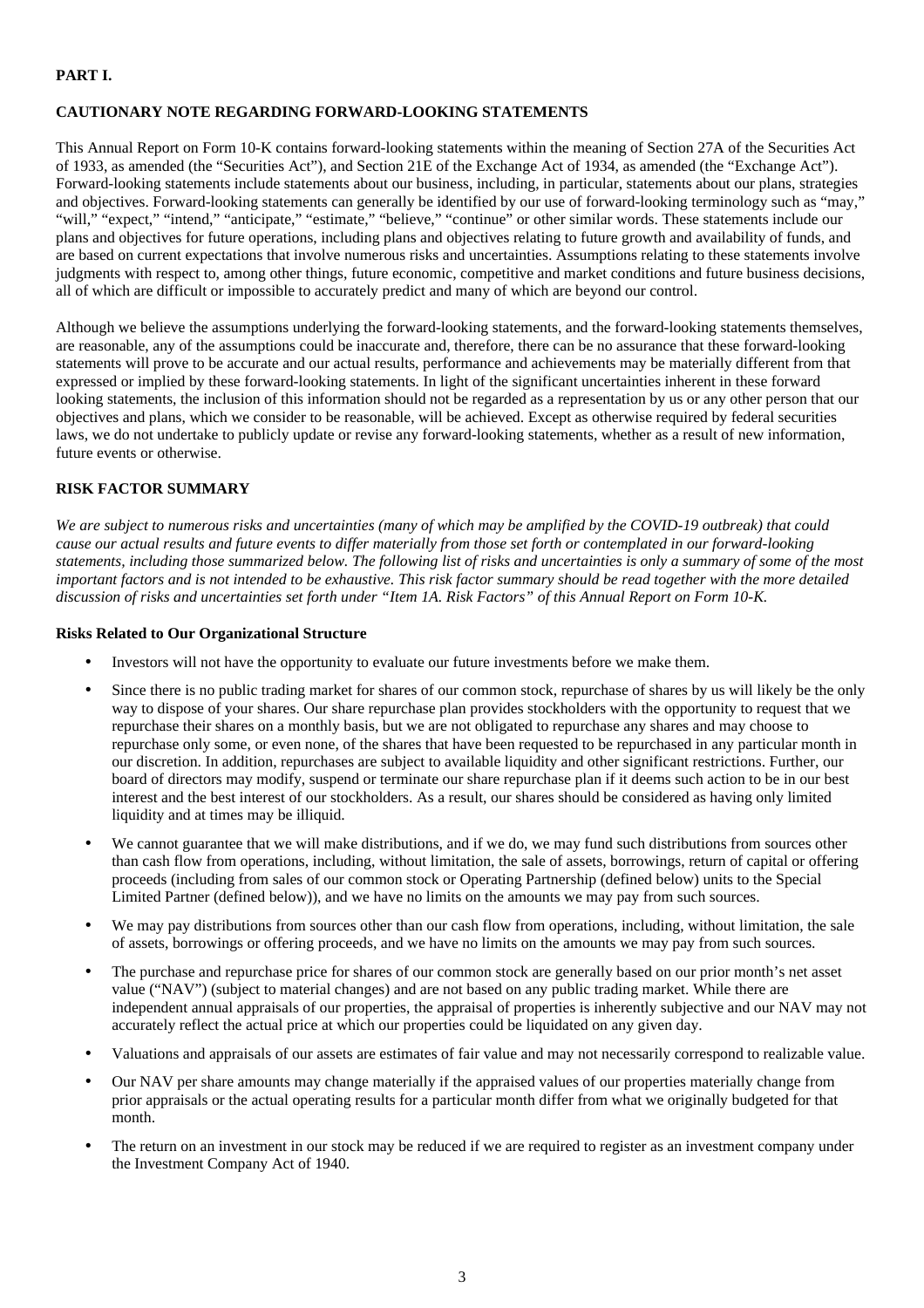## **Risks Related to Investments in Real Estate**

- Our operating results will be affected by economic and regulatory changes that impact the real estate market in general.
- The spread of COVID-19 and the related government and corporate response may adversely affect our operations.
- Our portfolio may be concentrated in a limited number of asset types, geographies or investments.
- We may change our investment and operational policies without stockholder consent.
- We may have difficulty selling our properties, which may limit our ability to pay distributions.
- Joint venture investments could be adversely affected by our lack of sole decision-making authority, our reliance on the financial condition of co-venturers and disputes between us and our co-venturers.
- The inability of property managers to effectively operate our properties and leasing agents to profitably lease vacancies in our properties would hurt our financial performance.
- Our properties face significant competition.

#### **General Risks Related to Investments in Real Estate Debt**

- Our debt investments face prepayment risk and interest rate fluctuations that may adversely affect our results of operations and financial condition.
- Reinvestment risk could affect the price for our shares or their overall returns.
- Real estate debt investments face a number of general market-related risks that can affect the creditworthiness of issuers, and modifications to certain loan structures and market terms make it more difficult to monitor and evaluate investments.
- We may invest in commercial mortgage loans which are non-recourse in nature and include limited options for financial recovery in the event of default; an event of default may adversely affect our results of operations and financial condition.
- We have invested and may in the future invest in high-yield securities which are generally subject to more risk than higher rated securities.
- Some of our securities investments may become distressed, which securities would have a high risk of default and may be illiquid.
- The lack of liquidity in our securities investments may adversely affect our business.
- We have and may in the future acquire and sell residential credit investments, which may subject us to legal, regulatory and other risks that could adversely impact our business and financial results.

#### **Risks Related to Debt Financing**

- We have incurred mortgage indebtedness and other borrowings and expect to incur additional debt, which may increase our business risks and could decrease the value of our shares.
- If we draw on a line of credit to fund repurchases or for any other reason, our financial leverage ratio could increase beyond our target.
- Increases in interest rates could increase the amount of our loan payments and adversely affect our ability to make distributions to our stockholders.
- Volatility in the financial markets and challenging economic conditions could adversely affect our ability to secure debt financing on attractive terms and our ability to service any future indebtedness that we may incur.

# **Risks Related to our Relationship with the Advisor and the Dealer Manager**

- We depend on Starwood REIT Advisors, L.L.C. (the "Advisor") to select our investments and otherwise conduct our business, and any material adverse change in its financial condition or our relationship with the Advisor could have a material adverse effect on our business and ability to achieve our investment objectives.
- The fees we pay in connection with our operations and our public offering and the agreements entered into with the Advisor, Starwood Capital, L.L.C. (the "Dealer Manager") and their affiliates were not determined on an arm's-length basis and therefore may not be on the same terms we could achieve from a third party.
- The management fee and performance participation interest may not create proper incentives or may induce the Advisor and its affiliates to make certain investments, including speculative investments that increase the risk of our real estate portfolio.
- The Advisor faces a conflict of interest because the fees it receives for services performed are based in part on our NAV, which the Advisor is ultimately responsible for determining.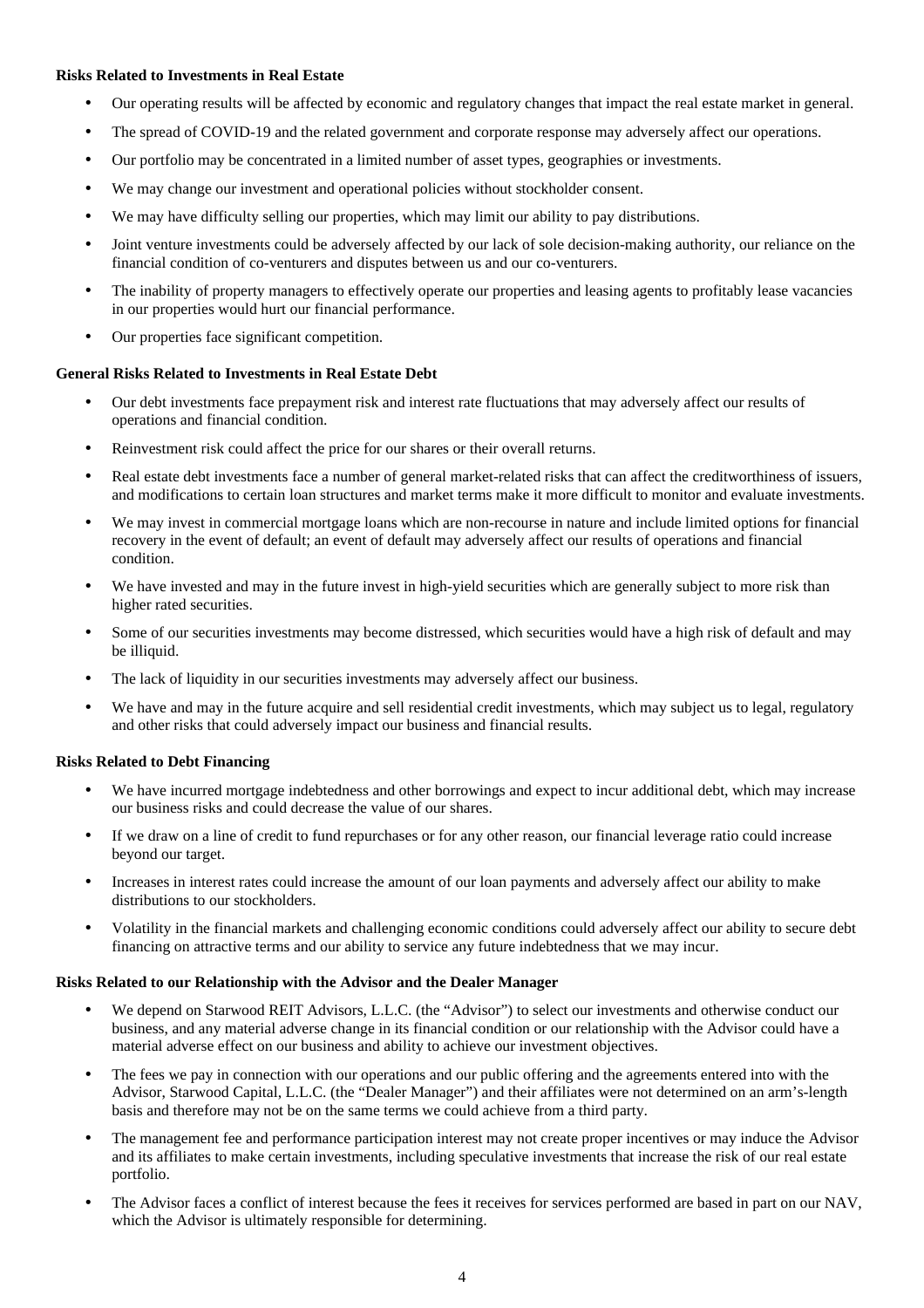• Certain other investment funds and accounts sponsored by affiliates of our Advisor have similar or overlapping investment objectives and guidelines, and we will not be allocated certain opportunities and may be allocated only opportunities with lower relative returns.

# **Risks Related to our REIT Status and Certain Other Tax Items**

- If we do not qualify as a REIT (defined below), we will face serious tax consequences that will substantially reduce the funds available to satisfy our obligations, to implement our business strategy and to make distributions to our stockholders for each of the years involved.
- Compliance with REIT requirements may cause us to forego otherwise attractive opportunities, which may reduce your overall return.
- The limits on the percentage of shares of our common stock that any person may own may discourage a takeover or business combination that could otherwise benefit our stockholders.
- Investments outside the United States may subject us to additional taxes and could present additional complications to our ability to satisfy the REIT qualification requirements.
- We may incur tax liabilities that would reduce our cash available for distribution to our stockholders.
- Our board of directors is authorized to revoke our REIT election without stockholder approval.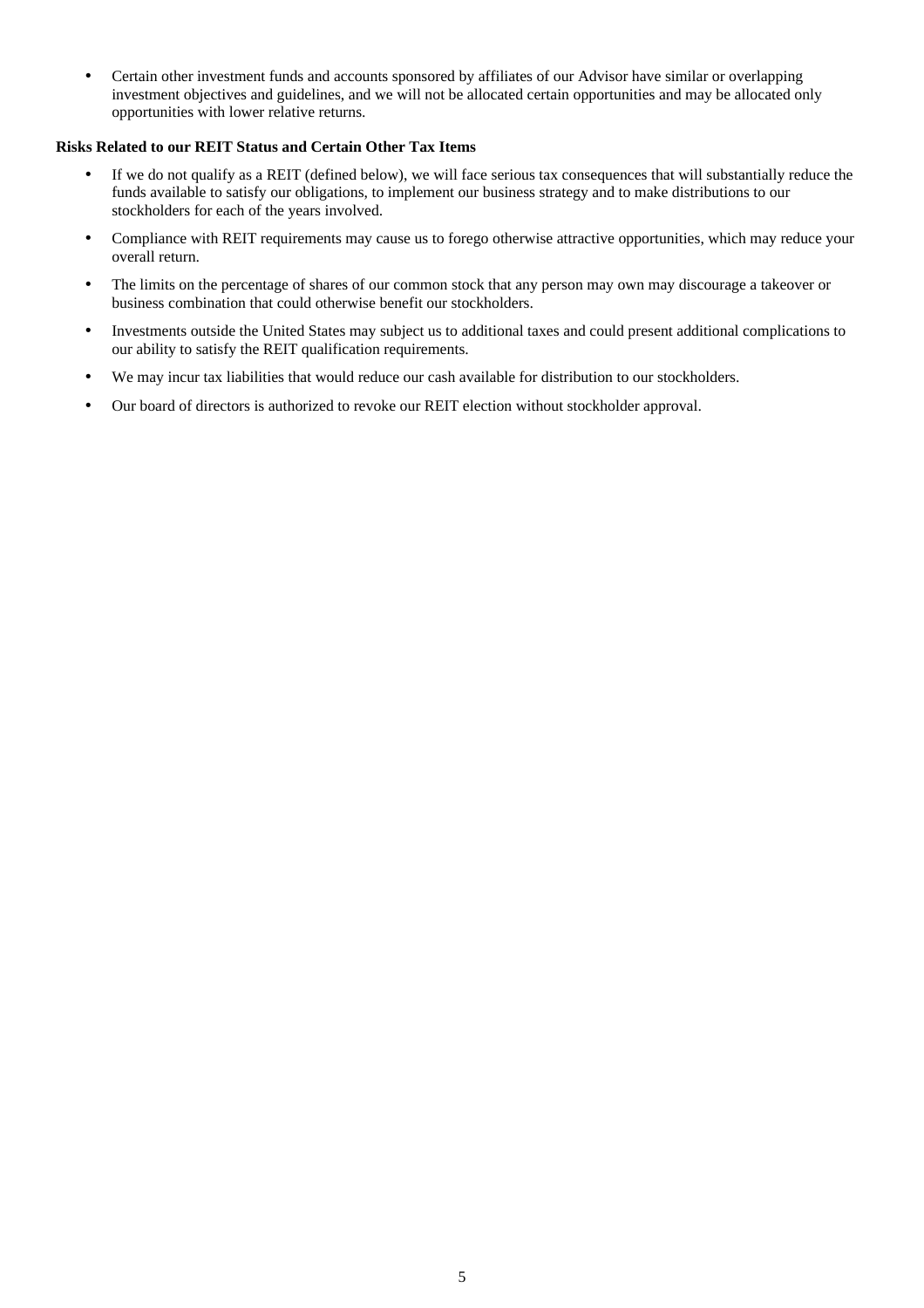# <span id="page-5-0"></span>**ITEM 1. BUSINESS**

References herein to "Starwood Real Estate Income Trust," "Company," "we," "us," or "our" refer to Starwood Real Estate Income Trust, Inc., a Maryland corporation, and its subsidiaries unless the context specifically requires otherwise.

# **General Description of Business and Operations**

Starwood Real Estate Income Trust, Inc. (the "Company") was formed on June 22, 2017 as a Maryland corporation and has elected to be taxed as a real estate investment trust ("REIT") for U.S. federal income tax purposes commencing with the taxable year ended December 31, 2019. The Company was organized to invest primarily in stabilized, income-oriented commercial real estate and debt secured by commercial real estate. The Company's portfolio is principally comprised of properties located in the United States. The Company may diversify its portfolio on a global basis through the acquisition of properties outside of the United States, with a focus on Europe. To a lesser extent, the Company invests in real estate debt, including loans secured by real estate and real estate-related securities. The Company is the sole general partner of Starwood REIT Operating Partnership, L.P., a Delaware limited partnership (the "Operating Partnership"). Starwood REIT Special Limited Partner, L.L.C. (the "Special Limited Partner"), a wholly owned subsidiary of Starwood Capital Group Holdings, L.P. (the "Sponsor"), owns a special limited partner interest in the Operating Partnership. Substantially all of the Company's business is conducted through the Operating Partnership. The Company and the Operating Partnership are externally managed by the Advisor, an affiliate of the Sponsor.

Our board of directors has at all times had oversight and policy-making authority over us, including responsibility for governance, financial controls, compliance and disclosure with respect to the Operating Partnership. Pursuant to an advisory agreement among the Advisor, the Operating Partnership and us (the "Advisory Agreement"), we have delegated to the Advisor the authority to source, evaluate and monitor our investment opportunities and make decisions related to the acquisition, management, financing and disposition of our assets, in accordance with our investment objectives, guidelines, policies and limitations, subject to oversight by our board of directors.

As of December 31, 2021, the Company owned 388 real estate properties, 2,595 single-family rental homes, one investment in an unconsolidated real-estate venture and 56 positions in real estate debt investments. The Company currently operates in nine reportable segments: Multifamily, Single-Family Rental, Hospitality, Industrial, Office, Self-Storage, Medical Office, Other and Investments in Real Estate Debt.

On December 27, 2017, the Company commenced its initial public offering of up to \$5.0 billion in shares of common stock (the "Initial Public Offering"). On June 2, 2021, the Initial Public Offering terminated and the Company commenced a follow-on public offering of up to \$10.0 billion in shares of common stock, consisting of up to \$8.0 billion in shares in its primary offering and up to \$2.0 billion in shares pursuant to its distribution reinvestment plan (the "Follow-on Public Offering"). On February 11, 2022, in accordance with the terms of the offering, we reallocated shares between the primary offering and distribution reinvestment plan. We reallocated \$1,700,000,000 in shares from our distribution reinvestment plan to our primary offering, and as a result, we are now offering up to \$9,700,000,000 in shares in our primary offering and up to \$300,000,000 in shares pursuant to our distribution reinvestment plan. As of December 31, 2021, the Company had received aggregate net proceeds of \$7.8 billion from the sale of shares of the Company's common stock through the Company's public offerings.

On February 8, 2022, the Company filed a registration statement on Form S-11 with the U.S. Securities and Exchange Commission (the "SEC") for a second follow-on public offering of up to \$18.0 billion in shares of its common stock, consisting of up to \$16.0 billion in shares of common stock in its primary offering and up to \$2.0 billion in shares of common stock pursuant to its distribution reinvestment plan. This offering has not yet been declared effective by the SEC.

As of March 28, 2022, we had received net proceeds of \$9.8 billion from the sale of our common stock through our public offerings. We have contributed the net proceeds from our public offerings to the Operating Partnership in exchange for a corresponding number of Class T, Class S, Class D and Class I units. The Operating Partnership has primarily used the net proceeds to make investments in real estate, real estate debt and real estate-related securities.

# **Investment Objectives**

Our investment objectives are to invest in assets that will enable us to:

- provide current income in the form of regular, stable cash distributions to achieve an attractive distribution yield;
- preserve and protect invested capital;
- realize appreciation in NAV from proactive investment management and asset management; and
- provide an investment alternative for stockholders seeking to allocate a portion of their long-term investment portfolios to commercial real estate with lower volatility than public real estate companies.
- We cannot assure you that we will achieve our investment objectives. See Item 1A "Risk Factors" section of this Annual Report on Form 10-K.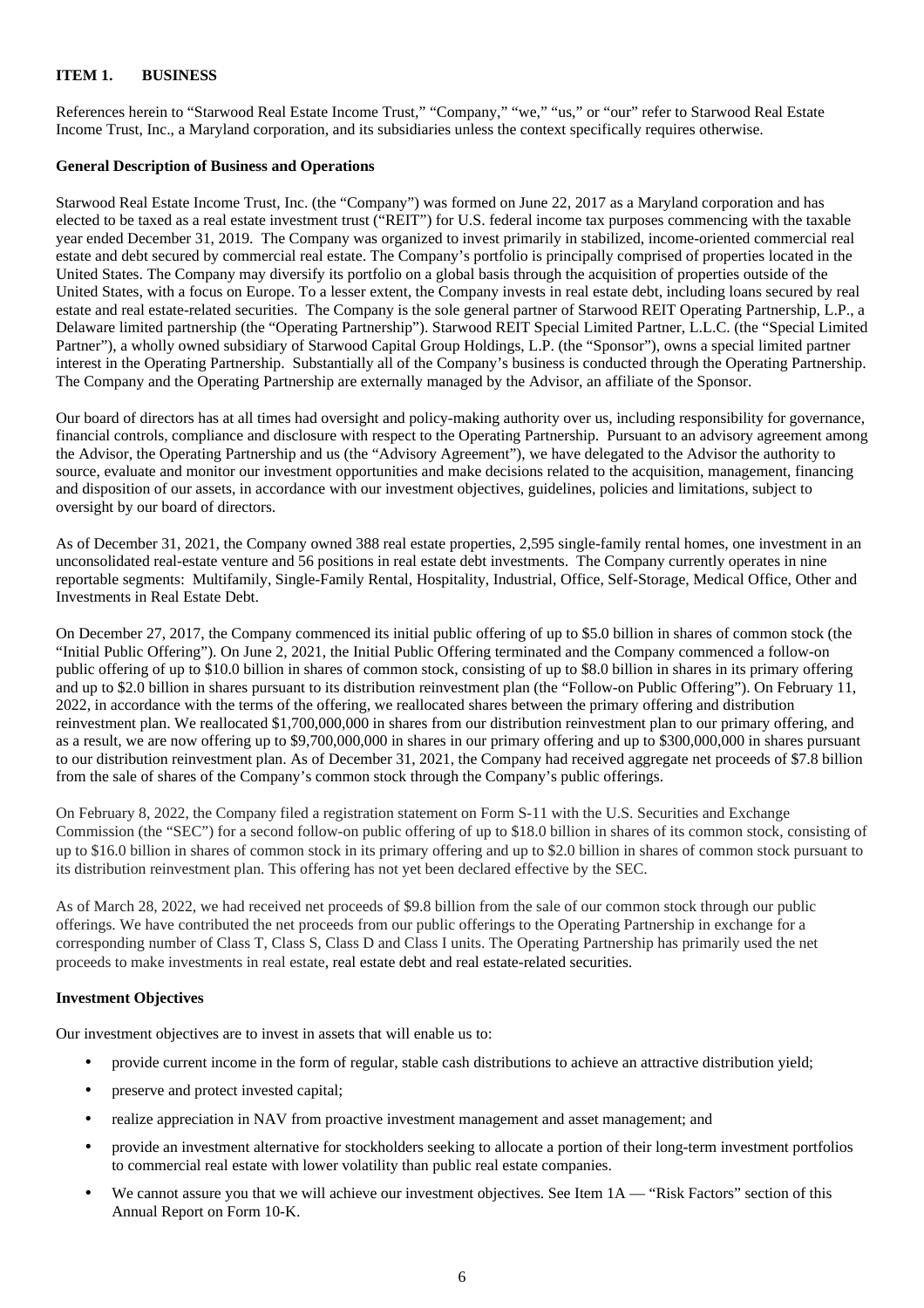# **Review of our Policies**

Our independent directors have reviewed our policies and determined that they are in the best interests of our stockholders. Set forth below is a discussion of the basis for such determination. In addition, our board of directors, including our independent directors, has examined the material terms, factors and circumstances surrounding any related party transactions or arrangements described herein. On the basis of such examination, our board of directors, including our independent directors, has determined that such transactions occurring in the year ended December 31, 2021 are fair and reasonable to us and on terms and conditions not less favorable to us than those available from unaffiliated third parties.

#### *Investment Strategy*

Our investment strategy seeks to capitalize on Starwood Capital's scale and the real-time information provided by its real estate holdings to identify and acquire our target investments at attractive pricing. We also seek to benefit from Starwood Capital's reputation and ability to transact in scale with speed and certainty, and its long-standing and extensive relationships in the real estate industry. Founded in 1991, Starwood Capital is generally regarded as one of the world's leading private real estate investment firms, with over \$110 billion in assets under management as of December 31, 2021. It has sponsored 16 private opportunistic real estate funds, 16 co-investment entities and eight public companies since its inception. Our objective is to bring Starwood Capital's leading real estate investment platform to income-focused investors.

Our investment strategy is primarily to acquire stabilized, income-oriented commercial real estate. Our portfolio is principally comprised of properties, located in the United States but may also be diversified on a global basis through investments in properties, outside of the United States, with a focus on Europe. To a lesser extent, and subject to the investment limitations described herein, we also may invest in debt secured by commercial real estate and real estate-related securities. Our investments in real estate-related securities provide us with current income, a source of liquidity for our share repurchase plan and cash management.

We believe that our structure as a perpetual-life REIT will allow us to acquire and manage our investment portfolio in a more active and flexible manner. We do not have a pre-determined operational period or the need to provide a "liquidity" event, potentially in an unfavorable market, at the end of that period.

#### *Investments in Properties*

To execute our investment strategy, we invest primarily in stabilized, income-oriented commercial real estate. Our portfolio is principally comprised of properties, located in the United States but may also be diversified on a global basis through investments in properties, outside of the United States, with a focus on Europe. These may include multifamily, office, hospitality, industrial and retail assets, as well as other property types, including, without limitation, medical office, student housing, single-family rental, senior living, data centers, manufactured housing and self-storage properties. We may also acquire assets that require some amount of capital investment in order to be renovated or repositioned. We generally will limit investment in new developments on a standalone basis, but we may consider development that is ancillary to an overall investment.

We do not designate specific sector allocations for the portfolio; rather we invest in markets or asset classes where we see the best opportunities that support our investment objectives.

#### *Investments in Real Estate Debt*

While our portfolio is principally comprised of properties, to a lesser extent, we invest in real estate debt, including loans secured by real estate and real estate-related debt securities. An allocation of our overall portfolio to real estate debt may allow us to add sources of income and further diversify our portfolio.

Our investments in loans secured by real estate may include first mortgages, subordinated mortgages and mezzanine loans, participations in such loans and other debt secured by or relating to the types of commercial real estate that are the focus of our real estate strategy. The type of real estate debt investments we seek to acquire are obligations backed principally by real estate of the type that generally meets our criteria for direct investment. Mortgage loans are typically secured by multifamily or commercial property and are subject to risks of delinquency and foreclosure. The ability of a borrower to repay a loan secured by an incomeproducing property typically is dependent primarily upon the successful operation of such property rather than upon the existence of independent income or assets of the borrower. Mezzanine loans may take the form of subordinated loans secured by a pledge of the ownership interests of either the entity owning the real property or an entity that owns (directly or indirectly) the interest in the entity owning the real property. These types of investments may involve a higher degree of risk than mortgage lending because the investment may become unsecured because of foreclosure by the senior lender. We do not intend to make loans to other persons or to engage in the purchase and sale of any types of investments other than those related to real estate.

We own a portfolio of real estate-related debt securities. Our real estate-related debt securities provide us with current income and allow us to maintain appropriate liquidity levels in order to satisfy monthly repurchase requests under our share repurchase plan and serve as a cash management strategy before investing offering proceeds into longer-term real estate assets. Our real estaterelated debt securities investments focus on agency and non-agency residential mortgage-backed securities ("RMBS") and may include, to a lesser extent, investments in commercial mortgage-backed securities ("CMBS") and collateralized loan obligations ("CLOs").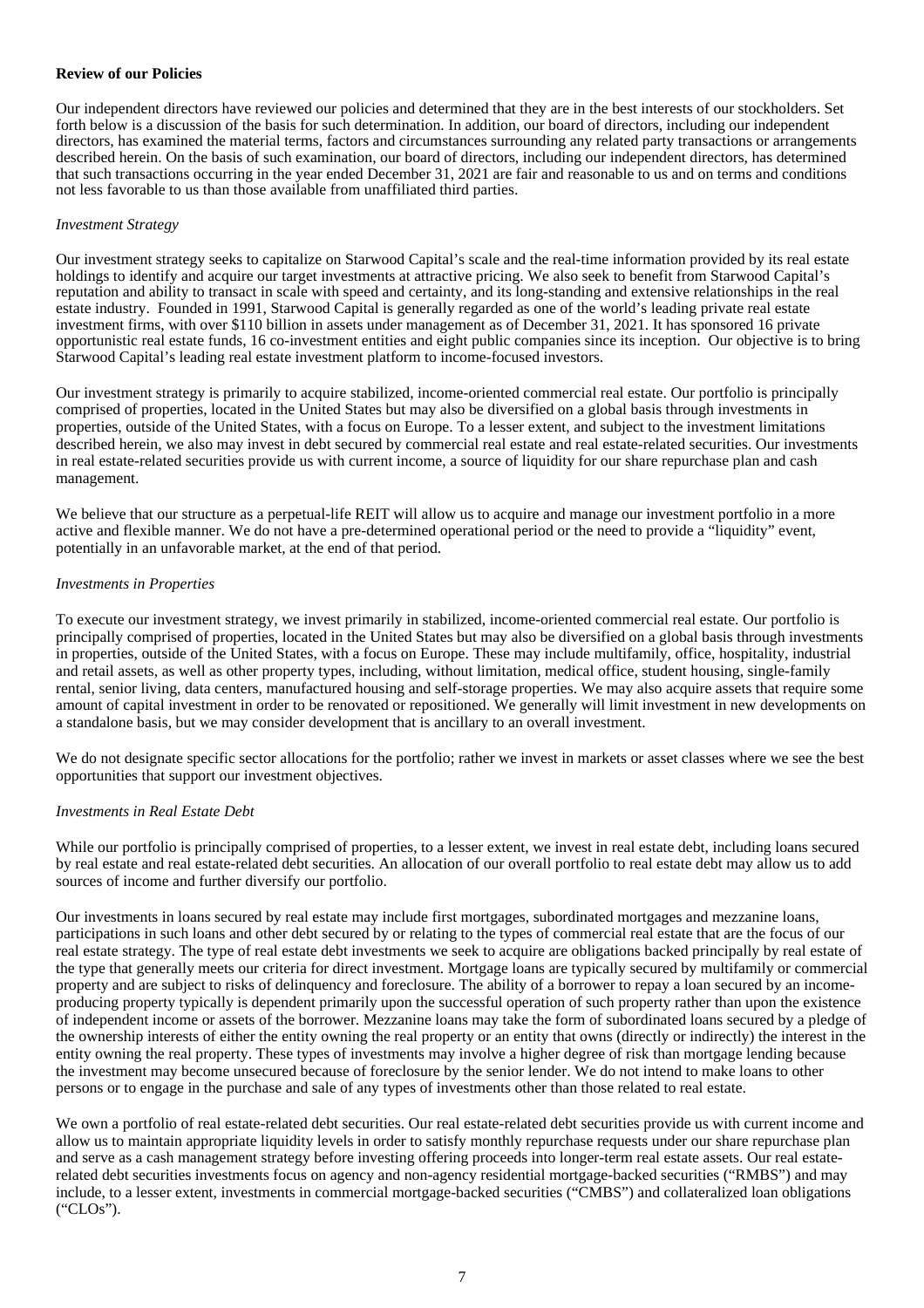Goldman Sachs Asset Management, L.P. ("Goldman Sachs") serves as a sub-advisor to the Advisor and acts as the investment manager for our portfolio of real estate-related debt securities. Goldman Sachs's fee for its services is paid entirely by the Advisor and not by our company.

## *Investments in Real Estate-Related Equity Securities*

We also invest in real estate-related equity securities investments, with a focus on non-controlling equity positions of public real estate-related companies, including preferred equity. We believe that our real estate-related equity securities help maintain liquidity to satisfy any stock repurchases we choose to make in any particular month and manage cash before investing subscription proceeds into properties while also seeking attractive investment returns.

We do not intend that our investments in real estate-related debt and equity securities will require us to register as an investment company under the Investment Company Act of 1940 (the "Investment Company Act"), and we intend to generally divest appropriate securities before any such registration would be required. We may also invest, without limitation, in securities that are unregistered (but are eligible for purchase and sale by certain qualified institutional buyers) or are held by control persons of the issuer and securities that are subject to contractual restrictions on their resale.

# *Borrowing Policies*

We use financial leverage to provide additional funds to support our investment activities. This allows us to make more investments than would otherwise be possible, resulting in a broader portfolio of investments. Subject to the limitation on indebtedness for money borrowed in our charter described below, our target leverage ratio is 50% to 65%. Our leverage ratio is measured by dividing (i) property-level and entity-level debt net of cash and loan-related restricted cash, by (ii) our gross real estate assets (measured using the greater of fair market value and cost) plus the equity in our real estate debt and real estate-related equity securities portfolios. Indebtedness incurred (i) in connection with funding a deposit in advance of the closing of an investment or (ii) as other working capital advances, is not included as part of the calculation above. Furthermore, the refinancing of any amount of existing indebtedness is not deemed to constitute incurrence of new indebtedness so long as no additional amount of net indebtedness is incurred in connection therewith (excluding the amount of transaction expenses associated with such refinancing).

Our real estate-related securities portfolio has embedded leverage through the use of repurchase agreements. We may also have embedded leverage through the use of derivatives, including, but not limited to, total return swaps, securities lending arrangements and credit default swaps.

During times of increased investment and capital market activity, but subject to the limitation on indebtedness for money borrowed in our charter described below, we may employ greater leverage in order to quickly build a broader portfolio of assets. We may leverage our portfolio by assuming or incurring secured or unsecured property-level or entity-level debt. An example of property-level debt is a mortgage loan secured by an individual property or portfolio of properties incurred or assumed in connection with our acquisition of such property or portfolio of properties. An example of entity-level debt is a line of credit obtained by us or our Operating Partnership. We may decide to seek to obtain additional lines of credit under which we would reserve borrowing capacity. Borrowings under our current line of credit or any future lines of credit may be used not only to repurchase shares, but also to fund acquisitions or for any other corporate purpose.

Our actual leverage level is affected by a number of factors, some of which are outside our control. Significant inflows of proceeds from the sale of shares of our common stock generally cause our leverage as a percentage of our net assets, or our leverage ratio, to decrease, at least temporarily. Significant outflows of equity as a result of repurchases of shares of our common stock generally cause our leverage ratio to increase, at least temporarily. Our leverage ratio also increases or decreases with decreases or increases, respectively, in the value of our portfolio. If we borrow under a line of credit to fund repurchases of shares of our common stock or for other purposes, our leverage would increase and may exceed our target leverage. In such cases, our leverage may remain at the higher level until we receive additional net proceeds from our continuous offering or sell some of our assets to repay outstanding indebtedness.

Our board of directors reviews our aggregate borrowings at least quarterly. In connection with such review, our board of directors may determine to modify our target leverage ratio in light of then-current economic conditions, relative costs of debt and equity capital, fair values of our properties, general conditions in the market for debt and equity securities, growth and investment opportunities or other factors. We may exceed our targeted leverage ratio at times if the Advisor deems it advisable for us. For example, if we fund a repurchase under a line of credit, we will consider actual borrowings when determining whether we are at our leverage target, but not unused borrowing capacity. If, therefore, we are at a leverage ratio in the range of 50% to 65% of our gross real estate assets and we borrow additional amounts under a line of credit, or if the value of our portfolio decreases, our leverage could exceed the range of 50% to 65%. In the event that our leverage ratio exceeds our target, regardless of the reason, we will thereafter endeavor to manage our leverage back down to our target.

There is no limit on the amount we may borrow with respect to any individual property or portfolio. However, under our charter we may not incur indebtedness for money borrowed in an amount exceeding 300% of the cost of our net assets, which approximates borrowing 75% of the cost of our investments. This limitation includes indebtedness for money borrowed with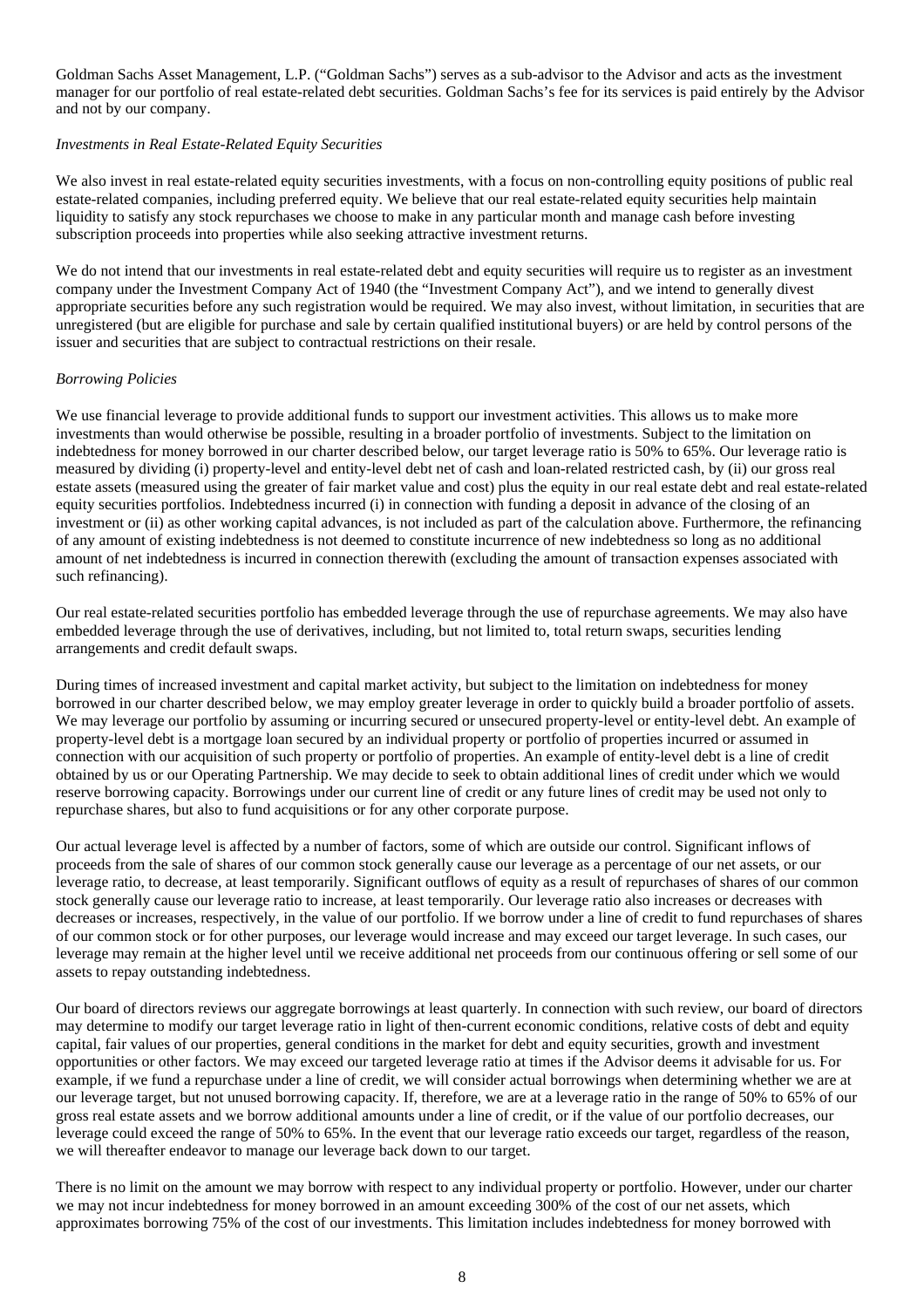respect to our securities portfolio. "Net assets" is defined as our total assets other than intangibles valued at cost (prior to deducting depreciation, reserves for bad debts and other non-cash reserves) less total liabilities. However, we may borrow in excess of this amount if such excess is approved by a majority of our independent directors, and disclosed to stockholders in our next quarterly report, along with justification for such excess.

Our charter prohibits us from obtaining loans from any of our directors, Starwood Capital or any of their affiliates, unless approved by a majority of our board of directors (including a majority of our independent directors) not otherwise interested in the transaction as fair, competitive and commercially reasonable and on terms and conditions not less favorable than comparable loans between unaffiliated parties under the same circumstances.

# **Our Taxation as a REIT**

We believe we have operated in a manner that has allowed us to be taxed as a REIT under Sections 856 through 860 of the Internal Revenue Code (the "Code"), for federal income tax purposes, beginning with our taxable year ended December 31, 2019 and intend to continue to operate in a manner that will allow us to continue to qualify as a REIT. As long as we qualify for taxation as a REIT, we generally will not be subject to U.S. federal corporate income tax on our net taxable income that we timely distribute to our stockholders. Even if we qualify for taxation as a REIT, we may be subject to certain state and local taxes, taxes imposed by foreign jurisdictions attributed to certain non-U.S. investments, taxes on our income and property, and federal income and excise taxes in certain circumstances, including on our undistributed taxable income.

We have formed certain subsidiaries to function as taxable REIT subsidiaries ("TRSs"). In general, a TRS may perform additional services for our tenants and generally may engage in any real estate or non-real estate-related business other than management or operation of a lodging facility or a health care facility. The TRSs are subject to taxation at the federal, state, local and foreign levels, as applicable. We will account for applicable income taxes by utilizing the asset and liability method. As such, we will record deferred tax assets and liabilities for the future tax consequences resulting from the difference between the carrying value of existing assets and liabilities and their respective tax basis. A valuation allowance for deferred tax assets is provided if we believe all or some portion of the deferred tax asset may not be realized.

# **Governmental Regulations**

As an owner of real estate, our operations are subject, in certain instances, to supervision and regulation by U.S. and other governmental authorities, and may be subject to various laws and judicial and administrative decisions imposing various requirements and restrictions, which, include among other things: (i) federal and state securities laws and regulations; (ii) federal, state and local tax laws and regulations; (iii) state and local laws relating to real property; (iv) federal, state and local environmental laws, ordinances, and regulations; and (v) various laws relating to housing, including permanent and temporary rent control and stabilization laws, the Americans with Disabilities Act of 1990 and the Fair Housing Amendment Act of 1988, among others.

Compliance with the federal, state and local laws described above has not had a material, adverse effect on our business, assets, results of operations, financial condition and ability to pay distributions, and we do not believe that our existing portfolio will require us to incur material expenditures to comply with these laws and regulations.

# **Competition**

We face competition from various entities for investment opportunities in properties, including other REITs, pension funds, insurance companies, investment funds and companies, partnerships and developers. In addition to third-party competitors, other programs sponsored by the Advisor and its affiliates, particularly those with investment strategies that overlap with ours, may seek investment opportunities under Starwood Capital's prevailing policies and procedures. Many of these entities may have greater access to capital to acquire properties than we have.

In the face of this competition, we have access to our Advisor's and Sponsor's professionals and their industry expertise and relationships, which we believe provide us with a competitive advantage and help us source, evaluate and compete for potential investments. We believe these relationships will enable us to compete more effectively for attractive investment opportunities. However, we may not be able to achieve our business goals or expectations due to the competitive risks that we face. For additional information concerning these competitive risks, see Item 1A—"Risk Factors—General Risks Related to Investments in Real Estate."

# **Human Capital**

We have no employees. Our operations are conducted by the Advisor. Our executive officers serve as officers of the Advisor, and are employed by an affiliate of the Advisor. See "Item 13. Certain Relationships and Related Transactions, and Director Independence—Certain Relationship and Related Transactions—The Advisor."

# **Conflicts of Interest**

We are subject to conflicts of interest arising out of our relationship with Starwood Capital, including the Advisor and its affiliates. See Item 1A "Risk Factors—Risks Related to Conflicts of Interest."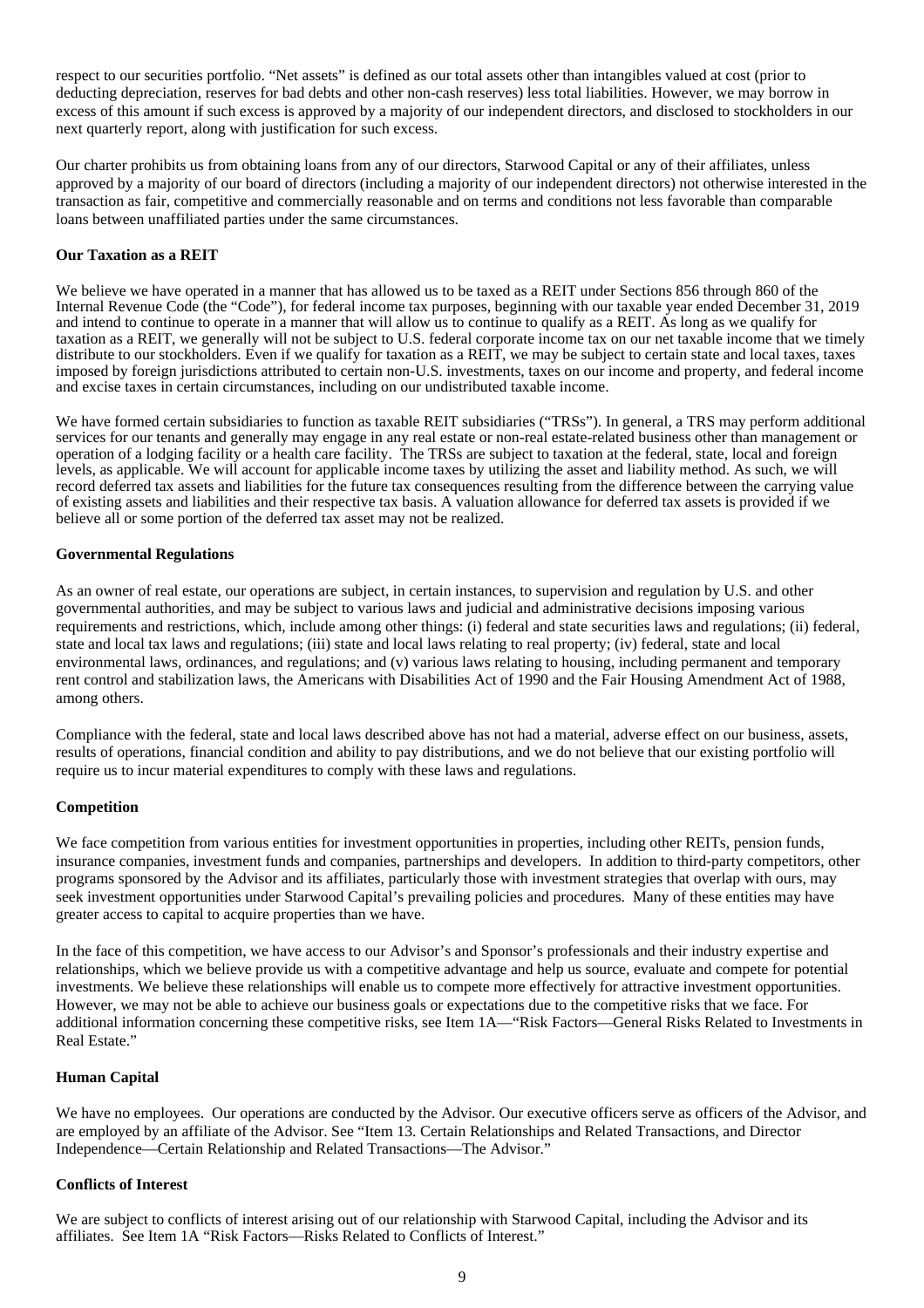## **Available Information**

Stockholders may obtain copies of our filings with the SEC, free of charge from the website maintained by the SEC at *[www.sec.gov](http://www.sec.gov/)* or from our website at *[www.starwoodnav.reit.](http://www.starwoodnav.reit/)*

We are providing the address to our website solely for the information of investors. The information on our website is not a part of, nor is it incorporated by reference into this report. From time to time, we may use our website as a distribution channel for information about our Company. The information we post through this channel may be deemed material. Accordingly, investors should monitor this channel, in addition to following our press releases and SEC filings.

# <span id="page-9-0"></span>**ITEM 1A. RISK FACTORS**

*You should specifically consider the following material risks in addition to the other information contained in this Annual Report on Form 10-K. The occurrence of any of the following risks might have a material adverse effect on our business and financial condition. The risks and uncertainties discussed below are not the only ones we face, but do represent those risks and uncertainties that we believe are most significant to our business, operating results, financial condition, prospects and forwardlooking statements. As used herein, the term "you" refers to our current stockholders or potential investors in our common stock, as applicable.*

# **Risks Related to Our Organizational Structure**

## *We have incurred GAAP net losses attributable to stockholders and an accumulated deficit in the past and may incur GAAP net losses attributable to stockholders and continue to have an accumulated deficit in the future.*

For the years ended December 31, 2021 and 2020, we had a GAAP (defined below) net loss attributable to stockholders of (\$302.3) million and (\$96.3) million, respectively, resulting in a GAAP net loss per share of common stock, basic and diluted, of (\$1.49) for the year ended December 31, 2021 and (\$1.35) for the year ended December 31, 2020. Our accumulated deficit and cumulative distributions as of December 31, 2021 and 2020 was (\$757.6) million and (\$224.2) million, respectively. We may incur net losses and continue to have an accumulated deficit in the future.

#### *You will not have the opportunity to evaluate our future investments before we make them, which makes your investment more speculative.*

We are not able to provide you with any information relating to any future properties, real estate debt or real estate-related equity securities that we may acquire. Because we have not held our current investments for a long period of time, it may be difficult for you to evaluate our success in achieving our investment objectives. We will continue to seek to invest substantially all of the future net offering proceeds from this offering, after the payment of fees and expenses, in the acquisition of or investment in interests in properties, real estate debt and real estate-related equity securities. However, because you are unable to evaluate the economic merit of our future investments before we make them, you have to rely entirely on the ability of the Advisor to select suitable and successful investment opportunities. Furthermore, the Advisor has broad discretion in selecting the types of properties we will invest in and the tenants of those properties, and you do not have the opportunity to evaluate potential investments. These factors increase the risk that your investment in our common stock may not generate returns comparable to other real estate investment alternatives.

# *There is no public trading market for shares of our common stock; therefore, your ability to dispose of your shares will likely be limited to repurchase by us. If you do sell your shares to us, you may receive less than the price you paid.*

There is no current public trading market for shares of our common stock, and we do not expect that such a market will ever develop. Therefore, repurchase of shares by us will likely be the only way for you to dispose of your shares. We expect to continue to repurchase shares at a price equal to the transaction price of the class of shares being repurchased on the date of repurchase (which will generally be equal to our prior month's NAV per share), and not based on the price at which you initially purchased your shares. Subject to limited exceptions, shares repurchased within one year of the date of issuance are repurchased at 95% of the transaction price. As a result, you may receive less than the price you paid for your shares when you sell them to us pursuant to our share repurchase plan.

# *Your ability to have your shares repurchased through our share repurchase plan is limited. We may choose to repurchase fewer shares than have been requested to be repurchased in our discretion at any time, and the amount of shares we may repurchase is subject to caps. Further, our board of directors may modify or suspend our share repurchase plan if it deems such action to be in our best interest and the best interest of our stockholders.*

We may choose to repurchase fewer shares than have been requested in any particular month to be repurchased under our share repurchase plan, or none at all, in our discretion at any time. We may repurchase fewer shares than have been requested to be repurchased due to lack of readily available funds because of adverse market conditions beyond our control, the need to maintain liquidity for our operations or because we have determined that investing in real property or other illiquid investments is a better use of our capital than repurchasing our shares. In addition, the total amount of shares that we will repurchase is limited, in any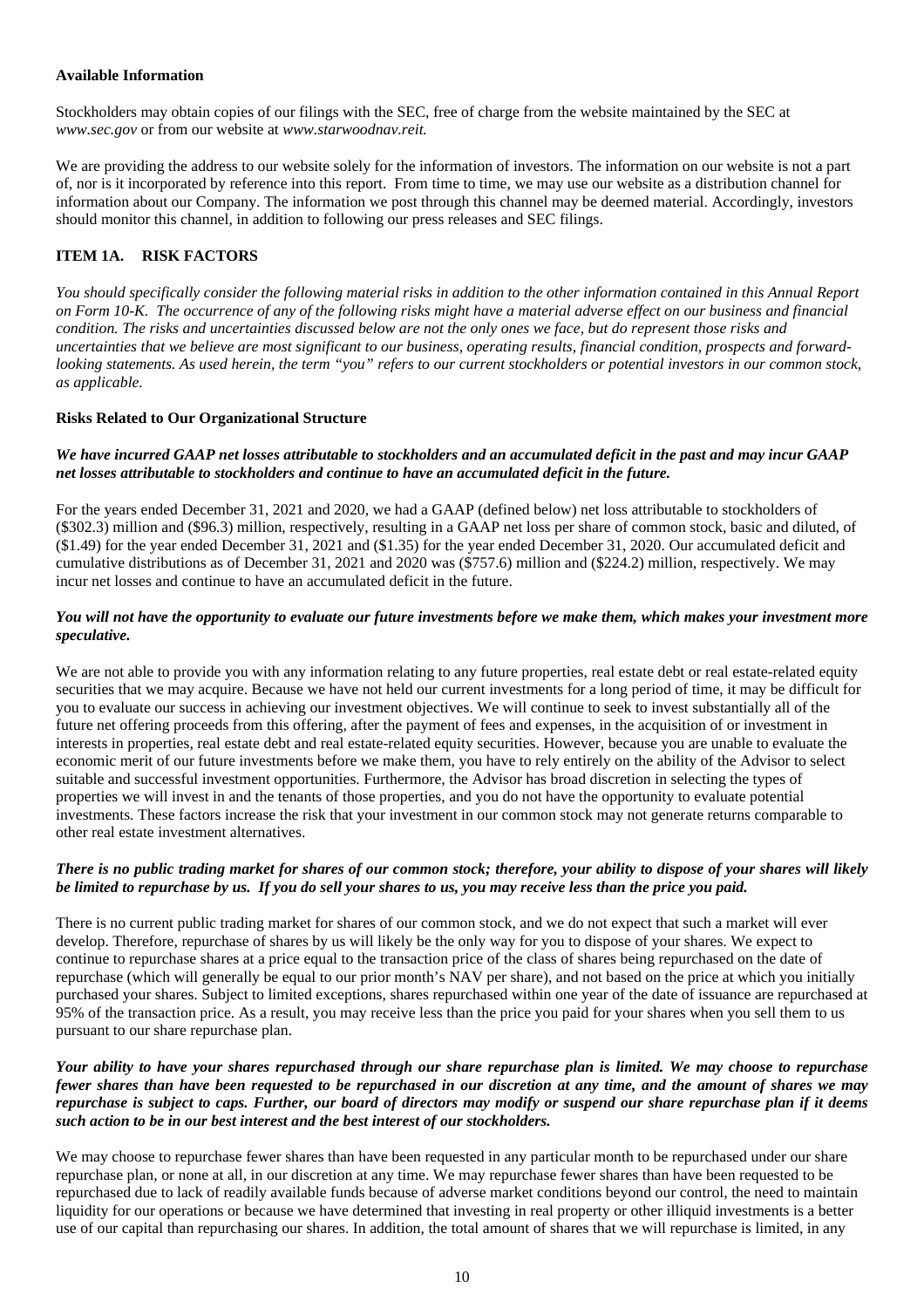calendar month, to shares whose aggregate value (based on the repurchase price per share on the date of the repurchase) is no more than 2% of our aggregate NAV as of the last day of the previous calendar month and, in any calendar quarter, to shares whose aggregate value is no more than 5% of our aggregate NAV as of the last day of the previous calendar quarter. Further, our board of directors may modify or suspend our share repurchase plan if it deems such action to be in our best interest and the best interest of our stockholders. If the full amount of all shares of our common stock requested to be repurchased in any given month are not repurchased, funds are allocated pro rata based on the total number of shares of common stock being repurchased without regard to class and subject to the volume limitation. All unsatisfied repurchase requests must be resubmitted after the start of the next month or quarter, or upon the recommencement of the share repurchase plan, as applicable.

The vast majority of our assets consist of properties that generally cannot be readily liquidated without impacting our ability to realize full value upon their disposition. Therefore, we may not always have a sufficient amount of cash to immediately satisfy repurchase requests. Should repurchase requests, in our judgment, place an undue burden on our liquidity, adversely affect our operations or risk an adverse impact on us as a whole, or should we otherwise determine that investing our liquid assets in real properties or other illiquid investments rather than repurchasing our shares is in the best interests of our company as a whole, then we may choose to repurchase fewer shares than have been requested to be repurchased, or none at all. Because we are not required to authorize the recommencement of the share repurchase plan within any specified period of time, we may effectively terminate the plan by suspending it indefinitely. As a result, your ability to have your shares repurchased by us may be limited and at times you may not be able to liquidate your investment.

# *Economic events that may cause our stockholders to request that we repurchase their shares may materially adversely affect our cash flow and our results of operations and financial condition.*

Economic events affecting the U.S. economy, such as the general negative performance of the real estate sector, disruptions in the labor market (including labor shortages and unemployment), stock market volatility (including volatility as a result of the recent outbreak of hostilities between Russia and Ukraine) and other impacts of the coronavirus pandemic, could cause our stockholders to seek to sell their shares to us pursuant to our share repurchase plan at a time when such events are adversely affecting the performance of our assets. Even if we decide to satisfy all resulting repurchase requests, our cash flow could be materially adversely affected. In addition, if we determine to sell assets to satisfy repurchase requests, we may not be able to realize the return on such assets that we may have been able to achieve had we sold at a more favorable time, and our results of operations and financial condition, including, without limitation, breadth of our portfolio by property type and location, could be materially adversely affected.

# *The amount of distributions we may make to our stockholders is uncertain, and we may be unable to generate sufficient cash flows from our operations to make distributions to our stockholders at any time in the future.*

Our ability to make distributions to our stockholders may be adversely affected by a number of factors, including the risk factors described in this Annual Report on Form 10-K. Our investments may not generate sufficient income to make distributions to our stockholders. Our board of directors will make determinations regarding distributions based upon, among other factors, our financial performance, debt service obligations, debt covenants, REIT qualification and tax requirements and capital expenditure requirements. Among the factors that could impair our ability to make distributions to our stockholders are:

- changes in the economy, including as a result of the coronavirus pandemic;
- our inability to invest the proceeds from sales of our shares on a timely basis in income-producing properties;
- our inability to realize attractive risk-adjusted returns on our investments;
- high levels of expenses or reduced revenues that reduce our cash flow or non-cash earnings; and
- defaults in our investment portfolio or decreases in the value of our investments.

As a result, we may not be able to make distributions to our stockholders at any time in the future, and the level of any distributions we do make to our stockholders may not increase or even be maintained over time, any of which could materially and adversely affect the value of your investment.

# *We may pay distributions from sources other than our cash flow from operations, including, without limitation, the sale of assets, borrowings or offering proceeds, and we have no limits on the amounts we may pay from such sources.*

We may not generate sufficient cash flow from operations to fully fund distributions to stockholders. Therefore, we may fund distributions to our stockholders from sources other than cash flow from operations, including, without limitation, the sale of assets, borrowings, return of capital or offering proceeds (including from sales from our common stock or Operating Partnership units). The extent to which we pay distributions from sources other than cash flow from operations will depend on various factors, including the level of participation in our distribution reinvestment plan, the extent to which the Advisor elects to receive its management fee in Class I shares or Class I units and the Special Limited Partner elects to receive distributions on its performance participation interest in Class I units, how quickly we invest the proceeds from this and any future offering and the performance of our investments. Funding distributions from the sales of assets, borrowings, return of capital or proceeds of the offering will result in us having less funds available to acquire properties or other real estate-related investments. As a result, the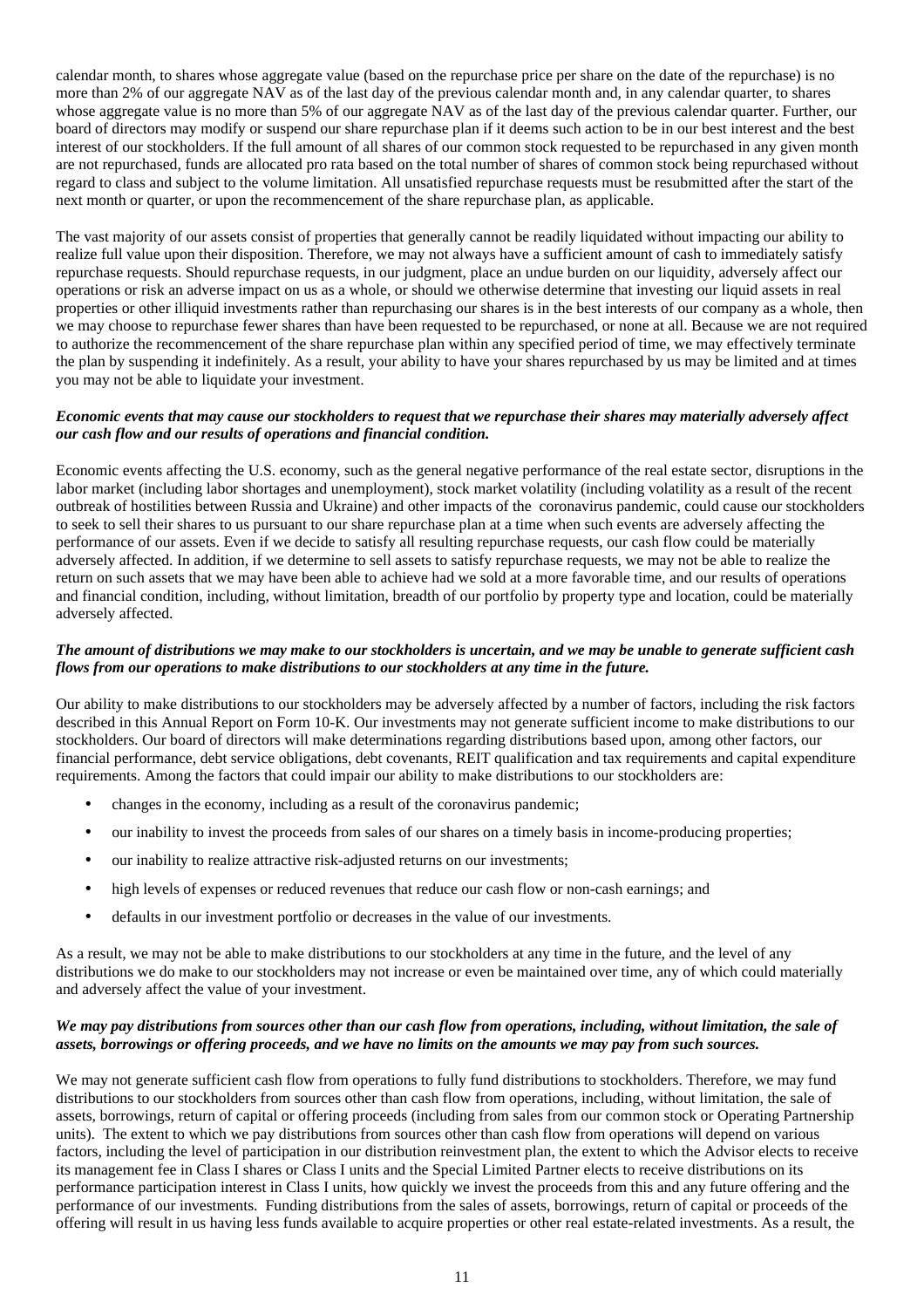return you realize on your investment may be reduced. Doing so may also negatively impact our ability to generate cash flows. Likewise, funding distributions from the sale of additional securities will dilute your interest in us on a percentage basis and may impact the value of your investment especially if we sell these securities at prices less than the price you paid for your shares. We may be required to continue to fund our regular distributions from a combination of some of these sources if our investments fail to perform, if expenses are greater than our revenues or due to numerous other factors. We have not established a limit on the amount of our distributions that may be paid from any of these sources.

To the extent we borrow funds to pay distributions, we would incur borrowing costs and these borrowings would require a future repayment. The use of these sources for distributions and the ultimate repayment of any liabilities incurred could adversely impact our ability to pay distributions in future periods, decrease our NAV, decrease the amount of cash we have available for operations and new investments and adversely impact the value of your investment.

We may also defer operating expenses or pay expenses (including the fees of the Advisor or distributions to the Special Limited Partner) with shares of our common stock or Operating Partnership units in order to preserve cash flow for the payment of distributions. The ultimate repayment of these deferred expenses could adversely affect our operations and reduce the future return on your investment. We may repurchase shares or redeem Operating Partnership units from the Advisor or the Special Limited Partner shortly after issuing such shares or units as compensation. The payment of expenses in shares of our common stock or with Operating Partnership units will dilute your ownership interest in our portfolio of assets. There is no guarantee any of our operating expenses will be deferred and the Advisor and Special Limited Partner are under no obligation to receive fees or distributions in shares of our common stock or Operating Partnership units and may elect to receive such amounts in cash.

# *We are dependent on Starwood Capital and its affiliates, including the Advisor, and their key personnel who provide services to us through the Advisory Agreement, and we may not find a suitable replacement for the Advisor if the Advisory Agreement is terminated, or for these key personnel if they leave Starwood Capital or otherwise become unavailable to us.*

We have no separate facilities and are completely reliant on the Advisor. Our officers, including our Chief Executive Officer, Chief Financial Officer and Secretary, are executive officers of Starwood Capital. The Advisor has significant discretion as to the implementation of our investment and operating policies and strategies. Accordingly, we believe that our success depends to a significant extent upon the efforts, experience, diligence, skill and network of business contacts of the officers and key personnel of the Advisor. The officers and key personnel of the Advisor evaluate, negotiate, close and monitor our investments; therefore, our success depends on their continued service. The departure of any of the officers or key personnel of the Advisor could have a material adverse effect on our performance.

The Advisor is not obligated to dedicate any specific personnel exclusively to us. In addition, none of our officers or the officers of the Advisor are obligated to dedicate any specific portion of their time to our business. Some of our officers have significant responsibilities for the Other Starwood Accounts (defined below). Although these individuals will be able to allocate an adequate amount of their time to the management of our business, they may not always be able to devote significant time to the management of our business. Further, when there are turbulent conditions in the real estate markets or distress in the credit markets, the attention of the Advisor's personnel and our executive officers and the resources of Starwood Capital will also be required by the Other Starwood Accounts. In such situations, we may not receive the level of support and assistance that we may receive if we were internally managed.

In addition, we offer no assurance that Starwood REIT Advisors, L.L.C. will remain the Advisor or that we will continue to have access to Starwood Capital's officers and key personnel. In particular, the loss of the services of Mr. Barry S. Sternlicht, our Sponsor's founder, could adversely affect our performance. The Advisory Agreement is expected to be renewed annually. If the Advisory Agreement is terminated and no suitable replacement is found, we may not be able to execute our business plan.

Finally, there is no guarantee (i) that the Advisor will succeed in implementing our investment objectives or strategy or in identifying investments that are in accordance with Starwood Capital's investment philosophy or (ii) that historical trends of prior programs sponsored by Starwood Capital will continue during the life of our operations.

# *The Advisor manages our portfolio pursuant to very broad investment guidelines and generally is not required to seek the approval of our board of directors for each investment, financing or asset allocation decision made by it, which may result in our making riskier investments and which could adversely affect our results of operations and financial condition.*

Our board of directors approved very broad investment guidelines that delegate to the Advisor the authority to execute acquisitions and dispositions of real estate properties and real estate debt and real estate-related equity securities on our behalf, in each case so long as such investments are consistent with the investment guidelines and our charter. There can be no assurance that the Advisor will be successful in applying any strategy or discretionary approach to our investment activities. Our board of directors reviews our investment guidelines on an annual basis (or more often as it deems appropriate) and reviews our investment portfolio periodically. The prior approval of our board of directors or a committee of independent directors is required only as set forth in our charter (including for transactions with affiliates of the Advisor) or for the acquisition or disposition of assets that are not in accordance with our investment guidelines. In addition, in conducting periodic reviews, our directors will rely primarily on information provided to them by the Advisor. Furthermore, transactions entered into on our behalf by the Advisor may be costly, difficult or impossible to unwind when they are subsequently reviewed by our board of directors.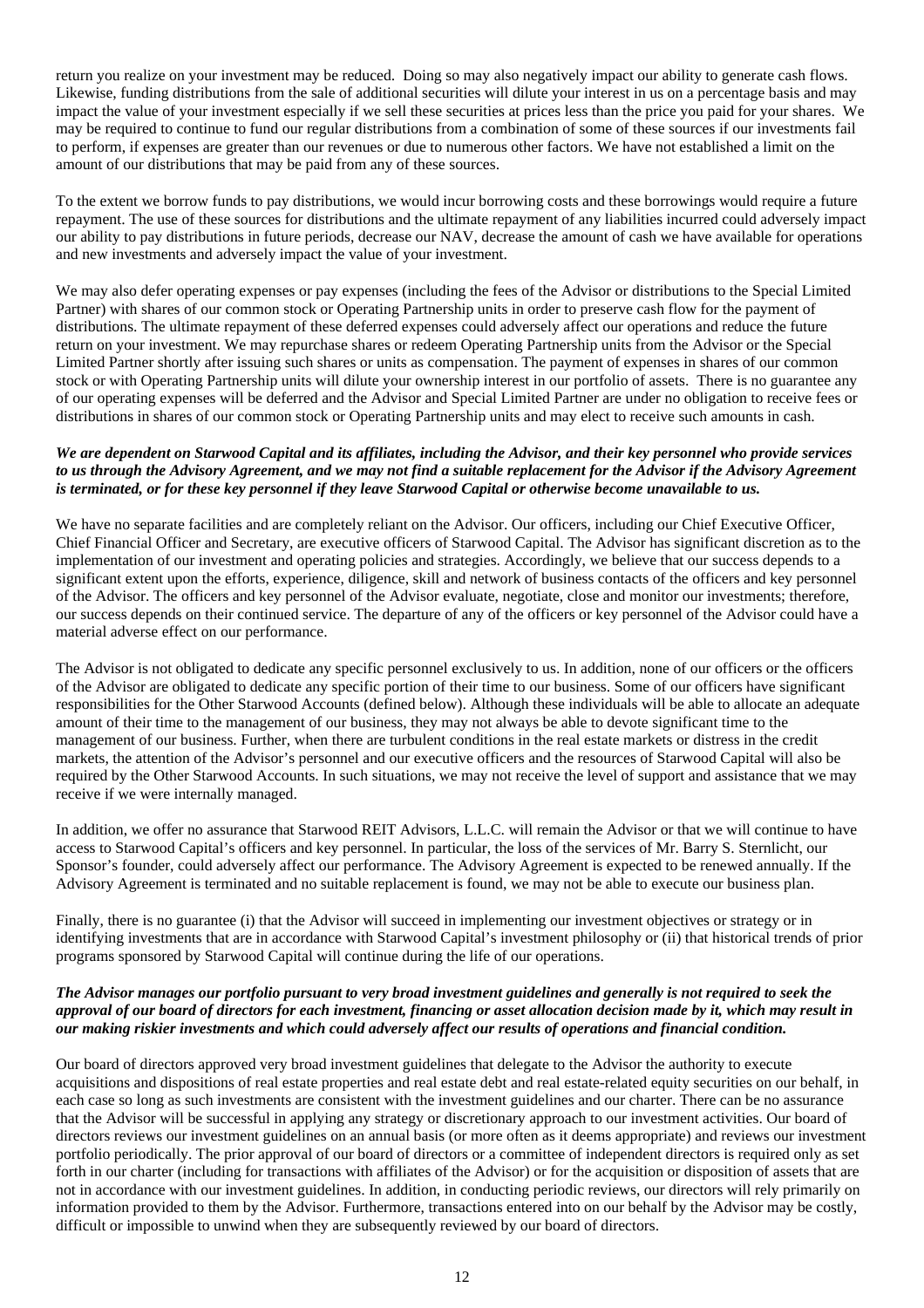# *Payments to the Advisor or the Special Limited Partner in respect of any common stock or Operating Partnership units they elect to receive in lieu of fees or distributions will dilute future cash available for distribution to our stockholders.*

The Advisor or the Special Limited Partner may choose to receive, and have in the past received, our common stock or Operating Partnership units in lieu of certain fees or distributions. The holders of all Operating Partnership units are entitled to receive cash from operations pro rata with the distributions being paid to us and such distributions to the holder of the Operating Partnership units will reduce the cash available for distribution to us and to our stockholders. Furthermore, under certain circumstances the Operating Partnership units held by the Advisor or the Special Limited Partner are required to be repurchased, and there may not be sufficient cash to make such a repurchase payment; therefore, we may need to use cash from operations, borrowings, offering proceeds or other sources to make the payment, which will reduce cash available for distribution to you or for investment in our operations. Repurchases of our shares or Operating Partnership units from the Advisor paid to the Advisor as a management fee are not subject to the monthly and quarterly repurchase limitations or the Early Repurchase Deduction Repurchases of our shares or Operating Partnership units from the Special Limited Partner distributed to the Special Limited Partner with respect to its performance participation interest are not subject to the Early Repurchase Deduction, but, in the case of shares, such repurchases are subject to the monthly and quarterly repurchase limitations and do not receive priority over other shares for which repurchase is requested during such period.

# *Purchases and repurchases of shares of our common stock are not made based on the NAV per share of our common stock as of the date of purchase or repurchase.*

Generally, our offering price per share and the price at which we make repurchases of our shares will equal the NAV per share of the applicable class as of the last calendar day of the prior month, plus, in the case of our offering price, applicable upfront selling commissions and dealer manager fees. The NAV per share as of the date on which you make your subscription request or repurchase request may be significantly different than the transaction price you pay or the repurchase price you receive. Certain of our investments or liabilities are subject to high levels of volatility from time to time and could change in value significantly between the end of the prior month as of which our NAV is determined and the date that you purchase or we repurchase your shares, however the prior month's NAV per share will generally continue to be used as the transaction price per share and repurchase price per share. In exceptional circumstances, we may in our sole discretion, but are not obligated to, sell and repurchase shares at a different price that we believe reflects the NAV per share of such stock more appropriately than the prior month's NAV per share, including by updating a previously disclosed transaction price, in cases where we believe there has been a material change (positive or negative) to our NAV per share since the end of the prior month and we believe an updated price is appropriate. In such extraordinary cases, the offering price and repurchase price will not equal our NAV per share as of the date of purchase or repurchase.

# *Valuations and appraisals of our assets are estimates of fair value and may not necessarily correspond to realizable value.*

For the purposes of calculating our monthly NAV, our properties will generally initially be valued at cost, which we expect to represent fair value at that time. Thereafter, valuations of properties are determined by the Advisor based in part on appraisals of each of our properties by independent third-party appraisal firms at least once per year in accordance with valuation guidelines approved by our board of directors. Our independent valuation advisor will prepare quarterly update appraisals of approximately three-quarters of our real estate portfolio and will review and provide an opinion as to the reasonableness of such third-party appraisals for the remaining quarter. For each month that is not a quarter-end, the Advisor will also conduct a monthly valuation of our properties that are reviewed by our independent valuation advisor for reasonableness. Likewise, our investments in real estate debt and real estate-related equity securities with readily available quotations are initially valued at cost, and thereafter are valued monthly at fair market value.

Although monthly valuations of each of our real properties prepared by the Advisor are reviewed and provided an opinion as to reasonableness by our independent valuation advisor, such valuations are based on asset and portfolio-level information provided by the Advisor, including historical operating revenues and expenses of the properties, lease agreements on the properties, revenues and expenses of the properties, information regarding recent or planned capital expenditures and any other information relevant to valuing the real estate property, which information is not independently verified by our independent valuation advisor. In addition, our investments in real estate debt and real estate-related equity securities, while a component of NAV, are valued by the Advisor, based on market quotations or at fair value, and are not reviewed for reasonableness or appraised by our independent valuation advisor.

Within the parameters of our valuation guidelines, the valuation methodologies used to value our properties, and certain of our investments in real estate debt and real estate-related equity securities, will involve subjective judgments and projections and may not be accurate. Valuation methodologies will also involve assumptions and opinions about future events, which may or may not turn out to be correct. Valuations and appraisals of our properties and certain of investments in real estate debt and real estaterelated equity securities are estimates of fair value. Ultimate realization of the value of an asset depends to a great extent on economic, market and other conditions beyond our control and the control of the Advisor and our independent valuation advisor. Further, valuations do not necessarily represent the price at which an asset would sell, since market prices of assets can only be determined by negotiation between a willing buyer and seller. As such, the carrying value of an asset may not reflect the price at which the asset could be sold in the market, and the difference between carrying value and the ultimate sales price could be material. In addition, accurate valuations are more difficult to obtain in times of low transaction volume because there are fewer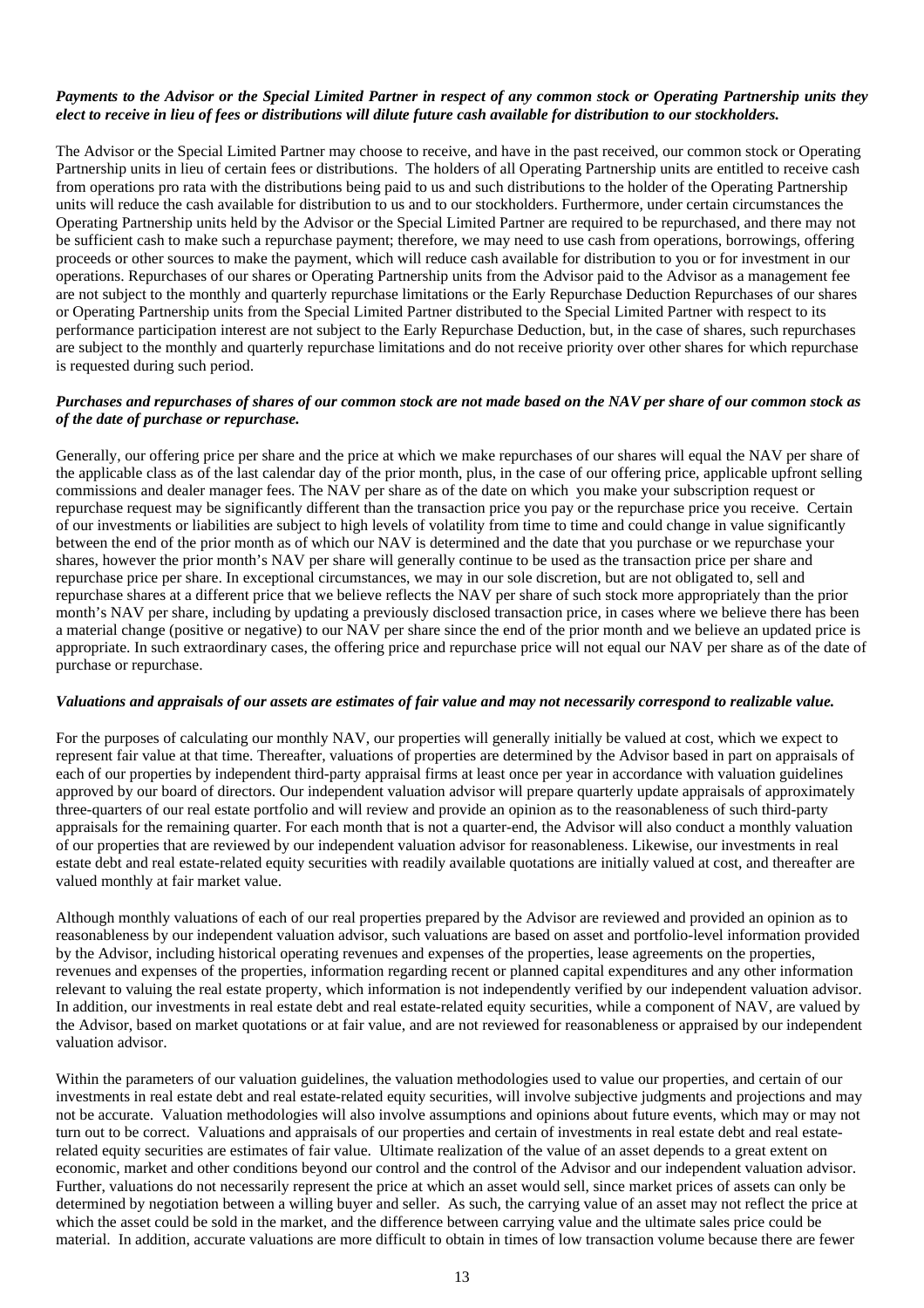market transactions that can be considered in the context of the appraisal. Further, any volatility smoothing biases in our appraisal and valuation process, generally, may lower the volatility of our NAV and cause our NAV to not accurately reflect the actual value of our properties. However, there will be no retroactive adjustment in the valuation of such assets, the offering price of our shares of common stock, the price we paid to repurchase shares of our common stock or NAV-based fees we paid to the Advisor and the Dealer Manager to the extent such valuations prove to not accurately reflect the realizable value of our assets. Because the price you will pay for shares of our common stock in this offering, and the price at which your shares may be repurchased by us pursuant to our share repurchase plan are generally based on our prior month's NAV per share, you may pay more than realizable value or receive less than realizable value for your investment.

## *Our NAV per share amounts may change materially if the appraised values of our properties materially change from prior appraisals or the actual operating results for a particular month differ from what we originally budgeted for that month.*

Annual appraisals of our properties are conducted on a rolling basis, such that properties are appraised at different times but each property would be appraised at least once per year. In addition, our independent valuation advisor will conduct quarterly valuations of our single-family rental investments. When these appraisals are reflected in our NAV calculations, there may be a material change in our NAV per share amounts for each class of our common stock from those previously reported. The changes in a property's value may be as a result of property-specific changes or as a result of more general changes to real estate values resulting from local, national or global economic changes, including as a result of the coronavirus pandemic. In addition, actual operating results for a given month may differ from what we originally budgeted for that month, which may cause a material increase or decrease in the NAV per share amounts. We will not retroactively adjust the NAV per share of each class reported for the previous month. Therefore, because a new annual appraisal may differ materially from the prior appraisal or the actual results from operations may be better or worse than what we previously budgeted for a particular month, the adjustment to reflect the new appraisal or actual operating results may cause the NAV per share for each class of our common stock to increase or decrease, and such increase or decrease will occur in the month the adjustment is made.

# *It may be difficult to reflect, fully and accurately, material events that may impact our monthly NAV.*

The Advisor's determination of our monthly NAV per share is based in part on appraisals of each of our properties provided at least annually by independent third-party appraisal firms in individual appraisal reports reviewed by our independent valuation advisor in accordance with valuation guidelines approved by our board of directors. As a result, our published NAV per share in any given month may not fully reflect any or all changes in value that may have occurred since the most recent appraisal or valuation. The Advisor will review appraisal reports and monitor our properties, and is responsible for notifying the independent valuation advisor of the occurrence of any property-specific or market-driven event it believes may cause a material valuation change in the real estate valuation, but it may be difficult to reflect fully and accurately, rapidly changing market conditions or material events that may impact the value of our assets or liabilities between valuations, or to obtain quickly, complete information regarding any such events. For example, an unexpected termination or renewal of a material lease, a material increase or decrease in vacancies or an unanticipated structural or environmental event at a property may cause the value of a property to change materially, yet obtaining sufficient relevant information after the occurrence has come to light and/or analyzing fully the financial impact of such an event may be difficult to do and may require some time. As a result, the NAV per share may not reflect a material event until such time as sufficient information is available and analyzed, and the financial impact is fully evaluated, such that our NAV may be appropriately adjusted in accordance with our valuation guidelines. Depending on the circumstance, the resulting potential disparity in our NAV may be in favor or to the detriment of either stockholders who repurchase their shares, or stockholders who buy new shares, or existing stockholders.

# *NAV calculations are not governed by governmental or independent securities, financial or accounting rules or standards.*

The method for calculating our NAV, including the components used in calculating our NAV, is not prescribed by rules of the SEC or any other regulatory agency. Further, there are no accounting rules or standards that prescribe which components should be used in calculating NAV, and our NAV is not audited by our independent registered public accounting firm. We calculate and publish NAV solely for purposes of establishing the price at which we sell and repurchase shares of our common stock, and you should not view our NAV as a measure of our historical or future financial condition or performance. The components and methodology used in calculating our NAV may differ from those used by other companies now or in the future.

In addition, calculations of our NAV, to the extent that they incorporate valuations of our assets and liabilities, are not prepared in accordance with generally accepted accounting principles, also known as GAAP. These valuations, may differ from liquidation values that could be realized in the event that we were forced to sell assets.

Additionally, errors may occur in calculating our NAV, which could impact the price at which we sell and repurchase shares of our common stock and the amount of the Advisor's management fee and the Special Limited Partner's performance participation interest. The Advisor has implemented certain policies and procedures to address such errors in NAV calculations. If such errors were to occur, the Advisor, depending on the circumstances surrounding each error and the extent of any impact the error has on the price at which shares of our common stock were sold or repurchased or on the amount of the Advisor's management fee or the Special Limited Partner's performance participation interest, may determine in its sole discretion to take certain corrective actions in response to such errors.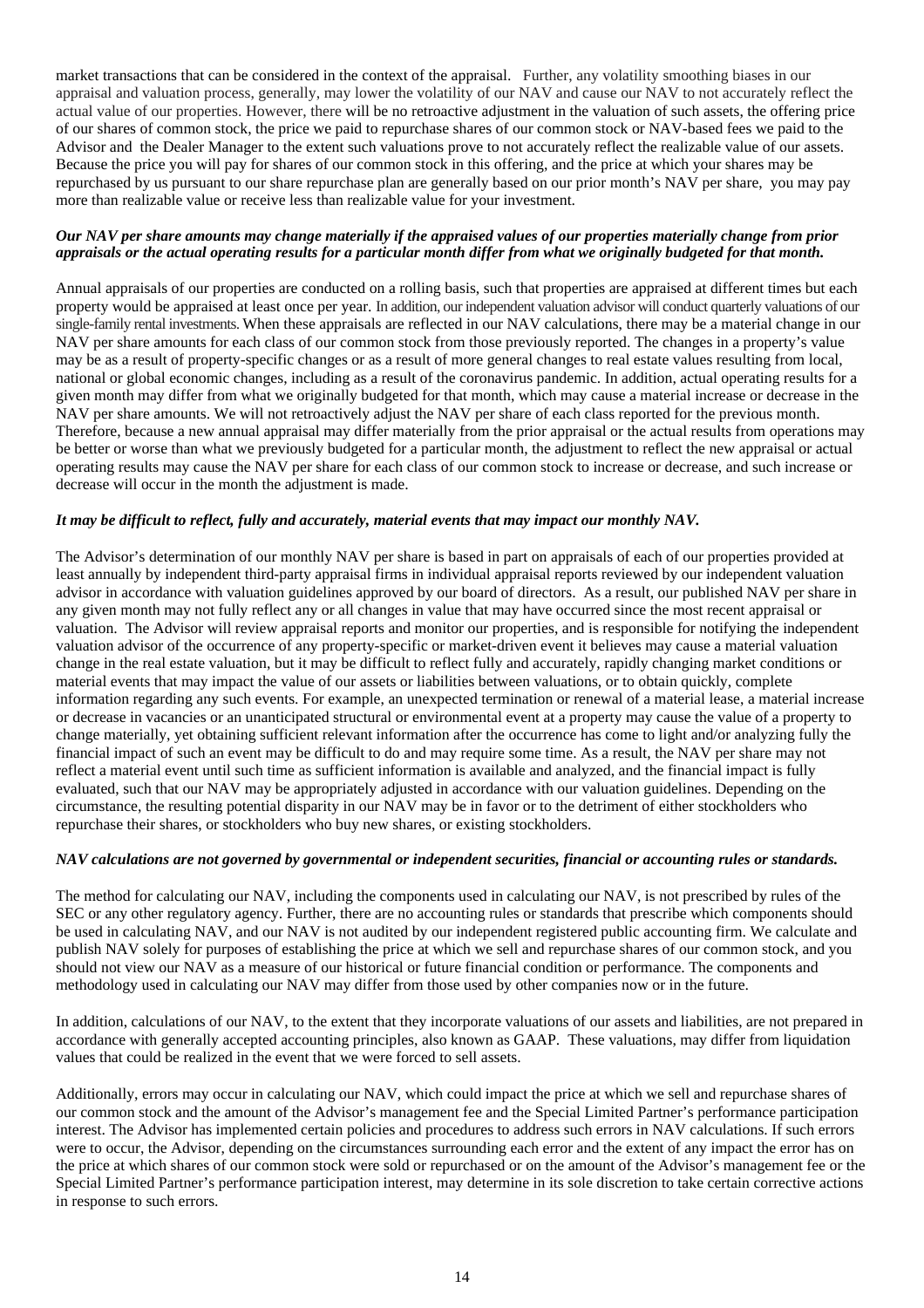# *If we are unable to continue to raise substantial funds, we will be limited in the number and type of investments we make, and the value of your investment in us will be more dependent on the performance of any of the specific assets we acquire.*

Our offering is being conducted on a "best efforts" basis, meaning that the Dealer Manager is only required to use its best efforts to sell our shares and has no firm commitment or obligation to purchase any shares. As a result, the amount of proceeds we raise in this offering may be substantially less than the amount we would need to achieve a broader portfolio of investments. If we are unable to raise substantial capital in this offering, we will make fewer investments, resulting in less breadth in terms of the type, number, geography and size of investments that we make. In that case, the likelihood that any single asset's performance would adversely affect our profitability will increase. There is a greater risk that you will lose money in your investment if we have less breadth in our portfolio. Further, we will have certain fixed operating expenses, including expenses of being a public reporting company, regardless of whether we are able to raise substantial funds. Our inability to raise substantial funds would increase our fixed operating expenses as a percentage of gross income, reducing our net income and limiting our ability to make distributions.

## *Compliance with the SEC's Regulation Best Interest by participating broker-dealers may negatively impact our ability to raise capital in this offering, which would harm our ability to achieve our investment objectives.*

Broker-dealers must comply with Regulation Best Interest, which, among other requirements, establishes a new standard of conduct for broker-dealers and their associated persons when making a recommendation of any securities transaction or investment strategy involving securities to a retail customer. The full impact of Regulation Best Interest on participating dealers cannot be determined at this time, and it may negatively impact whether participating dealers and their associated persons recommend this offering to certain retail customers, or the amount of shares which are recommended to such customers. In particular, under SEC guidance concerning Regulation Best Interest, a broker-dealer recommending an investment in our shares should consider a number of factors, including but not limited to cost and complexity of the investment and reasonably available alternatives in determining whether there is a reasonable basis for the recommendation. Broker-dealers may recommend a more costly or complex product as long as they have a reasonable basis to believe it is in the best interest of a particular retail customer. However, if broker-dealers instead choose alternatives to our shares, many of which exist, our ability to raise capital may be adversely affected. If Regulation Best Interest reduces our ability to raise capital in this offering, it would harm our ability to create a diversified portfolio of investments and ability to achieve our investment objectives.

# *We face risks associated with the deployment of our capital.*

In light of the nature of our continuous offering and our investment strategy and the need to be able to deploy capital quickly to capitalize on potential investment opportunities, we may have difficulty identifying and purchasing suitable properties, investments in real estate debt and real estate-related equity securities on attractive terms. There could be a delay between the time we receive net proceeds from the sale of shares of our common stock in the offering and the time we invest the net proceeds. We may also from time to time hold cash pending deployment into investments or have less than our targeted leverage, which cash or shortfall in target leverage may at times be significant, particularly at times when we are receiving high amounts of offering proceeds and/or times when there are few attractive investment opportunities. Such cash may be held in an account that may be invested in money market accounts or other similarly temporary investments.

In the event we are unable to find suitable investments, such cash may be maintained for longer periods which would be dilutive to overall investment returns. This could cause a substantial delay in the time it takes for your investment to realize its full potential return and could adversely affect our ability to pay regular distributions of cash flow from operations. It is not anticipated that the temporary investment of cash into money market accounts or other similar temporary investments pending deployment into investments will generate significant interest, and low interest payments on the temporarily invested cash may adversely affect overall returns. In the event we fail to timely invest the net proceeds of the offering or do not deploy sufficient capital to meet our targeted leverage, our results of operations and financial condition may be adversely affected.

# *Our board of directors may, in the future, adopt certain measures under Maryland law without stockholder approval that may have the effect of making it less likely that a stockholder would receive a "control premium" for his or her shares.*

Corporations organized under Maryland law with a class of registered securities and at least three independent directors are permitted to elect to be subject, by a charter or bylaw provision or a board of directors resolution and notwithstanding any contrary charter or bylaw provision, to any or all of five provisions:

- staggering the board of directors into three classes;
- requiring a two-thirds vote of stockholders to remove directors;
- providing that only the board of directors can fix the size of the board;
- providing that all vacancies on the board, regardless of how the vacancy was created, may be filled only by the affirmative vote of a majority of the remaining directors in office and for the remainder of the full term of the class of directors in which the vacancy occurred; and
- providing for a majority requirement for the calling of a stockholder-requested special meeting of stockholders.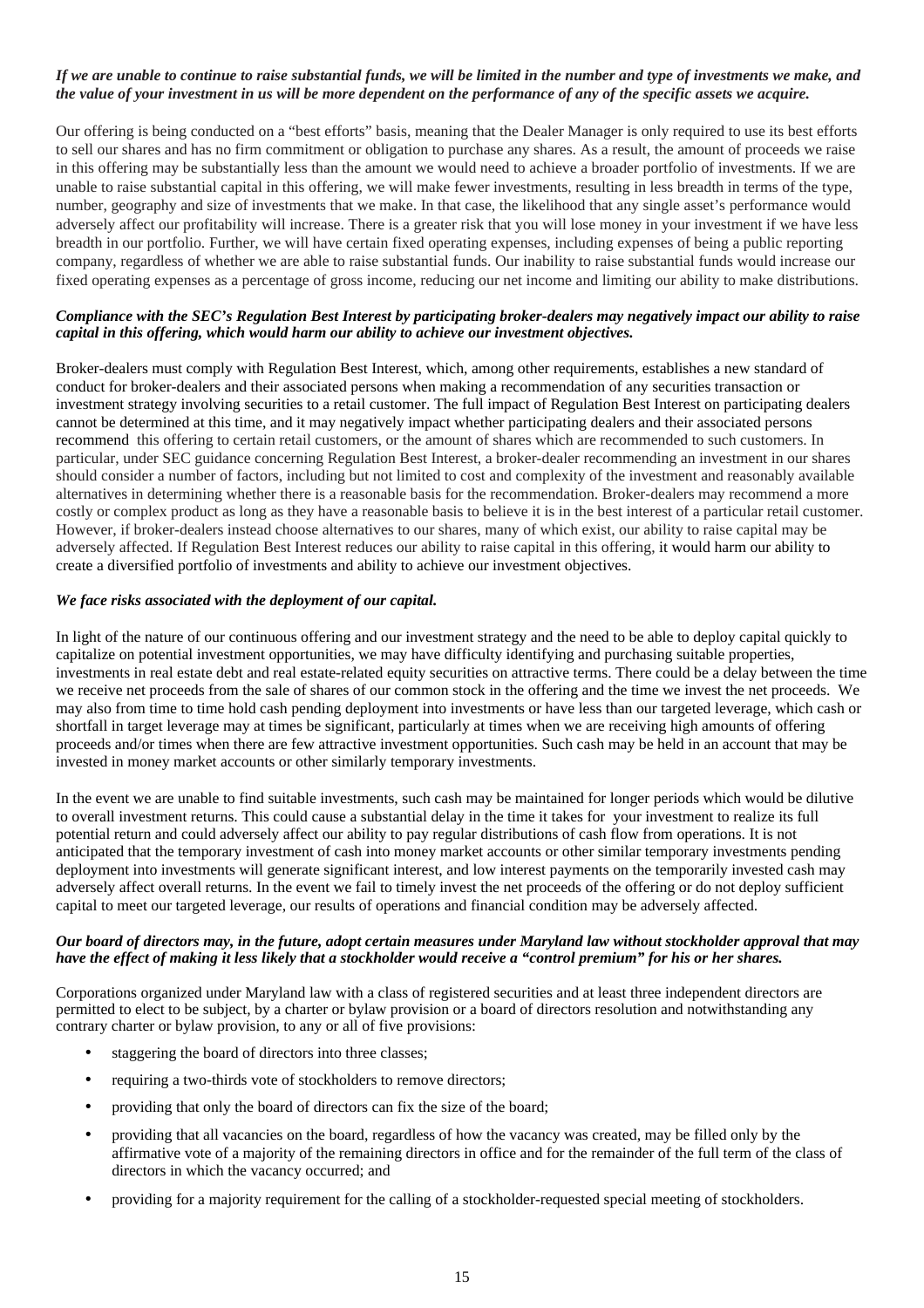These provisions may discourage an extraordinary transaction, such as a merger, tender offer or sale of all or substantially all of our assets, all of which might provide a premium price for stockholders' shares. In our charter, we have elected that vacancies on our board of directors be filled only by the remaining directors and for the remainder of the full term of the directorship in which the vacancy occurred. Through other provisions in our charter and bylaws, we vest in our board of directors the exclusive power to fix the number of directorships, provided that the number is not less than three. We have not elected to be subject to any of the other provisions described above, but our charter does not prohibit our board of directors from opting into any of these provisions in the future.

Further, under the Maryland Business Combination Act, we may not engage in any merger or other business combination with an "interested stockholder" (which is defined as (1) any person who beneficially owns, directly or indirectly, 10% or more of the voting power of our outstanding voting stock and (2) an affiliate or associate of ours who, at any time within the two-year period prior to the date in question, was the beneficial owner, directly or indirectly, of 10% or more of the voting power of our then outstanding stock) or any affiliate of that interested stockholder for a period of five years after the most recent date on which the interested stockholder became an interested stockholder. A person is not an interested stockholder if our board of directors approved in advance the transaction by which such person would otherwise have become an interested stockholder. In approving a transaction, our board of directors may provide that its approval is subject to compliance, at or after the time of approval, with any terms or conditions determined by our board of directors. After the five-year period ends, any merger or other business combination with the interested stockholder or any affiliate of the interested stockholder must be recommended by our board of directors and approved by the affirmative vote of at least:

- 80% of all votes entitled to be cast by holders of outstanding shares of our voting stock; and
- two-thirds of all of the votes entitled to be cast by holders of outstanding shares of our voting stock other than those shares owned or held by the interested stockholder with whom or with whose affiliate the business combination is to be effected or held by an affiliate or associate of the interested stockholder. These supermajority voting provisions do not apply if, among other things, our stockholders receive a minimum payment for their common stock equal to the highest price paid by the interested stockholder for its shares.

The statute permits various exemptions from its provisions, including business combinations that are exempted by our board of directors prior to the time the interested stockholder becomes an interested stockholder. Our board of directors has adopted a resolution exempting any business combination involving us and any person, including Starwood Capital, the Dealer Manager and the Advisor, from the provisions of this law, provided that such business combination is first approved by our board of directors.

# *Our charter permits our board of directors to authorize us to issue preferred stock ranking senior to our current common stock with respect to distribution rights or rights upon our liquidation, dissolution or winding up or on terms that may discourage a third party from acquiring us.*

Our board of directors is permitted, subject to certain restrictions set forth in our charter, to authorize the issuance of shares of preferred stock without stockholder approval. Further, our board of directors may classify or reclassify any unissued shares of common or preferred stock into other classes or series of stock and establish the preferences, conversion or other rights, voting powers, restrictions, limitations as to dividends and other distributions, qualifications, and terms or conditions of redemption of the stock and may amend our charter from time to time to increase or decrease the aggregate number of shares of stock or the number of shares of any class or series of stock that we have authority to issue without stockholder approval. Thus, our board of directors could authorize us to issue shares of preferred stock ranking senior to our common stock with respect to distribution rights upon our liquidation, dissolution or winding up or with terms and conditions that could have the effect of delaying, deferring or preventing a change in control of us, including an extraordinary transaction such as a merger, tender offer or sale of all or substantially all of our assets, that might provide a premium price for holders of our common stock.

# *Maryland law limits, in some cases, the ability of a third party to vote shares acquired in a "control share acquisition."*

The Maryland Control Share Acquisition Act provides that "control shares" of a Maryland corporation acquired in a "control share acquisition" have no voting rights except to the extent approved by stockholders by a vote of two-thirds of the votes entitled to be cast on the matter. Shares of stock owned by the acquirer, by officers or by employees who are directors of the corporation, are excluded from shares entitled to vote on the matter. "Control shares" are voting shares of stock which, if aggregated with all other shares of stock owned by the acquirer or in respect of which the acquirer can exercise or direct the exercise of voting power (except solely by virtue of a revocable proxy), would entitle the acquirer to exercise voting power in electing directors within specified ranges of voting power. Control shares do not include shares the acquiring person is then entitled to vote as a result of having previously obtained stockholder approval. A "control share acquisition" means the acquisition of issued and outstanding control shares. The control share acquisition statute does not apply: (1) to shares acquired in a merger, consolidation or statutory share exchange if the Maryland corporation is a party to the transaction; or (2) to acquisitions approved or exempted by the charter or bylaws of the Maryland corporation. Our bylaws contain a provision exempting from the Control Share Acquisition Act any and all acquisitions of our stock by any person. There can be no assurance that this provision will not be amended or eliminated at any time in the future.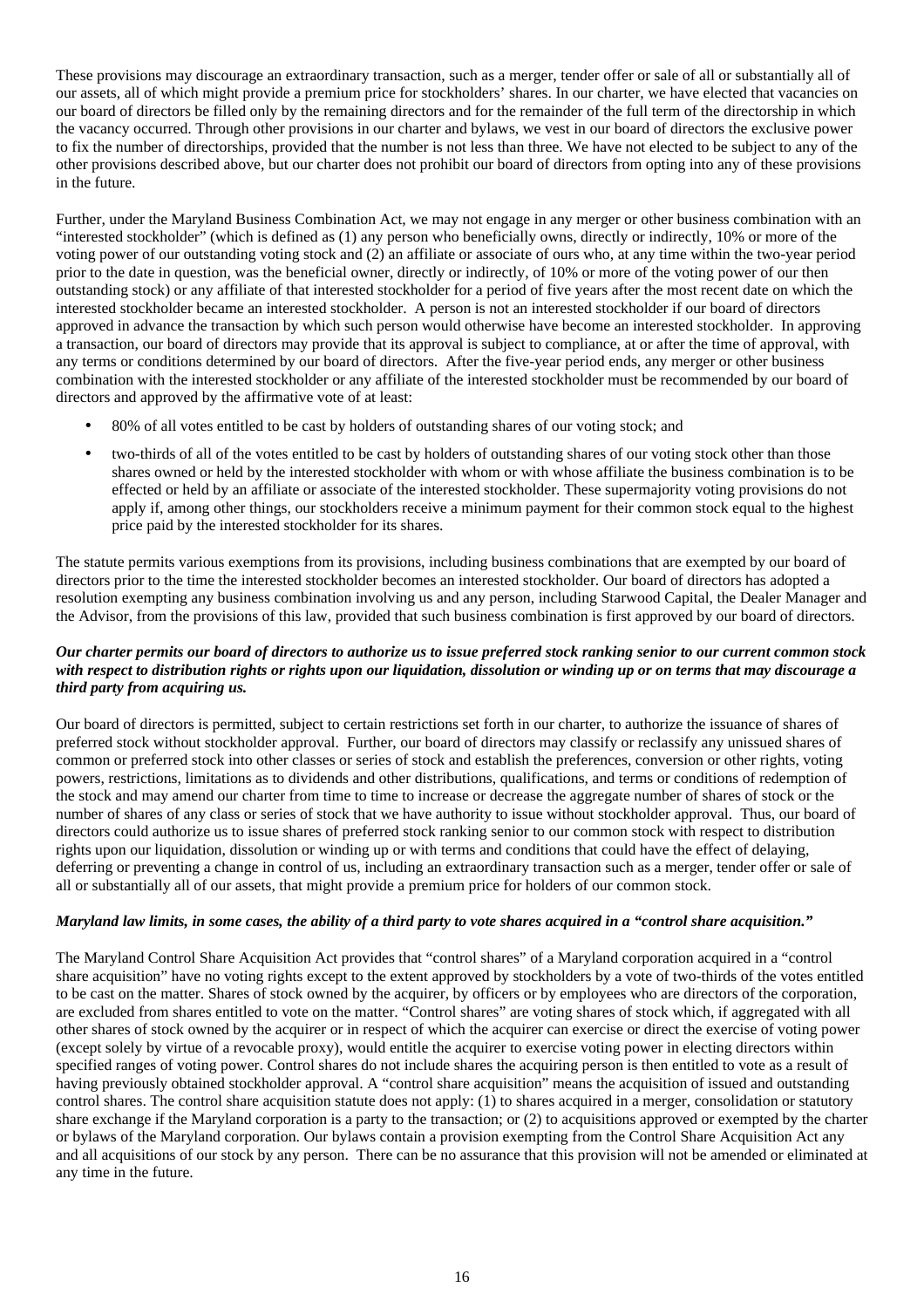# *Maryland law and our organizational documents limit our rights and the rights of our stockholders to recover claims against our directors and officers, which could reduce your and our recovery against them if they cause us to incur losses.*

Maryland law provides that a director will not have any liability as a director so long as he or she performs his or her duties in accordance with the applicable standard of conduct. In addition, our charter generally limits the personal liability of our directors and officers for monetary damages subject to the limitations of the North American Securities Administrators Association's Statement of Policy Regarding Real Estate Investment Trusts, as revised and adopted on May 7, 2007 (the "NASAA REIT Guidelines") and Maryland law. Maryland law and our charter provide that no director or officer shall be liable to us or our stockholders for monetary damages unless the director or officer (1) actually received an improper benefit or profit in money, property or services or (2) was actively and deliberately dishonest as established by a final judgment as material to the cause of action. Moreover, our charter generally requires us to indemnify and advance expenses to our directors and officers for losses they may incur by reason of their service in those capacities unless their act or omission was material to the matter giving rise to the proceeding and was committed in bad faith or was the result of active and deliberate dishonesty, they actually received an improper personal benefit in money, property or services or, in the case of any criminal proceeding, they had reasonable cause to believe the act or omission was unlawful. Further, we have entered into separate indemnification agreements with each of our officers and directors. As a result, you and we may have more limited rights against our directors or officers than might otherwise exist under common law, which could reduce your and our recovery from these persons if they act in a manner that causes us to incur losses. In addition, we are obligated to fund the defense costs incurred by these persons in some cases. However, our charter provides that we may not indemnify any of our directors, or the Advisor or any of its or our affiliates, for any liability or loss suffered by them or hold any of our directors, the Advisor or any of its or our affiliates harmless for any liability or loss suffered by us, unless they have determined, in good faith, that the course of conduct that caused the loss or liability was in our best interests, they were acting on our behalf or performing services for us, the liability or loss was not the result of negligence or misconduct by any of our non-independent directors, the Advisor or any of its or our affiliates, or gross negligence or willful misconduct by any of our independent directors, and the indemnification or agreement to hold harmless is recoverable only out of our net assets or the proceeds of insurance and not from the stockholders.

# *Maryland law and our organizational documents limit our stockholders' ability to amend our charter or dissolve us without the approval of our board of directors.*

Although the NASAA REIT Guidelines indicate that stockholders are permitted to amend our charter or terminate us without the necessity for concurrence by our board of directors, we are required to comply with the Maryland General Corporation Law, which provides that any amendment to our charter or any dissolution of our company must first be declared advisable by our board of directors. Therefore, our stockholders may vote to authorize the amendment of our charter or the dissolution of our company, but only after such action has been declared advisable by our board of directors. Accordingly, the only proposals to amend our charter or to dissolve our company that will be presented to our stockholders will be those that have been declared advisable by our board of directors and also require approval by our stockholders.

# *Your interest in us will be diluted if we issue additional shares or if the Operating Partnership issues additional units.*

Holders of our common stock will not have preemptive rights to any shares we issue in the future. Our charter authorizes us to issue up to 3,100,000,000 shares of capital stock, of which 3,000,000,000 shares are classified as common stock, of which 500,000,000 shares are classified as Class T shares, 1,000,000,000 shares are classified as Class S shares, 500,000,000 shares are classified as Class D shares and 1,000,000,000 shares are classified as Class I shares, and 100,000,000 shares are classified as preferred stock. In addition, our board of directors may amend our charter from time to time to increase or decrease the aggregate number of authorized shares of capital stock or the number of authorized shares of capital stock of any class or series without stockholder approval. Our board of directors may elect, without stockholder approval, to: (1) sell additional shares in this or future public offerings; (2) issue shares of our common stock or units in our Operating Partnership in private offerings; (3) issue shares of our common stock or units in our Operating Partnership upon the exercise of the options we may grant to our independent directors or future employees; (4) issue shares of our common stock or units in our Operating Partnership to the Advisor or the Special Limited Partner, or their successors or assigns, in payment of an outstanding obligation to pay fees for services rendered to us or in connection with the performance participation allocation; or (5) issue shares of our common stock or units in our Operating Partnership to sellers of properties we acquire in connection with an exchange of limited partnership interests of our Operating Partnership. To the extent we issue additional shares percentage ownership interests in us will be diluted. Because we hold all of our assets through the Operating Partnership, to the extent we issue additional units of our Operating Partnership, stockholders' percentage ownership interest in our assets will be diluted. Because certain classes of the units of our Operating Partnership may, in the discretion of our board of directors, be exchanged for shares of our common stock, any merger, exchange or conversion between our Operating Partnership and another entity ultimately could result in the issuance of a substantial number of shares of our common stock, thereby diluting the percentage ownership interest of other stockholders. Because of these and other reasons, you may experience substantial dilution in your percentage ownership of our shares or your interests in the underlying assets held by our Operating Partnership.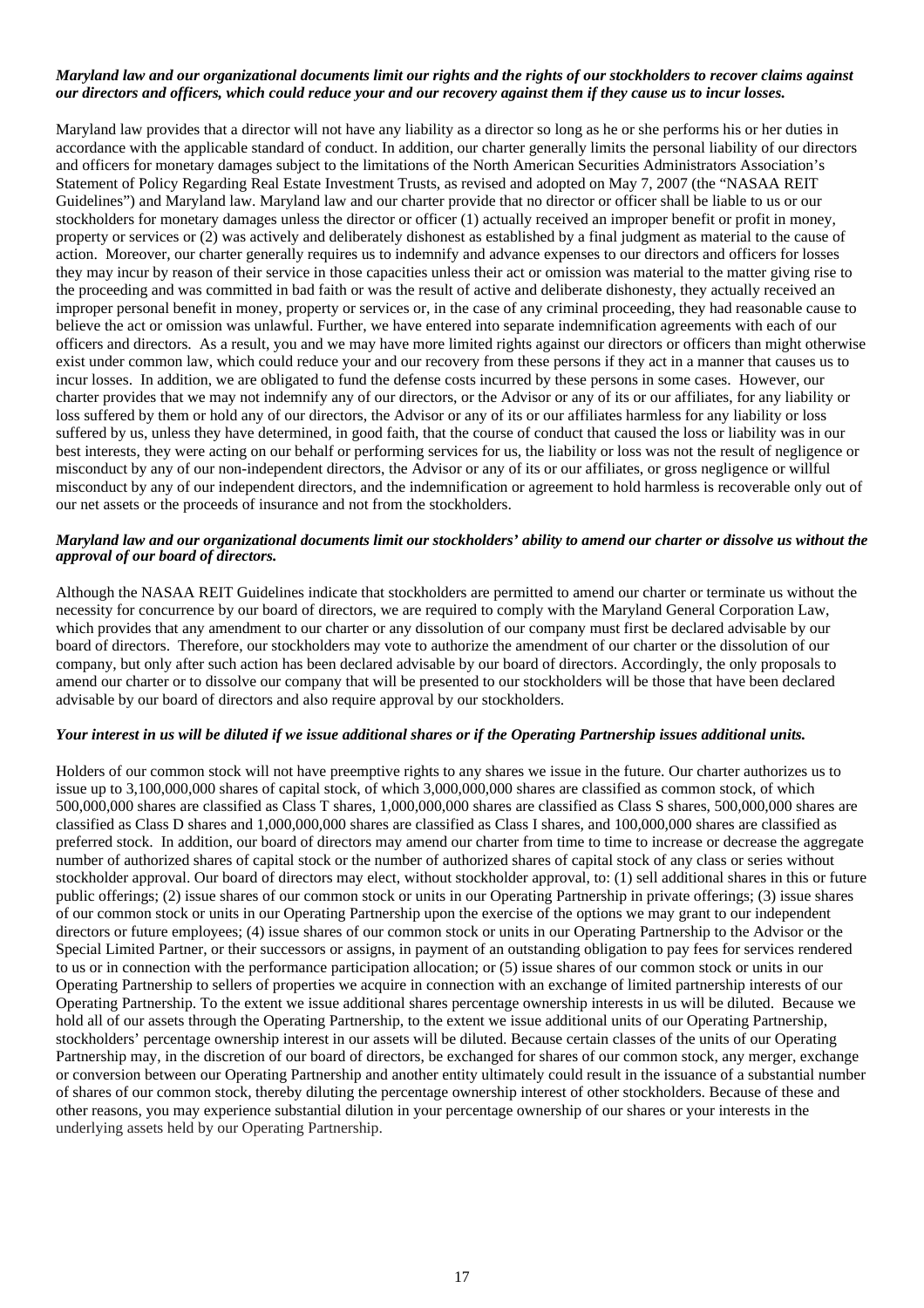# *Our UPREIT structure may result in potential conflicts of interest with limited partners in our Operating Partnership whose interests may not be aligned with those of our stockholders.*

Our directors and officers have duties to our corporation and our stockholders under Maryland law and our charter in connection with their management of the corporation. At the same time, we, as general partner, have fiduciary duties under Delaware law to our Operating Partnership and to the limited partners in connection with the management of our Operating Partnership. Our duties as general partner of our Operating Partnership and its partners may come into conflict with the duties of our directors and officers to the corporation and our stockholders. Under Delaware law, a general partner of a Delaware limited partnership owes its limited partners the duties of good faith and fair dealing. Other duties, including fiduciary duties, may be modified or eliminated in the partnership's partnership agreement. The partnership agreement of our Operating Partnership provides that, for so long as we own a controlling interest in our Operating Partnership, any conflict that cannot be resolved in a manner not adverse to either our stockholders or the limited partners may be resolved in favor of our stockholders.

Additionally, the partnership agreement expressly limits our liability by providing that we and our officers, directors, agents and employees will not be liable or accountable to our Operating Partnership for losses sustained, liabilities incurred or benefits not derived if we or our officers, directors, agents or employees acted in good faith. In addition, our Operating Partnership is required to indemnify us and our officers, directors, employees, agents and designees to the extent permitted by applicable law from and against any and all claims arising from operations of our Operating Partnership, unless it is established that: (1) the act or omission was material to the matter giving rise to the proceeding and either was committed in bad faith or was the result of active and deliberate dishonesty; (2) the indemnified party received an improper personal benefit in money, property or services; or (3) in the case of a criminal proceeding, the indemnified person had reasonable cause to believe that the act or omission was unlawful.

The provisions of Delaware law that allow the fiduciary duties of a general partner to be modified by a partnership agreement have not been tested in a court of law, and we have not obtained an opinion of counsel covering the provisions set forth in the partnership agreement that purport to waive or restrict our fiduciary duties.

# *Your investment return may be reduced if we are required to register as an investment company under the Investment Company Act.*

We intend to continue to conduct our operations so that neither we, nor our Operating Partnership nor the subsidiaries of our Operating Partnership are investment companies under the Investment Company Act. However, there can be no assurance that we and our subsidiaries will be able to successfully avoid operating as an investment company.

We expect that substantially all of the assets of our subsidiaries will comply with the requirements of Section  $3(c)(5)(C)$ , as such requirements have been interpreted by the SEC staff. Although we intend to monitor our portfolio periodically and prior to each investment acquisition and disposition, there can be no assurance that we will be able to maintain this exemption from registration. Existing SEC no-action positions were issued in accordance with factual situations that may be substantially different from the factual situations we may face, and a number of these no-action positions were issued more than 10 years ago. No assurance can be given that the SEC will concur with our classification of the assets of our subsidiaries. Future revisions to the 1940 Act or further guidance from the SEC staff may cause us to lose our ability to rely on Section  $3(c)(5)(C)$  or force us to reevaluate our portfolio and our investment strategy. Such changes may prevent us from operating our business successfully.

A change in the value of any of our assets could negatively affect our ability to maintain our exemption from regulation under the Investment Company Act. To maintain compliance with the applicable exemption under the Investment Company Act, we may be unable to sell assets we would otherwise want to sell and may need to sell assets we would otherwise wish to retain. In addition, we may have to acquire additional assets that we might not otherwise have acquired or may have to forego opportunities to acquire assets that we would otherwise want to acquire and would be important to our investment strategy.

If we were required to register as an investment company but failed to do so, we would become subject to substantial regulation with respect to our capital structure (including our ability to use borrowings), management, operations, transactions with affiliated persons (as defined in the Investment Company Act), and portfolio composition, including disclosure requirements and restrictions with respect to diversification and industry concentration, and other matters. Compliance with the Investment Company Act would, accordingly, limit our ability to make certain investments and require us to significantly restructure our business plan, which could materially adversely affect our NAV and our ability to pay distributions to our stockholders.

# *We depend on the Advisor to develop appropriate systems and procedures to control operational risks.*

Operational risks arising from mistakes made in the confirmation or settlement of transactions, from transactions not being properly booked, evaluated or accounted for or other similar disruption in our operations may cause us to suffer financial losses, the disruption of our business, liability to third parties, regulatory intervention or damage to our reputation. We depend on the Advisor and its affiliates to develop the appropriate systems and procedures to control operational risk. We rely heavily on our financial, accounting and other data processing systems. The ability of our systems to accommodate transactions could also constrain our ability to properly manage our portfolio. Generally, the Advisor will not be liable for losses incurred due to the occurrence of any such errors.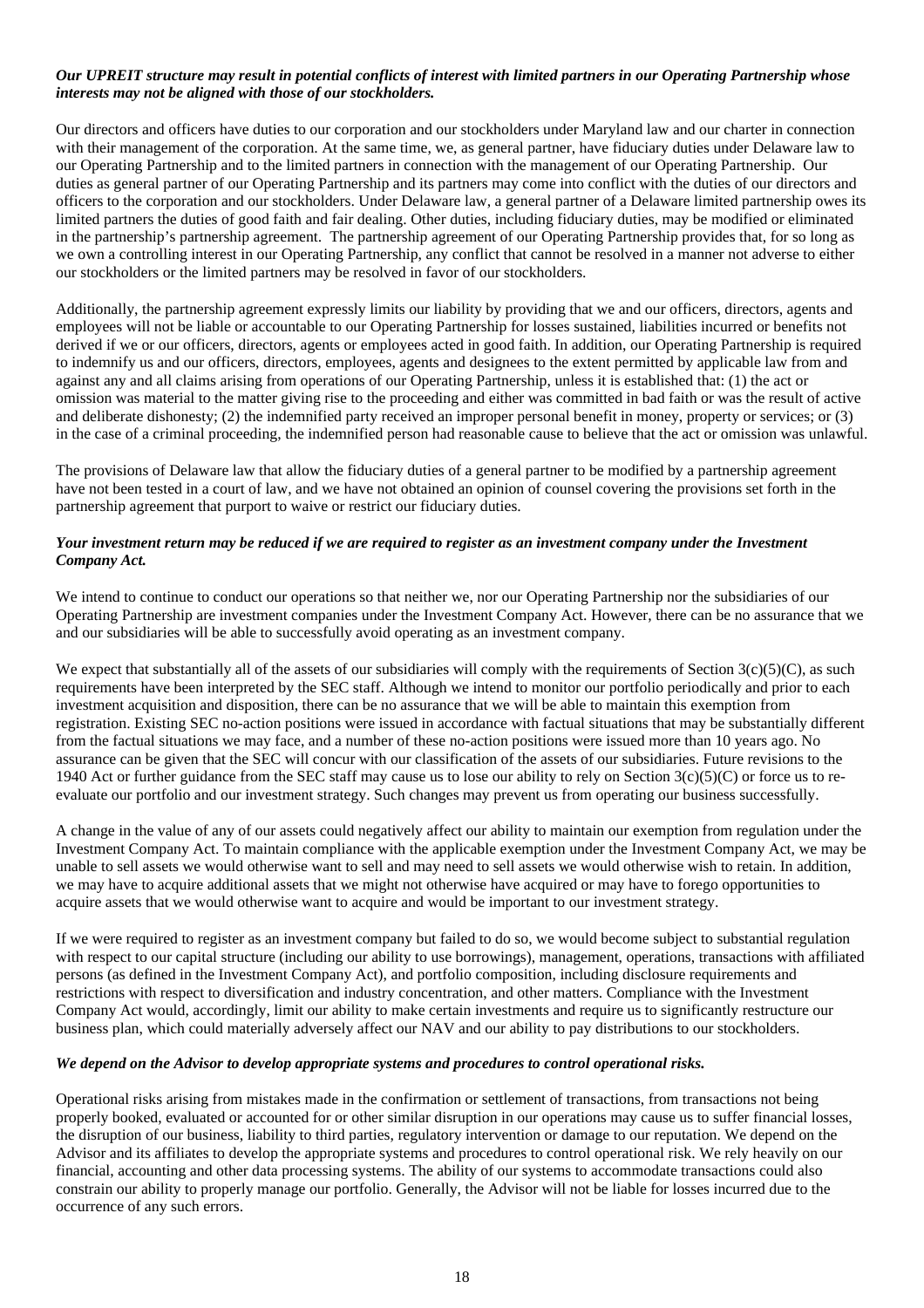We are subject to the risk that our trading orders in real estate-related securities may not be executed in a timely and efficient manner due to various circumstances, including, without limitation, systems failure or human error. As a result, we could be unable to achieve the market position selected by the Advisor or might incur a loss in liquidating our positions. Since some of the markets in which we may effect transactions are over-the-counter or interdealer markets, the participants in such markets are typically not subject to credit evaluation or regulatory oversight comparable to that which members of exchange-based markets are subject. We are also exposed to the risk that a counterparty will not settle a transaction in accordance with its terms and conditions, thereby causing us to suffer a loss.

# *Operational risks, including the risk of cyberattacks, may disrupt our businesses, result in losses or limit our growth.*

We rely heavily on our and Starwood Capital's financial, accounting, treasury, communications and other data processing systems. Such systems may fail to operate properly or become disabled as a result of tampering or a breach of the network security systems or otherwise. In addition, such systems are from time to time subject to cyberattacks which may continue to increase in sophistication and frequency in the future. Attacks on Starwood Capital and its affiliates and their portfolio companies' and service providers' systems could involve and in some instances have in the past involved attempted attacks that are intended to obtain unauthorized access to our proprietary information or personal identifying information of our stockholders, destroy data or disable, degrade or sabotage our systems, through the introduction of computer viruses or other malicious code.

Cyber security incidents and cyber-attacks have been occurring globally at a more frequent and severe level and will likely continue to increase in frequency in the future. Our information and technology systems as well as those of Starwood Capital, its portfolio entities and other related parties, such as service providers, may be vulnerable to damage or interruptions from cyber security breaches, computer viruses, network failures, computer and telecommunication failures, infiltration by unauthorized persons and other security breaches, usage errors by their respective professionals or service providers, power, communications or other service outages and catastrophic events such as fires, tornadoes, floods, hurricanes and earthquakes. Cyberattacks and other security threats could originate from a wide variety of sources, including cyber criminals, nation state hackers, hacktivists and other outside parties. There has been an increase in the frequency and sophistication of the cyber and security threats Starwood Capital faces, with attacks ranging from those common to businesses generally to those that are more advanced and persistent, which may target Starwood Capital because Starwood Capital holds a significant amount of confidential and sensitive information about its investors, its portfolio companies and potential investments. As a result, Starwood Capital may face a heightened risk of a security breach or disruption with respect to this information. If successful, these types of attacks on Starwood Capital's network or other systems could have a material adverse effect on our business and results of operations, due to, among other things, the loss of investor or proprietary data, interruptions or delays in the operation of our business and damage to our reputation. There can be no assurance that measures Starwood Capital takes to ensure the integrity of its systems will provide protection, especially because cyberattack techniques used change frequently or are not recognized until successful.

If unauthorized parties gain access to such information and technology systems, they may be able to steal, publish, delete or modify private and sensitive information including nonpublic personal information related to stockholders (and their beneficial owners) and material nonpublic information. Although Starwood Capital has implemented, and its portfolio entities and service providers may implement, various measures to manage risks relating to these types of events, such systems could prove to be inadequate and, if compromised, could become inoperable for extended periods of time, cease to function properly or fail to adequately secure private information. Starwood Capital does not control cyber security plans and systems put in place by third party service providers, and such third party service providers may have limited indemnification obligations to Starwood Capital, its portfolio entities and us, each of which could be negatively impacted as a result. Breaches such as those involving covertly introduced malware, impersonation of authorized users and industrial or other espionage may not be identified even with sophisticated prevention and detection systems, potentially resulting in further harm and preventing them from being addressed appropriately. The failure of these systems or of disaster recovery plans for any reason could cause significant interruptions in Starwood Capital's, its affiliates', their portfolio entities' or our operations and result in a failure to maintain the security, confidentiality or privacy of sensitive data, including personal information relating to stockholders, material nonpublic information and the intellectual property and trade secrets and other sensitive information in the possession of Starwood Capital and portfolio entities. We, Starwood Capital or a portfolio entity could be required to make a significant investment to remedy the effects of any such failures, harm to their reputations, legal claims that they and their respective affiliates may be subjected to, regulatory action or enforcement arising out of applicable privacy and other laws, adverse publicity and other events that may affect their business and financial performance.

In addition, Starwood Capital operates in businesses that are highly dependent on information systems and technology. The costs related to cyber or other security threats or disruptions may not be fully insured or indemnified by other means. In addition, cybersecurity has become a top priority for regulators around the world. Many jurisdictions in which Starwood Capital operates have laws and regulations relating to data privacy, cybersecurity and protection of personal information, including the General Data Protection Regulation in the European Union and the California Consumer Privacy Act in the State of California. Some jurisdictions have also enacted laws requiring companies to notify individuals of data security breaches involving certain types of personal data. Breaches in security could potentially jeopardize Starwood Capital, its employees' or our investors' or counterparties' confidential and other information processed and stored in, and transmitted through Starwood Capital's computer systems and networks, or otherwise cause interruptions or malfunctions in its, its employees', our investors', our counterparties' or third parties' operations, which could result in significant losses, increased costs, disruption of Starwood Capital's business, liability to our investors and other counterparties, regulatory intervention or reputational damage.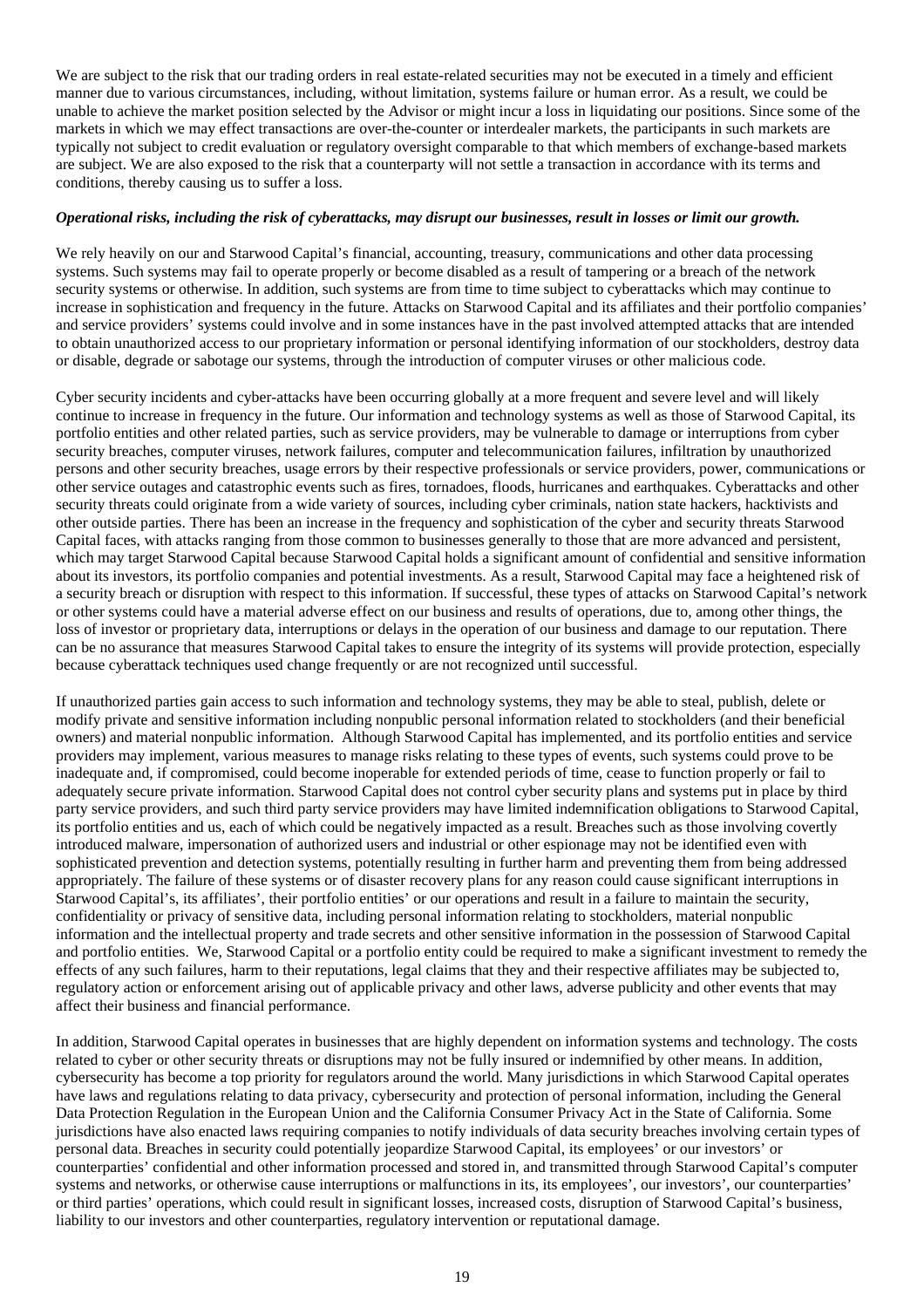If Starwood Capital fails to comply with the relevant laws and regulations, it could result in regulatory investigations and penalties, which could lead to negative publicity and may cause our investors or Starwood Capital fund investors and clients to lose confidence in the effectiveness of our or Starwood Capital's security measures.

Finally, we depend on Starwood Capital's headquarters in Miami Beach, Florida and its offices in Greenwich, Connecticut for the continued operation of our business. A disaster or a disruption in the infrastructure that supports our business, including a disruption involving electronic communications or other services used by us or third parties with whom we conduct business, or directly affecting our headquarters, could have a material adverse impact on our ability to continue to operate our business without interruption. Starwood Capital's disaster recovery programs may not be sufficient to mitigate the harm that may result from such a disaster or disruption. In addition, insurance and other safeguards might only partially reimburse us for our losses, if at all.

# **General Risks Related to Investments in Real Estate**

# *Our operating results will be affected by economic and regulatory changes that impact the real estate market in general.*

We are subject to risks generally attributable to the ownership of real property, including:

- changes in global, national, regional or local economic, demographic or capital market conditions;
- future adverse national real estate trends, including increasing vacancy rates, declining rental rates and general deterioration of market conditions;
- adverse economic conditions as a result of an epidemic, pandemic or other health-related issues in one or more markets where we own property;
- changes in supply of or demand for similar properties in a given market or metropolitan area, which could result in rising vacancy rates or decreasing market rental rates;
- vacancies, fluctuations in the average occupancy and room rates for hospitality properties or inability to lease space on favorable terms;
- increased competition for properties targeted by our investment strategy;
- bankruptcies, financial difficulties or lease defaults by our tenants;
- increases in interest rates and lack of availability of financing; and
- changes in government rules, regulations and fiscal policies, including increases in property taxes, changes in zoning laws, limitations on rental rates, and increasing costs to comply with environmental laws.

All of these factors are beyond our control. Any negative changes in these factors could affect our performance and our ability to meet our obligations and make distributions to stockholders.

# *The spread of COVID-19 and the related government and corporate responses may adversely affect our operations.*

Uncertainty still surrounds the COVID -19 pandemic and its potential effects, and the extent of and effectiveness of any responses taken on a national and local level. While our office, industrial and multifamily properties have fared better through the date of this filing, the COVID-19 pandemic could still have a negative impact on other sectors of our property portfolio going forward. In particular, our multifamily properties may be impacted if unemployment increases, impacting the ability of our tenants to pay rents and our ability to attract new tenants. We may also, defer or forgive rent for certain tenants of our properties. Our office and industrial properties may be impacted by tenant bankruptcies resulting from a continued economic downturn. The performance of our hospitality properties could worsen as a result of a variety of factors, including a decline in business and leisure travel, restrictions on travel imposed by governmental entities and employers and negative public perceptions of travel and public gatherings in light of the perceived risks associated with the coronavirus. In addition, quarantines, temporary closures of businesses, states of emergencies and other measures taken in the future to curb the spread of the coronavirus may negatively impact our properties. The economic downturn and labor shortages resulting from the coronavirus could negatively impact our investments and operations, as well as our ability to make distributions to stockholders.

Although the U.S. Food and Drug Administration has approved certain vaccines for distribution there remain some uncertainties including the public's willingness to receive the vaccines, the overall efficacy of the vaccines once widely administered, especially as new strains of the coronavirus emerge, and the level of resistance these new strains have to the existing vaccines, if any. The COVID-19 pandemic and public and private responses to the pandemic may lead to deterioration of economic conditions, which could materially affect our or our tenants' performance, financial condition, results of operations, and cash flows. The extent to which the COVID-19 pandemic impacts our investments and operations will depend on future developments, which are highly uncertain and cannot be predicted with confidence, including the duration of the outbreak, new information that may emerge concerning the severity of the coronavirus and the actions taken to contain the coronavirus or treat its impact, among others.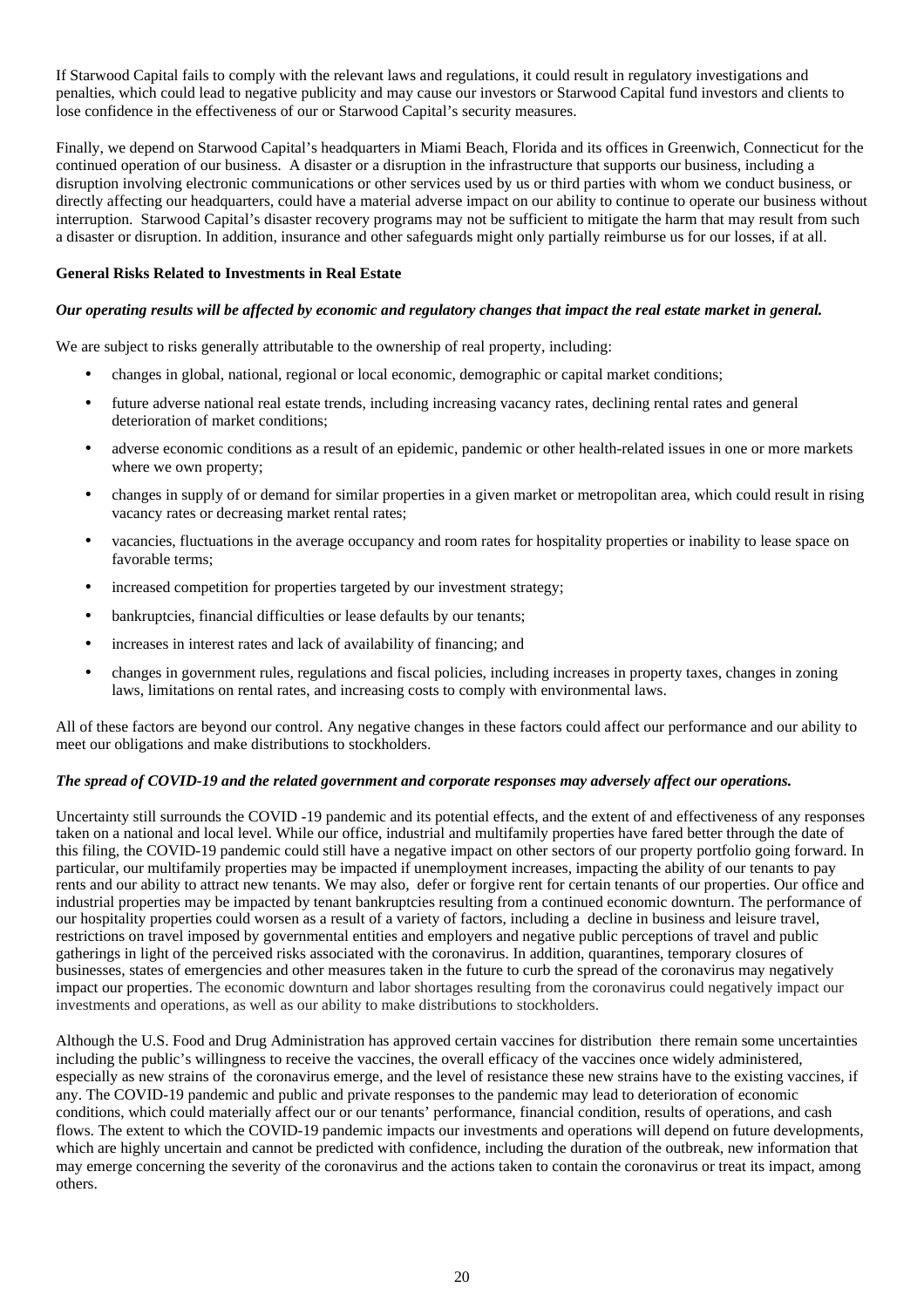# *Our portfolio may be concentrated in a limited number of asset types, geographies or investments.*

Our portfolio may be heavily concentrated at any time in only a limited number of asset types, geographies or investments, and, as a consequence, our aggregate return may be substantially affected by the unfavorable performance of even a single investment. Currently, our portfolio is heavily concentrated in multifamily and industrial assets and geographically concentrated in the Southern and Western regions of the United States. As a result, our portfolio may become more susceptible to fluctuations in value resulting from adverse economic or business conditions affecting these asset types or geographies. Investors have no assurance as to the degree of diversification in our investments, either by geographic region or asset type.

# *Our board of directors may change our investment and operational policies or our investment guidelines without stockholder consent.*

Except for changes to the investment restrictions contained in our charter, which require stockholder consent to amend, our board of directors may change our investment and operational policies, including our policies with respect to investments, operations, indebtedness, capitalization and distributions, at any time without the consent of our stockholders, which could result in our making investments that are different from, and possibly riskier or more highly leveraged than, the types of investments described in this prospectus. Our board of directors also approved very broad investment guidelines with which the Advisor must comply, but these guidelines provide the Advisor with broad discretion and can be changed by our board of directors. A change in our investment strategy may, among other things, increase our exposure to real estate market fluctuations, default risk and interest rate risk, all of which could materially affect our results of operations and financial condition.

# *We may have difficulty selling our properties, which may limit our flexibility and ability to pay distributions.*

Because real estate investments are relatively illiquid, it could be difficult for us to promptly sell one or more of our properties on favorable terms. This may limit our ability to change our portfolio quickly in response to adverse changes in the performance of any such property or economic or market trends. In addition, U.S. federal tax laws that impose a 100% excise tax on gains from sales of dealer property by a REIT (generally, property held for sale, rather than investment) could limit our ability to sell properties and may affect our ability to sell properties without adversely affecting returns to our stockholders. These restrictions could adversely affect our results of operations and financial condition.

# *We face risks associated with property acquisitions.*

We acquire properties and portfolios of properties, including large portfolios that could result in changes to our capital structure. Our acquisition activities and their success are subject to the following risks:

- we may be unable to complete an acquisition after making a non-refundable deposit and incurring certain other acquisition-related costs;
- we may be unable to obtain financing for acquisitions on commercially reasonable terms or at all;
- acquired properties may fail to perform as expected;
- acquired properties may be subject to litigation risks;
- acquired properties may be located in new markets in which we may face risks associated with a lack of market knowledge or understanding of the local economy, lack of business relationships in the area and unfamiliarity with local governmental and permitting procedures; and
- we may be unable to quickly and efficiently integrate new acquisitions, particularly acquisitions of portfolios of properties, into our existing operations.

In addition, while we will continue to invest primarily in stabilized, income-oriented real estate, we may also acquire assets that require some amount of capital investment in order to be renovated or repositioned. These investments are generally subject to higher risk of loss than investments in stabilized real estate and there is no guarantee that any renovation or repositioning will be successful, or that the actual costs will not be greater than our estimates.

# *Competition in acquiring properties may reduce our profitability and the return on your investment.*

We face competition from various entities for investment opportunities in properties, including other REITs, real estate operating companies, pension funds, insurance companies, investment funds and companies, partnerships and developers. In addition to third-party competitors, other programs sponsored by the Advisor and its affiliates, particularly those with investment strategies that overlap with ours, may seek investment opportunities under Starwood Capital's prevailing policies and procedures. Many of these entities may have greater access to capital to acquire properties than we have. Competition from these entities may reduce the number of suitable investment opportunities offered to us or increase the bargaining power of property owners seeking to sell. Additionally, disruptions and dislocations in the credit markets could have a material impact on the cost and availability of debt to finance real estate acquisitions, which is a key component of our acquisition strategy. The lack of available debt on reasonable terms or at all could result in a further reduction of suitable investment opportunities and create a competitive advantage for other entities that have greater financial resources than we do. In addition, over the past several years, a number of real estate funds and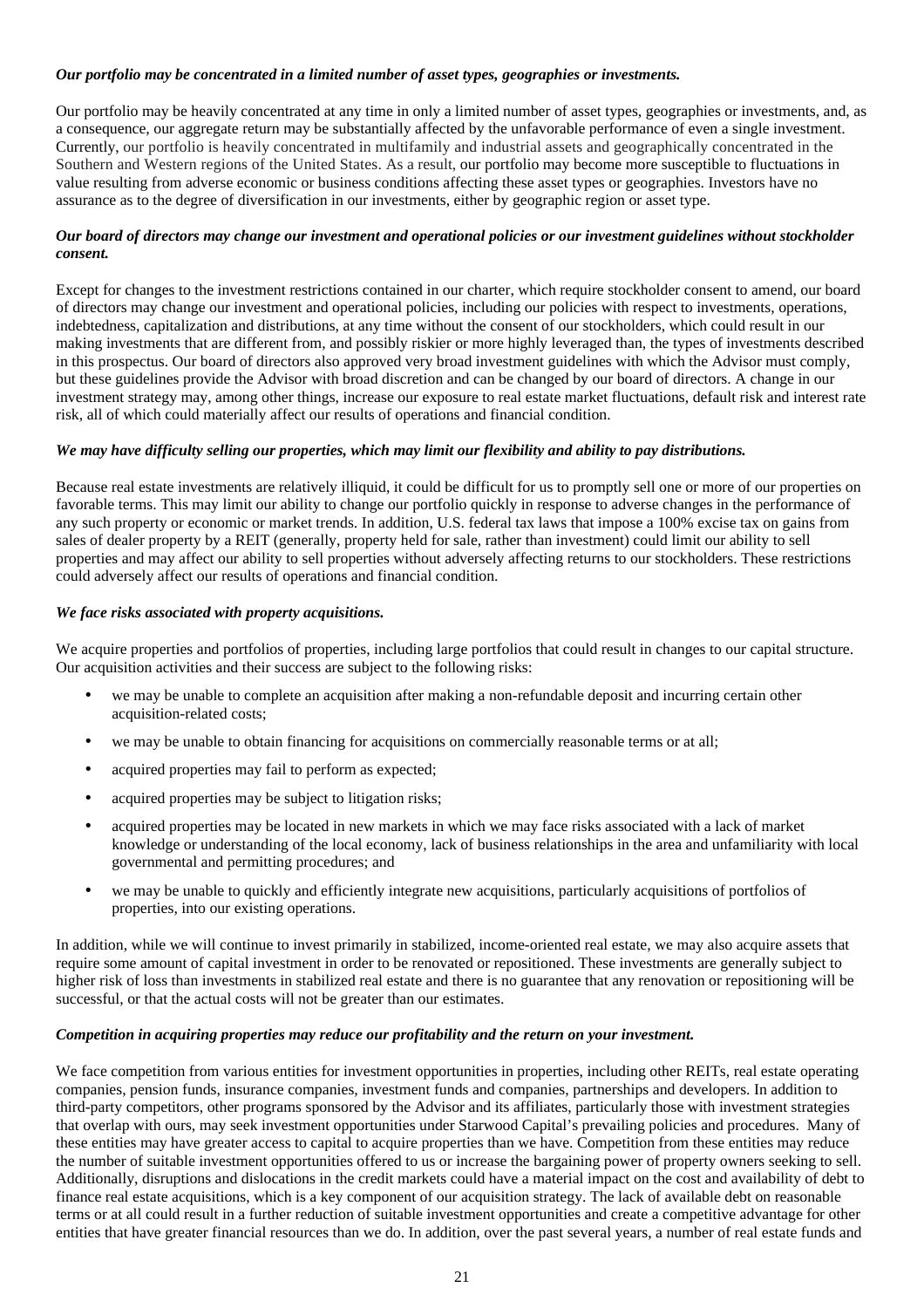publicly traded and non-listed REITs have been formed and others have been consolidated (and many such existing funds have grown in size) for the purposes of investing in real estate debt. Additional real estate funds, vehicles and REITs with similar investment objectives may be formed in the future by other unrelated parties and further consolidations may occur (resulting in larger funds and vehicles). Consequently, it is expected that competition for appropriate investment opportunities may reduce the number of investment opportunities available to us and adversely affect the terms, including price, upon which investments can be made. This competition may cause us to acquire properties and other investments at higher prices or by using less-than-ideal capital structures, and in such case our returns will be lower and the value of our assets may not appreciate or may decrease significantly below the amount we paid for such assets. If such events occur, you may experience a lower return on your investment.

# *We may make a substantial amount of joint venture investments, including with Starwood Capital affiliates. Joint venture investments could be adversely affected by our lack of sole decision-making authority, our reliance on the financial condition of our joint venture partners and disputes between us and our joint venture partners.*

We have co-invested and may continue to co-invest with Starwood Capital affiliates or third parties in partnerships or other entities that own real estate properties, which we collectively refer to as joint ventures. We may acquire non-controlling interests in joint ventures. Pursuant to the terms of our joint venture agreements, our joint venture partners may receive a promoted interest from the joint venture subject to agreed performance hurdles, which have the impact of reducing our profits from these joint venture investments. Even if we have some control in a joint venture, we would not be in a position to exercise sole decisionmaking authority regarding the joint venture. Investments in joint ventures may, under certain circumstances, involve risks not present were another party not involved, including the possibility that joint venture partners might become bankrupt or fail to fund their required capital contributions. Joint venture partners may have economic or other business interests or goals that are inconsistent with our business interests or goals, and may be in a position to take actions contrary to our policies or objectives. Such investments may also have the potential risk of impasses on decisions, such as a sale, because neither we nor the joint venture partner would have full control over the joint venture. Disputes between us and joint venture partners may result in litigation or arbitration that would increase our expenses and prevent our officers and directors from focusing their time and effort on our business. Consequently, actions by or disputes with joint venture partners might result in subjecting properties owned by the joint venture to additional risk. In some cases, our joint venture partner may be entitled to property management fees, promote or other incentive fee payments as part of the arrangement of the joint venture. In addition, we may in certain circumstances be liable for the actions of our joint venture partners.

In addition, in connection with any shared investments in which we participate alongside any Other Starwood Accounts, the Advisor may from time to time grant absolutely or share with such Other Starwood Accounts certain rights relating to such shared investments for legal, tax, regulatory or other reasons, including, in certain instances, rights with respect to the structuring or sale of such shared investments. There is no guarantee that we will be able to co-invest with any Other Starwood Account. We will not participate in joint ventures in which we do not have or share control to the extent that we believe such participation would potentially threaten our status as a non-investment company exempt from the Investment Company Act. This may prevent us from receiving an allocation with respect to certain investment opportunities that are suitable for both us and one or more Other Starwood Accounts.

If we have a right of first refusal or right of first offer to buy out a joint venture partner, we may be unable to finance such a buyout if it becomes exercisable or we are required to purchase such interest at a time when it would not otherwise be in our best interest to do so. If our interest is subject to a buy/sell right, we may not have sufficient cash, available borrowing capacity or other capital resources to allow us to elect to purchase an interest of a joint venture partner subject to the buy/sell right, in which case we may be forced to sell our interest as the result of the exercise of such right when we would otherwise prefer to keep our interest. If we buy our joint venture partner's interest we will have increased exposure in the underlying investment. The price we use to buy our joint venture partner's interest or sell our interest is typically determined by negotiations between us and our joint venture partner and there is no assurance that such price will be representative of the value of the underlying property or equal to our then-current valuation of our interest in the joint venture that is used to calculate our NAV. Finally, we may not be able to sell our interest in a joint venture if we desire to exit the venture for any reason or if our interest is likewise subject to a right of first refusal or right of first offer of our joint venture partner, our ability to sell such interest may be adversely impacted by such right. Joint ownership arrangements with Starwood Capital affiliates may also entail further conflicts of interest.

Some additional risks and conflicts related to our joint venture investments (including joint venture investments with Starwood Capital affiliates) include:

- the joint venture partner may have economic or other interests that are inconsistent with our interests, including interests relating to the financing, management, operation, leasing or sale of the assets purchased by such joint venture;
- pursuant to the terms of our joint venture agreements, our joint venture partners may receive a promoted interest from the joint venture subject to agreed performance hurdles, which may cause their interests to differ from ours;
- tax, Investment Company Act and other regulatory requirements applicable to the joint venture partner may cause it to want to take actions contrary to our interests:
- the joint venture partner may have joint control of the joint venture even in cases where its economic stake in the joint venture is significantly less than ours;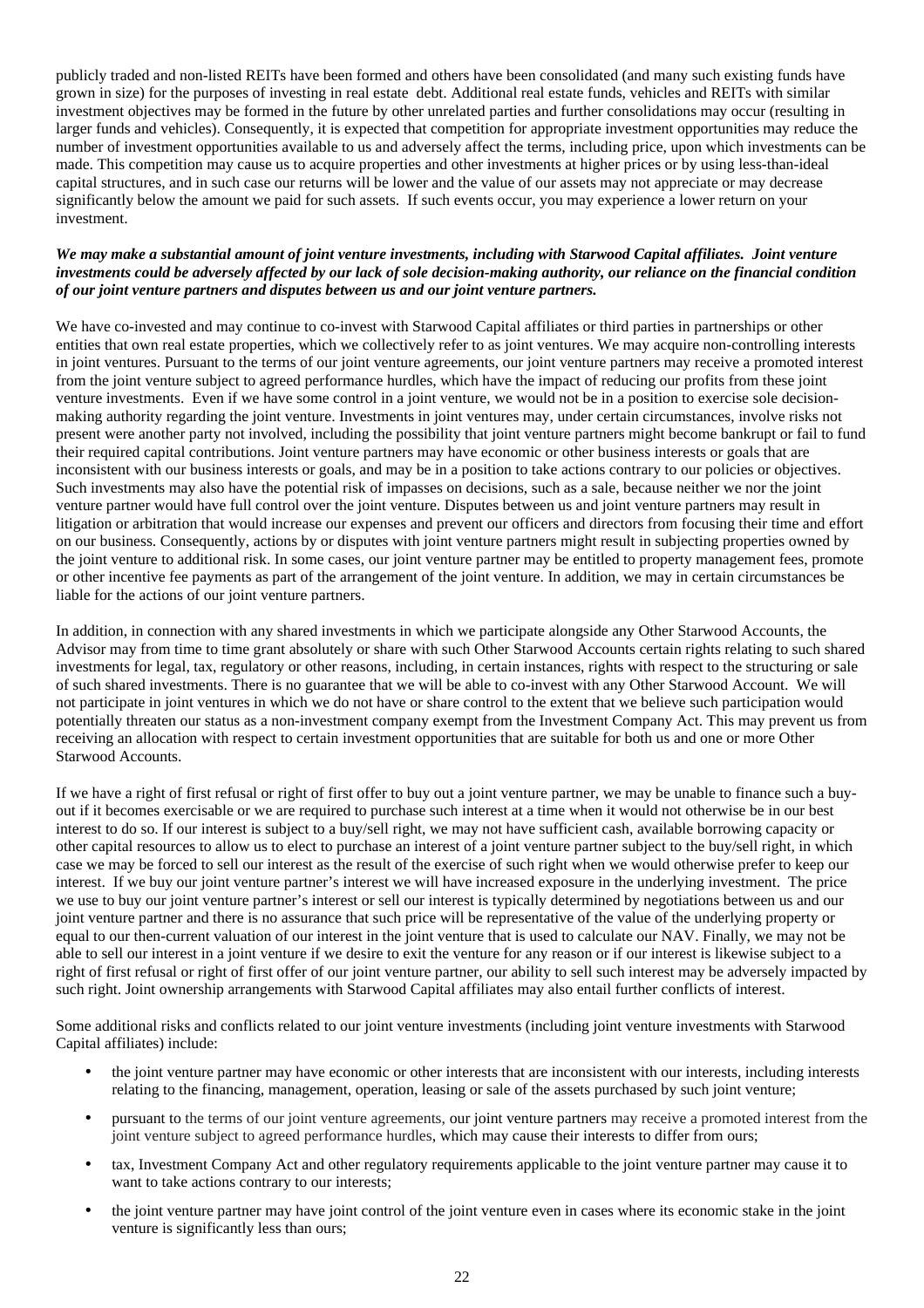- under the joint venture arrangement, neither we nor the joint venture partner will be in a position to unilaterally control the joint venture, and deadlocks may occur. Such deadlocks could adversely impact the operations and profitability of the joint venture, including as a result of the inability of the joint venture to act quickly in connection with a potential acquisition or disposition. In addition, depending on the governance structure of such joint venture partner, decisions of such vehicle may be subject to approval by individuals who are independent of Starwood Capital;
- under the joint venture arrangement, we and the joint venture partner may have a buy/sell right and, as a result of an impasse that triggers the exercise of such right, we may be forced to sell our investment in the joint venture, or buy the joint venture partner's share of the joint venture at a time when it would not otherwise be in our best interest to do so; and
- our participation in investments in which a joint venture partner participates will be less than what our participation would have been had such other vehicle not participated, and because there may be no limit on the amount of capital that such joint venture partner can raise, the degree of our participation in such investments may decrease over time.

Furthermore, we may have conflicting fiduciary obligations if we acquire properties with our affiliates or other related entities; as a result, in any such transaction we may not have the benefit of arm's-length negotiations of the type normally conducted between unrelated parties.

# *Acquiring or attempting to acquire multiple properties in a single transaction may adversely affect our operations.*

We have in the past acquired and may in the future acquire multiple properties in a single transaction. Portfolio acquisitions typically are more complex and expensive than single-property acquisitions, and the risk that a multiple-property acquisition does not close may be greater than in a single-property acquisition. Portfolio acquisitions may also result in us owning investments in geographically dispersed markets, placing additional demands on the Advisor in managing the properties in the portfolio. In addition, a seller may require that a group of properties be purchased as a package even though we may not want to purchase one or more properties in the portfolio. In these situations, if we are unable to identify another person or entity to acquire the unwanted properties, we may be required to operate or attempt to dispose of these properties. We also may be required to accumulate a large amount of cash to fund such acquisitions. We would expect the returns that we earn on such cash to be less than the returns on investments in real property. Therefore, acquiring multiple properties in a single transaction may reduce the overall yield on our portfolio.

# *There can be no assurance that the Advisor will be able to detect or prevent irregular accounting, employee misconduct or other fraudulent practices or material misstatements or omissions during the due diligence phase or during our efforts to monitor and disclose information about the investment on an ongoing basis or that any risk management procedures implemented by us will be adequate.*

When conducting due diligence and making an assessment regarding an investment, the Advisor will rely on the resources available to it, including information provided or reported by the seller of the investment and, in some circumstances, third-party investigations. The due diligence investigation that the Advisor carries out with respect to any investment opportunity may not reveal or highlight all relevant facts that may be necessary or helpful in evaluating such investment opportunity. Moreover, such an investigation will not necessarily result in the investment being successful. Conduct occurring at the portfolio property, even activities that occurred prior to our investment therein, could have an adverse impact on us.

In the event of fraud by the seller of any portfolio property, we may suffer a partial or total loss of capital invested in that property. An additional concern is the possibility of material misrepresentation or omission on the part of the seller. Such inaccuracy or incompleteness may adversely affect the value of our investment in the portfolio property. We will rely upon the accuracy and completeness of representations made by sellers of portfolio properties in the due diligence process to the extent reasonable when we make our investments, but cannot guarantee such accuracy or completeness.

In addition, we rely on information, including financial information and non-GAAP metrics, provided by sellers of our investments for disclosure to our investors about potential acquisitions or current assets owned by us. Accordingly, although we believe such information to be accurate, such information cannot be independently verified by the Advisor, and in some cases such information has not been independently reviewed or audited while under our ownership or control or at all. We cannot assure you that that the financial statements or metrics of properties we have acquired or will acquire would not be materially different if such statements or metrics had been independently audited or reviewed.

Consultants, legal advisors, appraisers, accountants, investment banks and other third parties may be involved in the due diligence process and/or the ongoing operation of our portfolio properties to varying degrees depending on the type of investment. For example, certain asset management and finance functions, such as data entry relating to a portfolio property, may be outsourced to a third party service provider whose fees and expenses will be borne by such portfolio property or us. Such involvement of third party advisors or consultants may present a number of risks primarily relating to our reduced control of the functions that are outsourced.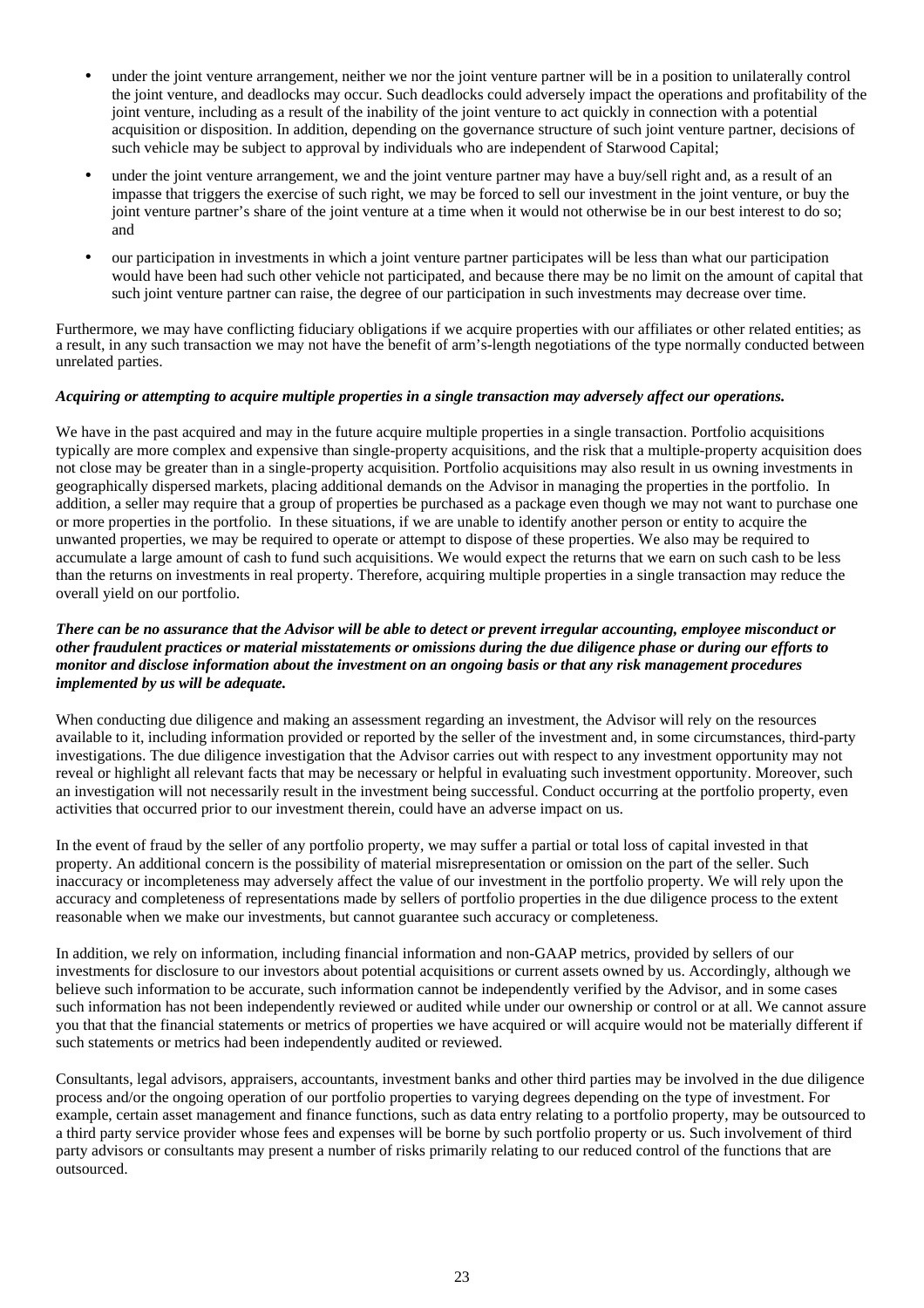# *The inability of property managers to effectively operate our properties and leasing agents to lease vacancies in our properties would hurt our financial performance.*

The Advisor hires property managers to manage our properties and leasing agents to lease vacancies in our properties, some of whom are affiliates of the Advisor. The property managers have significant decision-making authority with respect to the management of our properties. We are particularly dependent on property managers of any hospitality and leisure properties we invest in. Our ability to direct and control how our properties are managed on a day-to-day basis may be limited because we engage other parties to perform this function. Thus, the success of our business may depend in large part on the ability of our property managers to manage the day-to-day operations and the ability of our leasing agents to lease vacancies in our properties. Any adversity experienced by, or problems in our relationship with, our property managers or leasing agents could adversely impact the operation and profitability of our properties.

# *We depend on tenants for our revenue, and therefore our revenue is dependent on the success and economic viability of our tenants. Our reliance on single or significant tenants in certain buildings may decrease our ability to lease vacated space and could adversely affect our operations and ability to pay distributions.*

Rental income from real property, directly or indirectly, constitutes a significant portion of our income. Delays in collecting accounts receivable from tenants could adversely affect our cash flows and financial condition. In addition, the inability of a single major tenant or a number of smaller tenants to meet their rental obligations would adversely affect our income. Therefore, our financial success is indirectly dependent on the success of the businesses operated by the tenants in our properties or in the properties securing loans we own. Our tenants may be negatively affected by continued disruptions in global supply chains, global economic events (including volatility as a result of the recent outbreak of hostilities between Russia and Ukraine), natural disasters, public health or pandemic crises, labor shortages, or broad inflationary pressures, any of which may have a negative impact on our tenant's ability to execute on their business plans and their ability to perform under the terms of their obligations. This risk may be magnified in the case of the conflict between Russia and Ukraine, due to the significant sanctions and other restrictive actions taken against Russia by the U.S. and other countries in response to Russia's February 2022 invasion of Ukraine, as well as the cessation of all business in Russia by many global companies. The weakening of the financial condition of or the bankruptcy or insolvency of a significant tenant or a number of smaller tenants and vacancies caused by defaults of tenants or the expiration of leases may adversely affect our operations and our ability to pay distributions.

Some of our properties may be leased to a single or significant tenant and, accordingly, may be suited to the particular or unique needs of such tenant. We may have difficulty replacing such a tenant if the floor plan of the vacant space limits the types of businesses that can use the space without major renovation. In addition, the resale value of the property could be diminished because the market value of a particular property will depend principally upon the value of the leases of such property.

# *We may be unable to renew leases as leases expire.*

We may not be able to lease properties that are vacant or become vacant because a tenant decides not to renew its lease or by the continued default of a tenant under its lease. In addition, certain of the properties we acquire may have some level of vacancy at the time of acquisition. Certain other properties may be specifically suited to the particular needs of a tenant and may become vacant after we acquire them. Even if a tenant renews its lease or we enter into a lease with a new tenant, the terms of the new lease may be less favorable than the terms of the old lease. In addition, the resale value of the property could be diminished because the market value may depend principally upon the value of the property's leases. If we are unable to promptly renew or enter into new leases, or if the rental rates are lower than expected, our results of operations and financial condition will be adversely affected. For example, following the termination or expiration of a tenant's lease there may be a period of time before we will begin receiving rental payments under a replacement lease. During that period, we will continue to bear fixed expenses such as interest, real estate taxes, maintenance, security, repairs and other operating expenses. In addition, declining economic conditions may impair our ability to attract replacement tenants and achieve rental rates equal to or greater than the rents paid under previous leases. Increased competition for tenants may require us to make capital improvements to properties which would not have otherwise been planned. Any unbudgeted capital improvements that we undertake may divert cash that would otherwise be available for distributions or for satisfying repurchase requests. Ultimately, to the extent that we are unable to renew leases or re-let space as leases expire, decreased cash flow from tenants will result, which could adversely impact our operating results.

We may be required to expend funds to correct defects or to make improvements before a tenant can be found for a property at an attractive lease rate or an investment in a property can be sold. No assurance can be given that we will have funds available to correct those defects or to make those improvements. In acquiring a property, we may agree to lock-out provisions that materially restrict us from selling that property for a period of time or impose other restrictions, such as a limitation on the amount of debt that can be placed on that property. These factors and others that could impede our ability to respond to adverse changes in the performance of our properties could significantly affect our financial condition and operating results.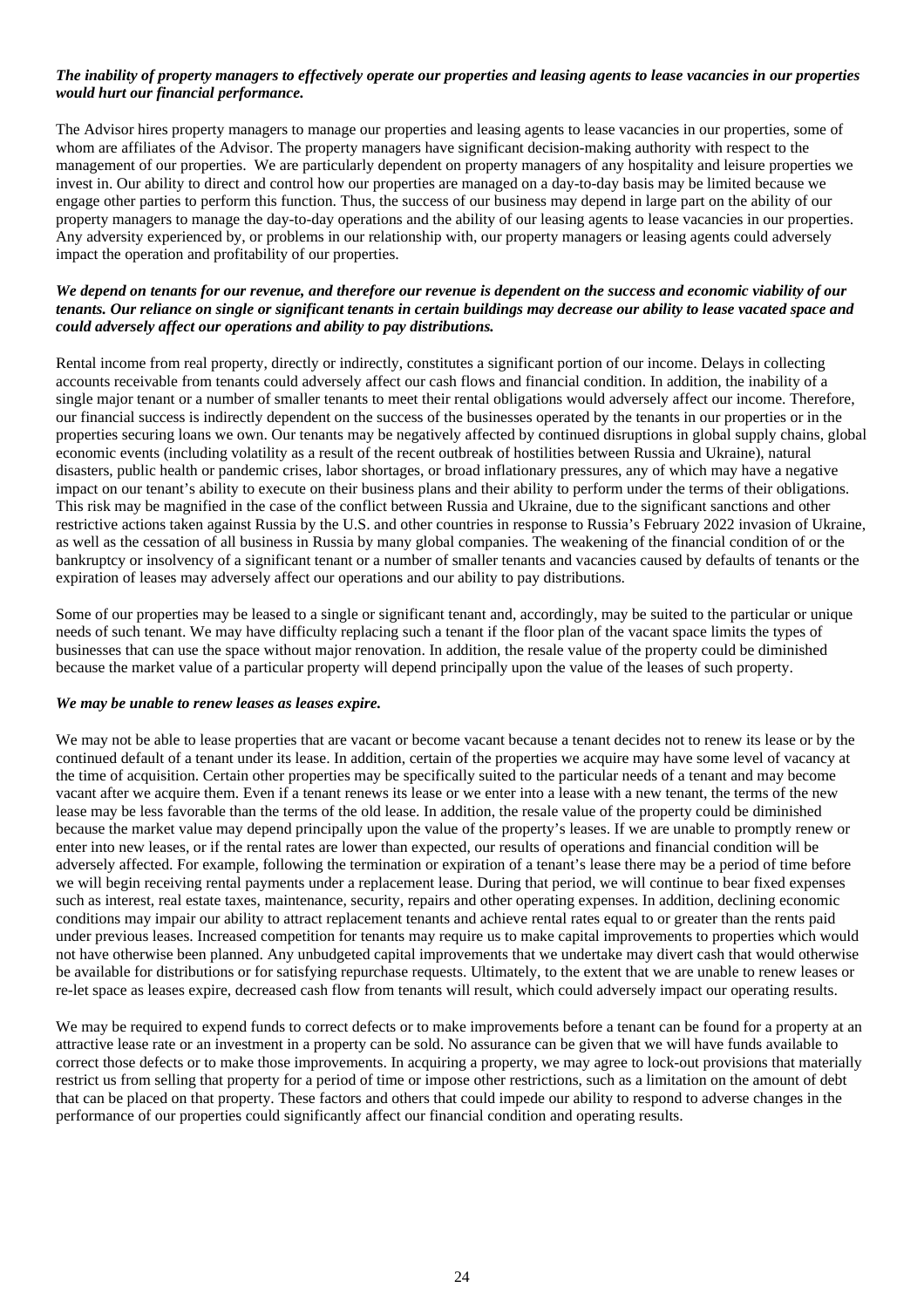# *Our properties will face significant competition.*

We may face significant competition from owners, operators and developers of properties. Substantially all of our properties will face competition from similar properties in the same market. This competition may affect our ability to attract and retain tenants and may reduce the rents we are able to charge. These competing properties may have vacancy rates higher than our properties, which may result in their owners being willing to lease available space at lower prices than the space in our properties. If one of our properties were to lose an anchor tenant, this could impact the leases of other tenants, who may be able to modify or terminate their leases as a result.

## *Our properties may be leased at below-market rates under long-term leases.*

We may seek to negotiate longer-term leases to reduce the cash flow volatility associated with lease rollovers, provided that contractual rent increases are included. In addition, where appropriate, we will seek leases that provide for operating expenses, or expense increases, to be paid by the tenants. These leases may allow tenants to renew the lease with pre-defined rate increases. If we do not accurately judge the potential for increases in market rental rates, we may set the rental rates of these long-term leases at levels such that even after contractual rental increases, the resulting rental rates are less than then-current market rental rates. Further, we may be unable to terminate those leases or adjust the rent to then-prevailing market rates. As a result, our income and distributions to our stockholders could be lower than if we did not enter into long-term leases.

#### *We may experience material losses or damage related to our properties and such losses may not be covered by insurance.*

We may experience losses related to our properties arising from natural disasters and acts of God, vandalism or other crime, faulty construction or accidents, fire, outbreaks of an infectious disease, pandemic or any other serious public health concern, war, acts of terrorism or other catastrophes. We plan to carry insurance covering our properties under policies the Advisor deems appropriate. The Advisor will select policy specifications and insured limits that it believes to be appropriate and adequate given the relative risk of loss, the cost of the coverage and industry practice. Insurance policies on our properties may include some coverage for losses that are generally catastrophic in nature, such as losses due to terrorism, earthquakes and floods, but we cannot assure our stockholders that it will be adequate to cover all losses and some of our policies will be insured subject to limitations involving large deductibles or co-payments and policy limits that may not be sufficient to cover losses. In general, losses related to terrorism are becoming harder and more expensive to insure against. Most insurers are excluding terrorism coverage from their all-risk policies. In some cases, the insurers are offering significantly limited coverage against terrorist acts for additional premiums, which can greatly increase the total costs of casualty insurance for a property. As a result, not all investments may be insured against terrorism. If we or one or more of our tenants experience a loss that is uninsured or that exceeds policy limits, we could lose the capital invested in the damaged properties as well as the anticipated future cash flows from those properties. In addition, if the damaged properties are subject to recourse indebtedness, we would continue to be liable for the indebtedness, even if these properties were irreparably damaged.

# *We could become subject to liability for environmental violations, regardless of whether we caused such violations.*

We could become subject to liability in the form of fines or damages for noncompliance with environmental laws and regulations. These laws and regulations generally govern wastewater discharges, air emissions, the operation and removal of underground and above-ground storage tanks, the use, storage, treatment, transportation and disposal of solid hazardous materials, the remediation of contaminated property associated with the disposal of solid and hazardous materials and other health and safety-related concerns. Some of these laws and regulations may impose joint and several liability on tenants, owners or managers for the costs of investigation or remediation of contaminated properties, regardless of fault or the legality of the original disposal. Under various federal, state and local environmental laws, ordinances, and regulations, a current or former owner or manager of real property may be liable for the cost to remove or remediate hazardous or toxic substances, wastes, or petroleum products on, under, from, or in such property. These costs could be substantial and liability under these laws may attach whether or not the owner or manager knew of, or was responsible for, the presence of such contamination. Even if more than one person may have been responsible for the contamination, each liable party may be held entirely responsible for all of the clean-up costs incurred.

In addition, third parties may sue the owner or manager of a property for damages based on personal injury, natural resources, or property damage or for other costs, including investigation and clean-up costs, resulting from the environmental contamination. The presence of contamination on one of our properties, or the failure to properly remediate a contaminated property, could give rise to a lien in favor of the government for costs it may incur to address the contamination, or otherwise adversely affect our ability to sell or lease the property or borrow using the property as collateral. In addition, if contamination is discovered on our properties, environmental laws may impose restrictions on the manner in which the property may be used or businesses may be operated, and these restrictions may require substantial expenditures or prevent us from entering into leases with prospective tenants. There can be no assurance that future laws, ordinances or regulations will not impose any material environmental liability, or that the environmental condition of our properties will not be affected by the operations of the tenants, by the existing condition of the land, by operations in the vicinity of the properties. There can be no assurance that these laws, or changes in these laws, will not have a material adverse effect on our business, results of operations or financial condition.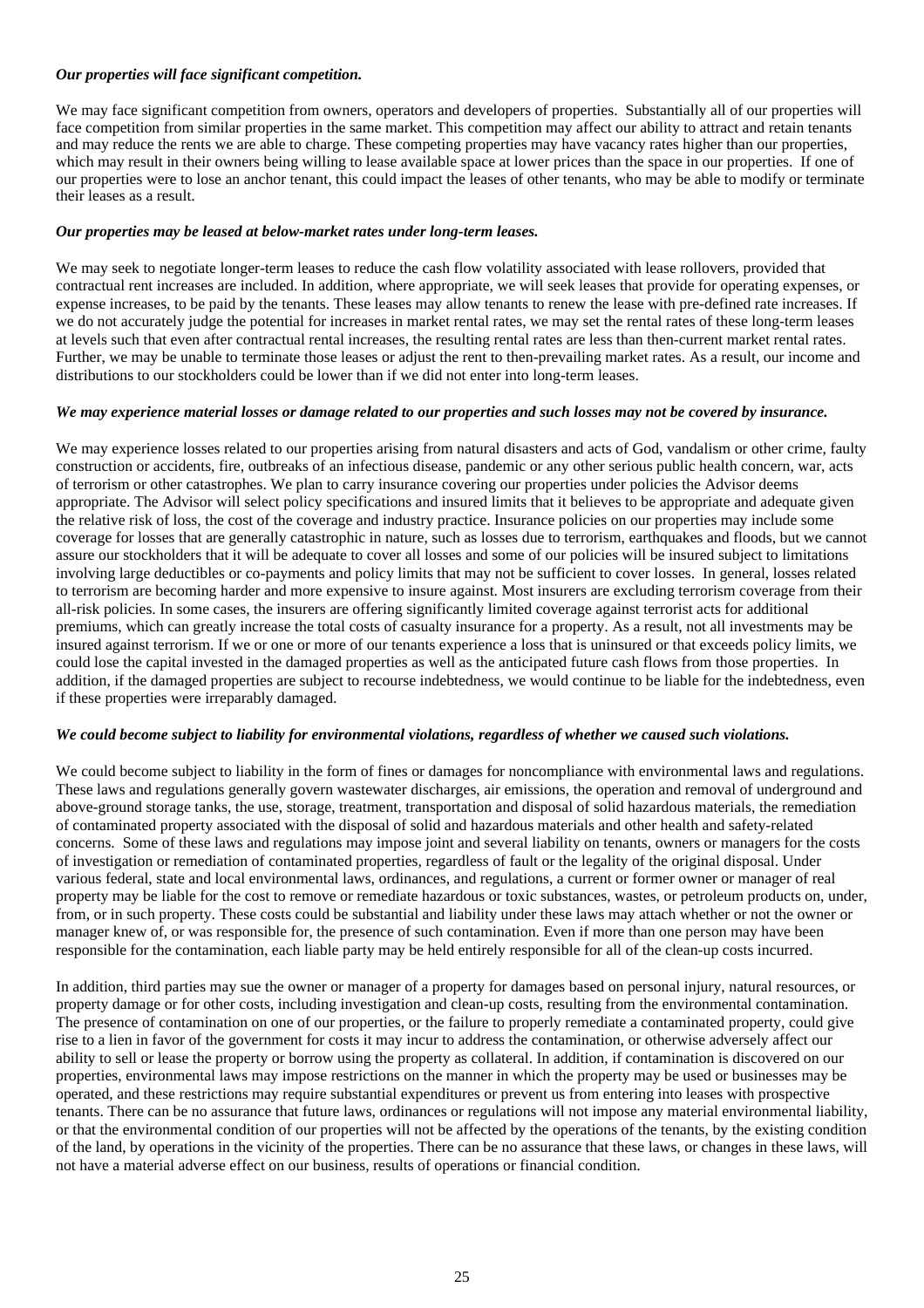# *Our properties are subject to property taxes that may increase in the future, which could adversely affect our cash flow.*

Our properties are subject to real and personal property taxes that may increase as property tax rates change and as the properties are assessed or reassessed by taxing authorities. Some of our leases may provide that the property taxes, or increases therein, are charged to the lessees as an expense related to the properties that they occupy. As the owner of the properties, however, we are ultimately responsible for payment of the taxes to the government. If property taxes increase, our tenants may be unable to make the required tax payments, ultimately requiring us to pay the taxes. In addition, we will generally be responsible for property taxes related to any vacant space. If we purchase residential properties, the leases for such properties typically will not allow us to pass through real estate taxes and other taxes to residents of such properties. Consequently, any tax increases may adversely affect our results of operations at such properties.

## *Certain of our investments are in the form of ground leases, which provide limited rights to the underlying property.*

We invest from time to time in real estate properties that are subject to ground leases. As a lessee under a ground lease, we may be exposed to the possibility of losing the property upon termination, or an earlier breach by us, of the ground lease, which may adversely impact our investment performance. Furthermore, ground leases generally provide for certain provisions that limit the ability to sell certain properties subject to the lease. In order to assign or transfer rights and obligations under certain ground leases, we will generally need to obtain consent of the landlord of such property, which, in turn, could adversely impact the price realized from any such sale.

#### *We are subject to additional risks from our non-U.S. investments.*

We have purchased and expect to continue to purchase real estate investments located internationally. Non-U.S. real estate investments involve certain factors not typically associated with investing in real estate investments in the U.S., including risks relating to (i) currency exchange matters, including fluctuations in the rate of exchange between the U.S. dollar and the various non-U.S. currencies in which such investments are denominated, and costs associated with conversion of investment principal and income from one currency into another; (ii) differences in conventions relating to documentation, settlement, corporate actions, stakeholder rights and other matters; (iii) differences between U.S. and non-U.S. real estate markets, including potential price volatility in and relative illiquidity of some non-U.S. markets; (iv) the absence of uniform accounting, auditing and financial reporting standards, practices and disclosure requirements and differences in government supervision and regulation; (v) certain economic, social and political risks, including potential exchange-control regulations, potential restrictions on non-U.S. investment and repatriation of capital, the risks associated with political, economic or social instability, including the risk of sovereign defaults, regulatory change, and the possibility of expropriation or confiscatory taxation or the imposition of withholding or other taxes on dividends, interest, capital gains, other income or gross sale or disposition proceeds, and adverse economic and political developments; (vi) the possible imposition of non-U.S. taxes on income and gains and gross sales or other proceeds recognized with respect to such investments; (vii) differing and potentially less well-developed or well-tested corporate laws regarding stakeholder rights, creditors' rights (including the rights of secured parties), fiduciary duties and the protection of investors; (viii) different laws and regulations including differences in the legal and regulatory environment or enhanced legal and regulatory compliance, including compliance with the United States Foreign Corrupt Practices Act; (ix) political hostility to investments by foreign investors; and (x) less publicly available information. Furthermore, while we may have the capacity, but not the obligation, to mitigate such additional risks, including through the utilization of certain foreign exchange hedging instruments, there is no guarantee that we will be successful in mitigating such risks and in turn may introduce additional risks and expenses linked to such efforts.

### *We could be negatively impacted by the condition of Fannie Mae or Freddie Mac and by changes in government support for multifamily housing.*

Fannie Mae and Freddie Mac are a major source of financing for multifamily real estate in the United States. We expect to utilize loan programs sponsored by these entities as a source of capital to finance our growth and our operations. A decision by the U.S. government to eliminate or downscale Fannie Mae or Freddie Mac or to reduce government support for multifamily housing more generally may adversely affect interest rates, capital availability, development of multifamily communities and the value of multifamily assets and, as a result, may adversely affect our future growth and operations. Any potential reduction in loans, guarantees and credit enhancement arrangements from Fannie Mae and Freddie Mac could jeopardize the effectiveness of the multifamily sector's derivative securities market, potentially causing breaches in loan covenants, and through reduced loan availability, impact the value of multifamily assets, which could impair the value of a significant portion of multifamily communities. Specifically, the potential for a decrease in liquidity made available to the multifamily sector by Fannie Mae and Freddie Mac could:

- make it more difficult for us to secure new takeout financing for any multifamily development projects we acquire;
- hinder our ability to refinance any completed multifamily assets;
- decrease the amount of available liquidity and credit that could be used to broaden our portfolio through the acquisition of multifamily assets; and
- require us to obtain other sources of debt capital with potentially different terms.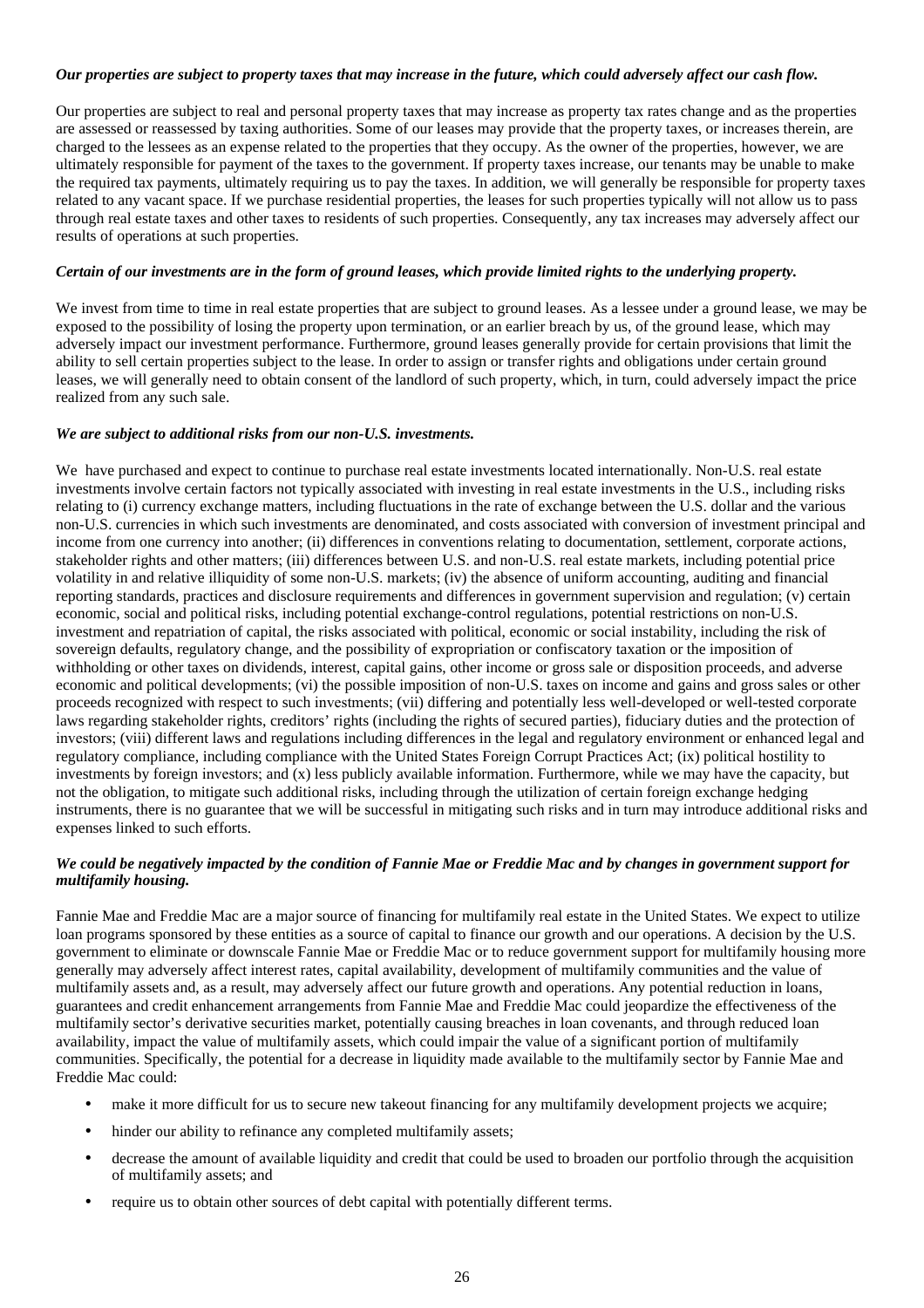## *Short-term leases associated with our multifamily and single-family rental properties may expose us to the effects of declining market rent and could adversely impact our ability to make cash distributions.*

Substantially all of our leases for our multifamily and single-family rental properties are on a short-term basis. Because these leases generally permit the residents to leave at the end of the lease term without penalty, our rental revenues may be impacted by declines in market rents more quickly than if our leases were for longer terms.

# *Increased levels of unemployment could adversely affect the occupancy and rental rates of our multifamily and single-family rental properties.*

Increased levels of unemployment in multifamily and single-family rental markets could significantly decrease occupancy and rental rates. In times of increasing unemployment, multifamily and single-family rental occupancy and rental rates have historically been adversely affected by:

- rental residents deciding to share rental units and therefore rent fewer units;
- potential residents moving back into family homes or delaying leaving family homes;
- a reduced demand for higher-rent units;
- a decline in household formation;
- persons enrolled in college delaying leaving college or choosing to proceed to or return to graduate school in the absence of available employment;
- the inability or unwillingness of residents to pay rent increases; and
- increased collection losses.

These factors generally have contributed to lower rental rates. Our results of operations, financial condition and ability to make distributions to our stockholders may be adversely affected if these factors do not improve or worsen.

# *A number of our residential properties are part of homeowner's associations ("HOAs"), and we and tenants of such properties are subject to the rules and regulations of such HOAs, which are subject to change and may be arbitrary or restrictive. Violations of such rules may subject us to additional fees, penalties and litigation with such HOAs which would be costly.*

A number of our residential properties are located within HOAs, which are private entities that regulate the activities of owners and occupants of, and levy assessments on, properties in a residential subdivision. We pay all HOA fees and assessments directly. The majority of the HOA fees due on our properties are billed annually. The fees are paid when due by our property managers and are included in our property and operating expenses. HOAs in which we own properties may have or may enact onerous or arbitrary rules that restrict our ability to restore, market or lease our properties or require us to restore or maintain such properties at standards or costs that are in excess of our planned budgets. Such rules may include requirements for landscaping, limitations on signage promoting a property for lease or sale or the requirement that specific construction materials be used in restorations. Some HOAs also impose limits on the number of property owners who may rent their homes, which, if met or exceeded, would cause us to incur additional costs to sell the property and opportunity costs of lost rental revenue. Furthermore, many HOAs impose restrictions on the conduct of occupants of homes and the use of common areas, and we may have tenants who violate HOA rules and for which we may be liable as the property owner. Additionally, the boards of directors of the HOAs in which we own property may not make important disclosures about the properties or may block our access to HOA records, initiate litigation, restrict our ability to sell our properties, impose assessments or arbitrarily change the HOA rules. Furthermore, in certain jurisdictions, HOAs may have a statutory right of first refusal to purchase certain types of properties we may desire to sell. Moreover, in certain jurisdictions (such as in Florida), HOAs may be entitled to dispute rent increases, which may result in arbitration. We may be unaware of or unable to review or comply with HOA rules before purchasing a property, and any such excessively restrictive or arbitrary regulations may cause us to sell such property at a loss, prevent us from renting such property or otherwise reduce our cash flow from such property, which would have an adverse effect on our returns on these properties.

## *If any credit market disruptions or economic slowdowns occur, any investments in multifamily properties may face increased competition from single-family homes, condominiums for rent and new supply, which could limit our ability to retain residents, lease apartment units or increase or maintain rents.*

Our multifamily properties may compete with numerous housing alternatives in attracting residents, including single-family homes and condominiums available for rent. Competition can also be impacted by the addition of new supply of multifamily properties. Such competitive housing alternatives may become more prevalent in a particular area in the event of any tightening of mortgage lending underwriting criteria, homeowner foreclosures, declines in single-family home and condominium sales or lack of available credit. The number of single-family homes and condominiums for rent in a particular area could limit our ability to retain residents, lease apartment units or increase or maintain rents.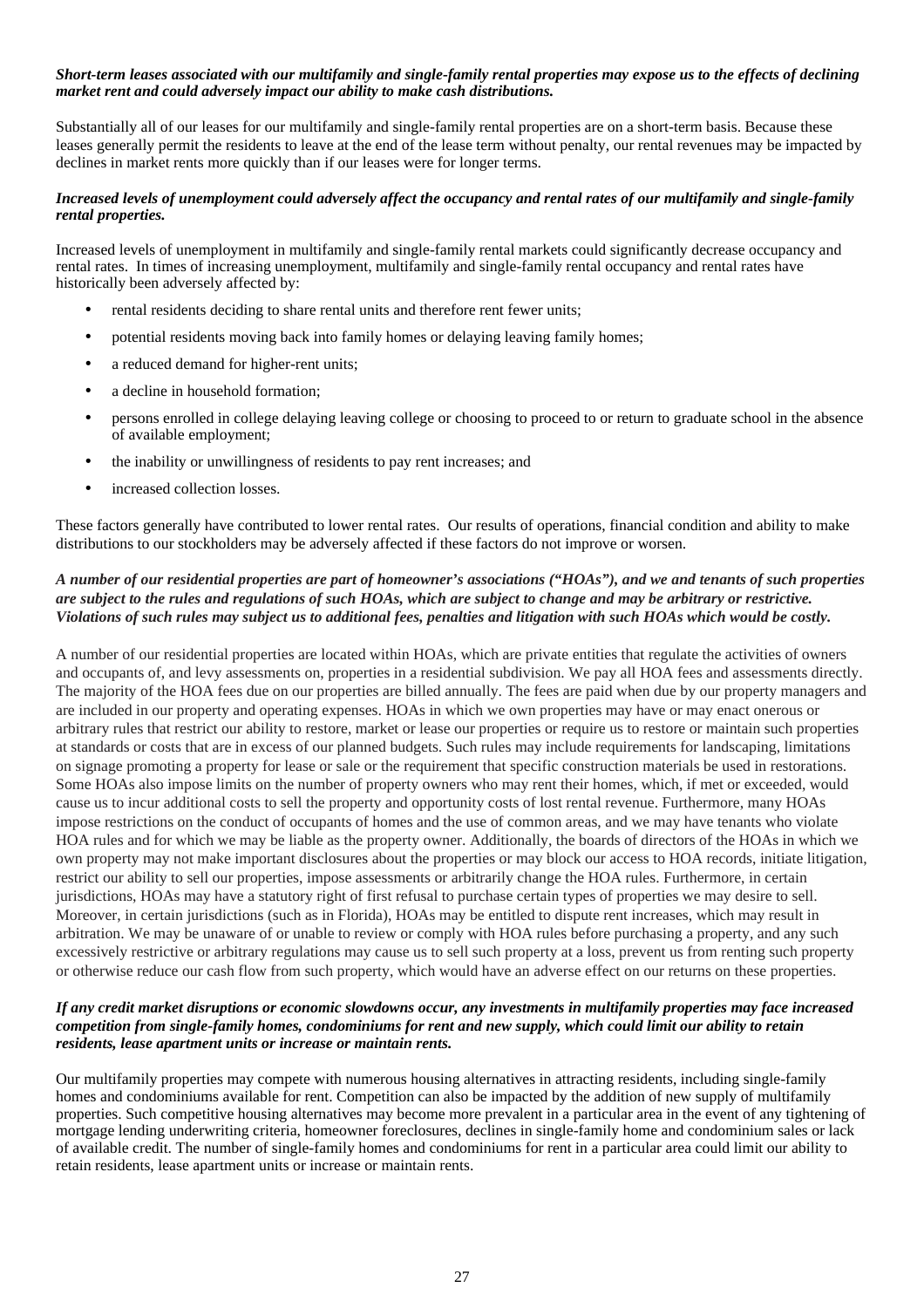# *We may not be able to attract desirable tenants for our residential properties and may have difficulty evicting defaulting tenants.*

Our success with residential rentals will depend, in large part, upon our ability to attract and retain qualified tenants for our residential properties. If we are unable to attract quality tenants our rental revenues will be adversely affected. If certain of our tenants cease paying rent, we may be unable or unwilling to evict such tenants due to legal, regulatory or practical concerns and, as a result, may be unable to enter into a new lease for the applicable unit or property, resulting in lost revenue. In addition, our efforts to evict residential tenants may result in litigation, resulting in increased expenses and potential liability for our residential properties.

# *Rent control and other changes in applicable laws, or noncompliance with applicable laws, could adversely affect our residential properties.*

Lower revenue growth or significant unanticipated expenditures may result from rent control or rent stabilization laws or other residential landlord/tenant laws. Municipalities may implement, consider or be urged by advocacy groups to consider rent control or rent stabilization laws and regulations or take other actions that could limit our ability to raise rents based on market conditions. These initiatives and any other future enactments of rent control or rent stabilization laws or other laws regulating multifamily housing, as well as any lawsuits against us arising from such rent control or other laws, may reduce rental revenues or increase operating costs. Such laws and regulations may limit our ability to charge market rents, increase rents, evict tenants or recover increases in our operating costs and could make it more difficult or less profitable for us to dispose of properties in certain circumstances. Expenses associated with investments in residential properties, such as debt service, real estate taxes, insurance and maintenance costs, are generally not reduced when circumstances cause a reduction in rental income from such properties.

# *Our industrial properties face unique risks, including risks that can impact our industrial property tenants.*

Our industrial properties face unique risks, including risks that impact the tenants of these properties. First, our industrial properties may be adversely affected if manufacturing activity decreases in the United States. Trade agreements with foreign countries have given employers the option to utilize less expensive non-U.S. manufacturing workers. Outsourcing manufacturing activities could reduce the demand for our industrial properties, thereby reducing the profitability of our industrial tenants and the demand for and profitability of our industrial properties. In addition, the supply of industrial properties in the United States is expected to increase in the near term. These new properties may be preferable to older buildings as a result of tenant preferences. As a result, this new supply could have a negative impact on our industrial portfolio.

# *We may be adversely affected by trends in the office real estate industry.*

Some businesses are rapidly evolving to make employee telecommuting, flexible work schedules, open workplaces and teleconferencing increasingly common. These practices enable businesses to reduce their space requirements. A continuation of the movement towards these practices could over time erode the overall demand for office space and, in turn, place downward pressure on occupancy, rental rates and property valuations, each of which could have an adverse effect on our financial position, results of operations, cash flows and ability to make expected distributions to our stockholders.

# *The seasonal nature of the hospitality industry may have a negative impact on our hospitality properties.*

The hospitality or leisure industry is seasonal in nature. Seasonal slowdown is generally in the third quarter and, to a lesser extent, in the fourth quarter of each year. As a result of the seasonality of the hospitality or leisure industry, there will likely be quarterly fluctuations in results of operations of any hospitality or leisure properties that we may own. In addition, any such properties that we may own may be adversely affected by factors outside our control, such as extreme weather conditions or natural disasters, terrorist attacks or alerts, outbreaks of contagious diseases, airline strikes, travel bans, economic factors and other considerations affecting travel.

# *The hospitality or leisure market is highly competitive and generally subject to greater volatility than our other market segments.*

The hospitality or leisure business is highly competitive and influenced by factors such as general and local economic conditions, public health crises, location, room rates, quality, service levels, reputation and reservation systems, among many other factors. There are many competitors in this market, and these competitors may have substantially greater marketing and financial resources than those available to us. Competition also comes from non-traditional hospitality sources, such as home-sharing platforms. This competition, along with other factors, such as overbuilding in the hospitality or leisure industry and certain deterrents to traveling, may increase the number of rooms available and may decrease the average occupancy and room rates of our hospitality or leisure properties. The demand for rooms at any hospitality or leisure properties that we may acquire will change much more rapidly than the demand for space at other properties that we acquire, including as a result of public health crises such as the COVID-19 pandemic which has resulted in the material decrease in occupancy at our hospitality properties. This volatility in room demand and occupancy rates could have a material adverse effect on our financial condition, results of operations and ability to pay distributions to stockholders.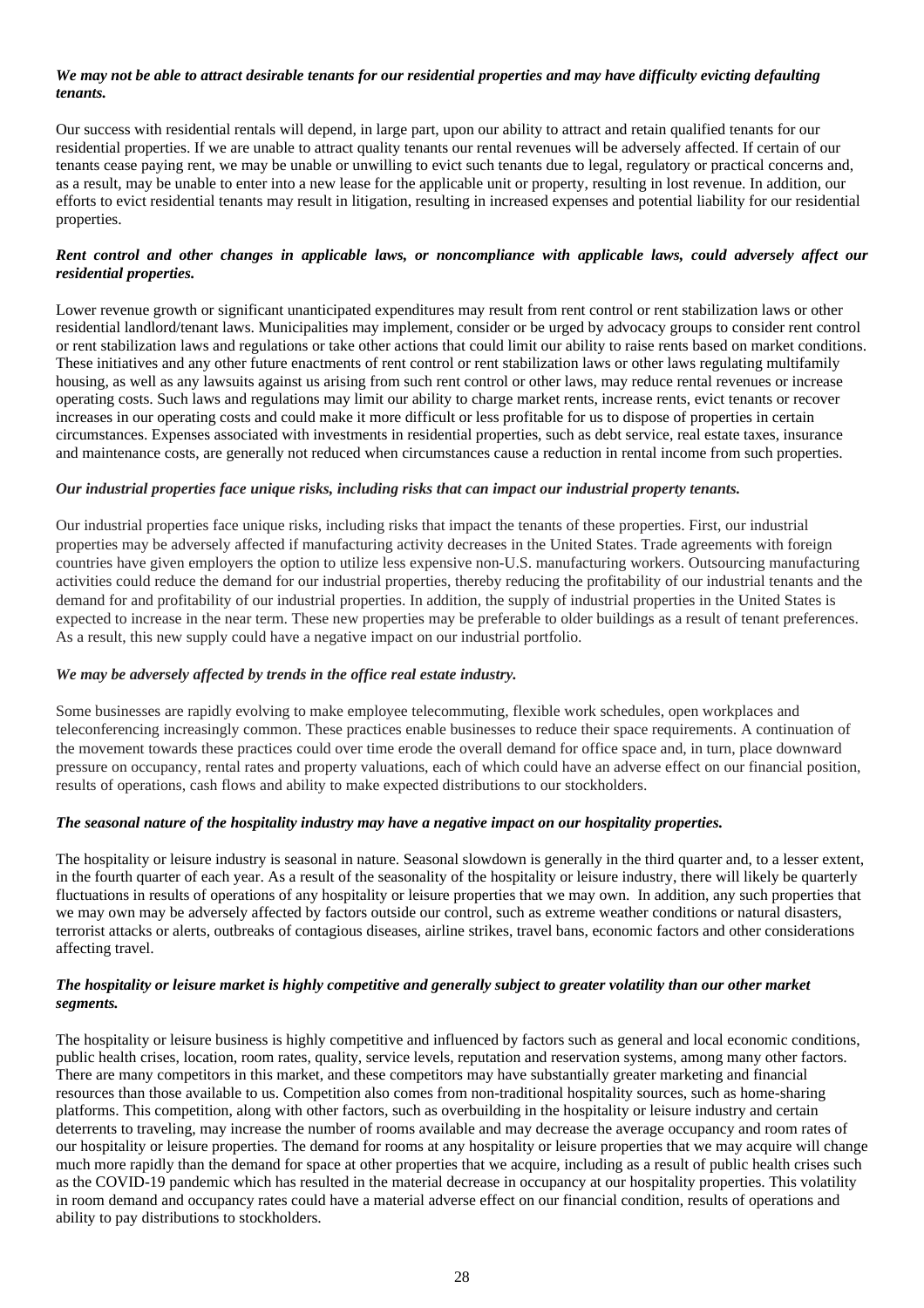# *Government housing regulations may limit the opportunities at some of the government-assisted housing properties we invest in, and failure to comply with resident qualification requirements may result in financial penalties and/or loss of benefits, such as rental revenues paid by government agencies.*

To the extent that we invest in government-assisted housing, we may acquire properties that benefit from governmental programs intended to provide affordable housing to individuals with low or moderate incomes. These programs, which are typically administered by the U.S. Department of Housing and Urban Development ("HUD") or state housing finance agencies, typically provide mortgage insurance, favorable financing terms, tax credits or rental assistance payments to property owners. As a condition of the receipt of assistance under these programs, the properties must comply with various requirements, which typically limit rents to pre-approved amounts and impose restrictions on resident incomes. Failure to comply with these requirements and restrictions may result in financial penalties or loss of benefits. In addition, we will often need to obtain the approval of HUD in order to acquire or dispose of a significant interest in or manage a HUD-assisted property.

#### *Our retail tenants will face competition from numerous retail channels.*

Retailers leasing our properties will face continued competition from discount or value retailers, factory outlet centers, wholesale clubs, mail order catalogues and operators, television shopping networks and shopping via the internet. Other tenants may be entitled to modify the terms of their existing leases in the event of a lease termination by an anchor tenant, or the closure of the business of an anchor tenant that leaves its space vacant even if the anchor tenant continues to pay rent. Any such modifications or conditions could be unfavorable to us as the property owner and could decrease rents or expense recoveries. Additionally, major tenant closures may result in decreased customer traffic, which could lead to decreased sales at other stores. In the event of default by a tenant or anchor store, we may experience delays and costs in enforcing our rights as landlord to recover amounts due to us under the terms of our agreements with those parties.

# *We invest in commercial properties subject to net leases, which could subject us to losses.*

We invest in commercial properties subject to net leases. Typically, net leases require the tenants to pay substantially all of the operating costs associated with the properties. As a result, the value of, and income from, investments in commercial properties subject to net leases will depend, in part, upon the ability of the applicable tenant to meet its obligations to maintain the property under the terms of the net lease. If a tenant fails or becomes unable to so maintain a property, we will be subject to all risks associated with owning the underlying real estate. In addition, we may have limited oversight into the operations or the managers of these properties, subject to the terms of the net leases.

Certain commercial properties subject to net leases in which we invest may be occupied by a single tenant and, therefore, the success of such investments are largely dependent on the financial stability of each such tenant. A default of any such tenant on its lease payments to us would cause us to lose the revenue from the property and cause us to have to find an alternative source of revenue to meet any mortgage payment and prevent a foreclosure if the property is subject to a mortgage. In the event of a default, we may experience delays in enforcing our rights as landlord and may incur substantial costs in protecting our investment and reletting our property. If a lease is terminated, we may also incur significant losses to make the leased premises ready for another tenant and experience difficulty or a significant delay in re-leasing such property.

In addition, net leases typically have longer lease terms and, thus, there is an increased risk that contractual rental increases in future years will fail to result in fair market rental rates during those years.

We may acquire these investments through sale-leaseback transactions, which involve the purchase of a property and the leasing of such property back to the seller thereof. If we enter into a sale-leaseback transaction, we will seek to structure any such saleleaseback transaction such that the lease will be characterized as a "true lease" for U.S. federal income tax purposes, thereby allowing us to be treated as the owner of the property for U.S. federal income tax purposes. However, we cannot assure you that the IRS will not challenge such characterization. In the event that any such sale-leaseback transaction is challenged and recharacterized as a financing transaction or loan for U.S. federal income tax purposes, deductions for depreciation and cost recovery relating to such property would be disallowed, and the timing of our income inclusion could differ from that of the lease payments. If a sale-leaseback transaction were so recharacterized (or otherwise not respected as a lease), we might fail to satisfy the REIT qualification "asset tests" or "income tests" and, consequently, lose our REIT status effective with the year of recharacterization. Alternatively, the amount of our REIT taxable income could be recalculated, which might also cause us to fail to meet the REIT distribution requirement for a taxable year.

If a tenant of a net lease defaults and we are unable to find a replacement tenant, we may attempt to hold and operate the relevant property ourselves through a TRS, which would subject income on the property to corporate-level taxation, thereby reducing our funds available for distribution. In certain circumstances, depending on how much capacity we have available of the total value we are permitted to hold in TRSs under applicable rules, we may not be able to hold and operate the property in a TRS, which could result in the property and the related income not satisfying the REIT qualification asset and income tests and could jeopardize our REIT status.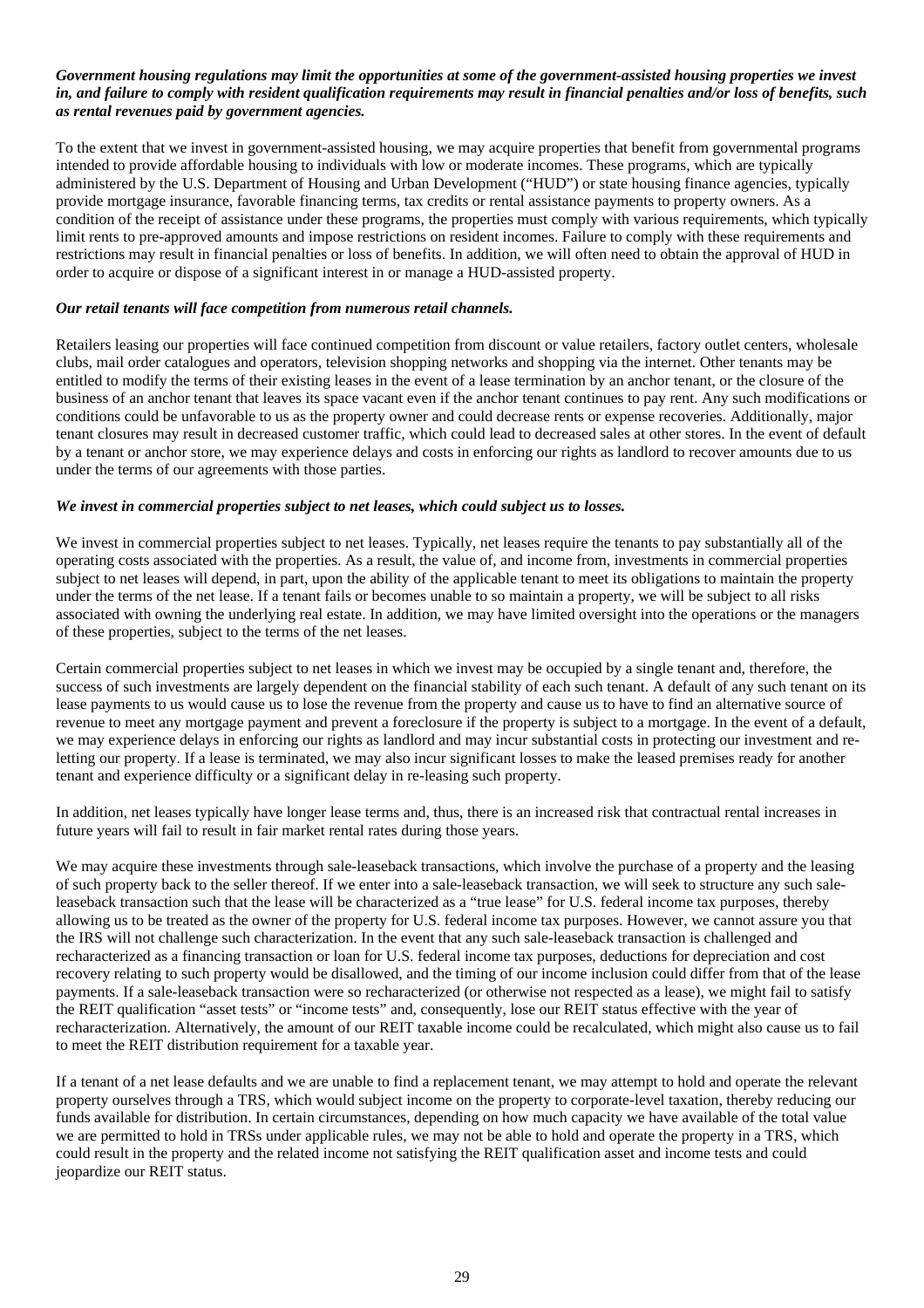## *Our investments in single-family rental properties are a new component of our portfolio and may be difficult to evaluate.*

We expect our investments in single-family rental properties to grow as a portion of our overall residential portfolio. Public company investments in single-family rental properties is relatively new. The lack of a long-term company and industry track record covering multiple real estate cycles may make it difficult for you to evaluate our potential future performance with respect to these investments. Any significant decrease in the supply or demand for single-family rental properties could have an adverse effect on our business.

#### *Certain of our investments may have additional capital requirements.*

Certain of our investments, including those that may be in a development phase, if any, are expected to require additional financing to satisfy their working capital requirements or development strategies. The amount of such additional financing needed will depend upon the maturity and objectives of the particular asset, which may be an unfavorable price at such time. Each round of financing (whether from us or other investors) is typically intended to provide enough capital to reach the next major milestone in an asset's life-cycle. If the funds provided are not sufficient, additional capital may be required to be raised at a price unfavorable to the existing investors, including us. In addition, we may make additional debt and equity investments or exercise warrants, options, convertible securities or other rights that were acquired in the initial investment in such portfolio company in order to preserve our proportionate ownership when a subsequent financing is planned, or to protect our investment when such portfolio company's performance does not meet expectations. The availability of capital is generally a function of capital market conditions that are beyond the control of us or any portfolio company. There can be no assurance that we or any portfolio company will be able to predict accurately the future capital requirements necessary for success or that additional funds will be available from any source. Failure to provide sufficient additional capital with respect to an investment could adversely affect our performance.

## *Inflation may adversely affect our financial condition and results of operations.*

An increase in inflation could have an adverse impact on our floating rate mortgages, credit facility and general and administrative expenses, as these costs could increase at a rate higher than our rental and other revenue. Inflation could also have an adverse effect on consumer spending, which could impact our tenants' revenues and, in turn, our percentage rents, where applicable.

In addition, leases of long-term duration or which include renewal options that specify a maximum rate increase may result in below-market lease rates over time if we do not accurately estimate inflation or market lease rates. Provisions of our leases designed to mitigate the risk of inflation and unexpected increases in market lease rates, such as periodic rental increases, may not adequately protect us from the impact of inflation or unexpected increases in market lease rates. If we are subject to below-market lease rates on a significant number of our properties pursuant to long-term leases and our operating and other expenses are increasing faster than anticipated, our business, financial condition, results of operations, cash flows or our ability to satisfy our debt service obligations or to pay distributions on our common stock could be materially adversely affected.

#### *General Risks Related to Investments in Real Estate Debt*

#### *Our debt investments face prepayment risk and interest rate fluctuations that may adversely affect our results of operations and financial condition.*

During periods of declining interest rates, the issuer of a security or borrower under a loan may exercise its option to prepay principal earlier than scheduled, forcing us to reinvest the proceeds from such prepayment in lower yielding securities or loans, which may result in a decline in our return. Debt investments frequently have call features that allow the issuer to redeem the security at dates prior to its stated maturity at a specified price (typically greater than par) only if certain prescribed conditions are met. An issuer may choose to redeem a debt security if, for example, the issuer can refinance the debt at a lower cost due to declining interest rates or an improvement in the credit standing of the issuer. In addition, the market price of our investments will change in response to changes in interest rates and other factors. During periods of declining interest rates, the market price of fixed-rate debt investments generally rises. Conversely, during periods of rising interest rates, the market price of such investments generally declines. The magnitude of these fluctuations in the market price of debt investments is generally greater for securities with longer maturities. These changes could have an impact on the value of our investments.

#### *Reinvestment risk could affect the price for our shares or their overall returns.*

Reinvestment risk is the risk that income from our portfolio will decline if we invest the proceeds from matured, traded or called securities at market interest rates that are below our securities portfolio's current earnings rate. A decline in income could affect the market price for our shares or their overall returns.

## *Real estate debt investments face a number of general market-related risks that can affect the creditworthiness of issuers, and modifications to certain loan structures and market terms make it more difficult to monitor and evaluate investments.*

We may invest from time-to-time in real estate debt investments. Any deterioration of real estate fundamentals generally, and in the United States in particular, could negatively impact our performance by making it more difficult for issuers to satisfy their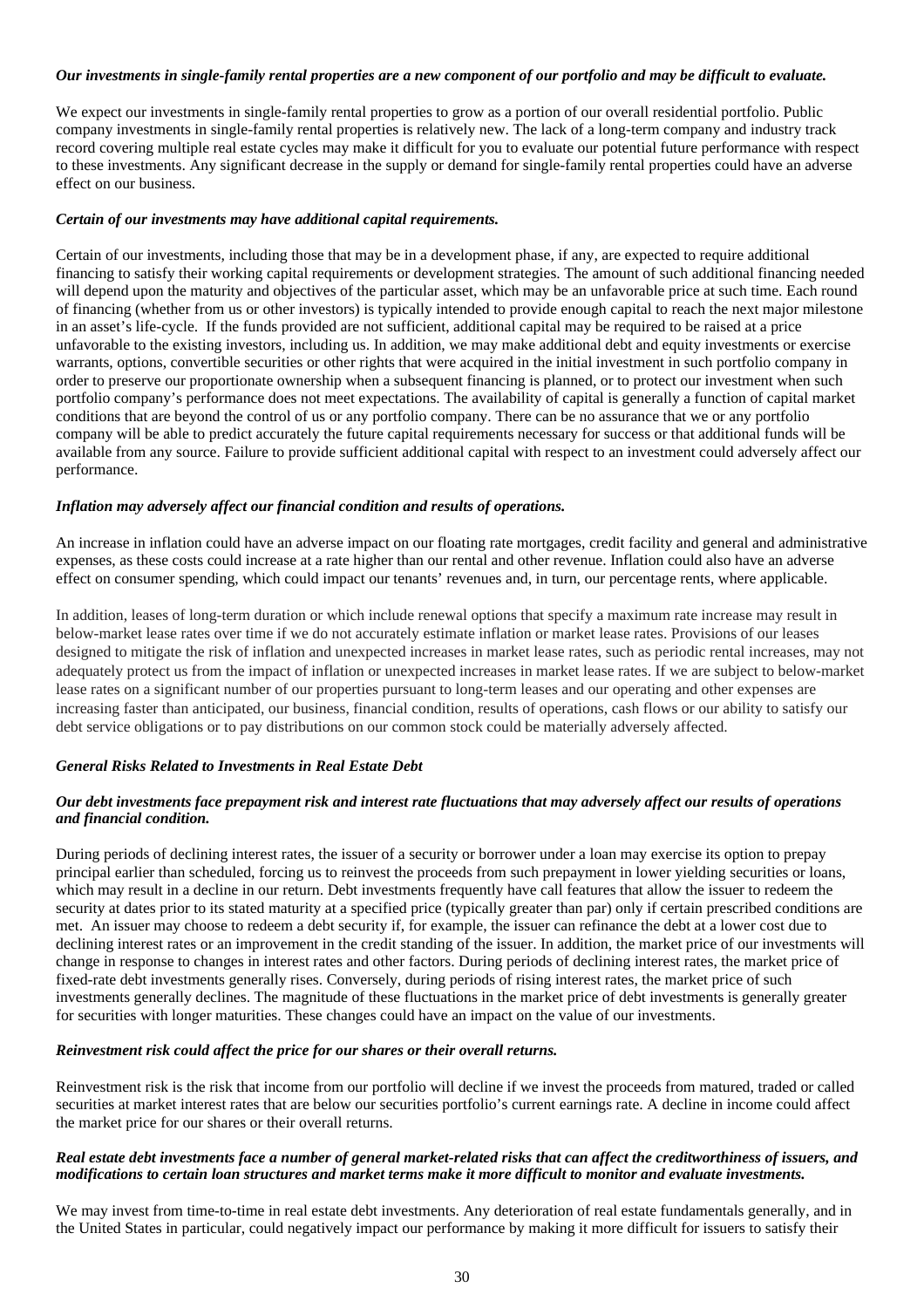debt payment obligations, increasing the default risk applicable to issuers, or making it relatively more difficult for us to generate attractive risk-adjusted returns. Changes in general economic conditions will affect the creditworthiness of issuers or real estate collateral relating to our investments and may include economic or market fluctuations, changes in environmental and zoning laws, casualty or condemnation losses, regulatory limitations on rents, decreases in property values, changes in the appeal of properties to tenants, changes in supply and demand for competing properties in an area (as a result, for instance, of overbuilding), fluctuations in real estate fundamentals (including average occupancy, operating income and room rates for hospitality properties), the financial resources of tenants, changes in availability of debt financing which may render the sale or refinancing of properties difficult or impracticable, changes in building, environmental and other laws, energy, supply, and labor shortages, various uninsured or uninsurable risks, natural disasters, political events, trade barriers, currency exchange controls, changes in government regulations (such as rent control), changes in real property tax rates and operating expenses, changes in interest rates, changes in the availability of debt financing or mortgage funds which may render the sale or refinancing of properties difficult or impracticable, increased mortgage defaults, increases in borrowing rates, outbreaks of an infectious disease, epidemics/pandemics or other serious public health concerns, negative developments in the economy or political climate that depress travel activity (including restrictions on travel or quarantine imposed), environmental liabilities, contingent liabilities on disposition of assets, acts of God, terrorist attacks, war and military conflicts (including the recent outbreak of hostilities between Russia and Ukraine), demand and/or real estate values generally and other factors that are beyond the control of the Advisor. Such changes may develop rapidly and it may be difficult to determine the comprehensive impact of such changes on our investments, particularly for investments that may have inherently limited liquidity. This risk may be magnified in the case of the conflict between Russia and Ukraine, due to the significant sanctions and other restrictive actions taken against Russia by the U.S. and other countries in response to Russia's February 2022 invasion of Ukraine, as well as the cessation of all business in Russia by many global companies. These changes may also create significant volatility in the markets for our investments which could cause rapid and large fluctuations in the values of such investments. There can be no assurance that there will be a ready market for the resale of investments because investments may not be liquid. Illiquidity may result from the absence of an established market for the investments, as well as legal or contractual restrictions on their resale by us. The value of securities of companies which service the real estate business sector may also be affected by such risks.

The Advisor cannot predict whether economic conditions generally, and the conditions for real estate debt investing in particular, will deteriorate in the future. Declines in the performance of the U.S. and global economies or in the real estate debt markets could have a material adverse effect on our investment activities. In addition, market conditions relating to real estate debt investments have evolved since the financial crisis, which has resulted in a modification to certain loan structures and/or market terms. For example, it has become increasingly difficult for real estate debt investors in certain circumstances to receive full transparency with respect to underlying investments because transactions are often effectuated on an indirect basis through pools or conduit vehicles rather than directly with the borrower. Any such changes in loan structures and/or market terms may make it more difficult for us to monitor and evaluate investments.

# *We may invest in commercial mortgage loans which are non-recourse in nature and include limited options for financial recovery in the event of default; an event of default may adversely affect our results of operations and financial condition.*

We may invest from time to time in commercial mortgage loans, including mezzanine loans and B-notes, which are secured by properties and are subject to risks of delinquency and foreclosure and risks of loss. Commercial real estate loans are generally not fully amortizing, which means that they may have a significant principal balance or balloon payment due on maturity. Full satisfaction of the balloon payment by a commercial borrower is heavily dependent on the availability of subsequent financing or a functioning sales market, as well as other factors such as the value of the property, the level of prevailing mortgage rates, the borrower's equity in the property and the financial condition and operating history of the property and the borrower. In certain situations, and during periods of credit distress, the unavailability of real estate financing may lead to default by a commercial borrower. In addition, in the absence of any such takeout financing, the ability of a borrower to repay a loan secured by an income-producing property will depend upon the successful operation of such property rather than upon the existence of independent income or assets of the borrower. If the net operating income of the property is reduced, the borrower's ability to repay the loan may be impaired. Furthermore, we may not have the same access to information in connection with investments in commercial mortgage loans, either when investigating a potential investment or after making an investment, as compared to publicly traded securities.

Commercial mortgage loans are usually nonrecourse in nature. Therefore, if a commercial borrower defaults on the commercial mortgage loan, then the options for financial recovery are limited. To the extent the underlying default rates with respect to the pool or tranche of commercial real estate loans in which we directly or indirectly invest increase, the performance of our investments related thereto may be adversely affected. Default rates and losses on commercial mortgage loans will be affected by a number of factors, including global, regional and local economic conditions in the area where the mortgage properties are located, the borrower's equity in the mortgage property and the financial circumstances of the borrower. A continued decline in specific commercial real estate markets and property valuations may result in higher delinquencies and defaults and potentially foreclosures. In the event of default, the lender will have no right to assets beyond collateral attached to the commercial mortgage loan.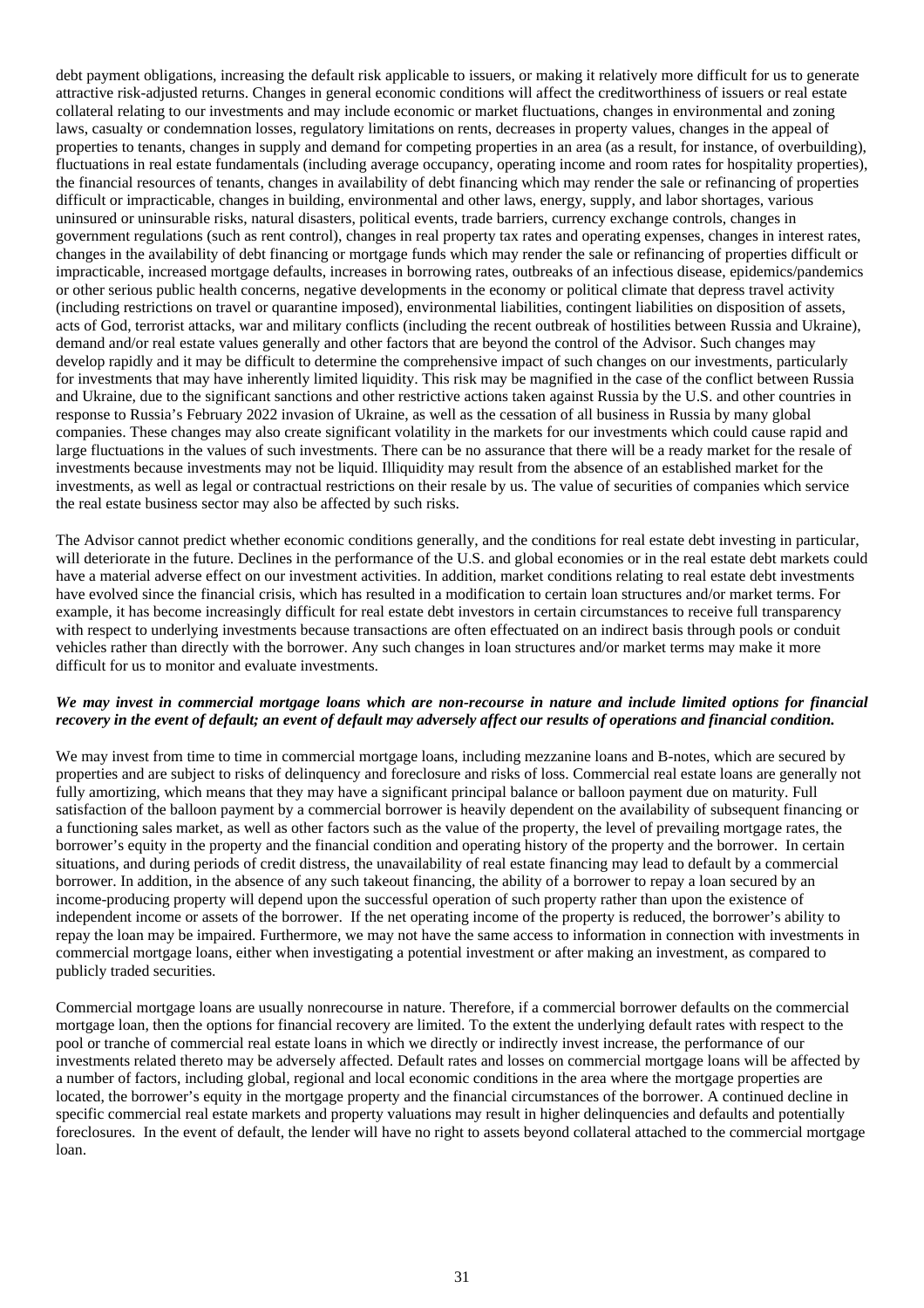In the event of any default under a mortgage or real estate loan held directly by us, we will bear a risk of loss of principal to the extent of any deficiency between the value of the collateral and the principal and accrued interest of the mortgage or real estate loan, which could have a material adverse effect on our profitability. In the event of the bankruptcy of a mortgage or real estate loan borrower, the mortgage or real estate loan to such borrower will be deemed to be secured only to the extent of the value of the underlying collateral at the time of bankruptcy (as determined by the bankruptcy court), and the lien securing the mortgage or real estate loan will be subject to the avoidance powers of the bankruptcy trustee or debtor-in-possession to the extent the lien is unenforceable under state law. Additionally, in the event of a default under any senior debt, the junior or subordinate lender generally forecloses on the equity, purchases the senior debt or negotiates a forbearance or restructuring arrangement with the senior lender in order to preserve its collateral.

# *We may invest in subordinated debt, which is subject to greater credit risk than senior debt.*

We may from time to time invest in debt instruments, including junior tranches of CMBS and "mezzanine" or junior mortgage loans (e.g., B-Notes), that are subordinated in an issuer's capital structure. To the extent we invest in subordinated debt of an issuer's capital structure or subordinated CMBS bonds, such investments and our remedies with respect thereto, including the ability to foreclose on any collateral securing such investments, will be subject to the rights of any senior creditors and, to the extent applicable, contractual inter-creditor or participation agreement provisions. To the extent we hold an equity or "mezzanine" interest in any issuer that is unable to meet its debt payment obligations, such an equity or mezzanine interest could become subordinated to the rights of such issuer's creditors in a bankruptcy.

Investments in subordinated debt involve greater credit risk of default than the senior classes of the issue or series. Subordinated tranches of CMBS or other investments absorb losses from default before other more senior tranches of CMBS to which it is subordinate are put at risk. In addition, mezzanine loans are not secured by interests in the underlying commercial properties. As a result, to the extent we invest in subordinate debt instruments (including CMBS), we would potentially receive payments or interest distributions after, and must bear the effects of losses or defaults on the senior debt (including underlying mortgage loans, senior mezzanine debt or senior CMBS bonds) before, the holders of other more senior tranches of debt instruments with respect to such issuer.

# *We may find it necessary or desirable to foreclose on certain of the loans or CMBS we acquire, and the foreclosure process may be lengthy and expensive.*

We may find it necessary or desirable to foreclose on certain of the loans or CMBS we acquire, and the foreclosure process may be lengthy and expensive. The protection of the terms of the applicable loan, including the validity or enforceability of the loan and the maintenance of the anticipated priority and perfection of the applicable security interests may not be adequate. Furthermore, claims may be asserted by lenders or borrowers that might interfere with enforcement of our rights. Borrowers may resist foreclosure actions by asserting numerous claims, counterclaims and defenses against us, including, without limitation, lender liability claims and defenses, even when the assertions may have no basis in fact, in an effort to prolong the foreclosure action and seek to force the lender into a modification of the loan or a favorable buy-out of the borrower's position in the loan. In some states, foreclosure actions can take several years or more to litigate. At any time prior to or during the foreclosure proceedings, the borrower may file for bankruptcy or its equivalent, which would have the effect of staying the foreclosure actions and further delaying the foreclosure process and potentially result in a reduction or discharge of a borrower's debt. Foreclosure may create a negative public perception of the related property, resulting in a diminution of its value, and in the event of any such foreclosure or other similar real estate owned-proceeding, we would also become the subject to the various risks associated with direct ownership of real estate, including environmental liabilities. Even if we are successful in foreclosing on a loan, the liquidation proceeds upon sale of the underlying real estate may not be sufficient to recover our cost basis in the loan, resulting in a loss to us. Furthermore, any costs or delays involved in the foreclosure of the loan or a liquidation of the underlying property will further reduce the net proceeds and, thus, increase the loss.

#### *We have invested and may in the future invest in real estate-related debt securities with higher yields, which are generally subject to increased risk.*

Debt securities that are, at the time of purchase, rated below investment grade (below Baa by Moody's and below BBB by S&P and Fitch), an equivalent rating assigned by another nationally recognized statistical rating organization or unrated but judged by the Advisor to be of comparable quality are commonly referred to as "high-yield" securities.

Investments in high-yield securities generally provide greater income and increased opportunity for capital appreciation than investments in higher quality securities, but they also typically entail greater price volatility and principal and income risk, including the possibility of issuer default and bankruptcy. High-yield securities are regarded as predominantly speculative with respect to the issuer's continuing ability to meet principal and interest payments. Debt securities in the lowest investment grade category also may be considered to possess some speculative characteristics by certain rating agencies. In addition, analysis of the creditworthiness of issuers of high-yield securities may be more complex than for issuers of higher quality securities.

High-yield securities may be more susceptible to real or perceived adverse economic and competitive industry conditions than investment grade securities. A projection of an economic downturn or of a period of rising interest rates, for example, could cause a decline in high yield security prices because the advent of a recession could lessen the ability of an issuer to make principal and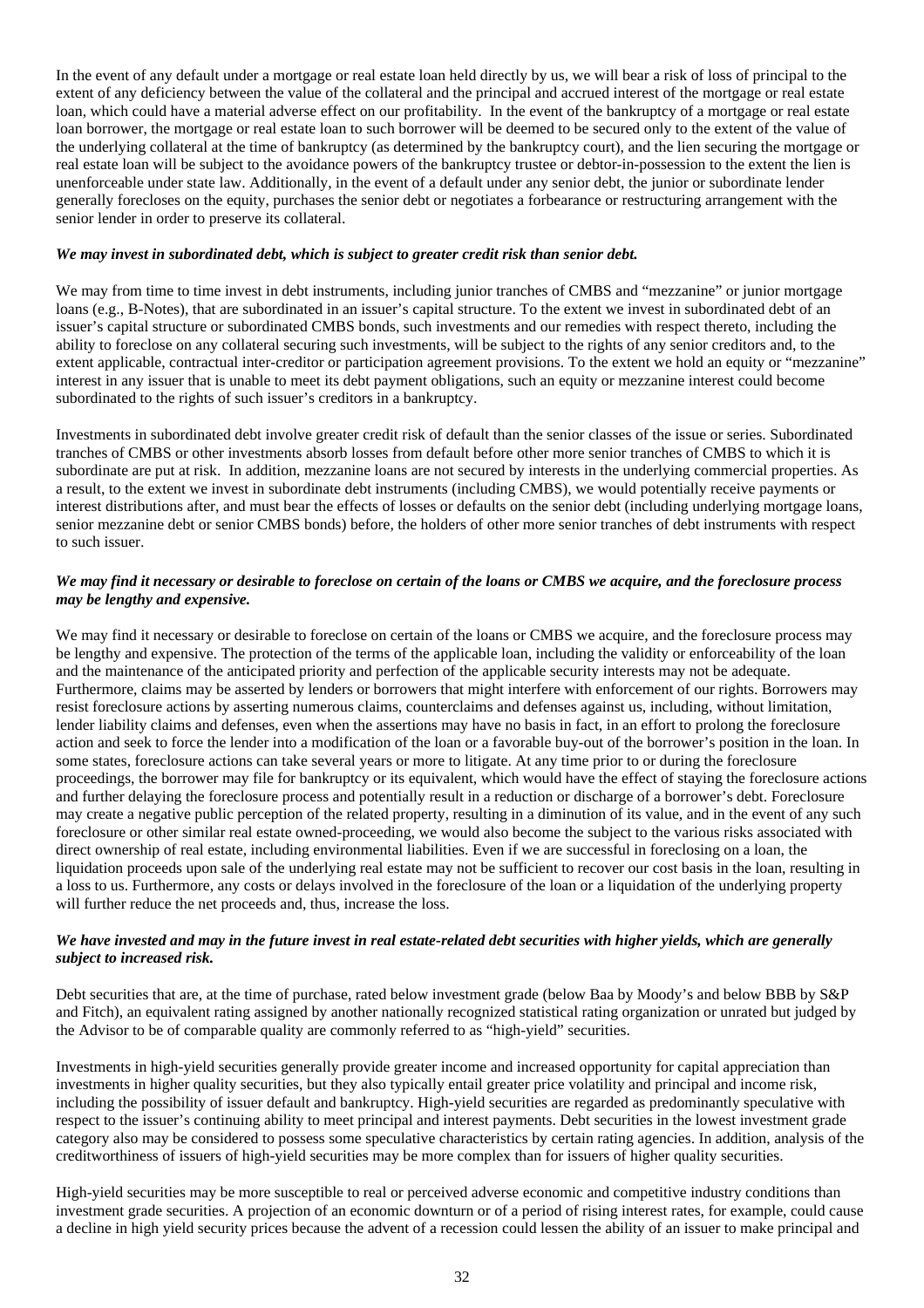interest payments on its debt obligations. If an issuer of high yield securities defaults, in addition to risking non-payment of all or a portion of interest and principal, we may incur additional expenses to seek recovery. The market prices of high-yield securities structured as zero-coupon, step-up or payment-in-kind securities will normally be affected to a greater extent by interest rate changes, and therefore tend to be more volatile than the prices of securities that pay interest currently and in cash.

The secondary market on which high-yield securities are traded may be less liquid than the market for investment grade securities. Less liquidity in the secondary trading market could adversely affect the price at which we could sell a high yield security, and could adversely affect the NAV of our shares. Adverse publicity and investor perceptions, whether or not based on fundamental analysis, may decrease the values and liquidity of high yield securities, especially in a thinly-traded market. When secondary markets for high yield securities are less liquid than the market for investment grade securities, it may be more difficult to value the securities because such valuation may require more research, and elements of judgment may play a greater role in the valuation because there is less reliable, objective data available. During periods of thin trading in these markets, the spread between bid and asked prices is likely to increase significantly and we may have greater difficulty selling our portfolio securities. We are more dependent on the Advisor's research and analysis when investing in high-yield securities.

# *Some of our real estate-related debt securities investments may become distressed, which securities would have a high risk of default and may be illiquid.*

While it is generally anticipated that our real estate-related debt securities investments will focus primarily on investments in nondistressed real estate-related securities (based on our belief that there is not a low likelihood of repayment), our investments may become distressed following our acquisition thereof. During an economic downturn or recession, securities of financially troubled or operationally troubled issuers are more likely to go into default than securities of other issuers. Securities of financially troubled issuers and operationally troubled issuers are less liquid and more volatile than securities of companies not experiencing financial difficulties. The market prices of such securities are subject to erratic and abrupt market movements and the spread between bid and asked prices may be greater than normally expected. Investment in the securities of financially troubled issuers and operationally troubled issuers involves a high degree of credit and market risk. There is no assurance that the Advisor will correctly evaluate the value of the assets collateralizing such investments or the prospects for a successful reorganization or similar action.

These financial difficulties may never be overcome and may cause issuers to become subject to bankruptcy or other similar administrative proceedings. There is a possibility that we may incur substantial or total losses on our investments and in certain circumstances, subject us to certain additional potential liabilities that may exceed the value of our original investment therein. For example, under certain circumstances, a lender who has inappropriately exercised control over the management and policies of a debtor may have its claims subordinated or disallowed or may be found liable for damages suffered by parties as a result of such actions. In any reorganization or liquidation proceeding relating to our investments, we may lose our entire investment, may be required to accept cash or securities with a value less than our original investment and/or may be required to accept different terms, including payment over an extended period of time. In addition, under certain circumstances payments to us may be reclaimed if any such payment or distribution is later determined to have been a fraudulent conveyance, preferential payment, or similar transactions under applicable bankruptcy and insolvency laws. Furthermore, bankruptcy laws and similar laws applicable to administrative proceedings may delay our ability to realize on collateral for loan positions we held, or may adversely affect the economic terms and priority of such loans through doctrines such as equitable subordination or may result in a restructure of the debt through principles such as the "cramdown" provisions of the bankruptcy laws.

# *The lack of liquidity in our real estate-related debt securities investments may adversely affect our business.*

There can be no assurance that there will be a ready market for the resale of our real estate-related debt securities investments because such investments may not be liquid. Illiquidity may result from the absence of an established market for the investments, as well as legal or contractual restrictions on their resale by us, particularly for certain of our loan investments. The credit markets, including the CMBS market, have periodically experienced decreased liquidity on the primary and secondary markets during periods of market volatility. Such market conditions could re-occur and would impact the valuations of our investments and impair our ability to sell such investments if we were required to liquidate all or a portion of our investments quickly.

# *We have and may in the future acquire and sell residential credit investments, which may subject us to legal, regulatory and other risks that could adversely impact our business and financial results.*

We have and may in the future invest directly and indirectly in residential credit investments, which may include performing loans, nonperforming loans, residential mortgage loans and residential mortgage-backed securities ("RMBS"), which represent interests in pools of residential mortgage loans secured by one to four family residential mortgage loans. Investments in residential credit (including RMBS) are subject to various risks and uncertainties, including credit, market, interest rate, structural and legal risk. These risks may be magnified by volatility in the economy and in real estate markets generally. Residential credits are not traded on an exchange and there may be a limited market for the securities, especially when there is a perceived weakness in the mortgage and real estate market sectors.

Residential mortgage loans are obligations of the borrowers thereunder only and are not typically insured or guaranteed by any other person or entity, although such loans may be securitized by government agencies and the securities issued may be guaranteed. The rate of defaults and losses on residential mortgage loans are affected by a number of factors, including general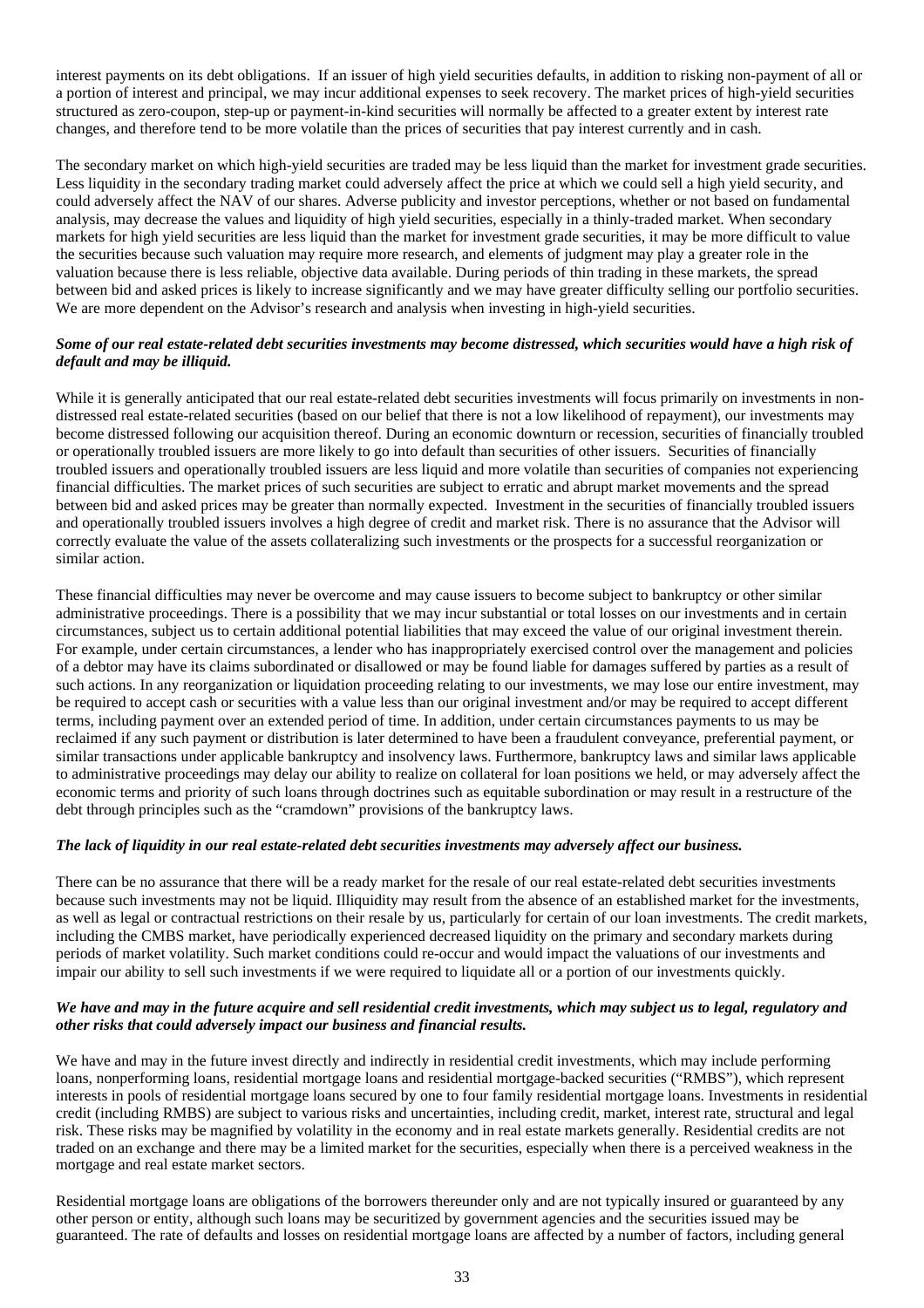economic conditions and those in the geographic area where the mortgaged property is located, the terms of the mortgage loan, the borrower's equity in the mortgaged property, and the financial circumstances of the borrower. Certain mortgage loans may be of sub-prime credit quality (i.e., do not meet the customary credit standards of Fannie Mae and Freddie Mac). Delinquencies and liquidation proceedings are more likely with sub-prime mortgage loans than with mortgage loans that satisfy customary credit standards. If a residential mortgage loan is in default, foreclosure of such residential mortgage loan may be a lengthy and difficult process, and may involve significant expenses. Furthermore, the market for defaulted residential mortgage loans or foreclosed properties may be very limited.

Residential mortgage loans in an issue of RMBS may also be subject to various U.S. federal and state laws, foreign laws, public policies and principles of equity that protect consumers which, among other things, may regulate interest rates and other fees, require certain disclosures, require licensing of originators, prohibit discriminatory lending practices, regulate the use of consumer credit information, and regulate debt collection practices. In addition, a number of legislative proposals have been introduced in the United States at the federal, state, and municipal level that are designed to discourage predatory lending practices. Violation of such laws, public policies, and principles may limit the servicer's ability to collect all or part of the principal or interest on a residential mortgage loan, entitle the borrower to a refund of amounts previously paid by it, or subject the servicer to damages and administrative enforcement. Any such violation could also result in cash flow delays and losses on the related issue of RMBS.

# *Our investments in RMBS, which may include government mortgage pass-through securities and non-agency RMBS, are subject to certain other risks which may adversely affect our results of operations and financial condition.*

Our investments in RMBS are subject to the risks of defaults, foreclosure timeline extension, fraud, home price depreciation and unfavorable modification of loan principal amount, interest rate and amortization of principal accompanying the underlying residential mortgage loans. To the extent that assets underlying our investments are concentrated geographically, by property type or in certain other respects, we may be subject to certain of the foregoing risks to a greater extent. In the event of defaults on the residential mortgage loans that underlie our investments in RMBS and the exhaustion of any underlying or any additional credit support, we may not realize our anticipated return on our investments and we may incur a loss on these investments. At any one time, a portfolio of RMBS may be backed by residential mortgage loans with disproportionately large aggregate principal amounts secured by properties in only a few states or regions in the United States or in only a few foreign countries. As a result, the residential mortgage loans may be more susceptible to geographic risks relating to such areas, such as adverse economic conditions, adverse political changes, adverse events affecting industries located in such areas and natural hazards affecting such areas, than would be the case for a pool of mortgage loans having more diverse property locations. We may also acquire nonagency RMBS, which are backed by residential property but, in contrast to agency RMBS, their principal and interest are not guaranteed by federally chartered entities such as the Fannie Mae and Freddie Mac and, in the case of the Government National Mortgage Association ("Ginnie Mae"), the U.S. government. In addition, we may invest in government mortgage pass-through securities, which represent participation interests in pools of residential mortgage loans purchased from individual lenders by a federal agency or originated by private lenders and guaranteed by a federal agency, including those issued or guaranteed by Ginnie Mae, Fannie Mae and Freddie Mac. Ginnie Mae certificates are direct obligations of the U.S. Government and, as such, are backed by the "full faith and credit" of the United States. Fannie Mae is a federally chartered, privately owned corporation and Freddie Mac is a corporate instrumentality of the United States. Fannie Mae and Freddie Mac certificates are not backed by the full faith and credit of the United States but the issuing agency or instrumentality has the right to borrow, to meet its obligations, from an existing line of credit with the U.S. Treasury. The U.S. Treasury has no legal obligation to provide such line of credit and may choose not to do so.

# *Certain risks associated with CMBS may adversely affect our results of operations and financial condition.*

We may invest a portion of our assets in pools or tranches of CMBS. The collateral underlying CMBS generally consists of commercial mortgages on real property that has a multifamily or commercial use, such as retail space, office buildings, warehouse property and hotels, and which from time to time may include assets or properties owned directly or indirectly by one or more Other Starwood Accounts. CMBS have been issued in a variety of issuances, with varying structures including senior and subordinated classes. The commercial mortgages underlying CMBS generally face the risks described above in "—We may invest in commercial mortgage loans which are non-recourse in nature and include limited options for financial recovery in the event of default; an event of default may adversely affect our results of operations and financial condition."

# *There are certain risks associated with the insolvency of obligations backing mortgage-backed securities and other investments.*

The real estate loans backing our mortgage-backed securities ("MBS") and other investments may be subject to various laws enacted in the jurisdiction or state of the borrower for the protection of creditors. If an unpaid creditor files a lawsuit seeking payment, the court may invalidate all or part of the borrower's debt as a fraudulent conveyance, subordinate such indebtedness to existing or future creditors of the borrower or recover amounts previously paid by the borrower in satisfaction of such indebtedness, based on certain tests for borrower insolvency and other facts and circumstances, which may vary by jurisdiction. There can be no assurance as to what standard a court would apply in order to determine whether the borrower was "insolvent" after giving effect to the incurrence of the indebtedness constituting the mortgage backing the MBS and other investments, or that regardless of the method of valuation, a court would not determine that the borrower was "insolvent" after giving effect to such incurrence. In addition, in the event of the insolvency of a borrower, payments made on such mortgage loans could be subject to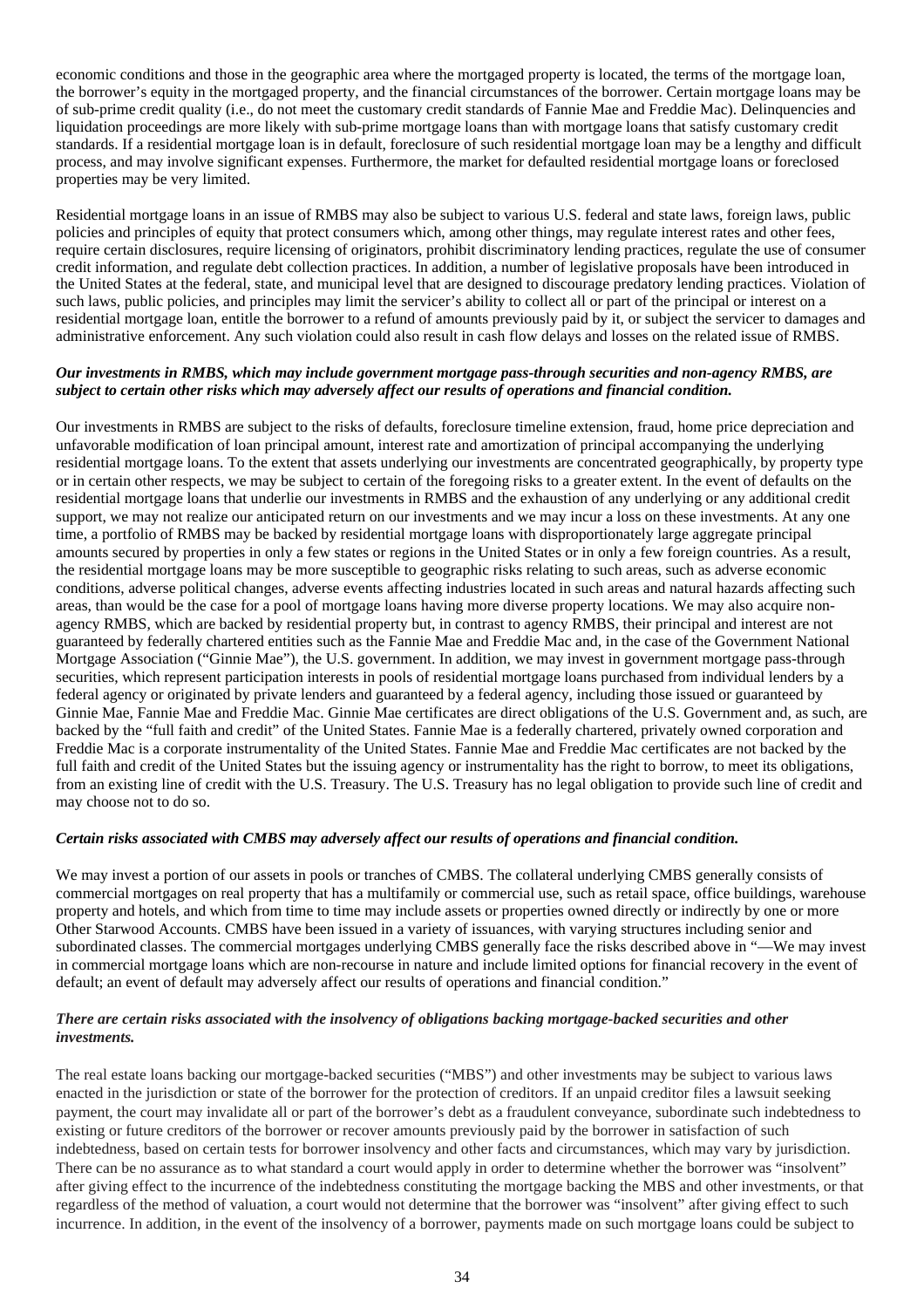avoidance as a "preference" if made within a certain period of time (which may be as long as one year and one day) before insolvency.

# *There are certain risks associated with the servicers of commercial real estate loans underlying CMBS and other investments.*

The exercise of remedies and successful realization of liquidation proceeds relating to commercial real estate loans underlying CMBS and other investments may be highly dependent on the performance of the servicer or special servicer. The servicer may not be appropriately staffed or compensated to immediately address issues or concerns with the underlying loans. Such servicers may exit the business and need to be replaced, which could have a negative impact on the portfolio due to lack of focus during a transition. Special servicers frequently are affiliated with investors who have purchased the most subordinate bond classes, and certain servicing actions, such as a loan extension instead of forcing a borrower pay off, may benefit the subordinate bond classes more so than the senior bonds. While servicers are obligated to service the portfolio subject to a servicing standard and maximize the present value of the loans for all bond classes, servicers with an affiliate investment in the CMBS or other investments may have a conflict of interest. There may be a limited number of special servicers available, particularly those which do not have conflicts of interest. In addition, to the extent any such servicers fail to effectively perform their obligations pursuant to the applicable servicing agreements, such failure may adversely affect our investments.

# *We will face risks related to our investments in collateralized debt obligations.*

We may invest in collateralized debt obligations ("CDOs"). CDOs include, among other things, CLOs and other similarly structured securities. A CLO is a trust typically collateralized by a pool of loans, which may include, among others, domestic and foreign senior secured loans, senior unsecured loans and subordinate corporate loans, including loans that may be rated below investment grade or equivalent unrated loans. CDOs may charge a management fee and administrative expenses. For CLOs, the cash flows from the trust are split into two or more portions, called tranches, varying in risk and yield. The riskiest portion is the "equity" tranche, which bears the bulk of defaults from the bonds or loans in the trust and serves to protect the other, more senior tranches from default in all but the most severe circumstances. Since it is partially protected from defaults, a senior tranche from a CLO trust typically has higher ratings and lower yields than the underlying securities, and can be rated investment grade. Despite the protection from the equity tranche, CLO tranches can experience substantial losses due to actual defaults, increased sensitivity to defaults due to collateral default and disappearance of protecting tranches, market anticipation of defaults and aversion to CLO securities as a class. The risks of an investment in a CDO depend largely on the type of the collateral and the class of the CDO in which we invest.

Normally, CLOs and other CDOs are privately offered and sold, and thus are not registered under the securities laws. As a result, certain investments in CDOs may be characterized as illiquid securities and volatility in CLO and CDO trading markets may cause the value of these investments to decline. Moreover, if the underlying mortgage portfolio has been overvalued by the originator, or if the values subsequently decline and, as a result, less collateral value is available to satisfy interest and principal payments and any other fees in connection with the trust or other conduit arrangement for such securities, we may incur significant losses.

Also, with respect to the CLOs and CDOs in which we may invest, control over the related underlying loans will be exercised through a special servicer or collateral manager designated by a "directing certificate holder" or a "controlling class representative," or otherwise pursuant to the related securitization documents. We may acquire classes of CLOs or CDOs for which we may not have the right to appoint the directing certificate holder or otherwise direct the special servicing or collateral management. With respect to the management and servicing of those loans, the related special servicer or collateral manager may take actions that could adversely affect our interests. In addition to the risks associated with debt instruments (e.g., interest rate risk and credit risk), CDOs carry additional risks including, but not limited to: (i) the possibility that distributions from collateral securities will not be adequate to make interest or other payments; (ii) the quality of the collateral may decline in value or default; (iii) the possibility that we may invest in CDOs that are subordinate to other classes; and (iv) the complex structure of the security may not be fully understood at the time of investment and may produce disputes with the issuer or unexpected investment results.

#### *We may invest in real estate-related equity securities, which is subordinate to any indebtedness, but involves different rights.*

We may invest from time to time in non-controlling equity positions and other real estate-related interests. Preferred equity investments are subordinate to any indebtedness, but senior to the owners' common equity. Preferred equity investments typically pay a dividend rather than interest payments and often have the right for such dividends to accrue if there is insufficient cash flow to pay currently. These interests are not secured by the underlying real estate, but upon the occurrence of a default, the preferred equity provider typically has the right to effectuate a change of control with respect to the ownership of the property.

#### *We may invest in equity of other REITs that invest in real estate debt as one of their core businesses and other real estaterelated companies, which subjects us to certain risks including those risks associated with an investment in our own common stock.*

REITs are dependent upon specialized management skills, have limited diversification and are, therefore, subject to risks inherent in financing a limited number of projects. REITs may be subject to management fees and other expenses, and so when we invest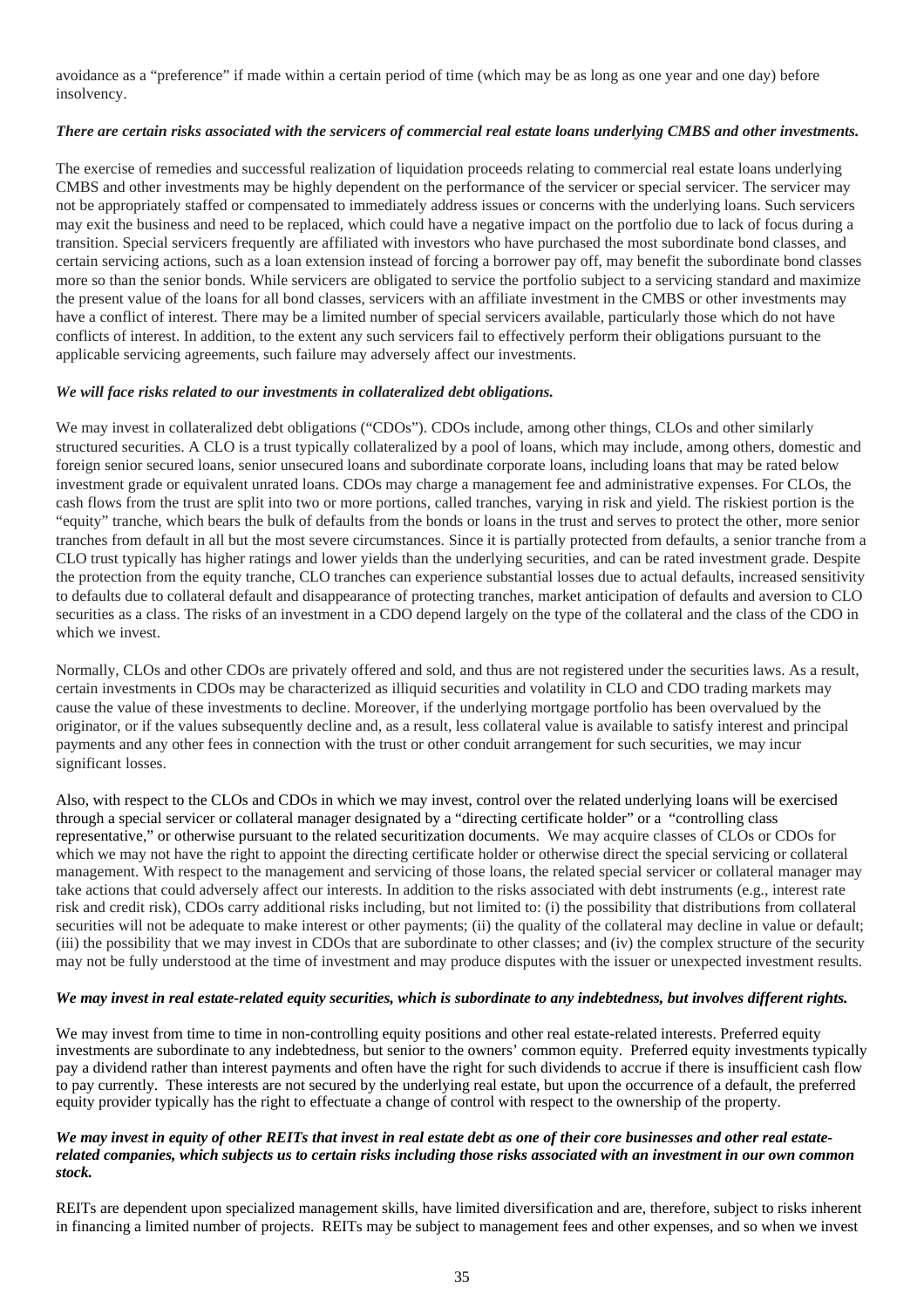in REITs we will bear our proportionate share of the costs of the REITs' operations. Investing in REITs and real estate-related companies involves certain unique risks in addition to those risks associated with investing in the real estate industry in general. The market value of REIT shares and the ability of the REIT to distribute income may be adversely affected by several factors, including the risks described herein that relate to an investment in our common stock. REITs depend generally on their ability to generate cash flow to make distributions to stockholders, and certain REITs have self-liquidation provisions by which mortgages held may be paid in full and distributions of capital returns may be made at any time. In addition, distributions received by us from REITs may consist of dividends, capital gains and/or return of capital. Generally, dividends received by us from REIT shares and distributed to our stockholders will not constitute "qualified dividend income" eligible for the reduced tax rate applicable to qualified dividend income. In addition, the performance of a REIT may be affected by changes in the tax laws or by its failure to qualify for tax-free pass-through of income. REITs that invest primarily in real estate debt are subject to the risks of the real estate debt market and, more generally, the real estate market and securities market. REITs (especially mortgage REITs) are also subject to interest rate risk. Rising interest rates may cause REIT investors to demand a higher annual yield, which may, in turn, cause a decline in the market price of the equity securities issued by a REIT.

Investing in certain REITs and real estate-related companies, which often have small market capitalizations, may also involve the same risks as investing in other small capitalization companies. REITs and real estate-related companies may have limited financial resources and their securities may trade less frequently and in limited volume and may be subject to more abrupt or erratic price movements than larger company securities.

# *We may face "spread widening" risk related to our securities investments.*

For reasons not necessarily attributable to any of the risks set forth herein (for example, supply/demand imbalances or other market forces), the market spreads of the securities in which we invest may increase substantially causing the securities prices to fall. It may not be possible to predict, or to hedge against, such "spread widening" risk. In addition, mark-to-market accounting of our investments will have an interim effect on the reported value prior to realization of an investment-related debt portfolio's current earnings rate. A decline in income could affect the NAV of our shares or their overall returns.

# *We will face risks associated with hedging transactions.*

Subject to any limitations required to maintain qualifications as a REIT, we may utilize a wide variety of derivative and other hedging instruments for risk management purposes, the use of which is a highly specialized activity that may entail greater than ordinary investment risks. Any such derivative and other hedging transactions may not be effective in mitigating risk in all market conditions or against all types of risk (including unidentified or unanticipated risks), thereby resulting in losses to us. Engaging in derivative and other hedging transactions may result in a poorer overall performance for us than if we had not engaged in any such hedging transaction, and the Advisor may not be able to effectively hedge against, or accurately anticipate, certain risks that may adversely affect our investment portfolio. In addition, our investment portfolio will always be exposed to certain risks that cannot be fully or effectively hedged, such as credit risk relating both to particular securities and counterparties as well as interest rate risks. See "—We will invest in derivatives, which involve numerous risks" below.

# *We will invest in derivatives, which involve numerous risks.*

Subject to any limitations required to maintain qualification as a REIT, we will enter into derivatives transactions including, but not limited to, options contracts, futures contracts, options on futures contracts, forward contracts, interest rate swaps, total return swaps, credit default swaps and other swap agreements for investment, hedging or leverage purposes. Our use of derivative instruments may be particularly speculative and involves investment risks and transaction costs to which we would not be subject absent the use of these instruments, and use of derivatives generally involves leverage in the sense that the investment exposure created by the derivatives may be significantly greater than our initial investment in the derivative. Leverage magnifies investment, market and certain other risks. Thus, the use of derivatives may result in losses in excess of principal and greater than if they had not been used. The ability to successfully use derivative investments depends on the ability of the Advisor. The skills needed to employ derivatives strategies are different from those needed to select portfolio investments and, in connection with such strategies, the Advisor must make predictions with respect to market conditions, liquidity, market values, interest rates or other applicable factors, which may be inaccurate. The use of derivative investments may require us to sell or purchase portfolio investments at inopportune times or for prices below or above the current market values, may limit the amount of appreciation we can realize on an investment or may cause us to hold a security that we might otherwise want to sell. We will also be subject to credit risk with respect to the counterparties to our derivatives contracts (whether a clearing corporation in the case of exchangetraded instruments or another third party in the case of over-the-counter instruments). In addition, the use of derivatives are subject to additional unique risks associated with such instruments including a lack of sufficient asset correlation, heightened volatility in reference to interest rates or prices of reference instruments and duration/term mismatch, each of which may create additional risk of loss.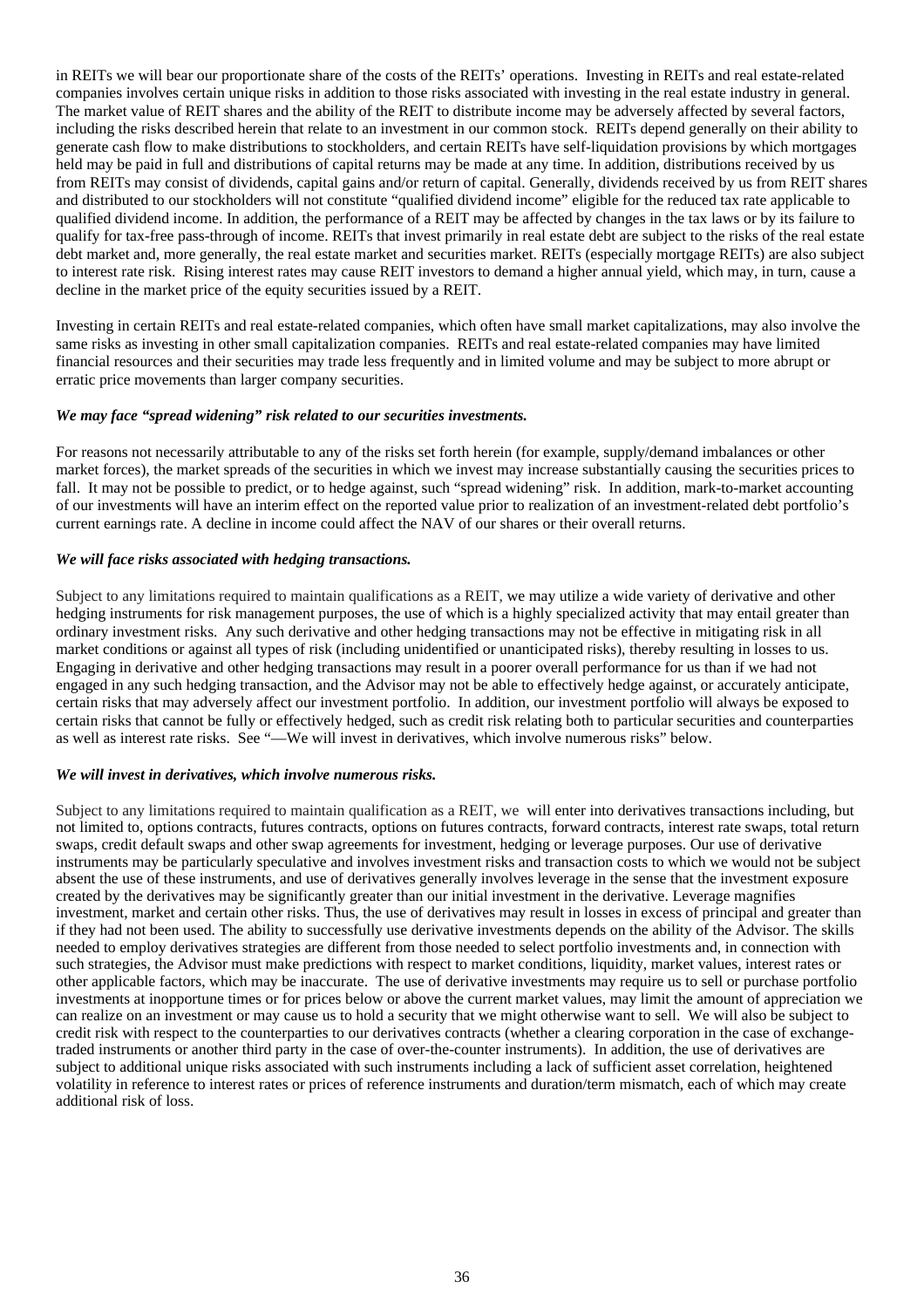# *Failure to obtain and maintain an exemption from being regulated as a commodity pool operator could subject us to additional regulation and compliance requirements that could materially adversely affect our business, results of operations and financial condition.*

Registration with the U.S. Commodity Futures Trading Commission (the "CFTC") as a "commodity pool operator" or any change in our operations necessary to maintain our ability to rely upon the exemption from being regulated as a commodity pool operator could adversely affect our ability to implement our investment program, conduct our operations and/or achieve our objectives and subject us to certain additional costs, expenses and administrative burdens. Furthermore, any determination by us to cease or to limit investing in interests that may be treated as "commodity interests" in order to comply with the regulations of the CFTC may have a material adverse effect on our ability to implement our investment objectives and to hedge risks associated with our operations.

# *We will face risks associated with short sales.*

Our use of short sales for investment and/or risk management purposes subjects us to risks associated with selling short. We may engage in short sales where we do not own or have the right to acquire the security sold short at no additional cost. Our loss on a short sale theoretically could be unlimited in a case where we are unable, for whatever reason, to close out a short position.

Our short selling strategies may limit our ability to benefit from increases in the markets. Short selling also involves a form of financial leverage that may exaggerate any losses. Also, there is the risk that the counterparty to a short sale may fail to honor its contractual terms, causing a loss to us. Finally, SEC, FINRA or other regulations relating to short selling may restrict our ability to engage in short selling.

### **Risks Related to Debt Financing**

# *We have incurred mortgage indebtedness and other borrowings and expect to incur additional debt, which may increase our business risks, could hinder our ability to make distributions and could decrease the value of our stockholders' investments.*

Our acquisition of investment properties has been and will be financed in substantial part by borrowing, which increases our exposure to loss. Under our charter, we have a limitation that precludes us from borrowing in excess of 300% of our net assets, which approximates borrowing 75% of the cost of our investments (unless a majority of our independent directors approves any borrowing in excess of the limit and we disclose the justification for doing so to our stockholders), but such restriction does not restrict the amount of indebtedness we may incur with respect to any single investment. Our target leverage ratio is 50% to 65%. Our leverage ratio is measured by dividing (i) property-level and entity-level debt net of cash and loan-related restricted cash, by (ii) gross real estate assets (measured using the greater of fair market value or cost) plus the equity in our real estate-related debt and securities portfolios. The use of leverage involves a high degree of financial risk and will increase the exposure of the investments to adverse economic factors such as rising interest rates, downturns in the economy or deteriorations in the condition of the investments. Principal and interest payments on indebtedness (including mortgages having "balloon" payments) will have to be made regardless of the sufficiency of cash flow from the properties. Our investments will be impaired by a smaller decline in the value of the properties than is the case where properties are owned with a proportionately smaller amount of debt.

We may incur or increase our mortgage debt by obtaining loans secured by a portfolio of some or all of the real estate properties acquired and may borrow under mortgages on properties after they are acquired. Depending on the level of leverage and decline in value, if mortgage payments are not made when due, one or more of the properties may be lost (and our investment therein rendered valueless) as a result of foreclosure by the mortgagee(s). A foreclosure may also have substantial adverse tax consequences for us.

Many of these same issues also apply to credit facilities which are expected to be in place at various times as well. For example, the loan documents for such facilities may include various coverage ratios, the continued compliance with which may not be completely within our control. If such coverage ratios are not met, the lenders under such credit facilities may declare any unfunded commitments to be terminated and declare any amounts outstanding to be due and payable. We may also rely on shortterm financing that would be especially exposed to changes in availability.

Although borrowings by us have the potential to enhance overall returns that exceed our cost of funds, they will further diminish returns (or increase losses on capital) to the extent overall returns are less than our cost of funds. As a result, the possibilities of profit and loss are increased. Borrowing money to purchase properties provides us with the advantages of leverage, but exposes us to greater market risks and higher current expenses.

# *If we draw on a line of credit to fund repurchases or for any other reason, our financial leverage ratio could increase beyond our target.*

We have lines of credits with financial institutions that are secured by certain of our assets. We may seek to obtain additional lines of credit in an effort to provide for a ready source of liquidity for any business purpose, including to fund repurchases of shares of our common stock in the event that repurchase requests exceed our operating cash flow and/or net proceeds from our continuous offering. There can be no assurances that we will be able to maintain a line of credit on financially reasonable terms. In addition, we may not be able to obtain additional lines of credit of an appropriate size for our business, or at all. If we borrow under a line of credit to fund repurchases of shares of our common stock, our financial leverage will increase and may exceed our target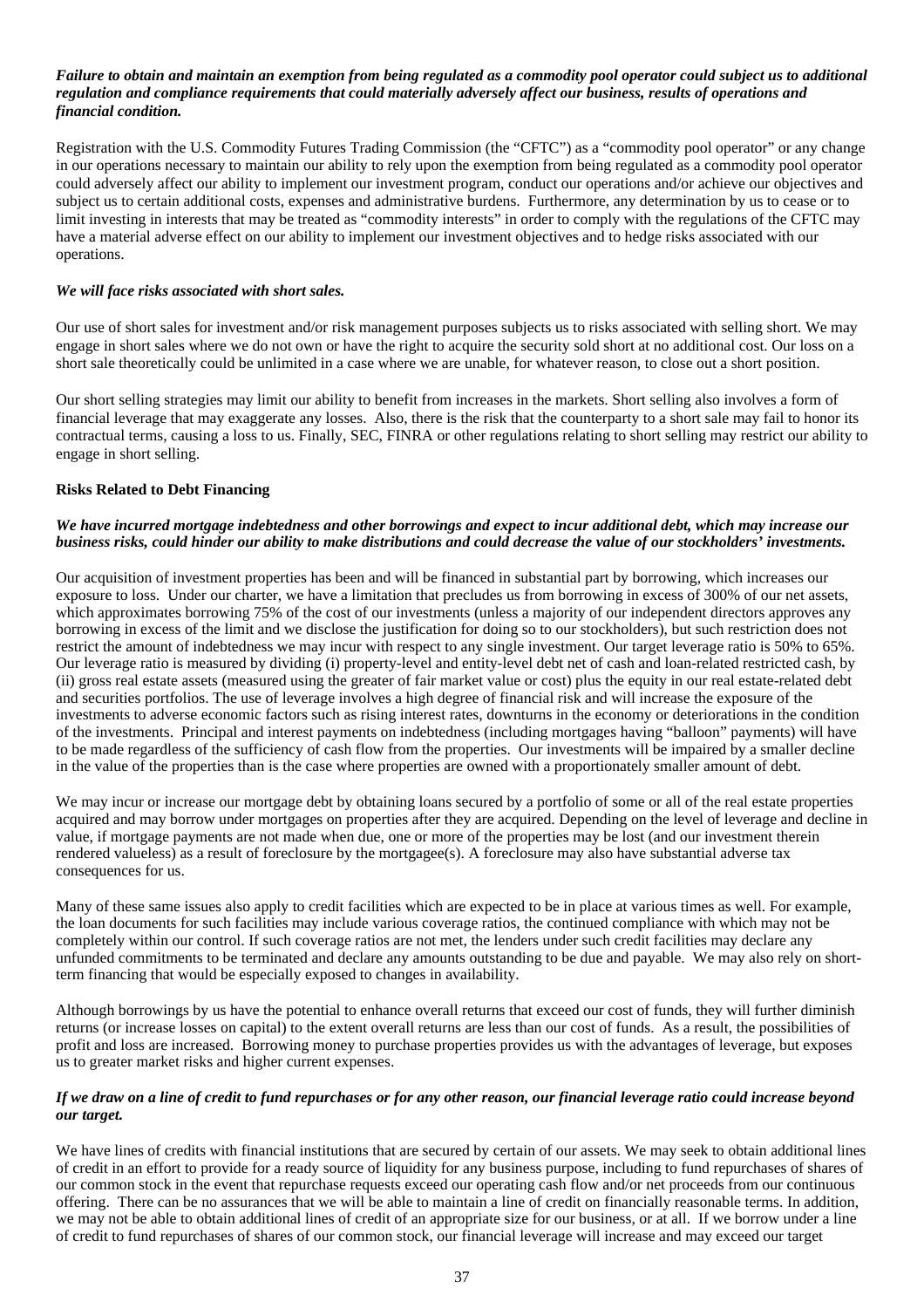leverage ratio. Our leverage may remain at the higher level until we receive additional net proceeds from our continuous offering or generate sufficient operating cash flow or proceeds from asset sales to repay outstanding indebtedness. In connection with a line of credit, distributions may be subordinated to payments required in connection with any indebtedness contemplated thereby.

# *Increases in interest rates could increase the amount of our loan payments and adversely affect our ability to make distributions to our stockholders.*

Interest we pay on our loan obligations will reduce cash available for distributions. We have and will likely in the future obtain variable rate loans, and as a result, increases in interest rates could increase our interest costs, which could reduce our cash flows and our ability to make distributions. In addition, if we need to repay existing loans during periods of rising interest rates, we could be required to liquidate one or more of our investments at times that may not permit realization of the maximum return on such investments. There is uncertainty with respect to legal, tax and regulatory regimes in which we and our investments, as well as the Advisor and its affiliates, will operate. Any significant changes in, among other things, economic policy (including with respect to interest rates and foreign trade), the regulation of the investment management industry, tax law, immigration policy or government entitlement programs could have a material adverse impact on us and our investments.

#### *In certain cases, financings for our properties may be recourse to us.*

Generally, commercial real estate financings are structured as nonrecourse to the borrower, which limits a lender's recourse to the property pledged as collateral for the loan, and not the other assets of the borrower or to any parent of borrower, in the event of a loan default. However, lenders customarily will require that a creditworthy parent entity enter into so-called "recourse carveout" guarantees to protect the lender against certain bad-faith or other intentional acts of the borrower in violation of the loan documents. A "bad boy" guarantee typically provides that the lender can recover losses from the guarantors for certain bad acts, such as fraud or intentional misrepresentation, intentional waste, willful misconduct, criminal acts, misappropriation of funds, voluntary incurrence of prohibited debt and environmental losses sustained by lender. In addition, "bad boy" guarantees typically provide that the loan will be a full personal recourse obligation of the guarantor, for certain actions, such as prohibited transfers of the collateral or changes of control and voluntary bankruptcy of the borrower. It is expected that the financing arrangements with respect to our investments generally will require "bad boy" guarantees from us and the Operating Partnership and in the event that such a guarantee is called, our assets could be adversely affected. Moreover, our "bad boy" guarantees could apply to actions of the joint venture partners associated with our investments. While the Advisor expects to negotiate indemnities from such joint venture partners to protect against such risks, there remains the possibility that the acts of such joint venture partner could result in liability to us under such guarantees. We may provide "bad boy" guarantees on behalf of Other Starwood Accounts investing alongside us and as such guarantees are not for borrowed money, they will typically not be included under our leverage limitations. In addition, to the extent we develop properties, we may provide completion guarantees and assume standard obligations under development agreements.

# *Volatility in the financial markets and challenging economic conditions could adversely affect our ability to secure debt financing on attractive terms and our ability to service any future indebtedness that we may incur.*

The volatility of the global credit markets could make it more difficult for financial sponsors like Starwood Capital to obtain favorable financing for investments. During periods of volatility, which often occur during economic downturns, generally credit spreads widen, interest rates rise and demand for high yield debt declines. These trends result in reduced willingness by investment banks and other lenders to finance new investments and deterioration of available terms. If the overall cost of borrowing increases, either by increases in the index rates or by increases in lender spreads, the increased costs may result in future acquisitions generating lower overall economic returns and potentially reducing future cash flow available for distribution. Disruptions in the debt markets negatively impact our ability to borrow monies to finance the purchase of, or other activities related to, real estate assets. If we are unable to borrow monies on terms and conditions that we find acceptable, we likely will have to reduce the number of properties we can purchase, and the return on the properties we do purchase may be lower. In addition, we may find it difficult, costly or impossible to refinance indebtedness that is maturing. Moreover, to the extent that such marketplace events are not temporary, they could have an adverse impact on the availability of credit to businesses generally and could lead to an overall weakening of the U.S. economy.

# *Lenders may require us to enter into restrictive covenants relating to our operations, which could limit our ability to make distributions to our stockholders.*

When providing financing, a lender may impose restrictions on us that affect our distribution and operating policies and our ability to obtain additional loans. Loan documents we enter into may contain covenants that limit our ability to further mortgage or dispose of the property or discontinue insurance coverage. In addition, loan documents may limit our ability to enter into or terminate certain operating or lease agreements related to the property. Loan documents may also require lender approval of certain actions and as a result of the lender's failure to grant such approval, we may not be able to take a course of action we deem most profitable. These or other limitations may adversely affect our flexibility and our ability to make distributions to you and the value of your investment.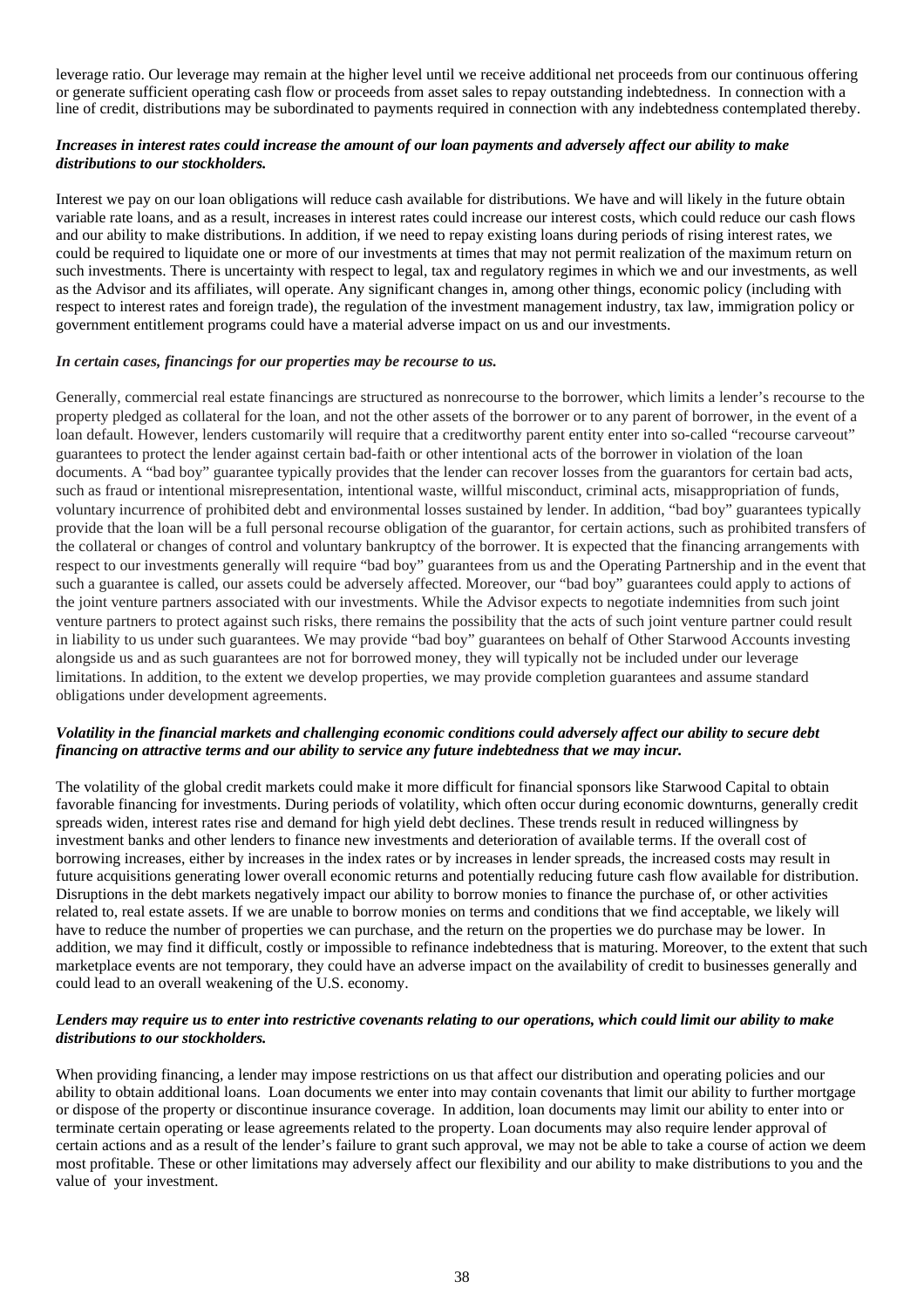# *If we enter into financing arrangements involving balloon payment obligations, it may adversely affect our ability to make distributions to our stockholders.*

Some of our financing arrangements may require us to make a lump-sum or "balloon" payment at maturity. Our ability to make a balloon payment is uncertain and may depend upon our ability to obtain replacement financing or our ability to sell particular properties. At the time the balloon payment is due, we may or may not be able to refinance the balloon payment on terms as favorable as the original loan or sell the particular property at a price sufficient to make the balloon payment. Such a refinancing would be dependent upon interest rates and lenders' policies at the time of refinancing, economic conditions in general and the value of the underlying properties in particular. The effect of a refinancing or sale could affect the rate of return to stockholders and the projected timing of disposition of our assets.

### *We use repurchase agreements to finance our securities investments, which may expose us to risks that could result in losses.*

We may use repurchase agreements as a form of leverage to finance our securities and loan investments, and the proceeds from repurchase agreements generally are invested in additional securities. There is a risk that the market value of the securities acquired from the proceeds received in connection with a repurchase agreement may decline below the price of the securities underlying the repurchase agreement that we have sold but remain obligated to repurchase. Repurchase agreements also involve the risk that the counterparty liquidates the securities we delivered to it under the repurchase agreements following the occurrence of an event of default under the applicable repurchase agreement by us. In addition, there is a risk that the market value of the securities we retain may decline. If the buyer of securities under a repurchase agreement were to file for bankruptcy or experiences insolvency, we may be adversely affected. Furthermore, lenders may require us to provide additional margin in the form of cash, securities or other forms of collateral under the terms of the contract, and if we fail to resolve such margin calls when due, the lenders may exercise remedies, including taking ownership of the assets securing the applicable obligations. Also, in entering into repurchase agreements, we bear the risk of loss to the extent that the proceeds of the repurchase agreement are less than the value of the underlying securities. In addition, the interest costs associated with repurchase agreement transactions may adversely affect our results of operations and financial condition, and, in some cases, we may be worse off than if we had not used such instruments.

# *Failure to hedge effectively against interest rate changes may materially adversely affect our results of operations and financial condition.*

Subject to any limitations required to maintain qualification as a REIT, we may seek to manage our exposure to interest rate volatility by using interest rate hedging arrangements, such as interest rate cap or collar agreements and interest rate swap agreements. These agreements involve risks, such as the risk that counterparties may fail to honor their obligations under these arrangements and that these arrangements may not be effective in reducing our exposure to interest rate changes. These interest rate hedging arrangements may create additional assets or liabilities from time to time that may be held or liquidated separately from the underlying property or loan for which they were originally established. Hedging may reduce the overall returns on our investments. Failure to hedge effectively against interest rate changes may materially adversely affect our results of operations and financial condition.

# *Changes to, or the elimination of, LIBOR may adversely affect interest expense related to borrowings under our credit facilities and real estate-related investments.*

In a speech on July 27, 2017, Andrew Bailey, the Chief Executive of the Financial Conduct Authority of the U.K. (the "FCA"), announced the FCA's intention to cease sustaining LIBOR after 2021. On March 5, 2021, the ICE Benchmark Administration Limited (IBA), which is supervised by the FCA, announced that it will cease publication of the 3-month USD LIBOR rate after June 30, 2023. There is no assurance that LIBOR will continue to be published until any particular date, and it appears highly likely that the 3-month USD LIBOR rate will be discontinued or modified after June 30, 2023. The U.S. Federal Reserve System, Office of the Comptroller of the Currency, and Federal Deposit Insurance Corporation have issued guidance encouraging market participants to adopt alternatives to LIBOR in new contracts as soon as practicable and no later than December 31, 2021. The U.S. Federal Reserve, in conjunction with the Alternative Reference Rates Committee, a steering committee comprised of large U.S. financial institutions, has identified the Secured Overnight Financing Rate ("SOFR"), a new index calculated by short-term repurchase agreements, backed by Treasury securities, as its preferred alternative rate for LIBOR. At this time, it is not possible to predict how markets will respond to SOFR or other alternative reference rates as the transition away from LIBOR is anticipated in coming years. Our debt includes floating-rate loans and repurchase agreements for which the interest rates are tied to LIBOR and real estate-related securities investments with interest payments based on LIBOR. There is currently no certainty regarding the future utilization of LIBOR or of any particular replacement rate. As such, the potential effect of any such event on our cost of capital and net investment income cannot yet be determined, and any changes to benchmark interest rates could increase our financing costs or decrease the income we earn on our real estate-related securities investments, which could impact our results of operations, cash flows and the market value of our investments. In addition, we may need to renegotiate certain of our loan agreements, depending on the applicable LIBOR setting. Such amendments could require us to incur significant expense and may subject us to disputes or litigation over the appropriateness or comparability to the relevant benchmark of the replacement reference rates. Moreover, the elimination of LIBOR or changes to another index could result in mismatches with the interest rate of investments that we are financing. In addition, the overall financial markets may be disrupted as a result of the phase-out or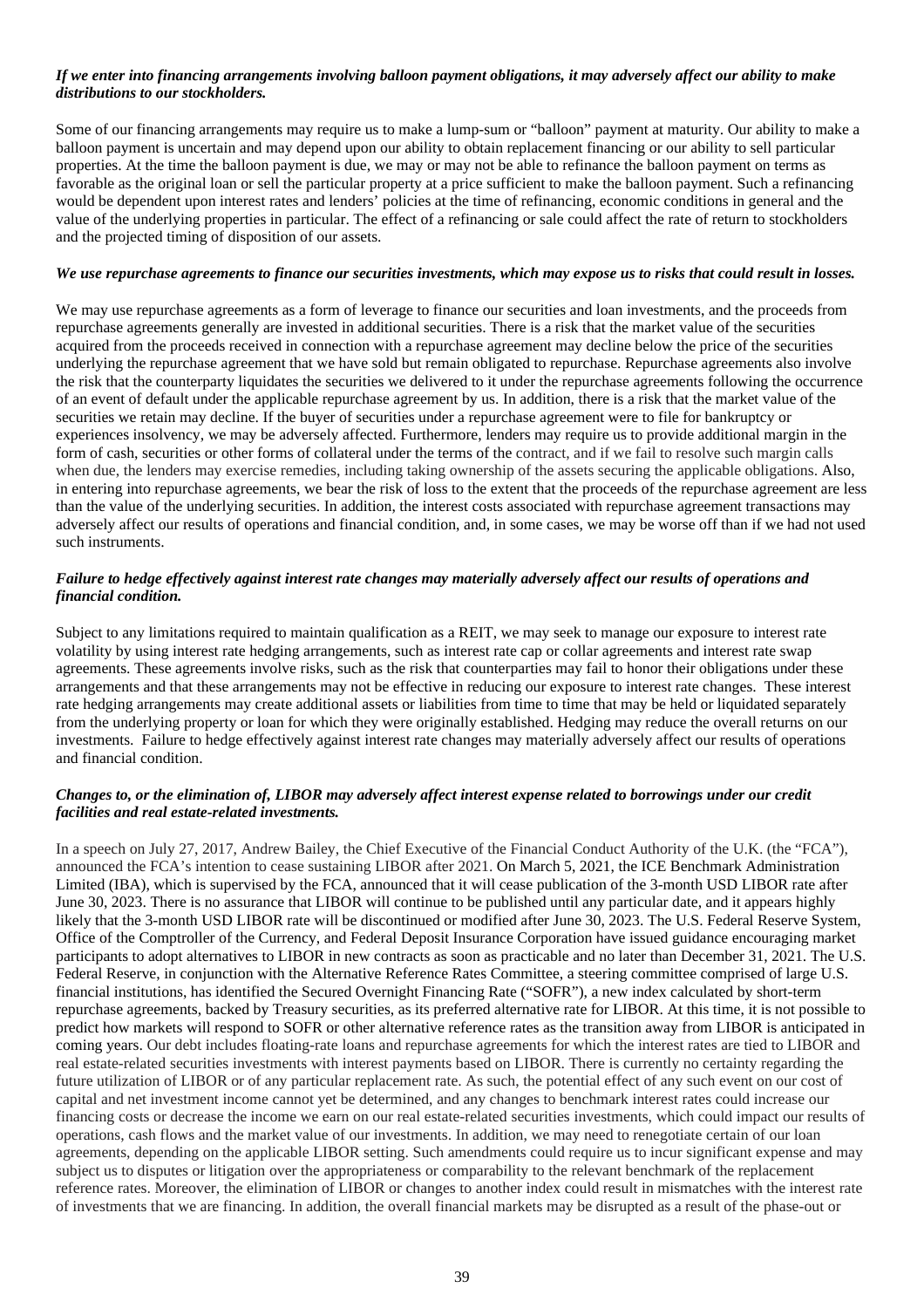replacement of LIBOR. We are assessing the impact of a potential transition from LIBOR; however, we cannot reasonably estimate the impact of the transition at this time.

# **Risks Related to our Relationship with the Advisor and the Dealer Manager**

#### *We depend on the Advisor to select our investments and otherwise conduct our business, and any material adverse change in its financial condition or our relationship with the Advisor could have a material adverse effect on our business and ability to achieve our investment objectives.*

Our success is dependent upon our relationship with, and the performance of, the Advisor in the acquisition and management of our real estate portfolio and our corporate operations. The Advisor may suffer or become distracted by adverse financial or operational problems in connection with Starwood Capital's business and activities unrelated to us and over which we have no control. Should the Advisor fail to allocate sufficient resources to perform its responsibilities to us for any reason, we may be unable to achieve our investment objectives or to pay distributions to our stockholders.

#### *The termination or replacement of the Advisor could trigger a repayment event under our mortgage loans for some of our properties and the credit agreement governing our line of credit.*

Lenders for certain of our properties may request provisions in the mortgage loan documentation that would make the termination or replacement of the Advisor an event requiring the immediate repayment of the full outstanding balance of the loan. Under our line of credit, the termination or replacement of the Advisor would trigger repayment of outstanding amounts under the credit agreement governing our line of credit. If a repayment event occurs with respect to any of our indebtedness, our results of operations and financial condition may be adversely affected.

### *The Advisor's inability to retain the services of key real estate professionals, including Mr. Sternlicht who serves on the investment committee of the Advisor, could hurt our performance.*

Our success depends to a significant degree upon the contributions of certain key real estate professionals employed by the Advisor, including Mr. Sternlicht who serves on the investment committee of the Advisor, each of whom would be difficult to replace. There is ever increasing competition among alternative asset firms, financial institutions, private equity firms, investment advisors, investment managers, real estate investment companies, REITs and other industry participants for hiring and retaining qualified investment professionals and there can be no assurance that such professionals will continue to be associated with us or the Advisor, particularly in light of our perpetual-life nature, or that replacements will perform well. Neither we nor the Advisor have employment agreements with these individuals and they may not remain associated with us. If any of these persons were to cease their association with us, our operating results could suffer. Our future success depends, in large part, upon the Advisor's ability to attract and retain highly skilled managerial, operational and marketing professionals. If the Advisor loses or is unable to obtain the services of highly skilled professionals, our ability to implement our investment strategies could be delayed or hindered.

#### *The success of this offering is dependent, in part, on the ability of the Dealer Manager to retain key employees and to successfully build and maintain a network of licensed broker-dealers.*

The dealer manager for this offering is Starwood Capital, L.L.C. The success of this offering and our ability to implement our business strategy is dependent upon the ability of our Dealer Manager to retain key employees and to build and maintain a network of licensed securities broker-dealers and other agents. If the Dealer Manager is unable to retain qualified employees or build and maintain a sufficient network of participating broker-dealers to distribute shares in this offering, we may not be able to raise adequate proceeds through this offering to implement our investment strategy. In addition, the Dealer Manager may serve as dealer manager for other issuers. As a result, the Dealer Manager may experience conflicts of interest in allocating its time between this offering and such other issuers, which could adversely affect our ability to raise adequate proceeds through this offering and implement our investment strategy. Further, the participating broker-dealers retained by the Dealer Manager may have numerous competing investment products, some with similar or identical investment strategies and areas of focus as us, which they may elect to emphasize to their retail clients.

### *We do not own the "Starwood" name, but we may use it as part of our corporate name pursuant to a trademark license agreement with an affiliate of our sponsor. Use of the name by other parties or the termination of our trademark license agreement may harm our business.*

We have entered into a trademark license agreement ("Trademark License Agreement") with an affiliate of our sponsor pursuant to which it has granted us a fully paid-up, royalty-free, non-exclusive, non-transferable license to use the name "Starwood Real Estate Income Trust, Inc." Under this agreement, we have a right to use this name for so long as the Advisor (or another affiliate of Starwood Capital) serves as our advisor (or another advisory entity) and the Advisor remains an affiliate of Starwood Capital under the Trademark License Agreement. The Trademark License Agreement may also be earlier terminated by either party as a result of certain breaches or for convenience upon 90 days' prior written notice, provided that upon notification of such termination by us, Starwood Capital may elect to effect termination of the Trademark License Agreement immediately at any time after 30 days from the date of such notification. Starwood Capital and its affiliates will retain the right to continue using the "Starwood" name. We will further be unable to preclude Starwood Capital from licensing or transferring the ownership of the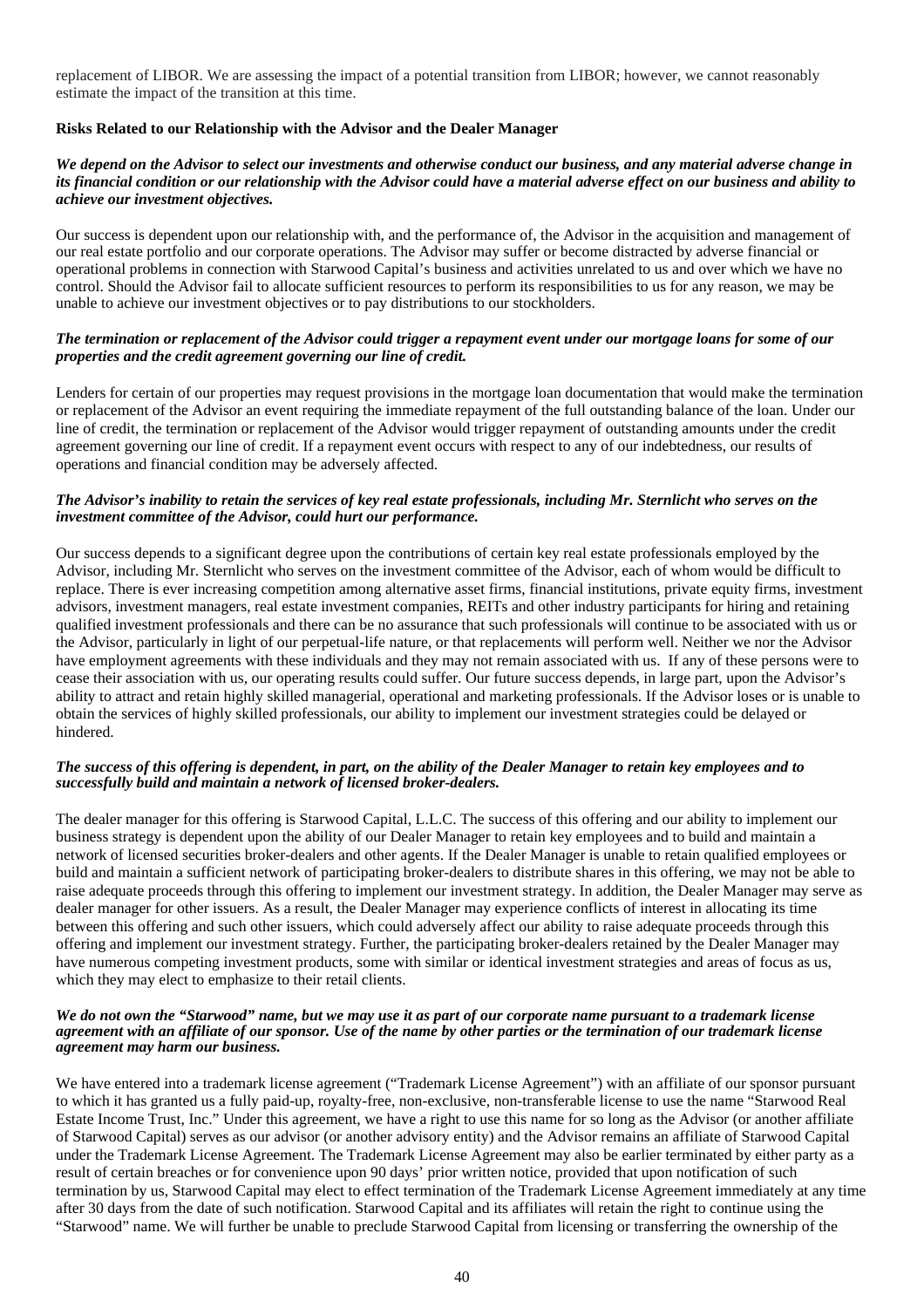"Starwood" name to third parties, some of whom may compete with us. Consequently, we will be unable to prevent any damage to goodwill that may occur as a result of the activities of Starwood Capital or others. Furthermore, in the event that the Trademark License Agreement is terminated, we will be required to, among other things, change our name. Any of these events could disrupt our recognition in the market place, damage any goodwill we may have generated and otherwise harm our business.

# **Risks Related to Conflicts of Interest**

# *Various potential and actual conflicts of interest will arise, and these conflicts may not be identified or resolved in a manner favorable to us.*

Various potential and actual conflicts of interest will arise as a result of our overall investment activities and the overall investment activities of Starwood Capital, the Dealer Manager, the Advisor and their affiliates. The following risk factors enumerate certain but not all potential conflicts of interest that should be carefully evaluated before making an investment in us. Starwood Capital and Starwood Capital personnel may in the future engage in further activities that may result in additional conflicts of interest not addressed below. If any matter arises that we and our affiliates (including the Advisor) determine in our good faith judgment constitutes an actual conflict of interest, we and our affiliates (including the Advisor) may take such action as we determine in good faith may be necessary or appropriate to ameliorate the conflict. Transactions between us and Starwood Capital or its affiliates will require approval by our board of directors, including a majority of our independent directors. There can be no assurance that our board of directors or Starwood Capital will identify or resolve all conflicts of interest in a manner that is favorable to us.

# *The Advisor faces a conflict of interest because the fees it receives for services performed are based in part on our NAV, which the Advisor is ultimately responsible for determining.*

The Advisor is paid a management fee for its services based on our NAV, which is calculated by The Bank of New York Mellon, our fund administrator, based on valuations provided by the Advisor. In addition, the distributions to be received by the Special Limited Partner with respect to its performance participation interest in the Operating Partnership are based in part upon the Operating Partnership's net assets (which is a component of our NAV). The calculation of our NAV includes certain subjective judgments with respect to estimating, for example, the value of our portfolio and our accrued expenses, net portfolio income and liabilities, and therefore, our NAV may not correspond to realizable value upon a sale of those assets. The Advisor may benefit by us retaining ownership of our assets at times when our stockholders may be better served by the sale or disposition of our assets in order to avoid a reduction in our NAV. If our NAV is calculated in a way that is not reflective of our actual NAV, then the purchase price of shares of our common stock or the price paid for the repurchase of your shares of common stock on a given date may not accurately reflect the value of our portfolio, and your shares may be worth less than the purchase price or more than the repurchase price.

### *The Advisor's management fee and the Special Limited Partner's performance participation interest may not create proper incentives or may induce the Advisor and its affiliates to make certain investments, including speculative investments that increase the risk of our real estate portfolio.*

We will pay the Advisor a management fee regardless of the performance of our portfolio. The Advisor's entitlement to a management fee, which is not based upon performance metrics or goals, might reduce its incentive to devote its time and effort to seeking investments that provide attractive risk-adjusted returns for our portfolio. We may be required to pay the Advisor a management fee in a particular period despite experiencing a net loss or a decline in the value of our portfolio during that period.

The existence of the Special Limited Partner's 12.5% performance participation interest in our Operating Partnership, which is based on our total distributions plus the change in NAV per share, may create an incentive for the Advisor to make riskier or more speculative investments on our behalf than it would otherwise make in the absence of such performance-based compensation. In addition, the change in NAV per share is based on the value of our investments on the applicable measurement dates and not on realized gains or losses. As a result, the performance participation interest may receive distributions based on unrealized gains in certain assets at the time of such distributions and such gains may not be realized when those assets are eventually disposed of.

Because the management fee and performance participation are based on our NAV, the Advisor may also be motivated to accelerate acquisitions in order to increase NAV or, similarly, delay or curtail repurchases to maintain a higher NAV, which would, in each case, increase amounts payable to the Advisor and the Special Limited Partner.

# *Starwood Capital personnel work on other projects and conflicts may arise in the allocation of personnel between us and other projects.*

The Advisor and its affiliates will devote such time as shall be necessary to conduct our business affairs in an appropriate manner. However, a core group of real estate professionals will devote substantially all of their business time not only to our activities but also to the activities of several other investment vehicles and any successor funds thereto (and their respective investments) and their related entities (which may include separate accounts, dedicated managed accounts and investment funds formed for specific geographical areas or investments). Consequently, conflicts are expected to arise in the allocation of personnel, and we may not receive the level of support and assistance that we otherwise might receive if we were internally managed. The Advisor and its affiliates are not restricted from entering into other investment advisory relationships or from engaging in other business activities.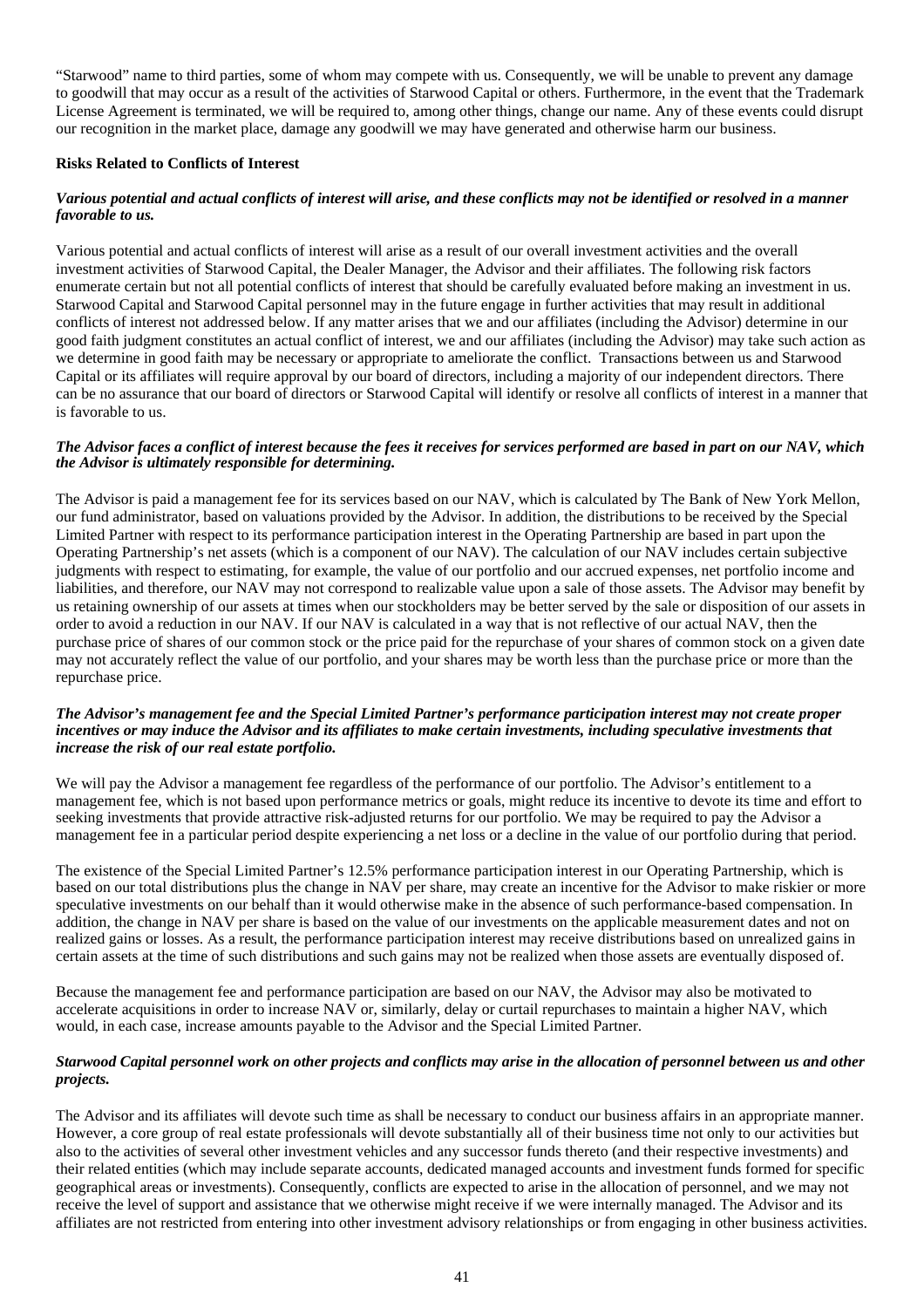#### *Starwood Capital is subject to a number of conflicts of interest, regulatory oversight and legal and contractual restrictions due to its multiple business lines, which may reduce the synergies that we expect to draw on or otherwise reduce the opportunities available to us.*

Starwood Capital and its affiliates are involved in a number of other businesses and activities, which may result in conflicts of interest or other obligations that are disadvantageous to us. Specified policies and procedures implemented by Starwood Capital to mitigate potential conflicts of interest and address certain regulatory requirements and contractual restrictions will from time to time reduce the synergies across Starwood Capital's various businesses that we expect to draw on for purposes of pursuing attractive investment opportunities. Because Starwood Capital has many different asset management businesses, including a capital markets group, it is subject to a number of actual and potential conflicts of interest, greater regulatory oversight and subject to more legal and contractual restrictions than that to which it would otherwise be subject if it had just one line of business. In addressing these conflicts and regulatory, legal and contractual requirements across its various businesses, Starwood has implemented certain policies and procedures (e.g., information walls) that reduce the positive synergies that we expect to utilize for purposes of finding attractive investments. For example, Starwood Capital will from time to time come into possession of material, non-public information with respect to companies in which its private equity business may be considering making an investment or companies that are clients of Starwood Capital. As a consequence, that information, which could be of benefit to us, might become restricted to those respective businesses and otherwise be unavailable to us. In addition, to the extent that Starwood Capital is in possession of material, non-public information or is otherwise restricted from trading in certain securities, we and the Advisor, as part of Starwood Capital, generally also are deemed to be in possession of such information or otherwise restricted. This could reduce the investment opportunities available to us, prevent us from exiting an investment or otherwise limit our investment flexibility. Additionally, the terms of confidentiality or other agreements with or related to companies in which any Starwood Capital fund has or has considered making an investment or which is otherwise a client of Starwood Capital will from time to time restrict or otherwise limit our ability to make investments in or otherwise engage in businesses or activities competitive with such companies. Starwood Capital may enter into one or more strategic relationships, in certain regions or with respect to certain types of investments that, although intended to provide greater opportunities for us, may require us to share such opportunities or otherwise limit the amount of an opportunity we can otherwise take.

Starwood Capital and its affiliates engage in a broad spectrum of activities, including a broad range of activities relating to investments in the real estate industry, and have invested or committed billions of dollars in capital through various investment funds, managed accounts and other vehicles affiliated with Starwood Capital. In the ordinary course of their business activities, Starwood Capital and its affiliates may engage in activities where the interests of certain divisions of Starwood Capital and its affiliates, including the Advisor, or the interests of their clients may conflict with the interests of our stockholders. Certain of these divisions and entities affiliated with the Advisor have or may have an investment strategy similar to ours and therefore may engage in competing activities with us. In particular, various Starwood Capital opportunistic and substantially stabilized real estate funds and other investment vehicles seek to invest in a broad range of real estate investments.

#### *Starwood engages various advisors and operating partners who may co-invest alongside us, and there can be no assurance that such advisors and operating partners will continue to serve in such roles.*

Starwood Capital engages and retains strategic advisors, consultants, senior advisors, executive advisors and other similar professionals who are not employees or affiliates of Starwood Capital and who may, from time to time, receive payments from, or allocations with respect to, portfolio entities (as well as from Starwood Capital or us). In such circumstances, such payments from, or allocations with respect to, us and our underlying assets will not, even if they have the effect of reducing any retainers or minimum amounts otherwise payable by Starwood Capital, be deemed paid to or received by Starwood Capital. These strategic advisors, senior advisors, consultants, executive advisors or other professionals may have the right or may be offered the ability to co-invest alongside us, including in those investments in which they are involved, or otherwise participate in equity plans for management of any such portfolio entity, which may have the effect of reducing the amount invested by us in any property. Additionally, and notwithstanding the foregoing, these senior advisors, consultants and other professionals as well as current and former chief executive officers of Starwood Capital portfolio entities, may be (or have the preferred right to be) investors in various Starwood Capital portfolio entities or Other Starwood Accounts. The nature of the relationship with each of the strategic advisors, consultants, executive advisors and other professionals and the amount of time devoted or required to be devoted by them varies considerably. In certain cases, they provide the Dealer Manager and the Advisor with industry-specific insights and feedback on investment themes, assist in transaction due diligence, make introductions to and provide reference checks on management teams. In other cases, they may take on more extensive roles and serve as executives or directors on the boards of various entities or contribute to the origination of new investment opportunities. In certain instances Starwood Capital may have formal arrangements with these senior advisors, executive advisors, consultants, management teams for operating platforms or other professionals (which may or may not be terminable upon notice by any party), and in other cases the relationships may be more informal. They may be compensated (including pursuant to retainers and expense reimbursement) from Starwood Capital, us or portfolio properties or otherwise uncompensated unless and until an engagement with a portfolio property develops. In certain cases, they have certain attributes of Starwood Capital "employees" (e.g., they may have dedicated offices at Starwood Capital, have a Starwood Capital email address, participate in general meetings and events for Starwood Capital personnel, work on Starwood Capital matters as their primary or sole business activity) even though they are not considered Starwood Capital employees, affiliates or personnel for purposes of the Dealer Manager Agreement, Advisory Agreement or the Operating Partnership's partnership agreement. There can be no assurance that any of the senior advisors, consultants and other professionals will continue to serve in such roles or continue their arrangements with Starwood Capital, us and any portfolio properties.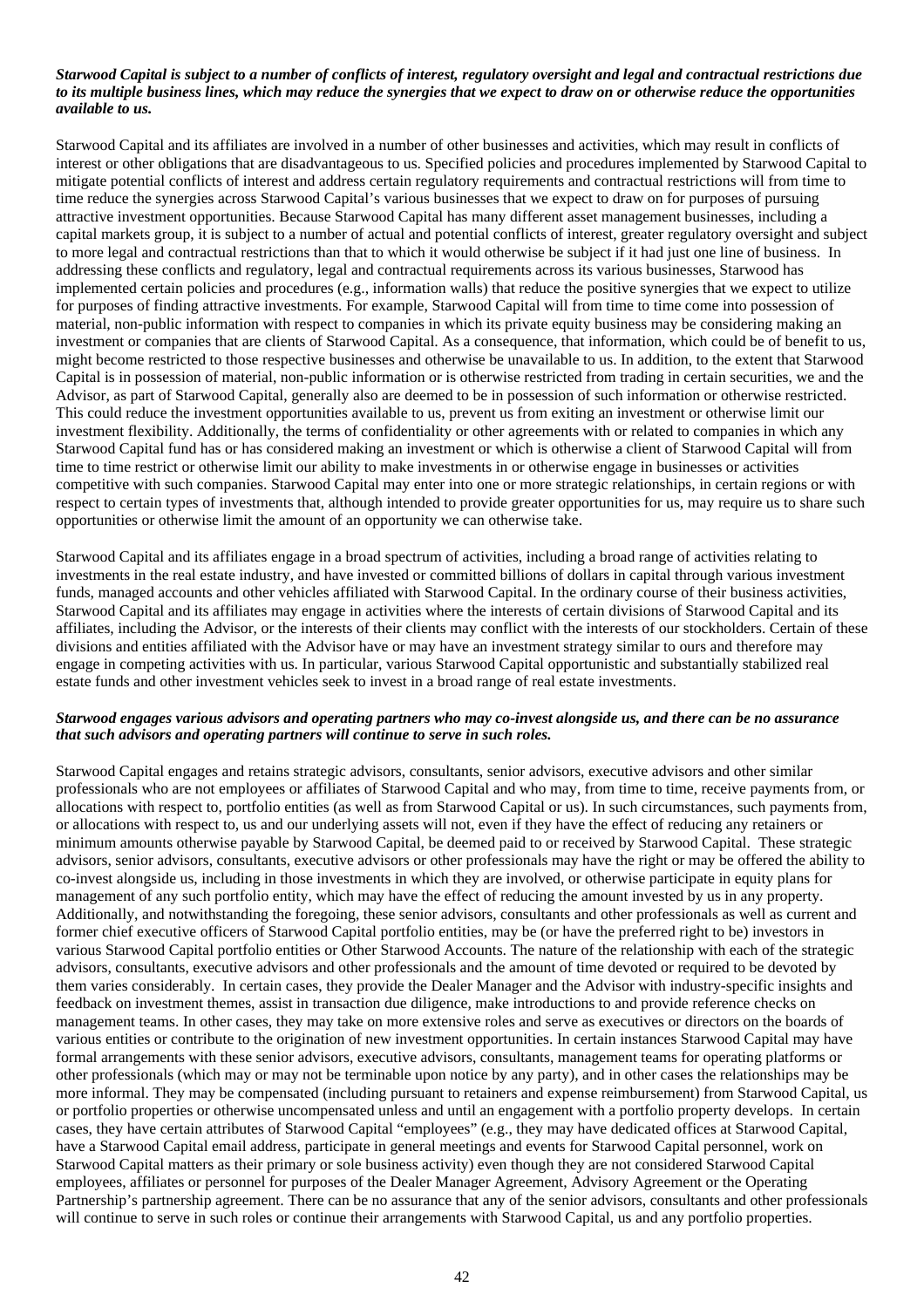# *We may purchase assets from or sell assets to the Advisor and its affiliates, and such transactions may cause conflicts of interest.*

We may purchase assets from or sell assets to the Advisor and its affiliates or their respective related parties. These transactions involve conflicts of interest, as our sponsor may receive fees and other benefits, directly or indirectly, from or otherwise have interests in both parties to the transaction. The purchases and sales referred to in this paragraph are subject to the approval of a majority of directors (including a majority of our independent directors) not otherwise interested in the transaction.

# *Certain Other Starwood Accounts have similar or overlapping investment objectives and guidelines, and we will not be allocated certain opportunities and may be allocated only opportunities with lower relative returns.*

Through Other Starwood Accounts, Starwood Capital currently invests and plans to continue to invest third-party capital in a wide variety of investment opportunities in the United States and globally. There will be overlap of real property, real estate debt and real estate-related equity securities investment opportunities with certain Other Starwood Accounts that are actively investing and similar overlap with future Other Starwood Accounts. See "— Starwood Capital may raise or manage Other Starwood Accounts which could result in the reallocation of Starwood Capital personnel and the direction of potential investments to such Other Starwood Accounts" below. This overlap will from time to time create conflicts of interest. Additionally, in certain circumstances, investment opportunities suitable for us will not be presented to us and there will be one or more investment opportunities where our participation is restricted.

With respect to Other Starwood Accounts with investment objectives or guidelines that overlap with ours but that do not have priority over us, investment opportunities are allocated among us and one or more Other Starwood Accounts in accordance with Starwood Capital's prevailing policies and procedures on a basis that the Advisor and its affiliates believe to be fair and reasonable in their sole discretion, which will either be rotational or on a co-invest basis, subject to the following considerations: (i) any applicable investment objectives of ours and such Other Starwood Accounts (which, for us, includes our primary objective of providing current income in the form of regular, stable cash distributions to achieve an attractive distribution yield); (ii) the sourcing of the transaction; (iii) the size and nature of the investment; (iv) the relative amounts of capital available for investment by us and such Other Starwood Accounts; (v) the sector, geography/location, expected return profile, expected distribution rates, anticipated cash flows, expected stability or volatility of cash flows, leverage profile, risk profile, and other features of the applicable investment opportunity and its impact on portfolio concentration and diversification; (vi) avoiding allocation that could result in de minimis or odd-lot investments; (vii) any structural and operational differences between us and such Other Starwood Accounts and any applicable investment limitations (including, without limitation, exposure limits, hedging limits and diversification considerations) of us and such Other Starwood Accounts, investment limitations, parameters or contractual provisions of ours and such Other Starwood Accounts; (viii) the eligibility of us and such Other Starwood Accounts to make such investment under applicable laws; (ix) any other applicable tax, accounting, legal, regulatory compliance or operational considerations deemed relevant by the Advisor and its affiliates (including, without limitation, maintaining our qualification as a REIT and our status as a non-investment company exempt from the Investment Company Act) (e.g., joint venture investments between us and an Other Starwood Account must be on the same terms and satisfy the restrictions of all participants, such as lowest leverage targeted by any participant); and (x) any other requirements contained in the corporate governance documents of us and such Other Starwood Accounts and any other considerations deemed relevant by the Advisor, Starwood Capital and their affiliates in good faith. Our board of directors (including our independent directors) has the duty to ensure that the allocation methodology described above is applied fairly to us.

One Other Starwood Account, Starwood Property Trust, focuses primarily on originating, acquiring, financing and managing commercial mortgage loans, other commercial real estate debt investments and CMBS in both the United States and Europe. Starwood Property Trust has priority over us with respect to real estate debt investment opportunities. This priority will result in fewer real estate debt investment opportunities being made available to us.

One Other Starwood Account is an opportunistic and value-add joint venture with a state pension plan. The joint venture has a \$75 million commitment that generally targets investments that may be sourced by either party and that do not fit within an existing Starwood sponsored vehicle. Both parties must agree to such investment. The potential investment is not limited by targeted returns.

In addition, in its property segment, Starwood Property Trust acquires (i) commercial properties subject to net leases and other similar equity investments that have the characteristics of real estate debt investments, or "debt like equity investments" and (ii) equity interests in stabilized commercial real estate properties. As of December 31, 2021, Starwood Property Trust's portfolio (excluding the securitization VIE's) consisted of approximately \$24.1 billion of assets (including approximately \$1.2 billion in properties, net). To the extent that Starwood Property Trust seeks to invest in real estate equity investments, (i) Starwood Property Trust will have a priority over us with respect to debt-like equity investments, and (ii) we will have a priority over Starwood Property Trust with respect to any other real estate equity investments (single asset or portfolio acquisitions) where the total acquisition cost is less than or equal to \$300 million. All other real estate equity investments in which Starwood Property Trust may invest are allocated in accordance with the investment allocation policy described above.

One Other Starwood Account, Starwood European Real Estate Finance Limited ("SEREF"), focuses on originating, executing and servicing commercial real estate loans for institutional investors throughout Europe. SEREF has priority over us with respect to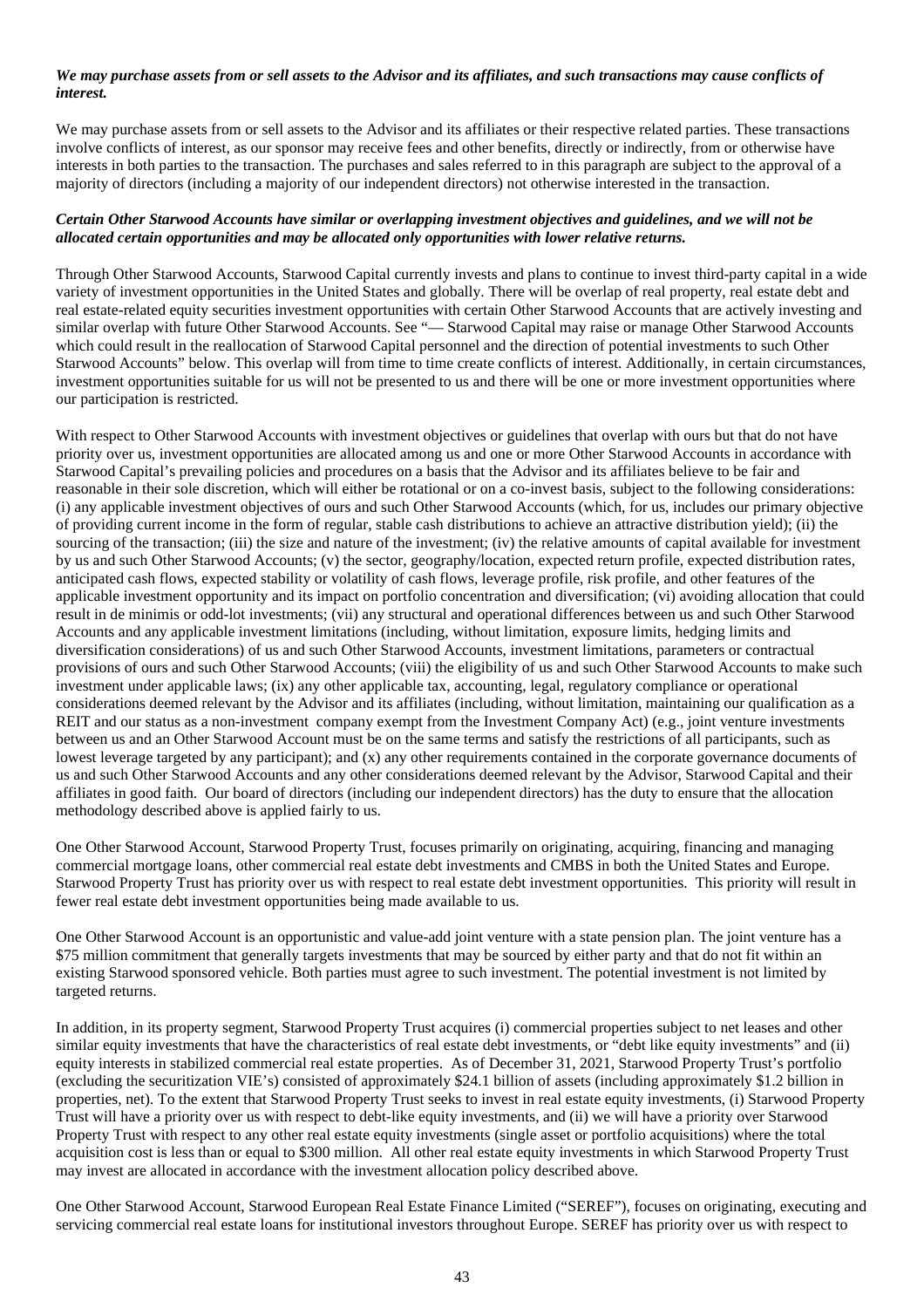debt investment opportunities related to European real estate. We do not expect to target the same commercial real estate loans as SEREF, but to the extent that we do, SEREF's priority will result in fewer investment opportunities related to European real estate debt being made available to us.

Finally, one Other Starwood Account, which we refer to as the "Select Opportunistic Starwood Account," invests in "opportunistic" real estate, real estate debt and real estate-related securities globally (which often are under-managed assets and with higher potential for equity appreciation) and has priority over us with respect to such investment opportunities as of December 31, 2021. This Select Opportunistic Starwood Account had approximately \$5.3 billion of unused investing capacity. The priority granted to this Select Opportunistic Starwood Account will result in fewer investment opportunities being made available to us. The Select Opportunistic Starwood Account, which was not fully invested as of December 31, 2021, had approximately \$9.8 billion of gross assets under management (includes 100% of property value if controlled by the fund and its affiliates, otherwise shown as the fund's proportionate share of property value). Other than (i) the priority granted to Select Opportunistic Starwood Account, (ii) the priority granted to Starwood Property Trust with respect to real estate-related debt and debt-like equity investments and (iii) the priority granted to SEREF with respect to debt investment opportunities related to European real estate, no Other Starwood Accounts have priority over us with respect to investment opportunities. However, Starwood Capital may in the future grant priority to additional Other Starwood Accounts.

While the Advisor will seek to manage potential conflicts of interest in a fair and reasonable manner (subject to the priority rights of the Starwood Property Trust, SEREF and the Select Opportunistic Starwood Account described above) as required pursuant to our charter and the Advisory Agreement, the portfolio strategies employed by the Advisor, Starwood Capital or their affiliates in managing the Other Starwood Accounts could conflict with the strategies employed by the Advisor in managing our business and may adversely affect the marketability, exit strategy, prices and availability of the properties, securities and instruments in which we invest. The Advisor, Starwood Capital or their affiliates may also give advice to the Other Starwood Accounts that may differ from advice given to us even though their investment objectives or guidelines may be the same or similar to ours.

The amount of performance-based compensation charged and management fees paid by us may be less than or exceed the amount of performance-based compensation charged or management fees paid by Other Starwood Accounts. Such variation may create an incentive for Starwood Capital to allocate a greater percentage of an investment opportunity to us or such Other Starwood Accounts, as the case may be.

"Other Starwood Accounts" means investment funds, REITs, vehicles, accounts, products and other similar arrangements sponsored, advised or managed by Starwood Capital, whether currently in existence or subsequently established (in each case, including any related successor funds, alternative vehicles, supplemental capital vehicles, surge funds, over-flow funds, coinvestment vehicles and other entities formed in connection with Starwood Capital or its affiliates side-by-side or additional general partner investments with respect thereto).

### *Under certain circumstances, the Advisor may determine not to pursue some or all of an investment opportunity within our investment objectives and guidelines, including without limitation, as a result of our prior investments, business or other reasons applicable to us, Other Starwood Accounts, Starwood Capital or its affiliates.*

Under certain circumstances, the Advisor may determine not to pursue some or all of an investment opportunity within our investment objectives and guidelines, including without limitation, as a result of business, reputational or other reasons applicable to us, Other Starwood Accounts, Starwood Capital or its affiliates. In addition, the Advisor may determine that we should not pursue some or all of an investment opportunity, including, by way of example and without limitation, because we have already invested sufficient capital in the investment, sector, industry, geographic region or markets in question, as determined by the Advisor, or the investment is not appropriate for us for other reasons as determined by the Advisor. In any such case Starwood Capital could, thereafter, offer such opportunity to other parties, including Other Starwood Accounts, portfolio entities, joint venture partners, related parties or third parties. Any such Other Starwood Accounts may be advised by a different Starwood Capital business group with a different investment committee, which could determine an investment opportunity to be more attractive than the Advisor believes to be the case. In any event, there can be no assurance that the Advisor's assessment will prove correct or that the performance of any investments actually pursued by us will be comparable to any investment opportunities that are not pursued by us. Starwood Capital, including its personnel, may receive compensation from any such party that makes the investment, including an allocation of carried interest or referral fees, and any such compensation could be greater than amounts paid by us to the Advisor. In some cases, Starwood Capital earns greater fees when Other Starwood Accounts participate alongside or instead of us in an investment.

The Advisor makes good faith determinations for allocation decisions based on expectations that may prove inaccurate. Information unavailable to the Advisor, or circumstances not foreseen by the Advisor at the time of allocation, may cause an investment opportunity to yield a different return than expected. There is no assurance that any conflicts arising out of the foregoing will be resolved in our favor. Starwood Capital is entitled to amend its policies and procedures at any time without prior notice or our consent.

To the extent we acquire properties through joint ventures with Other Starwood Accounts, such investments will be allocated as described above, and we may be allocated interests in such joint ventures that are smaller than the interests of the Other Starwood Accounts. Generally, we expect the level of control we have with respect to any joint venture will correspond to our economic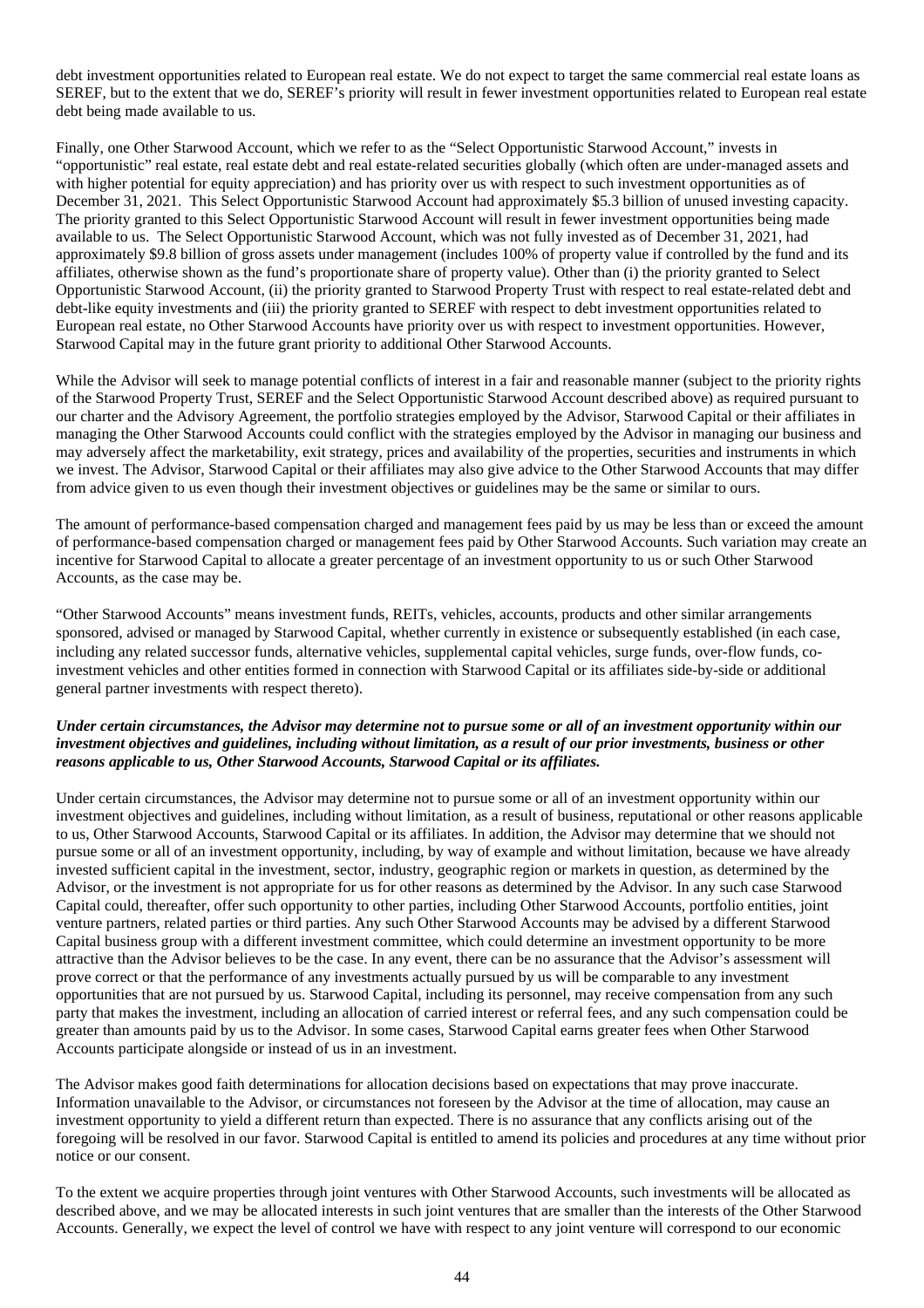interest in such joint venture. We will not participate in joint ventures in which we do not have or share control to the extent that we believe such participation would potentially threaten our status as a non-investment company exempt from the Investment Company Act. This may prevent us from receiving an allocation with respect to certain investment opportunities that are suitable for both us and one or more Other Starwood Accounts.

Starwood Capital may have an opportunity to acquire a portfolio or pool of assets, securities and instruments that it determines in its sole discretion should be divided and allocated among us and Other Starwood Accounts. Such allocations generally would be based on its assessment of the expected returns and risk profile of the portfolio and the assets therein. For example, some of the assets in a pool may have an opportunistic return profile not appropriate for us. Also, a pool may contain both debt and equity instruments that Starwood Capital determines should be allocated to different funds. In all of these situations, the combined purchase price paid to a seller would be allocated among the multiple assets, securities and instruments in the pool and therefore among Other Starwood Accounts and us acquiring any of the assets, securities and instruments. Similarly, there will likely be circumstances in which we and Other Starwood Accounts will sell assets in a single or related transactions to a buyer. In some cases a counterparty will require an allocation of value in the purchase or sale contract, though Starwood Capital could determine such allocation of value is not accurate and should not be relied upon. Unless an appraisal is required by our charter, Starwood Capital will generally rely upon internal analysis to determine the ultimate allocation of value, though it could also obtain third party valuation reports. Regardless of the methodology for allocating value, Starwood Capital will have conflicting duties to us and Other Starwood Accounts when they buy or sell assets together in a portfolio, including as a result of different financial incentives Starwood Capital has with respect to different vehicles, most clearly when the fees and compensation, including performance-based compensation, earned from the different vehicles differ. There can be no assurance that our investment will not be valued or allocated a purchase price that is higher or lower than it might otherwise have been allocated if such investment were acquired or sold independently rather than as a component of a portfolio shared with Other Starwood Accounts.

# *Our board of directors has adopted a resolution that renounces our interest or expectancy with respect to business opportunities and competitive activities.*

Our board of directors has adopted a resolution that provides, subject to certain exceptions set forth in our charter, that none of our directors, officers or agents are required to refrain directly or indirectly from engaging in any business opportunities, including any business opportunities in the same or similar business activities or lines of business in which we or any of our affiliates may from time to time be engaged or propose to engage, or from competing with us, and that renounces our interest or expectancy in, or in being offered an opportunity to participate in, any such business opportunities, unless those opportunities are offered to such person in his or her capacity as our director or officer and intended exclusively for us or any of our subsidiaries.

# We may co-invest with Starwood Capital affiliates in real estate debt or real estate-related securities and such investments may *be in different parts of the capital structure of an issuer and may otherwise involve conflicts of interest. When we hold investments in which Other Starwood Accounts have a different principal investment, conflicts of interest may arise between us and Other Starwood Accounts, and the Advisor may take actions that are adverse to us.*

We may co-invest with Other Starwood Accounts in investments that are suitable for both us and such Other Starwood Accounts. We and the Other Starwood Accounts may make or hold investments at different levels of an issuer's capital structure, which may include us making one or more investments directly or indirectly relating to portfolio entities of Other Starwood Accounts and vice versa. To the extent we hold interests that are different (including with respect to their relative seniority) than those held by such Other Starwood Accounts, the Advisor and its affiliates may be presented with decisions when our interests and the interests of the Other Starwood Accounts are in conflict. In order to mitigate any such conflicts of interest, we may recuse ourselves from participating in any decisions relating or with respect to such securities held by such Other Starwood Accounts (notwithstanding that if such Other Starwood Accounts maintain voting rights with respect to the securities they hold) or, if we do not recuse ourselves, Starwood Capital may be required to take action where it will have conflicting loyalties between its duties to us and to such Other Starwood Accounts, which may adversely impact us.

Other Starwood Accounts may also participate in a separate tranche of a financing with respect to an issuer/borrower in which we have an interest or otherwise in different classes of such issuer's securities. In connection with negotiating loans and bank financings in respect of our real estate-related transactions, from time to time Starwood Capital will obtain the right to participate on its own behalf in a portion of the financings with respect to such transactions. If we make or have an investment in a property in which an Other Starwood Account has a mezzanine or other debt investment, Starwood Capital may have conflicting loyalties between its duties to us and to other affiliates. Such investments may inherently give rise to conflicts of interest or perceived conflicts of interest between or among the various classes of securities that may be held by such entities. To the extent we hold an equity interest or an interest in a loan or debt security that is different (including with respect to their relative seniority) than those held by such Other Starwood Accounts, the Advisor and its affiliates may have limited or no rights with respect to decisions when our interests and the interests of the Other Starwood Accounts are in conflict, and Starwood Capital may have conflicting loyalties between its duties to us and to other affiliates. In that regard, actions may be taken for the Other Starwood Accounts that are adverse to us. There can be no assurance that any such conflict will be resolved in our favor and Starwood Capital may be required to take action where it will have conflicting loyalties between its duties to us and to Other Starwood Accounts, which may adversely impact us.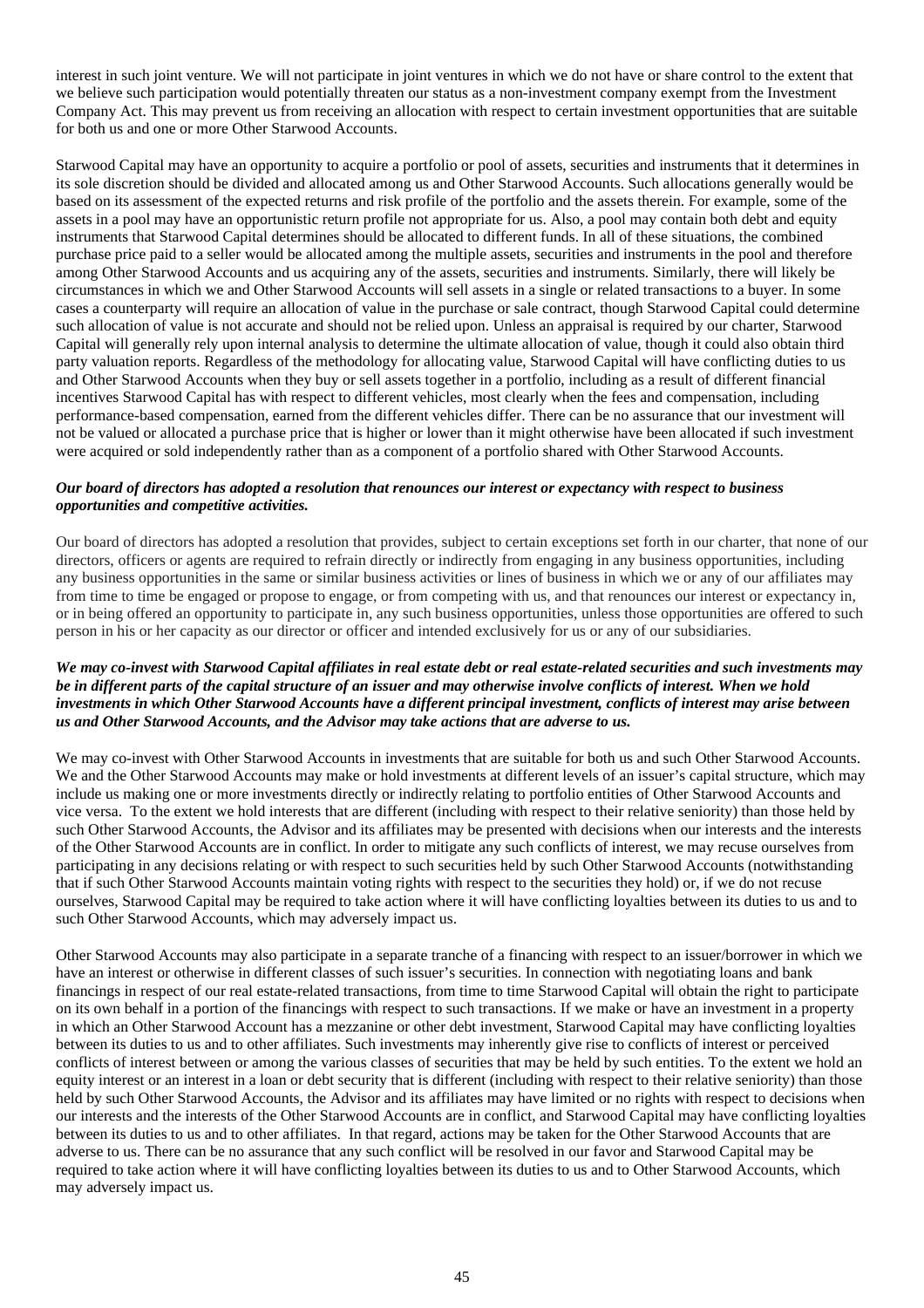In addition, conflicts may arise in determining the amount of an investment, if any, to be allocated among potential investors and the respective terms thereof. There can be no assurance that the return on our investment will be equivalent to or better than the returns obtained by the other affiliates participating in the transaction. In addition, it is possible that in a bankruptcy proceeding our interest may be subordinated or otherwise adversely affected by virtue of such Other Starwood Accounts' involvement and actions relating to its investment.

# *Starwood Capital may structure certain investments such that Starwood Capital will face conflicting fiduciary duties to us and certain debt funds.*

It is expected that Starwood Capital will structure certain investments such that one or more mezzanine or other investment funds, structured vehicles or other collective investment vehicles primarily investing in senior secured loans, distressed debt, subordinated debt, high-yield securities, CMBS and other similar debt instruments managed by affiliates of Starwood Capital (collectively, "Debt Funds") are offered the opportunity to participate in the debt tranche of an investment allocated to us. Starwood Capital and its affiliates, including the Advisor, owe fiduciary duties to the Debt Funds as well as to us. If the Debt Funds purchase high-yield securities or other debt instruments related to a property or real estate company that we hold an investment in (or if we make or have an investment in or, through the purchase of debt obligations become a lender to, a company or property in which a Debt Fund or an Other Starwood Account or another Starwood Capital real estate fund or vehicle has a mezzanine or other debt investment), Starwood Capital and its affiliates will face a conflict of interest in respect of the advice given to, or the decisions made with regard to, the Debt Funds, such Other Starwood Accounts and us (e.g., with respect to the terms of such high-yield securities or other debt instruments, the enforcement of covenants, the terms of recapitalizations and the resolution of workouts or bankruptcies).

# *Starwood Capital may raise or manage Other Starwood Accounts which could result in the reallocation of Starwood Capital personnel and the direction of potential investments to such Other Starwood Accounts.*

Starwood Capital reserves the right to raise and/or manage Other Starwood Accounts, including opportunistic and stabilized and substantially stabilized real estate funds or separate accounts, dedicated managed accounts, investments suitable for lower risk, lower return funds or higher risk, higher return funds, real estate debt obligation and trading investment vehicles, real estate funds primarily making investments in a single sector of the real estate investment space (e.g., office, industrial, retail or multifamily) or making non-controlling investments in public and private debt and equity securities or investment funds that may have the same or similar investment objectives or guidelines as us, investment funds formed for specific geographical areas or investments, including those raised by us and one or more managed accounts (or other similar arrangements structured through an entity) for the benefit of one or more specific investors (or related group of investors) which, in each case, may have investment objectives or guidelines that overlap with ours. See "—Certain Other Starwood Accounts have similar or overlapping investment objectives and guidelines, and we will not be allocated certain opportunities and may be allocated only opportunities with lower relative returns." In particular, we expect that there will be overlap of real property, real estate debt and real estate-related equity securities investment opportunities with certain Other Starwood Accounts that are actively investing and similar overlap with future Other Starwood Accounts. The closing of an Other Starwood Account could result in the reallocation of Starwood Capital personnel, including reallocation of existing real estate professionals, to such Other Starwood Account. In addition, potential investments that may be suitable for us may be directed toward such Other Starwood Account.

# *Starwood Capital's potential involvement in financing a third party's purchase of assets from us could lead to potential or actual conflicts of interest.*

We may from time to time dispose of all or a portion of an investment by way of a third-party purchaser's bid where Starwood Capital or one or more Other Starwood Accounts is providing financing as part of such bid or acquisition of the investment or underlying assets thereof. This may include the circumstance where Starwood Capital or one or more Other Starwood Accounts is making commitments to provide financing at or prior to the time such third-party purchaser commits to purchase such investments or assets from us. Such involvement of Starwood Capital or one or more Other Starwood Accounts as such a provider of debt financing in connection with the potential acquisition of portfolio investments by third parties from us may give rise to potential or actual conflicts of interest.

# *Certain principals and employees may be involved in and have a greater financial interest in the performance of other Starwood Capital funds or accounts, and such activities may create conflicts of interest in making investment decisions on our behalf.*

Certain of the principals and employees of the Advisor and the Dealer Manager may be subject to a variety of conflicts of interest relating to their responsibilities to us and the management of our real estate portfolio. Such individuals may serve in an advisory capacity to other managed accounts or investment vehicles, as members of an investment or advisory committee or a board of directors (or similar such capacity) for one or more investment funds, corporations, foundations or other organizations. Such positions may create a conflict between the services and advice provided to such entities and the responsibilities owed to us. The other managed accounts and investment funds in which such individuals may become involved may have investment objectives that overlap with ours. Furthermore, certain principals and employees of the Advisor may have a greater financial interest in the performance of such other funds or accounts than our performance. Such involvement may create conflicts of interest in making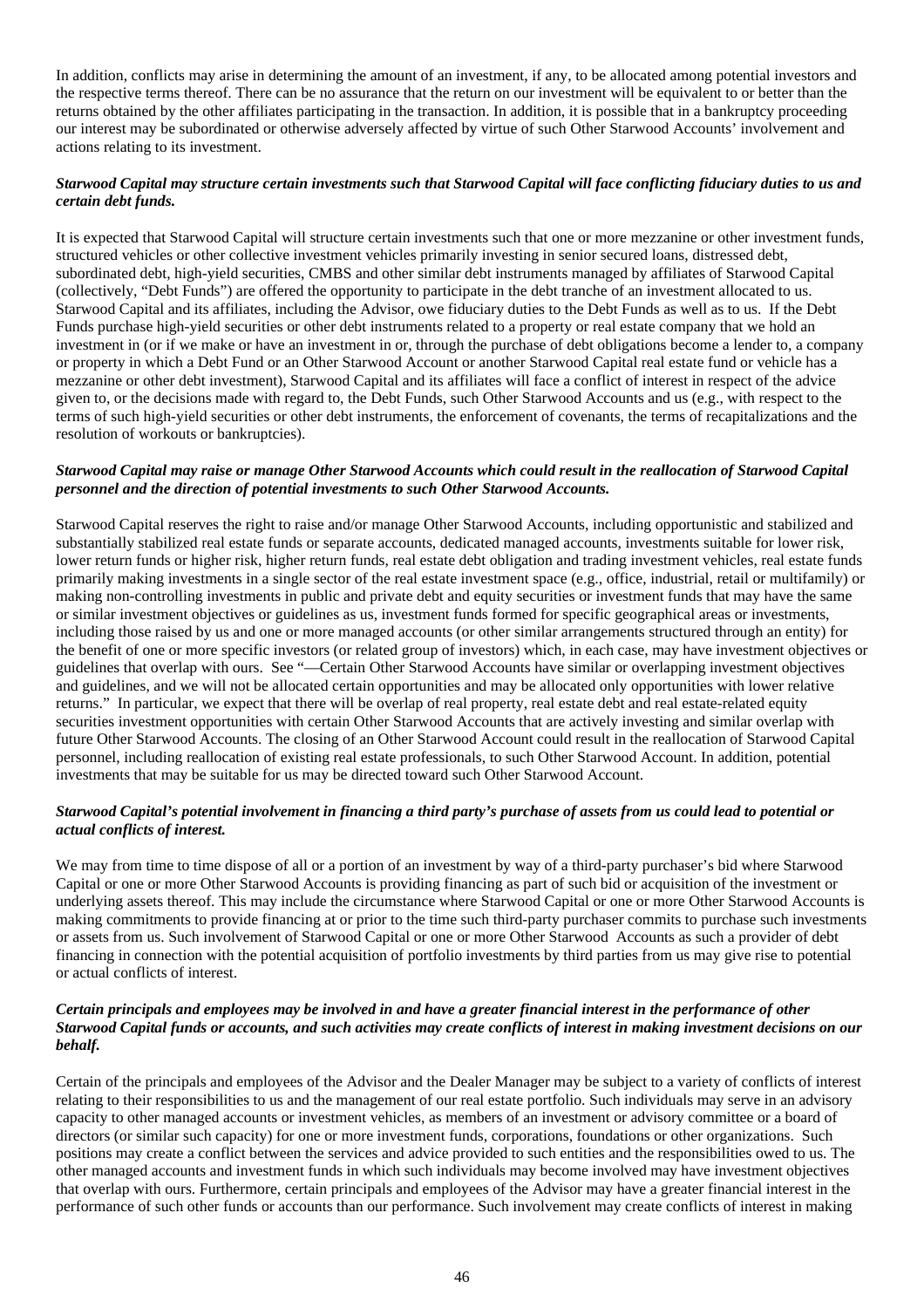investments on our behalf and such other funds and accounts. Such principals and employees will seek to limit any such conflicts in a manner that is in accordance with their fiduciary duties to us and such organizations.

# *The Advisor may face conflicts of interests in choosing our service providers and certain service providers may provide services to the Dealer Manager, the Advisor or Starwood Capital on more favorable terms than those payable by us.*

Certain advisors and other service providers or their affiliates (including accountants, administrators, lenders, bankers, brokers, attorneys, consultants, title agents, property managers and investment or commercial banking firms) that provide goods or services to us, Starwood Capital or certain entities in which we have an investment may also provide goods or services to or have business, personal, financial or other relationships with Starwood Capital and its other businesses. Such advisors and service providers may be investors in us, affiliates of the Dealer Manager or the Advisor, sources of investment opportunities or co-investors or commercial counterparties or entities in which Starwood Capital or Other Starwood Accounts have an investment, and payments by us may indirectly benefit Starwood Capital or such Other Starwood Accounts. Additionally, certain employees of the Advisor may have family members or relatives employed by such advisors and service providers. The Advisor or its affiliates may also provide administrative services to us. These relationships may influence us, Starwood Capital and the Advisor in deciding whether to select or recommend such a service provider to perform services for us or a portfolio property (the cost of which will generally be borne directly or indirectly by us or such portfolio property, as applicable).

It is expected that certain Starwood Capital affiliates will also provide other services in respect of our investments from time to time, including, but not limited to, property management services, leasing services oversight and administrative corporate services. Employees of these affiliates may also receive performance-based compensation in respect of our investments. The fees and expenses of such Starwood Capital-affiliated service providers (and, if applicable, their employees) are borne by our investments and there is no related offset to the management fee we pay to the Advisor. While Starwood Capital believes that any such affiliated service providers, when engaged, generally provide (or will provide) services at rates equal to or better than those provided by third parties (even in jurisdictions where insurance rates are statutorily determined), there is an inherent conflict of interest that may incentivize Starwood Capital to engage its affiliated service provider over a third party.

Notwithstanding the foregoing, transactions relating to our real estate debt and real estate-related equity securities that require the use of a service provider generally is allocated to service providers on the basis of best execution, the evaluation of which includes, among other considerations, such service provider's provision of certain investment-related services and research that the Advisor believes to be of benefit to us. Service providers or their affiliates often charge different rates or have different arrangements for different types of services. With respect to service providers, for example, the fee for a given type of work may vary depending on the complexity of the matter as well as the expertise required and demands placed on the service provider. Therefore, to the extent the types of services used by us are different from those used by Starwood Capital and its affiliates, the Advisor or its affiliates may pay different amounts or rates than those paid by us. However, the Advisor and its affiliates have a longstanding practice of not entering into any arrangements with service providers that could provide for lower rates or discounts than those available to us, or other Starwood Capital investment vehicles for the same services.

For more information regarding our relationships with these entities, see Note 11 -- "Related Party Transactions" to our consolidated financial statements in this Annual Report on Form 10-K.

# *The Advisor may face conflicts of interest related to tenants.*

Certain properties owned by us or an Other Starwood Account may be leased out to tenants that are affiliates of Starwood Capital, including but not limited to Other Starwood Accounts and their respective portfolio companies, which would give rise to a conflict of interest. In such events, the Advisor will endeavor to ensure that such conflicts are resolved in a fair and equitable manner, subject to applicable oversight of our board of directors.

#### *The personnel of the Dealer Manager and the Advisor may trade in securities for their own accounts, subject to restrictions applicable to Starwood Capital personnel.*

The officers, directors, members, managers and employees of the Dealer Manager and the Advisor may trade in securities for their own accounts, subject to restrictions and reporting requirements as may be required by law and Starwood Capital policies, or otherwise determined from time to time by the Dealer Manager or the Advisor. Such personal securities transactions and investments could, in certain circumstances, result in conflicts of interest, including to the extent they relate to (i) a company in which we hold or acquire an interest (either directly through a privately negotiated investment or indirectly through the purchase of securities or other traded instruments related thereto) and (ii) entities that have interests which are adverse to ours or pursue similar investment opportunities as us.

# *We have and continue to expect to have a diverse stockholder group and the interests of our stockholders may conflict with one another and may conflict with the interests of investors in other vehicles that we co-invest with.*

Our stockholders may have conflicting investment, tax and other interests with respect to their investments in us and with respect to the interests of investors in other investment vehicles managed or advised by the Advisor or its affiliates that may participate in the same investments as us. The conflicting interests of individual stockholders with respect to other stockholders and relative to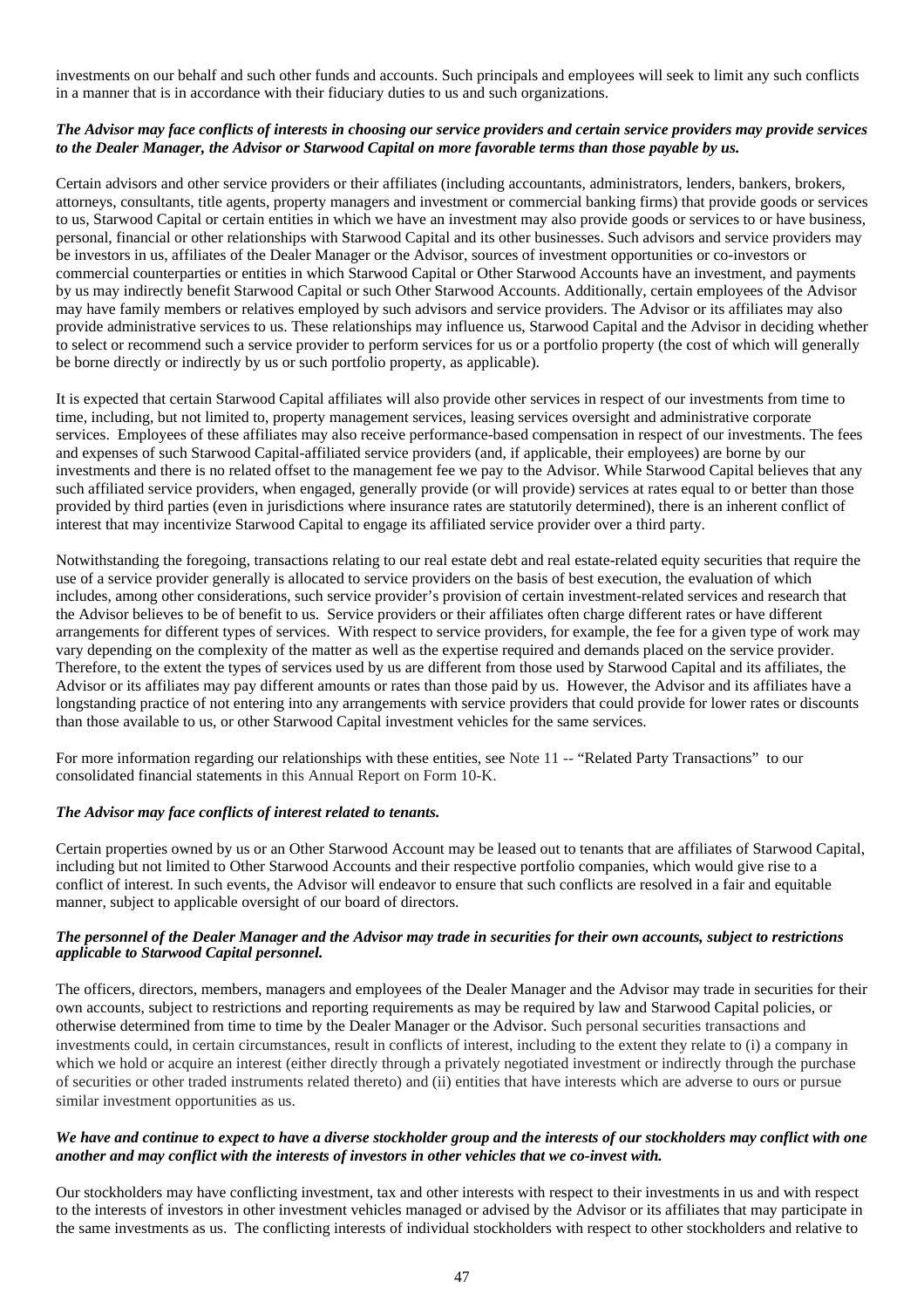investors in other investment vehicles and investors relate to, among other things, the nature, structuring financing, tax profile and timing of disposition of investments. The Advisor may as a result have conflicts in making these decisions, which may be more beneficial for one or more (but not all) stockholder than for other stockholders. In addition, we may make investments that may have a negative impact on related investments made by the stockholders in separate transactions. In selecting and structuring investments appropriate for us, the Advisor considers the investment and tax objectives of us (including our qualification as a REIT) and our stockholders (and those of investors in other investment vehicles managed or advised by the Advisor or its affiliate) as a whole, not the investment, tax or other objectives of any stockholders individually.

# **Risks Related to our REIT Status and Certain Other Tax Items**

# *If we do not qualify as a REIT, we will face serious tax consequences that will substantially reduce the funds available to satisfy our obligations, to implement our business strategy and to make distributions to our stockholders for each of the years involved.*

We have operated and expect to continue to operate so as to qualify as a REIT under the Code. However, qualification as a REIT involves the application of highly technical and complex Code provisions for which only a limited number of judicial or administrative interpretations exist. Notwithstanding the availability of cure provisions in the Code, various compliance requirements could be failed and could jeopardize our REIT status. Furthermore, new tax legislation, administrative guidance or court decisions, in each instance potentially with retroactive effect, could make it more difficult or impossible for us to qualify as a REIT. If we fail to qualify as a REIT in any tax year, then:

- we would be taxed as a regular domestic corporation, which under current laws would result in, among other things, means being unable to deduct distributions to stockholders in computing our taxable income and being subject to federal and applicable state and local income tax on our taxable income at regular corporate income tax rates;
- any resulting tax liability could be substantial and could have a material adverse effect on our book value;
- unless we were entitled to relief under applicable statutory provisions, we would be required to pay taxes, and therefore, our cash available for distribution to stockholders would be reduced for each of the years during which we did not qualify as a REIT and for which we had taxable income; and
- we generally would not be eligible to re-elect to be taxed as a REIT for the subsequent four full taxable years.

#### *Our qualification as a REIT could be jeopardized as a result of an interest in joint ventures or investment funds.*

We intend to hold certain limited partner or non-managing member interests in partnerships or limited liability companies that are joint ventures or investment funds. Such investments may be substantial and may take the form of non-managing, non-controlling interests. Our ability to qualify as a REIT will be affected by such investments. To the extent that our investment in an entity that is classified as a partnership for U.S. federal income tax purposes is not held through one of our taxable REIT subsidiaries ("TRSs"), our share of the gross income of the entity will be taken into account for purposes of determining whether we satisfy the REIT gross income tests and our share of the assets of the entity will be taken into account for purposes of determining whether we satisfy the REIT asset tests. In certain cases, common commercial practices outside the United States may be inconsistent with the REIT rules for qualifying "rents from real property," and exchange gains are likely to be recognized that may or may not be treated as non-qualifying income for purposes of the REIT gross income tests. If a partnership or limited liability company in which we own an interest takes or expects to take actions that could jeopardize our qualification as a REIT or require us to pay tax, we may be forced to dispose of our interest in such entity or contribute such interest to a TRS. In addition, it is possible that a partnership or limited liability company could take an action which could cause us to fail a REIT gross income or asset test, and that we would not become aware of such actions in time to dispose of our interest in the partnership or limited liability company or take other corrective action on a timely basis. In addition, we will have to take into account our share of the income of such joint ventures and investment funds that are classified as partnerships for tax purposes, without regard to whether such joint ventures or funds make distributions to us to fund our distribution requirements. We may avoid some of these risks by investing in joint ventures or funds that are classified as partnerships for U.S. federal income tax purposes through one of our TRSs. Under the REIT asset tests, however, no more than 20% of our assets may consist of TRS securities. In addition, in the case of any non-U.S. TRSs, we would expect to have to take into income the net income of such a TRS each year under the "subpart F income" rules applicable to "controlled foreign corporations" without regard to whether we receive any distributions from the TRS. Such subpart F inclusions will be treated as qualifying income for purposes of the 95% gross income test, but not for purposes of the 75% gross income test.

# *We may be subject to adverse legislative or regulatory tax changes that could increase our tax liability, reduce our operating flexibility and reduce our NAV.*

In recent years, numerous legislative, judicial and administrative changes have been made in the provisions of U.S. federal income tax laws applicable to investments similar to an investment in shares of our common stock. The Tax Cuts and Jobs Act resulted in fundamental changes to the Code with many of the changes applicable to individuals applying only through December 31, 2025. Among the numerous changes included in the Tax Cuts and Jobs Act is a deduction of up to 20% of qualified REIT dividends for non-corporate U.S. taxpayers for taxable years beginning before January 1, 2026. Further changes to the tax laws are possible. In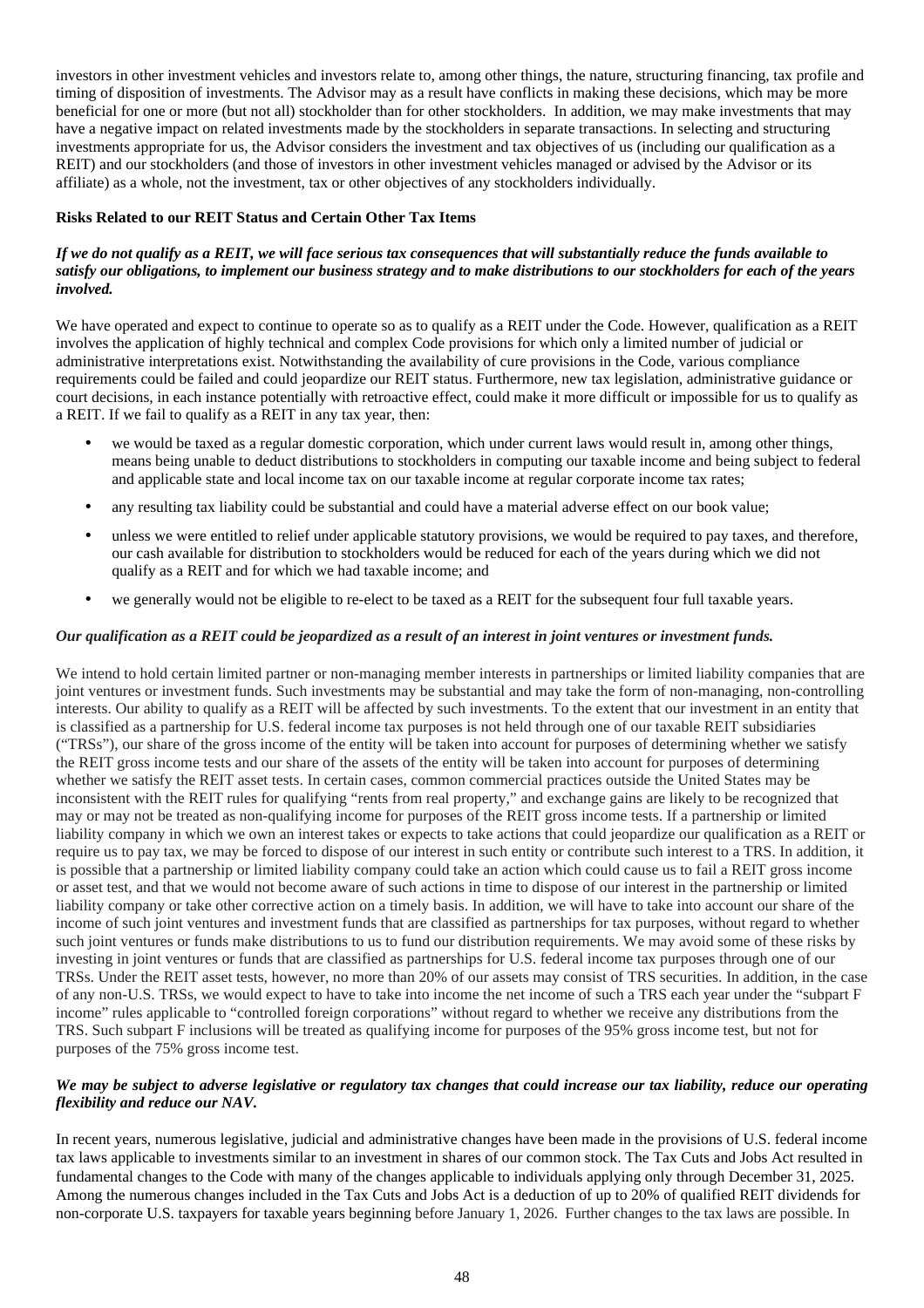particular, the federal income taxation of REITs may be modified, possibly with retroactive effect, by legislative, administrative or judicial action at any time.

We cannot assure stockholders that any such changes will not adversely affect the taxation of our stockholders. Any such changes could have an adverse effect on an investment in our shares or on the market value or the resale potential of our assets. Stockholders are urged to consult with their tax advisors with respect to the impact of these legislative changes on their investment in our shares and the status of legislative, regulatory or administrative developments and proposals and their potential effect on an investment in our shares. Although REITs generally receive certain tax advantages compared to entities taxed as regular corporations, it is possible that future legislation would result in a REIT having fewer tax advantages, and it could become more advantageous for a company that invests in real estate to elect to be treated for U.S. federal income tax purposes as a corporation. As a result, our charter authorizes our board of directors to revoke or otherwise terminate our REIT election, without the approval of our stockholders, if it determines that changes to U.S. federal income tax laws and regulations or other considerations mean it is no longer in our best interests to qualify as a REIT.

# *To maintain our REIT status, we may have to borrow funds on a short-term basis during unfavorable market conditions.*

To qualify as a REIT, we generally must distribute annually to our stockholders dividends equal to at least 90% of our net taxable income, determined without regard to the dividends-paid deduction and excluding net capital gains. We will be subject to regular corporate income taxes on any undistributed REIT taxable income each year, including any undistributed net capital gains. Additionally, we will be subject to a 4% nondeductible excise tax on any amount by which distributions paid by us in any calendar year are less than the sum of 85% of our ordinary income, 95% of our capital gain net income and 100% of our undistributed income from previous years. Certain payments we make to our stockholders under our share repurchase plan may not be taken into account for purposes of these distribution requirements. If we do not have sufficient cash to make distributions necessary to preserve our REIT status for any year or to avoid taxation, we may be forced to borrow funds or sell assets even if the market conditions at that time are not favorable for these borrowings or sales. These options could increase our costs or reduce our equity.

### *Compliance with REIT requirements may cause us to forego otherwise attractive opportunities, which may hinder or delay our ability to meet our investment objectives and reduce your overall return.*

To qualify as a REIT, we are required at all times to satisfy tests relating to, among other things, the sources of our income, the nature and diversification of our assets, the ownership of our stock and the amounts we distribute to our stockholders. Compliance with the REIT requirements may impair our ability to operate solely on the basis of maximizing profits. For example, we may be required to make distributions to stockholders at disadvantageous times or when we do not have funds readily available for distribution.

# *Compliance with REIT requirements may force us to liquidate or restructure otherwise attractive investments.*

To qualify as a REIT, at the end of each calendar quarter, at least 75% of the value of our assets must consist of cash, cash items, government securities and qualified real estate assets. The remainder of our investments in securities (other than qualified real estate assets and government securities) generally cannot include more than 10% of the voting securities of any one issuer or more than 10% of the value of the outstanding securities (other than securities that qualify for the straight debt safe harbor) of any one issuer unless we and such issuer jointly elect for such issuer to be treated as a TRS under the Code. Debt will generally meet the "straight debt" safe harbor if the debt is a written unconditional promise to pay on demand or on a specified date a certain sum of money, the debt is not convertible, directly or indirectly, into stock, and the interest rate and the interest payment dates of the debt are not contingent on profits, the borrower's discretion, or similar factors. Additionally, no more than 5% of the value of our assets (other than government securities and qualified real estate assets) can consist of the securities of any one issuer, no more than 20% of the value of our assets may be represented by securities of one or more TRSs. If we fail to comply with these requirements at the end of any calendar quarter, we must dispose of a portion of our assets within 30 days after the end of such calendar quarter (or within 6 months if certain requirements are met) or qualify for certain statutory relief provisions, in order to avoid losing our REIT qualification and suffering adverse tax consequences. In order to satisfy these requirements and maintain our qualification as a REIT, we may be forced to liquidate assets from our portfolio or not make otherwise attractive investments. These actions could have the effect of reducing our income and amounts available for distribution to our stockholders.

#### *Our charter does not permit any person or group to own more than 9.8% in value or number of shares, whichever is more restrictive, of our outstanding common stock or of our outstanding capital stock of all classes or series, and attempts to acquire our common stock or our capital stock of all other classes or series in excess of these 9.8% limits would not be effective without an exemption (prospectively or retroactively) from these limits by our board of directors.*

For us to qualify as a REIT under the Code, not more than 50% of the value of our outstanding stock may be owned directly or indirectly, by five or fewer individuals (including certain entities treated as individuals for this purpose) during the last half of a taxable year after the first year for which we elect to qualify as a REIT. Our charter prohibits beneficial or constructive ownership by any person or group of more than 9.8%, in value or by number of shares, whichever is more restrictive, of the outstanding shares of our outstanding common stock or 9.8% in value or number of shares, whichever is more restrictive, of our outstanding capital stock of all classes or series, which we refer to as the "Ownership Limits." The constructive ownership rules under the Code and our charter are complex and may cause shares of our outstanding common stock owned by a group of related persons to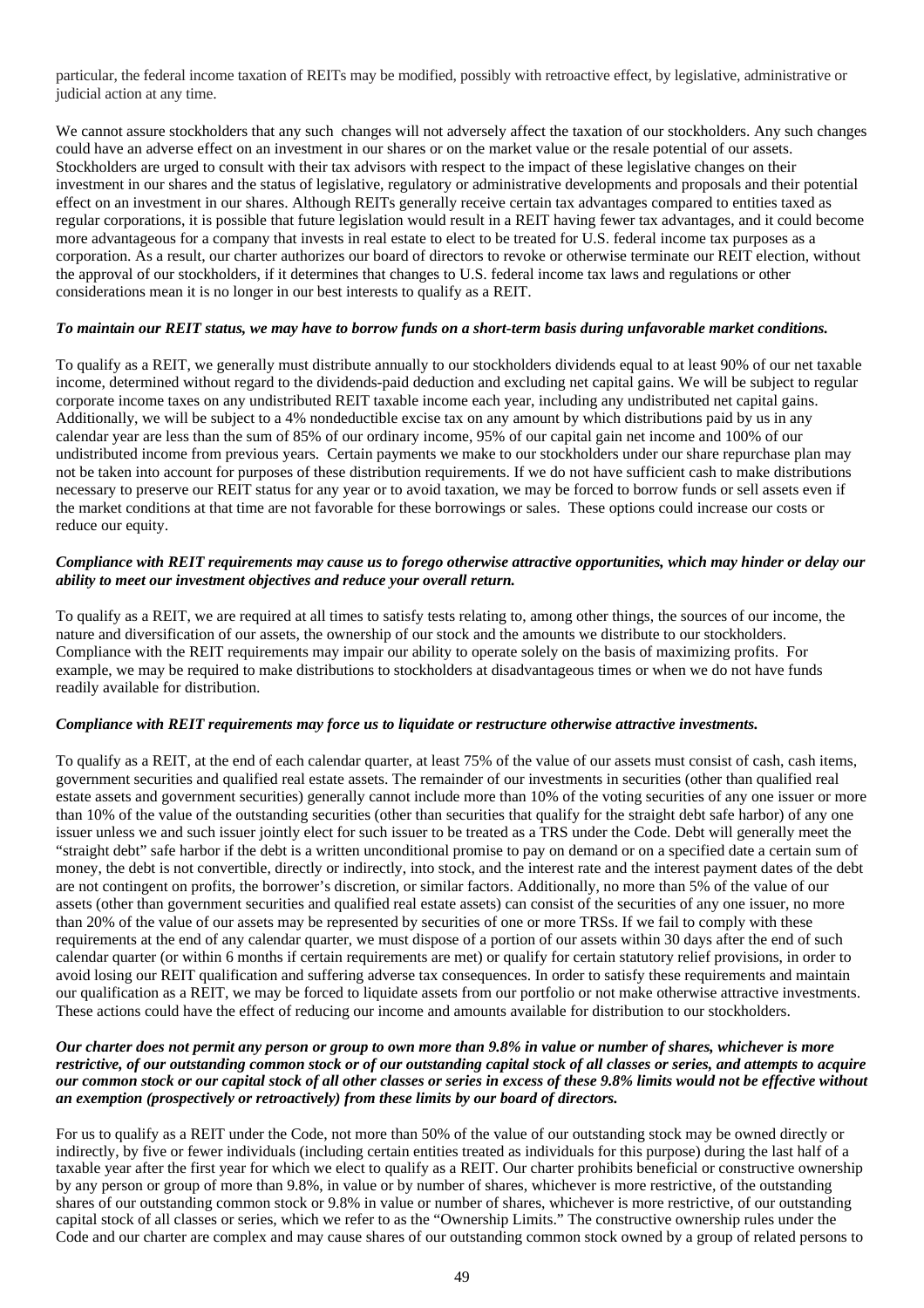be deemed to be constructively owned by one person. As a result, the acquisition of less than 9.8% of our outstanding common stock or our capital stock by a person could cause another person to be treated as owning in excess of 9.8% of the outstanding common stock or our capital stock, respectively, and thus violate the Ownership Limits. There can be no assurance that our board of directors, as permitted in the charter, will not decrease the Ownership Limits in the future. Any attempt to own or transfer shares of our common stock or capital stock in excess of the Ownership Limits without the consent of our board of directors will result either in the shares in excess of the limit being transferred by operation of our charter to a charitable trust, or in the transfer being void.

The Ownership Limits may have the effect of precluding a change in control of us by a third party, even if such change in control would be in the best interests of our stockholders or would result in receipt of a premium to the price of our common stock (and even if such change in control would not reasonably jeopardize our REIT status). The exemptions to the Ownership Limits granted to date may limit the power of our board of directors to increase the Ownership Limits or grant further exemptions in the future.

# *Non-U.S. holders may be required to file U.S. federal income tax returns and pay U.S. federal income tax upon their disposition of shares of our common stock or upon their receipt of certain distributions from us.*

In addition to any potential withholding tax on ordinary dividends, a non-U.S. holder other than a "qualified shareholder" or a "qualified foreign pension fund," as each is defined for purposes of the Code, that disposes of a "United States real property interest" ("USRPI") (which includes shares of stock of a U.S. corporation whose assets consist principally of USRPIs), is generally subject to U.S. federal income tax under the Foreign Investment in Real Property Tax Act of 1980, as amended ("FIRPTA"), on the gain from such disposition. FIRPTA gains must be reported on U.S. federal income tax returns and are taxable at regular U.S. federal income tax rates. Such tax does not apply, however, to the gain on disposition of stock in a REIT that is "domestically controlled." Generally, a REIT is domestically controlled if less than 50% of its stock, by value, has been owned directly or indirectly by non-U.S. persons during a continuous five-year period ending on the date of disposition or, if shorter, during the entire period of the REIT's existence. We cannot assure our stockholders that we will qualify as a domestically controlled REIT. If we were to fail to so qualify, amounts received by a non-U.S. holder on certain dispositions of shares of our common stock (including a redemption) would be subject to tax under FIRPTA, unless (i) our shares of common stock were regularly traded on an established securities market and (ii) the non-U.S. holder did not, at any time during a specified testing period, hold more than 10% of our common stock.

A non-U.S. holder other than a "qualified shareholder" or a "qualified foreign pension fund," that receives a distribution from a REIT that is attributable to gains from the disposition of a USRPI as described above, including in connection with a repurchase of our common stock, is generally subject to U.S. federal income tax under FIRPTA to the extent such distribution is attributable to gains from such disposition, regardless of whether the difference between the fair market value and the tax basis of the USRPI giving rise to such gains is attributable to periods prior to or during such non-U.S. holder's ownership of our common stock unless the relevant class of stock is regularly traded on an established securities market in the United States and such non-U.S. holder did not own more than 10% of such class at any time during the one-year period ending on the date of such distribution. In addition, a repurchase of our common stock, to the extent not treated as a sale or exchange, may be subject to withholding as an ordinary dividend.

We seek to act in the best interests of our company as a whole and not in consideration of the particular tax consequences to any specific holder of our stock. Potential non-U.S. holders should inform themselves as to the U.S. tax consequences, and the tax consequences within the countries of their citizenship, residence, domicile, and place of business, with respect to the purchase, ownership and disposition of shares of our common stock.

# *Investments outside the United States may subject us to additional taxes and could present additional complications to our ability to satisfy the REIT qualification requirements.*

Non-U.S. investments may subject us to various non-U.S. tax liabilities, including withholding taxes. In addition, operating in functional currencies other than the U.S. dollar and in environments in which real estate transactions are typically structured differently than they are in the United States or are subject to different legal rules may present complications to our ability to structure non-U.S. investments in a manner that enables us to satisfy the REIT qualification requirements. Even if we maintain our status as a REIT, entities through which we hold investments in assets located outside the United States may be subject to income taxation by jurisdictions in which such assets are located or in which our subsidiaries that hold interests in such assets are located. Any such taxes could adversely affect our business, results of operations, cash flows or financial condition, and our cash available for distribution to our stockholders will be reduced by any such non-U.S. income taxes.

# *We may incur tax liabilities that would reduce our cash available for distribution to you.*

Even if we qualify and maintain our status as a REIT, we may become subject to U.S. federal income taxes and related state and local taxes. For example, net income from the sale of properties that are "dealer" properties sold by a REIT (a "prohibited" transaction" under the Code) will be subject to a 100% tax. We may not make sufficient distributions to avoid excise taxes applicable to REITs with respect to undistributed income. Similarly, if we were to fail a gross income test (and did not lose our REIT status because such failure was due to reasonable cause and not willful neglect), we would be subject to tax on the income that does not meet the income test requirements. We also may decide to retain net capital gain we earn from the sale or other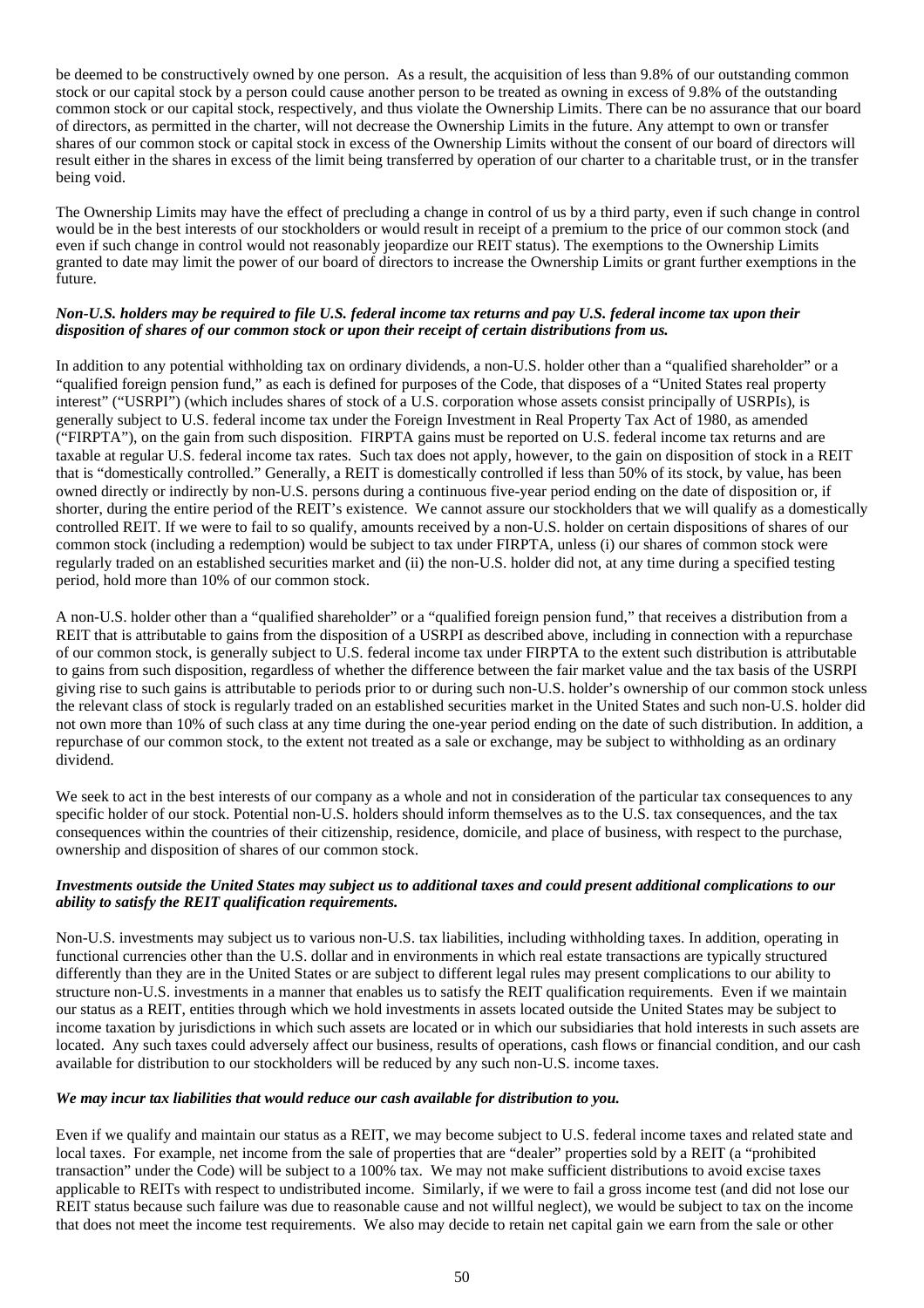disposition of our investments and pay income tax directly on such income. In that event, our stockholders would be treated as if they earned that income and paid the tax on it directly. However, stockholders that are tax-exempt, such as charities or qualified pension plans, would have no benefit from their deemed payment of such tax liability unless they file U.S. federal income tax returns and thereon seek a refund of such tax. We also may be subject to state and local taxes on our income or property, including franchise, payroll, mortgage recording and transfer taxes, either directly or at the level of the other companies through which we indirectly own our assets, such as our TRSs, which are subject to full U.S. federal, state and local corporate-level income taxes. Any taxes we pay directly or indirectly will reduce our cash available for distribution to you.

# *Restrictions on the deduction of all of our interest expense could prevent us from satisfying the REIT distribution requirements and avoiding the incurrence of income or excise taxes.*

Rules enacted as part of the Tax Cuts and Jobs Act, may limit our ability (and the ability of entities that are not treated as disregarded entities for U.S. federal income tax purposes and in which we hold an interest) to deduct interest expense. The deduction for business interest expense may be limited to the amount of the taxpayer's business interest income plus 30% of the taxpayer's "adjusted taxable income" unless the taxpayer's gross receipts do not exceed \$25 million per year during the applicable testing period or the taxpayer qualifies to elect and elects to be treated as an "electing real property trade or business." A taxpayer's adjusted taxable income will start with its taxable income and add back items of non-business income and expense, business interest income and business interest expense, net operating losses, any deductions for "qualified business income," and, in taxable years that began before January 1, 2022, any deductions for depreciation, amortization or depletion. A taxpayer that is exempt from the interest expense limitations as an electing real property trade or business is ineligible for certain expensing benefits and is subject to less favorable depreciation rules for real property. The rules for business interest expense will apply to us and at the level of each entity in which or through which we invest that is not a disregarded entity for U.S. federal income tax purposes. To the extent that our interest expense is not deductible, our taxable income will be increased, as will our REIT distribution requirements and the amounts we need to distribute to avoid incurring income and excise taxes.

### *Our board of directors is authorized to revoke our REIT election without stockholder approval, which may cause adverse consequences to our stockholders.*

Our charter authorizes our board of directors to revoke or otherwise terminate our REIT election, without the approval of our stockholders, if it determines that changes to U.S. federal income tax laws and regulations or other considerations mean it is no longer in our best interests to qualify as a REIT. Our board of directors has fiduciary duties to us and our stockholders and could only cause such changes in our tax treatment if it determines in good faith that such changes are in our best interests and in the best interests of our stockholders. In this event, we would become subject to U.S. federal income tax on our taxable income, and we would no longer be required to distribute most of our net income to our stockholders, which may cause a reduction in the total return to our stockholders.

# *You may have current tax liability on distributions that you elect to reinvest in our common stock.*

If you participate in our distribution reinvestment plan, you will be deemed to have received, and for U.S. federal income tax purposes will be taxed on, the amount reinvested in shares of our common stock to the extent the amount reinvested was not a taxfree return of capital. Therefore, unless you are a tax-exempt entity, you may be forced to use funds from other sources to pay your tax liability on the reinvested dividends.

### *We may choose to pay dividends in a combination of cash and our own common stock, in which case stockholders may be required to pay income taxes in excess of the cash dividends they receive.*

We may choose to pay dividends in a combination of cash and our own common stock. Under IRS Revenue Procedure 2017-45, as a publicly offered REIT, we may give stockholders a choice, subject to various limits and requirements, of receiving a dividend in cash or in our common stock. As long as at least 20% (modified to 10% under certain subsequent revenue procedures with respect to distributions declared on or after April 1, 2020, and on or before December 31, 2020, or on or after November 1, 2021, and on or before June 30, 2022) of the total dividend is available in cash and certain other requirements are satisfied, the IRS will treat the stock distribution as a dividend (to the extent applicable rules treat such distribution as being made out of our earnings and profits). As a result, U.S. stockholders may be required to pay income taxes with respect to such dividends in excess of the cash dividends they receive. In the case of non-U.S. stockholders, we generally will be required to withhold tax with respect to the entire dividend, which withholding tax may exceed the amount of cash such non-U.S. stockholder would otherwise receive.

# *Generally, ordinary dividends payable by REITs do not qualify for reduced U.S. federal income tax rates.*

Currently, the maximum tax rate (excluding the 3.8% net investment income tax) applicable to qualified dividend income payable to certain non-corporate U.S. stockholders, including individuals, is currently 20%. Dividends payable by REITs, however, generally are not eligible for the reduced rates. REIT dividends that are not designated as qualified dividend income or capital gain dividends are taxable as ordinary income. Although this does not adversely affect the taxation of REITs or dividends payable by REIT, the more favorable rates applicable to regular corporate qualified dividend income could cause certain non-corporate investors to perceive investments in REITs to be relatively less attractive than investments in the stocks of non-REIT corporations that pay dividends. However, under the Tax Cuts and Jobs Act, for taxable years beginning before January 1, 2026, non-corporate U.S. taxpayers may be entitled to claim a deduction in determining their taxable income of up to 20% of qualified REIT dividends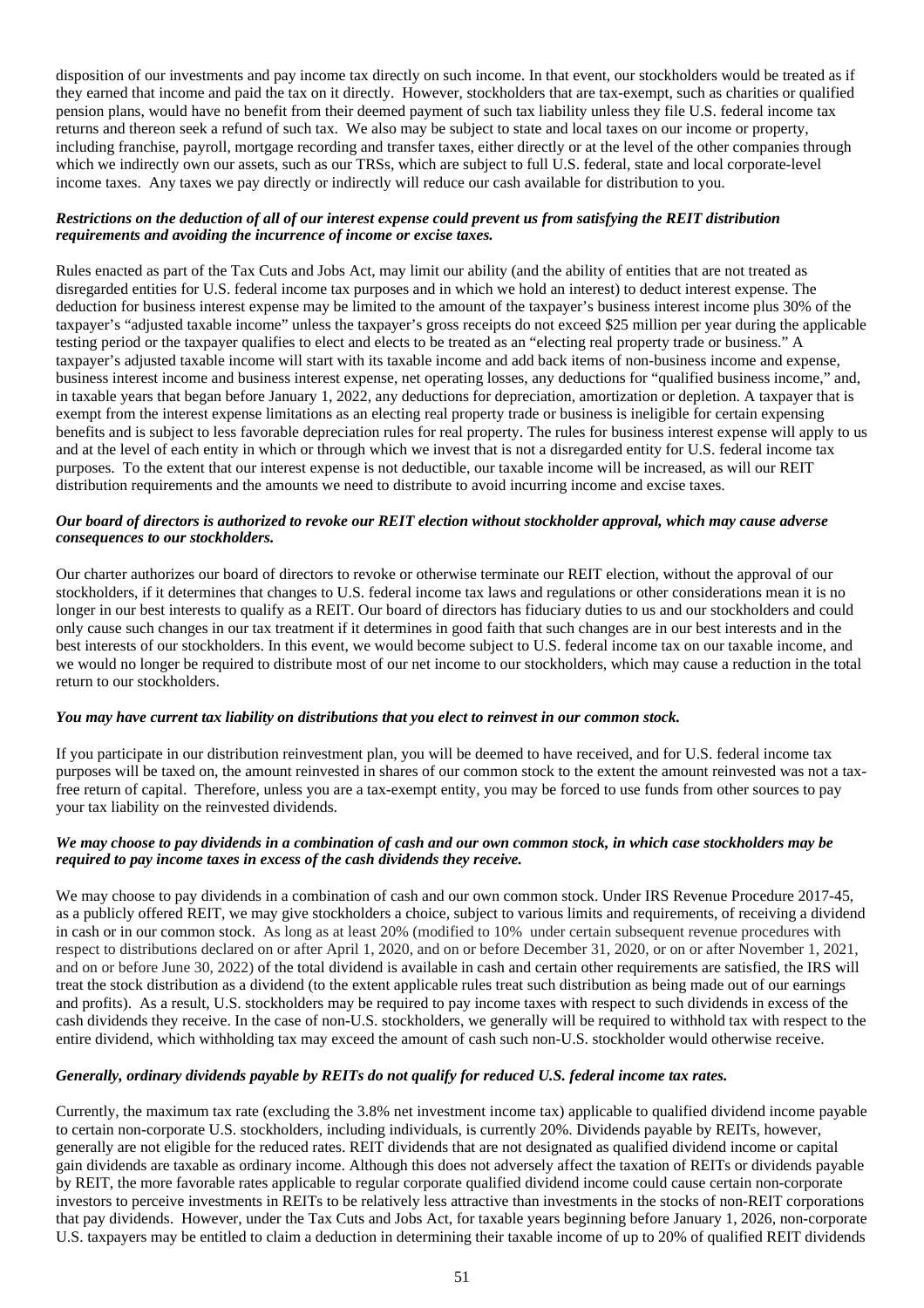(which are dividends other than capital gain dividends and dividends attributable to certain qualified dividend income received by us). Such non-corporate U.S. taxpayers are urged to consult with their tax advisor regarding the effect of this change on their effective tax rate with respect to REIT dividends.

# *The failure of a mezzanine loan to qualify as a real estate asset could adversely affect our ability to qualify as a REIT.*

We may acquire mezzanine loans for which the IRS has provided a safe harbor, but not rules of substantive law. Pursuant to the safe harbor, if a mezzanine loan meets certain requirements, it will be treated by the IRS as a real estate asset for purposes of the REIT asset tests, and interest derived from the mezzanine loan will be treated as qualifying mortgage interest for purposes of the REIT 75% income test. We may acquire mezzanine loans that do not meet all of the requirements of this safe harbor. In the event we own a mezzanine loan that does not meet the safe harbor, the IRS could challenge such loan's treatment as a real estate asset for purposes of the REIT asset and income tests and, if such a challenge were sustained, we could fail to qualify as a REIT.

# *If our Operating Partnership failed to qualify as a partnership or is not disregarded for U.S. federal income tax purposes, we would cease to qualify as a REIT.*

If the IRS were to successfully challenge the status of our Operating Partnership as a partnership or disregarded entity for U.S. federal income tax purposes, it would be taxable as a corporation, which would reduce the amount of distributions that our Operating Partnership could make to us. This would also result in our failing to qualify as a REIT and becoming subject to a corporate-level tax on our income, which would substantially reduce our cash available to pay distributions and the yield on a stockholder's investment.

# *Our TRSs are subject to special rules that may result in increased taxes.*

We may conduct certain activities or invest in assets through one or more TRSs. A TRS is a corporation other than a REIT in which a REIT directly or indirectly holds stock and that has made a joint election with such REIT to be treated as a TRS. Other than some activities relating to management of hotel and health care properties, a taxable REIT subsidiary may generally engage in any business, including the provision of customary or non-customary services to tenants of its parent REIT. A domestic taxable REIT subsidiary is subject to U.S. federal income tax as a regular C corporation.

No more than 20% of the value of a REIT's total assets may consist of stock or securities of one or more TRSs. This requirement limits the extent to which we can conduct our activities through TRSs. The values of some of our assets, including assets that we hold through TRSs, may not be subject to precise determination, and values are subject to change in the future. In addition, as a REIT, we must pay a 100% penalty tax on IRS adjustments to certain payments that we made or receive if the economic arrangements between us and any of our TRSs are not comparable to similar arrangements between unrelated parties. We intend to structure transactions with any TRS on terms that we believe are arm's length to avoid incurring the 100% excise tax described above: however, the IRS may successfully assert that the economic arrangements of any of our intercompany transactions are not comparable to similar arrangements between unrelated parties.

# *Complying with REIT requirements may limit our ability to hedge effectively and may cause us to incur tax liabilities.*

The REIT provisions of the Code may limit our ability to hedge our assets and operations. Under these provisions, any income that we generate from hedging transactions will be excluded from gross income for purposes of the 75% and 95% REIT gross income tests if: (i) the instrument (A) hedges interest rate risk or foreign currency exposure on liabilities used to carry or acquire real estate assets, (B) hedges risk of currency fluctuations with respect to any item of income or gain that would be qualifying income under the 75% or 95% gross income tests or (C) hedges a position entered into pursuant to clause (A) or (B) after the extinguishment of such liability or disposition of the asset producing such income; and (ii) such instrument is properly identified under applicable Treasury regulations. Income from hedging transactions that do not meet these requirements will generally constitute non-qualifying income for purposes of both the 75% and 95% gross income tests. As a result of these rules, we may have to limit our use of hedging techniques that might otherwise be advantageous or implement those hedges through a TRS. This could increase the cost of our hedging activities because our TRS would be subject to tax on gains or expose us to greater risks associated with changes in interest rates than we would otherwise want to bear. In addition, losses in our TRS will generally not provide any tax benefit, except for being carried forward against future taxable income in the TRS.

# *The "taxable mortgage pool" rules may increase the taxes that we or our stockholders may incur, and may limit the manner in which we effect future securitizations.*

Securitizations could result in the creation of taxable mortgage pools for U.S. federal income tax purposes. As a REIT, so long as we own 100% of the equity interests in a taxable mortgage pool, we generally would not be adversely affected by the characterization of the securitization as a taxable mortgage pool. Certain categories of stockholders, however, such as foreign stockholders eligible for treaty or other benefits, stockholders with net operating losses, and certain tax-exempt stockholders that are subject to unrelated business income tax, could be subject to increased taxes on a portion of their dividend income from us that is attributable to the taxable mortgage pool. Because we hold substantially all of our assets through the Operating Partnership, which is treated as a partnership for U.S. federal income tax purposes, the foregoing rules would not apply if the Operating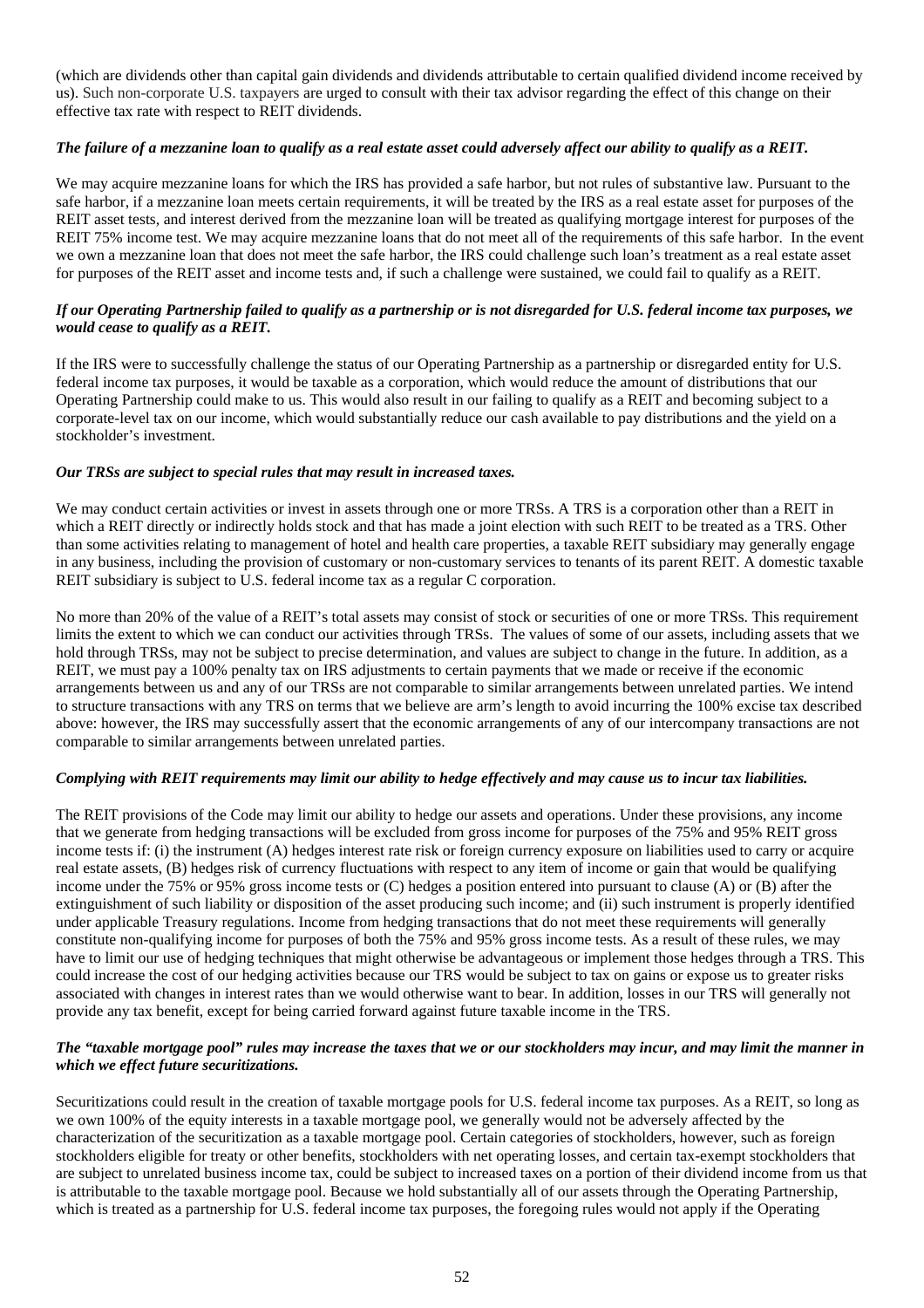Partnership was, or owned equity interests in, a taxable mortgage pool. Any such taxable mortgage pool would be treated as a corporation for U.S. federal income tax purposes and could prevent us from qualifying as a REIT.

# *Our investments in construction loans may require us to make estimates about the fair value of land improvements that may be challenged by the IRS.*

We may invest in construction loans, the interest from which will be qualifying income for purposes of the gross income tests, provided that the loan value of the real property securing the construction loan is equal to or greater than the highest outstanding principal amount of the construction loan during any taxable year. For purposes of construction loans, the loan value of the real property is the fair value of the land plus the reasonably estimated cost of the improvements or developments (other than personal property) that secure the loan and that are to be constructed from the proceeds of the loan. There can be no assurance that the IRS would not challenge our estimate of the loan value of the real property.

# *If the leases of our properties to a TRS lessee are not respected as true leases for U.S. federal income tax purposes, we may fail to qualify as a REIT.*

To qualify as a REIT, we must annually satisfy two gross income tests, under which specified percentages of our gross income must be derived from certain sources, such as "rents from real property." In order for rents paid to us by a TRS lessee to qualify as "rents from real property" for purposes of the gross income tests, the leases must be respected as true leases for U.S. federal income tax purposes and not be treated as service contracts, financing arrangements, joint ventures or some other type of arrangement. If our leases to a TRS lessee are not respected as true leases for U.S. federal income tax purposes, we may fail to qualify as a REIT.

# *If any hospitality managers that we may engage do not qualify as "eligible independent contractors," or if our hospitality properties are not "qualified lodging facilities," we may fail to qualify as a REIT.*

Rent paid by a lessee that is a "related party tenant" of ours generally will not be qualifying income for purposes of the two gross income tests applicable to REITs, but an exception is provided, however, for leases of "qualified lodging facilities" to a TRS so long as the hotels are managed by an "eligible independent contractor" and certain other requirements are satisfied. We expect to lease all or substantially all of our hotels to our TRS lessee, which is a disregarded subsidiary that is intended to qualify as a TRS. We expect that the TRS lessee will engage hotel managers and third-party property managers that are intended to qualify as "eligible independent contractors." Among other requirements, in order to qualify as an eligible independent contractor, the hotel manager must not own, directly or through its equity owners, more than 35% of our outstanding stock, and no person or group of persons can own more than 35% of our outstanding stock and the equity interests of the hotel manager, taking into account certain ownership attribution rules. The ownership attribution rules that apply for purposes of these 35% thresholds are complex, and monitoring actual and constructive ownership of our stock by our hotel managers and their owners may not be practical. Accordingly, there can be no assurance that these ownership levels will not be exceeded.

In addition, for a hotel management company to qualify as an eligible independent contractor, such company or a related person must be actively engaged in the trade or business of operating "qualified lodging facilities" (as defined below) for one or more persons not related to the REIT or its TRS at each time that such company enters into a hotel management contract with a TRS or its TRS lessee. No assurances can be provided that any hotel managers that we may engage will in fact comply with this requirement in the future. Failure to comply with this requirement would require us to find other managers for future contracts, and if we hired a management company without knowledge of the failure, it could jeopardize our status as a REIT.

Finally, each property that we lease to our TRS lessee must be a "qualified lodging facility." A "qualified lodging facility" is a hotel, motel, or other establishment more than one-half of the dwelling units in which are used on a transient basis, including customary amenities and facilities, provided that no wagering activities are conducted at or in connection with such facility by any person who is engaged in the business of accepting wagers and who is legally authorized to engage in such business at or in connection with such facility. The REIT provisions of the Code provide only limited guidance for making determinations under the requirements for qualified lodging facilities, and there can be no assurance that these requirements will be satisfied.

# *Recharacterization of sale-leaseback transactions may cause us to lose our REIT status.*

We may purchase real properties and lease them back to the sellers of such properties. We cannot guarantee that the IRS will not challenge our characterization of any sale-leaseback transactions. In the event that any such sale-leaseback transaction is challenged and recharacterized as a financing transaction or loan for federal income tax purposes, deductions for depreciation and cost recovery relating to such property would be disallowed. If a sale-leaseback transaction were so recharacterized, we might fail to satisfy the REIT qualification "asset tests" or the "gross income tests" and, consequently, lose our REIT status. Alternatively, the amount of our REIT taxable income could be recalculated which might also cause us to fail to meet the distribution requirements for a taxable year.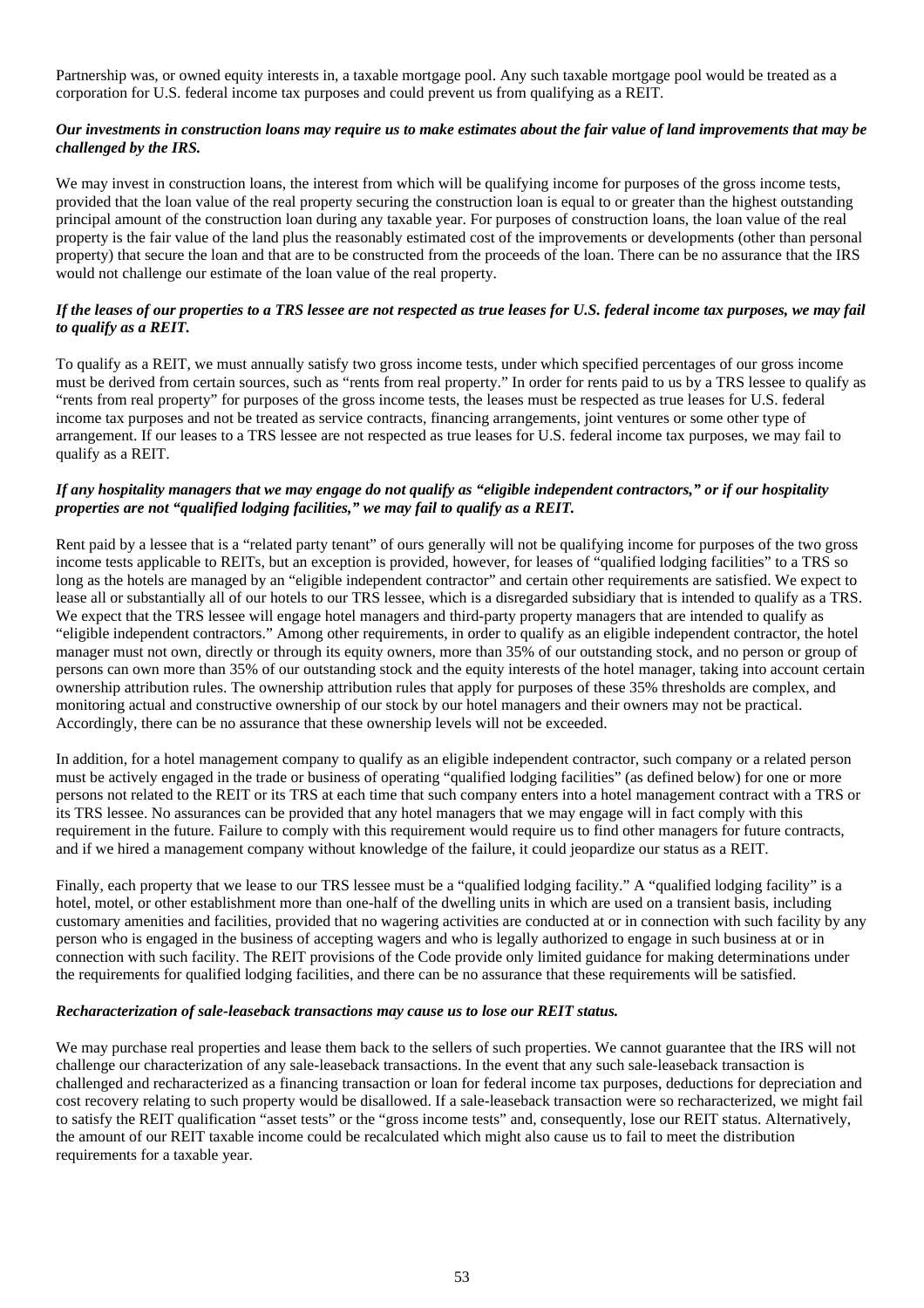# *Sales of our properties at gains are potentially subject to the prohibited transaction tax, which could reduce the return on a stockholder's investment.*

Our ability to dispose of property is restricted as a result of our REIT status. Under applicable provisions of the Code regarding prohibited transactions by REITs, we will be subject to a 100% tax on any gain realized on the sale or other disposition of any property (other than foreclosure property) we own, directly or through a subsidiary entity, including our Operating Partnership, but excluding our TRSs, that is deemed to be inventory or property held primarily for sale to customers in the ordinary course of trade or business unless a safe harbor applies under the Code. Whether property is inventory or otherwise held primarily for sale to customers in the ordinary course of a trade or business depends on the particular facts and circumstances surrounding each property. We intend to avoid the 100% prohibited transaction tax by (1) conducting activities that may otherwise be considered prohibited transactions through a TRS, (2) conducting our operations in such a manner so that no sale or other disposition of an asset we own, directly or through any subsidiary other than a TRS, will be treated as a prohibited transaction, or (3) structuring certain dispositions of our properties to comply with certain safe harbors available under the Code. However, no assurance can be given that any particular property will not be treated as inventory or property held primarily for sale to customers in the ordinary course of a trade or business or that a safe harbor will apply.

# *There may be tax consequences to any modifications to our borrowings, our hedging transactions and other contracts to replace references to LIBOR.*

We are parties to loan agreements with LIBOR-based interest rates and derivatives with LIBOR-based terms used for hedging and may hold or acquire assets with LIBOR-based terms. We may have to renegotiate such LIBOR-based instruments to replace references to LIBOR. Under current law, certain modifications of terms of LIBOR-based instruments may have tax consequences, including deemed taxable exchanges of the pre-modification instrument for the modified instrument. Recently finalized Treasury regulations, which will be effective March 7, 2022, will treat certain modifications that would be taxable events under current law as non-taxable events. The Treasury regulations also will permit real estate mortgage investment conduits ("REMICs") to make certain modifications without losing REMIC qualification. The Treasury regulations do not discuss REIT-specific issues of modifications to LIBOR-based instruments. The IRS has also issued Revenue Procedure 2020-44, which provides additional guidance to facilitate the market's transition from LIBOR rates. This guidance clarifies the treatment of certain debt instruments modified to replace LIBOR-based terms. We will attempt to migrate to a post-LIBOR environment without jeopardizing our REIT qualification or suffering other adverse tax consequences but can give no assurances that we will succeed.

# *Characterization of the repurchase agreements we enter into to finance our investments as sales for tax purposes rather than as secured borrowing transactions could adversely affect our ability to qualify as a REIT.*

We have entered into repurchase agreements with a variety of counterparties to finance assets in which we invest. When we enter into a repurchase agreement, we generally sell assets to our counterparty to the agreement and receive cash from the counterparty. The counterparty is obligated to resell the assets back to us at the end of the term of the transaction. We believe that, for U.S. federal income tax purposes, we will be treated as the owner of the assets that are the subject of repurchase agreements and that the repurchase agreements will be treated as secured borrowing transactions notwithstanding that such agreements may transfer record ownership of the assets to the counterparty during the term of the agreement. It is possible, however, that the IRS could successfully assert that we did not own these assets during the term of the repurchase agreements or earn the income generated by such assets for purposes of our application of the REIT asset and gross income tests.

# **Retirement Plan Risks**

# *If the fiduciary of an employee benefit plan subject to the Employee Retirement Income Security Act of 1974, as amended or "ERISA", fails to meet the fiduciary and other standards under ERISA, the Code or common law as a result of an investment in our stock, the fiduciary could be subject to civil penalties.*

There are special considerations that apply to investing in our shares on behalf of a trust, pension, profit sharing or 401(k) plans, health or welfare plans, trusts, individual retirement accounts or "IRAs" or Keogh plans. If you are investing the assets of any of the entities identified in the prior sentence in our common stock, you should satisfy yourself that:

- the investment is consistent with your fiduciary obligations under applicable law, including common law, ERISA and the Code;
- the investment is made in accordance with the documents and instruments governing the trust, plan or IRA, including a plan's investment policy;
- the investment satisfies the prudence and diversification requirements of Sections  $404(a)(1)(B)$  and  $404(a)(1)(C)$  of ERISA and other applicable provisions of ERISA and the Code;
- the investment will not impair the liquidity of the trust, plan or IRA;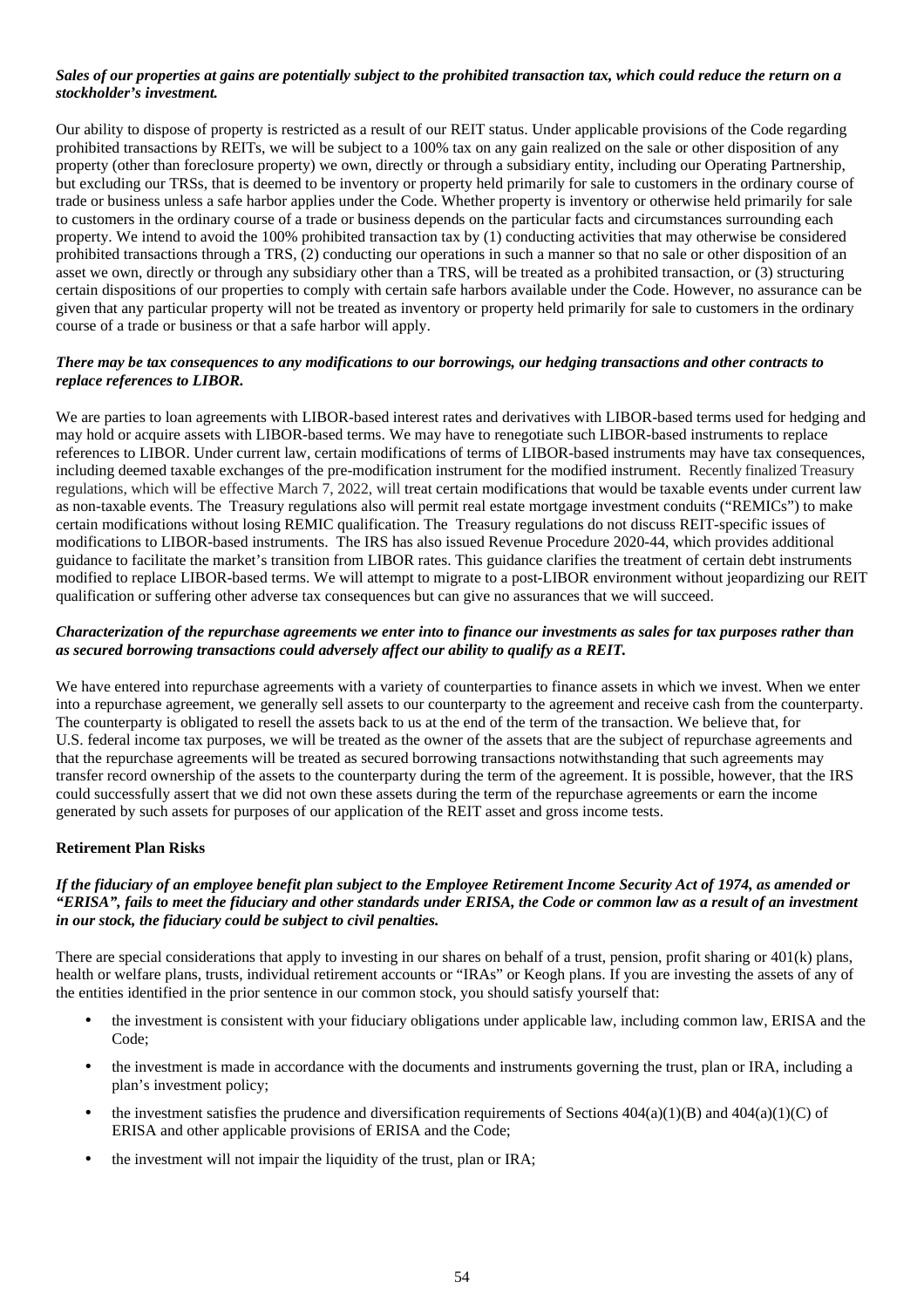- the investment will not produce "unrelated business taxable income" for the plan or IRA;
- our stockholders will be able to value the assets of the plan annually in accordance with ERISA requirements and applicable provisions of the plan or IRA; and
- the investment will not constitute a non-exempt prohibited transaction under Title I of ERISA or Section 4975 of the Code.

Failure to satisfy the fiduciary standards of conduct and other applicable requirements of ERISA, the Code, or other applicable statutory or common law may result in the imposition of civil penalties, and can subject the fiduciary to equitable remedies. In addition, if an investment in our shares constitutes a non-exempt prohibited transaction under Title I of ERISA or Section 4975 of the Code, the fiduciary that authorized or directed the investment may be subject to the imposition of excise taxes with respect to the amount invested.

# *If our assets at any time are deemed to constitute "plan assets" under ERISA, that may lead to the rescission of certain transactions, tax or fiduciary liability and our being held in violation of certain ERISA and Code requirements.*

Stockholders subject to ERISA should consult their own advisors as to the effect of ERISA on an investment in the shares. As discussed under "Certain ERISA Considerations," if our assets are deemed to constitute "plan assets" of stockholders that are Covered Plans (as defined below) (i) certain transactions that we might enter into in the ordinary course of our business might have to be rescinded and may give rise to certain excise taxes and fiduciary liability under Title I of ERISA or Section 4975 of the Code; (ii) our management, as well as various providers of fiduciary or other services to us (including the Advisor), and any other parties with authority or control with respect to us or our assets, may be considered fiduciaries or otherwise parties in interest or disqualified persons for purposes of the fiduciary responsibility and prohibited transaction provisions of Title I of ERISA and Section 4975 of the Code; and (iii) the fiduciaries of stockholders that are Covered Plans would not be protected from "cofiduciary liability" resulting from our decisions and could be in violation of certain ERISA requirements.

Accordingly, prospective investors that are (i) "employee benefit plans" (within the meaning of Section 3(3) of ERISA), which are subject to Title I of ERISA; (ii) "plans" defined in Section 4975 of the Code, which are subject to Section 4975 of the Code (including "Keogh" plans and "individual retirement accounts"); or (iii) entities whose underlying assets are deemed to include plan assets within the meaning of Section 3(42) of ERISA and the regulations thereunder (e.g., an entity of which 25% or more of the total value of any class of equity interests is held by "benefit plan investors") (each such plan, account and entity described in clauses (i), (ii) and (iii) we refer to as "Covered Plans") should consult with their own legal, tax, financial and other advisors prior to investing to review these implications in light of such investor's particular circumstances. The sale of our common stock to any Covered Plan is in no respect a representation by us or any other person associated with the offering of our shares of common stock that such an investment meets all relevant legal requirements with respect to investments by plans generally or any particular plan, or that such an investment is appropriate for plans generally or any particular plan.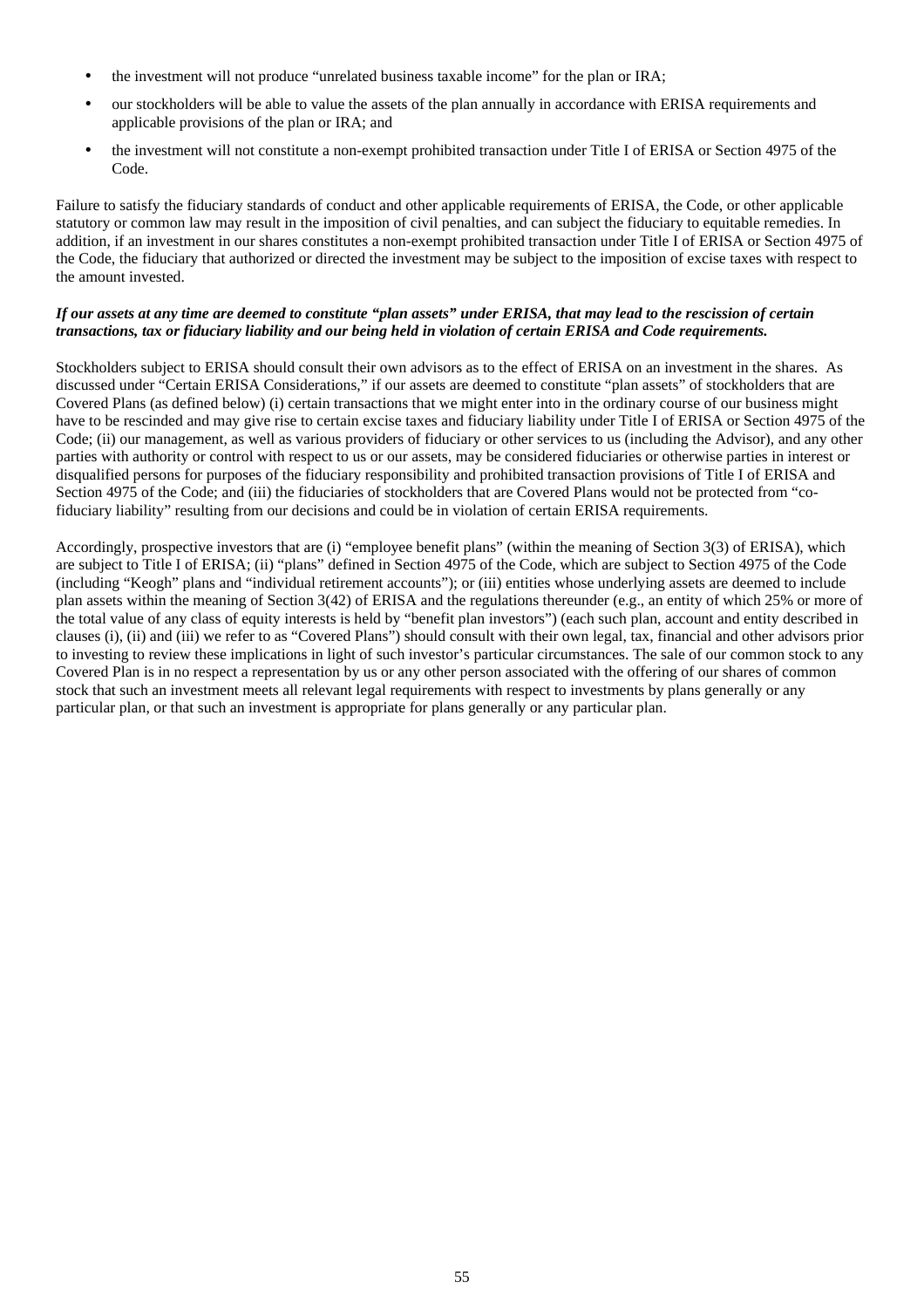# **ITEM 1B. UNRESOLVED STAFF COMMENTS**

None.

# **ITEM 2. PROPERTIES**

For an overview of our real estate investments, see Item 7 — "Management's Discussion and Analysis of Financial Condition and Results of Operations — Portfolio."

Our principal executive and administrative offices are located at 2340 Collins Avenue, Miami Beach, Florida 33139 and 591 West Putnam Avenue, Greenwich, CT 06830. We consider these facilities to be suitable and adequate for the management and operations of our business.

# **ITEM 3. LEGAL PROCEEDINGS**

From time to time, we may be involved in various claims and legal actions arising in the ordinary course of business. As of December 31, 2021, we were not involved in any material legal proceedings.

# **ITEM 4. MINE SAFETY DISCLOSURES**

Not applicable.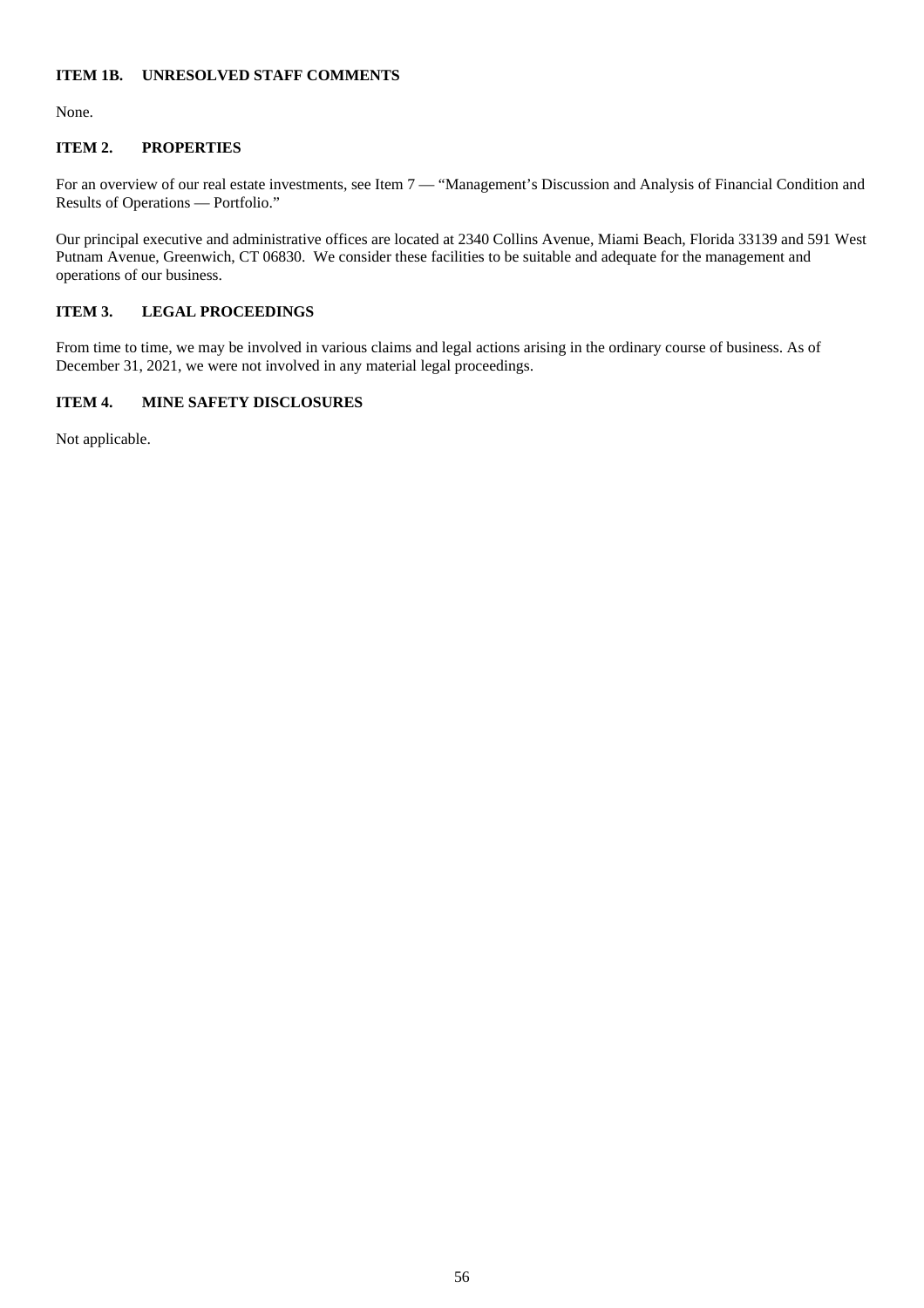# **PART II.**

# **ITEM 5. MARKET FOR REGISTRANT'S COMMON EQUITY, RELATED STOCKHOLDER MATTERS AND ISSUER PURCHASES OF EQUITY SECURITIES**

# **Offering of Common Stock**

The Offering consists of four classes of shares of our common stock: Class T shares, Class S shares, Class D shares, and Class I shares. Our common stock is not currently traded on any exchange, and no established market exists for our common stock. The purchase price per share for each class of our common stock is the transaction price that will generally equal our prior month's NAV per share, as determined monthly, plus applicable selling commissions and dealer manager fees. As of March 28, 2022, we had 1,076 holders of Class T, 25,345 holders of Class S, 1,375 holders of Class D and 11,672 holders of Class I shares of common stock. The share classes have different upfront selling commissions and dealer manager fees, and different ongoing stockholder servicing fees. Other than the differences in upfront selling commissions, dealer manager fees, and ongoing stockholder servicing fees, each class of common stock has the same economics and voting rights. Shares of our common stock are not listed for trading on a stock exchange or other securities market. The following table details the selling commissions, dealer manager fees, and stockholder servicing fees for each applicable share class:

|                                             | Common<br><b>Stock</b><br><b>Class T</b> | Common<br><b>Stock</b><br>Class S | Common<br><b>Stock</b><br><b>Class D</b> | Common<br><b>Stock</b><br><b>Class I</b> |
|---------------------------------------------|------------------------------------------|-----------------------------------|------------------------------------------|------------------------------------------|
| Selling commissions and dealer manager fees |                                          |                                   |                                          |                                          |
| (% of transaction price)                    | up to $3.5\%$                            | up to $3.5\%$                     | up to $1.5\%$                            |                                          |
| Stockholder servicing fee (% of NAV)        | 0.85%                                    | 0.85%                             | 0.25%                                    |                                          |

For Class S shares sold in the primary offering, investors will pay upfront selling commissions of up to 3.5% of the transaction price. For Class T shares sold in the primary offering, investors will pay upfront selling commissions of up to 3.0% of the transaction price and upfront dealer manager fees of 0.5% of the transaction price, however such amounts may vary at certain participating broker-dealers, provided that the sum will not exceed 3.5% of the transaction price. For Class D shares sold in the primary offering, investors will pay upfront selling commissions of up to 1.5% of the transaction price. Prior to February 4, 2020, no upfront selling commissions were paid on Class D shares. There are no upfront selling commissions or dealer manager fees with respect to Class I shares.

The Dealer Manager, a registered broker-dealer affiliated with the Advisor, serves as the dealer manager for the Offering and is entitled to receive stockholder servicing fees of 0.85% per annum of the aggregate NAV for Class T shares and Class S shares. For Class T shares such stockholder servicing fee includes an advisor stockholder servicing fee of 0.65% per annum, and a dealer stockholder servicing fee of 0.20% per annum, of the aggregate NAV for the Class T shares, however, with respect to Class T shares sold through certain participating broker-dealers, the advisor stockholder servicing fee and the dealer stockholder servicing fee may be other amounts, provided that the sum of such fees will always equal 0.85% per annum of the NAV of such shares. For Class D shares, the Dealer Manager is entitled to a stockholder servicing fee equal to 0.25% per annum of the aggregate NAV for the Class D shares. There is no stockholder servicing fee with respect to Class I shares. For the year ended December 31, 2021, the ratio of the cost of raising equity capital to the gross amount of equity capital raised was approximately 0.7%.

The Dealer Manager anticipates that substantially all of the upfront selling commissions, dealer manager and stockholder servicing fees will be retained by, or reallowed (paid) to, participating broker-dealers. For the year ended December 31, 2021, the Dealer Manager retained approximately \$77,000 of upfront selling commissions, dealer manager or stockholder servicing fees.

The following table presents our monthly NAV per share for each of the four classes of shares for the year ended December 31, 2021:

|                         |    | Common<br><b>Stock</b><br><b>Class T</b> |              | <b>Common</b><br><b>Stock</b><br>Class S | Common<br><b>Stock</b><br><b>Class D</b> |              | Common<br><b>Stock</b><br><b>Class I</b> |
|-------------------------|----|------------------------------------------|--------------|------------------------------------------|------------------------------------------|--------------|------------------------------------------|
| <b>January 31, 2021</b> | \$ | 21.60                                    | $\mathbb{S}$ | 21.73                                    | \$<br>21.62                              | \$           | 21.68                                    |
| February 28, 2021       | \$ | 21.66                                    | \$           | 21.78                                    | \$<br>21.67                              | \$           | 21.73                                    |
| March 31, 2021          | \$ | 21.81                                    | $\mathbb{S}$ | 21.93                                    | \$<br>21.81                              | \$           | 21.87                                    |
| April 30, 2021          | \$ | 21.91                                    | \$           | 22.02                                    | \$<br>21.91                              | \$           | 21.97                                    |
| May 31, 2021            | S. | 22.30                                    | \$           | 22.40                                    | \$<br>22.27                              | $\mathbb{S}$ | 22.35                                    |
| June 30, 2021           | \$ | 22.46                                    | \$           | 22.57                                    | \$<br>22.42                              | \$           | 22.51                                    |
| July 31, 2021           | \$ | 22.79                                    | \$           | 22.89                                    | \$<br>22.73                              | \$           | 22.83                                    |
| August 31, 2021         | \$ | 23.73                                    | \$           | 23.82                                    | \$<br>23.66                              | \$           | 23.75                                    |
| September 30, 2021      | \$ | 24.40                                    | \$           | 24.48                                    | \$<br>24.03                              | \$           | 24.40                                    |
| October 31, 2021        | \$ | 24.86                                    | \$           | 24.93                                    | \$<br>24.50                              | \$           | 24.83                                    |
| November 30, 2021       |    | 25.71                                    | \$           | 25.76                                    | \$<br>25.32                              | \$           | 25.65                                    |
| December 31, 2021       | \$ | 26.05                                    | \$           | 26.09                                    | \$<br>25.68                              | \$           | 25.94                                    |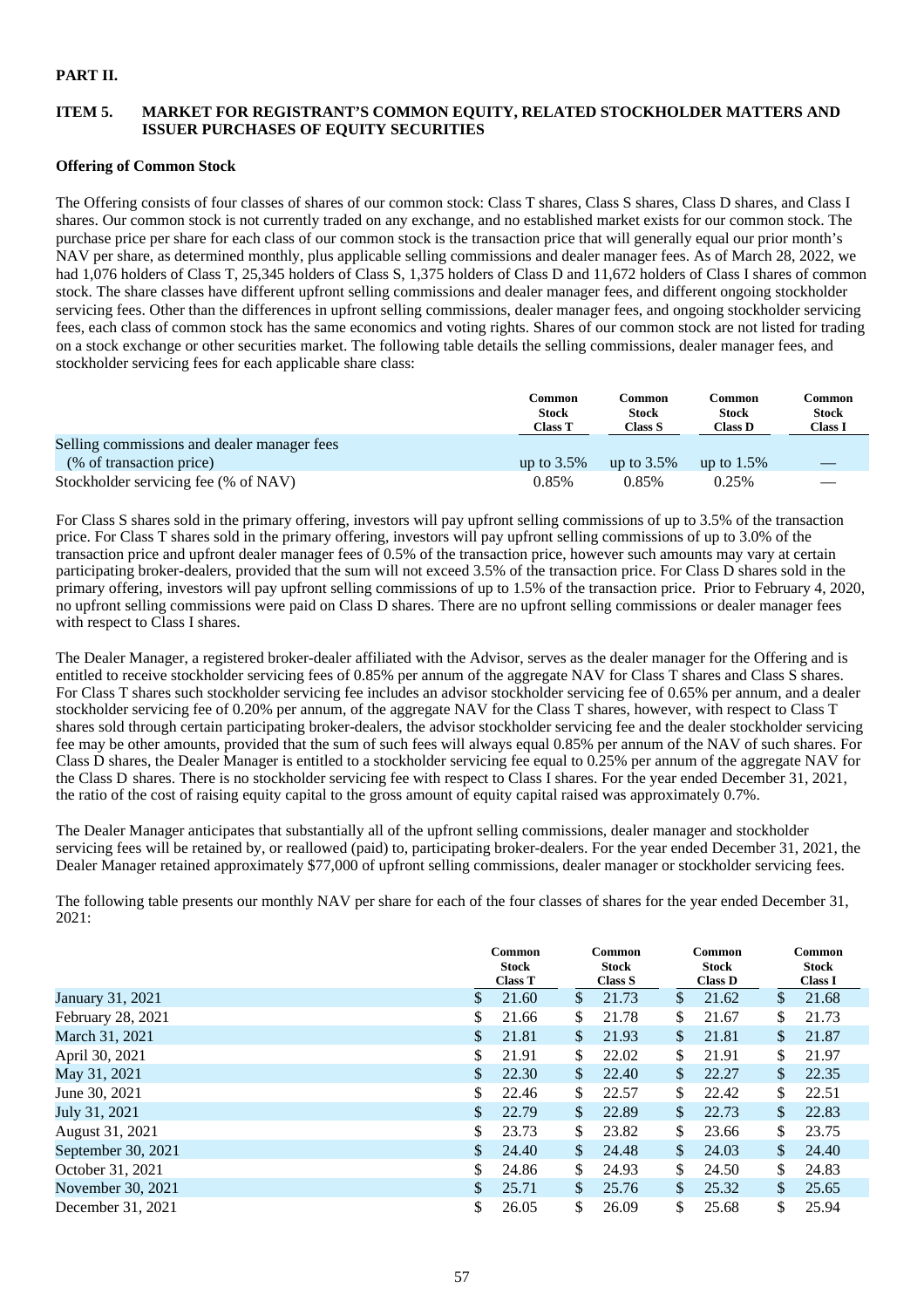# **Net Asset Value**

We calculate NAV per share in accordance with the valuation guidelines that have been approved by our board of directors. The following table provides a breakdown of the major components of our NAV as of December 31, 2021 (\$ and shares/units in thousands):

| <b>Components of NAV</b>                              | <b>December 31, 2021</b> |
|-------------------------------------------------------|--------------------------|
| Investments in real estate.                           | \$<br>19,649,799         |
| Investments in real estate debt                       | 954,077                  |
| Cash and cash equivalents                             | 271,877                  |
| Restricted cash                                       | 665,799                  |
| Other assets                                          | 486,597                  |
| Debt obligations                                      | (11,327,804)             |
| Secured financings on investments in real estate debt | (268, 181)               |
| Subscriptions received in advance                     | (496, 845)               |
| Other liabilities                                     | (645, 814)               |
| Performance participation accrual                     | (204, 225)               |
| Management fee payable                                | (9,628)                  |
| Accrued stockholder servicing fees $(1)$              | (3,192)                  |
| Minority interest                                     | (79, 666)                |
| Net asset value                                       | \$<br>8,992,794          |
| Number of outstanding shares/units                    | 345,972                  |

(1) Stockholder servicing fees only apply to Class T, Class S, and Class D shares. Under GAAP, we accrue the full cost of the stockholder servicing fee as an offering cost at the time we sell Class T, Class S and Class D shares. As of December 31, 2021, we have accrued under GAAP \$291.5 million of stockholder servicing fees payable to the Dealer Manager related to the Class T, Class S and Class D shares sold.

The following table provides a breakdown of our total NAV and NAV per share by share class as of December 31, 2021 (\$ and shares/units in thousands, except per share/unit data):

|                                            | <b>Class T</b> | <b>Class S</b> | <b>Class D</b> | <b>Class I</b> | <b>Third-party</b><br>Operating<br>Partnership |              |
|--------------------------------------------|----------------|----------------|----------------|----------------|------------------------------------------------|--------------|
| <b>NAV Per Share</b>                       | <b>Shares</b>  | <b>Shares</b>  | <b>Shares</b>  | <b>Shares</b>  | Units $(1)$                                    | <b>Total</b> |
| Net asset value                            | \$121,076      | \$4,028,101    | \$568,654      | \$4,244,461    | 30.502                                         | \$8,992,794  |
| Number of outstanding shares               | 4.648          | 154.381        | 22.142         | 163.625        | 1.176                                          | 345,972      |
| NAV Per Share/Unit as of December 31, 2021 | 26.05          | 26.09          | 25.68          | 25.94          | 25.94                                          |              |

 $\overline{p}$  Includes the units of the Operating Partnership held by the Special Limited Partner.

Set forth below are the weighted averages of the key assumptions in the discounted cash flow methodology used in the December 31, 2021 valuations, based on property types.

| <b>Property Type</b> | <b>Discount Rate</b> | <b>Exit Capitalization</b><br>Rate |
|----------------------|----------------------|------------------------------------|
| Multifamily          | 5.9%                 | 4.7%                               |
| Hospitality          | 9.7%                 | 7.9%                               |
| Office               | 7.5%                 | 6.1%                               |
| Industrial           | 5.8%                 | 4.8%                               |
| Other                | 6.4%                 | 5.3%                               |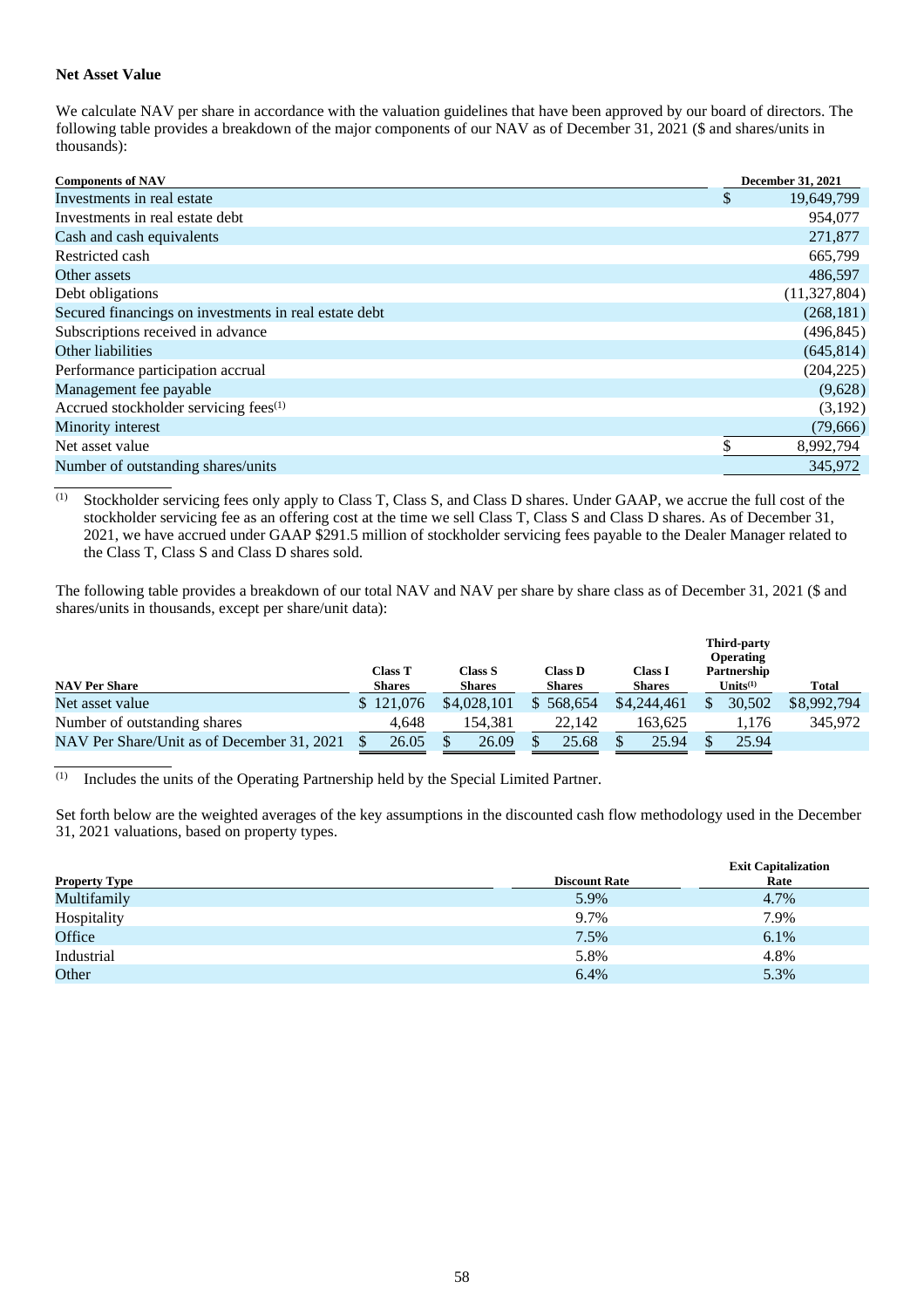For quarter-end months, these assumptions are determined by the independent valuation advisor and third party appraisers. In addition the independent valuation advisor reviews the assumptions from the third-party appraisals. The Advisor reviews the assumptions from each of the appraisals regardless of who performs the work. A change in these assumptions would impact the calculation of the value of our property investments. For example, assuming all other factors remain unchanged, the changes listed below would result in the following effects on our investment values:

|                                 | <b>Hypothetical</b> | <b>Multifamily</b><br>Investment | <b>Hospitality</b><br>Investment | <b>Office</b><br><b>Investment</b> | <b>Industrial</b><br><b>Investment</b> | <b>Other</b><br><b>Investment</b> |
|---------------------------------|---------------------|----------------------------------|----------------------------------|------------------------------------|----------------------------------------|-----------------------------------|
| Input                           | Change              | Values                           | Values                           | Values                             | <b>Values</b>                          | <b>Values</b>                     |
| Discount Rate                   | $0.25\%$ decrease   | $+2.0\%$                         | $+1.9\%$                         | $+1.9\%$                           | $+2.1\%$                               | $+2.0\%$                          |
| (weighted average)              | $0.25\%$ increase   | (2.0)%                           | (1.7)%                           | (1.9)%                             | $(2.0)\%$                              | $(2.0)\%$                         |
| <b>Exit Capitalization Rate</b> | $0.25\%$ decrease   | $+3.8\%$                         | $+1.8%$                          | $+2.8%$                            | $+3.9\%$                               | $+3.4%$                           |
| (weighted average)              | $0.25\%$ increase   | (3.4)%                           | $(1.5)\%$                        | $(2.6)\%$                          | $(3.5)\%$                              | (3.1)%                            |

The following table reconciles stockholders' equity per our Consolidated Balance Sheet to our NAV (\$ in thousands):

| <b>Reconciliation of Stockholders' Equity to NAV</b>            | <b>December 31, 2021</b> |
|-----------------------------------------------------------------|--------------------------|
| Stockholders' equity under U.S. GAAP                            | \$<br>6,634,227          |
| Redeemable non-controlling interest                             | 30,502                   |
| Total partners' capital of Operating Partnership                | 6,664,729                |
| Adjustments:                                                    |                          |
| Accrued stockholder servicing fee                               | 288,353                  |
| Advanced organization and offering costs and Advanced operating |                          |
| expenses                                                        | 4,582                    |
| Unrealized real estate appreciation                             | 1,525,446                |
| Accumulated depreciation and amortization                       | 509,684                  |
| <b>NAV</b>                                                      | 8,992,794                |
|                                                                 |                          |

The following details the adjustments to reconcile GAAP stockholders' equity to our NAV:

- Accrued stockholder servicing fee represents the accrual for the full cost of the stockholder servicing fee for Class T, Class S and Class D shares. Under GAAP, we accrued the full cost of the stockholder servicing fee payable over the life of each share (assuming such share remains outstanding the length of time required to pay the maximum stockholder servicing fee) as an offering cost at the time we sold the Class T, Class S and Class D shares. Refer to Note 2 – "Summary of Significant Accounting Policies" to our consolidated financial statements for further details of the GAAP treatment regarding the stockholder servicing fee. For purposes of calculating the NAV, we recognize the stockholder servicing fee as a reduction of NAV on a monthly basis.
- The Advisor advanced organization and offering costs (other than upfront selling commissions, dealer manager fees and stockholder servicing fees) on our behalf through December 21, 2019. Such costs are reimbursed to the Advisor pro rata over 60 months following December 21, 2019. Under GAAP, organization costs are expensed as incurred and offering costs are charged to equity as such amounts are incurred. For NAV, such costs are recognized as a reduction to NAV as they are reimbursed ratably over 60 months.
- Our investments in real estate are presented under historical cost in our GAAP consolidated financial statements. Additionally, our mortgage notes and revolving credit facilities and repurchase agreements ("Debt") are presented at their carrying value in our consolidated financial statements. As such, any changes in the fair market value of our investments in real estate are not recorded in our GAAP results. For purposes of determining our NAV, our investments in real estate and our Debt are recorded at fair value.
- We depreciate our investments in real estate and amortize certain other assets and liabilities in accordance with GAAP. Such depreciation and amortization is excluded for purposes of determining our NAV.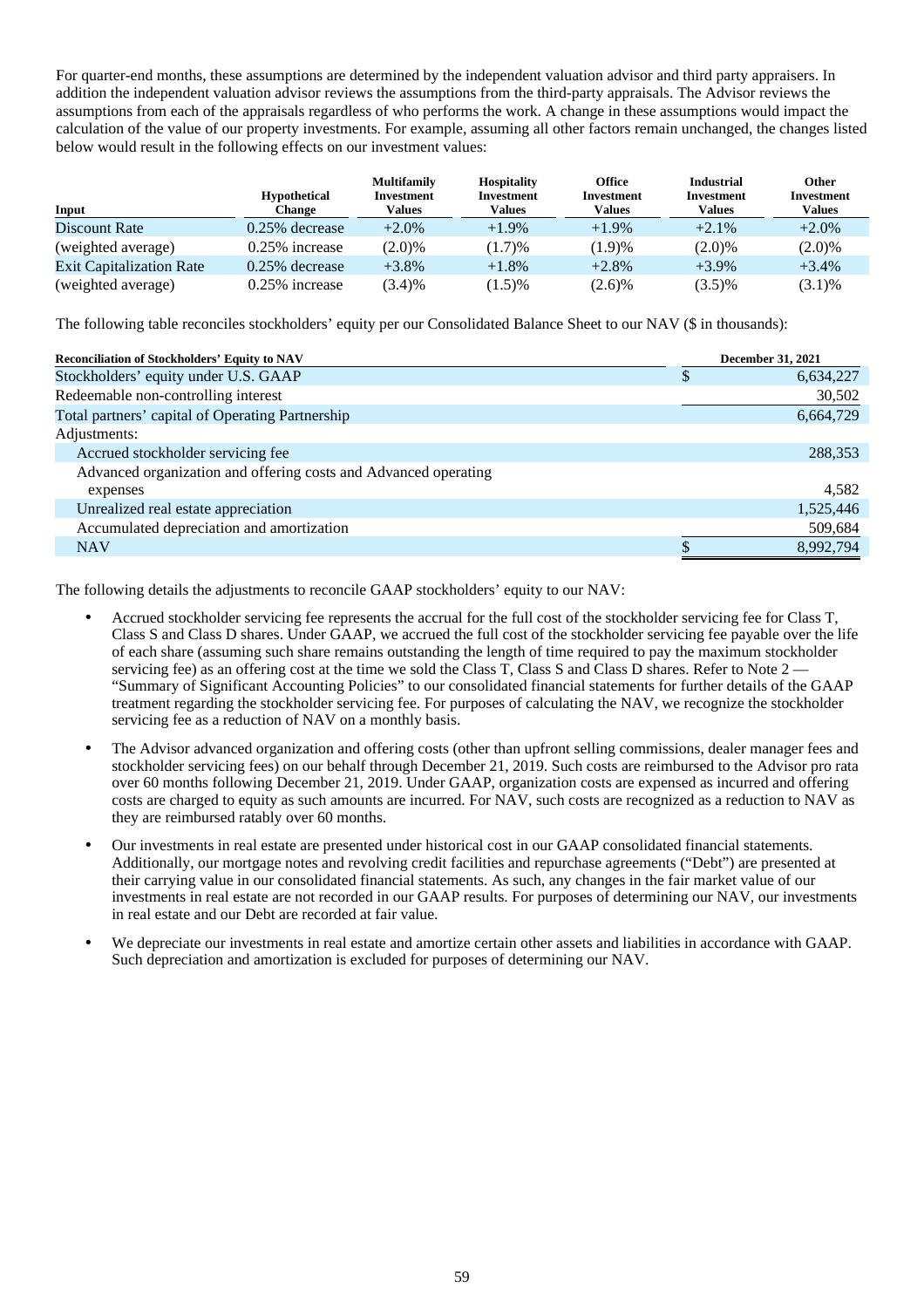# **Distributions**

The following table summarizes our distributions declared during the years ended December 31, 2021, 2020 and 2019 (\$ in thousands).

|                                      | <b>For the Year Ended</b><br><b>December 31, 2021</b> |         | <b>For the Year Ended</b><br><b>December 31, 2020</b> |              |                          | <b>For the Year Ended</b><br><b>December 31, 2019</b> |               |        |            |       |
|--------------------------------------|-------------------------------------------------------|---------|-------------------------------------------------------|--------------|--------------------------|-------------------------------------------------------|---------------|--------|------------|-------|
|                                      |                                                       | Amount  | Percentage                                            | Amount       | Percentage               |                                                       |               | Amount | Percentage |       |
| <b>Distributions</b>                 |                                                       |         |                                                       |              |                          |                                                       |               |        |            |       |
| Payable in cash                      | \$                                                    | 137.190 | 59 % \$                                               | 37,830       | 47                       | %                                                     | \$            | 10,472 |            | 43 %  |
| Reinvested in shares                 |                                                       | 95,420  | 41 %                                                  | 43,408       | 53                       | $\%$                                                  |               | 13,670 |            | 57 %  |
| Total distributions                  |                                                       | 232,610 | 100 % \$                                              | 81,238       | 100                      | %                                                     | \$.           | 24,142 | 100 %      |       |
|                                      |                                                       |         |                                                       |              |                          |                                                       |               |        |            |       |
| <b>Sources of Distributions</b>      |                                                       |         |                                                       |              |                          |                                                       |               |        |            |       |
| Cash flows from operating activities | \$                                                    | 232.610 | $100\%$ \$                                            | 81,238       | 100 %                    |                                                       | <sup>\$</sup> | 24,142 | 100 %      |       |
| Offering proceeds                    |                                                       |         | $-$ %                                                 |              | $\overline{\phantom{m}}$ | $\%$                                                  |               |        |            | $-$ % |
| Total sources of distributions       |                                                       | 232,610 | $100\%$ \$                                            | 81,238       | 100 %                    |                                                       | $\mathbb{S}$  | 24,142 | 100 %      |       |
|                                      |                                                       |         |                                                       |              |                          |                                                       |               |        |            |       |
| Cash flows from operating activities | \$                                                    | 233,127 |                                                       | 112,844      |                          |                                                       | \$            | 51,105 |            |       |
| Funds from operations                | \$                                                    | 26,746  |                                                       | \$<br>57,131 |                          |                                                       | \$            | 18.674 |            |       |

# **Funds from Operations and Adjusted Funds from Operations**

We believe funds from operations ("FFO") is a meaningful supplemental non-GAAP operating metric. Our consolidated financial statements are presented under historical cost accounting which, among other things, requires depreciation of real estate investments to be calculated on a straight-line basis. As a result, our operating results imply that the value of our real estate investments will decrease evenly over a set time period. However, we believe that the value of real estate investments will change over time based on market conditions and as such, depreciation under historical cost accounting may be less informative. FFO is a standard REIT industry metric defined by the National Association of Real Estate Investment Trusts ("NAREIT").

FFO, as defined by NAREIT and presented below, is calculated as net income or loss (computed in accordance with GAAP), excluding (i) gains or losses from sales of depreciable real property, (ii) impairment write-downs on depreciable real property, (iii) plus real estate-related depreciation and amortization, and (iv) similar adjustments for unconsolidated joint ventures.

We also believe that adjusted FFO ("AFFO") is a meaningful supplemental non-GAAP disclosure of our operating results. AFFO further adjusts FFO in order for our operating results to reflect the specific characteristics of our business by adjusting for items we believe are not related to our core operations. Our adjustments to FFO to arrive at AFFO include removing the impact of (i) straight-line rental income and expense, (ii) deferred income amortization, (iii) amortization of above- and below-market lease intangibles, (iv) amortization of mortgage premium /discount, (v) unrealized gains or losses from changes in the fair value of real estate debt and other financial instruments, (vi) gains and losses resulting from foreign currency translations, (vii) amortization of restricted stock awards, (viii) non-cash performance participation allocation, even if repurchased by us, and (ix) amortization of deferred financing costs, and (x) similar adjustments for unconsolidated joint ventures. AFFO is not defined by NAREIT and our calculation of AFFO may not be comparable to disclosures made by other REITs.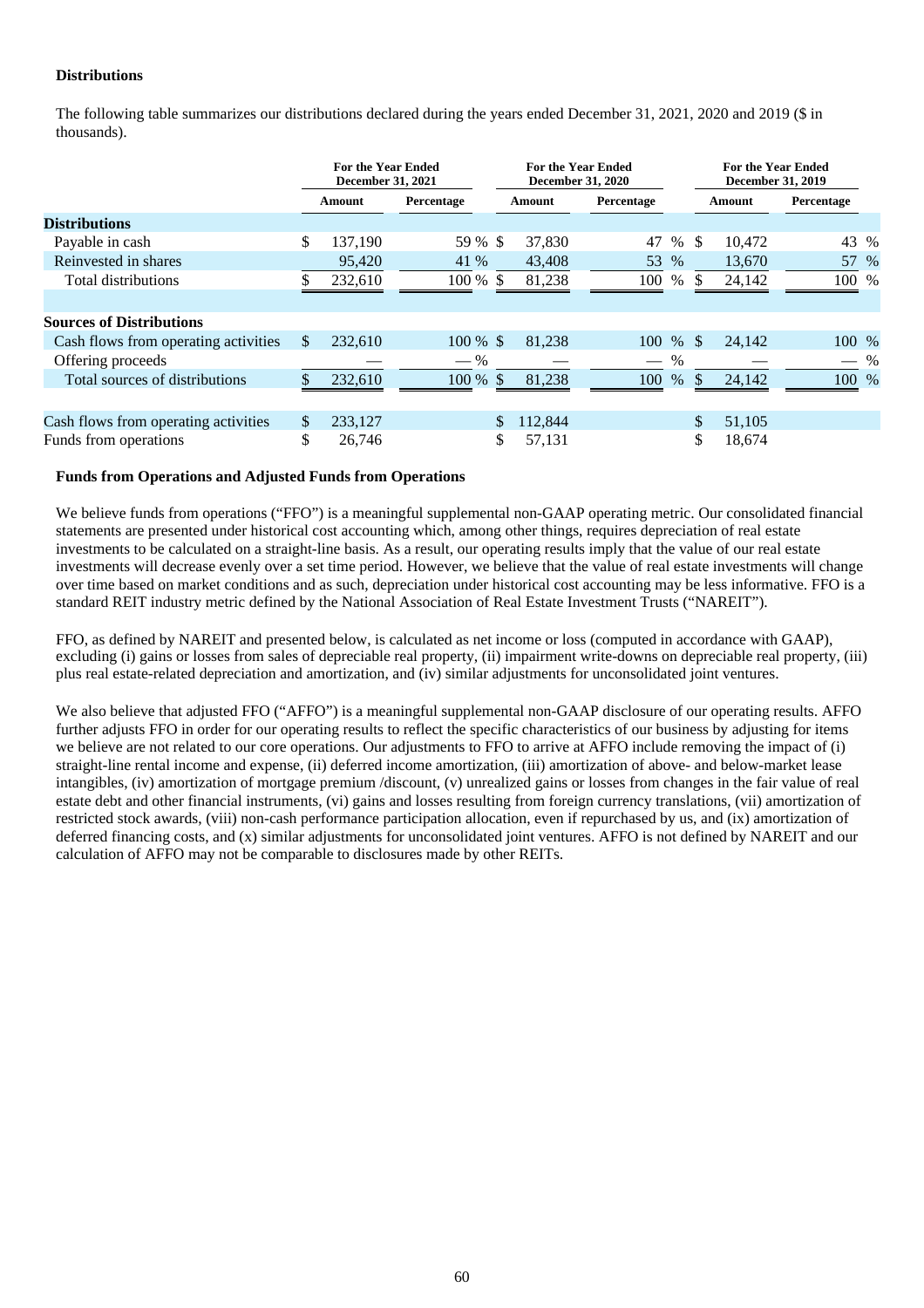The following table presents a reconciliation of FFO and AFFO to net loss attributable to stockholders (\$ in thousands):

|                                                                      |    | 2021       |       | 2020      |              | 2019      |
|----------------------------------------------------------------------|----|------------|-------|-----------|--------------|-----------|
| Net loss attributable to stockholders                                | \$ | (302, 251) | $\$\$ | (96, 258) | $\mathbb{S}$ | (20, 826) |
| Adjustments to arrive at FFO:                                        |    |            |       |           |              |           |
| Real estate depreciation and amortization                            |    | 330,455    |       | 155,864   |              | 38,896    |
| Investment in unconsolidated real estate ventures – depreciation and |    |            |       |           |              |           |
| amortization                                                         |    | 800        |       | 753       |              | 604       |
| Amount attributable to non-controlling interests for above           |    |            |       |           |              |           |
| adjustments                                                          |    | (2,258)    |       | (3,228)   |              |           |
| FFO attributable to stockholders                                     |    | 26,746     |       | 57,131    |              | 18,674    |
| Adjustments to arrive at AFFO:                                       |    |            |       |           |              |           |
| Straight-line rental income and expense                              |    | (12, 453)  |       | (8,668)   |              | (829)     |
| Deferred income amortization <sup>(1)</sup>                          |    | (2,717)    |       | (1,294)   |              | (1,566)   |
| Amortization of above- and below-market lease intangibles, net       |    | (1,188)    |       | (15)      |              | (13)      |
| Unrealized (gains) losses from changes in the fair value of          |    |            |       |           |              |           |
| investments in real estate debt and other financial instruments      |    | (36,009)   |       | 9,026     |              | 256       |
| Foreign currency loss                                                |    | 15,102     |       |           |              |           |
| Non-cash performance participation allocation                        |    | 204,225    |       | 15,061    |              | 10,366    |
| Amortization of deferred financing costs                             |    | 8,547      |       | 3,183     |              | 1,050     |
| Amortization of restricted stock awards                              |    | 537        |       | 128       |              | 71        |
| Amount attributable to non-controlling interests for above           |    |            |       |           |              |           |
| adjustments                                                          |    | 261        |       | 288       |              | (151)     |
| AFFO attributable to stockholders                                    |    | 203,051    | \$    | 74,840    | \$           | 27,858    |

(1) Effective with the period ending September 30, 2021, we have updated our definition of AFFO to exclude the impact of deferred income amortization. Prior periods have been reclassified to conform to current period presentation.

FFO and AFFO should not be considered to be more relevant or accurate than the GAAP methodology in calculating net income (loss) or in evaluating our operating performance. In addition, FFO and AFFO should not be considered as alternatives to net income (loss) as indications of our performance or as alternatives to cash flows from operating activities as indications of our liquidity, but rather should be reviewed in conjunction with these and other GAAP measurements. Further, FFO and AFFO are not intended to be used as liquidity measures indicative of cash flow available to fund our cash needs, including our ability to make distributions to our stockholders.

# **Unregistered Sales of Equity Securities**

As described in Note 11 "Related Party Transactions" to our consolidated financial statements in this Annual Report on Form 10- K, the Advisor is entitled to an annual management fee equal to 1.25% of our NAV, payable monthly as compensation for the services it provides to us. The management fee can be paid, at the Advisor's election, in cash, shares of common stock, or Operating Partnership units. The Advisor waived its management fee through March 31, 2019. During the years ended December 31, 2021, 2020 and 2019, we incurred management fees of \$62.2 million, \$19.4 million and \$5.5 million, respectively. For the years ended December 31, 2021, 2020 and 2019, the Advisor elected to receive the management fee in shares of our common stock. We issued 2,232,831, 811,757 and 210,827 unregistered Class I shares to the Advisor as payment for the management fee and also had a payable of \$9.6 million, \$2.1 million and \$1.0 million related to the management fee as of December 31, 2021, 2020 and 2019, respectively, which is included in Due to affiliates on our consolidated financial statements. During January 2022, the Advisor was issued 371,148 unregistered Class I shares as payment for the \$9.6 million management fee accrued as of December 31, 2021. During January 2021, the Advisor was issued 97,097 unregistered Class I shares as payment for the \$2.1 million management fee accrued as of December 31, 2020. During January 2020, the Advisor was issued 48,049 unregistered Class I shares as payment for the \$1.0 million management fee accrued as of December 31, 2019. The shares issued to the Advisor for payment of the management fee were issued at the applicable NAV per share at the end of each month for which the fee was earned.

Additionally, the Special Limited Partner, an affiliate of the Advisor, holds a performance participation interest in the Operating Partnership that entitles it to receive an allocation of the Operating Partnership's total return to its capital account. As further described in Note 11 to our consolidated financial statements, total return is defined as distributions paid or accrued plus the change in NAV. Under the Operating Partnership's limited partnership agreement, the annual total return will be allocated solely to the Special Limited Partner after the other unit holders have received a total return of 5% (after recouping any loss carryforward amount) and such allocation will continue until the allocation between the Special Limited Partner and all other unit holders is equal to 12.5% and 87.5%, respectively. Thereafter, the Special Limited Partner will receive an allocation of 12.5% of the annual total return. The annual distribution of the performance participation interest will be paid in cash or Class I units of the Operating Partnership, at the election of the Special Limited Partner. During the years ended December 31, 2021, 2020 and 2019, we recognized \$204.2 million, \$15.1 million and \$10.4 million, respectively, of performance participation interest in the Company's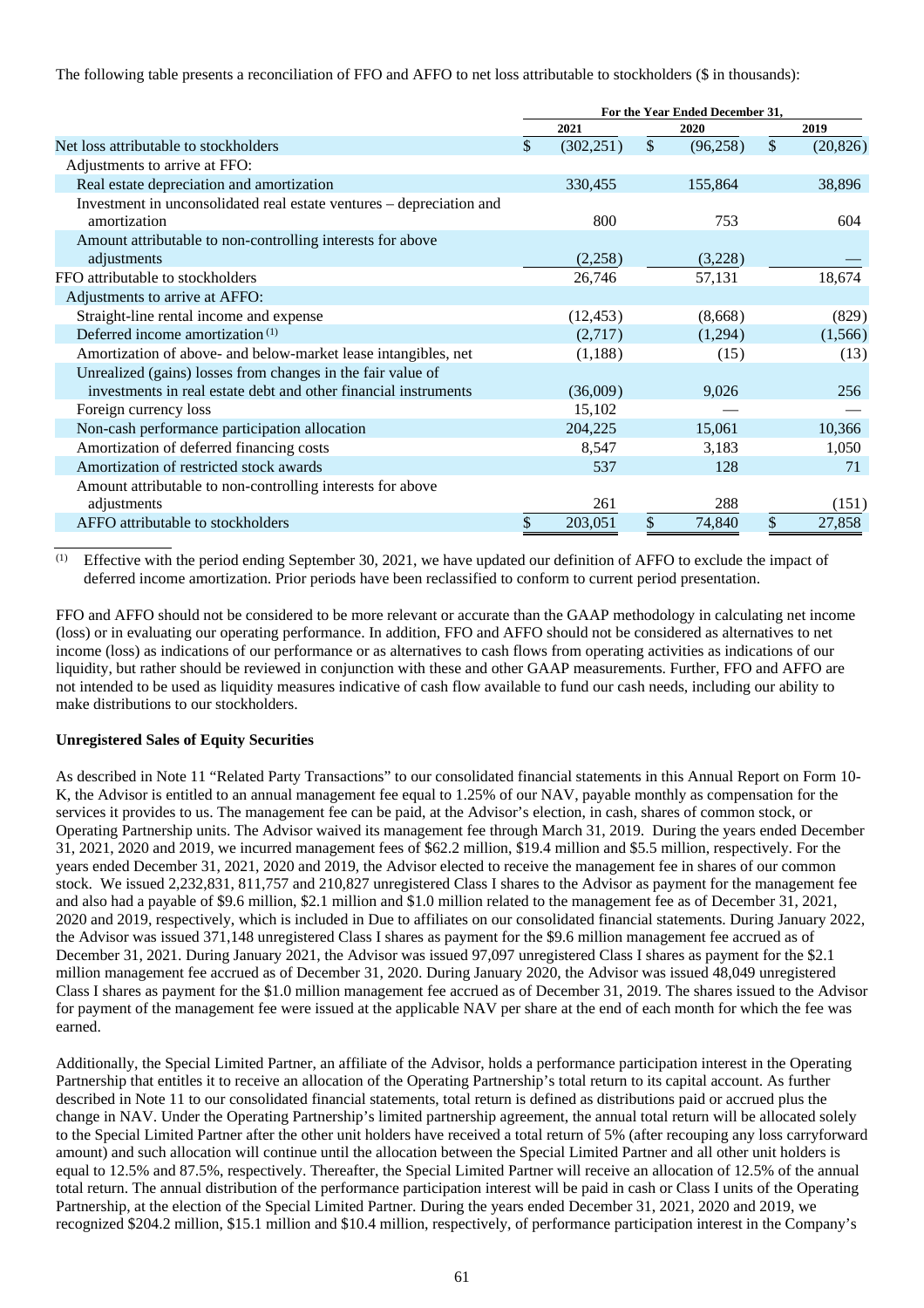consolidated financial statements as the performance hurdle was achieved as of December 31, 2021, 2020 and 2019, respectively. The performance participation interest for 2021 became payable on December 31, 2021 and in January 2022, we issued approximately 7.9 million Class I units of the Operating Partnership to the Special Limited Partner as payment for the performance participation interest for 2021. The performance participation interest for 2020 became payable on December 31, 2020 and in January 2021, we issued approximately 0.7 million Class I units of the Operating Partnership to the Special Limited Partner as payment for the performance participation interest for 2020. The performance participation interest for 2019 became payable on December 31, 2019 and in January 2020, we issued approximately 0.5 million Class I units of the Operating Partnership to the Special Limited Partner as payment for the performance participation interest for 2019. Each Class I unit is exchangeable into one Class I common share.

Each issuance to the Advisor and the Special Limited Partner was made pursuant to Section  $4(a)(2)$  of the Securities Act.

### **Share Repurchase Plan**

We have adopted a share repurchase plan, whereby on a monthly basis, stockholders may request that we repurchase all or any portion of their shares. We may choose to repurchase all, some or none of the shares that have been requested to be repurchased at the end of any particular month, in our discretion, subject to any limitations in the share repurchase plan.

The total amount of aggregate repurchases of Class T, Class S, Class D, and Class I shares (excluding any early repurchase deduction) is limited to 2% of the aggregate NAV per month (measured using the aggregate NAV as of the end of the immediately preceding month) and 5% of the aggregate NAV per calendar quarter (measured using the aggregate NAV as of the end of the immediately preceding quarter).

Shares are repurchased at a price equal to the transaction price on the applicable repurchase date, subject to any early repurchase deduction. Shares that have not been outstanding for at least one year are repurchased at 95% of the transaction price. Due to the illiquid nature of investments in real estate, we may not have sufficient liquid resources to fund repurchase requests and may elect not to repurchase some or all of the shares submitted for repurchase in a given period. Further, we may make exceptions to, modify or suspend the share repurchase plan. Our board of directors may also determine to terminate our share repurchase plan if required by applicable law or in connection with a transaction in which our stockholders receive liquidity for their shares of our common stock, such as a sale or merger of our company or listing of our shares on a national securities exchange.

If the transaction price for the applicable month is not made available by the tenth business day prior to the last business day of the month (or is changed after such date), then no repurchase requests will be accepted for such month and stockholders who wish to have their shares repurchased the following month must resubmit their repurchase requests.

During the three months ended December 31, 2021, we repurchased shares of our common stock in the following amounts, which represented all of the share repurchase requests received for the same period.

| Month of:     | <b>Total Number</b><br>of Shares<br>Repurchased <sup>(1)</sup> | <b>Repurchases as</b><br>a Percentage<br>of Shares<br>Outstanding (1) | Average<br><b>Price Paid</b><br>per Share | <b>Total Number of</b><br><b>Shares Repurchased</b><br>as Part of Publicly<br><b>Announced Plans</b><br>or Programs | <b>Maximum Number of</b><br><b>Shares that May Yet</b><br><b>Be Repurchased</b><br><b>Under the Plans</b><br>or Programs <sup><math>(2)</math></sup> |
|---------------|----------------------------------------------------------------|-----------------------------------------------------------------------|-------------------------------------------|---------------------------------------------------------------------------------------------------------------------|------------------------------------------------------------------------------------------------------------------------------------------------------|
| October 2021  | 259,153                                                        | 0.09%                                                                 | 23.80                                     | 259,153                                                                                                             |                                                                                                                                                      |
| November 2021 | 288,135                                                        | 0.09%                                                                 | 24.44                                     | 288,135                                                                                                             |                                                                                                                                                      |
| December 2021 | 469,271                                                        | 0.14%                                                                 | 24.84                                     | 469,271                                                                                                             |                                                                                                                                                      |
| Total         | 1,016,559                                                      |                                                                       | 24.46                                     | 1,016,559                                                                                                           |                                                                                                                                                      |

(1) Repurchases are limited under the share repurchase plan as described above. Under the share repurchase plan, we would have been able to repurchase up to an aggregate of \$317.9 million of Class T, Class S, Class D and Class I shares based on our September 30, 2021 NAV in the fourth quarter of 2021 (if such repurchase requests were made). Pursuant to the share repurchase plan, this amount resets at the beginning of each quarter.

(2) All repurchase requests under our share repurchase plan were satisfied.

### **ITEM6. RESERVED**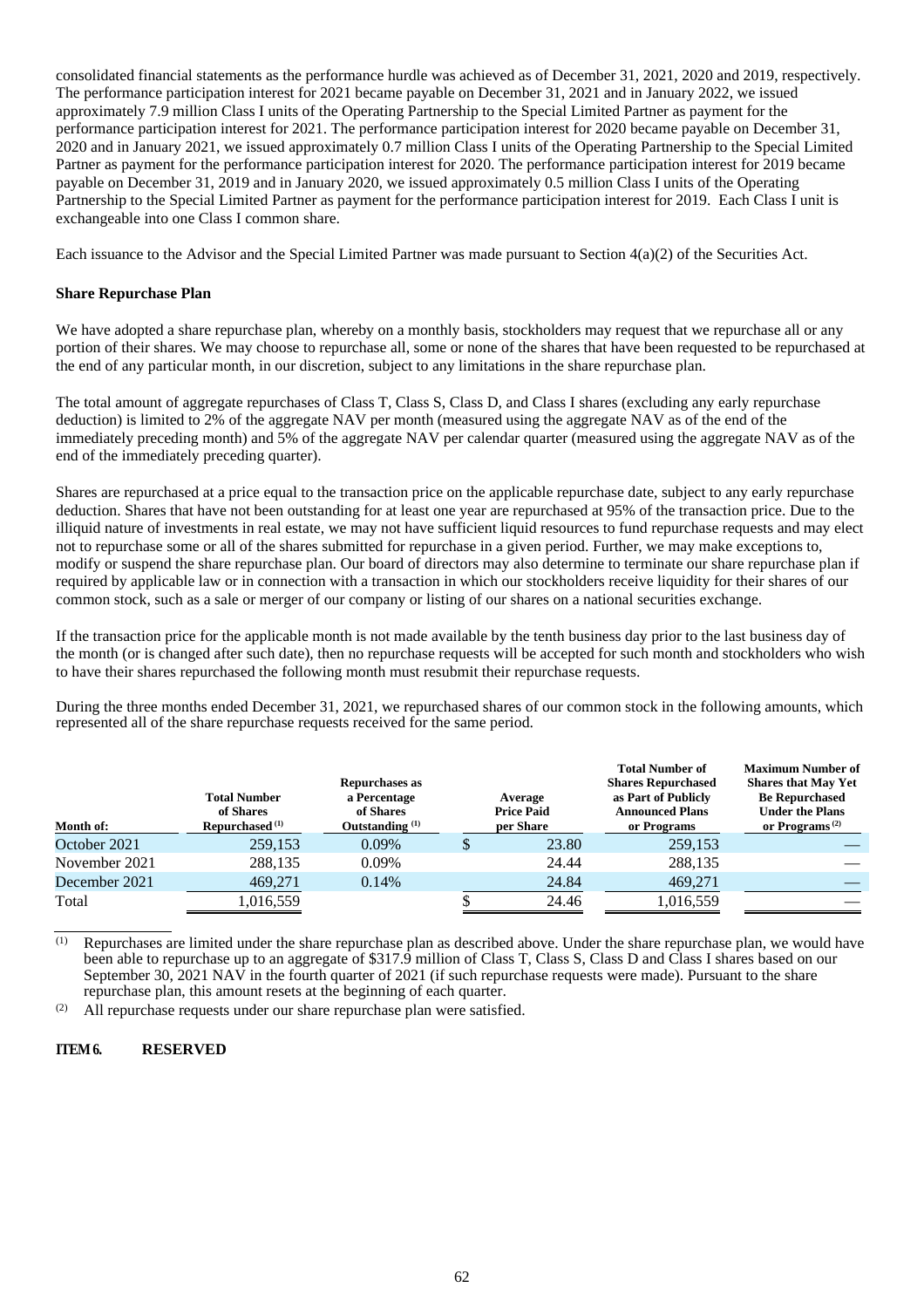# **ITEM7. MANAGEMENT'S DISCUSSION AND ANALYSIS OF FINANCIAL CONDITION AND RESULTS OF OPERATIONS**

*References herein to "Starwood Real Estate Income Trust, Inc.," "Company," "we," "us," or "our" refer to Starwood Real Estate Income Trust, Inc. and its subsidiaries unless the context specifically requires otherwise.*

*The following discussion should be read in conjunction with the consolidated financial statements and notes thereto appearing elsewhere in this Annual Report on Form 10-K. In addition to historical data, this discussion contains forward-looking statements about our business, operations and financial performance based on current expectations that involve risks, uncertainties and assumptions. Our actual results may differ materially from those in this discussion as a result of various factors, including but not limited to those discussed under Item 1A. Risk Factors in this Annual Report on Form 10-K.* 

# **Overview**

We were formed on June 22, 2017 as a Maryland corporation to invest primarily in stabilized, income-oriented commercial real estate and debt secured by commercial real estate. Our portfolio is principally comprised of properties located in the United States. We may diversify our portfolio on a global basis through investments in properties outside of the United States, with a focus on Europe. To a lesser extent, the Company invests in real estate debt, including loans secured by real estate and real estate-related securities. We are an externally advised, perpetual-life REIT. We own all or substantially all of our assets through the Operating Partnership, of which we are the sole general partner. We and the Operating Partnership are externally managed by the Advisor.

Our board of directors has at all times oversight and policy-making authority over us, including responsibility for governance, financial controls, compliance and disclosure. Pursuant to an advisory agreement among the Advisor, the Operating Partnership and us (the "Advisory Agreement"), we have delegated to the Advisor the authority to source, evaluate and monitor our investment opportunities and make decisions related to the acquisition, management, financing and disposition of our assets, in accordance with our investment objectives, guidelines, policies and limitations, subject to oversight by our board of directors.

We have elected to be taxed as a REIT under the Code for U.S. federal income tax purposes, commencing with our taxable year ended December 31, 2019. We generally will not be subject to U.S. federal income taxes on our taxable income to the extent we annually distribute all of our net taxable income to stockholders and maintain our qualification as a REIT.

On December 27, 2017, we commenced our Initial Public Offering of up to \$5.0 billion in shares of our common stock. On June 2, 2021, our Initial Public Offering terminated and we commenced our Follow-on Public Offering of up to \$10.0 billion in shares of common stock, consisting of up to \$8.0 billion in shares in our primary offering and up to \$2.0 billion in shares pursuant to our distribution reinvestment plan. On February 11, 2022, in accordance with the terms of the offering, we reallocated shares between the primary offering and distribution reinvestment plan. We reallocated \$1,700,000,000 in shares from our distribution reinvestment plan to our primary offering, and as a result, we are now offering up to \$9,700,000,000 in shares in our primary offering and up to \$300,000,000 in shares pursuant to our distribution reinvestment plan. We are selling in the Follow-on Public Offering any combination of four classes of shares of our common stock, with a dollar value up to the maximum aggregate amount. We intend to continue selling shares in the Follow-on Public Offering on a monthly basis.

On February 8, 2022, we filed a Registration Statement on Form S-11 (File No. 333-262589) for a second follow-on public offering of up to \$18.0 billion in shares of our common stock (in any combination of purchases of Class T, Class S, Class D and Class I shares of our common stock), consisting of up to \$16.0 billion in shares of common stock in our primary offering and up to \$2.0 billion in shares of common stock pursuant to our distribution reinvestment plan.

As of March 28, 2022, we had received net proceeds of \$9.8 billion from the sale of our common stock through our public offerings. We have contributed the net proceeds from our public offerings to the Operating Partnership in exchange for a corresponding number of Class T, Class S, Class D and Class I units. The Operating Partnership has primarily used the net proceeds to make investments in real estate and real estate debt as further described below under "Portfolio."

# **Investment Objectives**

Our investment objectives are to invest in assets that will enable us to:

- provide current income in the form of regular, stable cash distributions to achieve an attractive distribution yield;
- preserve and protect invested capital;
- realize appreciation in NAV from proactive investment management and asset management; and
- provide an investment alternative for stockholders seeking to allocate a portion of their long-term investment portfolios to commercial real estate with lower volatility than publicly traded real estate companies.

We cannot assure you that we will achieve our investment objectives. See Item  $1A - "Risk Factors"$  section of this Annual Report on Form 10-K.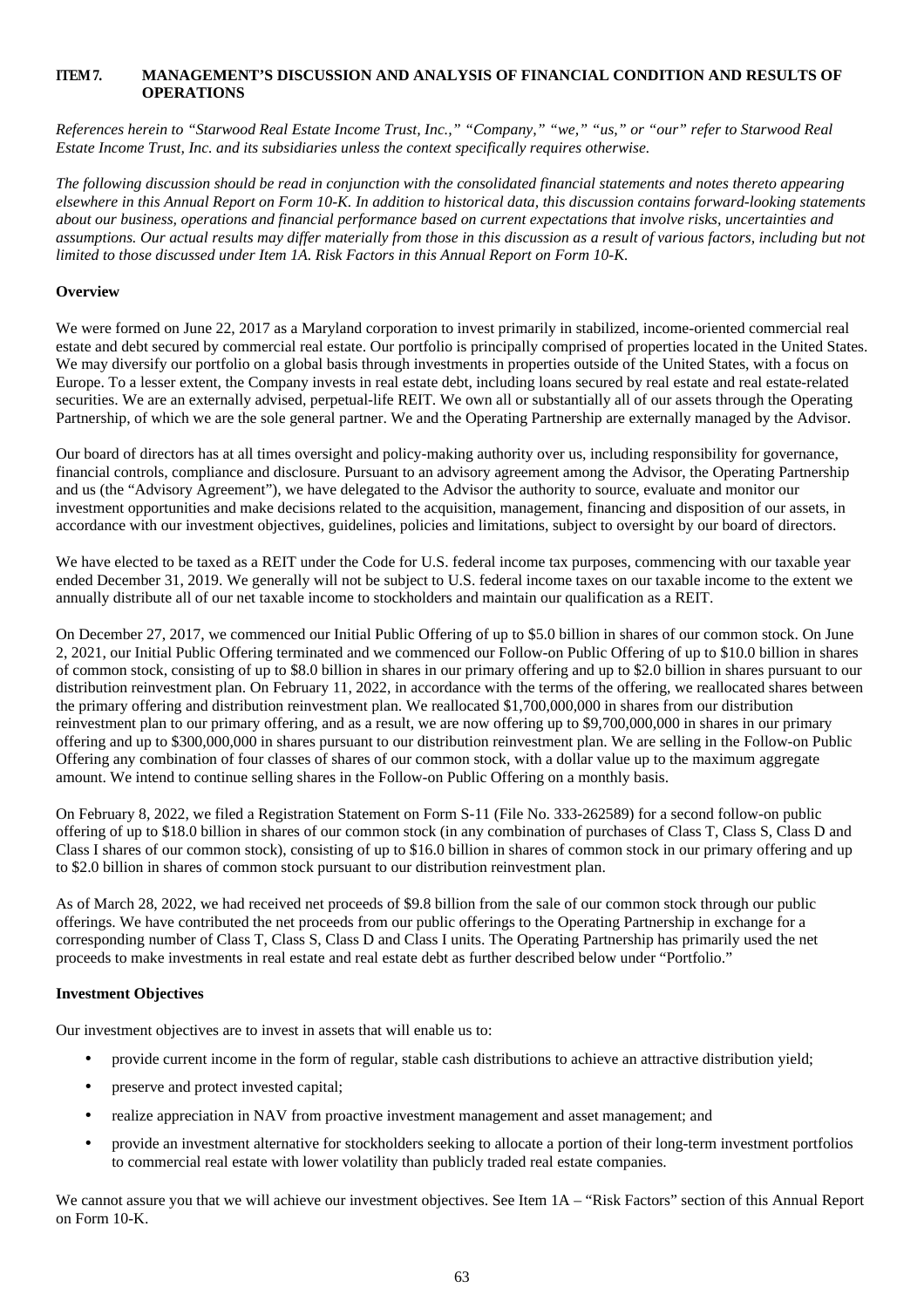# **Recent Developments**

# *COVID-19 Business Outlook*

The outbreak of COVID-19 was declared by the World Health Organization as a global health emergency on January 30, 2020 and then as a pandemic in March 2020. As of December 31, 2021, the COVID-19 pandemic is ongoing.

The Advisor has been following guidance from the Centers for Disease Control ("CDC") and Prevention and local health authorities to ensure it has the plans and resources in place to safeguard the health and wellbeing of its employees and the Advisor continues to operate normally across investment, asset management and corporate support functions.

Although the U.S. Food and Drug Administration has approved certain therapies and vaccines fully and for emergency use and distribution to the public, there remain uncertainties as to the public's willingness to receive the vaccine in sufficient numbers and the overall efficacy of the vaccines as new strains of COVID-19 have been discovered, and the level of resistance these new strains have to the existing vaccines remains unknown. The pandemic and public and private responses to the pandemic may lead to deterioration of economic conditions, which could materially affect our or our tenants' performance, financial condition, results of operations, and cash flows. The extent to which the coronavirus impacts our investments and operations will depend on future developments, which are highly uncertain and cannot be predicted with confidence, including the duration of the outbreak, the impact of new variants of the coronavirus, new information that may emerge concerning the severity of the coronavirus and the actions taken to contain the coronavirus or treat its impact, among others.

# *Impact of COVID-19 - Results of Operations*

COVID-19 had a minimal impact on rent collections for the year ended December 31, 2021. While it is difficult to predict the future impact of COVID-19, our rent collections to date have not changed materially. In June 2021, the CDC extended the eviction moratorium, which was scheduled to expire on June 30, 2021, through July 31, 2021 at which point it expired. On August 4, 2021, the CDC announced a new, "temporary" moratorium on evictions (which would have expired on October 3, 2021) separate from the CDC's prior eviction moratorium that expired July 31, 2021. On August 26, 2021, the U.S. Supreme Court ruled that the CDC does not have the power to halt evictions and the federal moratorium effectively ended.

Our operating results depend, in large part, on revenues derived from leasing to residential and commercial tenants and the ability of our tenants to earn sufficient income to pay their rents in a timely manner. While we have performed relatively well in this regard, the rapid development and fast-changing nature of the COVID-19 pandemic creates many unknowns that could have a future material impact on us. Its duration and severity, the extent of the adverse health impact on the general population and governmental measures implemented to prevent its spread and cushion the economic impact on consumers, are among the unknowns. These, among other items, will likely impact the economy, the unemployment rate and our operations and could materially affect our future consolidated results of operations and overall performance.

Beginning in March 2020, our hospitality segment experienced a material decrease in occupancy. The conditions caused by COVID-19 had a material impact on the performance of our hospitality assets for the year ended December 31, 2021 where occupancy was down 18%, and average daily rates were down 10% compared to the same time period during 2019. The average occupancy for the year ended December 31, 2021 was 68%.

The COVID-19 pandemic caused significant market pricing and liquidity dislocation in March 2020, causing a broad-based market decline across securities. This had a significant impact on our investments in real estate debt. Values have since rebounded and the markets have stabilized as a result of the Federal government's injection of liquidity into the monetary system and an easing of travel restrictions.

See "—Results of Operations — Income from Investments in Real Estate Debt."

For additional discussion with respect to the potential impact of the COVID-19 pandemic on our liquidity and capital resources see "—Liquidity and Capital Resources" below.

Please refer to "Risk Factors" in this Annual Report on Form 10-K for additional disclosure relating to material trends or uncertainties that may impact our business.

# **2021 Highlights**

Operating Results:

- Raised \$5.8 billion of gross proceeds in our public offerings during the year ended December 31, 2021.
- Declared monthly net distributions totaling \$232.6 million for the year ended December 31, 2021. As of December 31, 2021, the annualized net distribution rate was 4.0% for Class T, 4.0% for Class S, 4.6% for Class D and 4.8% for Class I shares.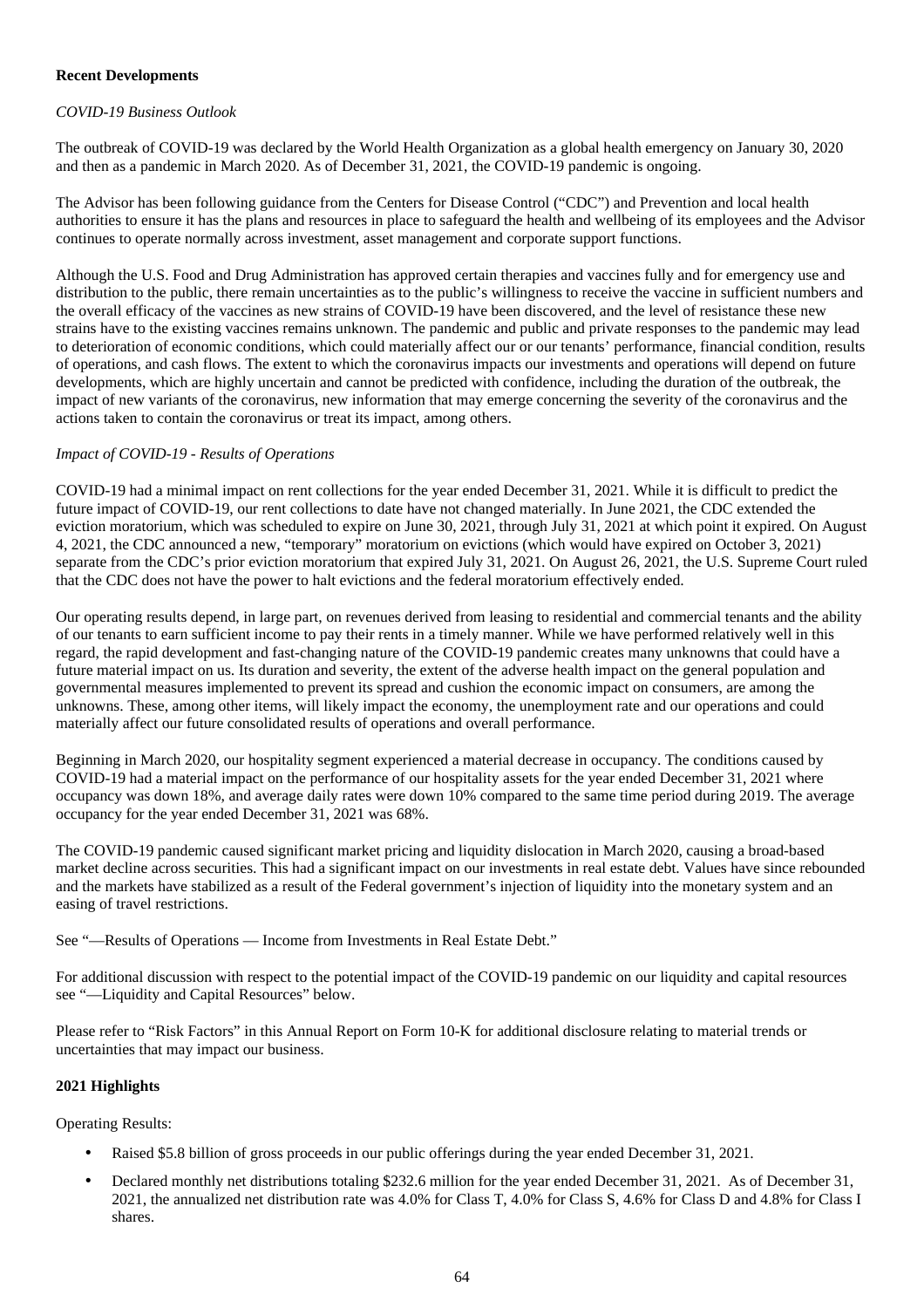- Year-to-date total returns through December 31, 2021, excluding upfront selling commissions and dealer manager fees, were 26.3% for Class T, 25.7% for Class S, 25.1% for Class D and 26.3% for Class I shares. Total return is calculated as the change in NAV per share during the respective periods, assuming any distributions are reinvested in accordance with our distribution reinvestment plan. Management believes total return is a useful measure of the overall investment performance of our shares.
- Annualized total return from inception through December 31, 2021, excluding upfront selling commissions and dealer manager fees, was 14.3% for Class T, 14.3% for Class S, 14.4% for Class D and 15.0% for Class I shares. Annualized total return from inception through December 31, 2021, assuming full upfront selling commissions and dealer manager fees was 13.0% for Class T, 13.0% for Class S and 13.8% for Class D shares.

# Investments:

- During the year ended December 31, 2021, we:
	- Acquired 151 residential properties across seven transactions with a total purchase price of \$9.3 billion, excluding closing costs.
	- Acquired 60 industrial assets across two transactions with a total purchase price of \$1.6 billion, excluding closing costs.
	- Acquired 2,595 single-family rental homes across two investments with a total purchase price of \$1.1 billion, excluding closing costs.
	- **Provided a £360 million term loan for the acquisition of a premier United Kingdom holiday company.**
	- Acquired 25 self-storage assets with a total purchase price of \$320 million, excluding closing costs.
	- Acquired two triple net, sale and leasebacks of 819 hotel keys for \$188.0 million, excluding closing costs.
- Subsequent to December 31, 2021, we acquired:
	- An aggregate of \$0.2 billion of investments in real estate across four separate transactions, exclusive of closing costs. The acquisitions were related to single-family rental homes, self-storage and industrial properties.
	- An aggregate of \$0.2 billion of investments in real estate debt and real estate-related equity securities.

# Financings:

- During the year ended December 31, 2021, we closed an aggregate of \$8.2 billion in property-level financing.
- During the year ended December 31, 2021, we increased the capacity on our revolving credit facility by \$1.0 billion, for a total capacity of \$1.2 billion.
- During the year ended December 31, 2021, we increased the capacity on our unsecured line of credit (the "Line of Credit") by \$350.0 million, for a total capacity of \$450.0 million.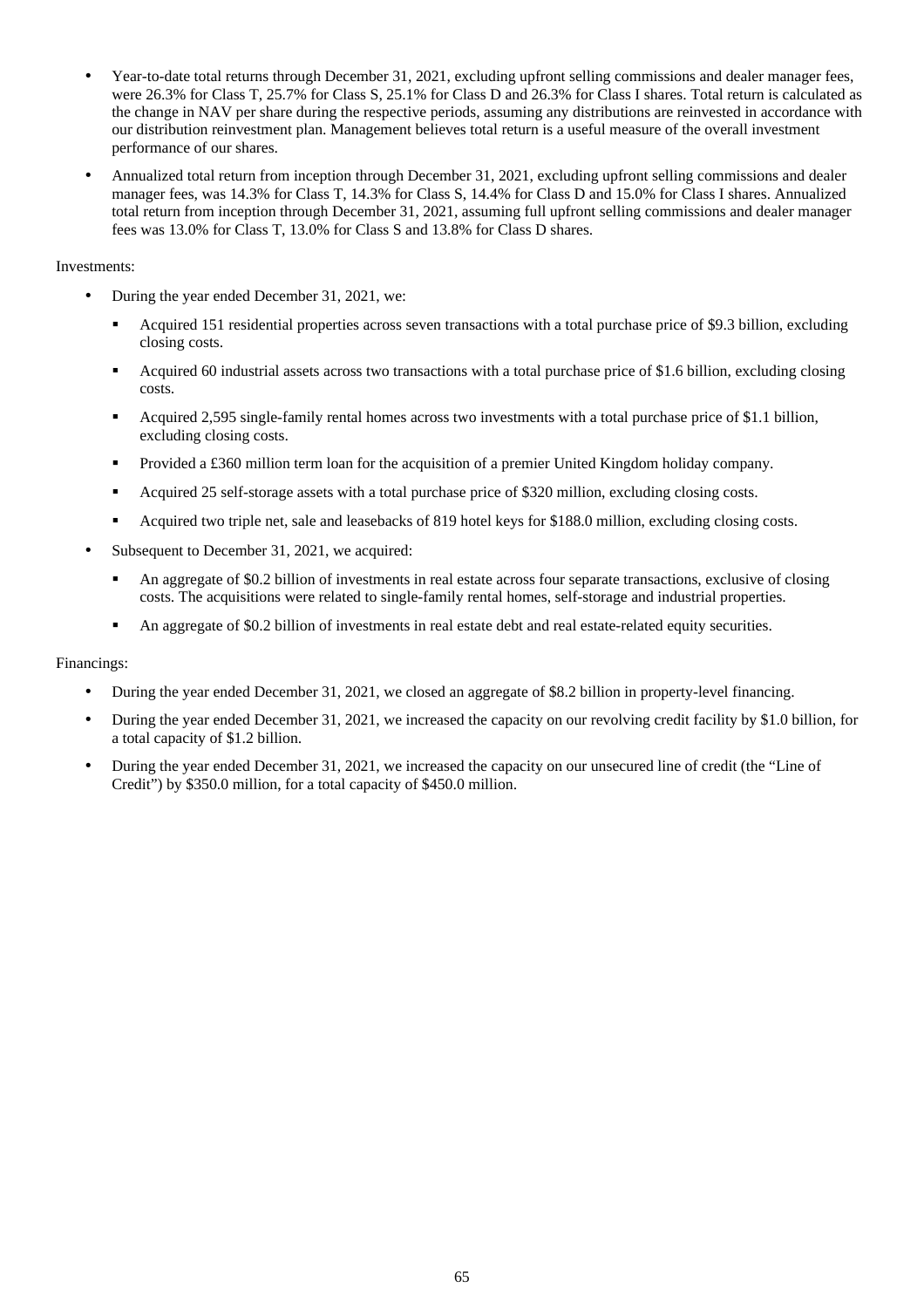# **Portfolio**

# *Summary of Portfolio*

The following chart outlines the percentage of our assets across investments in real estate, investments in real estate securities and investment in real estate loan based on AUM as of December 31, 2021:

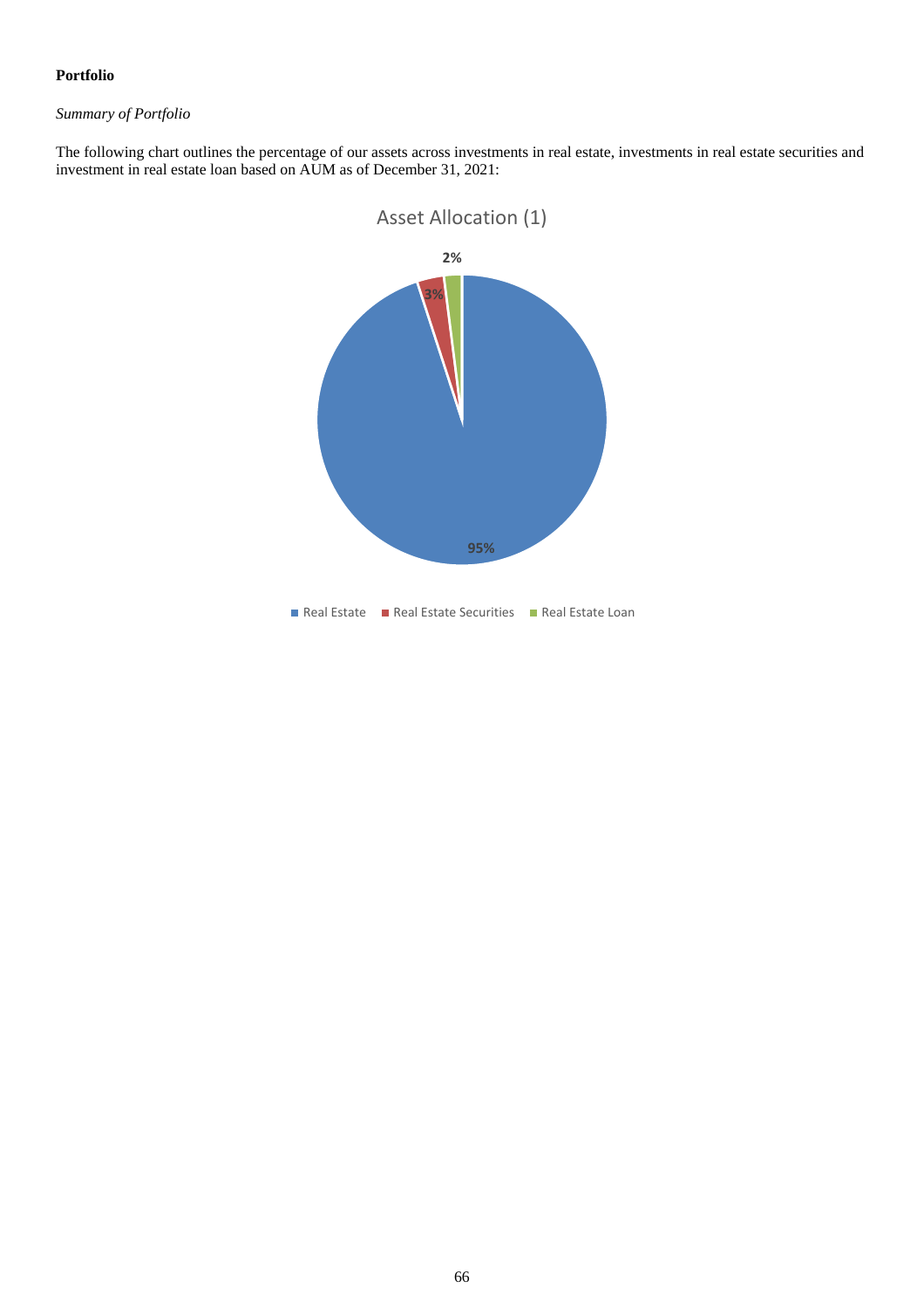The following charts further describe the composition of our investments in real estate and investment in real estate loan based on fair value as of December 31, 2021:



- $\overline{p}$  Investments in real estate includes our direct property investments and our unconsolidated investment. Investments in real estate securities includes our equity in public real estate-related companies, our RMBS investments and our CMBS investments. Investments in real estate loan includes our term loan. Geography weighting is measured as the asset value of real estate properties and unconsolidated real estate venture for each geographical category against the total value of all (i) real estate properties and (ii) unconsolidated real estate venture.
- (2) Real estate includes our direct property investments, our unconsolidated investment and our term loan.<br>(3) Geography weighting includes our term loan and excludes our equity in public real estate-related comp
- Geography weighting includes our term loan and excludes our equity in public real estate-related companies and real estaterelated securities.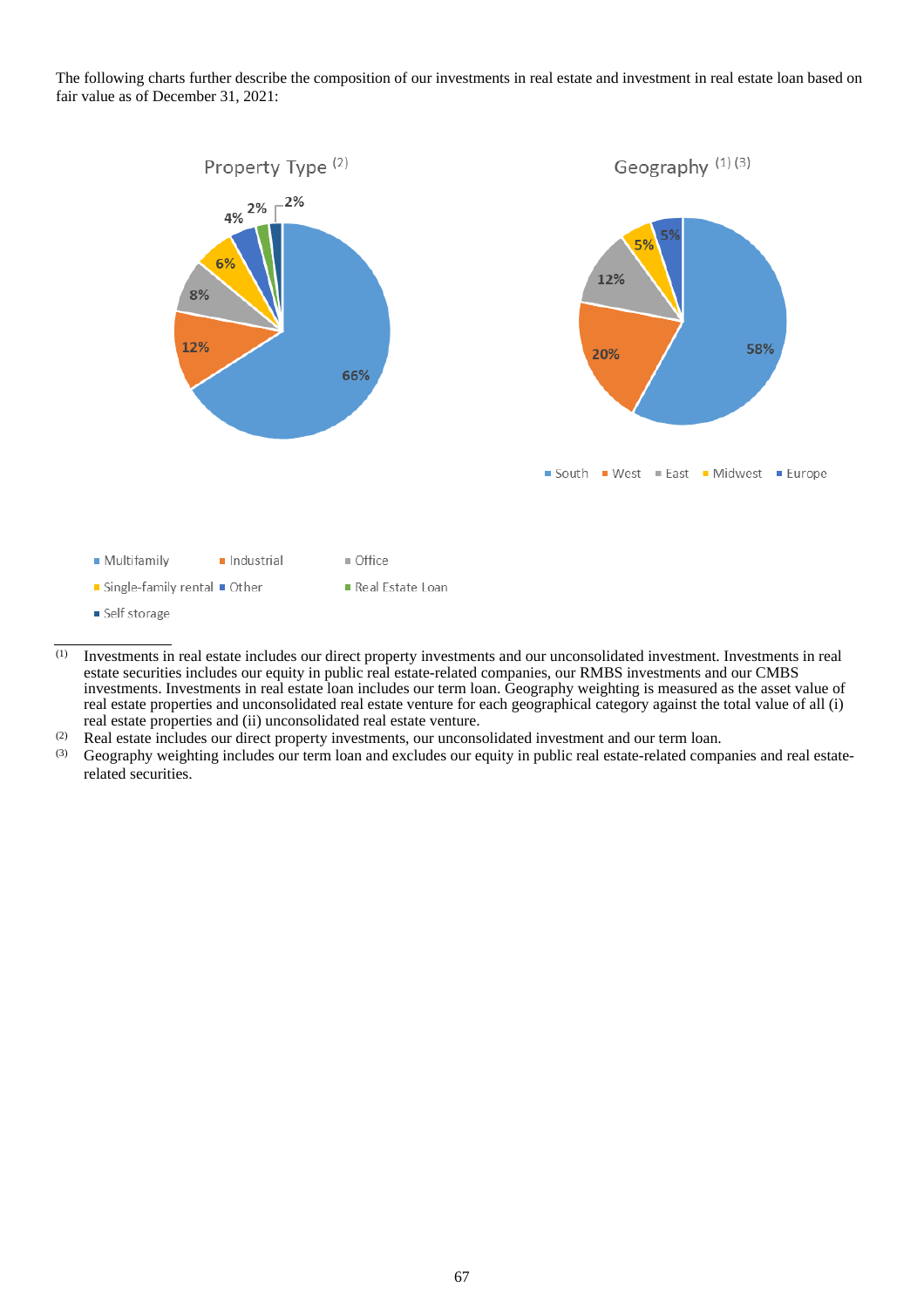# *Investments in Real Estate*

As of December 31, 2021, we owned 388 real estate properties, 2,595 single-family rental units and one investment in an unconsolidated real estate venture. The following table provides a summary of our portfolio as of December 31, 2021 (\$ in thousands):

| <b>Segment</b>        | Number of<br><b>Properties</b> | Sq. Feet<br>(in millions)<br>/ Number of<br><b>Units/Keys</b> | <b>Occupancy</b><br>Rate <sup>(1)</sup> | Gross Asset Value <sup>(2)</sup> |   | Segment<br><b>Revenue</b> | Percentage of<br>Segment<br>Revenue |
|-----------------------|--------------------------------|---------------------------------------------------------------|-----------------------------------------|----------------------------------|---|---------------------------|-------------------------------------|
| Multifamily           | 227                            | 53,471 units                                                  | 96%                                     | \$<br>13,302,657                 | S | 369,362                   | 58%                                 |
| Single-Family Rental  | $N/A$ (3)                      | $2,595$ units                                                 | 100%                                    | 1,130,841                        |   | 1,158                     | 0%                                  |
| Hospitality           | 9                              | 1,293 keys                                                    | 68%                                     | 228,984                          |   | 33,649                    | 5%                                  |
| Industrial            | 103                            | 16.18 sq. ft.                                                 | 99%                                     | 2,506,511                        |   | 96,826                    | 15%                                 |
| Office                | 19                             | $3.56$ sq. ft.                                                | 92%                                     | 1,611,472                        |   | 124,648                   | 20%                                 |
| Self-Storage          | 25                             | 13,554 units                                                  | 90%                                     | 321,963                          |   | 741                       | 0%                                  |
| <b>Medical Office</b> | 3                              | $0.39$ sq. ft.                                                | 87%                                     | 222,900                          |   | 14,697                    | 2%                                  |
| Other                 | 3                              | $0.75$ sq. ft.                                                | 100%                                    | 324,471                          |   | 1,824                     | 0%                                  |
| Total                 | 389                            |                                                               |                                         | 19,649,799                       |   | 642,905                   | 100%                                |

(1) The occupancy rate for our industrial, office, self-storage and medical office investments is defined as all leased square footage divided by the total available square footage as of December 31, 2021. The occupancy rate for our multifamily and single-family rental investments is defined as the number of leased units divided by the total unit count as of December 31, 2021. The occupancy rate for our hospitality investments is based on the trailing twelve-month average occupancy for the period ended December 31, 2021.

(2) Based on fair value as of December 31, 2021.

(3) Includes a 100% interest in a subsidiary with 2,303 single-family rental units and a 95% interest in a consolidated joint venture with 292 single-family rental units.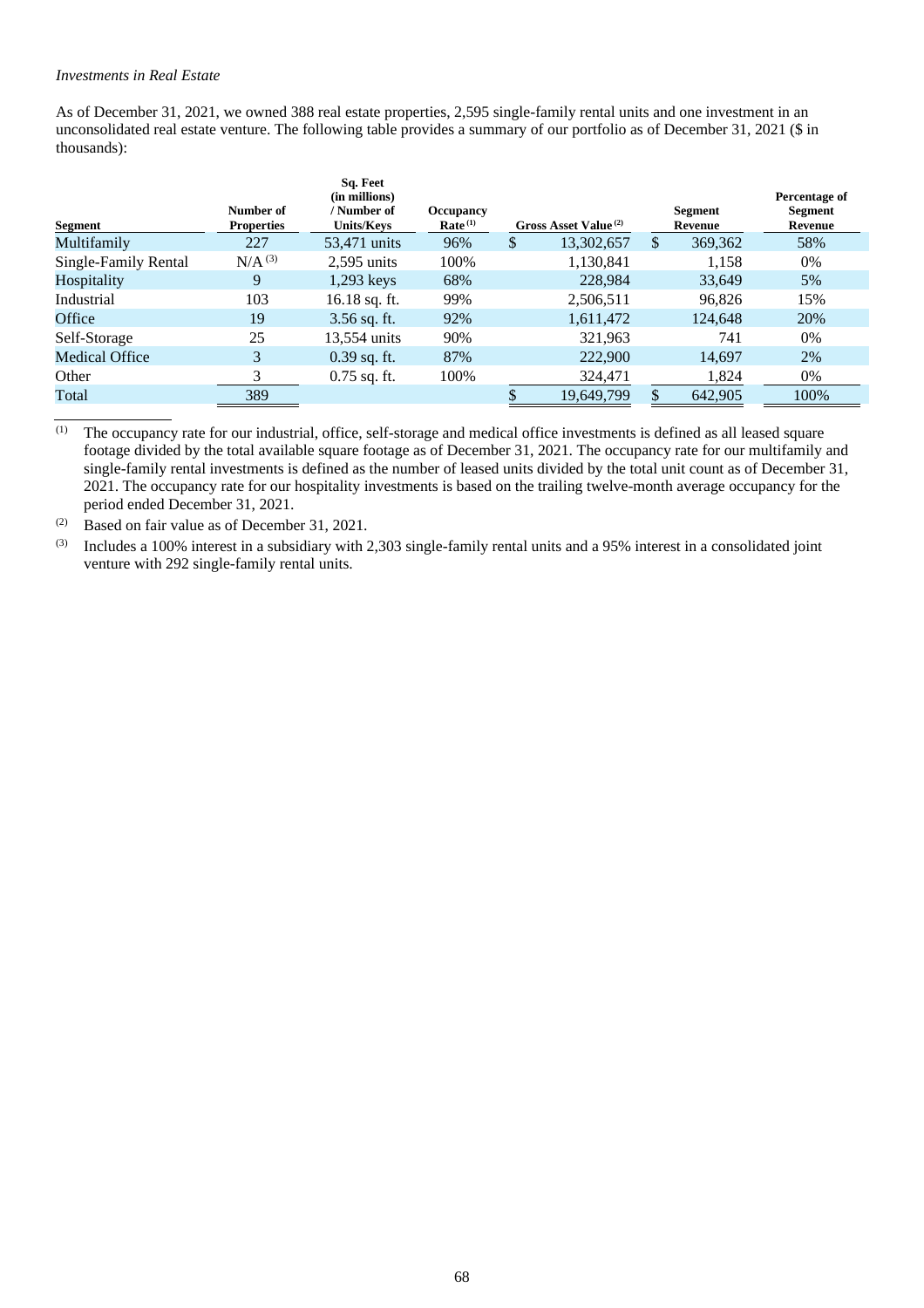### The following table provides information regarding our portfolio of real estate properties as of December 31, 2021:

| <b>Segment and Investment</b>                                     | Number of<br><b>Properties</b> | Location                                     | <b>Acquisition</b><br>Date     | Ownership<br>Interest <sup>(1)</sup> | Sq. Feet<br>(in millions)<br>/ Number of<br><b>Units/Keys</b> | Occupancy <sup>(2)</sup> |
|-------------------------------------------------------------------|--------------------------------|----------------------------------------------|--------------------------------|--------------------------------------|---------------------------------------------------------------|--------------------------|
| Multifamily:                                                      |                                |                                              |                                |                                      |                                                               |                          |
| Florida Multifamily Portfolio<br>Phoenix Property                 | 4<br>$\mathbf{1}$              | Jacksonville/Naples, FL<br>Mesa, AZ          | January 2019<br>January 2019   | 100%<br>100%                         | 1,150<br>256                                                  | 98%<br>95%               |
| Savannah Property                                                 | 1                              | Savannah, GA                                 | January 2019                   | 100%                                 | 203                                                           | 97%                      |
| <b>Concord Park Apartments</b>                                    | $\mathbf{1}$                   | Fort Meade, MD                               | <b>July 2019</b>               | 100%                                 | 335                                                           | 95%                      |
| Columbus Multifamily                                              | 4                              | Columbus, OH                                 | September/October 2019         | 96%                                  | 1,012                                                         | 95%                      |
| <b>Cascades Apartments</b>                                        | $\mathbf{1}$                   | Charlotte, NC                                | October 2019                   | 100%                                 | 570                                                           | 95%                      |
| <b>Thornton Apartments</b>                                        | $\mathbf{1}$                   | Alexandria, VA                               | October 2019                   | 100%                                 | 439                                                           | 95%                      |
| <b>Exchange on Erwin</b>                                          | $\mathbf{1}$                   | Durham, NC                                   | November 2019                  | 100%                                 | 265                                                           | 95%                      |
| The Griffin                                                       | 1                              | Scottsdale, AZ                               | December 2019                  | 100%                                 | 277                                                           | 98%                      |
| <b>Avida Apartments</b>                                           | $\,1$                          | Salt Lake City, UT                           | December 2019                  | 100%                                 | 400                                                           | 92%                      |
| Southeast Affordable Housing Portfolio                            | 22                             | Various                                      | Various 2020                   | 100%                                 | 4,384                                                         | 98%                      |
| <b>Highlands Portfolio</b>                                        | 3                              | Columbus, OH                                 | June 2020                      | 96%                                  | 599                                                           | 94%                      |
| The Baxter Decatur                                                | $\mathbf{1}$                   | Atlanta, GA                                  | August 2020                    | 100%                                 | 290                                                           | 93%                      |
| Florida Affordable Housing Portfolio II                           | $\overline{4}$                 | Jacksonville, FL                             | October 2020                   | 100%                                 | 958                                                           | 99%                      |
| Mid-Atlantic Affordable Housing Portfolio                         | 28                             | Various                                      | October 2020                   | 100%                                 | 3,660                                                         | 99%                      |
| Acadia                                                            | $\mathbf{1}$<br>$\mathbf{1}$   | Ashburn, VA                                  | December 2020<br>December 2020 | 100%<br>100%                         | 630<br>264                                                    | 94%<br>94%               |
| Kalina Way<br>Southeast Affordable Housing Portfolio II           | 9                              | Salt Lake City, UT<br>DC, FL, GA, MD, SC, VA | May 2021                       | 100%                                 | 1,642                                                         | 98%                      |
| Azalea Multifamily Portfolio                                      | 17                             | TX, FL, NC, MD, TN, GA                       | June/July 2021                 | 100%                                 | 5,620                                                         | 95%                      |
| <b>Keystone Castle Hills</b>                                      | $\mathbf{1}$                   | Dallas, TX                                   | <b>July 2021</b>               | 100%                                 | 690                                                           | 95%                      |
| Greater Boston Affordable Portfolio                               | 5                              | Boston, MA                                   | August/September 2021          | 98%                                  | 842                                                           | 98%                      |
| Columbus Preferred Portfolio                                      | $\overline{2}$                 | Columbus, OH                                 | September 2021                 | 96%                                  | 400                                                           | 98%                      |
| The Palmer Dadeland                                               | 1                              | Dadeland, FL                                 | September 2021                 | 100%                                 | 844                                                           | 97%                      |
| <b>Seven Springs Apartments</b>                                   | $\mathbf{1}$                   | Burlington, MA                               | September 2021                 | 100%                                 | 331                                                           | 97%                      |
| Maison's Landing                                                  | 1                              | Taylorsville, UT                             | September 2021                 | 100%                                 | 492                                                           | 96%                      |
| <b>Sawyer Flats</b>                                               | $\mathbf{1}$                   | Gaithersburg, MD                             | October 2021                   | 100%                                 | 648                                                           | 96%                      |
| Raleigh Multifamily Portfolio                                     | 6                              | Raleigh, NC                                  | November 2021                  | 95%                                  | 2,291                                                         | 94%                      |
| <b>SEG Multifamily Portfolio</b>                                  | 62                             | Various                                      | November 2021                  | 100%                                 | 15,460                                                        | 95%                      |
| South Florida Multifamily Portfolio                               | 3                              | Various                                      | November 2021                  | 95%                                  | 1,150                                                         | 95%                      |
| Florida Affordable Housing Portfolio III                          | 16                             | Various                                      | November 2021                  | 100%                                 | 2,660                                                         | 99%                      |
| Central Park Portfolio                                            | 9<br>17                        | Denver, CO                                   | December 2021                  | 100%                                 | 1,445                                                         | 96%<br>97%               |
| National Affordable Housing Portfolio<br><b>Total Multifamily</b> | 227                            | Various                                      | December 2021                  | 100%                                 | 3,264<br>53,471                                               |                          |
| Single-Family Rental:                                             |                                |                                              |                                |                                      |                                                               |                          |
| Single-Family Rental Joint Venture                                | $N/A$ (3)                      | Various                                      | November/December 2021         | 95%                                  | 292                                                           | 100%                     |
| Sun Belt Single-Family Rental Portfolio                           | $N/A$ <sup>(4)</sup>           | Various                                      | December 2021                  | 100%                                 | 2,303                                                         | 100%                     |
| <b>Total Single-Family Rental</b>                                 | $N/A$ (3)(4)                   |                                              |                                |                                      | 2,595                                                         |                          |
| Hospitality:                                                      |                                |                                              |                                |                                      |                                                               |                          |
| U.S. Select Service Portfolio                                     | $\,8\,$                        | FL, CO, TN, OH, AR                           | January 2019                   | 100%                                 | 1,057                                                         | 70%                      |
| Fort Lauderdale Hotel                                             | $\mathbf{1}$                   | Fort Lauderdale, FL                          | March 2019                     | 43%                                  | 236                                                           | 57%                      |
| <b>Total Hospitality</b>                                          | 9                              |                                              |                                |                                      | 1,293                                                         |                          |
| Industrial:                                                       |                                |                                              |                                |                                      |                                                               |                          |
| Midwest Industrial Portfolio                                      | 33                             | IL, IN, OH, WI                               | November 2019                  | 95%                                  | 4.07                                                          | 100%                     |
| <b>Airport Logistics Park</b>                                     | 6                              | Nashville, TN                                | September 2020                 | 100%                                 | 0.40                                                          | 100%                     |
| Marshfield Industrial Portfolio                                   | 4                              | Baltimore, MD                                | October 2020                   | 100%                                 | 1.33                                                          | 100%                     |
| Denver/Boulder Industrial Portfolio                               | 16                             | Denver, CO                                   | April 2021                     | 100%                                 | 1.68                                                          | 100%                     |
| Independence Industrial Portfolio<br>Reno Logistics Portfolio     | 6<br>19                        | Houston, TX<br>Reno, NV                      | April 2021<br>May 2021         | 100%<br>100%                         | 2.33                                                          | 100%<br>99%              |
| Northern Italy Industrial Portfolio                               | $\overline{4}$                 | Northern Italy                               | August 2021                    | 100%                                 | 3.14<br>0.75                                                  | 100%                     |
| Southwest Light Industrial Portfolio                              | 15                             | AZ, NV                                       | September 2021                 | 100%                                 | 2.48                                                          | 98%                      |
| <b>Total Industrial</b>                                           | 103                            |                                              |                                |                                      | 16.18                                                         |                          |
| Office:                                                           |                                |                                              |                                |                                      |                                                               |                          |
| Florida Office Portfolio                                          | 11                             | Jacksonville, FL                             | May 2019                       | 97%                                  | 1.27                                                          | 89%                      |
| Columbus Office Portfolio                                         | $\,1$                          | Columbus, OH                                 | October 2019                   | 96%                                  | 0.32                                                          | 100%                     |
| Nashville Office                                                  | $\mathbf{1}$                   | Nashville, TN                                | February 2020                  | 100%                                 | 0.36                                                          | 100%                     |
| 60 State Street                                                   | $\,1$                          | Boston, MA                                   | March 2020                     | 100%                                 | 0.91                                                          | 91%                      |
| Stonebridge                                                       | $\mathfrak{Z}$                 | Atlanta, GA                                  | February 2021                  | 100%                                 | 0.46                                                          | 91%                      |
| M Campus                                                          | $\sqrt{2}$                     | Paris, France                                | December 2021                  | 100%                                 | 0.24                                                          | 100%                     |
| <b>Total Office</b>                                               | 19                             |                                              |                                |                                      | 3.56                                                          |                          |
| Self-Storage:                                                     |                                |                                              |                                |                                      |                                                               |                          |
| Morningstar Self-Storage Joint Venture                            | $25\,$                         | Various                                      | December 2021                  | 95%                                  | 13,554                                                        | 90%                      |
| <b>Total Self-Storage</b>                                         | 25                             |                                              |                                |                                      | 13,554                                                        |                          |
| Medical Office:                                                   |                                |                                              |                                |                                      |                                                               |                          |
| Exchange on Erwin - Commercial                                    | $\overline{c}$                 | Durham, NC                                   | November 2019                  | 100%                                 | 0.10                                                          | 94%                      |
| <b>Barlow</b>                                                     | $\mathbf{1}$                   | Chevy Chase, MD                              | March 2020                     | 100%                                 | 0.29                                                          | 84%                      |
| <b>Total Medical Office</b><br>Other:                             | $\overline{3}$                 |                                              |                                |                                      | 0.39                                                          |                          |
| <b>Comfort Hotel Vesterbro</b>                                    | $\mathbf{1}$                   | Copenhagen, Denmark                          | September 2021                 | 100%                                 | 0.14                                                          | 100%                     |
| <b>Iberostar Las Dalias</b>                                       | $\mathbf{1}$                   | Tenerife, Spain                              | December 2021                  | 100%                                 | 0.31                                                          | 100%                     |
| Marketplace at the Outlets                                        | $\mathbf{1}$                   | West Palm Beach, FL                          | December 2021                  | 100%                                 | 0.30                                                          | 100%                     |
| <b>Total Other</b>                                                | 3                              |                                              |                                |                                      | 0.75                                                          |                          |
|                                                                   |                                |                                              |                                |                                      |                                                               |                          |
| <b>Total Investment Properties</b>                                | 389                            |                                              |                                |                                      |                                                               |                          |

 $\overline{p}$  Certain of the joint venture agreements entered into by us provide the other partner a profits interest based on certain internal rate of return hurdles being achieved. Such investments are consolidated by us and any profits interest due to the other partner will be reported within non-controlling interests in consolidated joint ventures on our consolidated balance sheets. The table also includes a property owned by an unconsolidated entity.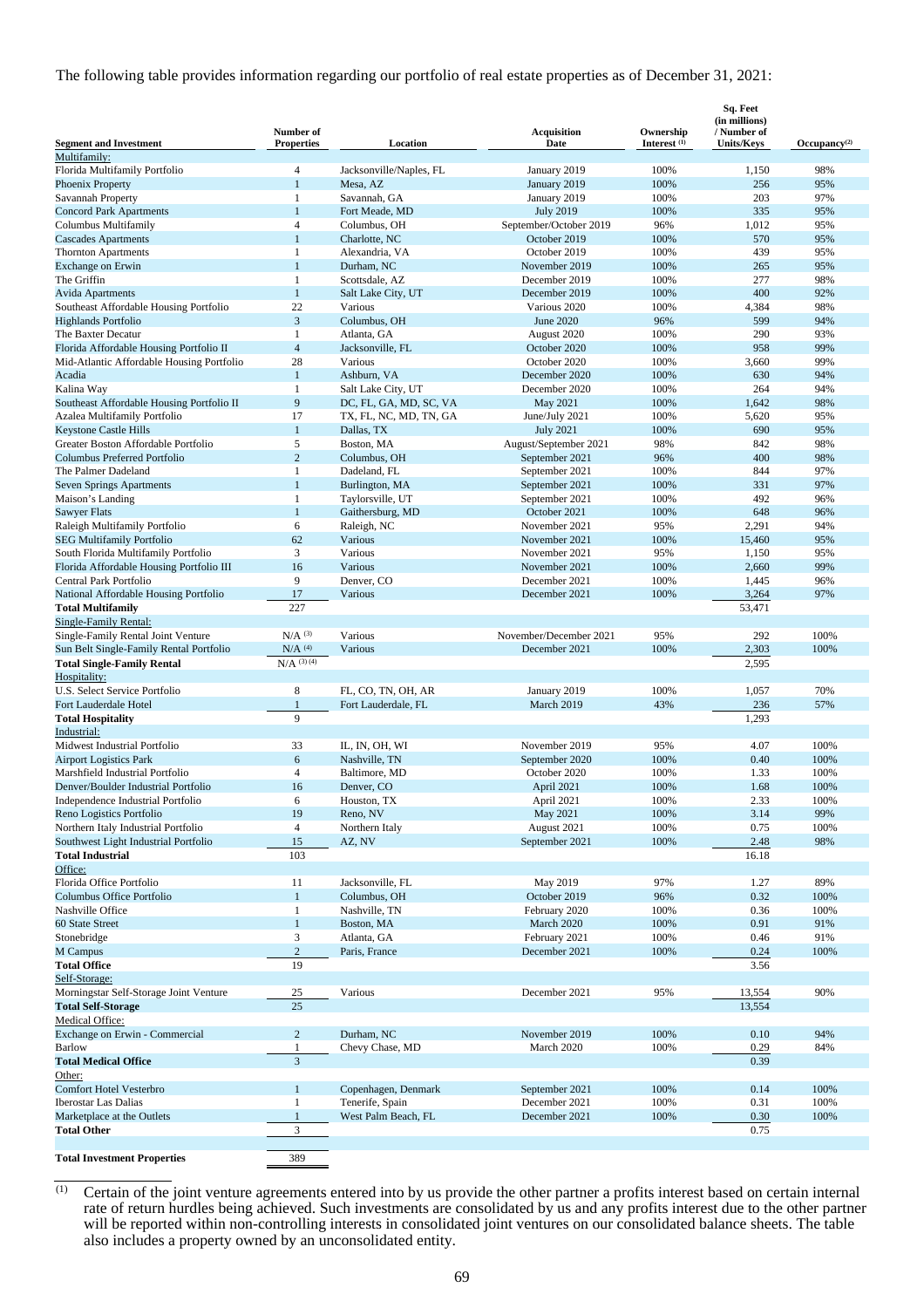- (2) The occupancy rate for our industrial, office, self-storage and medical office investments is defined as all leased square footage divided by the total available square footage as of December 31, 2021. The occupancy rate for our multifamily and single-family rental investments is defined as the number of leased units divided by the total unit count as of December 31, 2021. The occupancy rate for our hospitality investments is based on the trailing twelve-month average occupancy for the period ended December 31, 2021.
- (3) Includes a 95% interest in 292 consolidated single-family rental units.
- (4) Includes a 100% interest in 2,303 single-family rental units.

Subsequent to December 31, 2021, we acquired a \$0.2 billion of investments in real estate, exclusive of closing costs.

# *Impact of COVID-19 – Impairment Analysis*

As of December 31, 2021, we had not recorded an impairment on any investments in our real estate portfolio. Despite revisions to future cash flows as a result of the impacts of COVID-19, as of December 31, 2021, the undiscounted cash flows of each of our real estate investments exceeded their carrying value. Certain investments within our portfolio, specifically our hospitality assets, are more susceptible to future impairment considerations due to uncertainty around future cash flows. This uncertainty is a result of the significant declines in occupancy and rates from reduced travel and group business, as well as the uncertainty around the length of time needed for these assets to return to stabilization. In the fourth quarter of 2021 and 2020, our hospitality assets averaged 68% occupancy and 47% occupancy, respectively. Due to the rapidly changing environment, we will continue to evaluate our cash flow assumptions. Continued negative impacts of COVID-19 could result in impairments to certain of our investments in future periods.

#### *Investments in Real Estate Debt*

The following table details our investments in real estate debt as of December 31, 2021 (\$ in thousands):

| <b>Type of Security/Loan</b>          | Number of<br><b>Positions</b> | <b>Weighted Average</b><br>Coupon | <b>Weighted Average</b><br><b>Maturity Date (1)</b> | <b>Cost Basis</b> | <b>Fair Value</b> |         |  |
|---------------------------------------|-------------------------------|-----------------------------------|-----------------------------------------------------|-------------------|-------------------|---------|--|
| <b>RMBS</b>                           | 50                            | 3.07%                             | July 9, 2045                                        | 165,600           | <b>S</b>          | 168,309 |  |
| CMBS - floating                       | 4                             | $L + 3.46%$                       | July 15, 2038                                       | 296.928           |                   | 295,465 |  |
| CMBS - fixed                          |                               | 6.26%                             | July 25, 2039                                       | 2,522             |                   | 2,701   |  |
| Total real estate debt securities     | 55                            | 3.34%                             | January 5, 2041                                     | 465,050           |                   | 466,475 |  |
| Term $\text{loan}^{(2)}$              |                               | $L + 5.35%$                       | February 26, 2026                                   | 504,540           |                   | 487,602 |  |
| Total investments in real estate debt | 56                            | 4.41%                             | April 8, 2033                                       | 969,590           |                   | 954,077 |  |

(1) Weighted average maturity date is based on the fully extended maturity date of the underlying collateral.

(2) On February 26, 2021, we provided financing in the form of a term loan to an unaffiliated entity in connection with its acquisition of a premier United Kingdom holiday company. The loan is in the amount of £360 million and has an initial term of five years, with a two-year extension option.

The following chart describes the diversification of our investments in real estate debt by type based on fair value as of December 31, 2021:



# Investments in Real Estate Debt

Subsequent to December 31, 2021, we purchased an aggregate of \$0.1 billion of investments in real estate debt.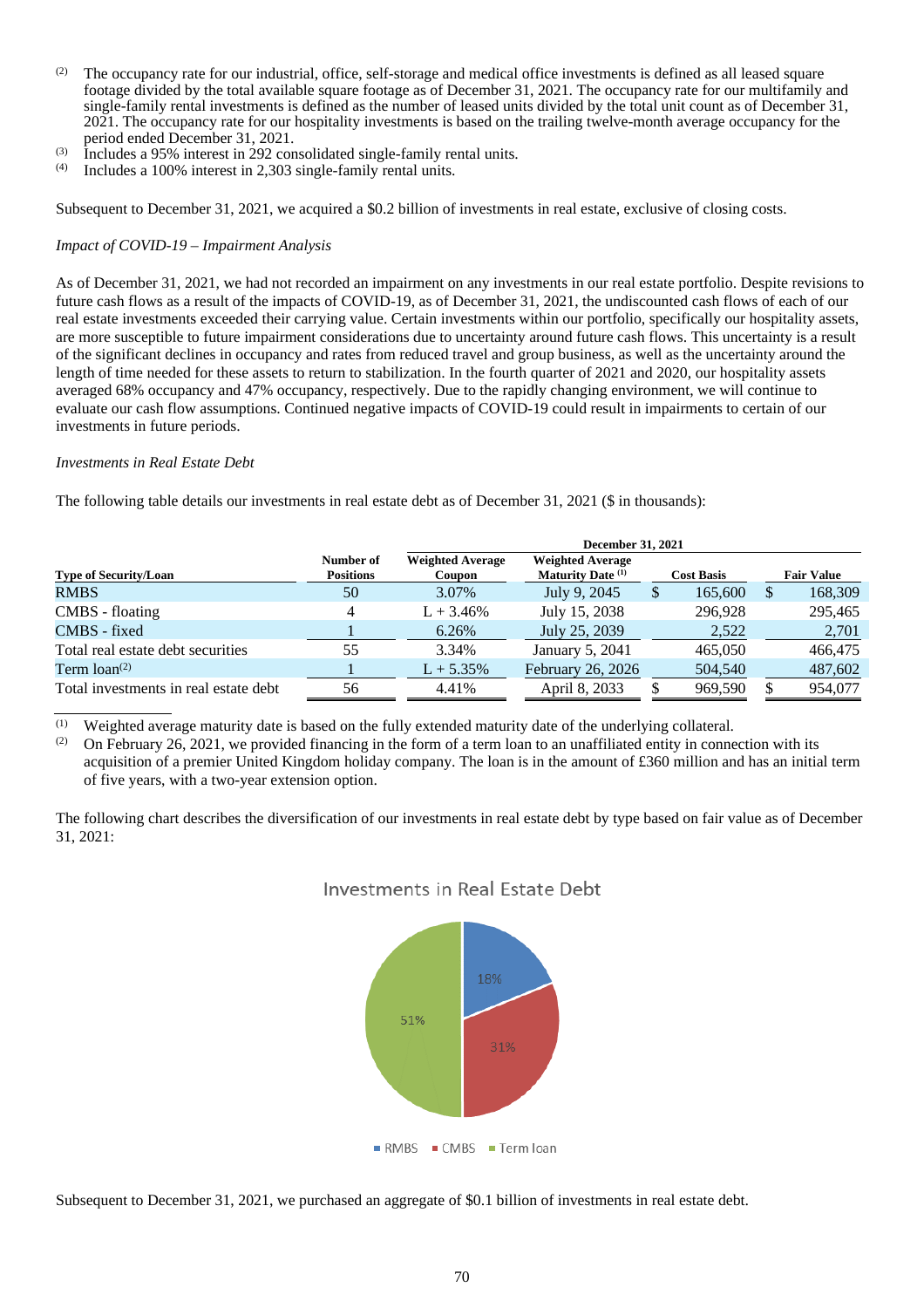### *Lease Expirations*

The following table details the expiring leases at our industrial, office, medical office and other properties by annualized base rent as of December 31, 2021 (\$ in thousands). The table below excludes our hospitality properties, self-storage properties, multifamily properties and single-family rental properties as substantially all leases at such properties expire within 12 months:

|            | <b>Industrial</b> |                                               |                                                              | Office |                                               |  | <b>Medical Office</b>                                        |  |                                               |                                                              | Other |  |                                        |                                                              | <b>Total</b> |                                               |         |                                                              |  |
|------------|-------------------|-----------------------------------------------|--------------------------------------------------------------|--------|-----------------------------------------------|--|--------------------------------------------------------------|--|-----------------------------------------------|--------------------------------------------------------------|-------|--|----------------------------------------|--------------------------------------------------------------|--------------|-----------------------------------------------|---------|--------------------------------------------------------------|--|
| Year       |                   | Annualized<br><b>Base Rent</b> <sup>(1)</sup> | % of Total<br><b>Annualized Base</b><br><b>Rent Expiring</b> |        | Annualized<br><b>Base Rent</b> <sup>(1)</sup> |  | % of Total<br><b>Annualized Base</b><br><b>Rent Expiring</b> |  | Annualized<br><b>Base Rent</b> <sup>(1)</sup> | % of Total<br><b>Annualized Base</b><br><b>Rent Expiring</b> |       |  | Annualized<br>Base Rent <sup>(1)</sup> | % of Total<br><b>Annualized Base</b><br><b>Rent Expiring</b> |              | Annualized<br><b>Base Rent</b> <sup>(1)</sup> |         | % of Total<br><b>Annualized Base</b><br><b>Rent Expiring</b> |  |
| 2022       |                   | 14.514                                        | 5%                                                           |        | 8.928                                         |  | 3%                                                           |  | 1.742                                         | 1%                                                           |       |  |                                        |                                                              | 0%           |                                               | 25,184  | 9%                                                           |  |
| 2023       |                   | 9.625                                         | 4%                                                           |        | 8,158                                         |  | 3%                                                           |  | 2,420                                         | 1%                                                           |       |  | _                                      |                                                              | 0%           |                                               | 20,203  | 8%                                                           |  |
| 2024       |                   | 19.249                                        | 7%                                                           |        | 7.678                                         |  | 3%                                                           |  | 2,341                                         | 1%                                                           |       |  | 1,371                                  |                                                              | 1%           |                                               | 30,639  | 12%                                                          |  |
| 2025       |                   | 14.946                                        | 6%                                                           |        | 7.104                                         |  | 3%                                                           |  | 787                                           | 0%                                                           |       |  | 1.892                                  |                                                              | 1%           |                                               | 24,729  | 10%                                                          |  |
| 2026       |                   | 12.573                                        | 5%                                                           |        | 13.941                                        |  | 5%                                                           |  | 1.975                                         | 1%                                                           |       |  | 1.110                                  |                                                              | 0%           |                                               | 29,599  | 11%                                                          |  |
| 2027       |                   | 9.795                                         | 4%                                                           |        | 9,597                                         |  | 4%                                                           |  | 2,080                                         | 1%                                                           |       |  | 454                                    |                                                              | 0%           |                                               | 21,926  | 9%                                                           |  |
| 2028       |                   | 8,009                                         | 3%                                                           |        | 7.722                                         |  | 3%                                                           |  | 395                                           | 0%                                                           |       |  | 5,575                                  |                                                              | 2%           |                                               | 21,701  | 8%                                                           |  |
| 2029       |                   | 3.137                                         | 1%                                                           |        | 4,585                                         |  | 2%                                                           |  | 1,229                                         | 0%                                                           |       |  | 525                                    |                                                              | 0%           |                                               | 9.476   | 3%                                                           |  |
| 2030       |                   | 6,622                                         | 2%                                                           |        | 16.967                                        |  | 6%                                                           |  | 1.717                                         | 1%                                                           |       |  | 145                                    |                                                              | 0%           |                                               | 25,451  | 9%                                                           |  |
| 2031       |                   | 3,152                                         | 1%                                                           |        | 14.669                                        |  | 6%                                                           |  | 141                                           | 0%                                                           |       |  |                                        |                                                              | 0%           |                                               | 17,962  | 7%                                                           |  |
| Thereafter |                   | 5,709                                         | 2%                                                           |        | 25,053                                        |  | 9%                                                           |  | 315                                           | 0%                                                           |       |  | 7,354                                  |                                                              | 3%           |                                               | 38,431  | 14%                                                          |  |
| Total      |                   | 107.331                                       | 40%                                                          |        | 124.402                                       |  | 47%                                                          |  | 15.142                                        | 6%                                                           |       |  | 18.426                                 |                                                              | 7%           |                                               | 265,301 | 100%                                                         |  |

(1) Annualized base rent is determined from the annualized base rent per leased square foot of the applicable year and excludes tenant recoveries, straight-line rent and above-market and below-market lease amortization.

#### **Results of Operations**

The following table sets forth information regarding our consolidated results of operations (\$ in thousands):

|                                                                 |      | Year ended December 31, | 2021 vs. 2020 |           |    |            |
|-----------------------------------------------------------------|------|-------------------------|---------------|-----------|----|------------|
|                                                                 | 2021 |                         |               | 2020      | \$ |            |
| <b>Revenues</b>                                                 |      |                         |               |           |    |            |
| Rental revenue                                                  | \$   | 604,574                 | $\mathcal{S}$ | 273,847   | \$ | 330,727    |
| Hospitality revenue                                             |      | 33,301                  |               | 22,200    |    | 11,101     |
| Other revenue                                                   |      | 5,030                   |               | 2,376     |    | 2,654      |
| <b>Total revenues</b>                                           |      | 642,905                 |               | 298,423   |    | 344,482    |
| <b>Expenses</b>                                                 |      |                         |               |           |    |            |
| Rental property operating                                       |      | 227,949                 |               | 96,942    |    | 131,007    |
| Hospitality operating                                           |      | 20,702                  |               | 16,242    |    | 4,460      |
| General and administrative                                      |      | 25,404                  |               | 8,624     |    | 16,780     |
| Management fees                                                 |      | 62,237                  |               | 19,423    |    | 42,814     |
| Performance participation allocation                            |      | 204,225                 |               | 15,061    |    | 189,164    |
| Depreciation and amortization                                   |      | 330,455                 |               | 155,864   |    | 174,591    |
| <b>Total expenses</b>                                           |      | 870,972                 |               | 312,156   |    | 558,816    |
| Other (expense) income                                          |      |                         |               |           |    |            |
| Loss from unconsolidated real estate ventures                   |      | (615)                   |               | (1,462)   |    | 847        |
| Income from investments in real estate debt                     |      | 45,156                  |               | 7,206     |    | 37,950     |
| Interest expense                                                |      | (124,091)               |               | (88,918)  |    | (35, 173)  |
| Other income (expense), net                                     |      | 3,174                   |               | (1,293)   |    | 4,467      |
| <b>Total other expense</b>                                      |      | (76, 376)               |               | (84, 467) |    | 8,091      |
| <b>Net loss</b>                                                 |      | (304, 443)              |               | (98,200)  |    | (206, 243) |
| Net loss attributable to non-controlling interests in           |      |                         |               |           |    |            |
| consolidated joint ventures                                     |      | 434                     |               | 1,300     |    | (866)      |
| Net loss attributable to non-controlling interests in Operating |      |                         |               |           |    |            |
| Partnership                                                     |      | 1,758                   |               | 642       |    | 1,116      |
| <b>Net loss attributable to stockholders</b>                    | \$   | (302, 251)              | \$            | (96, 258) | \$ | (205,993)  |

#### *Revenues*

Rental revenue primarily consists of base rent arising from tenant leases at our multifamily, single family rental, industrial, office, self-storage, medical office and other properties. Rental revenue is recognized on a straight-line basis over the life of the lease, including any rent steps or abatement provisions. During the years ended December 31, 2021 and 2020, rental revenue was \$604.6 million and \$273.8 million, respectively. The increase in rental revenue was driven by the growth in our portfolio, which increased from 245 consolidated properties as of December 31, 2020 to 388 consolidated properties as of December 31, 2021.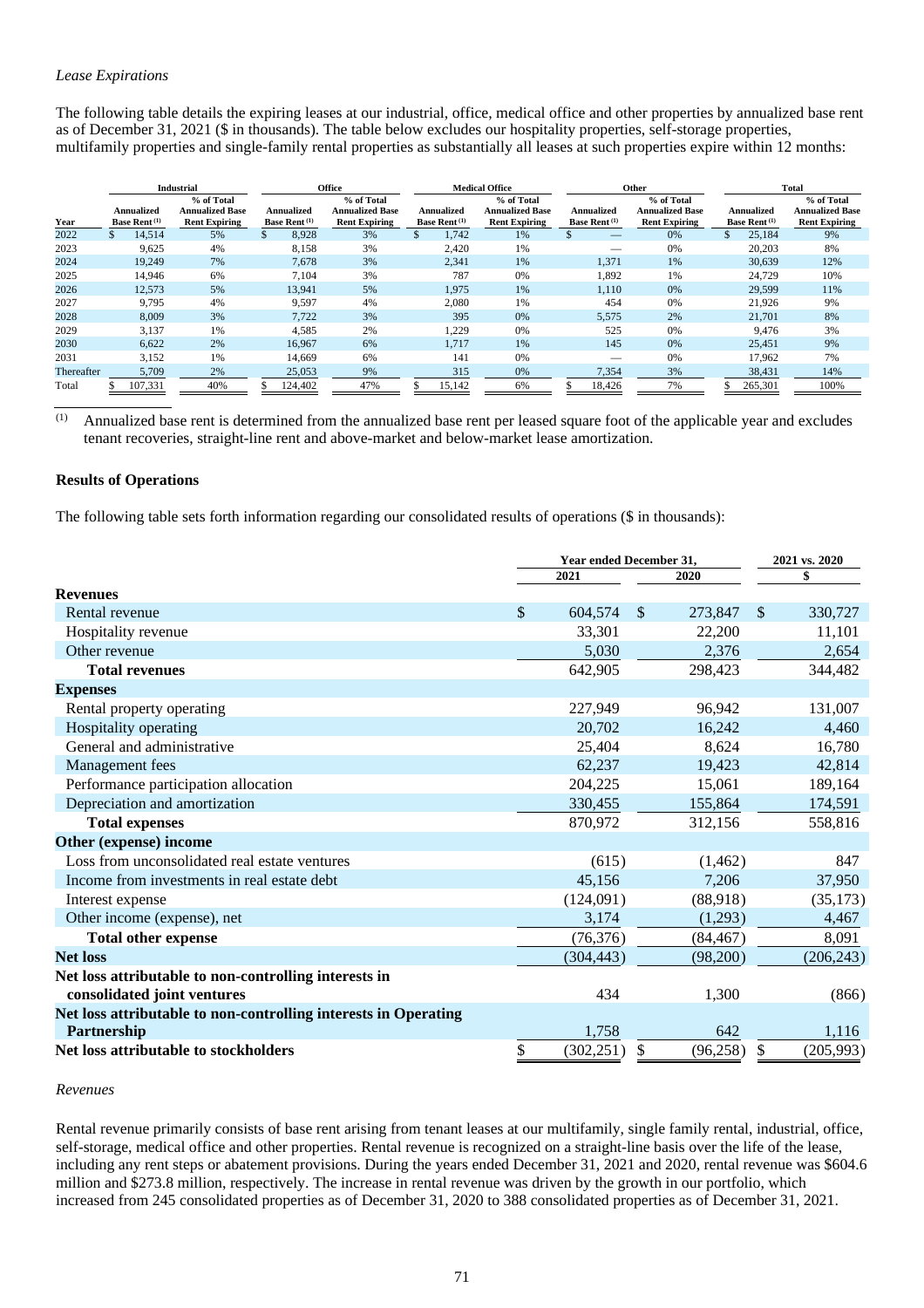While it is difficult to predict the future impact of COVID-19, our rent collections to date have not changed materially. To date, we have received very few requests from our tenants seeking concessions.

Hospitality revenue consists of income from our hospitality properties. Hospitality revenue consists primarily of room revenue. During the years ended December 31, 2021 and 2020, hospitality revenue was \$33.3 million and \$22.2 million, respectively. Beginning in March 2020, our hospitality segment experienced a material decrease in occupancy arising from the conditions caused by COVID-19. As a result of unprecedented travel declines and stay at home orders due to COVID-19, our hospitality occupancies declined to 45% by the end of March 2020 but have rebounded to an average of 68% for the year ended December 31, 2021.

#### *Expenses*

Rental property operating and hospitality operating expenses consist of the costs of ownership and operation of the real estate investments. Examples of rental property operating and hospitality operating expenses include real estate taxes, insurance, utilities and repair and maintenance expenses. Rental property operating and hospitality operating expenses also include general and administrative expenses unrelated to the operations of the properties. During the years ended December 31, 2021 and 2020, rental property operating and hospitality operating expenses were \$248.7 million and \$113.2 million, respectively. The increase was driven by the growth in our portfolio, which increased from 245 consolidated properties as of December 31, 2020 to 388 consolidated properties as of December 31, 2021.

General and administrative expenses are corporate-level expenses that relate mainly to our compliance and administration costs and consist primarily of legal fees, accounting fees, transfer agent fees and other professional fees. During the year ended December 31, 2021, general and administrative expenses increased \$16.8 million compared to the year ended December 31, 2020. The increases are driven by the growth in our portfolio.

Management fees are earned by our Advisor for providing services pursuant to the Advisory Agreement. During the years ended December 31, 2021 and 2020, management fees were \$62.2 million and \$19.4 million, respectively. The increase was primarily due to the growth in our NAV, which increased by \$7.0 billion from December 31, 2020 to December 31, 2021.

Performance participation allocation relates to allocations from the Operating Partnership to the Special Limited Partner based on the total return of the Operating Partnership. Total return is defined as distributions paid or accrued plus the change in NAV. The performance participation allocation is measured annually and any amount earned by the Special Limited Partner becomes payable as of December 31 of the applicable year. During the years ended December 31, 2021 and 2020, the performance participation allocation was \$204.2 million and \$15.1 million, respectively.

Pursuant to the advisory agreement between us, the Advisor and Starwood REIT Operating Partnership, L.P., the Advisor will reimburse us for any expenses that cause our Total Operating Expenses in any four consecutive fiscal quarters to exceed the greater of: (1) 2% of our Average Invested Assets or (2) 25% of our Net Income (each as defined in our charter) (the "2%/25% Limitation").

Notwithstanding the foregoing, to the extent that our Total Operating Expenses exceed these limits and the independent directors determine that the excess expenses were justified based on unusual and nonrecurring factors that they deem sufficient, the Advisor would not be required to reimburse us.

For the four fiscal quarters ended December 31, 2021, our Total Operating Expenses exceeded the 2%/25% Limitation. Based upon a review of unusual and non-recurring factors, including but not limited to outsized performance during this period resulting in increased performance participation allocation expense, our independent directors determined that the excess expenses were justified.

Depreciation and amortization expenses are impacted by the values assigned to buildings, personal property and in-place lease assets as part of the initial purchase price allocation. During the years ended December 31, 2021 and 2020, depreciation and amortization expenses were \$330.5 million and \$155.9 million, respectively. The increase was driven by the growth in our portfolio, which increased from 245 consolidated properties as of December 31, 2020 to 388 consolidated properties as of December 31, 2021.

#### *Other Income (Expense)*

During the years ended December 31, 2021 and 2020, income from investments in real estate debt was \$45.2 million and \$7.2 million, respectively, which consisted of loan origination fees/costs, interest income, unrealized gains/(losses) and realized gains/(losses) resulting from changes in the fair value of our real estate debt investments and related hedges.

During the years ended December 31, 2021 and 2020, interest expense was \$124.1 million and \$88.9 million, respectively, which primarily consisted of interest expense incurred on our mortgage notes, revolving credit facility, unsecured Line of Credit and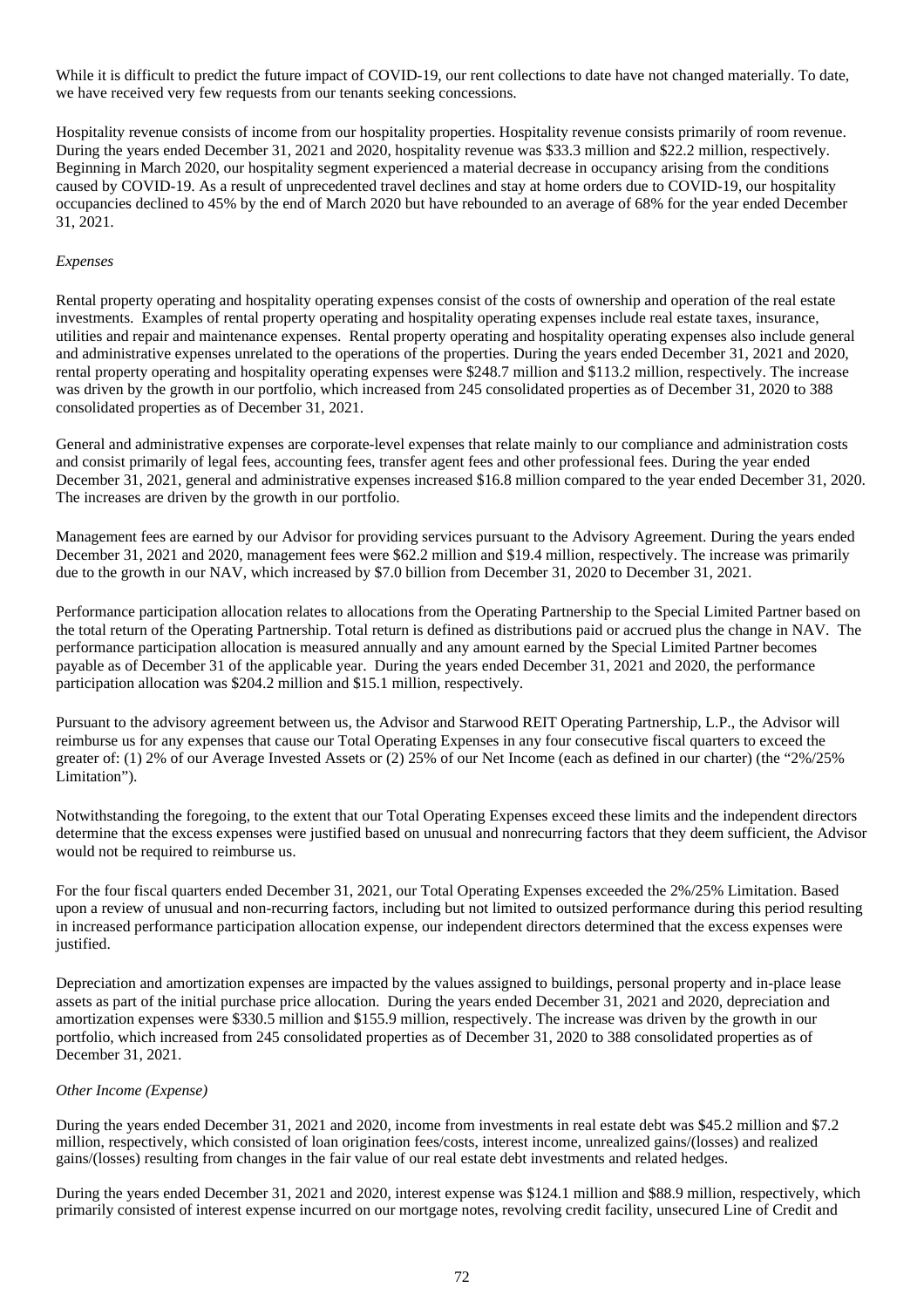borrowings under our secured financings on investments in real estate debt. The increase was primarily due to the growth in our portfolio of real estate and investments in real estate debt and the related indebtedness on such investments.

Interest expense for the years ended December 31, 2021 and 2020, also includes unrealized gains of \$22.8 million and unrealized losses of (\$8.3) million, respectively, relating to the change in fair value of our interest rate swaps and interest rate caps. The interest rate caps are used primarily to limit our interest rate payments on certain of our variable rate borrowings.

The interest rate swaps are used to provide more certainty around cash flows and protects the cash available for distribution after debt service.

#### **Liquidity and Capital Resources**

While the long-term impact of COVID-19 to our business is not yet known, we believe we are well positioned from a liquidity perspective with \$374.8 million of immediate liquidity as of December 31, 2021, made up of \$100.0 million of an undrawn unsecured Line of Credit and \$274.8 million of cash on hand. Excluded from the cash balance is an incremental \$644.4 million associated with the December 2021 net capital raise which will be available to the Company at the start of the subsequent month. In addition, we hold approximately \$638.7 million in investments in real estate-related debt securities and preferred equity securities that could be liquidated to satisfy any potential liquidity requirements.

Our primary needs for liquidity and capital resources are to fund our investments, to make distributions to our stockholders, repurchase shares of our common stock pursuant to our share repurchase plan, to pay operating expenses and capital expenditures and to pay debt service on the outstanding indebtedness we incur. Our operating expenses include, among other things, fees and expenses related to managing our properties and other investments, the management fee we pay to the Advisor (to the extent the Advisor elects to receive the management fee in cash), the performance participation allocation that the Operating Partnership will pay to the Special Limited Partner (to the extent that the Special Limited Partner elects to receive the performance participation allocation in cash) and general corporate expenses.

Our cash needs for acquisitions and other investments will be funded primarily from the sale of shares of our common stock and through the assumption or incurrence of debt. For the year ended December 31, 2021, we raised \$5.8 billion of proceeds in our public offerings. In addition, for the year ended December 31, 2021, we have repurchased \$64.9 million in shares of our common stock under our share repurchase plan.

We continue to believe that our current liquidity position is sufficient to meet our expected investment activity. Other potential future sources of capital include secured or unsecured financings from banks or other lenders and proceeds from the sale of assets. If necessary, we may use financings or other sources of capital in the event of unforeseen significant capital expenditures. From inception through December 31, 2021 our distributions have been entirely funded from cash flow from operating activities.

The following table is a summary of our indebtedness as of December 31, 2021 and 2020 (\$ in thousands):

|                                                          |                                                   |                                                                |     | <b>Maximum</b>                 | Principal Balance Outstanding <sup>(4)</sup> |                      |     |                      |
|----------------------------------------------------------|---------------------------------------------------|----------------------------------------------------------------|-----|--------------------------------|----------------------------------------------|----------------------|-----|----------------------|
| <b>Indebtedness</b>                                      | <b>Weighted Average</b><br>Interest Rate $(1)(2)$ | <b>Weighted Average</b><br><b>Maturity Date</b> <sup>(3)</sup> |     | <b>Facility</b><br><b>Size</b> |                                              | December 31,<br>2021 |     | December 31,<br>2020 |
| Fixed rate loans                                         |                                                   |                                                                |     |                                |                                              |                      |     |                      |
| Fixed rate mortgages                                     | 2.99%                                             | 9/19/2030                                                      |     | N/A                            | \$                                           | 3,110,689            | \$. | 2,236,290            |
| Total fixed rate loans                                   |                                                   |                                                                |     |                                |                                              | 3,110,689            |     | 2,236,290            |
| Variable rate loans                                      |                                                   |                                                                |     |                                |                                              |                      |     |                      |
| Floating rate mortgages                                  | $L + 1.76%$                                       | 2/23/2024                                                      |     | N/A                            |                                              | 7,052,819            |     | 886,594              |
| Variable rate revolving credit facility <sup>(5)</sup>   | $S + 1.85\%$                                      | 12/1/2023                                                      | \$. | 1,200,000                      |                                              | 1,190,683            |     | 172,800              |
| Total variable rate loans                                |                                                   |                                                                |     |                                |                                              | 8,243,502            |     | 1,059,394            |
| Total loans secured by the Company's<br>properties       |                                                   |                                                                |     |                                |                                              | 11,354,191           |     | 3,295,684            |
|                                                          |                                                   |                                                                |     |                                |                                              |                      |     |                      |
| Secured financings on investments in real<br>estate debt |                                                   |                                                                |     |                                |                                              | 268,181              |     | 108,254              |
| Unsecured Line of $C_{\text{redit}}^{(6)}$               | $L + 3.00\%$                                      | 12/16/2023                                                     | \$  | 450,000                        |                                              | 375,000              |     |                      |
| <b>Total Indebtedness</b>                                |                                                   |                                                                |     |                                | \$                                           | 11,997,372           |     | 3,403,938            |

(1) The term "L" refers to the one-month LIBOR. As of December 31, 2021, one-month LIBOR was equal to 0.10%.

(2) The term "S" refers to the one-month SOFR. As of December 31, 2021, one- month SOFR was equal to  $0.05\%$ .

 $^{(3)}$  For loans where the Company, at its own discretion, has extension options, the maximum maturity date has been assumed.

(4) The majority of our mortgages contain yield or spread maintenance provisions.

 $^{(5)}$  Our revolving credit facility is used as bridge financing and can be drawn upon to fund the acquisition of future real estate investments. During December 2021, the Company extended this facility to December 1, 2023. The repayment of the revolving credit facility is guaranteed by the Operating Partnership.

<sup>(6)</sup> The repayment of the Line of Credit facility is guaranteed by the Company.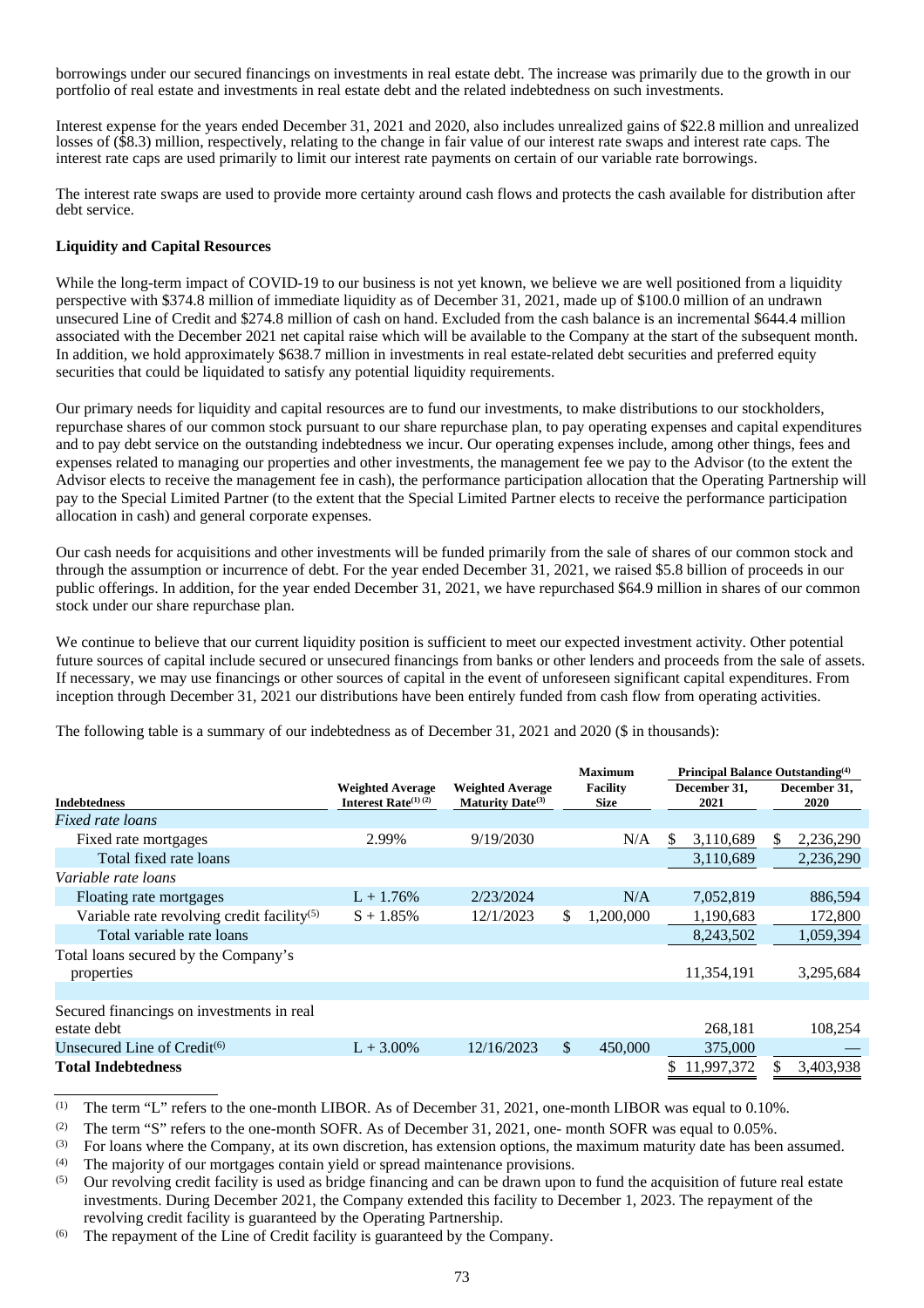Subsequent to December 31, 2021, we raised \$2.0 billion in the Follow-on Public Offering and had approximately \$47.2 million of investor redemptions, which totaled approximately 0.52% of our December 31, 2021 NAV. All repurchase requests were met from cash on hand.

### **Cash Flows**

The following table provides a breakdown of the net change in our cash and cash equivalents and restricted cash (\$ in thousands):

|                                                               | <b>For the Year Ended</b><br><b>December 31, 2021</b> |              | <b>For the Year Ended</b><br><b>December 31, 2020</b> |             | For the Year Ended<br><b>December 31, 2019</b> |
|---------------------------------------------------------------|-------------------------------------------------------|--------------|-------------------------------------------------------|-------------|------------------------------------------------|
| Cash flows provided by operating activities                   |                                                       | 233.127      |                                                       | 112,844     | 51.105                                         |
| Cash flows used in investing activities                       |                                                       | (13,904,655) |                                                       | (2.944.426) | (1,890,434)                                    |
| Cash flows provided by financing activities                   |                                                       | 14,318,672   |                                                       | 2,936,032   | 1,863,369                                      |
| Net increase in cash and cash equivalents and restricted cash |                                                       | 647.144      |                                                       | 104.450     | 24,040                                         |

Cash flows provided by operating activities increased \$120.3 million during the year ended December 31, 2021 primarily due to an increase in the number of real estate investments and real estate debt. Cash flows provided by operating activities increased \$61.7 million during the year ended December 31, 2020, compared to the corresponding period in 2019 due to increased cash flows from operations of investments in real estate and income from our investments in real estate debt.

Cash flows used in investing activities increased \$11.0 billion during the year ended December 31, 2021 primarily due to an increase of \$10.0 billion in real estate acquisitions, an increase of \$0.8 billion in the origination/purchase of real estate debt and an increase of \$0.1 billion in real estate-related equity securities. Cash flows used in investing activities increased \$1.1 billion during the year ended December 31, 2020 primarily due to a net of \$1.4 billion of real estate investments offset by \$0.3 billion of lower purchases of real estate debt.

Cash flows provided by financing activities increased \$11.4 billion during the year ended December 31, 2021 compared to the prior period in 2020 due to a \$6.2 billion increase in net borrowings and a year-over-year increase of \$4.8 billion in proceeds from the issuance of our common stock. Cash flows provided by financing activities increased \$1.1 billion during the year ended December 31, 2020 primarily due to a net increase of \$1.1 billion in borrowings.

# **Critical Accounting Policies**

The preparation of the financial statements in accordance with GAAP involve significant judgment and assumptions and require estimates about matters that are inherently uncertain. These judgments will affect our reported amounts of assets and liabilities and our disclosure of contingent assets and liabilities at the dates of the financial statements and the reported amounts of revenue and expenses during the reporting periods. With different estimates or assumptions, materially different amounts could be reported in our financial statements. We consider our accounting policies over investments in real estate and lease intangibles, investments in securities, and revenue recognition to be our critical accounting policies. Refer to Note 2 — "Summary of Significant Accounting Policies" to our consolidated financial statements for further descriptions of such accounting policies.

## **Recent Accounting Pronouncements**

See Note 2 — "Summary of Significant Accounting Policies" to our consolidated financial statements for a discussion concerning recent accounting pronouncements.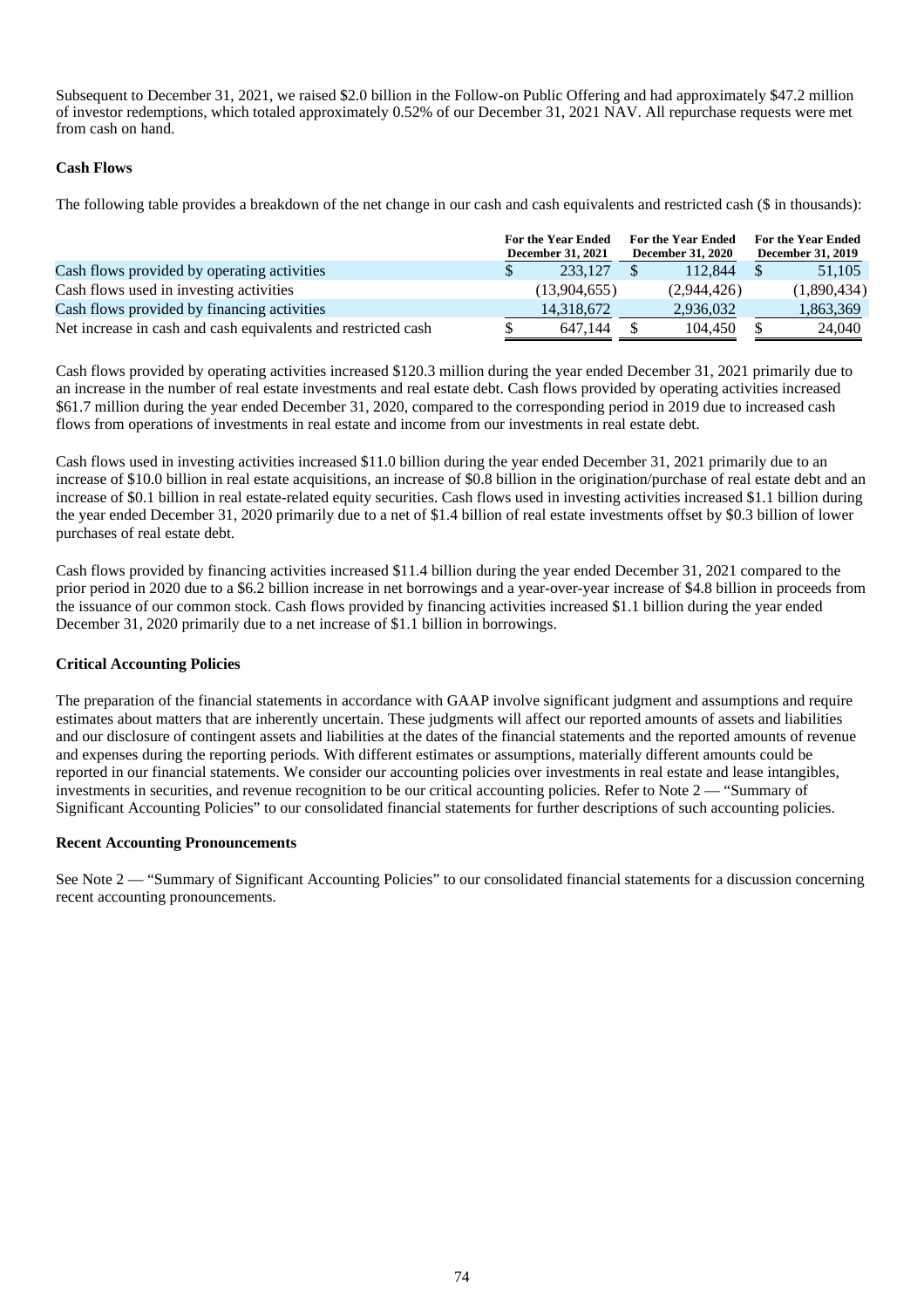# **ITEM 7A. QUANTITATIVE AND QUALITATIVE DISCLOSURES ABOUT MARKET RISK**

#### *Capital Market Risk*

We are exposed to risks related to the equity capital markets and our related ability to raise capital through the issuance of our common stock. We are also exposed to risks related to the debt capital markets, and our related ability to finance our business through borrowings under mortgages, repurchase obligations or other debt instruments. As a REIT, we are required to distribute a significant portion of our taxable income annually, which constrains our ability to accumulate operating cash flow and therefore requires us to utilize debt or equity capital to finance our business.

The COVID-19 pandemic has also resulted in extreme volatility in a variety of global markets, including the real estate related debt markets. We have received and may in the future receive margin calls from our lenders as a result of the decline in the market value of assets pledged by us to our lenders under our repurchase agreements, and if we fail to resolve such margin calls when due by payment of cash or delivery of additional collateral, the lenders may exercise remedies including taking ownership of the assets securing the applicable obligations.

#### *Credit Risk*

The performance and value of our investments depend upon our Advisor's ability to operate the properties so that they produce sufficient cash flows. The COVID-19 pandemic has significantly impacted the commercial real estate markets, causing requests from tenants for rent deferral or abatement. These negative conditions may persist into the future and impair our tenants' ability to pay rent under various lease arrangements. We maintain a robust asset management relationship with our tenants, and have utilized these relationships to address the potential impacts of the COVID-19 pandemic on our properties.

Limited discussions we have had with our tenants have addressed potential near-term defensive lease modifications, which included repurposing of deposits and temporary deferrals of rent.

#### *Interest Rate Risk*

We are exposed to interest rate risk with respect to our variable-rate mortgage indebtedness, variable-rate revolving credit facility and the Company's unsecured line of credit, where an increase in interest rates would directly result in higher interest expense costs. We seek to manage our exposure to interest rate risk by utilizing a mix of fixed and floating rate financings with staggered maturities and through interest rate protection agreements to fix or cap a portion of our variable rate debt. As of December 31, 2021, the total outstanding principal balance of our variable rate mortgage indebtedness was \$8.6 billion.

Certain of our mortgage loans and repurchase agreements are variable rate and are indexed to the one-month U.S. dollar denominated LIBOR. For the year ended December 31, 2021, a 10% increase in the one-month U.S. dollar denominated LIBOR would have resulted in an increase in interest expense of \$0.2 million.

#### *Foreign Currency Risk*

We intend to hedge our currency exposures in a prudent manner to the extent it is cost effective to do so. However, our currency hedging strategies may not eliminate all of our currency risk due to, among other things, uncertainties in the timing and/or amount of payments received on the related investments, and/or unequal, inaccurate, or unavailable hedges to perfectly offset changes in future exchange rates. Additionally, we may be required under certain circumstances to collateralize our currency hedges for the benefit of the hedge counterparty, which could adversely affect our liquidity.

Consistent with our strategy of hedging foreign currency exposure on certain investments, we typically enter into a series of foreign currency swaps to fix the U.S. dollar amount of foreign currency denominated cash flows (interest income, rental income, principal payments and net sales proceeds after the repayment of debt) we expect to receive from our foreign currency denominated investments.

#### *Investments in Real Estate Debt*

As of December 31, 2021, we held \$954.1 million of real estate debt. Certain of our investments in real estate debt are floating rate and indexed to one-month or three-month U.S. dollar denominated LIBOR and as such, are exposed to interest rate risk. Our net income will increase or decrease depending on interest rate movements. While we cannot predict factors that may or may not affect interest rates, for the year ended December 31, 2021, a 10% increase or decrease in the one-month U.S. dollar denominated LIBOR rate would have resulted in an increase or decrease to income from real estate-related securities and loans of \$0.1 million.

We may also be exposed to market risk with respect to our investments in real estate debt due to changes in the fair value of our investments. We seek to manage our exposure to market risk with respect to our investments in real estate debt by making investments in securities backed by different types of collateral and varying credit ratings. The fair value of our investments may fluctuate, thus the amount we will realize upon any sale of our investments is unknown. As of December 31, 2021, the fair value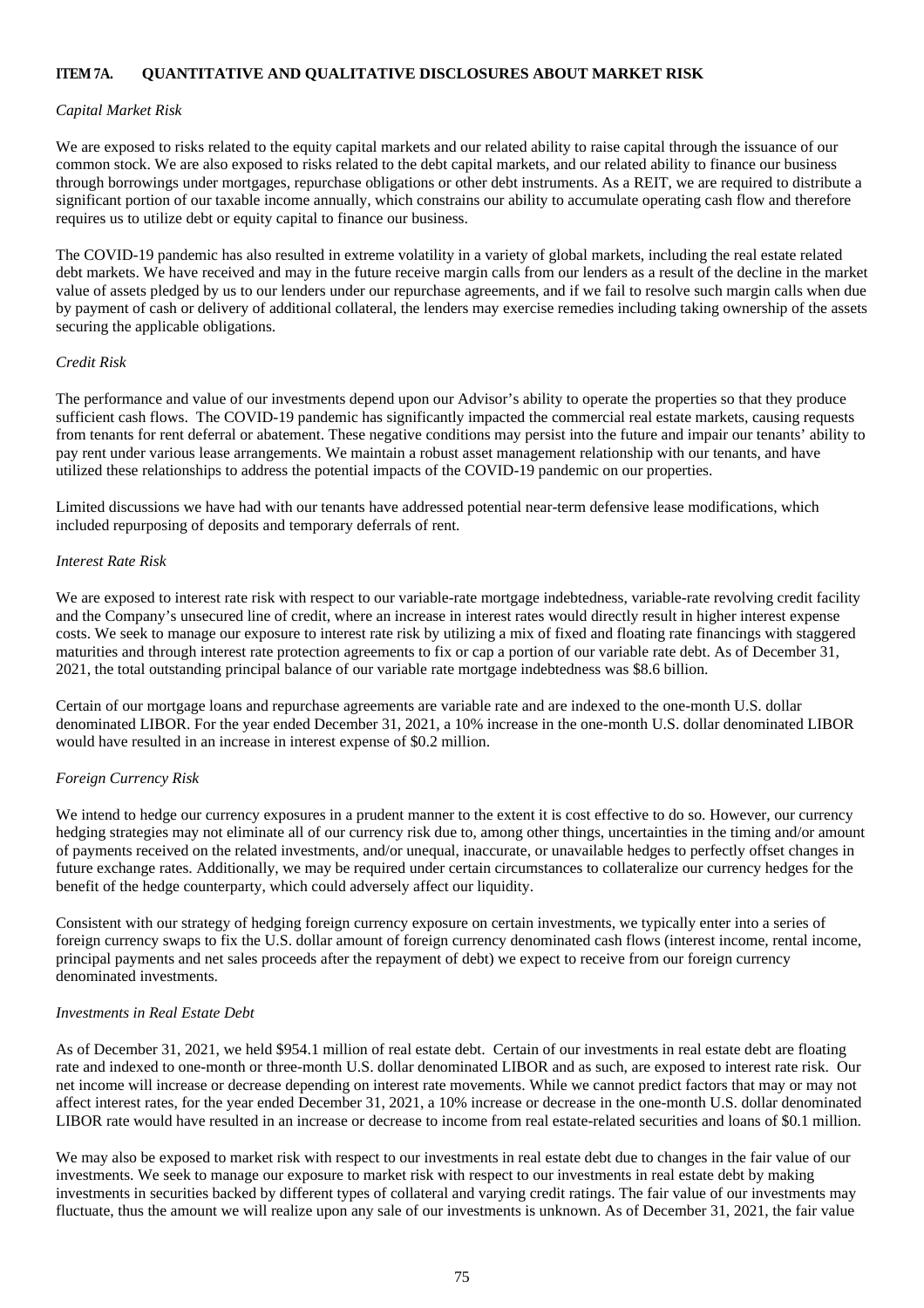at which we may sell our investments in real estate debt is not known, but a 10% change in the fair value of our investments in real estate debt securities may result in an unrealized gain or loss of \$95.4 million.

## *LIBOR Transition Risk*

In July 2017, the FCA (the authority that regulates LIBOR) announced it intends to stop compelling banks to submit rates for the calculation of LIBOR after 2021. The FCA subsequently announced on March 5, 2021 that the publication of LIBOR will cease for the one-week and two-month USD LIBOR settings immediately after December 31, 2021, and the remaining USD LIBOR settings immediately after June 30, 2023. There is currently no certainty regarding the future utilization of LIBOR or of any particular replacement rate (although the secured overnight financing rate has been proposed as an alternative to U.S.-dollar LIBOR). As indicated in the "Interest Rate Risk" section above, a substantial portion of our loans, investment securities, borrowings and interest rate derivatives are indexed to LIBOR or similar reference rates. Market participants anticipate that financial instruments tied to LIBOR will require transition to an alternative reference rate if LIBOR is no longer available. Our LIBOR-based loan agreements and borrowing arrangements generally specify alternative reference rates such as the prime rate and federal funds rate, respectively. The potential effect of the discontinuation of LIBOR on our interest income and expense cannot yet be determined and any changes to benchmark interest rates could increase our financing costs and/or result in mismatches between the interest rates of our investments and the corresponding financings.

# **ITEM 8. FINANCIAL STATEMENTS AND SUPPLEMENTARY DATA**

For the financial statements required by this item and the reports of the independent accountants thereon required by Item 14(a)(2), see the accompanying Consolidated Financial Statements beginning on page 96.

## **ITEM 9. CHANGES IN AND DISAGREEMENTS WITH ACCOUNTANTS ON ACCOUNTING AND FINANCIAL DISCLOSURE**

None.

# **ITEM 9A. CONTROLS AND PROCEDURES**

### **Evaluation of Disclosure Controls and Procedures**

The Company maintains disclosure controls and procedures (as that term is defined in Rules 13a-15(e) and 15d-15(e) under the Exchange Act) that are designed to ensure that information required to be disclosed in the Company's reports under the Exchange Act is recorded, processed, and summarized and reported within the time periods specified in the SEC's rules and forms, and that such information is accumulated and communicated to the Company's management, including its Chief Executive Officer and Chief Financial Officer, as appropriate, to allow timely decisions regarding required disclosures. Any controls and procedures, no matter how well designed and operated, can provide only reasonable assurance of achieving the desired control objectives. An evaluation of the effectiveness of the design and operation of our disclosure controls and procedures as of the end of the period covered by this Annual Report on Form 10-K was made under the supervision and with the participation of our management, including our Chief Executive Officer and Chief Financial Officer. Based upon this evaluation, our Chief Executive Officer and Chief Financial Officer have concluded that our disclosure controls and procedures (a) are effective to ensure that information required to be disclosed by us in reports filed or submitted under the Exchange Act is timely recorded, processed, summarized and reported and (b) include, without limitation, controls and procedures designed to ensure that information required to be disclosed by us in reports filed or submitted under the Exchange Act is accumulated and communicated to our management, including our Chief Executive Officer and Chief Financial Officer, as appropriate to allow timely decisions regarding required disclosure.

#### **Changes in Internal Controls over Financial Reporting**

There have been no changes in our "internal control over financial reporting" (as defined in Rule 13a-15(f) of the Exchange Act) that occurred during our most recent quarter that have materially affected, or are reasonably likely to materially affect, our internal control over financial reporting. We have not experienced any material impact to our internal control over financial reporting to date as a result of employees working remotely due to the COVID-19 pandemic. We are continually monitoring and assessing the COVID-19 pandemic's effect on our internal controls to minimize the impact to their design and operating effectiveness.

### **Management's Report on Internal Control over Financial Reporting**

The Company's management is responsible for establishing and maintaining adequate internal control over financial reporting. The Company's internal control over financial reporting is a process designed under the supervision of its Chief Executive Officer and Chief Financial Officer to provide reasonable assurance regarding the reliability of financial reporting and the preparation of its consolidated financial statements for external reporting purposes in accordance with GAAP.

The Company's internal control over financial reporting includes policies and procedures that pertain to the maintenance of records that, in reasonable detail, accurately and fairly reflect transactions and dispositions of assets of the Company; provide reasonable assurances that transactions are recorded as necessary to permit preparation of financial statements in accordance with generally accepted accounting principles, and that receipts and expenditures are being made only in accordance with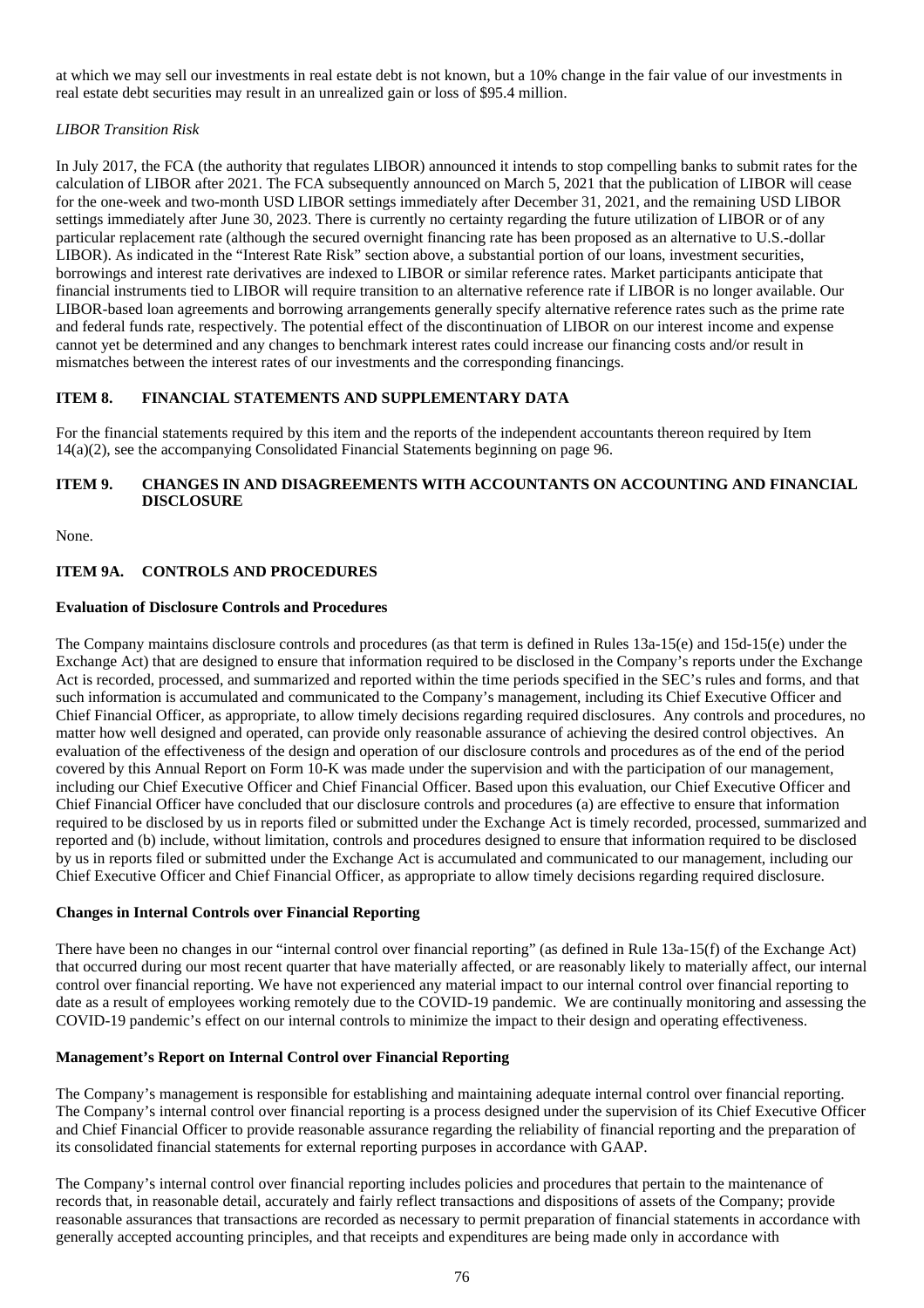authorizations of the Company's management and directors; and provide reasonable assurance regarding prevention or timely detection of unauthorized acquisition, use or disposition of assets that could have a material effect on its consolidated financial statements.

Because of its inherent limitations, internal control over financial reporting may not prevent or detect misstatements. In addition, projections of any evaluation of effectiveness to future periods are subject to the risk that controls may become inadequate because of changes in conditions or that the degree of compliance with the policies or procedures may deteriorate.

Management conducted an assessment of the effectiveness of the Company's internal control over financial reporting as of December 31, 2021, based on the framework established in Internal Control – Integrated Framework (2013) issued by the Committee of Sponsoring Organizations of the Treadway Commission in 2013. Based on this assessment, management has determined that the Company's internal control over financial reporting as of December 31, 2021, was effective.

# **ITEM 9B. OTHER INFORMATION**

None.

# **ITEM 9C. DISCLOSURE REGARDING FOREIGN JURISDICTIONS THAT PREVENT INSPECTIONS**

Not applicable.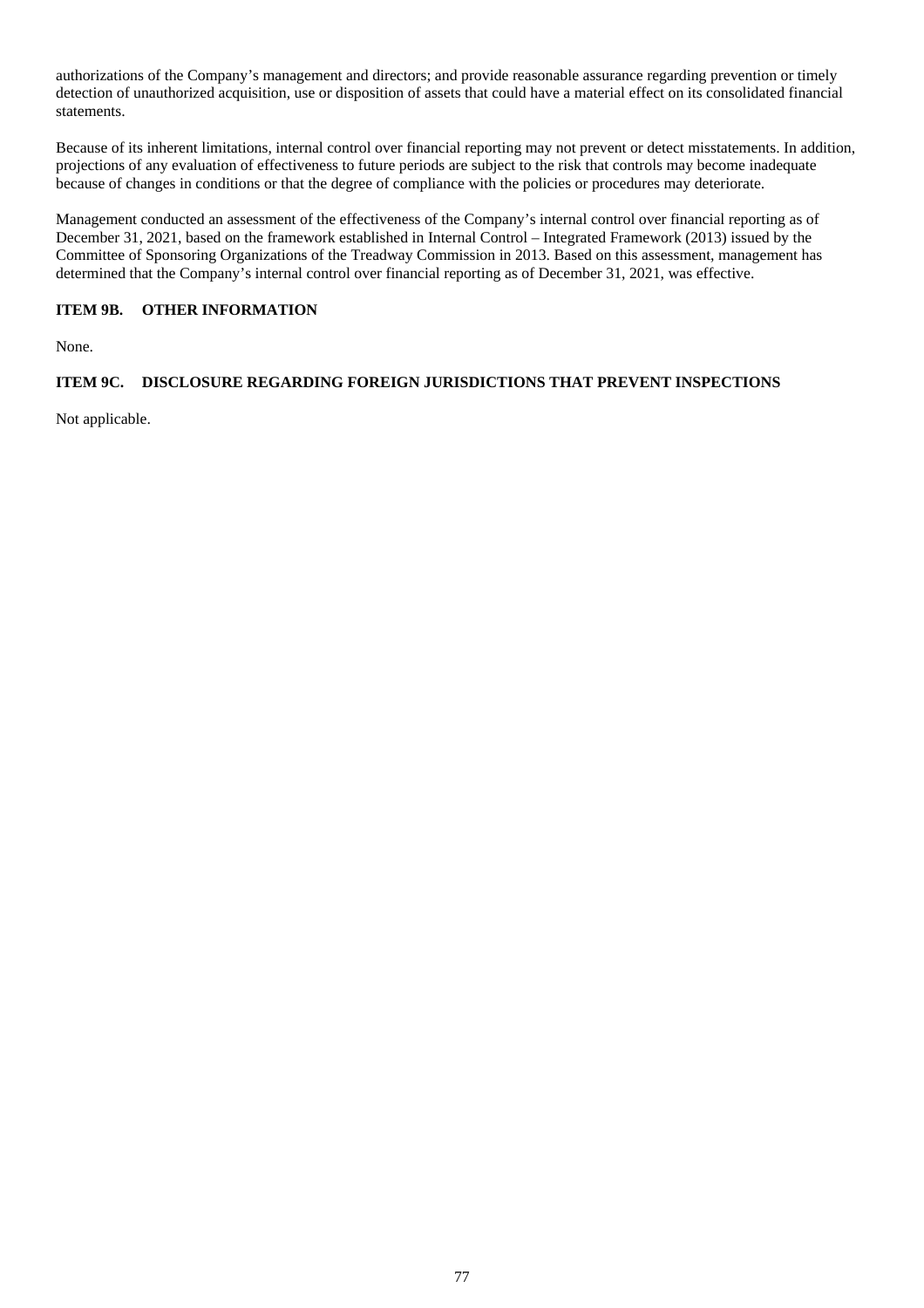### **PART III.**

# **ITEM 10. DIRECTORS, EXECUTIVE OFFICERS AND CORPORATE GOVERNANCE**

Our directors and executive officers are set forth below.

| Name                  | Age | <b>Position</b>                        |
|-----------------------|-----|----------------------------------------|
| Barry S. Sternlicht   | 61  | Chairman of the Board                  |
| John P. McCarthy, Jr. | 60  | Chief Executive Officer and Director   |
| <b>Sean Harris</b>    | 38  | President                              |
| Christopher D. Graham | 47  | Chief Investment Officer and Director  |
| Chris Lowthert        | 49  | Chief Financial Officer and Treasurer  |
| Matthew S. Guttin     | 43  | Chief Compliance Officer and Secretary |
| Mark Deason           | 44  | Director                               |
| <b>Austin Nowlin</b>  | 41  | Director                               |
| Richard D. Bronson    | 77  | <b>Independent Director</b>            |
| David B. Henry        | 73  | <b>Independent Director</b>            |
| Robin Josephs         | 62  | <b>Independent Director</b>            |
| Peggy Lamb            | 57  | <b>Independent Director</b>            |
| Dale Anne Reiss       | 74  | <b>Independent Director</b>            |
| James E. Walker       | 59  | <b>Independent Director</b>            |

*Barry S. Sternlicht* has served as the Chairman of our board of directors since our formation in June 2017. He founded Starwood Capital, a private alternative investment firm focused on global real estate, hotel management, oil and gas and energy infrastructure with over \$110 billion in assets under management as of December 31, 2021, and has served as Chairman of the Board of Directors and Chief Executive Officer since its formation in 1991.Through the Starwood Capital platform, Mr. Sternlicht has created several multi-billion public market companies, ranging from traditional real estate to branded hospitality. He serves as the Chairman of the board of directors and the Chief Executive Officer of Starwood Property Trust, Inc. (NYSE: STWD) ("Starwood Property Trust") and the Chairman and Chief Executive Officer of Starwood Capital Group Management, LLC, a registered investment advisor and an affiliate of the Advisor. Throughout Mr. Sternlicht's career, he has focused on capitalizing on emerging consumer trends, either directly via core operating assets or indirectly through Starwood Capital's real estate portfolio. He has also executed several notable public market transactions to enhance the scale of the Starwood Capital platform, including the creation and expansion of Starwood Property Trust, the consolidation of Starwood Hotels & Resorts Worldwide, Inc. (formerly NYSE: HOT) ("HOT"), the spin-off and growth of Invitation Homes (NYSE: INVH) and the formation of Equity Residential (NYSE: EQR). Similarly, he has been involved in numerous private market consumer businesses as an early investor. Mr. Sternlicht also has deep operating expertise, serving as the Chairman, from January 1995 through May 2005, and as the Chief Executive Officer, from January 1995 through September 2004, of HOT. During his tenure as Chief Executive Officer, HOT's market capitalization grew to approximately \$10 billion. As Chief Executive Officer, Mr. Sternlicht executed several key acquisitions, including Westin Hotels, Patriot American and ITT Corp., and led the development of the W Hotel concept. Outside of his public market experience, Mr. Sternlicht has made a variety of investments in the consumer sector. Most notably, he has acquired or founded a number of independent hotel chains, including Baccarat Hotels, 1 Hotels and Treehouse Hotels, which are operated by SH Hotels & Resorts, a hotel brand management company and an affiliate of Starwood Capital. In addition to these investments, Mr. Sternlicht has invested in various consumer facing companies, including ThirdLove, a women's clothing brand, Lytro, a developer of light-field cameras, and Lyric, a hospitality platform for business travelers. Mr. Sternlicht serves as a senior advisor to Invitation Homes (NYSE: INVH), where he served as a director from 2014 to 2020, and on the Board of Directors of The Estée Lauder Companies (NYSE: EL), Cano Health Inc. (NYSE: CANO) and LOG Commercial Properties e Participacoes SA. Mr. Sternlicht is a founder of Jaws Wildcat Acquisition Corporation (NYSE: SPFR), Jaws Mustang Acquisition Corporation (NYSE: JWSM.UN), and Jaws Hurricane Acquisition Corp. (NASDAQ: HCNE). Mr. Sternlicht is the former Chairman of the Board of TRI Pointe Group (NYSE: TPH), iStar (NYSE: STAR) and Baccarat S.A., a crystal maker headquartered in Baccarat, France. He also previously served on the Board of Directors of Restoration Hardware (NYSE: RH), Vesper Healthcare Acquisition Corp. (NASDAQ: VSPR), A.S. Roma and Equity Residential. Mr. Sternlicht received a B.A., magna cum laude, with honors from Brown University and earned an M.B.A. with distinction from Harvard Business School.

Mr. Sternlicht provides our board of directors with a wealth of investment management experience along with extensive experience in real estate finance and development, and our board of directors believes Mr. Sternlicht provides a valuable perspective as its Chairman.

*John P. McCarthy, Jr.* has served as our Chief Executive Officer since our formation in June 2017 and as a member of our board of directors and the Advisor's Investment Committee since November 2017. Mr. McCarthy also served as our President since our formation in June 2017 until January 2021. Mr. McCarthy has also served as Managing Director of Starwood Capital since July 2015, where he was responsible for managing and expanding relationships with Starwood Capital's investors around the world. Mr. McCarthy previously served as Global Head of Asset Management for Starwood Capital from March 2009 to May 2012, during which time he also served on Starwood Capital's Investment Committee. Prior to rejoining Starwood Capital, Mr. McCarthy served as Deputy Head of Europe for the Abu Dhabi Investment Authority ("ADIA") from June 2012 to May 2015. During this time, Mr. McCarthy served on ADIA's Executive and Global Strategy committees. Prior to this, Mr. McCarthy served as Global Co-Head of Asset Management for Lehman Brothers Real Estate Private Equity from June 2005 to February 2009 and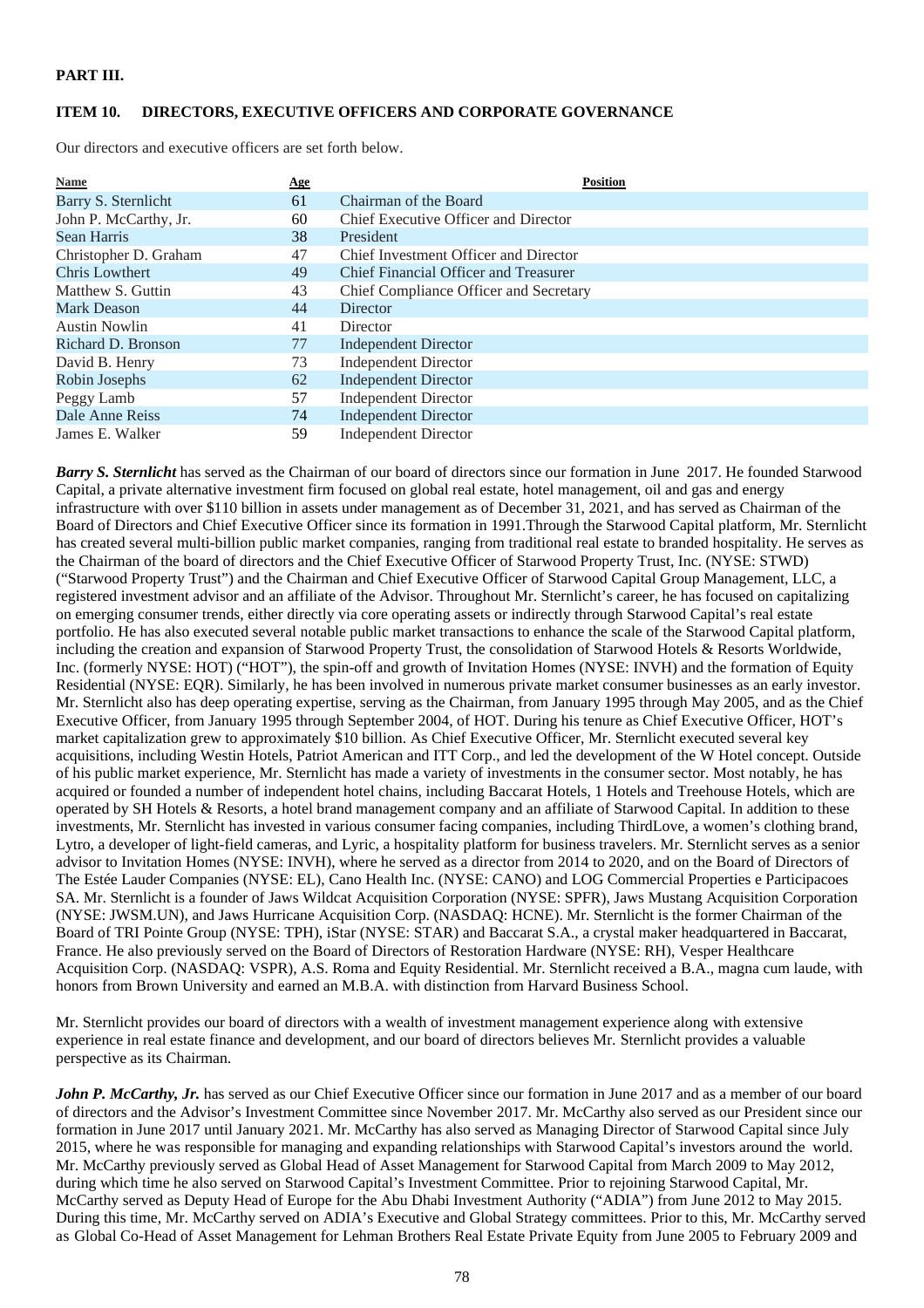was a Partner at O'Connor Capital Partners ("O'Connor") and the Co-Head of the Europe Business. Prior to joining O'Connor, Mr. McCarthy worked for GE Capital where he held a variety of positions, including managing the firm's real estate investing activities across Central Europe. Mr. McCarthy has previously served on several boards throughout his career, including ERE, a Paris, France based developer of European Shopping Malls, Deutsche Annington, a listed German based residential rental platform encompassing more than 180,000 units and McCarthy & Stone, formerly the UK's largest developer of homes for seniors. Mr. McCarthy received a B.S. in Finance from the University of Connecticut, and an M.B.A. from Fordham University.

Mr. McCarthy provides our board with extensive investment management experience, particularly related to international markets and operating platforms.

*Sean Harris* has served as our President since January 2021. Previously, Mr. Harris served as our Senior Vice President of Acquisitions from October 2017 to January 2021. Mr. Harris served as an Acquisitions Associate and Assistant to Mr. Sternlicht, the Chairman and CEO of Starwood Capital, from August 2016 to September 2017. Prior to joining Starwood Capital in 2016, Mr. Harris served as a Director of Acquisitions and Investment Management at Monday Properties since December 2012, where he co-led acquisitions, investment management, and capital markets. Before joining Monday Properties as an Associate in July 2010, Mr. Harris was employed by Ernst & Young in the Transaction Real Estate group. Mr. Harris received B.S. degrees in finance and accounting from East Carolina University and a MAcc from the Max M. Fisher College of Business at The Ohio State University.

*Christopher D. Graham* has served as our Chief Investment Officer since our formation in June 2017, as a member of our board of directors since January 2018 and as a member of the Advisor's Investment Committee since November 2017. Mr. Graham has served as Senior Managing Director and Head of Real Estate Acquisitions for the Americas at Starwood Capital since January 2013, supervising its investments in North, South and Central America. Mr. Graham is responsible for originating, structuring, underwriting and closing investments in all property types and is a member of the investment committee of Starwood Capital. Prior to joining Starwood Capital in 2002, Mr. Graham served as Director of the Financial Consulting Group for the Eastern Region of CB Richard Ellis ("CBRE") in Washington, D.C. from May 1999 to September 2000, as Associate Director, Eastern Region of Investment Properties Group of CBRE from March 1998 to May 1999 and as an analyst and a consultant in the Financial Consulting Group of CBRE from July 1996 to March 1998. Mr. Graham received a B.B.A. in finance from James Madison University and an M.B.A. from Harvard Business School.

Mr. Graham provides our Board of Directors with extensive investment experience.

*Chris Lowthert* has served as our Chief Financial Officer and Treasurer since November 2020, roles he previously held from October 2017 to April 2019. Mr. Lowthert serves on the Investment Committee of the Advisor. He has also served as Senior Vice President and Chief Accounting Officer of Funds at Starwood Capital since January 2016. In this role, he is responsible for all fund-level financial accounting and reporting. Prior to joining Starwood Capital in 2016, Mr. Lowthert held various senior risk and financial roles with GE Capital Real Estate ("GE Capital") including Asset Quality & Portfolio Monitoring Leader from October 2014 to December 2015, Controller of North America from August 2012 to October 2014, Chief Financial Officer of Global Investment Management from October 2010 to August 2012 and Chief Financial Officer of U.S. Equity from April 2009 to September 2010. Before joining GE Capital, Mr. Lowthert served as Director of Corporate Audit at MassMutual Financial Group. Mr. Lowthert began his career at PricewaterhouseCoopers, LLP where he was an audit manager in the firm's financial services group in its New York office, focusing on public and private real estate clients. Mr. Lowthert received a B.S. in accounting from Saint Michael's College. He is also a certified public accountant (inactive).

*Matthew S. Guttin* has served as our Secretary since October 2017 and as our Chief Compliance Officer since our formation in June 2017. Mr. Guttin has also served as Chief Compliance Officer for Starwood Capital since August 2010. As the Chief Compliance Officer, Mr. Guttin is responsible for overseeing the firm's regulatory and compliance program. Before joining Starwood Capital, Mr. Guttin practiced corporate finance and real estate law at Cahill Gordon & Reindel, LLP, Fried, Frank, Harris Shriver & Jacobson, LLP and DiSanto LLP. Mr. Guttin is an employee of Rinaldi, Finkelstein & Franklin, L.L.C., Starwood Capital's lead outside counsel. Mr. Guttin received a B.S. in Political Science from the University of Rochester and a J.D. from Georgetown University Law Center. He is licensed to practice law in New York and Connecticut and holds the Series 7 and Series 24 licenses.

*Mark Deason* has served as our Head of Asset & Portfolio Management since April 2019 and as a member of our board of directors and the Advisor's Investment Committee since November 2017. Mr. Deason has served as Managing Director and Head of U.S. Asset Management at Starwood Capital since September 2016. In this role, Mr. Deason is responsible for overseeing the asset management of all non-hotel assets, as well as Starwood Capital's development function in the United States. While at Starwood Capital, Mr. Deason has participated in investments throughout the capital structure, including commercial, hospitality and residential acquisitions and developments. Prior to becoming a Managing Director, Mr. Deason served as a Senior Vice President at Starwood Capital since January 2011. Prior to joining Starwood Capital in 2003, Mr. Deason worked for Merrill Lynch & Co., Inc. in the firm's real estate investment banking group, assisting west coast real estate, hospitality and gaming companies with a range of capital origination and mergers and acquisitions activities. He is a policy board member at the Fisher Center for Real Estate and Urban Economics and a member of the Milken Institute and the Urban Land Institute. Mr. Deason received a B.A. in business economics with a minor in accounting from the University of California, Los Angeles.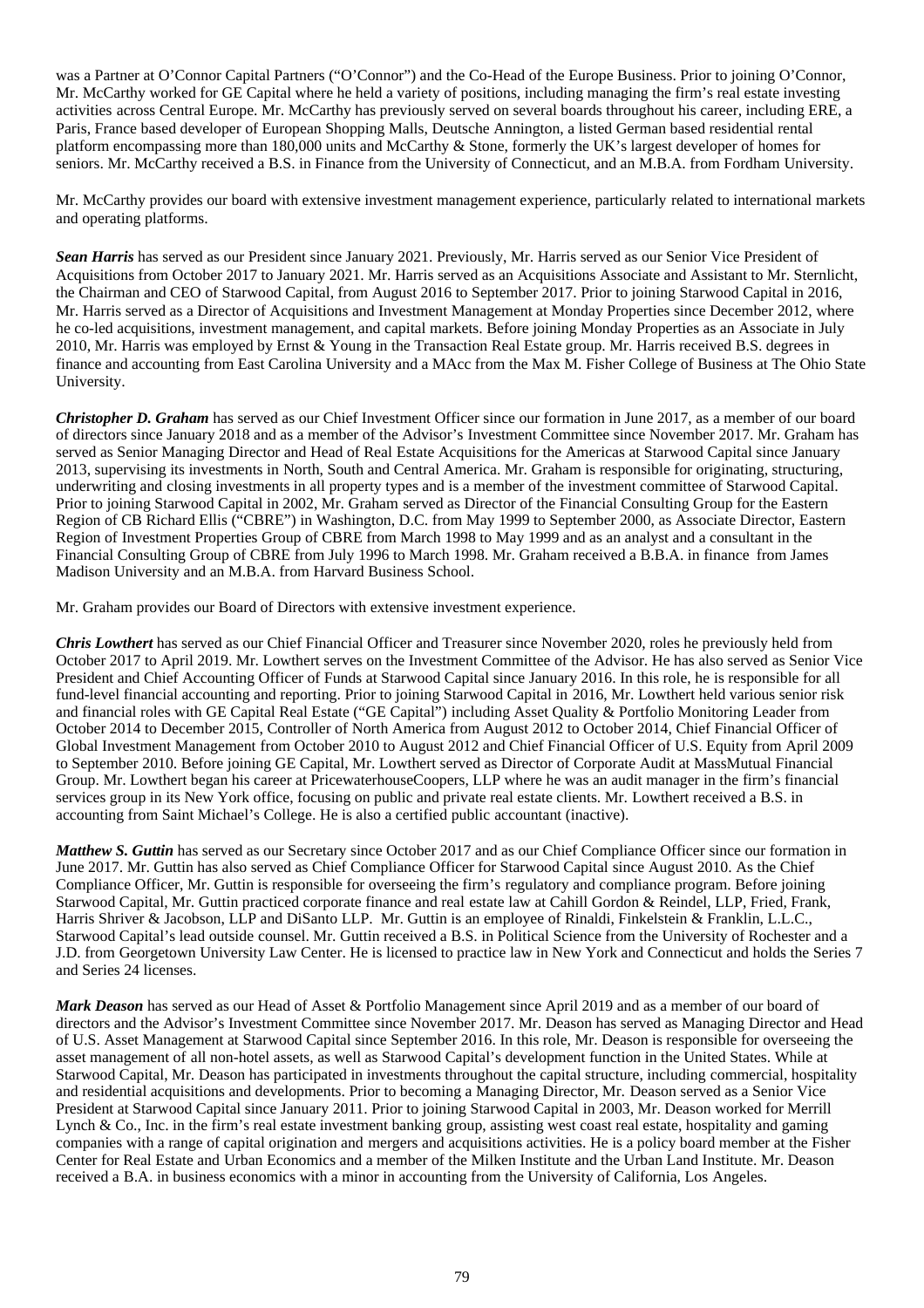Mr. Deason's experience in asset management and acquisitions, particularly in the commercial sector, brings significant value to our board of directors in evaluating our portfolio and investment strategy.

*Austin Nowlin* has served as a member of our board of directors since January 2021. He serves as a member of the Advisor's Investment Committee and has served as a Managing Director and Head of Capital Markets for the Americas at Starwood Capital Group. In this role, he is responsible for all debt capital market activities for the Firm's investments in the Americas, including, the origination, structuring, and execution of asset-level and fund/corporate-level financing activity. Since joining Starwood Capital in 2011, Mr. Nowlin has completed financings across all asset and product types, including revolving credit facilities, domestic and foreign balance sheet loans, construction financing, fixed and floating rate commercial mortgage-backed securities, preferred and mezzanine financing. He is a member of the Investment Committees at Starwood Capital and Starwood Property Trust. Prior to joining Starwood Capital, Mr. Nowlin worked at Wells Fargo and its predecessor, Wachovia Securities, in leveraged finance. He began his career at Raymond James, where he focused on making equity investments in multifamily assets. Mr. Nowlin received a B.A. in economics from Florida State University.

Mr. Nowlin's experience in the debt capital markets brings significant value to our board of directors in executing our investment strategy.

*Richard D. Bronson* has served as a member of our board of directors since November 2017. Mr. Bronson has served as the Chairman of The Bronson Companies, LLC, a real estate development, investment and advisory company based in Beverly Hills, California since 2000. Mr. Bronson has been involved in the development of commercial properties throughout the United States for more than thirty years. Mr. Bronson has served as a director of Starwood Property Trust (NYSE: STWD) since 2009 and as a director of Invitation Homes (NYSE: INVH). Mr. Bronson previously served as a director of Mirage Resorts, Inc. and as a director of Tri Pointe Homes, Inc. (NYSE: TPH). Mr. Bronson served as President of New City Development, an affiliate of Mirage Resorts, Inc., where he oversaw many of the company's new business initiatives and activities outside Nevada. Mr. Bronson has also served as a Trustee and Vice President of the International Council of Shopping Centers, an association representing 70,000 industry professionals in more than 100 countries. Mr. Bronson is a past Trustee of The Forman School and is a past Chairman of the Board of the Archer School for Girls. Mr. Bronson serves on the Advisory Board for the Neurosurgery Division at UCLA Medical Center.

Mr. Bronson's experience and knowledge in the real estate industry provides our board of directors with valuable insight into potential investments and the current state of the real estate markets.

*David B. Henry* has served as a member of our board of directors since January 2018. Mr. Henry served as Chief Executive Officer of Kimco Realty Corporation (NYSE: KIM) ("Kimco") from December 2009 to January 2016, as Vice Chairman of Kimco from May 2001 to January 2016 and in other capacities at Kimco. Before joining Kimco in April 2001, Mr. Henry served in various capacities at GE Capital Real Estate ("GE Capital") since 1978, including as GE Capital's Senior Vice President and Chief Investment Officer from 1998 to 2001. Mr. Henry also served as Chairman of GE Capital's Investment Committee and as a member of its Credit Committee. Before joining GE Capital, Mr. Henry served as Vice President for Republic Mortgage Investors from 1973 to 1978. Mr. Henry serves on the Board of Directors of Healthpeak Properties, Inc. (NYSE: PEAK) since January 2004; Tanger Outlet Centers (NYSE: SKT), a publicly traded shopping center REIT, since January 2016; and Fairfield County Bank, a private Connecticut mutual savings bank, since July 2010. Mr. Henry previously served on the boards of VEREIT, Inc. (NYSE: VER), a publicly traded net lease REIT from September 2015 until its acquisition by Realty Income Corporation (NYSE: O) in November 2021, and Columbia Property Trust (NYSE: CXP), a REIT, from January 2016 until its acquisition by affiliates of PIMCO in December 2021. Mr. Henry is a past trustee and served as 2011-2012 Chairman of the International Council of Shopping Centers, and was a former Vice Chairman of the Board of Governors of the National Association of Real Estate Investment Trusts. Mr. Henry serves on the real estate advisory boards of New York University, Baruch College, Bucknell University, ALTO Real Estate Funds and Pine Tree LLC, and is a past member of the Columbia University Real Estate Forum. Mr. Henry is also the co-founder of Peaceable Street Capital, an equity lender for income producing commercial real estate properties. Mr. Henry received a B.S. in Business Administration from Bucknell University and an M.B.A. from the University of Miami in Miami, Florida.

Mr. Henry's extensive involvement with REITs which target a broad spectrum of assets helps provide our board of directors with an understanding of the market in which it competes for capital and investments.

*Robin Josephs* has served as a member of our board of directors since November 2017. Ms. Josephs has served on the board of directors of iStar Inc. (NYSE: STAR) ("iStar"), a real estate investment and development firm, since March 1998 and served as lead director since May 2007, with duties that include presiding at all executive sessions of the independent directors and serving as principal liaison between the chairman and the independent directors. Ms. Josephs is also chair of iStar's nominating and corporate governance committee and a member of iStar's compensation committee. Ms. Josephs also serves on the board of directors of Safehold, Inc. (NYSE: SAFE) which had its IPO in June 2017 and invests in ground leases. She currently serves as a director, chair of the compensation committee and a member of the audit committee of MFA Financial, Inc. (NYSE: MFA), which is primarily engaged in investing in residential mortgage-backed securities. Ms. Josephs previously served as a director, member of the nominating and corporate governance committee and chair of the compensation committee of QuinStreet, Inc. (NASDAQ: QNST), a vertical marketing and online media company. Ms. Josephs previously served as a director and member of the audit and compensation committees of Plum Creek Timber Company, Inc. (NYSE: PCL) from 2003 until its sale to Weyerhaeuser Company in 2016. From 2005 to 2007, Ms. Josephs served as a managing director of Starwood Capital. Previously, Ms. Josephs was a senior executive with Goldman Sachs & Co. in various capacities. Ms. Josephs is a trustee of the University of Chicago Cancer Research Foundation. Ms. Josephs received a B.S. degree in economics from the Wharton School of the University of Pennsylvania and an M.B.A. from Columbia University.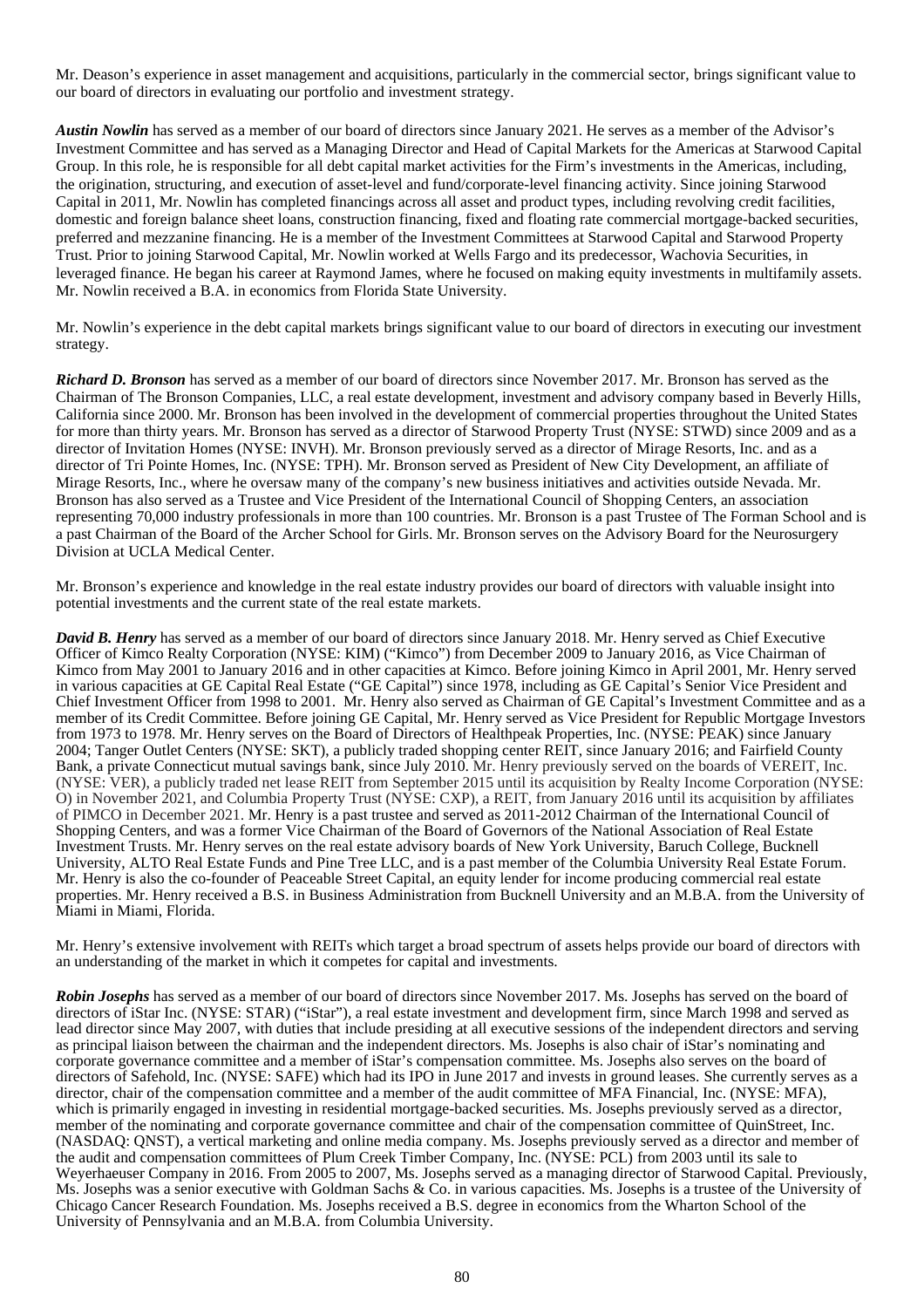Ms. Josephs' previous employment as an investment banking professional and her extensive experience as a director of public companies brings valuable knowledge of finance, capital markets and corporate governance to our board of directors.

*Peggy Lamb* has served as a member of our board of directors since January 2021. Since 2017, she has served as a Managing Director of Halstatt, LLC where she is responsible for the legacy investment portfolio and real estate investment activities. She is also a principal in the Halstatt Real Estate Investment Funds' upcoming Fund IV. In her role, Ms. Lamb is responsible for originating, structuring, underwriting, and closing real estate investments as well as managing an existing diverse investment portfolio across multiple asset types. Ms. Lamb worked at Goldman Sachs from 1990 to 2005 and served in a number of management roles, including as COO for Investment Banking Real Estate Department and Chief of Staff for the Financing Group. Ms. Lamb retired from Goldman Sachs in 2005 but continued to consult for real estate companies, specializing in entry into the Chinese and Indian markets. Ms. Lamb received an M.B.A. from Harvard Business School and a B.S. from the University of Illinois.

Ms. Lamb's investment banking and real estate experience brings valuable knowledge to our board of directors.

*Dale Anne Reiss* has served as a member of our board of directors since November 2017. Ms. Reiss served as the Global and the Americas Director of Real Estate Hospitality and Construction at Ernst & Young LLC from 1995 until her retirement in 2011. Ms. Reiss serves as Managing Director of Artemis Advisors LLC, a real estate restructuring and consulting firm and as Senior Managing Director of Brock Capital Group LLC, a boutique investment bank, and as chairman of its affiliate, Brock Real Estate LLC. Ms. Reiss also serves as a director and chair of the audit committee of Tutor Perini Corporation (NYSE: TPC) and as a director of DigitalBridge Group, Inc. (NYSE: DBRG), where she is a member of its audit committee and the chair of its nominating and corporate governance committee. Ms. Reiss served as a director, chair of the audit committee and member of the nominating and governance committee of iStar (NYSE: STAR), as a director of CYS Investments, Inc. (NYSE: CYS) until its merger with Two Harbors Investment Corp. (NYSE: TWO) in 2018, and as a director and chair of the compensation committee of Care Capital Properties, Inc. (NYSE: CCP) until its merger with Sabra Health Care REIT, Inc. (NASDAQ: SBRA) in 2017. She is a governor of the Urban Land Institute Foundation where she has also served as a past treasurer and board member. Ms. Reiss received an M.B.A. from the University of Chicago, a B.S. degree from the Illinois Institute of Technology and is a certified public accountant.

Ms. Reiss's extensive experience as a director of public companies and in advising public and private real estate and hospitality companies, corporations and financial institutions in all aspects of development, investment and finance, provides our board with valuable knowledge of real estate markets and corporate governance. Ms. Reiss is a financial expert.

*James E. Walker* has served as a member of our board of directors since November 2017 and serves as our lead independent director. Since 2021, Mr. Walker has served as Managing Partner and Founder of Vinson Ventures, LLC, a boutique investment firm focused on building and growing early-stage companies. Since 2018, Mr. Walker also has served as a Strategic Partner of Jadian Capital, a real estate private equity investment firm. From 2020 to 2021, Mr. Walker served as Chief Executive Officer and Partner at Palm Ventures, LLC ("Palm"), a private investment firm in Greenwich, Connecticut. At Palm, Mr. Walker led an investment in the health and wellness industry. From April 2008 until December 2016, Mr. Walker served as a Managing Partner of Fir Tree Partners ("Fir Tree"), a top 50 global alternative asset investment firm. Mr. Walker co-founded Fir Tree's real estate opportunity funds and co-led the development of Fir Tree's real estate effort. At Fir Tree, Mr. Walker was jointly responsible for overall firm management, identified new areas of investment opportunity and led numerous activist opportunities. He was also a member of Fir Tree's real estate investment committee and Chairman of its risk committee. Prior to joining Fir Tree in 2008, Mr. Walker was a co-founder and Managing Partner of Black Diamond Capital Management, LLC ("Black Diamond"), a privately held investment management firm specializing in both performing and non-performing debt. Prior to joining Black Diamond, he was a senior member of Kidder, Peabody & Co.'s structured finance group where he managed a proprietary investment vehicle. Mr. Walker began his career in structured finance at Bear Stearns  $\&$  Co. in the asset-backed securities group. Mr. Walker also serves as a board member for Clarus Corporation (NASDAQ: CLAR), a global company focused on the outdoor and consumer enthusiast markets, and as a board member of Team USA, the foundation for the US Olympic Committee. He holds a B.S. in economics from Boston College's Carroll School of Management.

Mr. Walker's extensive experience in real estate-related investing and the management of alternative investment vehicles provides our board of directors with valuable insight into potential investments and capital markets transactions.

Although most of the services provided to us by the individuals who are executive officers are in their respective roles as executive officers of the Advisor, they have certain duties as executive officers of our company arising from Maryland law, our charter and our bylaws. These duties include executing contracts and other instruments in our name and on our behalf and such other duties as may be prescribed by our board of directors from time to time.

Our executive officers will act as our agents, execute contracts and other instruments in our name and on our behalf, and in general perform all duties incident to their offices and such other duties as may be prescribed by our board of directors from time to time. Our officers will devote such portion of their time to our affairs as is required for the performance of their duties, but they are not required to devote all of their time to us.

### **Code of Ethics**

We have adopted a Code of Ethics that applies to all of our directors, officers and employees (if any), and to all of the officers and employees of the Advisor, including our principal executive officer, principal financial officer, principal accounting officer or controller, or persons performing similar functions. Our Code of Ethics, as it relates to those also covered by Starwood Capital's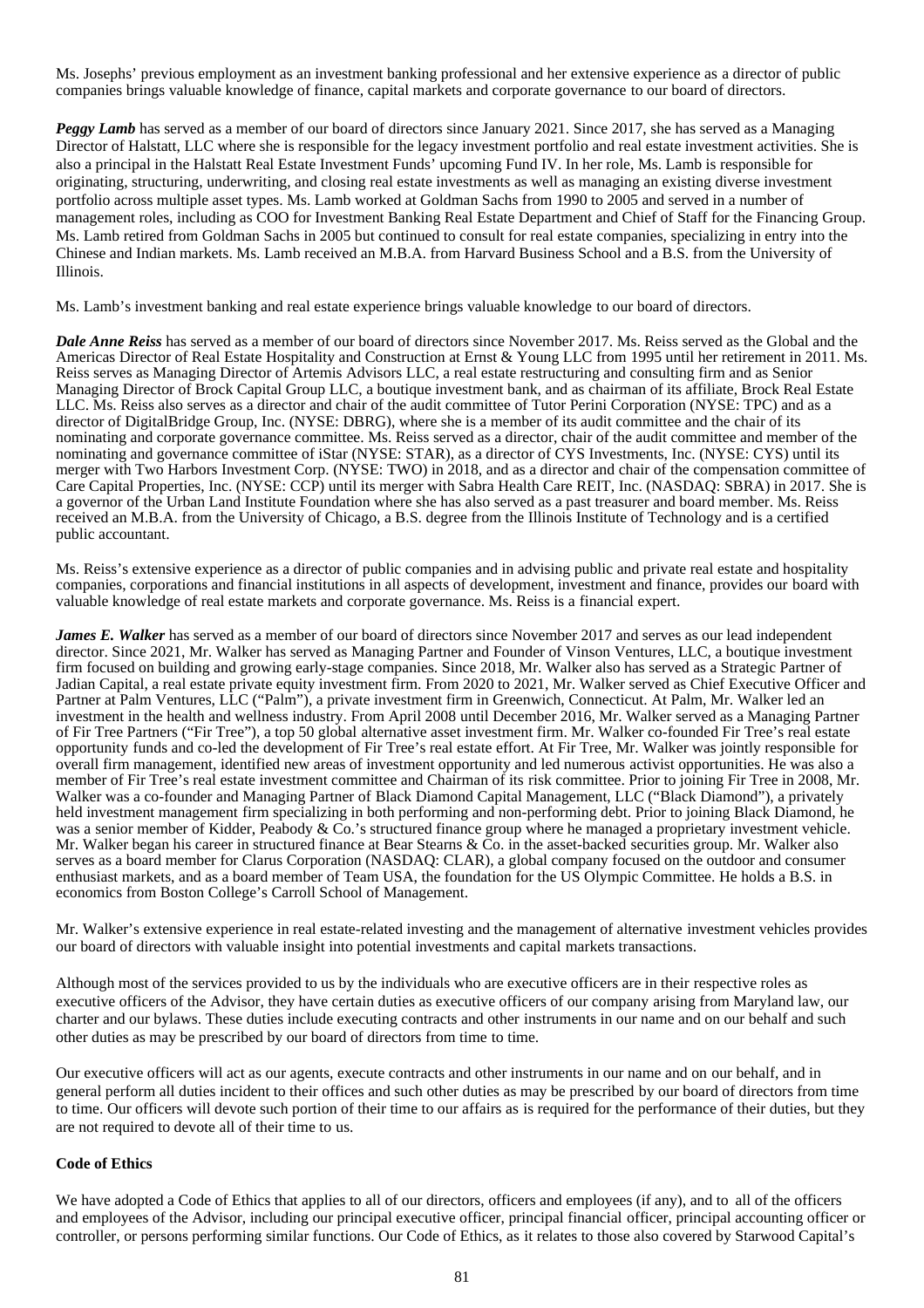code of conduct, operates in conjunction with, and in addition to, Starwood Capital's code of conduct. Our Code of Ethics is designed to comply with SEC regulations relating to codes of conduct and ethics. Our Code of Ethics is available on our website, *[www.starwoodnav.reit.](http://www.starwoodnav.reit/)* If, in the future, we amend, modify or waive a provision of our Code of Ethics, we may, rather than filing a Current Report on Form 8-K, satisfy the disclosure requirement by posting such information on our website, as necessary.

## **Audit Committee Financial Expert**

The Audit Committee is currently comprised of Dale Anne Reiss, David B. Henry, James E. Walker, and Peggy Lamb, with Ms. Reiss serving as the committee's chairperson. All Audit Committee members are "independent," consistent with the qualifications set forth in the listing standards of the New York Stock Exchange ("NYSE"), our Charter and Rule 10A-3 under the Exchange Act, applicable to boards of directors in general and audit committees in particular. Ms. Reiss is qualified as an audit committee financial expert within the meaning of Item 407(d)(5) of Regulation S-K under the Exchange Act.

# **ITEM 11. EXECUTIVE COMPENSATION**

We are externally managed and have no employees. Our executive officers serve as officers of the Advisor and are employees of the Advisor or one or more of its affiliates. The Advisory Agreement provides that the Advisor is responsible for managing our investment activities, as such our executive officers do not receive any cash compensation from us or any of our subsidiaries for serving as our executive officers but, instead, receive compensation from the Advisor. In addition, we do not reimburse the Advisor for compensation it pays to our executive officers. The Advisory Agreement does not require our executive officers to dedicate a specific amount of time to fulfilling the Advisor's obligations to us under the Advisory Agreement. Accordingly, the Advisor has informed us that it cannot identify the portion of the compensation it awards to our executive officers that relates solely to such executives' services to us, as the Advisor does not compensate its employees specifically for such services. Furthermore, we do not have employment agreements with our executive officers, we do not provide pension or retirement benefits, perquisites or other personal benefits to our executive officers, our executive officers have not received any nonqualified deferred compensation and we do not have arrangements to make payments to our executive officers upon their termination or in the event of a change in control of us.

Although we do not pay our executive officers any cash compensation, we pay the Advisor the fees described in Part III, Item 13 "—The Advisory Agreement."

## **Compensation Committee Interlocks and Insider Participation**

On May 7, 2021, our board of directors established the Compensation Committee, which is composed of Mr. Bronson and Mses. Josephs and Lamb, none of whom were officers or employees of the Company during the fiscal year ended December 31, 2021, and none of whom had any relationship requiring disclosure by the Company under Item 404 of Regulation S-K under the Exchange Act. None of our executive officers has served on the board of directors or compensation committee of any other entity that has or has had one or more executive officers who served as a member of our board of directors or our Compensation Committee during the fiscal year ended December 31, 2021.

### **Independent Director Compensation**

Beginning on November 12, 2019, our independent directors received an annual retainer of \$85,000, plus an additional retainer of \$15,000 to the chairperson of our audit committee, of which 57% of this compensation was paid in cash and the remaining 43% was paid in an annual grant of Class I restricted stock based on the most recent prior month's NAV. In May 2021, our board of directors amended our independent director compensation plan, such that, effective April 1, 2021, our independent directors received an annual retainer of \$175,000, plus an additional retainer of \$15,000 to the chairperson of our audit committee and an additional retainer of \$10,000 to the chairperson of the compensation committee, of which 40% of this compensation was paid in cash and the remaining 60% was paid in an annual grant of Class I restricted stock based on the most recent prior month's NAV.

On December 28, 2021, our board of directors further amended our independent director compensation plan, such that, effective January 1, 2022, our independent directors will receive an annual retainer of \$225,000, plus an additional retainer of \$15,000 to the chairperson of our audit committee and an additional retainer of \$10,000 to the chairperson of the compensation committee. We pay in quarterly installments 40% of this compensation in cash and the remaining 60% in an annual grant of Class I restricted stock based on the most recent prior month's NAV.

The restricted stock granted shall vest and become non-forfeitable on the one-year anniversary of the grant date, provided, in each case, that the independent director is providing services to us as a director on each such vesting date.

We do not pay our directors additional fees for attending board meetings, but reimburse each of our directors for reasonable outof-pocket expenses incurred in attending board and committee meetings (including, but not limited to, airfare, hotel and meals). Our directors who are affiliated with Starwood Capital, including the Advisor, will not receive additional compensation for serving on the board of directors or committees thereof.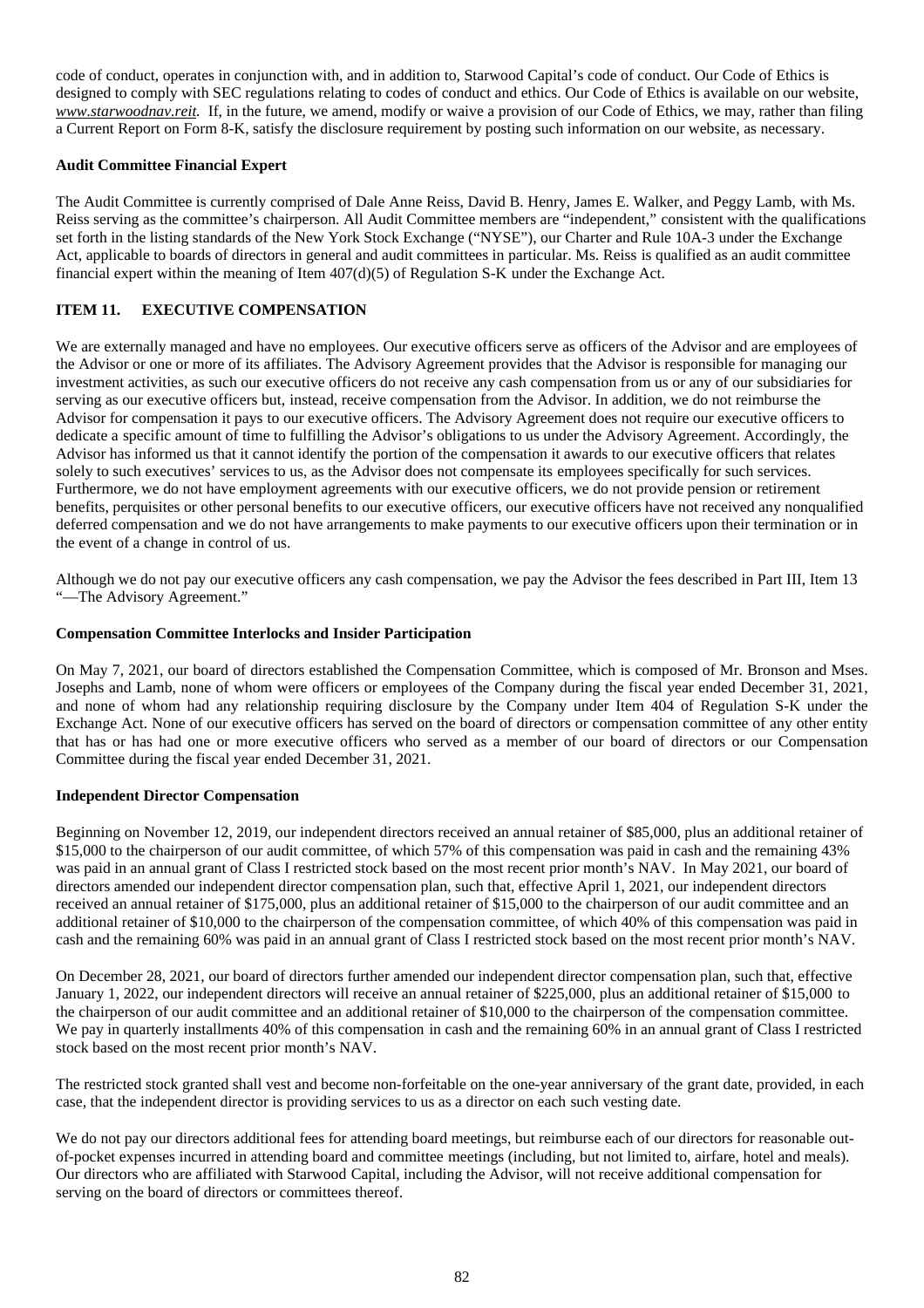The following table sets forth the compensation to our directors for the fiscal year ended December 31, 2021:

| <b>Name</b>           | <b>Fees Earned or</b><br>Paid in Cash | <b>Stock</b><br>Awards <sup>(1)</sup> | <b>Total</b> |
|-----------------------|---------------------------------------|---------------------------------------|--------------|
| Barry S. Sternlicht   | $\mathcal{L}$                         |                                       | <b>S</b>     |
| John P. McCarthy, Jr. |                                       |                                       |              |
| Christopher D. Graham |                                       |                                       |              |
| Mark Deason           |                                       |                                       |              |
| <b>Austin Nowlin</b>  |                                       |                                       |              |
| Richard D. Bronson    | 64,623                                | 127,807                               | 192,430      |
| David B. Henry        | 64,623                                | 127,807                               | 192,430      |
| Robin Josephs         | 67,628                                | 135,801                               | 203,429      |
| Peggy Lamb            | 60,583                                | 146,083                               | 206,666      |
| Dale Anne Reiss       | 71,239                                | 137,678                               | 208,917      |
| James E. Walker       | 64,623                                | 127,807                               | 192,430      |

 $<sup>(1)</sup>$  Includes the total value in restricted stock granted to each of the independent directors during 2021. The grants of Class I</sup> restricted shares were made in August 2021 and vest in August 2022. The grants were valued based on a NAV per share of \$22.83, the then-current NAV per share of our Class I shares.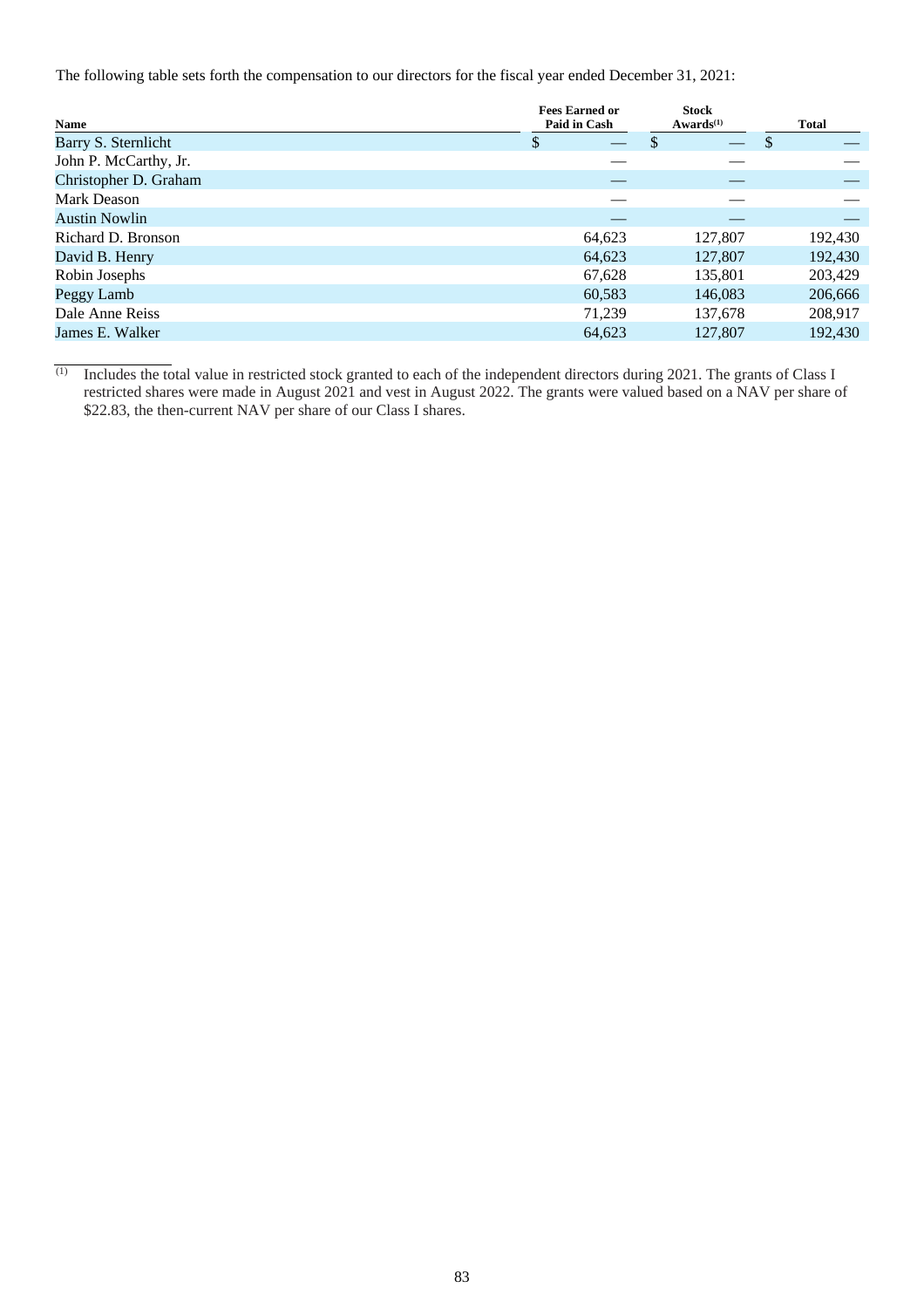## **ITEM 12. SECURITY OWNERSHIP OF CERTAIN BENEFICIAL OWNERS AND MANAGEMENT AND RELATED STOCKHOLDER MATTERS**

### **Equity Compensation Plan Information**

The following table summarizes information, as of December 31, 2021, relating to our equity compensation plans pursuant to which shares of our common stock or other equity securities may be granted from time to time:

| <b>Plan category</b>                                       | (a)<br><b>Number of securities</b><br>to be issued upon<br>exercise of<br>outstanding options,<br>warranties, and rights | (b)<br>Weighted<br>average exercise<br>price of outstanding<br>options, warrants,<br>and rights | $\left( \mathbf{c} \right)$<br><b>Number of securities</b><br>remaining available for<br>future issuance<br>under equity<br>compensation plans<br>(excluding securities)<br>reflected in column $(a)$ ) |
|------------------------------------------------------------|--------------------------------------------------------------------------------------------------------------------------|-------------------------------------------------------------------------------------------------|---------------------------------------------------------------------------------------------------------------------------------------------------------------------------------------------------------|
| Equity compensation plans approved by security holders     |                                                                                                                          |                                                                                                 | 145,130                                                                                                                                                                                                 |
| Equity compensation plans not approved by security holders | N/A                                                                                                                      | N/A                                                                                             | N/A                                                                                                                                                                                                     |
| Total                                                      |                                                                                                                          |                                                                                                 | 145.130                                                                                                                                                                                                 |

#### **Security Ownership of Certain Beneficial Owners and Management**

The following table sets forth, as of March 28, 2022, information regarding the number and percentage of shares owned by each director, our chief executive officer, each executive officer, all directors and executive officers as a group, and any person known to us to be the beneficial owner of more than 5% of outstanding shares of our common stock. Beneficial ownership is determined in accordance with the rules of the SEC and includes securities that a person has the right to acquire within 60 days. The address for each of the persons named below is in care of our principal executive offices at 2340 Collins Avenue, Miami Beach, Florida 33139.

|                                                 | <b>Number of Shares</b>                     |                                        |
|-------------------------------------------------|---------------------------------------------|----------------------------------------|
| <b>Name of Beneficial Owner</b>                 | <b>Beneficially</b><br>Owned <sup>(1)</sup> | <b>Percent of All</b><br><b>Shares</b> |
| <b>Directors and Executive Officers</b>         |                                             |                                        |
| Barry S. Sternlicht <sup>(2)</sup>              | 3,495,077                                   | *                                      |
| John P. McCarthy, Jr.                           | 50,441                                      | *                                      |
| Sean Harris                                     | 18,631                                      | *                                      |
| Christopher D. Graham                           | 159,097                                     | $\ast$                                 |
| Chris Lowthert                                  |                                             | *                                      |
| Matthew S. Guttin                               | 1,377                                       | $\ast$                                 |
| Mark Deason                                     | 95,013                                      | ∗                                      |
| <b>Austin Nowlin</b>                            | 4,333                                       | $\ast$                                 |
| Richard D. Bronson <sup><math>(3)</math></sup>  | 9,939                                       | *                                      |
| David B. Henry <sup>(3)</sup>                   | 9,804                                       | *                                      |
| Robin Josephs <sup>(3)</sup>                    | 10,332                                      | *                                      |
| Peggy Lamb <sup>(3)</sup>                       | 6,589                                       | *                                      |
| Dale Anne Reiss <sup>(3)</sup>                  | 11,092                                      | *                                      |
| James E. Walker <sup>(3)</sup>                  | 7,616                                       | *                                      |
| All directors and executive officers as a group | 3,879,341                                   | $\ast$                                 |

\* Represents less than 1%.

(1) All shares listed in the table above are Class I shares.

(2) As of March 28, 2022 Starwood Real Estate Income Holdings, L.P. owned 252,224 Class I shares, which are deemed to be beneficially owned by Mr. Sternlicht. As of March 28, 2022, Starwood REIT Advisors, L.L.C. owned 824,692 class I shares, which are deemed to be beneficially owned by Mr. Sternlicht.

(3) Each of our Independent directors received a grant of restricted Class I shares, as part of their annual compensation, on August 1, 2021, which will vest on August 1, 2022. See "Independent Director Compensation."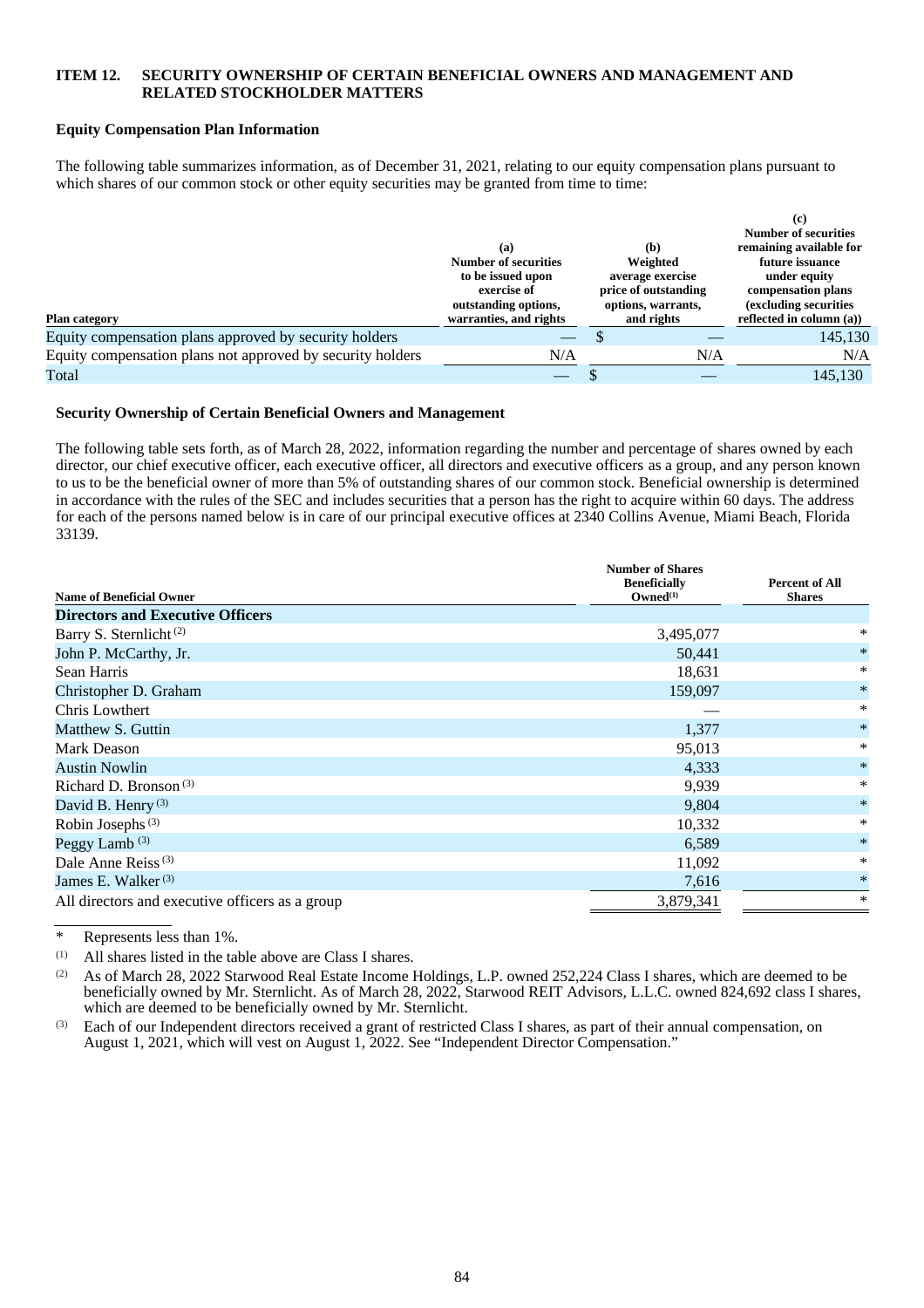## **ITEM 13. CERTAIN RELATIONSHIPS AND RELATED TRANSACTIONS, AND DIRECTOR INDEPENDENCE**

### **Director Independence**

Our Charter and Corporate Governance Guidelines require a majority of the members of our Board of Directors to be "independent" directors in accordance with the criteria in our Charter. Our audit committee charter also requires that all members of the audit committee be independent. Based upon its review, our board of directors has affirmatively determined that each of Richard D. Bronson, David B. Henry, Robin Josephs, Peggy Lamb, Dale Anne Reiss and James E. Walker are "independent" members of our board of directors under all applicable standards for independence, including with respect to committee service on our audit committee by Ms. Reiss, Mr. Henry and Mr. Walker.

Under our Charter, a majority of our directors must be independent directors, except for a period of up to 60 days after the death, removal or resignation of an independent director pending the election of a successor independent director. Consistent with the NASAA REIT Guidelines, our Charter defines an independent director as a director who is not and has not for the last two years been associated, directly or indirectly, with Starwood Capital. A director is deemed to be associated with Starwood Capital if he or she owns any interest (other than an interest in us or an immaterial interest in an affiliate of us) in, is employed by, is an officer or director of, or has any material business or professional relationship with Starwood Capital, the Advisor or any of their affiliates, performs services (other than as a director) for us, or serves as a director or trustee for more than three REITs sponsored by Starwood Capital or advised by the Advisor. A business or professional relationship will be deemed material per se if the gross revenue derived by the director from Starwood Capital exceeds 5% of (1) the director's annual gross revenue derived from all sources during either of the last two years or (2) the director's net worth on a fair market value basis. An indirect relationship is defined to include circumstances in which the director's spouse, parents, children, siblings, mothers- or fathers-in-law, sons- or daughters-in-law or brothers- or sisters-in-law is or has been associated with Starwood Capital. Our charter requires that a director have at least three years of relevant experience and demonstrate the knowledge required to successfully acquire and manage the type of assets that we intend to acquire to serve as a director. Our charter also requires that at all times at least one of our independent directors must have at least three years of relevant real estate experience.

#### **Certain Transactions with Related Persons**

The following describes all transactions during the fiscal year ended December 31, 2021 and currently proposed transactions involving us, our directors, our Advisor, Starwood Capital and any affiliate thereof.

### **Our Relationship with Our Advisor and Starwood Capital**

We are externally managed by our Advisor, Starwood REIT Advisors, L.L.C., a Delaware limited liability company, which is responsible for sourcing, evaluating and monitoring our investment opportunities and making decisions related to the acquisition, management, financing and disposition of our assets, in accordance with our investment objectives, guidelines, policies and limitations, subject to oversight by our board of directors. The Advisor is an affiliate of Starwood Capital. All of our officers and directors, other than the independent directors, are employees of our Advisor. We have and will continue to have certain relationships with the Advisor and its affiliates.

#### *Advisory Agreement*

Our board of directors has delegated to the Advisor the authority to source, evaluate and monitor our investment opportunities and make decisions related to the acquisition, management, financing and disposition of our assets, in accordance with our investment objectives, guidelines, policies and limitations, subject to oversight by our board of directors.

Pursuant to the Advisory Agreement and subject to the supervision of our board of directors, the Advisor is responsible for, among other things:

- serving as an advisor to us and the Operating Partnership with respect to the establishment and periodic review of our investment guidelines and the Operating Partnership's investments, financing activities and operations;
- sourcing, evaluating and monitoring our and the Operating Partnership's investment opportunities and executing the acquisition, management, financing and disposition of our and the Operating Partnership's assets, in accordance with our investment guidelines, policies and objectives and limitations, subject to oversight by our board of directors;
- with respect to prospective acquisitions, purchases, sales, exchanges or other dispositions of investments, conducting negotiations on our and the Operating Partnership's behalf with sellers, purchasers, and other counterparties and, if applicable, their respective agents, advisors and representatives, and determining the structure and terms of such transactions; providing us with portfolio management and other related services;
- serving as our advisor with respect to decisions regarding any of our financings, hedging activities or borrowings; and
- engaging and supervising, on our and the Operating Partnership's behalf and at our and the Operating Partnership's expense, various service providers.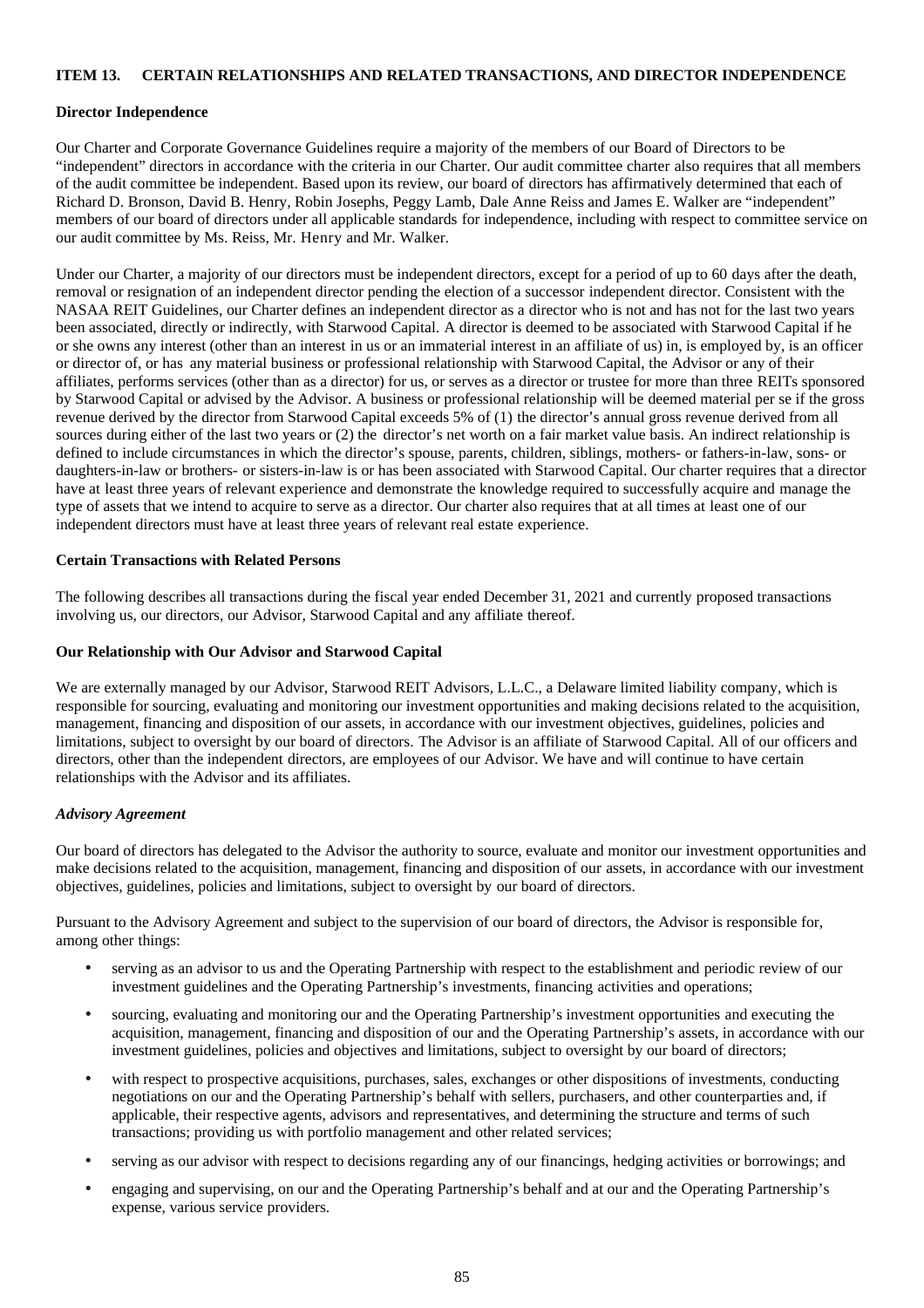The above summary is provided to illustrate the material functions that the Advisor performs for us and it is not intended to include all of the services which may be provided to us by the Advisor or third parties.

### **Management Fee**

As compensation for its services provided pursuant to the Advisory Agreement, we pay the Advisor a management fee of 1.25% of NAV per annum payable monthly. In calculating our management fee, we will use our NAV before giving effect to accruals for the management fee, performance participation interest described below, stockholder servicing fees or distributions payable on our shares. The management fee may be paid, at the Advisor's election, in cash, Class I shares or Class I units of our Operating Partnership. During the year ended December 31, 2021, the Company incurred management fees of \$62.2 million.

### **Performance Participation Interest**

So long as the Advisory Agreement has not been terminated (including by means of non-renewal), the Special Limited Partner, a wholly owned subsidiary of Starwood Capital, will hold a performance participation interest in the Operating Partnership that entitles it to receive cash allocations (or Operating Partnership units at its election) from our Operating Partnership equal to 12.5% of the Total Return, subject to a 5% Hurdle Amount and a High Water Mark, with a Catch-Up (each term as defined in the prospectus related to the Offering). Such allocations will be paid annually and accrues monthly. During the fiscal year ended December 31, 2021, the Special Limited Partner earned a performance participation interest of \$204.2 million, which amount was paid to the Special Limited Partner in the form of approximately 7.9 million Class I units of our Operating Partnership, effective January 1, 2022.

#### **Expense Reimbursements**

Under the Advisory Agreement, and subject to the limitations described below under "—Reimbursement by the Advisor," the Advisor is entitled to reimbursement of all costs and expenses incurred by it or its affiliates on our behalf, provided that the Advisor is responsible for the expenses related to any and all personnel of the Advisor who provide investment advisory services to us pursuant to the Advisory Agreement (including, without limitation, each of our executive officers and any directors who are also directors, officers or employees of the Advisor or any of its affiliates), including, without limitation, salaries, bonus and other wages, payroll taxes and the cost of employee benefit plans of such personnel, and costs of insurance with respect to such personnel.

Without limiting the generality of the foregoing, costs eligible for reimbursement include out-of-pocket costs and expenses the Advisor incurs in connection with the services it provides to us (including personnel expenses other than those of investment advisory personnel described above) related to (1) legal, accounting and printing fees and other expenses attributable to our organization, preparation of the registration statement for the Offering, registration and qualification of our common stock for sale with the SEC and in the various states and filing fees incurred by the Advisor in connection with the Offering, (2) the actual cost of goods and services used by us and obtained from third parties, including fees paid to administrators, consultants, attorneys, technology providers and other service providers, and brokerage fees paid in connection with the purchase and sale of investments and securities, (3) expenses of managing and operating our properties, whether payable to an affiliate or a non-affiliated person, and (4) out-of-pocket expenses in connection with the selection, evaluation, structuring, acquisition, origination, financing and development of properties and real estate-related assets, whether or not such investments are acquired. Such out-of-pocket costs and expenses will include expenses relating to compliance-related matters and regulatory filings relating to our activities.

The Advisor may retain, for and on our behalf, and at our sole cost and expense, such services as the Advisor deems necessary or advisable in connection with our management and operations, which may include affiliates of the Advisor; provided, that any such services may only be provided by affiliates to the extent such services are approved by a majority of the directors (including a majority of the independent directors) not otherwise interested in such transactions as being fair and reasonable to us and on terms and conditions not less favorable to us than those available from non-affiliated third parties.

During the fiscal year ended December 31, 2021, we reimbursed the Advisor \$4.2 million for such expenses incurred on our behalf.

### **Organization and Offering Costs**

The Advisor advanced all of our organization and offering expenses on our behalf (including legal, accounting, printing, mailing and filing fees and expenses, due diligence expenses of participating broker-dealers supported by detailed and itemized invoices, costs in connection with preparing sales materials, design and website expenses, fees and expenses of our escrow agent and transfer agent, fees to attend retail seminars sponsored by participating broker-dealers and reimbursements for customary travel, lodging, and meals, but excluding upfront selling commissions, dealer manager fees and the stockholder servicing fee) through December 21, 2020, which was the first anniversary of the date on which we broke escrow in our initial public offering. We will reimburse the Advisor for all such advanced expenses ratably in 60 equal monthly installments following December 21, 2020. Through December 31, 2021, we have reimbursed the Advisor \$1.5 million for advanced organization and offering costs.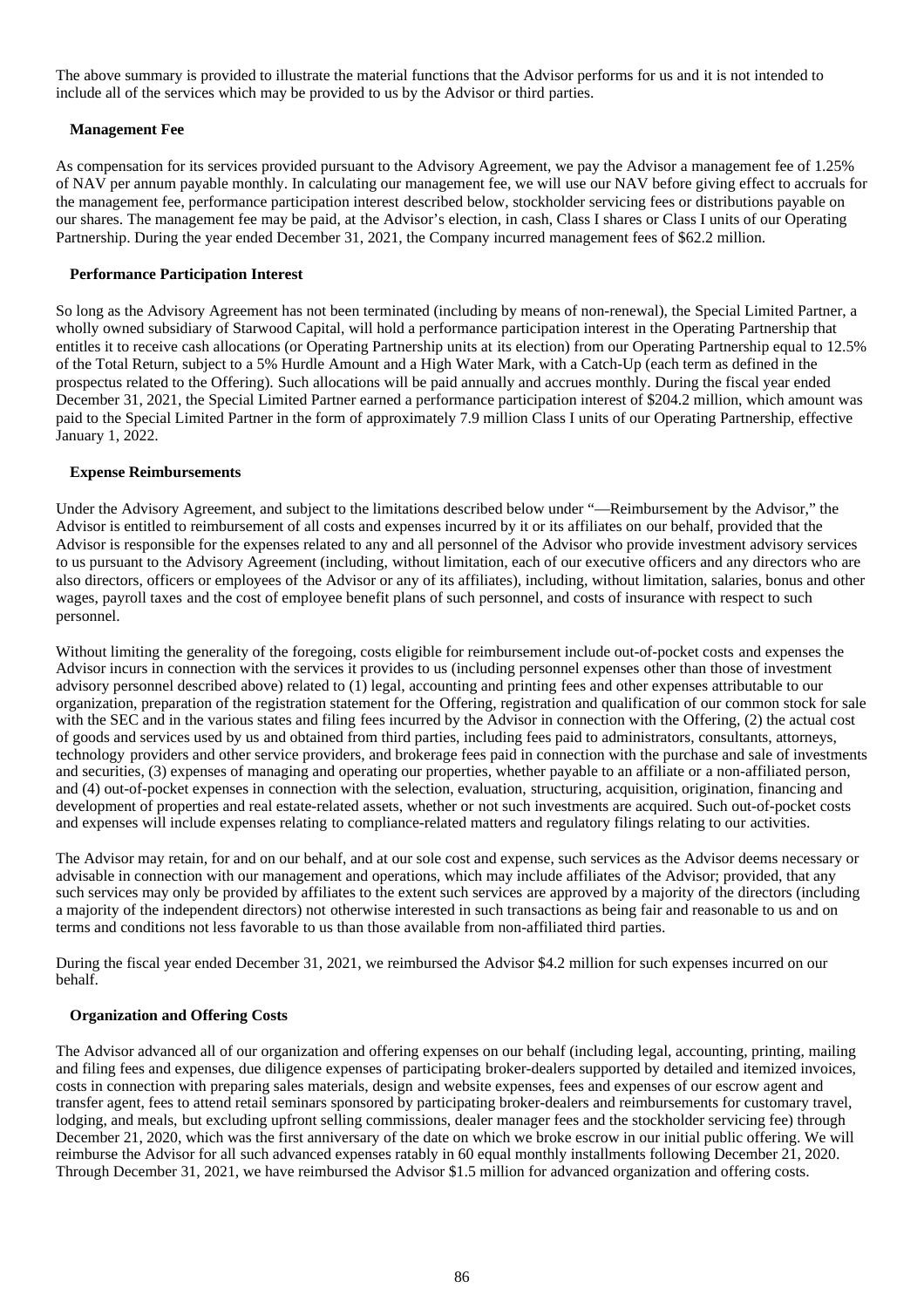## **Term and Termination Rights under the Advisory Agreement**

On November 11, 2021, the Company renewed the Advisory Agreement among the Company, Operating Partnership and the Advisor for an additional one-year period ending December 15, 2022. The term of the Advisory Agreement is subject to renewals by our board of directors for an unlimited number of successive one-year periods. Our independent directors will evaluate the performance of the Advisor before renewing the Advisory Agreement. The Advisory Agreement may be terminated:

- immediately by us (1) for "cause," (2) upon the bankruptcy of the Advisor or (3) upon a material breach of the Advisory Agreement by the Advisor;
- upon 60 days' written notice by us without cause or penalty upon the vote of a majority of our independent directors; or
- upon 60 days' written notice by the Advisor.

"Cause" is defined in the Advisory Agreement to mean fraud, criminal conduct, willful misconduct or willful or negligent breach of fiduciary duty by the Advisor under the Advisory Agreement.

In the event the Advisory Agreement is terminated, the Advisor will be entitled to receive its prorated management fee through the date of termination, and the Special Limited Partner will receive a distribution of any accrued performance participation from the Operating Partnership as of the date of such termination. In addition, upon the termination or expiration of the Advisory Agreement, the Advisor will cooperate with us and take all reasonable steps requested to assist our board of directors in making an orderly transition of the advisory function.

#### **Reimbursement by the Advisor**

Commencing four fiscal quarters after we make our first investment, the Advisor will reimburse us for any expenses that cause our Total Operating Expenses, including any distributions made to the Special Limited Partner with respect to its performance participation interest in the Operating Partnership, in any four consecutive fiscal quarters to exceed the greater of: (1) 2% of our Average Invested Assets and (2) 25% of our Net Income.

To the extent that our Total Operating Expenses exceed these limits and the independent directors determine that the excess expenses were justified based on unusual and nonrecurring factors that they deem sufficient, the Advisor would not be required to reimburse us. Within 60 days after the end of any fiscal quarter for which our Total Operating Expenses for the four consecutive fiscal quarters then ended exceed these limits and our independent directors approve such excess amount, we will send our stockholders a written disclosure of such fact, or will include such information in our next quarterly report on Form 10-Q or in a current report on Form 8-K filed with the SEC, together with an explanation of the factors our independent directors considered in arriving at the conclusion that such excess expenses were justified. In addition, our independent directors will review at least annually the total fees and expense reimbursements for operating expenses paid to the Advisor and the Special Limited Partner to determine if they are reasonable in light of our performance, our net assets and our net income and the fees and expenses of other comparable unaffiliated REITs.

For purposes of these limits:

- "Total Operating Expenses" are all costs and expenses paid or incurred by us, as determined under generally accepted accounting principles, including the management fee and the performance participation, but excluding: (i) the expenses of raising capital such as organization and offering expenses, legal, audit, accounting, underwriting, brokerage, listing, registration and other fees, printing and other such expenses and taxes incurred in connection with the issuance, distribution, transfer, registration and listing of our capital stock, (ii) property-level expenses incurred at each property, (iii) interest payments, (iv) taxes, (v) non-cash expenditures such as depreciation, amortization and bad debt reserves, (vi) incentive fees paid in compliance with our charter, (vii) acquisition fees and acquisition expenses related to the selection and acquisition of assets, whether or not a property is actually acquired, (viii) real estate commissions on the sale of property and (ix) other fees and expenses connected with the acquisition, disposition, management and ownership of real estate interests, mortgage loans or other property (including the costs of foreclosure, insurance premiums, legal services, maintenance, repair and improvement of property).
- "Average Invested Assets" means, for any period, the average of the aggregate book value of our assets, invested, directly or indirectly, in equity interests in and loans secured by real estate, including all properties, real estate debt and real estate-related securities and consolidated and unconsolidated joint ventures or other partnerships, before deducting depreciation, amortization, impairments, bad debt reserves or other non-cash reserves, computed by taking the average of such values at the end of each month during such period.
- "Net Income" means, for any period, total revenues applicable to such period, less the total expenses applicable to such period other than additions to, or allowances for, non-cash charges such as depreciation, amortization, impairments and reserves for bad debt or other similar non-cash reserves.

For the year ended December 31, 2021, our total operating expenses were 3.0% and 1043.6% of each of our Average Invested Assets and our Net Income, respectively.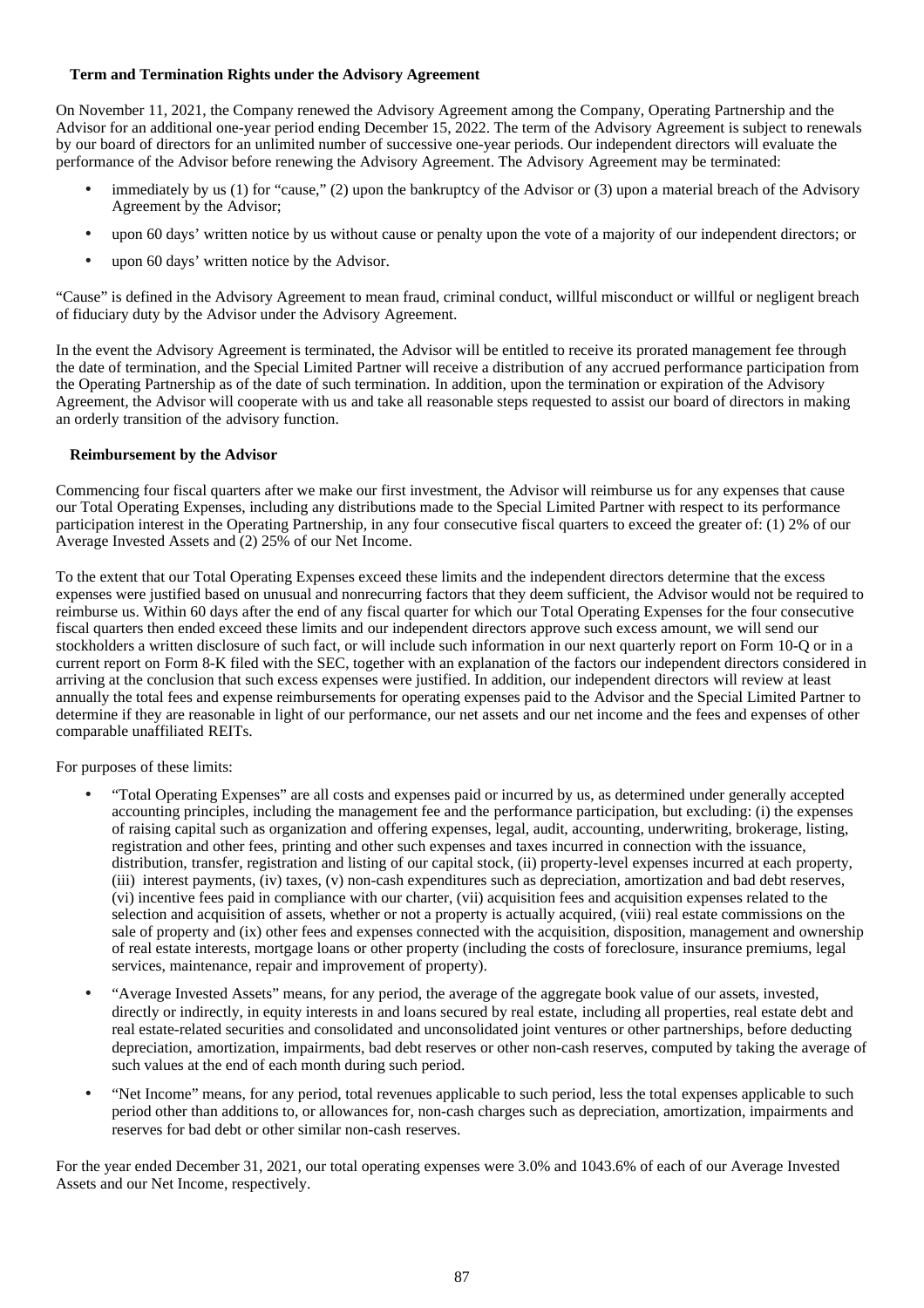## *Independent Directors' Review of Compensation*

Our independent directors will evaluate at least annually whether the compensation that we contract to pay to the Advisor is reasonable in relation to the nature and quality of services performed and that such compensation is within the limits prescribed by our Charter. Our independent directors will supervise the performance of the Advisor and the compensation we pay to it to determine that the provisions of the Advisory Agreement are being carried out. This evaluation is based on the factors set forth below, as well as any other factors deemed relevant by the independent directors:

- the amount of fees paid to the Advisor in relation to the size, composition and performance of our investments;
- the success of the Advisor in generating investments that meet our investment objectives;
- rates charged to other externally advised REITs and other similar investment entities by advisors performing similar services;
- additional revenues realized by the Advisor and its affiliates through their advisory relationship with us (including the performance participation allocation paid to the Special Limited Partner);
- the quality and extent of the services and advice furnished by the Advisor;
- the performance of the assets, including income, conservation or appreciation of capital, frequency of problem investments and competence in dealing with distress situations; and
- the quality of our portfolio in relationship to the investments generated by the Advisor for its own account.

#### *Dealer Manager Agreement*

We entered into a Dealer Manager Agreement with the Dealer Manager in connection with the Offering, pursuant to which the Dealer Manager agreed to, among other things, manage our relationships with third-party broker- dealers engaged by the Dealer Manager to participate in the distribution of shares of our common stock, which we refer to as "participating broker-dealers," and financial advisors. The Dealer Manager serves as the dealer manager for the Offering. The Dealer Manager also coordinates our marketing and distribution efforts with participating broker-dealers and their registered representatives with respect to communications related to the terms of the offering, our investment strategies, material aspects of our operations and subscription procedures. We will not pay referral or similar fees to any accountants, attorneys or other persons in connection with the distribution of our shares. The Dealer Manager is a registered broker-dealer affiliated with the Advisor.

#### **Upfront Selling Commissions and Dealer Manager Fees**

The Dealer Manager is entitled to receive upfront selling commissions of up to 3.0%, and dealer manager fees of 0.5%, of the transaction price of each Class T share sold in our primary offering; however such amounts may vary at certain participating broker-dealers, provided that the sum will not exceed 3.5% of the transaction price. The Dealer Manager is entitled to receive upfront selling commissions of up to 3.5% of the transaction price of each Class S share sold in the primary offering. The Dealer Manager is entitled to receive upfront selling commissions of up to 1.5% of the transaction price of each Class D share sold in the primary offering. No upfront selling commissions or dealer manager fees are paid with respect to purchases of Class I shares or shares of any class sold pursuant to our distribution reinvestment plan. The Dealer Manager anticipates that substantially all of the upfront selling commissions and dealer manager fees will be retained by, or reallowed (paid) to, participating broker-dealers.

During the year ended December 31, 2021, we paid \$19.2 million in upfront selling commissions and upfront dealer manager fees to the Dealer Manager. The Dealer Manager has entered into agreements with participating broker-dealers distributing our shares in our primary offering, and all of the upfront selling commissions and dealer manager fees were reallowed (paid) to, such participating broker-dealers. For the fiscal year ended December 31, 2021, the costs of raising capital in our primary offering and our distribution reinvestment plan, which represent all upfront selling commissions, upfront dealer manager fees, stockholder servicing fees and organization and offering costs accrued by us during the year ended December 31, 2021, represented 0.7% of capital raised.

#### **Stockholder Servicing Fees**

Subject to FINRA limitations on underwriting compensation, we will pay the Dealer Manager selling commissions over time as stockholder servicing fees for ongoing services rendered to stockholders by participating broker-dealers or broker-dealers servicing investors' accounts, referred to as servicing broker- dealers.

The stockholder servicing fees equal to 0.85%, 0.85% and 0.25% per annum of the aggregate NAV of our outstanding Class T shares, Class S shares and Class D shares, respectively. The stockholder servicing fee for Class T shares consists of an advisor stockholder servicing fee of 0.65% per annum, and a dealer stockholder servicing fee of 0.20% per annum, of the aggregate NAV of our outstanding Class T shares. However, with respect to Class T shares sold through certain participating broker-dealers, the advisor stockholder servicing fee and the dealer stockholder servicing fee may be other amounts, provided that the sum of such fees will always equal 0.85% per annum of the NAV of such shares. We do not pay a stockholder servicing fee with respect to our outstanding Class I shares.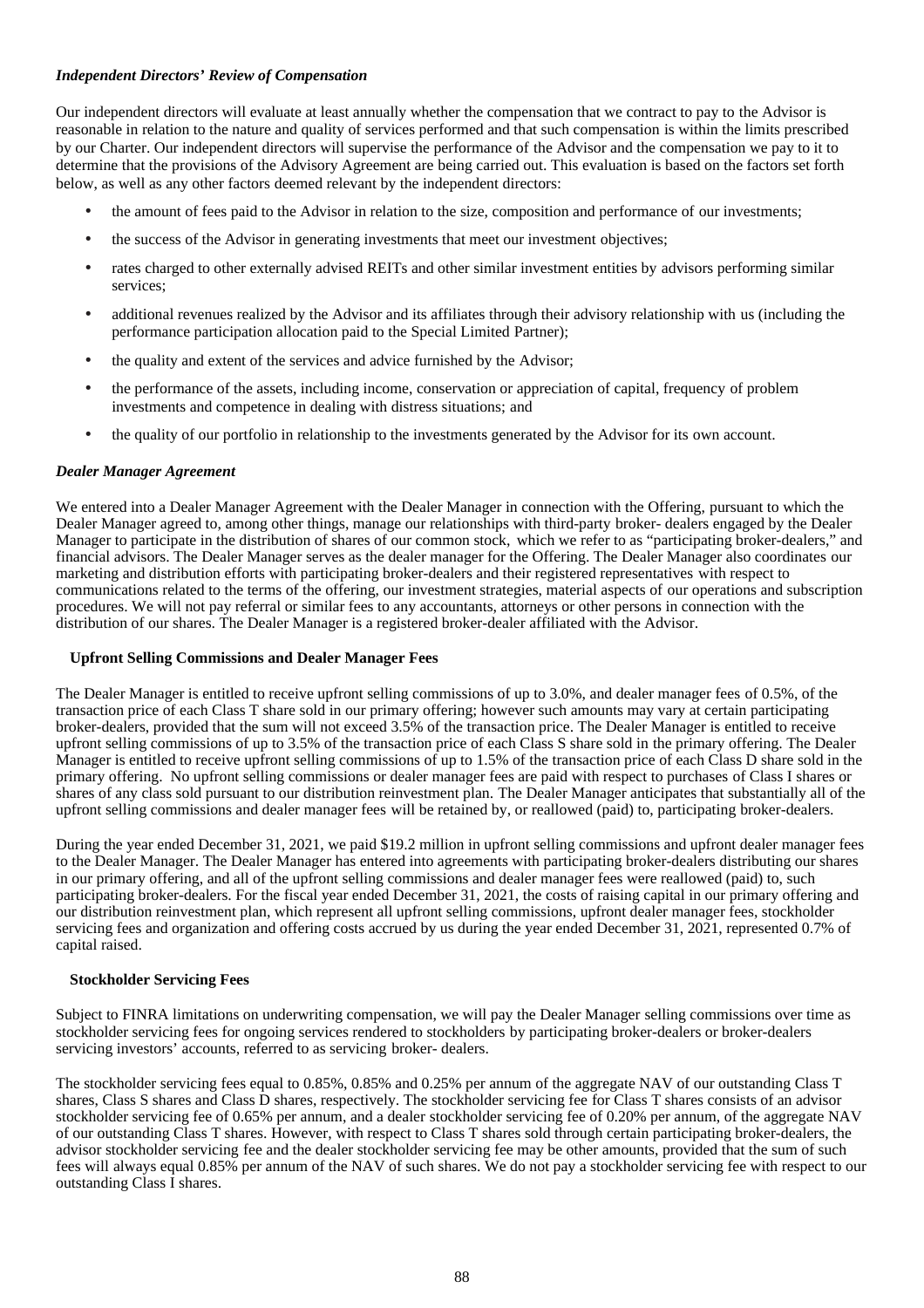The stockholder servicing fees are paid monthly in arrears. The Dealer Manager reallows (pays) all or a portion of the stockholder servicing fees to participating broker-dealers and servicing broker-dealers for ongoing stockholder services performed by such broker-dealers, and will waive stockholder servicing fees to the extent a broker-dealer is not eligible to receive it for failure to provide such services. Because the stockholder servicing fees are calculated based on our NAV for our Class T, Class S and Class D shares, they will reduce the NAV or, alternatively, the distributions payable, with respect to the shares of each such class, including shares issued under our distribution reinvestment plan.

We will cease paying the stockholder servicing fee with respect to any Class T shares, Class S shares or Class D shares held in a stockholder's account at the end of the month in which the Dealer Manager in conjunction with the transfer agent determines that total upfront selling commissions, dealer manager fees and stockholder servicing fees paid with respect to such shares would exceed 8.75% (or, in the case of Class T shares sold through certain participating broker-dealers, a lower limit as set forth in any applicable agreement between the Dealer Manager and a participating broker dealer at the time such Class T shares were issued) of the gross proceeds from the sale of such shares (including the gross proceeds of any shares issued under our distribution reinvestment plan with respect thereto). At the end of such month, such Class T shares, Class S shares or Class D shares (and any shares issued under our distribution reinvestment plan with respect thereto) will convert into a number of Class I shares (including any fractional shares) with an equivalent aggregate NAV per such share. We cannot predict the length of time over which the stockholder servicing fee will be paid due to potential changes in the NAV of our shares.

In addition, we will cease paying the stockholder servicing fee on the Class T shares, Class S shares and Class D shares on the earlier to occur of the following: (i) a listing of Class I shares, (ii) our merger or consolidation with or into another entity or the sale or other disposition of all or substantially all of our assets, in each case in a transaction in which our stockholders receive cash or securities listed on a national securities exchange or (iii) the date on which, in the aggregate, underwriting compensation from all sources in connection with the Offering, including upfront selling commissions, the stockholder servicing fee and other underwriting compensation, is equal to 10% of the gross proceeds from our primary offering.

During the fiscal year ended December 31, 2021, we paid \$18.4 million in stockholder servicing fees to the Dealer Manager. As described above, the Dealer Manager reallowed (paid) primarily all of the stockholder servicing fees to participating brokerdealers for ongoing stockholder servicing performed by such broker-dealers.

### **Fees Paid to Our Dealer Manager**

The Dealer Manager anticipates that substantially all of the upfront selling commissions, dealer manager and stockholder servicing fees will be retained by, or reallowed (paid) to, participating broker-dealers. During the fiscal year ended December 31, 2021, the Dealer Manager retained approximately \$77,000 of upfront selling commissions, dealer manager or stockholder servicing fees.

### *Affiliate Service Agreements*

We may, with the approval of a majority of our Directors (including a majority of Independent Directors), retain the Advisor's affiliates, for necessary services relating to our investments or our operations, property management services, leasing services, corporate services, statutory services, transaction support services (including but not limited to coordinating with brokers, lawyers, accountants and other advisors, assembling relevant information, conducting financial and market analyses, and coordinating closing procedures), construction and development management, and loan management and servicing, and within one or more such categories, providing services in respect of asset or investment administration, accounting, technology, tax preparation, finance (including but not limited to budget preparation and preparation and maintenance of corporate models), treasury, operational coordination, risk management, insurance placement, human resources, legal and compliance, valuation and reporting-related services, as well as services related to mortgage servicing, group purchasing, healthcare, consulting/brokerage, capital markets/credit origination, property, title or other types of insurance, management consulting and other similar operational matters. Any fees paid to the Advisor's affiliates for any such services will not reduce the management fee. Any such arrangements will be at market rates.

We have engaged and expect to continue to engage Highmark Residential (formerly Milestone Management), a portfolio company owned by an affiliate of Starwood Capital, to provide day-to-day operational and management services (including leasing, construction management, revenue management, accounting, legal and contract management, expense management, and capital expenditure projects and transaction support services) for a portion of our multifamily properties. The cost for such services is a percentage of the gross receipts and project costs respectively (which will be reviewed periodically and adjusted if appropriate), plus actual costs allocated for transaction support services. During the fiscal year ended December 31, 2021, we incurred \$6.7 million in services.

We have engaged and expect to continue to engage Essex Title, a joint venture between Starwood and other strategic partners. Essex acts as an agent for one or more underwriters in issuing title policies and/or providing support services in connection with investments made by us. A portion of the work performed by Essex focuses on transactions in rate-regulated states where the cost of title insurance is non-negotiable. Essex earns fees, which would have otherwise been paid to third parties, by providing title agency services and facilitating placement of title insurance with underwriters. Starwood Capital receives distributions from Essex in connection with investments by us based on its equity interest in Essex. During the fiscal year ended December 31, 2021, we incurred \$1.9 million in services.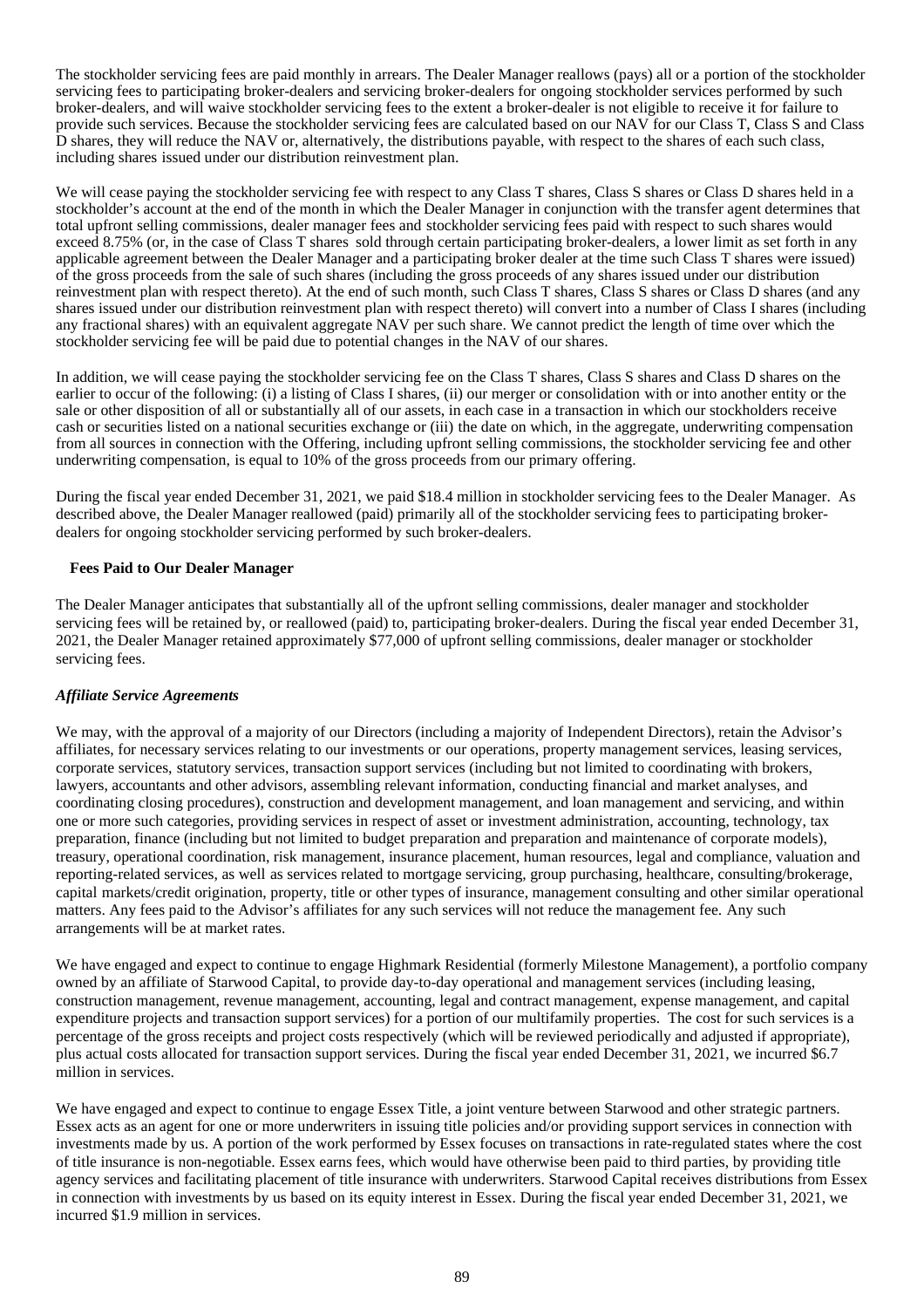We have engaged Rinaldi, Finkelstein & Franklin, L.L.C., which is counsel to our Sponsor and its affiliates and is owned and controlled by Ellis F. Rinaldi, Co-General Counsel and Senior Managing Director of Starwood Capital and certain of its affiliates, to provide legal services to us on market terms. One of our officers, Matthew S. Guttin, is an employee of Rinaldi, Finkelstein & Franklin, L.L.C. During the fiscal year ended December 31, 2021, we incurred \$0.6 million in services.

We have engaged Starwood Retail Partners to provide leasing and legal services for any retail properties we acquire. During the year ended December 31, 2021, the Company did not incur any expenses from Starwood Retail Partners.

We have engaged Starwood's affiliated Luxembourg office for accounting and administrative matters relating to certain European investments. During the year ended December 31, 2021, the amounts incurred for services provided were \$0.2 million.

We have incurred legal expenses from third party law firms whose lawyers have been seconded to affiliates of Starwood Capital for the purpose of providing legal services in Europe to investment vehicles sponsored by Starwood Capital. During the year ended December 31, 2021, the amounts incurred for services provided were \$0.1 million.

For more information regarding our relationship with these entities and other related party transactions, including the fees paid to our Advisor and its affiliates, see Note 11 – "Related Party Transactions" to our consolidated financial statements in this Annual Report on Form 10-K.

### **Fees and Expenses for Other Services**

During the fiscal year ended December 31, 2021, except as set forth above, there were no fees paid to affiliates of the Advisor for other services.

#### **Indemnification Agreements with Directors and Officers**

We have entered into indemnification agreements with each of our directors and officers. We refer to such indemnification agreements as "Indemnification Agreements" and our directors and officers are a party thereto as "Indemnitees." The Indemnification Agreements provide that we will, subject to certain limitations and exceptions, indemnify, to the fullest extent permitted under Maryland law, and advance expenses to, each Indemnitee, in connection with (among other things) the Indemnitee's capacity as a director, officer, employee or agent of the Company. This obligation includes, subject to certain terms and conditions, indemnification for any expenses (including reasonable attorneys' fees), judgments, fines, penalties and settlement amounts actually and reasonably incurred by the Indemnitee in connection with any threatened or pending action, suit or proceeding. In certain instances, we may be required to advance such expenses, in which case the Indemnitee will be obligated to reimburse us for the amounts advanced if it is later determined that the Indemnitee is not entitled to indemnification for such expenses.

#### **Related Party Transaction Policies**

In order to reduce or eliminate certain potential conflicts of interest, our charter and the Advisory Agreement contain restrictions and conflict resolution procedures relating to transactions we enter into with our Sponsor, the Advisor, our directors or their respective affiliates. The types of transactions covered thereby include the compensation paid to our Advisor, decisions to renew our Advisory Agreement, acquisitions or leases of assets, mortgages and other types of loans and any other transaction in which our Sponsor, our Advisor or any of our directors have an interest, reimbursement of operating expenses in excess of the 2%/25% Guidelines, issuances of options and warrants and repurchases of shares. Under the restrictions, these transactions, if permitted, must be approved by a majority of our directors, including a majority of our independent directors, not otherwise interested in such transaction. In determining whether to approve or authorize a particular related party transaction, these persons will consider whether the transaction between us and the related party is fair and reasonable to us and has terms and conditions no less favorable to us than those available from unaffiliated third parties.

We have also adopted a Code of Ethics that applies to each of our officers and directors, which we refer to as "covered persons." The Code of Ethics sets forth certain conflicts of interest policies that limit and govern certain matters among us, the covered persons, our Sponsor, the Advisor and their respective affiliates.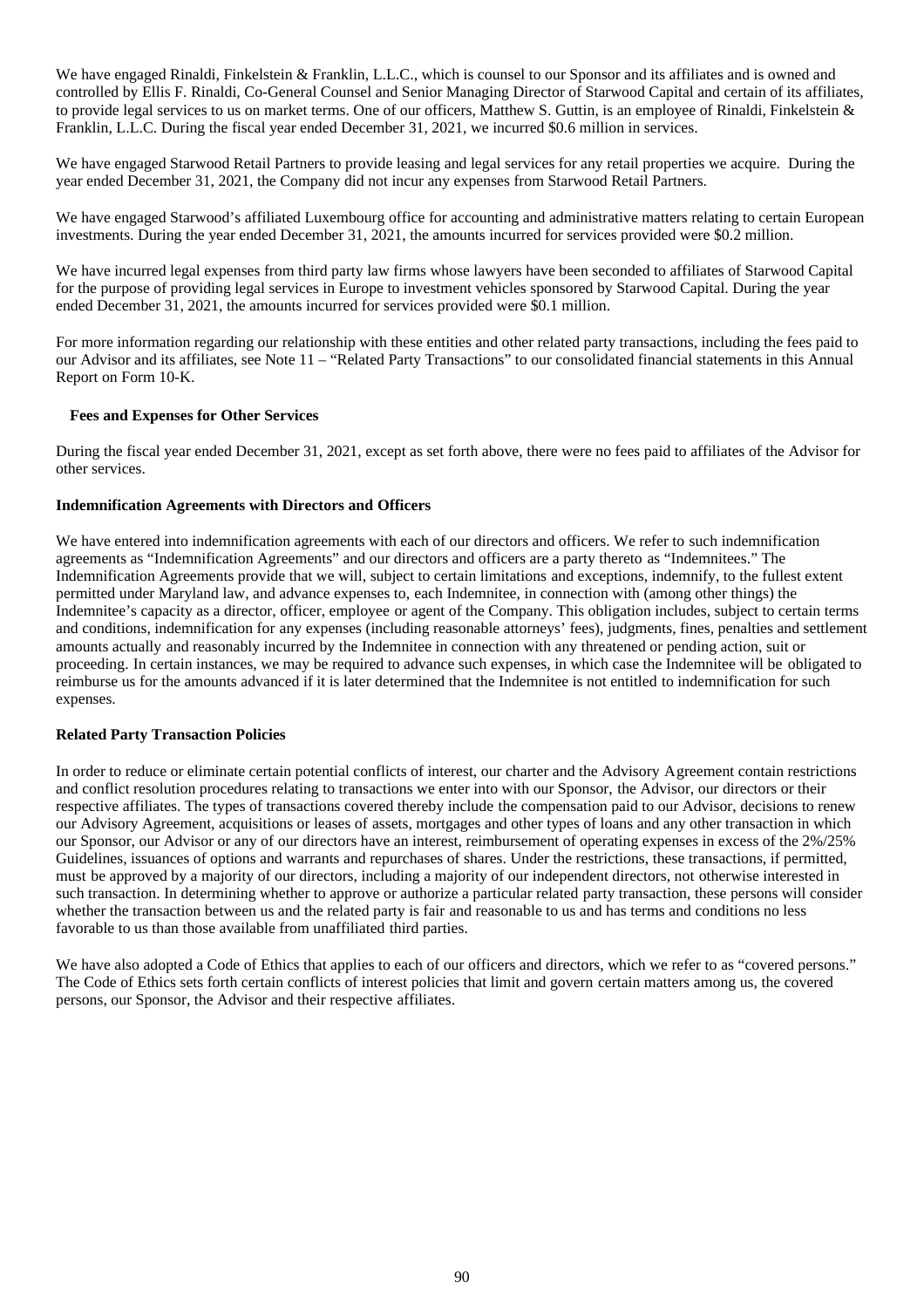## **ITEM 14. PRINCIPAL ACCOUNTING FEES AND SERVICES**

#### **Independent Auditors**

During the period from July 13, 2017 (the date of our initial capitalization) to December 31, 2021, Deloitte & Touche LLP ("Deloitte") served as our independent auditor.

#### **Audit and Non-Audit Fees**

Aggregate fees that we were billed for the fiscal years ended December 31, 2021 and 2020 by our independent registered public accounting firm, Deloitte, were as follows:

|                          | <b>Fiscal Year Ended</b><br>December 31, 2021 | <b>Fiscal Year Ended</b><br><b>December 31, 2020</b> |               |         |
|--------------------------|-----------------------------------------------|------------------------------------------------------|---------------|---------|
| Audit fees $(1)$         | S                                             | 2,055,000                                            | \$            | 831,705 |
| Audit-related fees $(2)$ |                                               | 891.630                                              |               | 155,900 |
| Tax fees                 |                                               |                                                      |               |         |
| All other fees           |                                               |                                                      |               |         |
| Total                    |                                               | 2,946,630                                            | <sup>\$</sup> | 987,605 |

 $(1)$  Audit fees include amounts billed to us related to annual financial statement audit work, quarterly financial statement reviews and reviews of SEC registration statements.

(2) Audit-related fees include amounts billed to us for assurance and related services that traditionally are performed by independent auditors that are reasonably related to the performance of the audit, our stand-alone subsidiary audits or review of the financial statements, such as due diligence related to acquisition, attestation services that are not required by statute or regulation, internal control reviews, and consultation concerning financial accounting and reporting standards.

The Audit Committee of our board of directors was advised that there were no services provided by Deloitte that were unrelated to the audit of the annual fiscal year-end financial statements and the review of interim financial statements that could impair Deloitte from maintaining its independence as our independent auditor and concluded that it was independent.

#### **Audit Committee Pre-Approval Policies and Procedures**

In accordance with our Audit Committee pre-approval policy, all audit services performed for us by our independent registered public accounting firm were pre-approved by the Audit Committee of our board of directors.

The pre-approval policy provides for categorical pre-approval of specified audit and permissible non-audit services. Services to be provided by the independent registered public accounting firm that are not within the category of pre-approved services must be approved by the Audit Committee prior to engagement, regardless of the service being requested or the dollar amount involved.

Requests or applications for services that require specific separate approval by the Audit Committee are required to be submitted to the Audit Committee, and must include a description of the services to be provided and a statement by the independent registered public accounting firm and our principal accounting officer confirming that the provision of the proposed services does not impair the independence of the independent registered public accounting firm.

The Audit Committee may delegate pre-approval authority to one or more of its members. The member or members to whom such authority is delegated shall report any pre-approval decisions to the Audit Committee at its next scheduled meeting. The Audit Committee does not delegate to management its responsibilities to pre-approve services to be performed by the independent registered public accounting firm.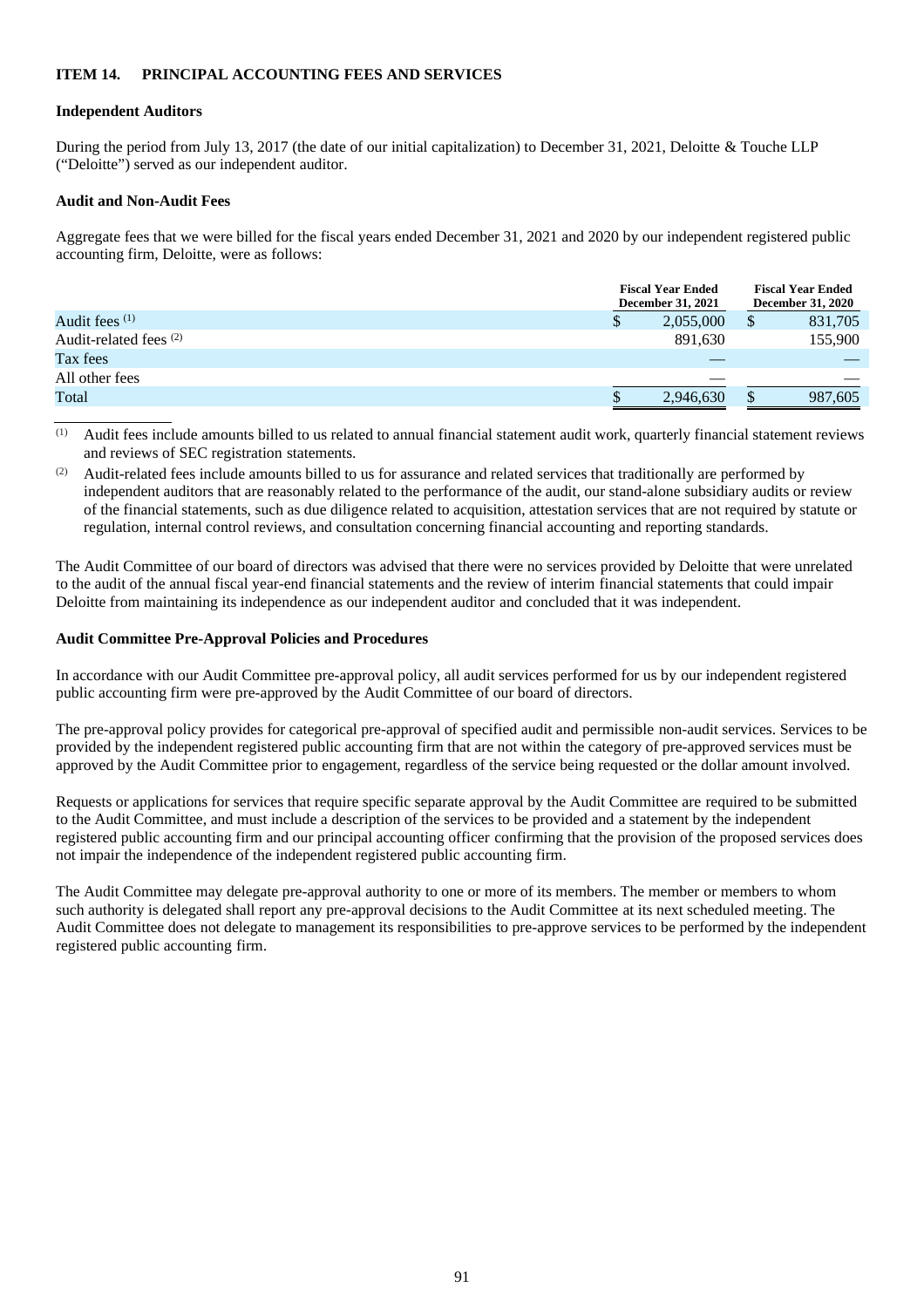### **PARTIV.**

# **ITEM15. EXHIBITS, FINANCIAL STATEMENT SCHEDULES**

- (a) List of documents filed:
	- (1) The consolidated financial statements of the Company.
	- (2) Financial Statement Schedules:

The following financial statement schedule for the year ended December 31, 2021 is submitted herewith:

[Real Estate and Accumulated Depreciation \(Schedule III\)](#page-125-0) 126

**Page**

| Exhibit<br><b>Number</b> | <b>Exhibit Description</b>                                                                                                                                                                                                                                                                                                       |
|--------------------------|----------------------------------------------------------------------------------------------------------------------------------------------------------------------------------------------------------------------------------------------------------------------------------------------------------------------------------|
| 3.1                      | Articles of Amendment and Restatement of Starwood Real Estate Income Trust, Inc. (the "Company")<br>(incorporated by reference to Exhibit 3.1 to the Company's Annual Report on Form 10-K filed with the SEC on<br>March 30, 2018)                                                                                               |
| 3.2                      | Articles of Amendment (incorporated by reference to Exhibit 3.2 to the Registrant's Quarterly Report on Form 10-<br>Q filed with the SEC on August 12, 2019)                                                                                                                                                                     |
| 3.3                      | Amended & Restated Bylaws of the Company (incorporated by reference to Exhibit 3.2 to the Registration<br>Statement on Form S-11 filed with the SEC on October 18, 2017)                                                                                                                                                         |
| 4.1                      | Distribution Reinvestment Plan (incorporated by reference to Exhibit 4.1 to the Company's Registration Statement<br>on Form S-11 filed on October 29, 2020)                                                                                                                                                                      |
| 4.2                      | Description of Registrant's Securities (incorporated by reference to Exhibit 4.2 to the Company's Annual Report on<br>Form 10-K filed on March 20, 2020)                                                                                                                                                                         |
| <b>10.1</b>              | Amended and Restated Dealer Manager Agreement between Starwood Real Estate Income Trust, Inc. and Starwood<br>Capital, L.L.C. (incorporated by reference to Exhibit 10.1 to the Company's Current Report on Form 8-K filed on<br>February 4, 2020)                                                                               |
| 10.2                     | Form of Selected Dealer Agreement (included as Exhibit A to the Amended and Restated Dealer Manager<br>Agreement filed as Exhibit 10.1 hereof)                                                                                                                                                                                   |
| 10.3                     | Advisory Agreement, dated December 15, 2017, among the Company, Starwood REIT Operating Partnership, L.P.<br>and Starwood REIT Advisors, LLC (incorporated by reference to Exhibit 10.1 to Pre-Effective Amendment No. 1<br>to the Company's Registration Statement on Form S-11 filed on December 20, 2017)                     |
| $10.4*$                  | Amendment No.1 to Advisory Agreement, dated March 23, 2022, among the Company, Starwood REIT Operating<br>Partnership, L.P. and Starwood REIT Advisors, LLC                                                                                                                                                                      |
| 10.5                     | Limited Partnership Agreement of the Operating Partnership, dated December 15, 2017, between the Company and<br>Starwood REIT Special Limited Partner L.L.C. (incorporated by reference to Exhibit 10.2 to the Pre-Effective<br>Amendment No. 1 to the Company's Registration Statement on Form S-11 filed on December 20, 2017) |
| 10.6                     | Registration Rights Agreement, dated December 15, 2017, among the Company, the Special Limited Partner and<br>the Advisor (incorporated by reference to Exhibit 10.3 to the Pre-Effective Amendment No. 1 to the Company's<br>Registration Statement on Form S-11 filed on December 20, 2017)                                    |
| 10.7                     | Trademark License Agreement, dated December 15, 2017, the Company, the Operating Partnership, the Advisor<br>and Starwood Capital Group, L.L.C. (incorporated by reference to Exhibit 10.4 to the Pre-Effective Amendment<br>No. 1 to the Company's Registration Statement on Form S-11 filed on December 20, 2017)              |
| 10.8                     | Form of Indemnification Agreement of the Company (incorporated by reference to Exhibit 10.5 to the Pre-Effective<br>Amendment No. 1 to the Company's Registration Statement on Forms S-11 filed on December 20, 2017)                                                                                                            |
| 10.9                     | Independent Director Restricted Share Plan (incorporated by reference to Exhibit 10.6 to the Pre-Effective<br>Amendment No. 1 to the Company's Registration Statement on Form S-11 filed on December 20, 2017)                                                                                                                   |
| 10.10                    | Form of Independent Director Restricted Stock Award Certificate (incorporated by reference to Exhibit 10.7 to the<br>Pre-Effective Amendment No. 1 to the Company's Registration Statement on Form S-11 filed on December 20,<br>2017)                                                                                           |
| 10.11                    | Independent Directors Compensation Policy (incorporated by reference to Exhibit 10.8 to the Company's<br>Registration Statement on Form S-11 filed on February 8, 2022)                                                                                                                                                          |
| $21.1*$                  | <b>Subsidiaries of the Company</b>                                                                                                                                                                                                                                                                                               |
| 24.1                     | Power of Attorney (included on signature page to this Annual Report on Form 10-K)                                                                                                                                                                                                                                                |
| $31.1*$                  | Certification of Chief Executive Officer pursuant to Section 302 of the Sarbanes-Oxley Act of 2002                                                                                                                                                                                                                               |
| $31.2*$                  | Certification of Chief Financial Officer pursuant to Section 302 of the Sarbanes-Oxley Act of 2002                                                                                                                                                                                                                               |
| $32.1*$                  | Certification of Chief Executive Officer pursuant to 18 U.S.C. Section 1350, as adopted pursuant to Section 906 of<br>the Sarbanes-Oxley Act of 2002                                                                                                                                                                             |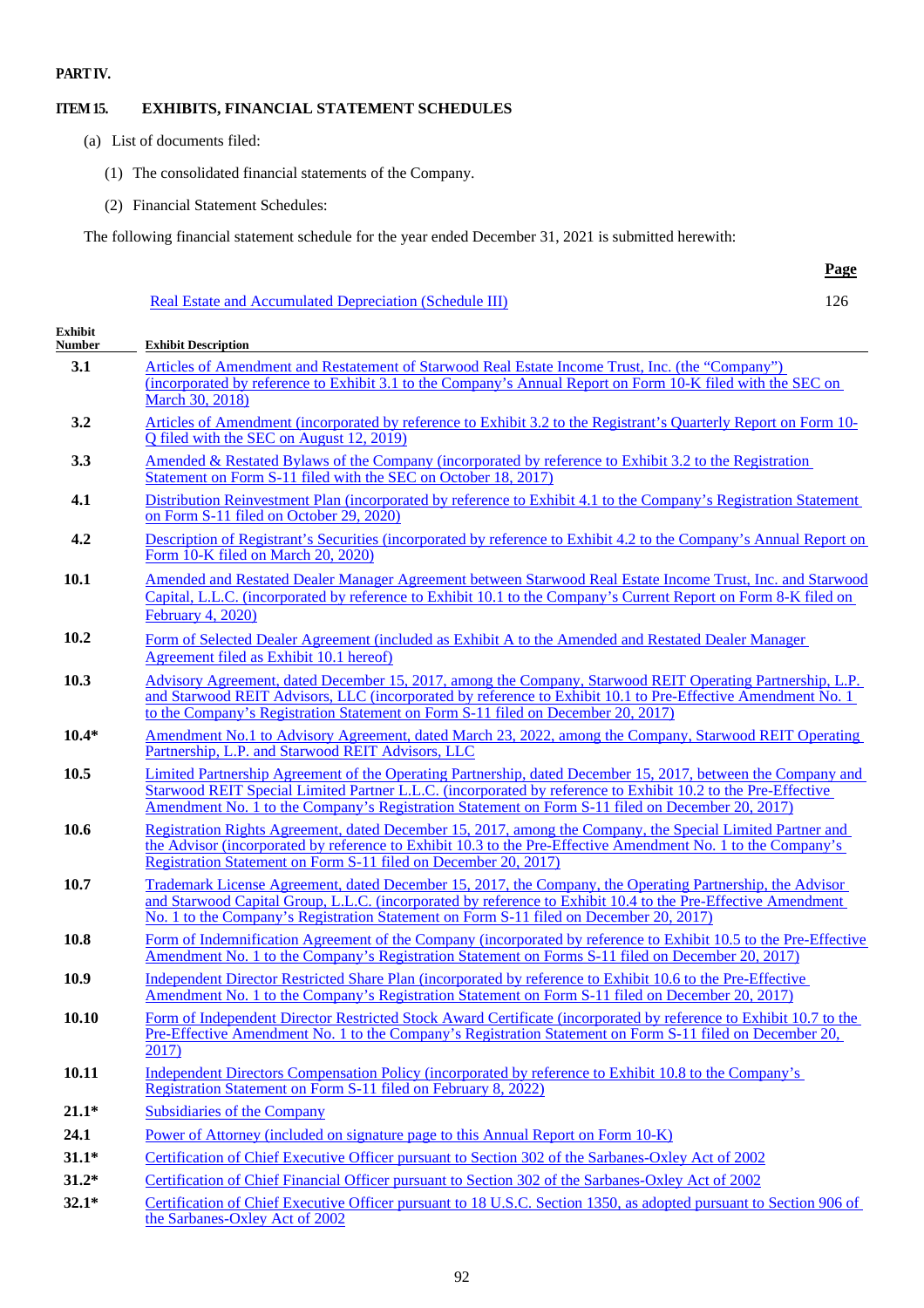- **32.2\*** [Certification of Chief Financial Officer pursuant to 18 U.S.C. Section 1350, as adopted pursuant to Section 906 of](ck1711929-ex322_10.htm)  [the Sarbanes-Oxley Act of 2002](ck1711929-ex322_10.htm)
- **101** The following information from the Company's Annual Report on Form 10-K for the year ended December 31, 2021, formatted in inline XBRL (eXtensible Business Reporting Language): (i) Consolidated Balance Sheets; (ii) Consolidated Statements of Operations (iii) Consolidated Statements of Changes in Equity; and (iv) Consolidated Statements of Cash Flows
- **104** Cover Page Interactive Data File (embedded within the Inline XBRL document)
- \* Filed herewith

The agreements and other documents filed as exhibits to this report are not intended to provide factual information or other disclosure other than with respect to the terms of the agreements or other documents themselves, and you should not rely on them for that purpose. In particular, any representations and warranties made by us in these agreements or other documents were made solely within the specific context of the relevant agreement or document and may not describe the actual state of affairs as of the date they were made or at any other time.

### **ITEM16. FORM 10-K SUMMARY**

We have elected not to provide summary information.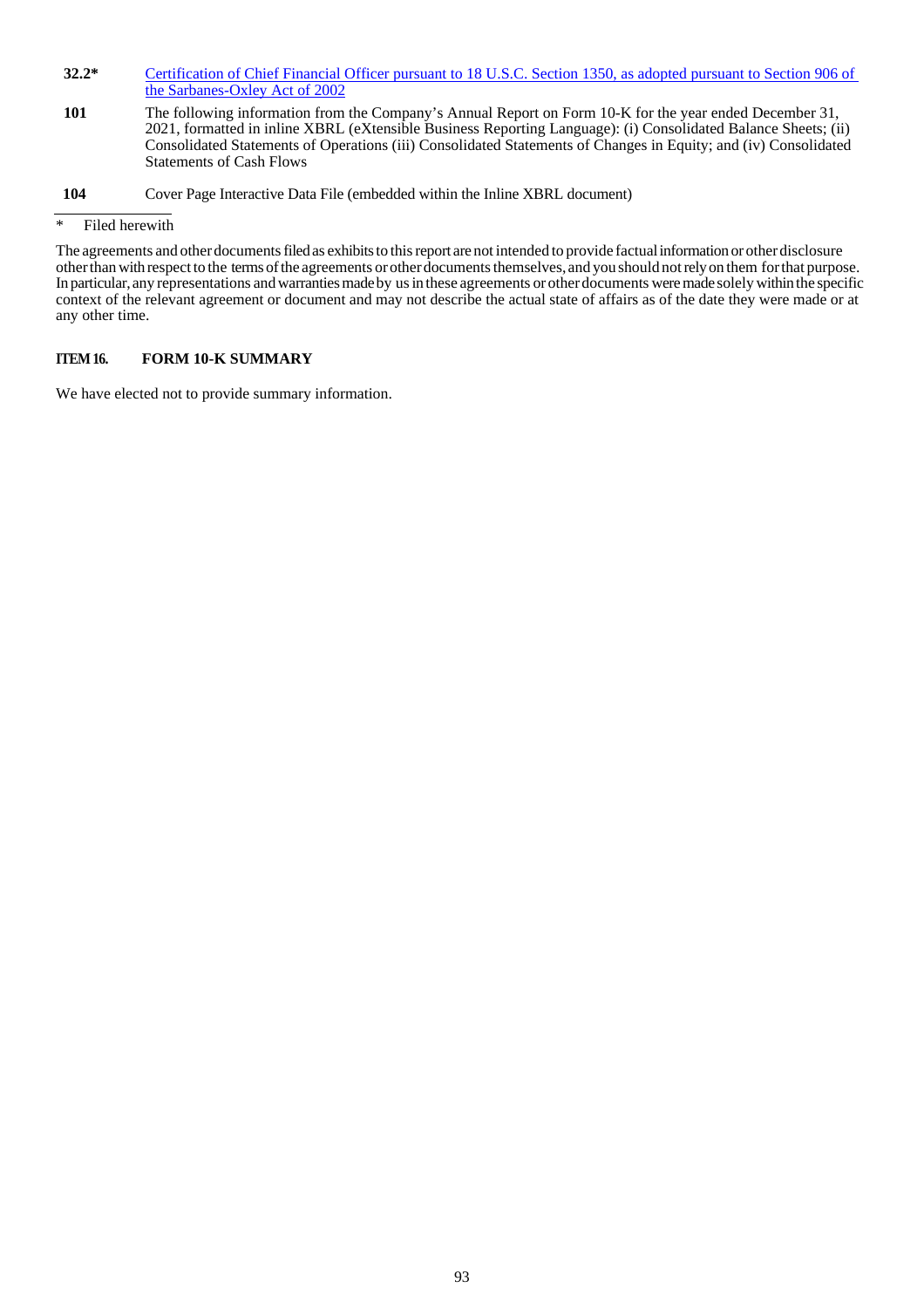#### **SIGNATURES**

Pursuant to the requirements of Section 13 or Section 15(d) of the Securities Exchange Act of 1934, the Registrant has duly caused this report to be signed on its behalf by the undersigned, thereunto duly authorized.

STARWOOD REAL ESTATE INCOME TRUST, INC.

March 28, 2022 /s/ John P. McCarthy, Jr.

Date John P. McCarthy, Jr. Chief Executive Officer and Director (Principal Executive Officer)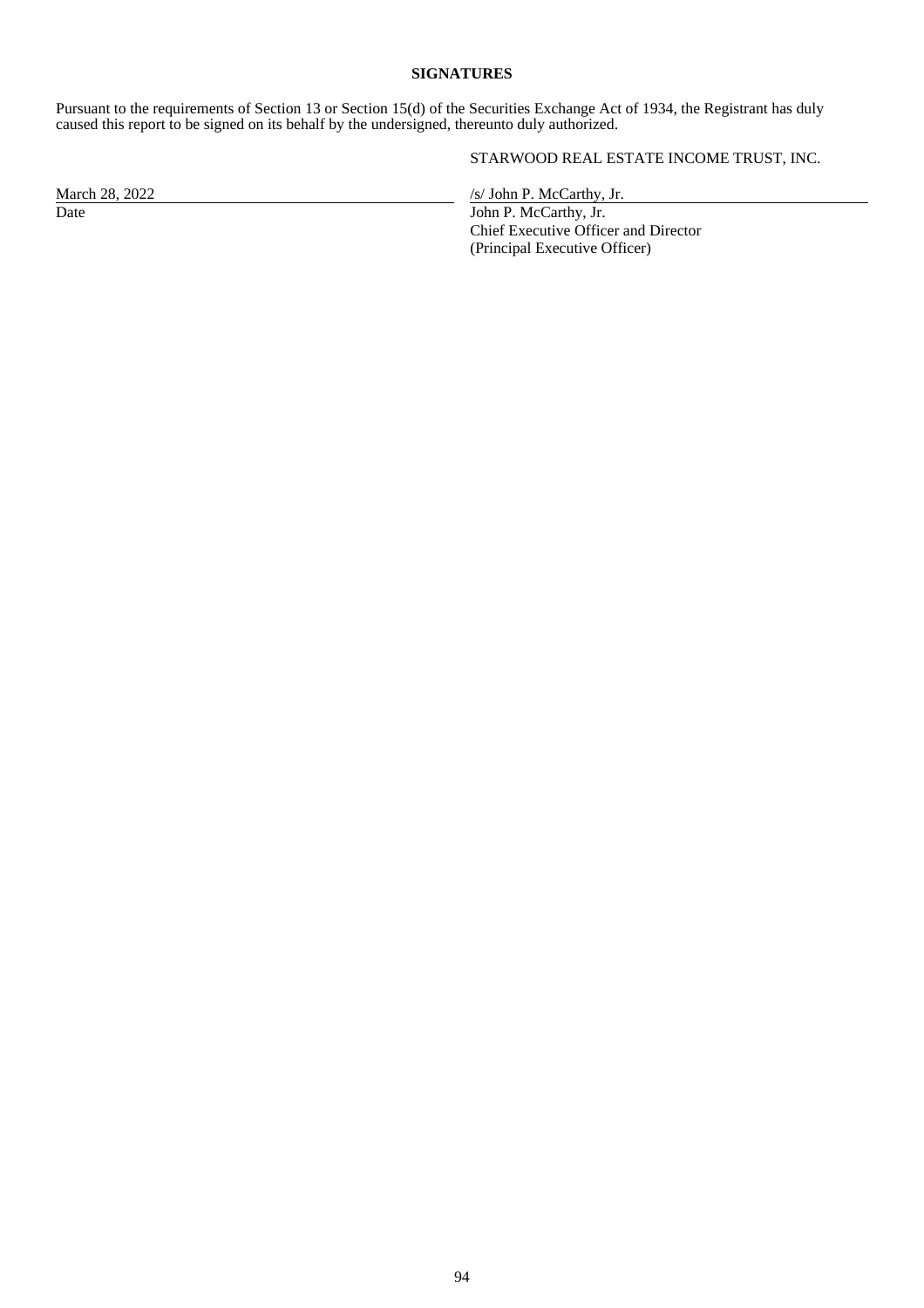## <span id="page-94-0"></span>**POWER OF ATTORNEY**

Each individual whose signature appears below hereby severally constitutes John P. McCarthy, Jr., Chris Lowthert and Matthew S. Guttin, and each of them singly, his or her true and lawful attorney-in-fact and agent with full power of substitution, for him or her and in his or her name, place and stead, in any and all capacities, to sign any and all amendments to this report on Form 10-K, and to file the same, with all exhibits thereto and all documents in connection therewith, with the Securities and Exchange Commission, granting unto said attorney-in-fact and agent, and each of them, full power and authority to do and perform each and every act and thing requisite and necessary to be done in and about the premises, as fully to all intents and purposes as he or she might or could do in person, hereby ratifying and confirming all that said attorney-in-fact and agent or his substitute, may lawfully do or cause to be done or by virtue hereof.

Pursuant to the requirements of the Securities Exchange Act of 1934, this report has been signed below by the following persons on behalf of the Registrant and in the capacities and on the dates indicated.

| March 28, 2022 | /s/ John P. McCarthy, Jr.                  |
|----------------|--------------------------------------------|
| Date           | John P. McCarthy, Jr.                      |
|                | Chief Executive Officer and Director       |
|                | (Principal Executive Officer)              |
|                |                                            |
| March 28, 2022 | /s/ Chris Lowthert                         |
| Date           | Chris Lowthert                             |
|                | Chief Financial Officer and Treasurer      |
|                | (Principal Financial Officer and Principal |
|                | Accounting Officer)                        |
| March 28, 2022 | /s/ Barry S. Sternlicht                    |
| Date           | Barry S. Sternlicht                        |
|                | Chairman of the Board                      |
| March 28, 2022 | /s/ Mark Deason                            |
| Date           | Mark Deason                                |
|                | Director                                   |
| March 28, 2022 | /s/ Austin Nowlin                          |
| Date           | <b>Austin Nowlin</b>                       |
|                | Director                                   |
|                |                                            |
| March 28, 2022 | /s/ Christopher D. Graham                  |
| Date           | Christopher D. Graham                      |
|                | Director                                   |
| March 28, 2022 | /s/ Richard D. Bronson                     |
| Date           | Richard D. Bronson                         |
|                | <b>Independent Director</b>                |
| March 28, 2022 | /s/ David B. Henry                         |
| Date           | David B. Henry                             |
|                | <b>Independent Director</b>                |
| March 28, 2022 | /s/ Robin Josephs                          |
| Date           | Robin Josephs                              |
|                | <b>Independent Director</b>                |
| March 28, 2022 | /s/ Peggy Lamb                             |
| Date           | Peggy Lamb                                 |
|                | <b>Independent Director</b>                |
|                |                                            |
| March 28, 2022 | /s/ Dale Anne Reiss                        |
| Date           | Dale Anne Reiss                            |
|                | <b>Independent Director</b>                |
| March 28, 2022 | /s/ James E. Walker                        |
| Date           | James E. Walker                            |
|                | <b>Independent Director</b>                |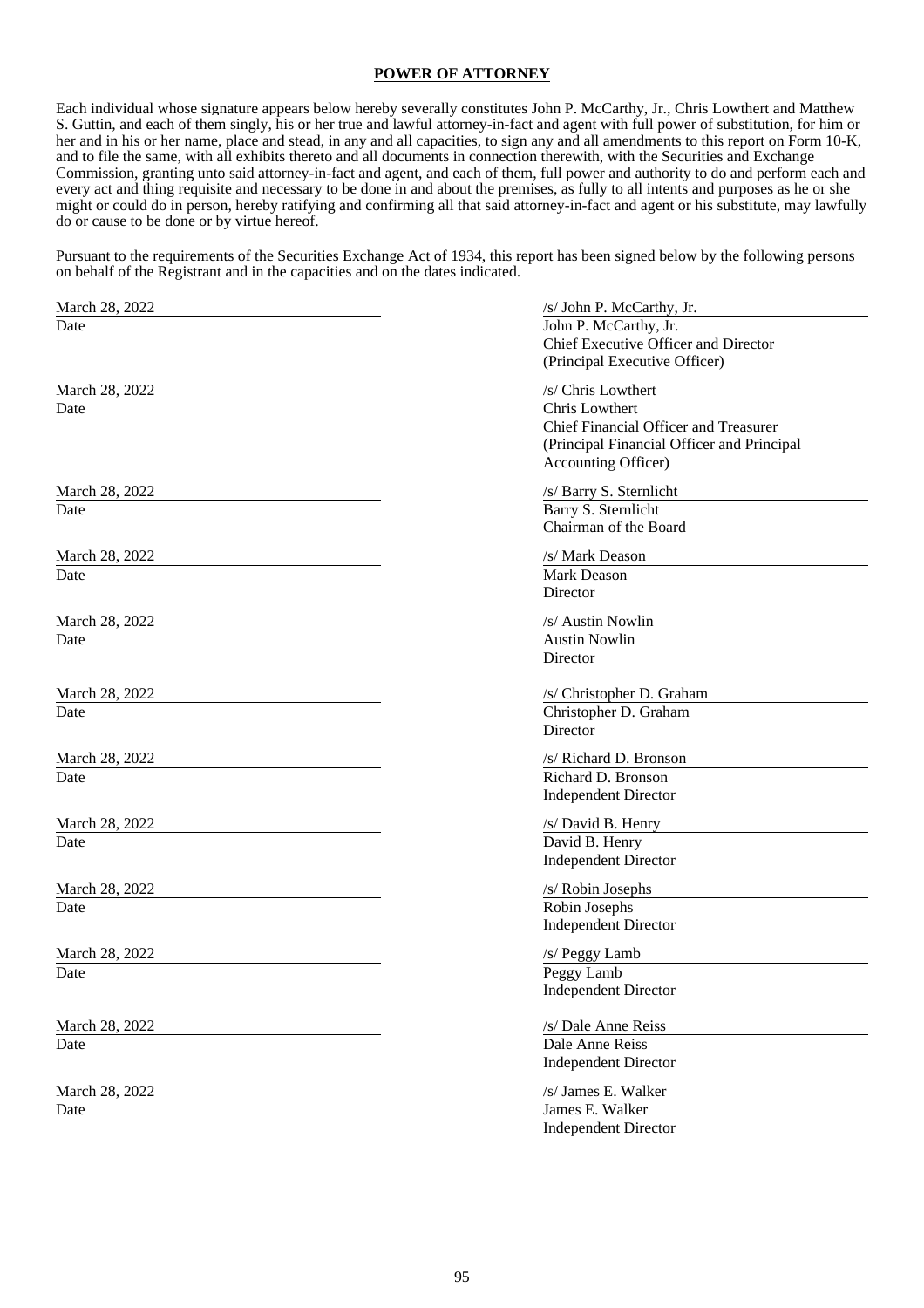# **INDEX TO CONSOLIDATED FINANCIAL STATEMENTS**

| Report of Independent Registered Public Accounting Firm (PCAOB ID No. 34)                                         | 97  |
|-------------------------------------------------------------------------------------------------------------------|-----|
| Consolidated Balance Sheets as of December 31, 2021 and 2020                                                      | 98. |
| Consolidated Statements of Operations and Comprehensive Loss for the Years Ended December 31, 2021, 2020 and 2019 | 99  |
| Consolidated Statements of Changes in Equity for the Years Ended December 31, 2021, 2020 and 2019                 | 100 |
| Consolidated Statements of Cash Flows for the Years Ended December 31, 2021, 2020 and 2019                        | 101 |
| <b>Notes to Consolidated Financial Statements</b>                                                                 | 102 |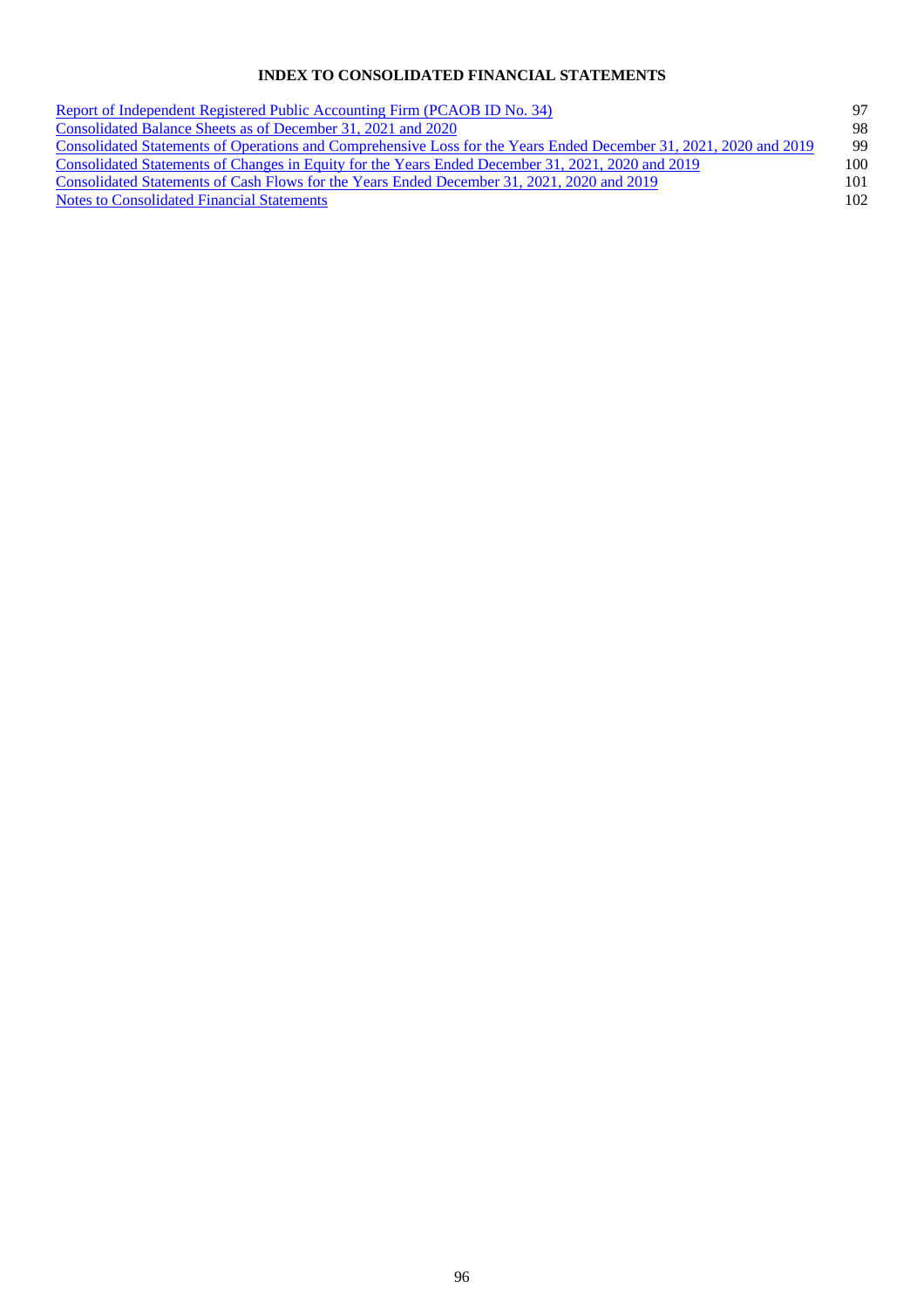## <span id="page-96-0"></span>**REPORT OF INDEPENDENT REGISTERED PUBLIC ACCOUNTING FIRM**

To the Stockholders and Board of Directors of Starwood Real Estate Income Trust, Inc.

#### **Opinion on the Financial Statements**

We have audited the accompanying consolidated balance sheets of Starwood Real Estate Income Trust, Inc. and subsidiaries (the "Company") as of December 31, 2021 and 2020, the related consolidated statements of operations, shareholders' equity, and cash flows for each of the three years in the period ended December 31, 2021, and the related notes and the schedule listed in the Index at Item 15 (collectively referred to as the "financial statements"). In our opinion, the financial statements present fairly, in all material respects, the financial position of the Company as of December 31, 2021 and 2020, and the results of its operations and its cash flows for each of the three years in the period ended December 31, 2021, in conformity with accounting principles generally accepted in the United States of America.

### **Basis for Opinion**

These financial statements are the responsibility of the Company's management. Our responsibility is to express an opinion on the Company's financial statements based on our audits. We are a public accounting firm registered with the Public Company Accounting Oversight Board (United States) (PCAOB) and are required to be independent with respect to the Company in accordance with the U.S. federal securities laws and the applicable rules and regulations of the Securities and Exchange Commission and the PCAOB.

We conducted our audits in accordance with the standards of the PCAOB. Those standards require that we plan and perform the audit to obtain reasonable assurance about whether the financial statements are free of material misstatement, whether due to error or fraud. The Company is not required to have, nor were we engaged to perform, an audit of its internal control over financial reporting. As part of our audits, we are required to obtain an understanding of internal control over financial reporting but not for the purpose of expressing an opinion on the effectiveness of the Company's internal control over financial reporting. Accordingly, we express no such opinion.

Our audits included performing procedures to assess the risks of material misstatement of the financial statements, whether due to error or fraud, and performing procedures that respond to those risks. Such procedures included examining, on a test basis, evidence regarding the amounts and disclosures in the financial statements. Our audits also included evaluating the accounting principles used and significant estimates made by management, as well as evaluating the overall presentation of the financial statements. We believe that our audits provide a reasonable basis for our opinion.

/s/ Deloitte & Touche LLP

New York, New York March 28, 2022

We have served as the Company's auditor since 2017.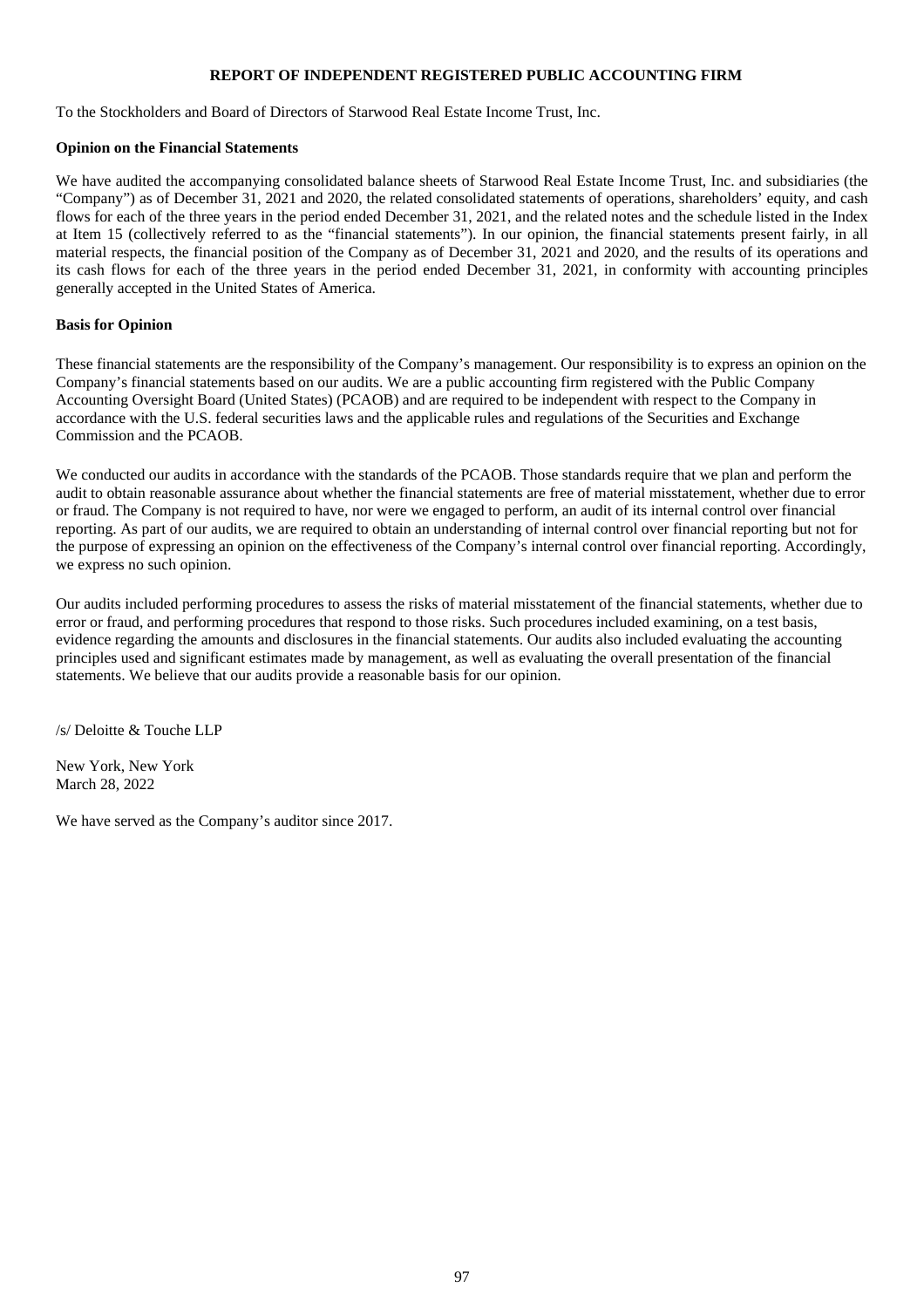# <span id="page-97-0"></span>**Starwood Real Estate Income Trust, Inc. Consolidated Balance Sheets (in thousands, except share and per share data)**

|                                                                                                                                                               | December 31, 2021 |              | <b>December 31, 2020</b> |
|---------------------------------------------------------------------------------------------------------------------------------------------------------------|-------------------|--------------|--------------------------|
| <b>Assets</b>                                                                                                                                                 |                   |              |                          |
| Investments in real estate, net                                                                                                                               | \$<br>17,185,079  | \$           | 4,597,054                |
| Investments in real estate debt                                                                                                                               | 954,077           |              | 218,225                  |
| Investments in unconsolidated real estate ventures                                                                                                            | 10,422            |              | 10,991                   |
| Cash and cash equivalents                                                                                                                                     | 274,756           |              | 128,650                  |
| Restricted cash                                                                                                                                               | 665,799           |              | 164,761                  |
| Other assets                                                                                                                                                  | 881,298           |              | 211,135                  |
| <b>Total assets</b>                                                                                                                                           | \$<br>19,971,431  | $\mathbb{S}$ | 5,330,816                |
| <b>Liabilities and Equity</b>                                                                                                                                 |                   |              |                          |
| Mortgage notes and revolving credit facility, net                                                                                                             | \$<br>11,274,411  | \$           | 3,278,762                |
| Secured financings on investments in real estate debt                                                                                                         | 268,181           |              | 108,254                  |
| Unsecured line of credit                                                                                                                                      | 375,000           |              |                          |
| Other liabilities                                                                                                                                             | 339,506           |              | 117,072                  |
| Subscriptions received in advance                                                                                                                             | 496,845           |              | 113,532                  |
| Due to affiliates                                                                                                                                             | 513,268           |              | 96,371                   |
| <b>Total liabilities</b>                                                                                                                                      | 13,267,211        |              | 3,713,991                |
|                                                                                                                                                               |                   |              |                          |
| Commitments and contingencies                                                                                                                                 |                   |              |                          |
| Redeemable non-controlling interest                                                                                                                           | 30,502            |              | 10,409                   |
|                                                                                                                                                               |                   |              |                          |
| <b>Equity</b>                                                                                                                                                 |                   |              |                          |
| Preferred stock, \$0.01 par value per share, 100,000,000 shares authorized;<br>none issued and outstanding as of December 31, 2021 and 2020                   |                   |              |                          |
| Common stock — Class T shares, \$0.01 par value per share, 500,000,000 shares<br>authorized; 4,648,436 and 2,463,182 shares issued and outstanding as of      |                   |              |                          |
| December 31, 2021 and 2020, respectively                                                                                                                      | 46                |              | 25                       |
| Common stock — Class S shares, \$0.01 par value per share, 1,000,000,000 shares<br>authorized; 154,381,036 and 46,431,661 shares issued and outstanding as of |                   |              |                          |
| December 31, 2021 and 2020, respectively                                                                                                                      | 1,544             |              | 464                      |
| Common stock — Class D shares, \$0.01 par value per share, 500,000,000 shares<br>authorized; 22,142,299 and 2,847,097 shares issued and outstanding as of     | 221               |              |                          |
| December 31, 2021 and 2020, respectively                                                                                                                      |                   |              | 28                       |
| Common stock — Class I shares, \$0.01 par value per share, 1,000,000,000 shares<br>authorized; 163,624,500 and 39,152,913 shares issued and outstanding as of |                   |              |                          |
| December 31, 2021 and 2020, respectively                                                                                                                      | 1,636             |              | 392                      |
| Additional paid-in capital                                                                                                                                    | 7,388,885         |              | 1,819,526                |
| Accumulated other comprehensive loss                                                                                                                          | (530)             |              |                          |
| Accumulated deficit and cumulative distributions                                                                                                              | (757, 575)        |              | (224, 198)               |
| Total stockholder's equity                                                                                                                                    | 6,634,227         |              | 1,596,237                |
| Non-controlling interests in consolidated joint ventures                                                                                                      | 39,491            |              | 10,179                   |
| <b>Total equity</b>                                                                                                                                           | 6,673,718         |              | 1,606,416                |
| <b>Total liabilities and equity</b>                                                                                                                           | \$<br>19,971,431  | \$           | 5,330,816                |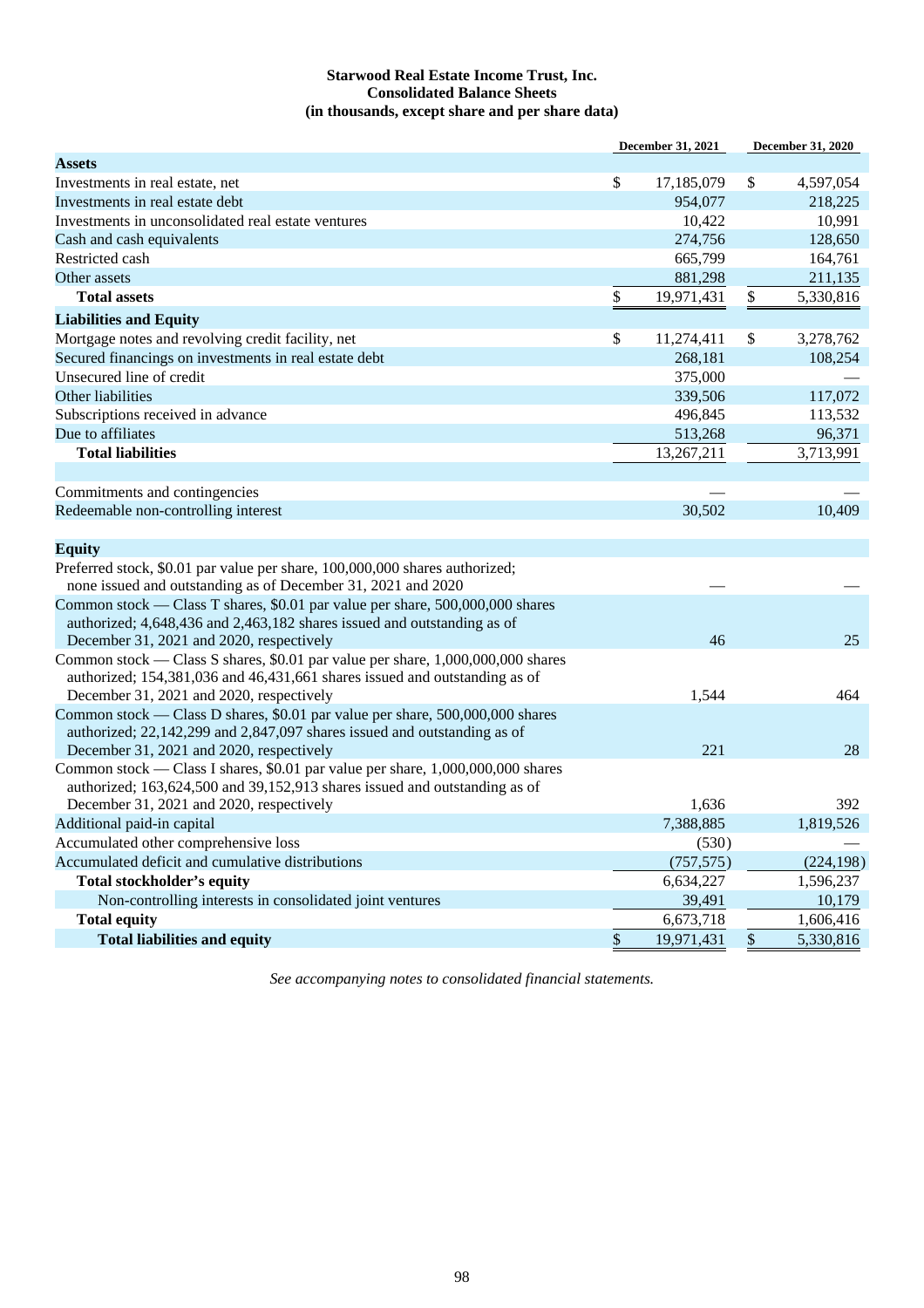## <span id="page-98-0"></span>**Starwood Real Estate Income Trust, Inc. Consolidated Statements of Operations and Comprehensive Loss (in thousands, except share and per share data)**

|                                                                    | For the Year Ended December 31, |                 |               |               |                   |            |
|--------------------------------------------------------------------|---------------------------------|-----------------|---------------|---------------|-------------------|------------|
|                                                                    |                                 | 2021            |               | 2020          |                   | 2019       |
| <b>Revenues</b>                                                    |                                 |                 |               |               |                   |            |
| Rental revenue                                                     | \$                              | 604,574         | $\mathcal{S}$ | 273,847       | \$                | 51,790     |
| Hospitality revenue                                                |                                 | 33,301          |               | 22,200        |                   | 40,559     |
| Other revenue                                                      |                                 | 5,030           |               | 2,376         |                   | 1,959      |
| <b>Total revenues</b>                                              |                                 | 642,905         |               | 298,423       |                   | 94,308     |
| <b>Expenses</b>                                                    |                                 |                 |               |               |                   |            |
| Rental property operating                                          |                                 | 227,949         |               | 96,942        |                   | 18,463     |
| Hospitality operating                                              |                                 | 20,702          |               | 16,242        |                   | 23,507     |
| General and administrative                                         |                                 | 25,404          |               | 8,624         |                   | 4,523      |
| Management fees                                                    |                                 | 62,237          |               | 19,423        |                   | 5,469      |
| Performance participation allocation                               |                                 | 204,225         |               | 15,061        |                   | 10,366     |
| Depreciation and amortization                                      |                                 | 330,455         |               | 155,864       |                   | 38,896     |
| <b>Total expenses</b>                                              |                                 | 870,972         |               | 312,156       |                   | 101,224    |
| Other income (expense)                                             |                                 |                 |               |               |                   |            |
| (Loss) income from unconsolidated real estate ventures             |                                 | (615)           |               | (1, 462)      |                   | 175        |
| Income from investments in real estate debt                        |                                 | 45,156          |               | 7,206         |                   | 10,158     |
| Interest expense                                                   |                                 | (124,091)       |               | (88,918)      |                   | (25,311)   |
| Other income (expense), net                                        |                                 | 3,174           |               | (1,293)       |                   | 916        |
| <b>Total other expense</b>                                         |                                 | (76, 376)       |               | (84, 467)     |                   | (14,062)   |
| <b>Net loss</b>                                                    | \$                              | (304, 443)      | \$            | (98,200)      | \$                | (20, 978)  |
| Net loss attributable to non-controlling interests in consolidated |                                 |                 |               |               |                   |            |
| joint ventures                                                     | \$                              | 434             | $\sqrt$       | 1,300         | \$                | 152        |
| Net loss attributable to non-controlling interests in Operating    |                                 |                 |               |               |                   |            |
| Partnership                                                        |                                 | 1,758           |               | 642           |                   |            |
| Net loss attributable to stockholders                              | \$                              | (302, 251)      | $\sqrt$       | (96, 258)     | $\$\,$            | (20, 826)  |
| Net loss per share of common stock, basic and diluted              | \$                              | (1.49)          | \$            | (1.35)        | \$                | (0.91)     |
| Weighted-average shares of common stock outstanding,               |                                 |                 |               |               |                   |            |
| basic and diluted                                                  |                                 | 203,300,648     |               | 71,502,374    |                   | 23,032,351 |
|                                                                    |                                 |                 |               |               |                   |            |
| <b>Comprehensive loss:</b>                                         |                                 |                 |               |               |                   |            |
| Net loss                                                           | \$                              | $(304, 443)$ \$ |               | $(98,200)$ \$ |                   | (20,978)   |
| Other comprehensive loss item:                                     |                                 |                 |               |               |                   |            |
| Foreign currency translation adjustments                           |                                 | (530)           |               |               |                   |            |
| Other comprehensive loss                                           | \$                              | (530)           | $\$\,$        |               | $\boldsymbol{\$}$ |            |
| <b>Comprehensive loss</b>                                          | \$                              | (304, 973)      | \$            | (98,200)      | \$                | (20,978)   |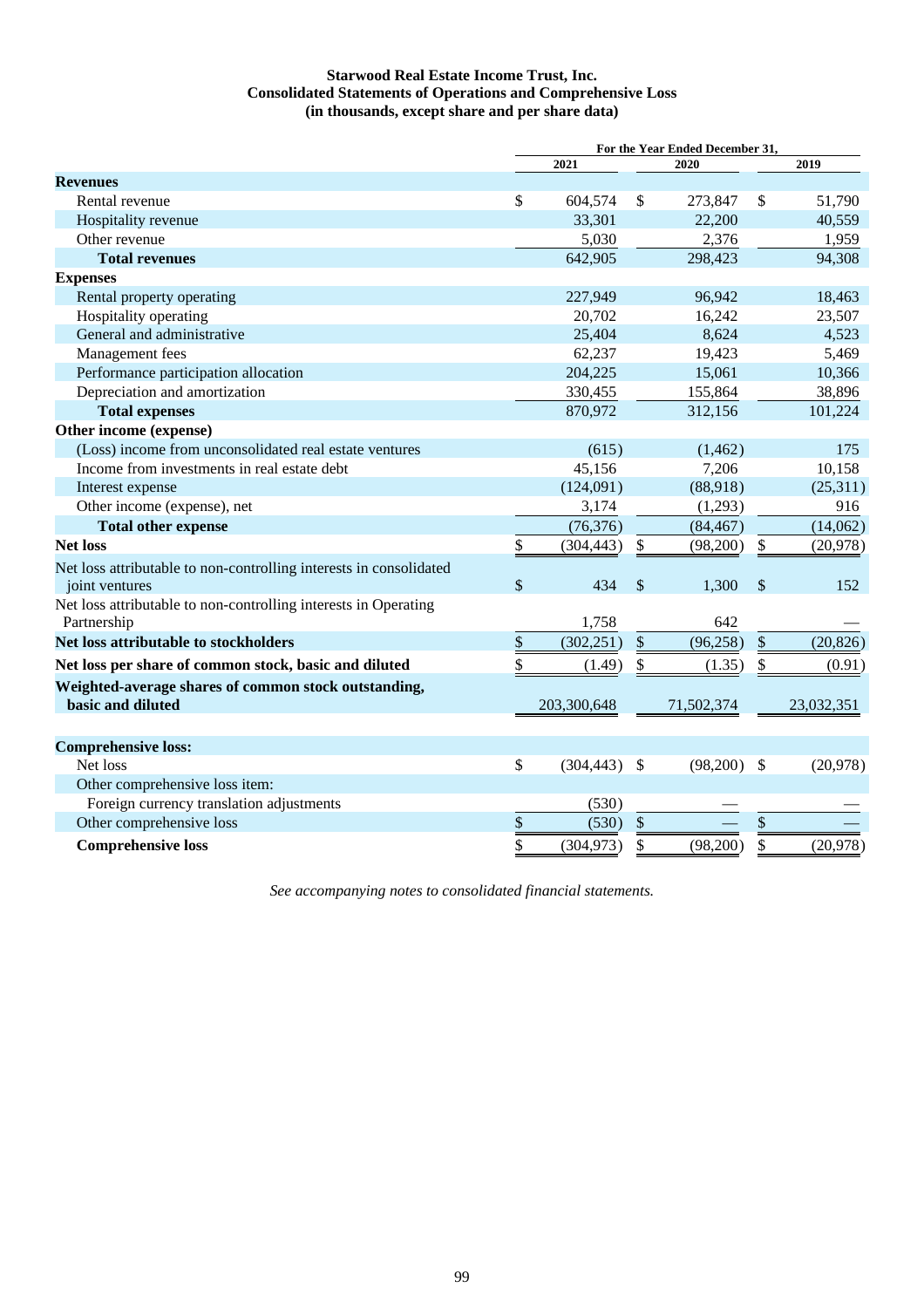### <span id="page-99-0"></span>**Starwood Real Estate Income Trust, Inc. Consolidated Statements of Changes in Equity (in thousands)**

|                                                   | <b>Par Value</b>   |                                          |                           |                                          |                    |                                          |                    |                                          |               |                                         |               |                                                                         |               |                                                      |                    |                                                |              |                                         |               |                               |
|---------------------------------------------------|--------------------|------------------------------------------|---------------------------|------------------------------------------|--------------------|------------------------------------------|--------------------|------------------------------------------|---------------|-----------------------------------------|---------------|-------------------------------------------------------------------------|---------------|------------------------------------------------------|--------------------|------------------------------------------------|--------------|-----------------------------------------|---------------|-------------------------------|
|                                                   |                    | Common<br><b>Stock</b><br><b>Class T</b> |                           | Common<br><b>Stock</b><br><b>Class S</b> |                    | Common<br><b>Stock</b><br><b>Class D</b> |                    | Common<br><b>Stock</b><br><b>Class I</b> |               | <b>Additional</b><br>Paid-in<br>Capital |               | Accumulated<br>Deficit and<br><b>Cumulative</b><br><b>Distributions</b> |               | Accumulated<br><b>Other</b><br>Comprehensive<br>Loss |                    | <b>Total</b><br>Stockholders'<br><b>Equity</b> |              | Non-<br>controlling<br><b>Interests</b> |               | <b>Total</b><br><b>Equity</b> |
| <b>Balance at December 31, 2018</b>               |                    |                                          | \$.                       | 66                                       | $\mathcal{S}$      |                                          | \$.                | 15                                       | -\$           | 148,770                                 | $\mathcal{S}$ | (1,729)                                                                 | $\mathcal{S}$ |                                                      | \$                 | 147,122                                        |              |                                         | \$            | 147,122                       |
| Common stock issued                               | \$                 | 14                                       | \$                        | $\overline{192}$                         | $\mathbb{S}$       | 17                                       | $\mathbb{S}$       | $\overline{145}$                         | <sup>\$</sup> | 765,805                                 | $\mathbf{s}$  | $\overline{\phantom{0}}$                                                | $\mathbb{S}$  | $\overline{\phantom{0}}$                             | \$.                | 766,173                                        | \$           |                                         | \$            | 766.173                       |
| Offering costs                                    |                    |                                          |                           | $\overline{\phantom{0}}$                 |                    | <u>e a</u>                               |                    |                                          |               | (42, 156)                               |               |                                                                         |               |                                                      |                    | (42, 156)                                      |              |                                         |               | (42, 156)                     |
| Distribution reinvestments                        |                    |                                          |                           | $\overline{4}$                           |                    | $\overline{\phantom{0}}$                 |                    | -1                                       |               | 11,222                                  |               |                                                                         |               | $\overline{\phantom{0}}$                             |                    | 11,227                                         |              |                                         |               | 11,227                        |
| Amortization of restricted stock grants           |                    |                                          |                           |                                          |                    |                                          |                    |                                          |               | 71                                      |               |                                                                         |               |                                                      |                    | 71                                             |              |                                         |               | 71                            |
| Common stock repurchased                          |                    |                                          |                           | $\overline{\phantom{0}}$                 |                    | $\overline{\phantom{0}}$                 |                    | $\overline{\phantom{0}}$                 |               | (206)                                   |               | $\overline{\phantom{0}}$                                                |               |                                                      |                    | (206)                                          |              | $\equiv$                                |               | (206)                         |
| Net loss                                          |                    |                                          |                           |                                          |                    |                                          |                    |                                          |               | $\overline{\phantom{m}}$                |               | (20, 826)                                                               |               |                                                      |                    | (20, 826)                                      |              | (152)                                   |               | (20,978)                      |
| Contributions from non-controlling interests      |                    |                                          |                           |                                          |                    |                                          |                    |                                          |               |                                         |               | $\equiv$                                                                |               |                                                      |                    | $\overline{\phantom{a}}$                       |              | 12,520                                  |               | 12,520                        |
| Distributions to non-controlling interests        |                    |                                          |                           |                                          |                    |                                          |                    |                                          |               |                                         |               |                                                                         |               |                                                      |                    |                                                |              | (384)                                   |               | (384)                         |
| Distributions declared on common stock            |                    |                                          |                           |                                          |                    |                                          |                    |                                          |               |                                         |               |                                                                         |               |                                                      |                    |                                                |              |                                         |               |                               |
| (see Note $10$ )                                  |                    |                                          |                           |                                          |                    |                                          |                    |                                          |               |                                         |               | (24, 142)                                                               |               |                                                      |                    | (24, 142)                                      |              |                                         |               | (24, 142)                     |
| <b>Balance at December 31, 2019</b>               |                    | $\frac{14}{1}$                           | \$                        | 262                                      | \$                 | $17\,$                                   | $\mathcal{S}$      | 161                                      | <sup>\$</sup> | 883,506                                 |               | (46, 697)                                                               | $\mathcal{S}$ |                                                      | \$                 | 837,263                                        | \$           | 11,984                                  | \$            | 849,247                       |
| Common stock issued                               |                    | 12                                       | $\overline{\overline{s}}$ | 201                                      | $\mathcal{S}$      | 11                                       | $\mathbf{\hat{S}}$ | 233                                      | $\mathcal{S}$ | 981,722                                 | $\mathbb{S}$  |                                                                         | $\mathcal{S}$ |                                                      | $\mathbf{\hat{S}}$ | 982,179                                        | $\mathbb{S}$ |                                         | $\mathcal{S}$ | 982,179                       |
| Offering costs                                    |                    |                                          |                           | $\overline{\phantom{a}}$                 |                    | $\overline{\phantom{0}}$                 |                    | $\overline{\phantom{0}}$                 |               | (42,390)                                |               |                                                                         |               | $\overline{\phantom{m}}$                             |                    | (42, 390)                                      |              | $\overline{\phantom{0}}$                |               | (42,390)                      |
| Distribution reinvestments                        |                    |                                          |                           | 11                                       |                    |                                          |                    | 6                                        |               | 41,534                                  |               |                                                                         |               |                                                      |                    | 41,551                                         |              |                                         |               | 41,551                        |
| Amortization of restricted stock grants           |                    |                                          |                           |                                          |                    | $\overline{\phantom{0}}$                 |                    | $\equiv$                                 |               | 128                                     |               | $\overline{\phantom{0}}$                                                |               | $\overline{\phantom{0}}$                             |                    | 128                                            |              | $\equiv$                                |               | 128                           |
| Common stock repurchased                          |                    | (1)                                      |                           | (10)                                     |                    |                                          |                    | (8)                                      |               | (43, 692)                               |               |                                                                         |               |                                                      |                    | (43,711)                                       |              |                                         |               | (43,711)                      |
| Net loss (\$642 allocated to redeemable           |                    |                                          |                           |                                          |                    |                                          |                    |                                          |               |                                         |               |                                                                         |               |                                                      |                    |                                                |              |                                         |               |                               |
| non-controlling interest)                         |                    |                                          |                           |                                          |                    |                                          |                    |                                          |               |                                         |               | (96, 258)                                                               |               |                                                      |                    | (96, 258)                                      |              | (1,300)                                 |               | (97, 558)                     |
| Contributions from non-controlling interests      |                    |                                          |                           |                                          |                    |                                          |                    |                                          |               |                                         |               |                                                                         |               |                                                      |                    | $\overline{\phantom{m}}$                       |              | 60,192                                  |               | 60,192                        |
| Distributions to non-controlling interests        |                    |                                          |                           |                                          |                    | $\overline{\phantom{0}}$                 |                    | $\overline{\phantom{0}}$                 |               |                                         |               |                                                                         |               | $\overline{\phantom{0}}$                             |                    | $\equiv$                                       |              | (1,860)                                 |               | (1,860)                       |
| Repurchase of non-controlling interests           |                    |                                          |                           |                                          |                    |                                          |                    |                                          |               |                                         |               |                                                                         |               |                                                      |                    |                                                |              | (58, 837)                               |               | (58, 837)                     |
| Distributions declared on common stock            |                    |                                          |                           |                                          |                    |                                          |                    |                                          |               |                                         |               |                                                                         |               |                                                      |                    |                                                |              |                                         |               |                               |
| (see Note $10$ )                                  |                    |                                          |                           |                                          |                    |                                          |                    |                                          |               |                                         |               | (81,243)                                                                |               | $\overbrace{\phantom{1232211}}$                      |                    | (81,243)                                       |              | $\frac{1}{2}$                           |               | (81,243)                      |
| Allocation to redeemable non-controlling interest |                    |                                          |                           | $\overline{\phantom{a}}$                 |                    |                                          |                    | $\overline{\phantom{m}}$                 |               | (1,282)                                 |               | $\overline{\phantom{a}}$                                                |               |                                                      |                    | (1,282)                                        |              |                                         |               | (1,282)                       |
| <b>Balance at December 31, 2020</b>               |                    | $\frac{25}{2}$                           | \$.                       | 464                                      | \$                 | $28\,$                                   | \$                 | 392                                      | \$.           | 1,819,526                               |               | (224, 198)                                                              | \$            | $\qquad \qquad -$                                    | \$.                | 1,596,237                                      | \$           | 10,179                                  | \$            | 1,606,416                     |
| Common stock issued                               | $\hat{\mathbf{x}}$ | 21                                       | $\mathbb{S}$              | 1.072                                    | $\hat{\mathbf{S}}$ | $\overline{192}$                         | $\mathbb{S}$       | 1,243                                    | $\mathcal{S}$ | 5,809,209                               | $\mathcal{S}$ |                                                                         | $\mathcal{S}$ |                                                      |                    | 5,811,737                                      | $\mathbb{S}$ |                                         | $\mathbb{S}$  | 5,811,737                     |
| Offering costs                                    |                    |                                          |                           |                                          |                    |                                          |                    |                                          |               | (258, 769)                              |               |                                                                         |               | $\overline{\phantom{0}}$                             |                    | (258, 769)                                     |              |                                         |               | (258, 769)                    |
| Distribution reinvestments                        |                    |                                          |                           | 21                                       |                    | $\overline{1}$                           |                    | 15                                       |               | 91,155                                  |               |                                                                         |               |                                                      |                    | 91,192                                         |              |                                         |               | 91,192                        |
| Amortization of restricted stock grants           |                    | $\overline{\phantom{0}}$                 |                           | $\overline{\phantom{m}}$                 |                    |                                          |                    |                                          |               | 537                                     |               |                                                                         |               |                                                      |                    | 537                                            |              |                                         |               | 537                           |
| Common stock repurchased                          |                    |                                          |                           | (13)                                     |                    |                                          |                    | (14)                                     |               | (64, 523)                               |               |                                                                         |               |                                                      |                    | (64, 550)                                      |              |                                         |               | (64, 550)                     |
| Net loss (\$1,758 allocated to redeemable         |                    |                                          |                           |                                          |                    |                                          |                    |                                          |               |                                         |               |                                                                         |               |                                                      |                    |                                                |              |                                         |               |                               |
| non-controlling interest)                         |                    |                                          |                           |                                          |                    |                                          |                    |                                          |               |                                         |               | (302, 251)                                                              |               |                                                      |                    | (302, 251)                                     |              | (434)                                   |               | (302, 685)                    |
| Contributions from non-controlling interests      |                    |                                          |                           |                                          |                    |                                          |                    |                                          |               |                                         |               |                                                                         |               |                                                      |                    |                                                |              | 30,879                                  |               | 30,879                        |
| Distributions to non-controlling interests        |                    |                                          |                           |                                          |                    |                                          |                    |                                          |               |                                         |               |                                                                         |               |                                                      |                    | $\overline{\phantom{m}}$                       |              | (1,133)                                 |               | (1, 133)                      |
| Distributions declared on common stock            |                    |                                          |                           |                                          |                    |                                          |                    |                                          |               |                                         |               |                                                                         |               |                                                      |                    |                                                |              |                                         |               |                               |
| (see Note $10$ )                                  |                    |                                          |                           |                                          |                    |                                          |                    |                                          |               |                                         |               | (231, 126)                                                              |               |                                                      |                    | (231, 126)                                     |              |                                         |               | (231, 126)                    |
| Other comprehensive loss, net                     |                    |                                          |                           |                                          |                    | $\overline{\phantom{0}}$                 |                    |                                          |               |                                         |               |                                                                         |               | (530)                                                |                    | (530)                                          |              | $\overline{\phantom{m}}$                |               | (530)                         |
| Allocation to redeemable non-controlling interest |                    |                                          |                           |                                          |                    |                                          |                    |                                          |               | (8,250)                                 |               |                                                                         |               |                                                      |                    | (8,250)                                        |              |                                         |               | (8,250)                       |
| <b>Balance at December 31, 2021</b>               | \$                 | 46                                       | \$.                       | 1.544                                    | $\mathcal{S}$      | 221                                      | \$                 | 1,636                                    | \$.           | 7,388,885                               |               | (757, 575)                                                              | -\$           | (530)                                                | \$                 | 6,634,227                                      | \$           | 39,491                                  | \$            | 6,673,718                     |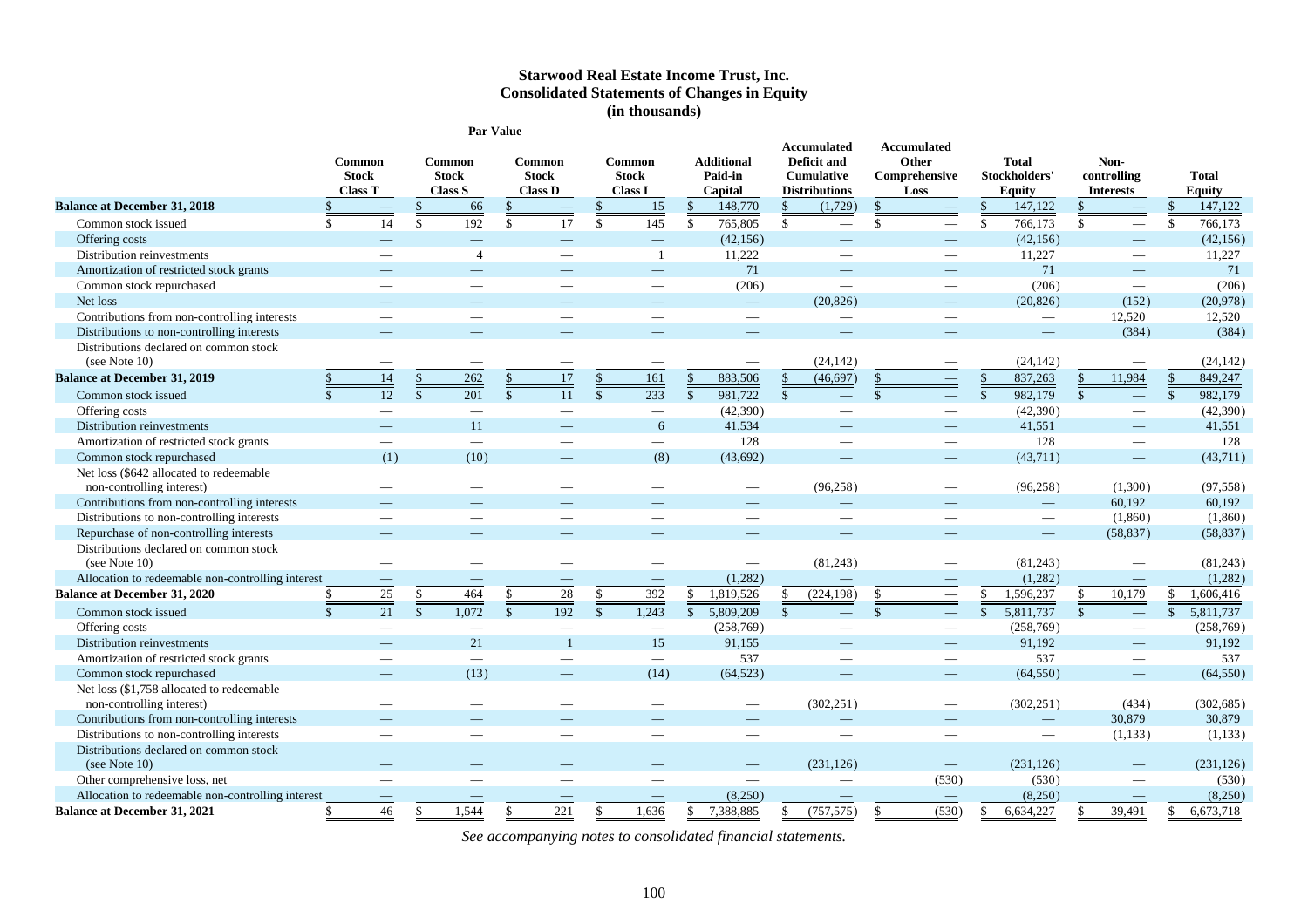### <span id="page-100-0"></span>**Starwood Real Estate Income Trust, Inc. Consolidated Statements of Cash Flows (in thousands)**

|                                                                                             |    | For the Year Ended December 31, |               |                      |               |             |
|---------------------------------------------------------------------------------------------|----|---------------------------------|---------------|----------------------|---------------|-------------|
|                                                                                             |    | 2021                            |               | 2020                 |               | 2019        |
| <b>Cash flows from operating activities</b>                                                 |    |                                 |               |                      |               |             |
| Net loss                                                                                    | \$ | (304, 443)                      | \$            | (98,200)             | <sup>\$</sup> | (20,978)    |
| Adjustments to reconcile net loss to net cash provided by operating<br>activities           |    |                                 |               |                      |               |             |
| Management fees                                                                             |    | 62,237                          |               | 19,423               |               | 5,469       |
| Performance participation allocation                                                        |    | 204,225                         |               | 15,061               |               | 10,366      |
| Depreciation and amortization                                                               |    | 330,455                         |               | 155,864              |               | 38,896      |
| Amortization of deferred financing costs                                                    |    | 8,547                           |               | 3,183                |               | 1,050       |
| Straight-line rent amortization                                                             |    | (12, 453)                       |               | (8,668)              |               | (829)       |
| Deferred income amortization                                                                |    | (3,905)                         |               | (1,309)              |               | (1, 566)    |
| Unrealized (gain) loss on changes in fair value of financial                                |    |                                 |               |                      |               |             |
| instruments                                                                                 |    | (36,009)                        |               | 9,026                |               | 256         |
| Foreign currency loss                                                                       |    | 11,078                          |               |                      |               |             |
| Loss (gain) on sales of investments in real estate debt                                     |    |                                 |               | 5,789                |               | (600)       |
| Amortization of restricted stock grants                                                     |    | 537                             |               | 128                  |               | 71          |
| Contributions to investments in unconsolidated real estate ventures                         |    |                                 |               | (560)                |               |             |
| Distributions from investments in unconsolidated real estate ventures                       |    | 189                             |               | 276                  |               | 551         |
| Loss (earnings) from unconsolidated real estate ventures                                    |    | 615                             |               | 1,462                |               | (175)       |
| Other items                                                                                 |    | 429                             |               | 8                    |               | 20          |
| Change in assets and liabilities<br>Increase in other assets                                |    | (7,265)                         |               | (16, 806)            |               | (7,950)     |
| Increase (decrease) in due to affiliates                                                    |    | 3,291                           |               | (355)                |               | 460         |
| (Decrease) increase in other liabilities                                                    |    | (24, 401)                       |               | 28,522               |               | 26,064      |
| Net cash provided by operating activities                                                   |    | 233,127                         |               | 112,844              |               | 51,105      |
| <b>Cash flows from investing activities</b>                                                 |    |                                 |               |                      |               |             |
| Acquisitions of real estate                                                                 |    | (12, 936, 421)                  |               | (2,977,499)          |               | (1,607,245) |
| Capital improvements to real estate                                                         |    | (40, 385)                       |               | (20, 385)            |               | (7,610)     |
| Investment in unconsolidated real estate ventures                                           |    | (235)                           |               |                      |               |             |
| Origination and purchase of investments in real estate debt                                 |    | (802, 866)                      |               |                      |               |             |
| Purchase of real estate-related equity securities                                           |    | (175,000)                       |               | (73, 271)            |               | (454, 275)  |
| Proceeds from paydown of principal and settlement of investments in real                    |    |                                 |               |                      |               |             |
| estate debt                                                                                 |    | 50,252                          |               | 126,729              |               | 178,696     |
| Net cash used in investing activities                                                       |    | (13,904,655)                    |               | (2,944,426)          |               | (1,890,434) |
| <b>Cash flows from financing activities</b>                                                 |    |                                 |               |                      |               |             |
| Proceeds from issuance of common stock, net                                                 |    | 5,643,318                       |               | 853,205              |               | 761,712     |
| Offering costs paid                                                                         |    | (41,682)                        |               | (14,768)             |               | (7, 434)    |
| Subscriptions received in advance                                                           |    | 496,845                         |               | 113,532              |               | 109,718     |
| Repurchase of common stock                                                                  |    | (64, 550)                       |               | (43,711)             |               | (206)       |
| Borrowings from mortgage notes and revolving credit facility                                |    | 8,750,402                       |               | 2,053,047            |               | 996,065     |
| Repayments of mortgage notes and revolving credit facility                                  |    | (473, 025)                      |               | (2,385)              |               | (72,906)    |
| (Repayments) borrowings under secured financings on investments in real                     |    |                                 |               |                      |               |             |
| estate, short term net<br>Borrowings under secured financings on investments in real estate |    | (42, 557)<br>274,028            |               | (38, 478)<br>115,796 |               | 81,035      |
| Repayments under secured financings on investments in real estate                           |    | (65, 697)                       |               | (50,099)             |               |             |
| Payment of deferred financing costs                                                         |    | (70, 776)                       |               | (13,779)             |               | (8,052)     |
| Contributions from non-controlling interests                                                |    | 30,879                          |               | 60,192               |               | 12,520      |
| Repurchase of non-controlling interests                                                     |    |                                 |               | (58, 837)            |               |             |
| Distributions to non-controlling interests                                                  |    | (1,133)                         |               | (1,860)              |               | (384)       |
| <b>Distributions</b>                                                                        |    | (117,380)                       |               | (35,823)             |               | (8,699)     |
| Net cash provided by financing activities                                                   |    | 14,318,672                      |               | 2,936,032            |               | 1,863,369   |
| Net change in cash and cash equivalents and restricted cash                                 |    | 647,144                         |               | 104,450              |               | 24,040      |
| Cash and cash equivalents and restricted cash, beginning of year                            |    | 293,411                         |               | 188,961              |               | 164,921     |
| Cash and cash equivalents and restricted cash, end of year                                  | \$ | 940,555                         | \$            | 293,411              | \$            | 188,961     |
| Reconciliation of cash and cash equivalents and restricted cash to the                      |    |                                 |               |                      |               |             |
| consolidated balance sheets:                                                                |    |                                 |               |                      |               |             |
| Cash and cash equivalents                                                                   | \$ | 274,756                         | \$            | 128,650              | \$            | 48,479      |
| Restricted cash                                                                             |    | 665,799                         |               | 164,761              |               | 140,482     |
| Total cash and cash equivalents and restricted cash                                         | \$ | 940,555                         | \$            | 293,411              | $\frac{1}{2}$ | 188,961     |
| Supplemental disclosure of cash flow information:                                           |    |                                 |               |                      |               |             |
| Cash paid for interest                                                                      | S  | 122,275                         | \$            | 68,904               | $\frac{1}{2}$ | 20,693      |
|                                                                                             |    |                                 |               |                      |               |             |
| Non-cash investing and financing activities:                                                |    |                                 |               |                      |               |             |
| Assumption of mortgage notes in conjunction with acquisitions in real<br>estate             | S  | 156,515                         | \$            |                      | \$            | 328,664     |
|                                                                                             |    |                                 |               |                      |               |             |
| Accrued stockholder servicing fee due to affiliate                                          | \$ | 236,971                         | \$            | 36,260               | \$            | 35,640      |
| Accrued offering costs due to affiliates                                                    | \$ |                                 | $\frac{1}{2}$ |                      | \$            | 1,468       |
| Right of use asset/liability                                                                | \$ | 6,146                           | \$            | 6,408                | $\frac{1}{2}$ |             |
| Redeemable non-controlling interest issued as settlement for performance                    |    |                                 |               |                      |               |             |
| participation allocation                                                                    | \$ | 15,061                          | \$            | 10,366               | \$            |             |
| <b>Accrued distributions</b>                                                                | \$ | 32,696                          | \$            | 8,682                | \$            | 4,216       |
| Distribution reinvestment                                                                   |    | 91,192                          |               |                      |               |             |
|                                                                                             | \$ |                                 | \$            | 41,551               | $\frac{1}{2}$ | 11,227      |
| Allocation to redeemable non-controlling interest                                           | \$ | 8,250                           | \$            | 1,282                | \$            |             |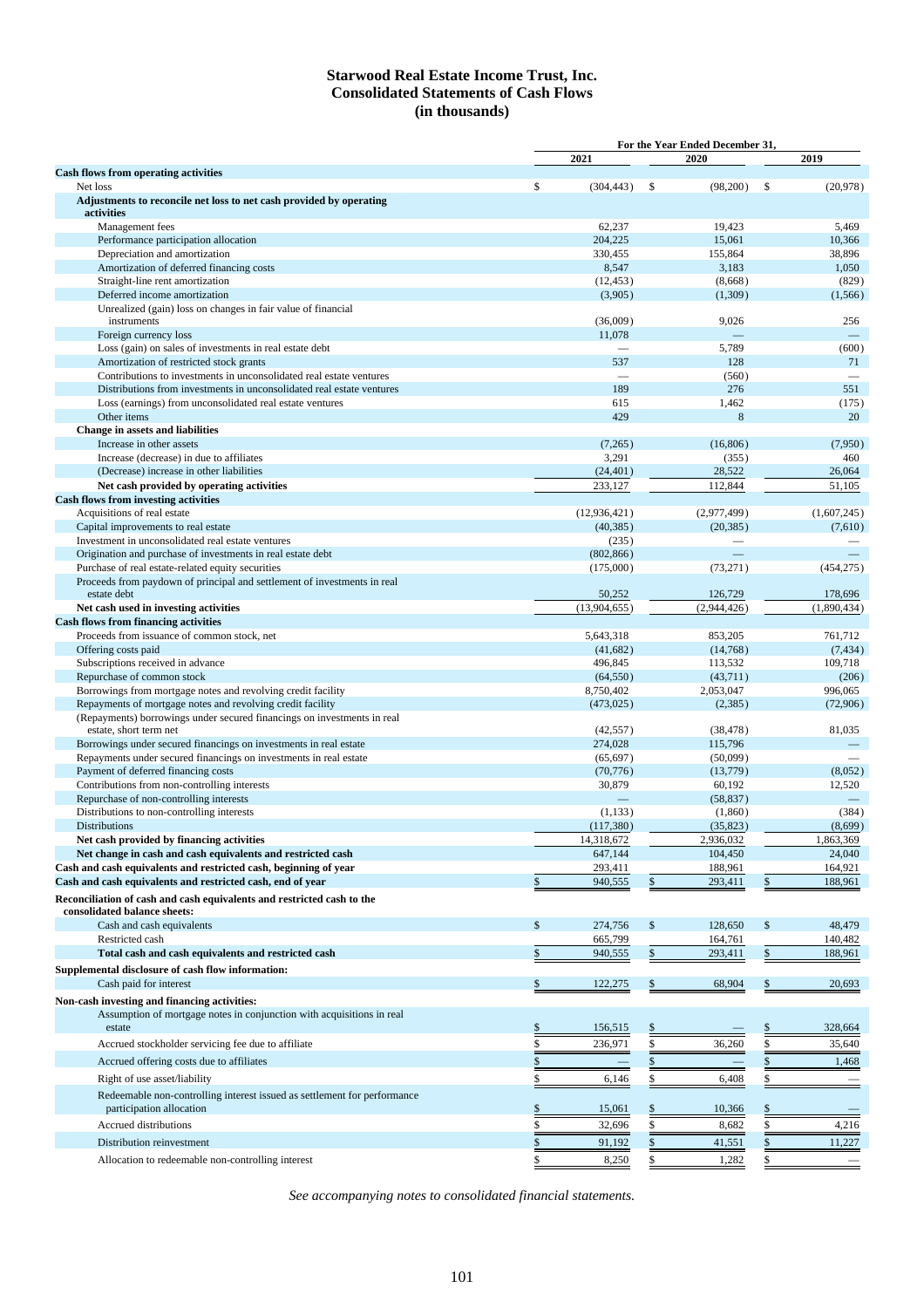## <span id="page-101-0"></span>**1. Organization and Business Purpose**

Starwood Real Estate Income Trust, Inc. (the "Company") was formed on June 22, 2017 as a Maryland corporation and has elected to be taxed as a real estate investment trust ("REIT") for U.S. federal income tax purposes commencing with the taxable year ended December 31, 2019. The Company was organized to invest primarily in stabilized, income-oriented commercial real estate and debt secured by commercial real estate. The Company's portfolio is principally comprised of properties located in the United States. The Company may diversify its portfolio on a global basis through the acquisition of properties outside of the United States, with a focus on Europe. To a lesser extent, the Company invests in debt secured by commercial real estate and real estate-related securities. The Company is the sole general partner of Starwood REIT Operating Partnership, L.P., a Delaware limited partnership (the "Operating Partnership"). Starwood REIT Special Limited Partner, L.L.C. (the "Special Limited Partner"), a wholly owned subsidiary of Starwood Capital Group Holdings, L.P. (the "Sponsor"), owns a special limited partner interest in the Operating Partnership. Substantially all of the Company's business is conducted through the Operating Partnership. The Company and the Operating Partnership are externally managed by Starwood REIT Advisors, L.L.C. (the "Advisor"), an affiliate of the Sponsor.

As of December 31, 2021, the Company owned 388 real estate properties, 2,595 single-family rental homes, one investment in an unconsolidated real estate venture and 56 positions in real estate debt investments. The Company currently operates in nine reportable segments: Multifamily, Single-Family Rental, Hospitality, Industrial, Office, Self-Storage, Medical Office, Other and Investments in Real Estate Debt. Financial results by segment are reported in Note 14.

On December 27, 2017, the Company commenced its initial public offering of up to \$5.0 billion in shares of common stock (the "Initial Public Offering"). On June 2, 2021, the Initial Public Offering terminated and the Company commenced a follow-on public offering of up to \$10.0 billion in shares of common stock, consisting of up to \$8.0 billion in shares in its primary offering and up to \$2.0 billion in shares pursuant to its distribution reinvestment plan (the "Follow-on Public Offering"). The Company reallocated \$1,700,000,000 in shares from its distribution reinvestment plan to its primary offering, and as a result, are now offering up to \$9,700,000,000 in shares in its primary offering and up to \$300,000,000 in shares pursuant to their distribution reinvestment plan. On February 8, 2022, the Company filed a registration statement on Form  $S-11$  with the U.S. Securities and Exchange Commission (the "SEC") for its second follow-on public offering, which the Company anticipates will become effective in 2022. As of December 31, 2021, the Company had received aggregate net proceeds of \$7.6 billion from the sale of shares of the Company's common stock through the Company's public offerings.

### **2. Summary of Significant Accounting Policies**

### **Principles of Consolidation and Basis of Presentation**

The accompanying audited consolidated financial statements have been prepared in accordance with accounting principles generally accepted in the United States of America ("GAAP"). All significant intercompany balances and transactions have been eliminated in consolidation.

Certain amounts in the Company's prior period consolidated financial statements have been reclassified to conform to the current period presentation. The Company has chosen to break out a financial statement line item in the Company's Consolidated Statements of Cash Flows. On the Consolidated Statements of Cash Flows, "Straight-line rent amortization" has been reclassified from "Change in assets and liabilities - increase in other assets" for the year ended December 31, 2021. Such reclassification had no effect on the previously reported totals or subtotals included in the Consolidated Statements of Cash Flows.

The accompanying consolidated financial statements include the accounts of the Company, the Company's subsidiaries and joint ventures in which the Company has a controlling interest. For consolidated joint ventures, the non-controlling partner's share of the assets, liabilities and operations of the joint ventures is included in non-controlling interests as equity of the Company. The non-controlling partner's interest is generally computed as the joint venture partner's ownership percentage.

In determining whether the Company has a controlling financial interest in a partially owned entity and the requirement to consolidate the accounts of that entity, the Company considers whether the entity is a variable interest entity ("VIE") and whether it is the primary beneficiary. The Company is the primary beneficiary of a VIE when it has (i) the power to direct the most significant activities impacting the economic performance of the VIE and (ii) the obligation to absorb losses or receive benefits significant to the VIE. The Operating Partnership is considered to be a VIE. The Company consolidates the Operating Partnership because it has the ability to direct the most significant activities of the entities such as purchases, dispositions, financings, budgets, and overall operating plans. Where the Company does not have the power to direct the activities of the VIE that most significantly impact its economic performance, the Company's interest for those partially owned entities are accounted for using the equity method of accounting. The Company meets the VIE disclosure exemption criteria, as the Company's interest in the Operating Partnership is considered a majority voting interest.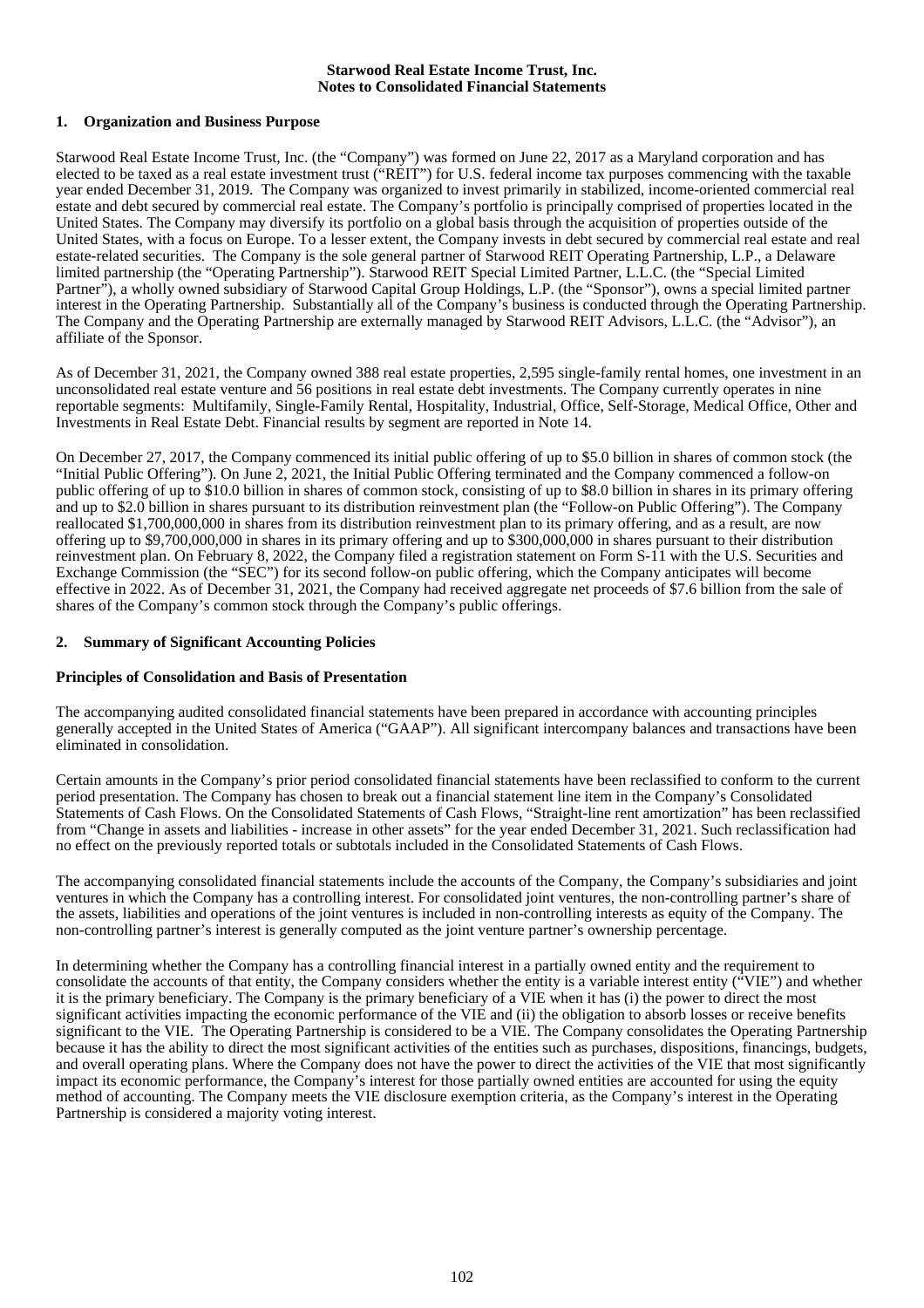The preparation of the consolidated financial statements in conformity with GAAP requires management to make estimates and assumptions that affect the reported amounts of assets and liabilities and disclosures of contingent assets and liabilities at the date of the balance sheet. Actual results could differ from those estimates.

## **Cash and Cash Equivalents**

Cash and cash equivalents represent cash held in banks, cash on hand, and liquid investments with original maturities of three months or less. The Company may have bank balances in excess of federally insured amounts; however, the Company deposits its cash and cash equivalents with high credit-quality institutions to minimize credit risk exposure.

## **Restricted Cash**

Restricted cash primarily consists of cash received for subscriptions prior to the date in which the subscriptions are effective. The Company's restricted cash is held primarily in a bank account controlled by the Company's transfer agent but in the name of the Company. The remaining balance of restricted cash primarily consists of amounts in escrow related to real estate taxes and insurance in connection with mortgages at certain of the Company's properties and tenant security deposits.

## **Investments in Real Estate**

In accordance with the guidance for business combinations, the Company determines whether the acquisition of a property qualifies as a business combination, which requires that the assets acquired and liabilities assumed constitute a business. If the property acquired is not a business, the Company accounts for the transaction as an asset acquisition. All property acquisitions to date have been accounted for as asset acquisitions.

Upon the acquisition of a property, the Company assesses the fair value of acquired tangible and intangible assets (including land, buildings, tenant improvements, "above-market" and "below-market" leases, acquired in-place leases, other identified intangible assets and assumed liabilities) and allocates the purchase price to the acquired assets and assumed liabilities. The Company assesses and considers fair value based on estimated cash flow projections that utilize discount and/or capitalization rates that it deems appropriate, as well as other available market information. Estimates of future cash flows are based on a number of factors including the historical operating results, known and anticipated trends and market and economic conditions. The Company capitalizes acquisition-related costs associated with asset acquisitions.

The fair value of the tangible assets of an acquired property considers the value of the property as if it were vacant. The Company also considers an allocation of purchase price of other acquired intangibles, including acquired in-place leases that may have a customer relationship intangible value, including (but not limited to) the nature and extent of the existing relationship with the tenants, the tenants' credit quality and expectations of lease renewals. Based on its acquisitions to date, the Company's allocation to customer relationship intangible assets has not been material.

The cost of buildings and improvements includes the purchase price of the Company's properties and any acquisition-related costs, along with any subsequent improvements to such properties.

The Company's investments in real estate are stated at cost and are generally depreciated on a straight-line basis over the estimated useful lives of the assets as follows:

| <b>Description</b>                           | <b>Depreciable Life</b>              |
|----------------------------------------------|--------------------------------------|
| <b>Building</b>                              | $30 - 42$ years                      |
| Building and land improvements               | $5 - 30$ years                       |
| Furniture, fixtures and equipment            | $1 - 10$ years                       |
| Lease intangibles and leasehold improvements | Shorter of useful life or lease term |

Repairs and maintenance are expensed to operations as incurred and are included in Rental property operating and Hospitality operating expenses on the Company's Consolidated Statements of Operations and Comprehensive Loss. Significant improvements to properties are capitalized. When assets are sold or retired, their costs and related accumulated depreciation are removed from the accounts with the resulting gains or losses reflected in net income or loss for the period.

The Company records acquired above-market and below-market leases at their fair values (using a discount rate which reflects the risks associated with the leases acquired) equal to the difference between (1) the contractual amounts to be received pursuant to each in-place lease and (2) management's estimate of fair market lease rates for each corresponding in-place lease, measured over a period equal to the remaining term of the lease for above-market leases and the initial term plus the term of any below-market fixed rate renewal options for below-market leases. Other intangible assets acquired include amounts for in-place lease values that are based on the Company's evaluation of the specific characteristics of each tenant's lease. Factors to be considered include estimates of carrying costs during hypothetical expected lease-up periods considering current market conditions, and costs to execute similar leases. In estimating carrying costs, the Company includes real estate taxes, insurance and other operating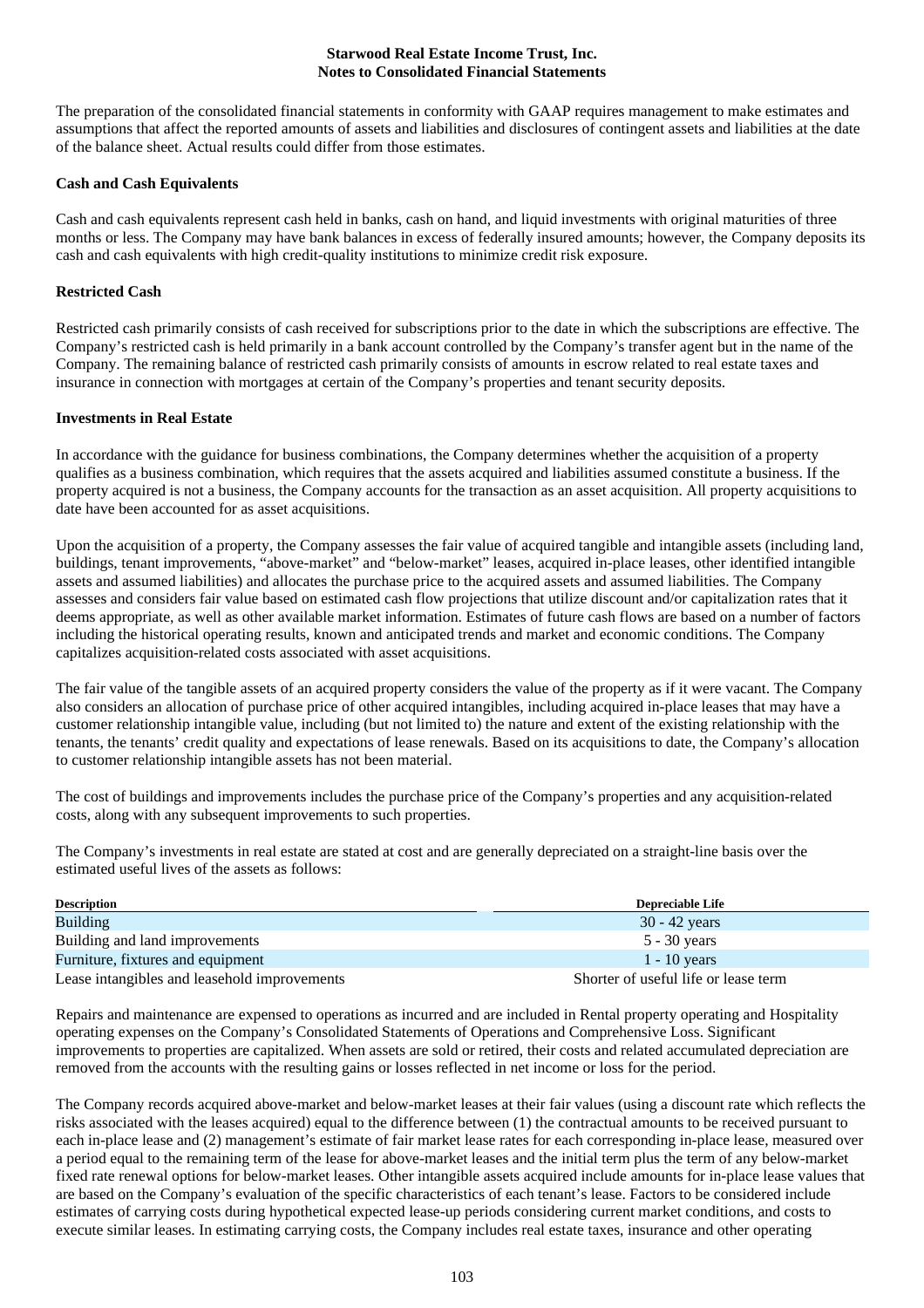expenses and estimates of lost rentals at market rates during the expected lease-up periods, depending on local market conditions. In estimating costs to execute similar leases, the Company considers leasing commissions, legal and other related expenses.

The amortization of acquired above-market and below-market leases is recorded as an adjustment to Rental revenue on the Company's Consolidated Statements of Operations and Comprehensive Loss. The amortization of in-place leases is recorded as an adjustment to Depreciation and amortization expense on the Company's Consolidated Statements of Operations and Comprehensive Loss.

Certain of the Company's investments in real estate are subject to a ground lease, for which a lease liability and corresponding right-of-use ("ROU") asset were recognized. The Company calculates the amount of the lease liability and ROU asset by taking the present value of the remaining lease payments, and adjusting the ROU asset for any existing straight-line ground rent liability and acquired ground lease intangibles. The Company's estimated incremental borrowing rate of a loan with a similar term as the ground lease was used as the discount rate. The lease liability is included as a component of Other liabilities and the related ROU asset is recorded as a component of Investments in real estate, net on the Company's Consolidated Balance Sheets. The amortization of the above-market and below-market ground leases are recorded as an adjustment to Depreciation and amortization expense on the Company's Consolidated Statements of Operations and Comprehensive Loss.

The Company's management reviews its real estate properties for impairment when there is an event or change in circumstances that indicates an impaired value. Since cash flows on real estate properties considered to be "long-lived assets to be held and used" are considered on an undiscounted basis to determine whether an asset has been impaired, the Company's strategy of holding properties over the long term decreases the likelihood of recording an impairment loss. If the Company's strategy changes or market conditions otherwise dictate an earlier sale date, an impairment loss may be recognized and such loss could be material to the Company's results. If the Company determines that an impairment has occurred, the affected assets must be reduced to their fair value. During the periods presented, no such impairment occurred.

## **Investments in Unconsolidated Real Estate Ventures**

Investments in unconsolidated joint ventures are initially recorded at cost, and subsequently adjusted for equity in earnings and cash contributions and distributions. Under the equity method of accounting, the net equity investment of the Company is reflected within the Consolidated Balance Sheets, and the Company's share of net income or loss from the joint ventures is included within the Company's Consolidated Statements of Operations and Comprehensive Loss. The joint venture agreements may designate different percentage allocations among investors for profits and losses; however, the Company's recognition of joint venture income or loss generally follows the joint venture's distribution priorities, which may change upon the achievement of certain investment return thresholds. The Company's investments in unconsolidated joint ventures are reviewed for impairment periodically and the Company records impairment charges when events or circumstances change indicating that a decline in the fair values below the carrying values has occurred and such decline is other-than-temporary. The ultimate realization of the investment in unconsolidated joint ventures is dependent on a number of factors, including the performance of each investment and market conditions. During the periods presented, no such impairment occurred.

# **Investments in Real Estate Debt**

The Company's investments in real estate debt consists of loans secured by real estate and real estate-related securities. The Company has elected to classify its real estate-related securities as trading securities and record such investments at fair value. As such, the resulting unrealized gains and losses of such securities are recorded as a component of Income (loss) from investments in real estate debt on the Company's Consolidated Statements of Operations and Comprehensive Loss.

The Company elected the fair value option ("FVO") for its loan secured by real estate. As such, the resulting unrealized gains and losses of such loan is recorded as a component of Income (loss) from investments in real estate debt on the Company's Consolidated Statements of Operations and Comprehensive Loss.

Interest income from the Company's investments in real estate-related debt securities is recognized over the life of each investment using the effective interest method and is recorded on the accrual basis. Recognition of premiums and discounts associated with these investments is deferred and recorded over the term of the investment as an adjustment to yield. Upfront costs and fees related to items for which the FVO is elected shall be recognized in earnings as incurred and not deferred. Such items are recorded as components of Income (loss) from investments in real estate debt on the Company's Consolidated Statements of Operations and Comprehensive Loss.

# **Derivative Instruments**

The Company uses derivative financial instruments such as foreign currency swaps, interest rate swaps and interest rate caps to manage risks from fluctuations in exchange rates and interest rates.

The Company records its derivatives on its Consolidated Balance Sheets at fair value and such amounts are included in Other assets or Other liabilities. Any changes in the fair value of these derivatives are recorded in earnings.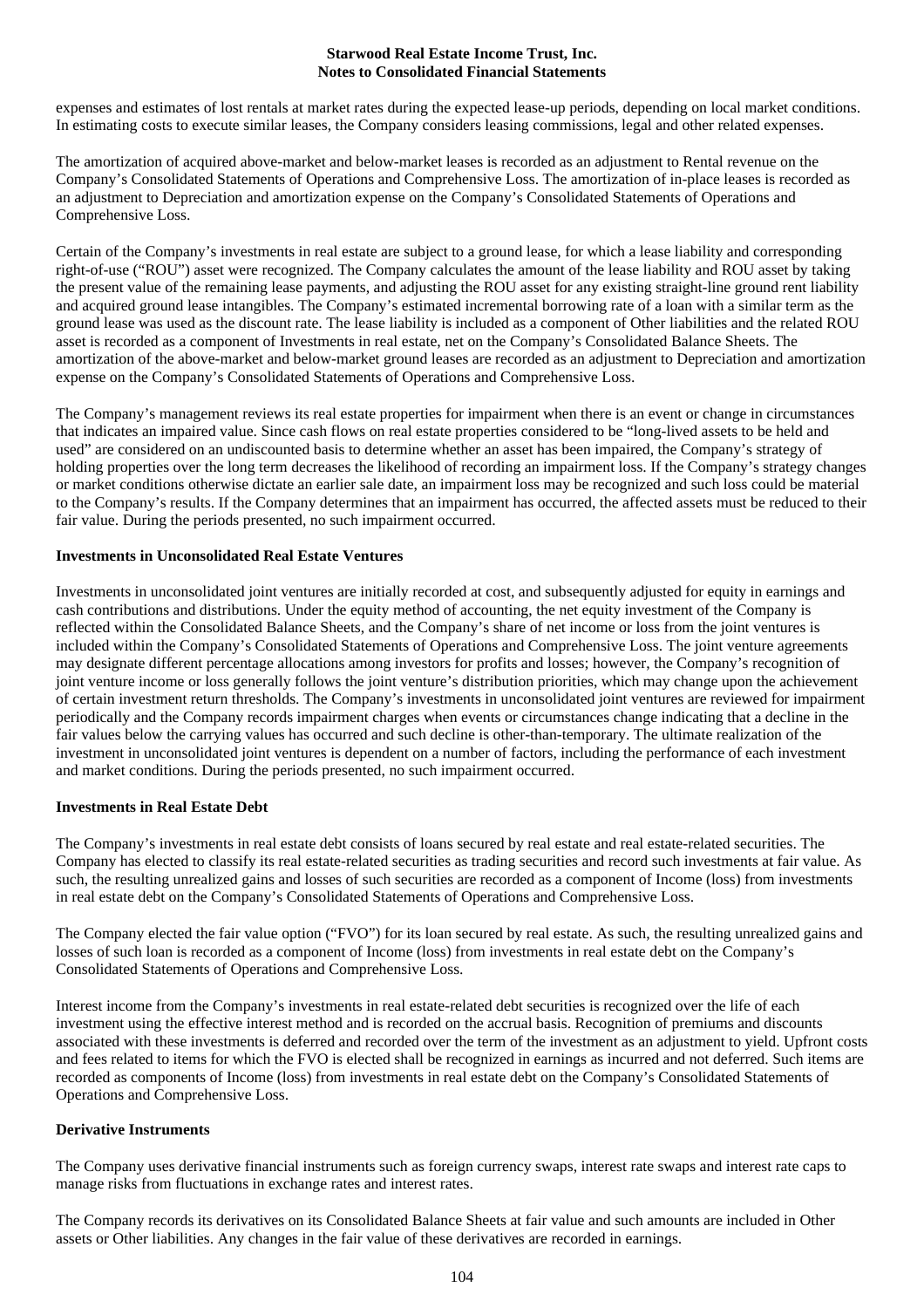# **Foreign Currency**

The Company's functional currency is the U.S. dollar. Nonmonetary assets and liabilities are translated at historical rates and monetary assets and liabilities are translated at exchange rates in effect at the end of the reporting period. Income statement accounts are translated at average rates for the reporting period. Gains and losses from translation of foreign denominated transactions into U.S. dollars are included in current results of operations. Gains and losses resulting from foreign currency transactions are also included in current results of operations. The effects of translating the assets, liabilities and income of our foreign investments held by entities with functional currencies other than the U.S. dollar are included in OCI. Aggregate foreign currency translation and transaction gains or (losses) included in operations totaled (\$15.1) million for the year ended December 31, 2021. There were no foreign currency transactions in 2020 and 2019. These amounts are recorded as a component of Other income (expense), net on the Company's Consolidated Statements of Operations and Comprehensive Loss.

## **Fair Value Measurements**

Under normal market conditions, the fair value of an investment is the amount that would be received to sell an asset or transfer a liability in an orderly transaction between market participants at the measurement date (i.e., the exit price). Additionally, there is a hierarchical framework that prioritizes and ranks the level of market price observability used in measuring investments at fair value. Market price observability is impacted by a number of factors, including the type of investment and the characteristics specific to the investment and the state of the market place, including the existence and transparency of transactions between market participants. Investments with readily available active quoted prices or for which fair value can be measured from actively quoted prices generally will have a higher degree of market price observability and a lesser degree of judgment used in measuring fair value.

Investments measured and reported at fair value are classified and disclosed in one of the following levels within the fair value hierarchy:

Level 1 — quoted prices are available in active markets for identical investments as of the measurement date. The Company does not adjust the quoted price for these investments.

Level 2 — quoted prices are available in markets that are not active or model inputs are based on inputs that are either directly or indirectly observable as of the measurement date.

Level 3 — pricing inputs are unobservable and include instances where there is minimal, if any, market activity for the investment. These inputs require significant judgment or estimation by management or third parties when determining fair value and generally represent anything that does not meet the criteria of Levels 1 and 2. Due to the inherent uncertainty of these estimates, these values may differ materially from the values that would have been used had a ready market for these investments existed.

### *Valuation of assets and liabilities measured at fair value*

The Company's investments in real estate debt are reported at fair value. The Company's investments in real estate debt include commercial mortgage-backed securities ("CMBS") and residential mortgage-backed securities ("RMBS"). The Company generally determines the fair value of its investments by utilizing third-party pricing service providers. In determining the value of a particular investment, the pricing service providers may use broker-dealer quotations, reported trades or valuation estimates from their internal pricing models to determine the reported price. The pricing service providers' internal models for real estaterelated securities usually consider the attributes applicable to a particular class of security (e.g., credit rating, seniority), current market data, and estimated cash flows for each class and incorporate deal collateral performance such as prepayment speeds and default rates, as available.

Certain of the Company's investments in real estate debt include loans secured by real estate, such as its term loan, which may not have readily available market quotations. In such cases, the Company will generally determine the initial value based on the origination amount or acquisition price of such investment if acquired by the Company or the par value of such investment if originated by the Company. Following the initial measurement, the Company will determine fair value by utilizing or reviewing certain of the following inputs (i) market yield data, (ii) discounted cash flow modeling, (iii) collateral asset performance, (iv) local or macro real estate performance, (v) capital market conditions, (vi) debt yield or loan-to-value ratios and (vii) borrower financial condition and performance.

The Company's investments in equity securities of public real estate-related companies are reported at fair value and were recorded as a component of Other assets on the Company's Consolidated Balance Sheets. As such, the resulting unrealized gains and losses are recorded as a component of Other income (expense) on the Company's Consolidated Statements of Operations and Comprehensive Loss. During the year ended December 31, 2021, the Company recognized \$2.8 million of unrealized losses on its investments in equity securities. In determining the fair value of public equity securities, the Company utilizes the closing price of such securities in the principal market in which the security trades.

The Company's derivative financial instruments are reported at fair value and were recorded as a component of Other assets on the Company's Consolidated Balance Sheets. The Company's interest rate swap agreements are valued using a discounted cash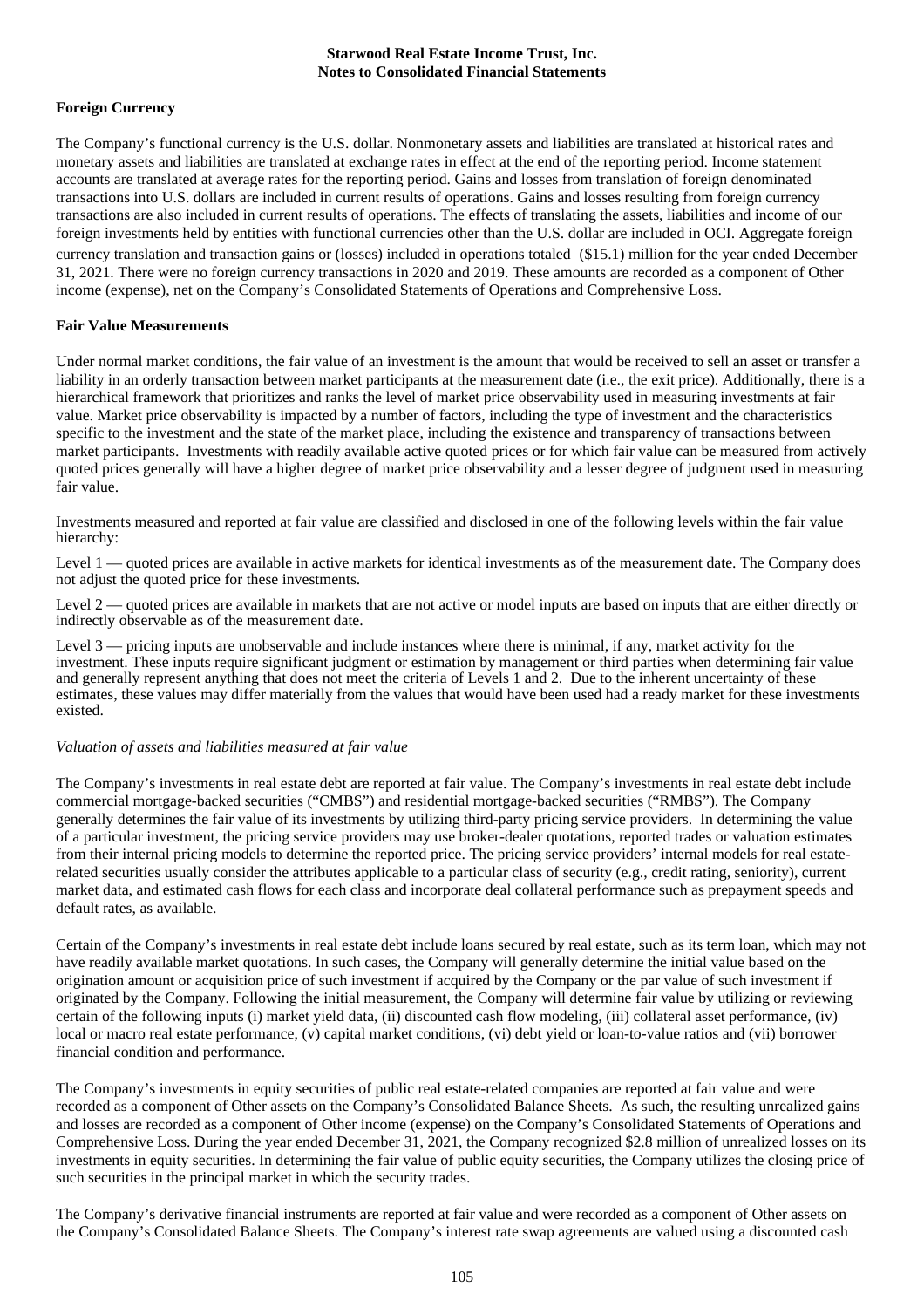flow analysis based on the terms of the contract and the forward interest rate curve adjusted for the Company's nonperformance risk. The Company's interest rate cap positions are valued using models developed by the respective counterparty as well as third party pricing service providers that use as their basis readily observable market parameters (such as forward yield curves and credit default swap data). As of December 31, 2021, the Company held 19 interest rate caps with an aggregate notional value of \$6.3 billion, two interest rate caps with an aggregate notional value of €88.0 million, one interest rate cap with an aggregate notional value of kr301.5 million associated with its Danish investment and two interest rate swaps with an aggregate notional value of \$256.8 million. The resulting unrealized gains and losses associated with the Company's interest rate swaps and interest rate caps are recorded as a component of interest expense in the Company's Consolidated Statements of Operations and Comprehensive Loss. During the year ended December 31, 2021, the Company recognized \$22.8 million of net unrealized gains on its interest rate derivatives.

The fair values of the Company's foreign currency swaps are determined by comparing the contracted forward exchange rate to the current market exchange rate. The current market exchange rates are determined by using market spot rates, forward rates and interest rate curves for the underlying instruments. As of December 31, 2021, the Company held two GBP, five EUR and six DKK foreign currency swaps, with an aggregate notional value of £166 million,  $\epsilon$ 232 million and kr290 million, respectively.

The fair values of the Company's financial instruments (other than investments in real estate debt, mortgage notes, revolving credit facility and derivative instruments), including cash, cash equivalents and restricted cash and other financial instruments, approximate their carrying or contract value. Investment in real estate debt is measured using transacted value, which is the par value, adjusted for foreign exchange effect.

The following table details the Company's assets and liabilities measured at fair value on a recurring basis (\$ in thousands):

|                     |         |   |           | <b>December 31, 2021</b> |               |             | <b>December 31, 2020</b> |            |         |              |  |  |
|---------------------|---------|---|-----------|--------------------------|---------------|-------------|--------------------------|------------|---------|--------------|--|--|
|                     | Level 1 |   | Level 2   | Level 3                  | <b>Total</b>  |             | <b>Level 1</b>           | Level 2    | Level 3 | <b>Total</b> |  |  |
| <b>Assets:</b>      |         |   |           |                          |               |             |                          |            |         |              |  |  |
| Investments in real |         |   |           |                          |               |             |                          |            |         |              |  |  |
| estate debt         | \$      |   | \$466,475 | \$487,602                | S.<br>954,077 | -S          |                          | \$218,225  | - \$    | \$218,225    |  |  |
| Equity securities   | 172,236 |   |           |                          | 172,236       |             |                          |            |         |              |  |  |
| Derivatives         |         |   | 194,053   |                          | 194,053       |             |                          | 1,410      |         | 1,410        |  |  |
| <b>Total</b>        | 172,236 |   | \$660,528 | \$487,602                | \$1,320,366   |             | $\overline{\phantom{0}}$ | \$219,635  |         | \$219,635    |  |  |
|                     |         |   |           |                          |               |             |                          |            |         |              |  |  |
| <b>Liabilities:</b> |         |   |           |                          |               |             |                          |            |         |              |  |  |
| Derivatives         | \$      | S | 1,398     | \$                       | \$.           | 1,398<br>\$ |                          | S<br>5,167 | -S      | S<br>5,167   |  |  |
| <b>Total</b>        |         |   | 1,398     |                          |               | 1,398       |                          | 5,167      |         | 5,167        |  |  |

The following table details the Company's assets measured at fair value on a recurring basis using Level 3 inputs (\$ in thousands):

|                                 |   | <b>Investments in Real</b><br><b>Estate Debt</b> |
|---------------------------------|---|--------------------------------------------------|
| Balance as of December 31, 2020 | Ф |                                                  |
| Purchases                       |   | 504,540                                          |
| Included in net loss            |   |                                                  |
| Foreign exchange                |   | (16,938)                                         |
| Unrealized gain (loss)          |   |                                                  |
| Balance as of December 31, 2021 |   | 487,602                                          |

The following table contains the quantitative inputs and assumptions used for items categorized in Level 3 of the fair value hierarchy (\$ in thousands):

|                                    |                   |                  | <b>December 31, 2021</b> |                         |                            |
|------------------------------------|-------------------|------------------|--------------------------|-------------------------|----------------------------|
|                                    |                   |                  |                          |                         | <b>Impact to Valuation</b> |
|                                    |                   | Valuation        | Unobservable             |                         | from an Increase in        |
|                                    | <b>Fair Value</b> | Techniaue        | Inputs                   | <b>Weighted Average</b> | Input                      |
| Investments in Real Estate Debt \$ | 487.602           | Transacted value | Cost                     | N/A                     | $\rm N/A$                  |

### *Valuation of liabilities not measured at fair value*

Fair value of the Company's indebtedness is estimated by modeling the cash flows required by the Company's debt agreements and discounting them back to the present value using an appropriate discount rate. Additionally, the Company considers current market rate and conditions by evaluating similar borrowing agreements with comparable loan-to-value ratios and credit profiles. The inputs used in determining the fair value of the Company's indebtedness are considered Level 3. As of December 31, 2021,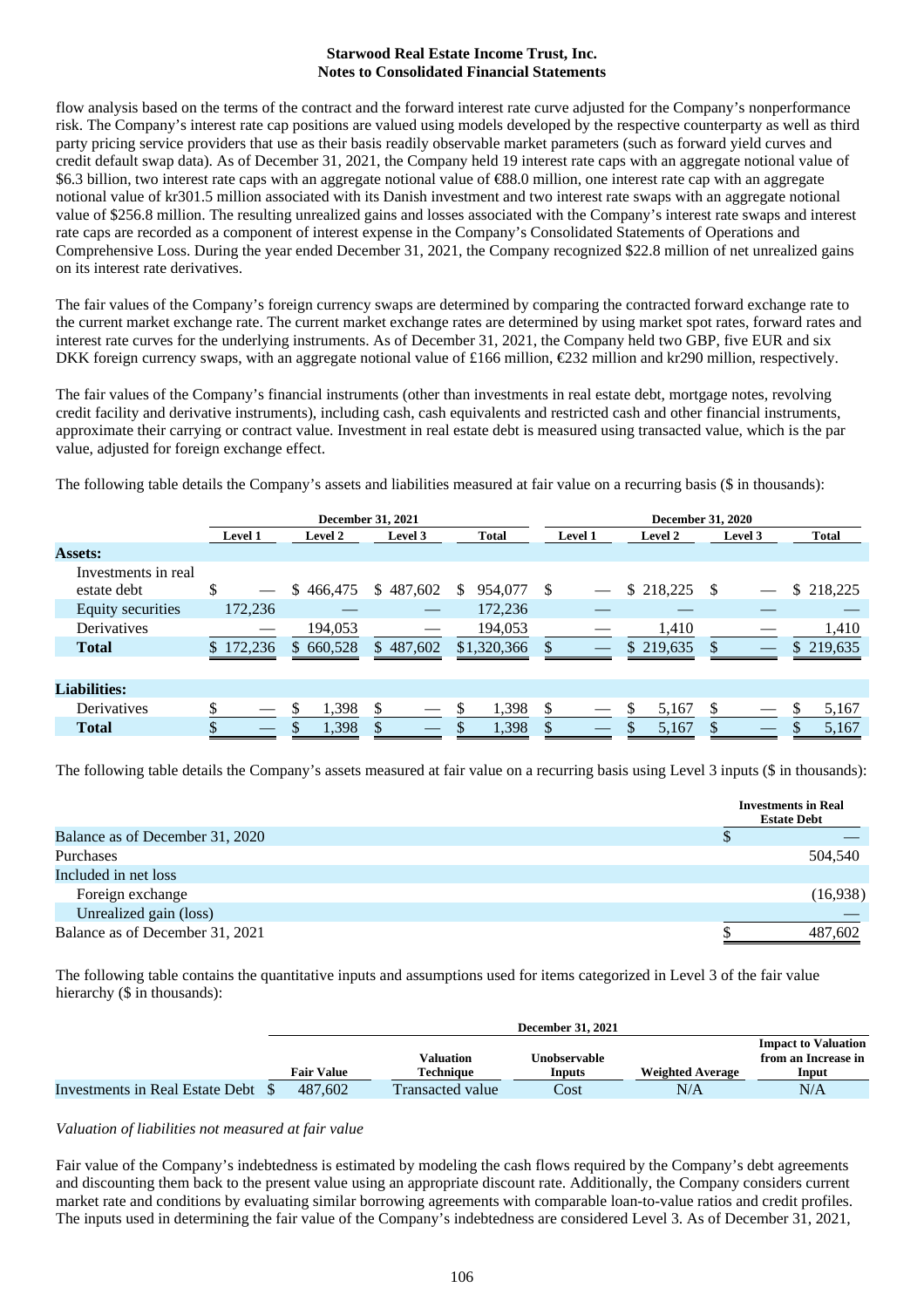the fair value of the Company's mortgage notes, revolving credit facility, unsecured line of credit and secured financings on investments in real estate debt was approximately \$26.4 million below the outstanding principal balance.

## **Deferred Charges**

The Company's deferred charges include financing and leasing costs. Deferred financing costs include legal, structuring and other loan costs incurred by the Company for its financing agreements. Deferred financing costs related to the Company's mortgage notes are recorded as an offset to the related liability and amortized over the term of the applicable financing instruments as interest expense. Deferred financing costs related to the Company's revolving credit facility and its unsecured Line of Credit (as defined below) are recorded as a component of Other assets on the Company's Consolidated Balance Sheets and amortized over the term of the applicable financing agreement. Deferred leasing costs incurred in connection with new leases, which consist primarily of brokerage commissions, are recorded as a component of Other assets on the Company's Consolidated Balance Sheets and amortized over the life of the related lease.

# **Revenue Recognition**

The Company commences revenue recognition on its leases based on a number of factors, including the initial determination that the contract is or contains a lease. Generally, all of the Company's contracts are, or contain leases, and therefore revenue is recognized when the lessee takes possession of or controls the physical use of the leased assets. In most instances this occurs on the lease commencement date. At the inception or acquisition of a lease, including new leases that arise from amendments, the Company assesses the terms and conditions of the lease to determine the proper lease classification.

The Company adopted the provisions of Accounting Standards Update ("ASU") 2016-02, Leases (Topic 842) and related ASUs subsequently issued (collectively, "ASC 842") as of January 1, 2019. A lease is classified as an operating lease if none of the following criteria are met: (i) ownership transfers to the lessee at the end of the lease term, (ii) the lessee has a purchase option that is reasonably expected to be exercised, (iii) the lease term is for a major part of the economic life of the leased property, (iv) the present value of the future lease payments and any residual value guaranteed by the lessee that is not already reflected in the lease payments equals or exceeds substantially all of the fair value of the leased property, and (v) the leased property is of such a specialized nature that it is expected to have no future alternative use to the Company at the end of the lease term. If one or more of these criteria are met, the lease will generally be classified as a sales-type lease, unless the lease contains a residual value guarantee from a third party other than the lessee, in which case it would be classified as a direct financing lease under certain circumstances in accordance with ASC 842.

The Company's rental revenue primarily consists of fixed contractual base rent arising from tenant leases at the Company's properties under operating leases. Revenue under operating leases that are deemed probable of collection, is recognized as revenue on a straight-line basis over the non-cancelable terms of the related leases. For leases that have fixed and measurable rent escalations, the difference between such rental income earned and the cash rent due under the provisions of the lease is recorded in the Company's Consolidated Balance Sheets. The Company's Hospitality revenue consists of room revenue and food and beverage revenue. Room revenue is recognized when the related room is occupied and other hospitality revenue is recognized when the service is rendered. For leases that are deemed not probable of collection, revenue is recorded as the lesser of (i) the amount which would be recognized on a straight-line basis or (ii) cash that has been received from the tenant, with any tenant and deferred rent receivable balances charged as a direct write-off against rental income in the period of the change in the collectability determination.

Certain of the Company's contracts contain nonlease components (e.g., charges for management fees, common area maintenance, and reimbursement of third-party maintenance expenses) in addition to lease components (i.e., monthly rental charges). Services related to nonlease components are provided over the same period of time as, and billed in the same manner as, monthly rental charges. The Company elected to apply the practical expedient available under ASC 842, for all classes of assets, not to segregate the lease components from the nonlease components when accounting for operating leases. Since the lease component is the predominant component under each of these leases, combined revenues from both the lease and nonlease components are accounted for in accordance with ASC 842 and reported as Rental revenues in the Company's Consolidated Statements of Operations and Comprehensive Loss.

In connection with its investments, the Company has utilized loan programs designed to encourage housing development. The proceeds from these loans are governed by restrictive covenants. For certain housing development loans, so long as the Company remains in compliance with the covenants and program requirements, the loans will be forgiven in equal annual installments until the loans are discharged in full. The Company treats these loans as deferred income and records them as a component of Other liabilities on the Company's Consolidated Balance Sheets. As of December 31, 2021 and 2020, deferred income related to these loans amounted to \$5.0 million and \$5.8 million, respectively. As the loan balances are reduced during the compliance period, the Company will record income associated with the discharge of the loans as a component of Other revenue on the Company's Consolidated Statements of Operations and Comprehensive Loss. For the year ended December 31, 2021 and 2020, Other revenue related to these loans amounted to \$0.8 million and \$0.8 million, respectively.

Other revenues and interest income are recorded on an accrual basis.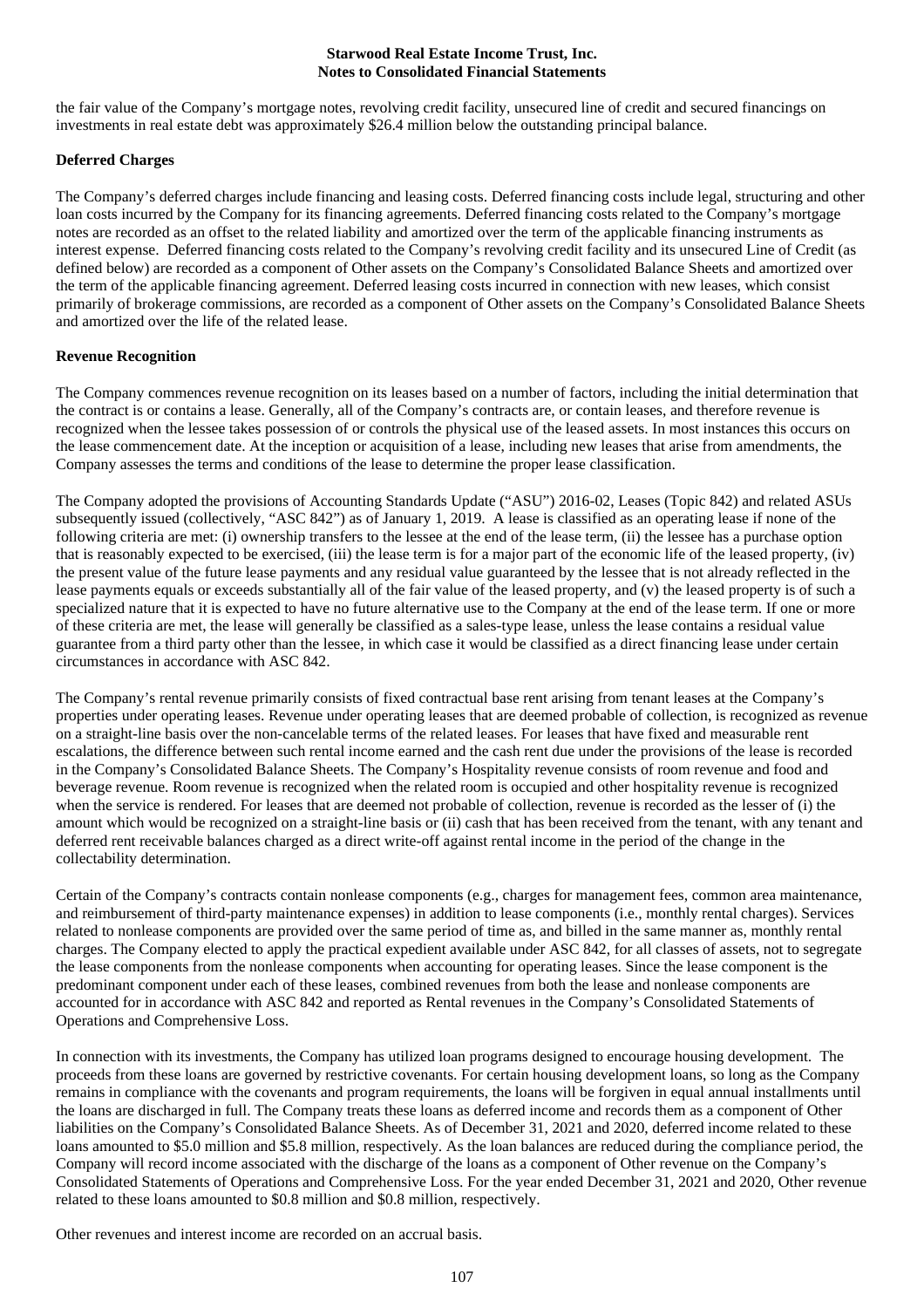### **Organization and Offering Expenses**

Organization costs are expensed as incurred and recorded as a component of General and administrative expenses on the Company's Consolidated Statements of Operations and Comprehensive Loss and offering costs are charged to equity as such amounts are incurred.

The Advisor advanced \$7.3 million of organization and offering expenses on behalf of the Company (including legal, accounting, and other expenses attributable to the organization, but excluding upfront selling commissions, dealer manager fees and stockholder servicing fees) through December 21, 2019, the first anniversary of the date on which the proceeds from escrow were released. The Company reimburses the Advisor for all such advanced expenses ratably over a 60 month period, which commenced in January 2020. These organization and offering costs are recorded as a component of Due to affiliates on the Company's Consolidated Balance Sheets as of December 31, 2021 and 2020.

Starwood Capital, L.L.C. (the "Dealer Manager"), a registered broker-dealer affiliated with the Advisor, serves as the dealer manager for the Offering. The Dealer Manager is entitled to receive selling commissions and dealer manager fees based on the transaction price of each applicable class of shares sold in the primary offering. The Dealer Manager is also entitled to receive a stockholder servicing fee based on the aggregate net asset value ("NAV") of the Company's outstanding Class T shares, Class S shares and Class D shares.

The following table details the selling commissions, dealer manager fees, and stockholder servicing fees for each applicable share class as of December 31, 2021:

|                                             | Common<br><b>Stock</b><br><b>Class T</b> | Common<br><b>Stock</b><br>Class S | Common<br><b>Stock</b><br><b>Class D</b> | Common<br><b>Stock</b><br>Class I |
|---------------------------------------------|------------------------------------------|-----------------------------------|------------------------------------------|-----------------------------------|
| Selling commissions and dealer manager fees | up to                                    | up to                             | up to                                    |                                   |
| (% of transaction price)                    | 3.5%                                     | $3.5\%$                           | 1.5%                                     |                                   |
| Stockholder servicing fee (% of NAV)        | 0.85%                                    | 0.85%                             | 0.25%                                    |                                   |

For Class T shares sold in the primary offering, investors will pay upfront selling commissions of up to 3.0% of the transaction price and upfront dealer manager fees of 0.5% of the transaction price, however such amounts may vary at certain participating broker-dealers, provided that the sum will not exceed 3.5% of the transaction price. For Class S shares sold in the primary offering, investors will pay upfront selling commissions of up to 3.5% of the transaction price. For Class D shares sold in the primary offering, investors will pay upfront selling commissions of up to 1.5% of the transaction price. Prior to February 4, 2020, no upfront selling commissions were paid on Class D shares.

The Dealer Manager is entitled to receive stockholder servicing fees of 0.85% per annum of the aggregate NAV for Class S shares and Class T shares. For Class T shares such stockholder servicing fee includes, an advisor stockholder servicing fee of 0.65% per annum, and a dealer stockholder servicing fee of 0.20% per annum, of the aggregate NAV for the Class T shares, however, with respect to Class T shares sold through certain participating broker-dealers, the advisor stockholder servicing fee and the dealer stockholder servicing fee may be other amounts, provided that the sum of such fees will always equal 0.85% per annum of the NAV of such shares. For Class D shares the Dealer Manager is entitled to a stockholder servicing fee equal to 0.25% per annum of the aggregate NAV for the Class D shares. There is no stockholder servicing fee with respect to Class I shares.

The Dealer Manager has entered into agreements with the selected dealers distributing the Company's shares in the Offering, which provide, among other things, for the re-allowance of the full amount of the selling commissions and dealer manager fees received and all or a portion of the stockholder servicing fees to such selected dealers. The Company will cease paying the stockholder servicing fee with respect to any Class T share, Class S share or Class D share sold in the primary offering at the end of the month in which the total selling commissions, dealer manager fees and stockholder servicing fees paid with respect to the shares held by such stockholder within such account would exceed 8.75% (or, in the case of Class T shares sold through certain participating broker-dealers, a lower limit as set forth in any applicable agreement between the Dealer Manager and a participating broker-dealer) of the gross proceeds from the sale of such share (including the gross proceeds of any shares issued under the Company's distribution reinvestment plan with respect thereto). The Company will accrue the full cost of the stockholder servicing fee as an offering cost at the time each Class T, Class S and Class D share is sold during the primary offering. As of December 31, 2021 and 2020, the Company had accrued \$291.5 million and \$73.2 million, respectively, of stockholder servicing fees related to shares sold and recorded such amount as a component of Due to affiliates on the Company's Consolidated Balance **Sheets**.

# **Income Taxes**

The Company elected to be taxed as a REIT under the Internal Revenue Code (the "Code"), for federal income tax purposes, beginning with its taxable year ended December 31, 2019. As long as the Company qualifies for taxation as a REIT, it generally will not be subject to U.S. federal corporate income tax on its net taxable income that is currently distributed to its stockholders. A REIT is subject to a number of organizational and operational requirements, including a requirement that it currently distributes at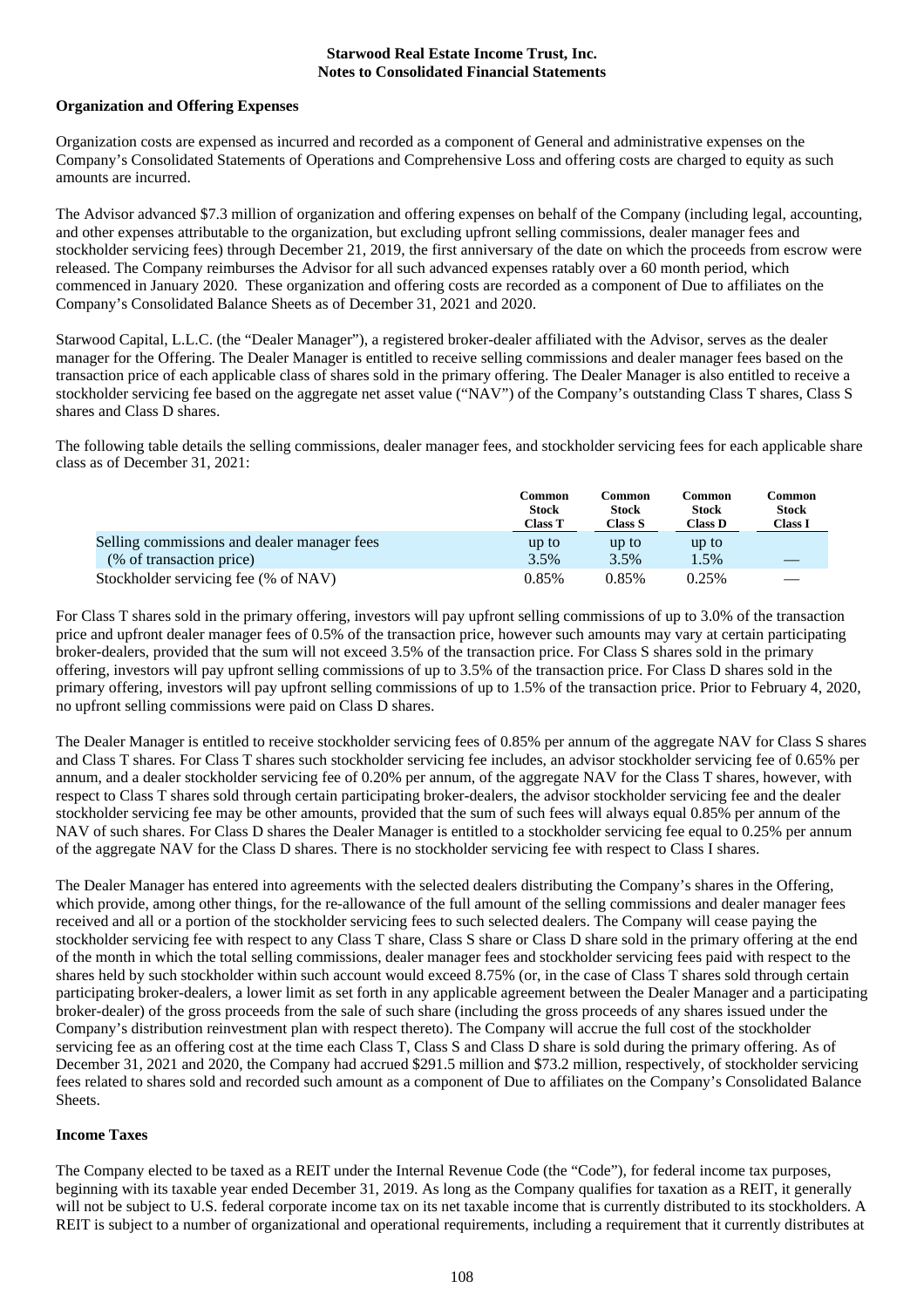least 90% of its REIT taxable income (subject to certain adjustments) to its stockholders. If the Company fails to qualify as a REIT in a taxable year, without the benefit of certain relief provisions, it will be subject to federal and state income tax on its taxable income at regular corporate tax rates. Even if the Company qualifies for taxation as a REIT, it may also be subject to certain federal, state, local and foreign taxes on its income and assets, including (1) taxes on any undistributed income, (2) taxes related to its TRSs and (3) certain state or local income taxes.

The Company has formed wholly-owned subsidiaries to function as TRSs and filed TRS elections, together with such subsidiaries, with the Internal Revenue Service. In general, a TRS may perform additional services for the Company's tenants and generally may engage in any real estate or non-real estate-related business other than management or operation of a lodging facility or a health care facility. The TRSs are subject to taxation at the federal, state, local and foreign levels, as applicable, at the regular corporate tax rates. The Company accounts for applicable income taxes by utilizing the asset and liability method. As such, the Company records deferred tax assets and liabilities for the future tax consequences resulting from the difference between the carrying value of existing assets and liabilities and their respective tax basis. A valuation allowance for deferred tax assets is provided if the Company believes all or some portion of the deferred tax asset may not be realized.

For the years ended December 31, 2021 and 2020, the Company recognized an income tax benefit (expense) of \$0.7 million and (\$1.2) million, respectively, within Other income (expense), net on the Company's Consolidated Statements of Operations and Comprehensive Loss. As of December 31, 2021 and 2020, the Company recorded a net deferred tax liability of \$8.6 million primarily due to assumed capital gains from a triple net lease acquisition and \$1.2 million driven by its hospitality investments, respectively, within Other liabilities on the Company's Consolidated Balance Sheets.

## **Net Loss per Share**

Basic net loss per share is computed by dividing net loss attributable to stockholders for the period by the weighted average number of common shares outstanding during the period. All classes of common stock are allocated net loss at the same rate per share and receive the same gross distribution per share. Diluted loss per share is computed by dividing net loss attributable to stockholders for the period by the weighted average number of common shares and common share equivalents outstanding (unless their effect is antidilutive) for the period. There are no common share equivalents outstanding that would have a dilutive effect as a result of the net loss, and accordingly, the weighted average number of common shares outstanding is identical for both basic and diluted shares for the years ended December 31, 2021 and 2020.

The restricted stock grants of Class I shares held by the Company's independent directors are not considered to be participating securities because they do not contain non-forfeitable rights to distributions. As a result, there is no impact of these restricted stock grants on basic and diluted net loss per common share until the restricted stock grants have fully vested.

## **Recent Accounting Pronouncements**

In December 2019, the Financial Accounting Standards Board (the "FASB") issued ASU 2019-12, *Income Taxes (Topic 740): Simplifying the Accounting for Income Taxes*. The amendments simplify the accounting for income taxes by removing certain exceptions to the general principles of *Topic 740, Income Taxes* and also improve consistent application by clarifying and amending existing guidance. The new standard became effective for fiscal years, and interim periods within those fiscal years, beginning after December 15, 2020. Early adoption was permitted, with the amendments to be applied on a retrospective, modified retrospective or prospective basis, depending on the specific amendment. The Company adopted this pronouncement as of January 1, 2021. The adoption of ASU 2019-12 did not have a material impact on the consolidated financial statements.

In March 2020, the FASB issued ASU 2020-04, *Reference Rate Reform (Topic 848): Facilitation of the Effects of Reference Rate Reform on Financial Reporting* ("ASU 2020-04"). ASU 2020-04 provides optional expedients and exceptions to GAAP requirements for modifications on debt instruments, leases, derivatives, and other contracts, related to the expected market transition from LIBOR, and certain other floating rate benchmark indices to alternative reference rates. ASU 2020-04 generally considers contract modifications related to reference rate reform to be an event that does not require contract remeasurement at the modification date nor a reassessment of a previous accounting determination. The guidance in ASU 2020-04 is optional and may be elected over time, through December 31, 2022, as reference rate reform activities occur. Once ASU 2020-04 is elected, the guidance must be applied prospectively for all eligible contract modifications. In January 2021, the FASB issued ASU 2021-01, *Reference Rate Reform* (Topic 848): Scope ("ASU 2021-01"), which clarifies that certain optional expedients and exceptions in Topic 848 for contract modifications and hedge accounting apply to derivatives that are affected by the discounting transition. ASU 2021-01 permits entities to elect certain optional expedients and exceptions when accounting for derivative contracts and certain hedging relationships affected by changes in the interest rates used for discounting cash flows, for computing variation margin settlements, and for calculating price alignment interest in connection with reference rate reform activities under way in global financial markets. The Company has not adopted any of the optional expedients or exceptions as of December 31, 2021, but will continue to evaluate the impact of the adoption of any such expedients or exceptions during the effective period as circumstances evolve.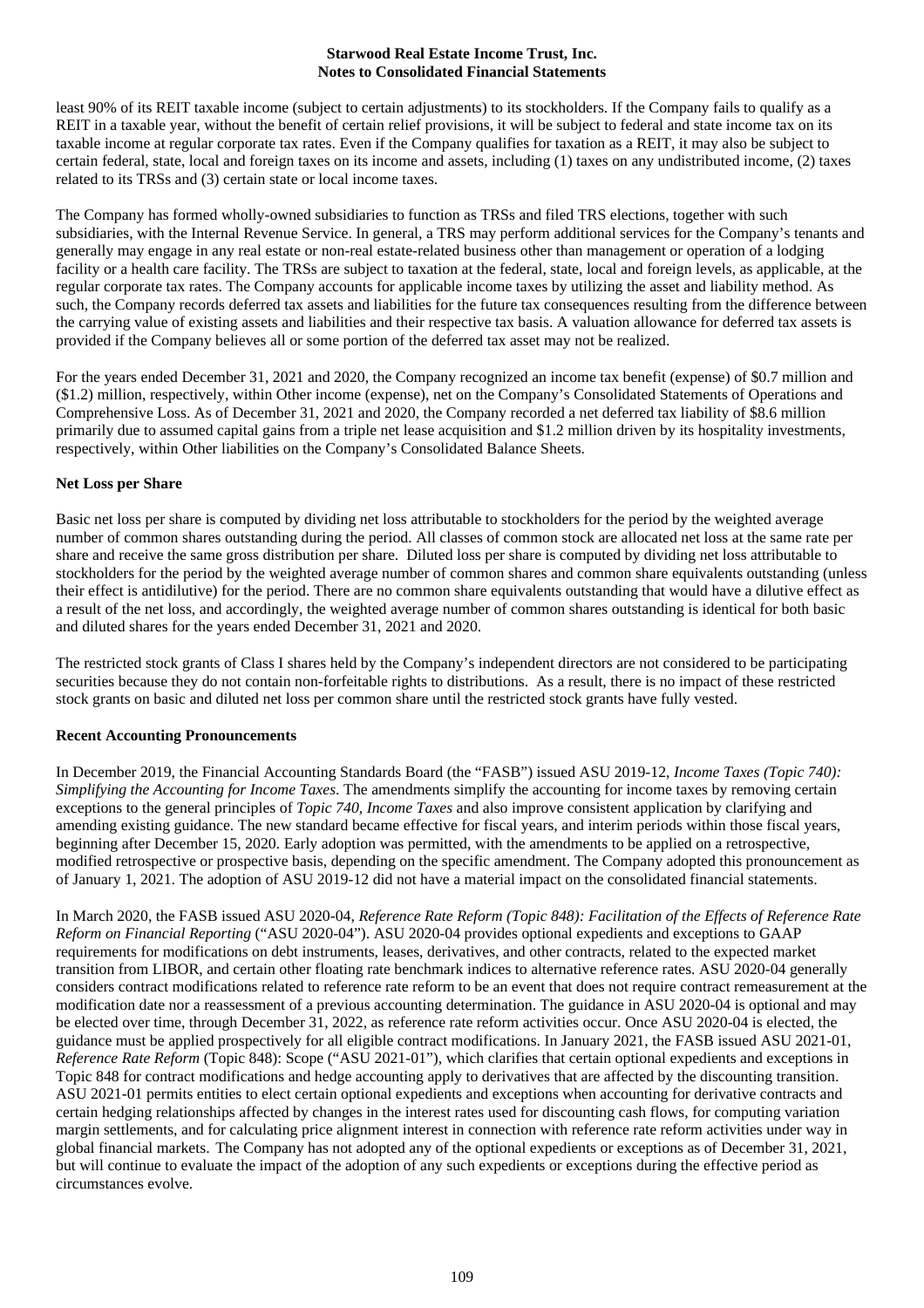# **3. Investments**

# *Investments in Real Estate*

Investments in real estate, net consisted of the following (\$ in thousands):

|                                            |   | December 31, 2021 |               | <b>December 31, 2020</b> |
|--------------------------------------------|---|-------------------|---------------|--------------------------|
| Building and building improvements         | S | 14,450,074        | <sup>\$</sup> | 3,860,297                |
| Land and land improvements                 |   | 2,733,505         |               | 689,107                  |
| Furniture, fixtures and equipment          |   | 264,557           |               | 76,808                   |
| Right of use asset - operating lease $(1)$ |   | 105.236           |               | 101,382                  |
| Total                                      |   | 17,553,372        |               | 4,727,594                |
| Accumulated depreciation and amortization  |   | (368, 293)        |               | (130, 540)               |
| Investments in real estate, net            |   | 17,185,079        | S.            | 4,597,054                |

(1) Refer to Note 13 for additional details on the Company's leases.

During the year ended December 31, 2021, the Company acquired interests in 244 properties, which were comprised of 151 multifamily properties, 60 industrial properties, 25 self-storage properties, five office buildings and three other properties. Additionally, the Company acquired 2,595 single-family rental units. During the year ended December 31, 2020, the Company acquired interests in 73 properties, which were comprised of 60 multifamily properties, 10 industrial properties, two office buildings, and one medical office building.

The following table provides details of the properties acquired during the year ended December 31, 2021 (\$ in thousands):

| <b>Segments</b>                 | Number of<br>Transactions | Number of<br><b>Properties</b> | Sq. Ft.<br>(in millions)/Units |   | Purchase Price (1) |
|---------------------------------|---------------------------|--------------------------------|--------------------------------|---|--------------------|
| Multifamily properties          | 15                        | 151                            | 37,779 units                   | S | 9,342,279          |
| Single-Family Rental properties |                           | $N/A$ <sup>(2)</sup>           | $2,595$ units                  |   | 1,128,276          |
| Industrial properties           |                           | 60                             | $10.38$ sq. ft.                |   | 1,560,968          |
| Office properties               |                           |                                | $0.70$ sq. ft.                 |   | 370,846            |
| Self-Storage properties         |                           | 25                             | 13,554 units                   |   | 322,228            |
| Other properties                |                           |                                | $0.75$ sq. ft.                 |   | 315,368            |
|                                 | 28                        | 244                            |                                |   | 13,039,965         |

<sup>(1)</sup> Purchase price is inclusive of acquisition-related costs.<br>(2) Includes a 100% interest in 2.303 single-family rental in

Includes a 100% interest in 2,303 single-family rental units and a 95% interest in 292 consolidated single-family rental units.

The following table provides details of the properties acquired during the year ended December 31, 2020 (\$ in thousands):

| <b>Segments</b>           | Number of<br><b>Transactions</b> | Number of<br><b>Properties</b> | Sq. Ft.<br>(in millions)/Units | <b>Purchase Price (1)</b> |
|---------------------------|----------------------------------|--------------------------------|--------------------------------|---------------------------|
| Multifamily properties    |                                  | 60                             | 10,785 units                   | \$<br>1,710,631           |
| Industrial properties     |                                  | 10                             | $1.73$ sq. ft.                 | 229,606                   |
| Office properties         |                                  |                                | $1.27$ sq. ft.                 | 878,456                   |
| Medical Office properties |                                  |                                | $0.29$ sq. ft.                 | 162,212                   |
|                           |                                  | 73                             |                                | 2,980,905                 |

(1) Purchase price is inclusive of acquisition-related costs.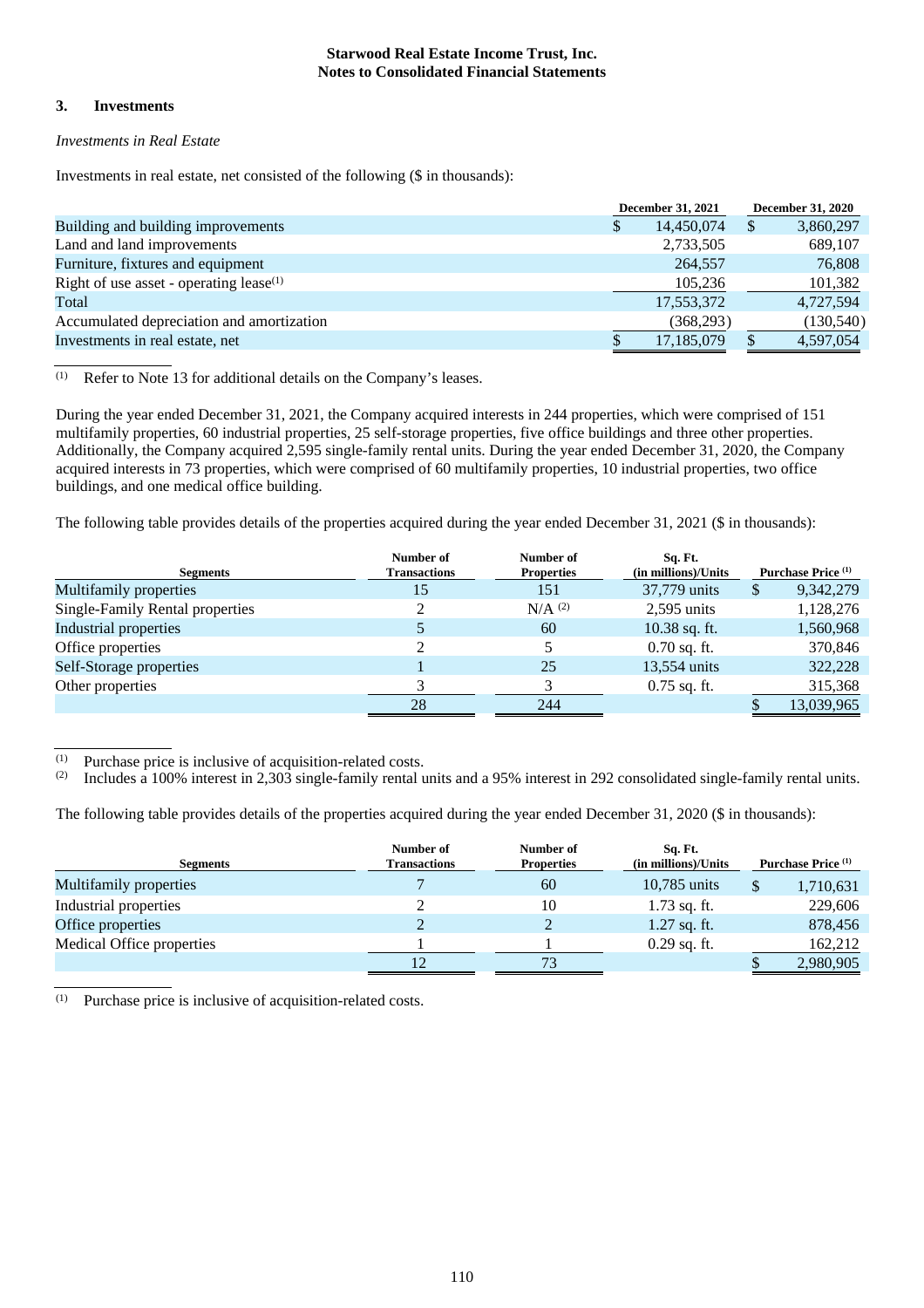The following table summarizes the purchase price allocation for the properties acquired during the year ended December 31, 2021 (\$ in thousands):

|                                       | Amount           |
|---------------------------------------|------------------|
| Building and building improvements    | \$<br>10,463,106 |
| Land and land improvements            | 2,039,052        |
| Furniture, fixtures and equipment     | 186,882          |
| In-place lease intangibles            | 256,466          |
| Above-market lease intangibles        | 15,007           |
| Below-market lease intangibles        | (28, 898)        |
| Above-market ground lease intangibles | (2,292)          |
| Other intangibles                     | 12,376           |
| Total purchase price (1)              | 12,941,699       |
| Assumed mortgage notes                | (156, 515)       |
| Non-controlling interest              | (28, 158)        |
| Net purchase price                    | 12,757,026       |

(1) Purchase price does not include acquisition-related costs of \$98.3 million.

The weighted-average amortization periods for the acquired in-place lease intangibles, above-market lease intangibles, belowmarket lease intangibles and above-market ground lease for the properties acquired during the year ended December 31, 2021 were four years, eight years, nine years and 32 years, respectively.

The following table summarizes the purchase price allocation for the properties acquired during the year ended December 31, 2020 (\$ in thousands):

|                                     |   | Amount    |
|-------------------------------------|---|-----------|
| Building and building improvements  | S | 2,391,061 |
| Land and land improvements          |   | 342,256   |
| Furniture, fixtures and equipment   |   | 28,030    |
| Below-market ground lease (1)       |   | 95,201    |
| In-place lease intangibles          |   | 114,399   |
| Above-market lease intangibles      |   | 16,689    |
| Below-market lease intangibles      |   | (29, 197) |
| Total purchase price <sup>(2)</sup> |   | 2,958,439 |
| Non-controlling interest            |   | (1,178)   |
| Net purchase price                  |   | 2,957,261 |

(1) The below-market ground lease value was recorded as a component of the Right of use asset – operating leases on the Company's Consolidated Balance Sheet.

(2) Purchase price does not include acquisition related costs of \$22.5 million.

The weighted-average amortization periods for the acquired in-place lease intangibles, above-market lease intangibles, belowmarket lease intangibles and below-market ground lease for the properties acquired during the year ended December 31, 2020 were six years, seven years, eight years and 47 years, respectively.

## *Investments in unconsolidated real estate ventures*

On March 13, 2019, the Company entered into a joint venture (the "Joint Venture") to acquire a Fort Lauderdale hotel. The Company owns a 43% interest in the Joint Venture. The Joint Venture is accounted for using the equity method of accounting and is included in Investments in unconsolidated real estate ventures in the Company's Consolidated Balance Sheets. The Company's investment in the Joint Venture totaled \$10.4 million and \$11.0 million as of December 31, 2021 and 2020, respectively. The Company's income from its investment in the Joint Venture is presented in (Loss) income from unconsolidated real estate ventures on the Company's Consolidated Statements of Operations and totaled (\$0.6) million and (\$1.5) million for the years ended December 31, 2021 and 2020, respectively.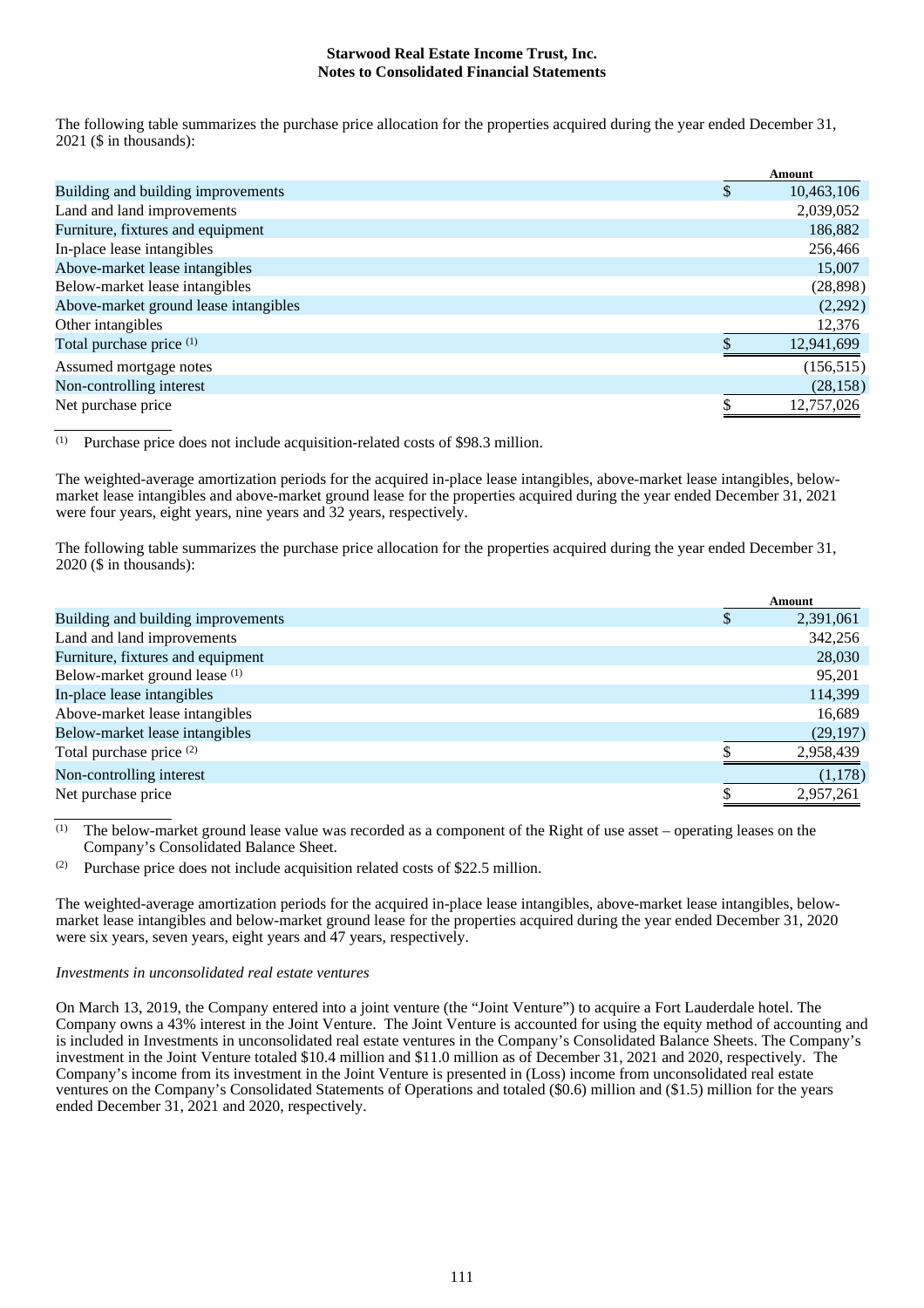# **4. Intangibles**

 $\overline{a}$ 

The gross carrying amount and accumulated amortization of the Company's intangible assets and liabilities consisted of the following (\$ in thousands):

|                                 | <b>December 31, 2021</b> |                                     | <b>December 31, 2020</b> |
|---------------------------------|--------------------------|-------------------------------------|--------------------------|
| Intangible assets: $(1)$        |                          |                                     |                          |
| In-place lease intangibles      | \$                       | $\mathbb{S}$<br>448,447             | 194,003                  |
| Above-market lease intangibles  |                          | 36,696                              | 22,132                   |
| Other                           |                          | 43,653                              | 31,019                   |
| Total intangible assets         |                          | 528,796                             | 247,154                  |
| Accumulated amortization:       |                          |                                     |                          |
| In-place lease amortization     |                          | (144, 663)                          | (60, 142)                |
| Above-market lease amortization |                          | (7,718)                             | (3,506)                  |
| Other                           |                          | (7,300)                             | (3,650)                  |
| Total accumulated amortization  |                          | (159, 681)                          | (67, 298)                |
| Intangible assets, net          |                          | 369,115                             | $\mathbb{S}$<br>179,856  |
| Intangible liabilities: $(2)$   |                          |                                     |                          |
| Below-market lease intangibles  | \$                       | $\boldsymbol{\mathsf{S}}$<br>65,143 | 36,190                   |
| Total intangible liabilities    |                          | 65,143                              | 36,190                   |
| Accumulated amortization:       |                          |                                     |                          |
| Below-market lease amortization |                          | (9,523)                             | (3,534)                  |
| Total accumulated amortization  |                          | (9,523)                             | (3,534)                  |
| Intangible liabilities, net     | \$                       | \$<br>55,620                        | 32,656                   |

(1) Included in Other assets on the Company's Consolidated Balance Sheets.<br>(2) Included in Other liabilities on the Company's Consolidated Balance Sheets.

Included in Other liabilities on the Company's Consolidated Balance Sheets.

The estimated future amortization on the Company's intangibles for each of the next five years and thereafter as of December 31, 2021 is as follows (\$ in thousands):

|            | <b>In-place Lease</b><br><b>Intangibles</b> |      | Above-market<br><b>Lease Intangibles</b> |  | Other  |               | <b>Below-market</b><br><b>Lease Intangibles</b> |
|------------|---------------------------------------------|------|------------------------------------------|--|--------|---------------|-------------------------------------------------|
| 2022       | \$<br>130,518                               | ∣ \$ | 5,496 \$                                 |  | 5,698  | S             | (8, 445)                                        |
| 2023       | 42,503                                      |      | 4,996                                    |  | 5,613  |               | (7,873)                                         |
| 2024       | 29.420                                      |      | 3,832                                    |  | 5,599  |               | (6,180)                                         |
| 2025       | 22.511                                      |      | 3,191                                    |  | 5,192  |               | (4,816)                                         |
| 2026       | 15,405                                      |      | 2,661                                    |  | 2,507  |               | (4,645)                                         |
| Thereafter | 63,427                                      |      | 8,802                                    |  | 11,744 |               | (23, 661)                                       |
|            | \$<br>303,784                               |      | 28,978                                   |  | 36,353 | <sup>\$</sup> | (55,620)                                        |

# **5. Investments in Real Estate Debt**

The following tables detail the Company's investments in real estate debt as of December 31, 2021 and 2020 (\$ in thousands):

|                                       |                               | December 31, 2021                 |                                              |   |                   |    |                   |  |
|---------------------------------------|-------------------------------|-----------------------------------|----------------------------------------------|---|-------------------|----|-------------------|--|
| <b>Type of Security/Loan</b>          | Number of<br><b>Positions</b> | <b>Weighted Average</b><br>Coupon | <b>Weighted Average</b><br>Maturity Date (1) |   | <b>Cost Basis</b> |    | <b>Fair Value</b> |  |
| <b>RMBS</b>                           | 50                            | 3.07%                             | July 9, 2045                                 | S | 165,600           | \$ | 168,309           |  |
| CMBS - floating                       |                               | $L + 3.46%$                       | July 15, 2038                                |   | 296.928           |    | 295,465           |  |
| CMBS - fixed                          |                               | 6.26%                             | July 25, 2039                                |   | 2,522             |    | 2,701             |  |
| Total real estate debt securities     | 55                            | 3.34%                             | January 5, 2041                              |   | 465,050           |    | 466,475           |  |
| Term $\text{loan}^{(2)}$              |                               | $L + 5.35%$                       | February 26, 2026                            |   | 504,540           |    | 487,602           |  |
| Total investments in real estate debt | 56                            | 4.41%                             | April 8, 2033                                |   | 969,590           |    | 954,077           |  |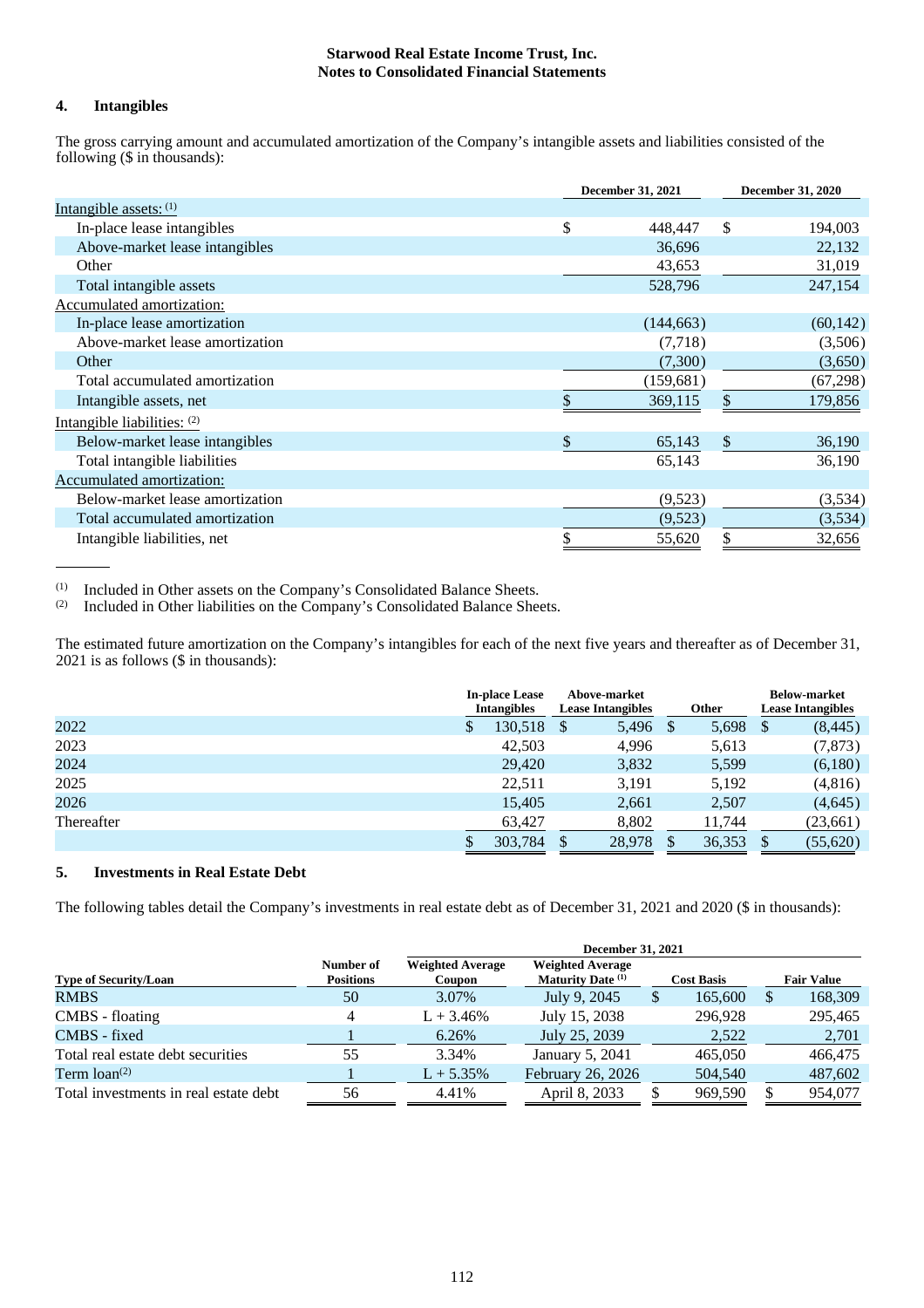|                                       |                  | <b>December 31, 2020</b> |                         |  |                   |    |                   |  |
|---------------------------------------|------------------|--------------------------|-------------------------|--|-------------------|----|-------------------|--|
|                                       | Number of        | <b>Weighted Average</b>  | <b>Weighted Average</b> |  |                   |    |                   |  |
| <b>Type of Security</b>               | <b>Positions</b> | Coupon                   | Maturity Date (1)       |  | <b>Cost Basis</b> |    | <b>Fair Value</b> |  |
| <b>RMBS</b>                           | 55               | 3.22%                    | March 22, 2047          |  | 213.863           |    | 215,358           |  |
| <b>CMBS</b>                           |                  | 6.26%                    | July 25, 2039           |  | 3.066             |    | 2,867             |  |
| Total investments in real estate debt | 56               |                          |                         |  | 216.929           | ۰D | 218,225           |  |

(1) Weighted average maturity date is based on the fully extended maturity date of the underlying collateral.

(2) On February 26, 2021, the Company provided financing in the form of a term loan to an unaffiliated entity in connection with its acquisition of a premier United Kingdom holiday company. The loan is in the amount of £360 million and has an initial term of five years, with a two-year extension option.

The majority of the Company's investments in real estate debt securities consist of non-agency RMBS and CMBS.

The Company's investments in real estate debt include CBMS collateralized by properties owned by Starwood-advised investment vehicles. The following table details the Company's affiliate investments in real estate debt (\$ in thousands):

|       | <b>Fair Value</b>        |  |                          |  |  |  |
|-------|--------------------------|--|--------------------------|--|--|--|
|       | <b>December 31, 2021</b> |  | <b>December 31, 2020</b> |  |  |  |
| CMBS  | 295.465                  |  |                          |  |  |  |
| Total | 295,465                  |  |                          |  |  |  |

Such CMBS were purchased in fully or over-subscribed offerings. Each investment in such CMBS by the Company represented a minority participation in any individual tranche. The Company acquired its minority participation interest from third-party investment banks on market terms negotiated by the majority third-party investors.

During the year ended December 31, 2021, the Company recorded net unrealized gains on its investments in real estate debt of \$1.7 million. During the year ended December 31, 2020 the Company recorded net unrealized losses and realized losses on its real estate-related securities portfolio of \$0.2 million and \$5.8 million, respectively. Such amounts are recorded as a component of Income from real estate debt on the Company's Consolidated Statements of Operations.

## **6. Mortgage Notes and Revolving Credit Facility**

 $\overline{a}$ 

The following table is a summary of the mortgage notes and revolving credit facility secured by the Company's properties as of December 31, 2021 and 2020 (\$ in thousands):

|                                                           |                                                |                                                         |                                                  |                      | Principal Balance Outstanding <sup>(4)</sup> |     |                      |  |
|-----------------------------------------------------------|------------------------------------------------|---------------------------------------------------------|--------------------------------------------------|----------------------|----------------------------------------------|-----|----------------------|--|
| <b>Indebtedness</b>                                       | <b>Weighted Average</b><br>Interest Rate(1)(2) | <b>Weighted Average</b><br>Maturity Date <sup>(3)</sup> | <b>Maximum</b><br><b>Facility</b><br><b>Size</b> | December 31,<br>2021 |                                              |     | December 31,<br>2020 |  |
| Fixed rate loans                                          |                                                |                                                         |                                                  |                      |                                              |     |                      |  |
| Fixed rate mortgages                                      | 2.99%                                          | 9/19/2030                                               | N/A                                              | S.                   | 3,110,689                                    | \$  | 2,236,290            |  |
| Total fixed rate loans                                    |                                                |                                                         |                                                  |                      | 3,110,689                                    |     | 2,236,290            |  |
| Variable rate loans                                       |                                                |                                                         |                                                  |                      |                                              |     |                      |  |
| Floating rate mortgages                                   | $L + 1.76%$                                    | 2/23/2024                                               | N/A                                              |                      | 7,052,819                                    |     | 886,594              |  |
| Variable rate revolving credit<br>facility <sup>(5)</sup> | $S + 1.85\%$                                   | 12/1/2023                                               | \$<br>1,200,000                                  |                      | 1,190,683                                    |     | 172,800              |  |
| Total variable rate loans                                 |                                                |                                                         |                                                  |                      | 8,243,502                                    |     | 1,059,394            |  |
| Total loans secured by the Company's                      |                                                |                                                         |                                                  |                      |                                              |     |                      |  |
| properties                                                |                                                |                                                         |                                                  |                      | 11,354,191                                   |     | 3,295,684            |  |
| Deferred financing costs, net                             |                                                |                                                         |                                                  |                      | (80, 410)                                    |     | (17,208)             |  |
| Premium on assumed debt, net                              |                                                |                                                         |                                                  |                      | 630                                          |     | 286                  |  |
| Mortgage notes and revolving credit<br>facility, net      |                                                |                                                         |                                                  |                      | 11,274,411                                   | SS. | 3,278,762            |  |

 $\overline{^{(1)}}$  The term "L" refers to the one-month LIBOR. As of December 31, 2021, one-month LIBOR was equal to 0.10%.

(2) The term "S" refers to the one-month SOFR. As of December 31, 2021, one-month SOFR was equal to  $0.05\%$ .

 $^{(3)}$  For loans where the Company, at its own discretion, has extension options, the maximum maturity date has been assumed.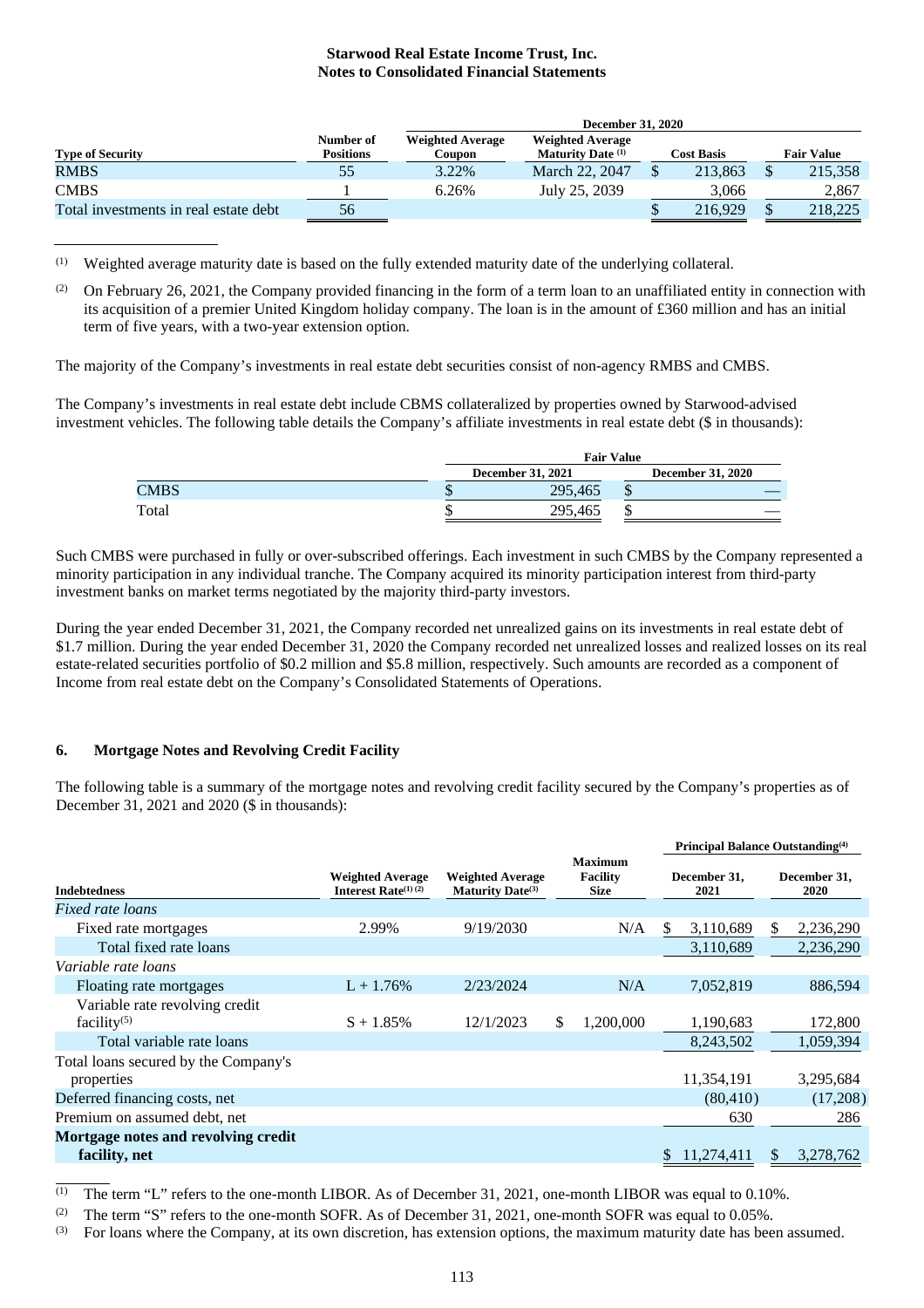- (4) The majority of the Company's mortgages contain yield or spread maintenance provisions.
- (5) The Company's revolving credit facility can be drawn upon to fund the acquisition of future real estate investments. During December 2021, the Company extended this facility to December 1, 2023. The repayment of the revolving credit facility is guaranteed by the Operating Partnership.

The following table presents the future principal payments under the Company's mortgage notes and revolving credit facility as of December 31, 2021 (\$ in thousands):

| Year       |   | Amount     |
|------------|---|------------|
| 2022       | Φ | 711,321    |
| 2023       |   | 6,018,446  |
| 2024       |   | 529,254    |
| 2025       |   | 718,822    |
| 2026       |   | 212,048    |
| Thereafter |   | 3,164,300  |
| Total      |   | 11,354,191 |

Pursuant to lender agreements for certain of the Company's mortgages, the Company has the ability to draw \$87.2 million for leasing commissions, tenant and building improvements.

The Company's mortgage notes and revolving credit facility may contain customary events of default and covenants, including limitations on liens and indebtedness and maintenance of certain financial ratios. The Company is not aware of any instance of noncompliance with financial covenants as of December 31, 2021.

# **7. Secured Financings on Investments in Real Estate Debt**

Secured financings on investments in real estate debt are treated as collateralized financing transactions and are carried at their contractual amounts, including accrued interest, as specified in the respective agreements. Although structured as a sale and repurchase obligation, a secured financing on investments in real estate debt operates as a financing under which securities are pledged as collateral to secure a short-term loan equal in value to a specified percentage of the market value of the pledged collateral. While used as collateral, the Company retains beneficial ownership of the pledged collateral, including the right to distributions. At the maturity of a secured financing on investments in real estate debt, the Company is required to repay the loan and concurrently receive the pledged collateral from the lender or, with the consent of the lender, renew such agreement at the then-prevailing financing rate.

Interest rates on these borrowings are determined based on prevailing rates corresponding to the terms of the borrowings, and interest is paid at the termination of the borrowing at which time the Company may enter into a new borrowing arrangement at prevailing market rates with the same counterparty or repay that counterparty and negotiate financing with a different counterparty.

The fair value of financial instruments pledged as collateral on the Company's secured financings on investments in real estate debt disclosed in the tables below represents the Company's fair value of such instruments, which may differ from the fair value assigned to the collateral by its counterparties.

During February 2021, the Company entered into a repurchase agreement with Barclays Bank PLC in order to finance its term loan investment (the "Barclays RA"). The Barclays RA interest rate is equal to the three-month U.S. dollar-denominated LIBOR plus a spread.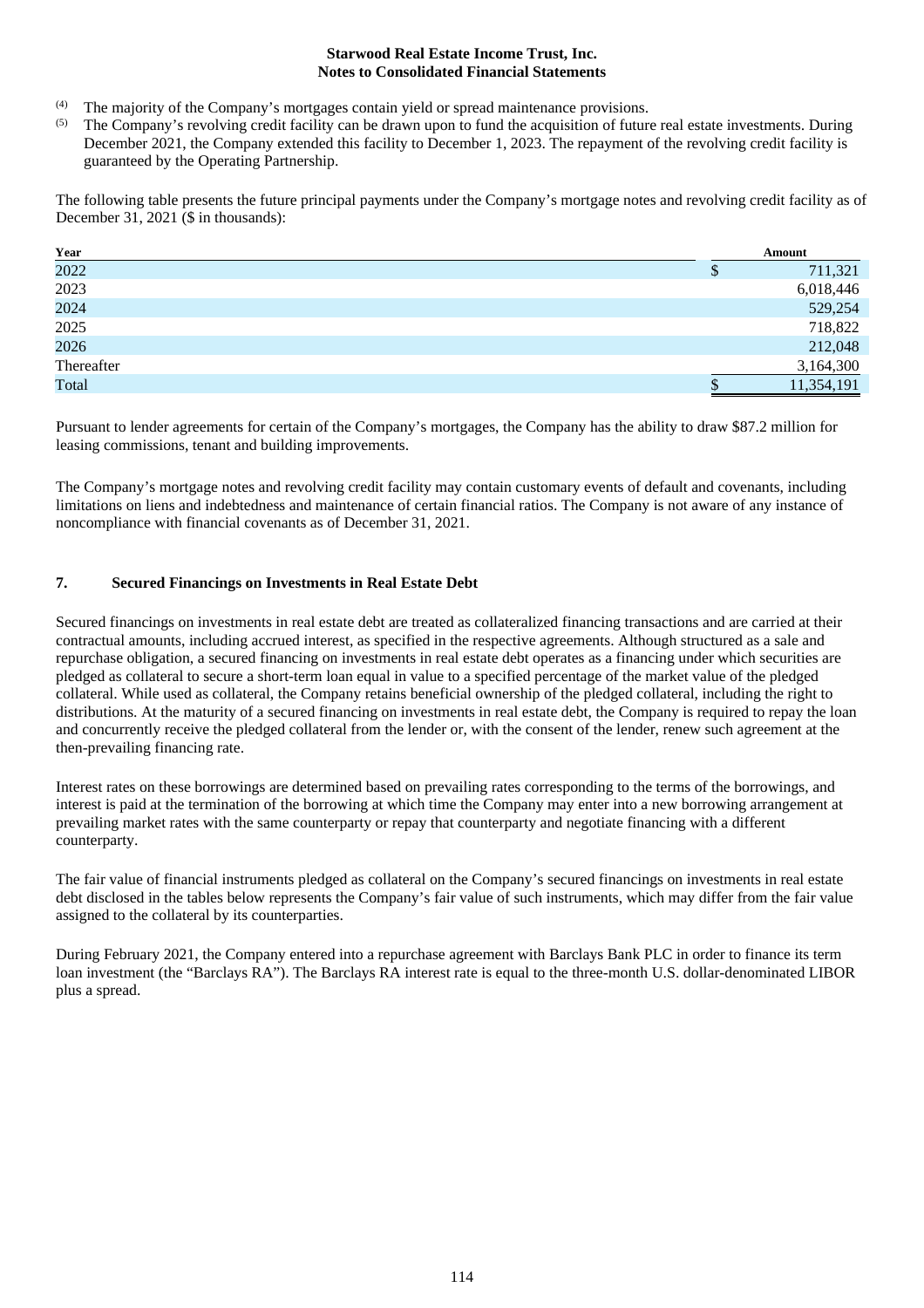For financial statement purposes, the Company does not offset its secured financings on investments in real estate debt and securities lending transactions because the conditions for netting as specified by GAAP are not met. Although not offset on the Company's Consolidated Balance Sheets, these transactions are summarized in the following tables (\$ in thousands):

|                     |                                                 |                               |                                              | <b>December 31, 2021</b> |                               |  |
|---------------------|-------------------------------------------------|-------------------------------|----------------------------------------------|--------------------------|-------------------------------|--|
| <b>Indebtedness</b> | <b>Maturity Date</b>                            | Coupon                        | <b>Collateral</b><br>$\mathbf{Assets}^{(1)}$ |                          | Outstanding<br><b>Balance</b> |  |
| <b>Barclays RA</b>  | 2/26/2026                                       | $L + 2.50\%$                  | \$<br>487,602                                | \$.                      | 268,181                       |  |
|                     |                                                 |                               | 487,602                                      |                          | 268,181                       |  |
|                     |                                                 |                               |                                              |                          |                               |  |
|                     |                                                 |                               | <b>December 31, 2020</b>                     |                          |                               |  |
| <b>Indebtedness</b> | <b>Weighted Average</b><br><b>Maturity Date</b> | Weighted<br>Average<br>Coupon | <b>Collateral</b><br>$\mathbf{Assets}^{(1)}$ |                          | Outstanding<br><b>Balance</b> |  |
| <b>RMBS</b>         | 3/17/2021                                       | 1.93%                         | \$<br>155,538                                | S                        | 105,804                       |  |
| <b>CMBS</b>         | 1/6/2021                                        | 2.10%                         | 2,867                                        |                          | 2,450                         |  |
|                     |                                                 |                               | 158,405                                      |                          | 108,254                       |  |

(1) Represents the fair value of the Company's investments in real estate-related debt securities.

# **8. Unsecured Line of Credit**

 $\overline{a}$ 

On December 16, 2020, the Company entered into an unsecured line of credit (the "Line of Credit") for \$100 million with multiple banks. During July 2021 additional banks were added under the Line of Credit, and the total borrowing capacity was increased to \$450 million. The Line of Credit expires on December 16, 2023, at which time the Company may request additional one-year extensions thereafter. Interest under the Line of Credit is determined based on one-month U.S. dollar-denominated LIBOR plus 3.0%. The repayment of the Line of Credit is guaranteed by the Company. As of December 31, 2020, the capacity of the unsecured Line of Credit was \$100 million. There was \$375 million and no outstanding borrowings on the line of credit as of December 31, 2021 and 2020, respectively.

# **9. Other Assets and Other Liabilities**

The following table summarizes the components of Other assets (\$ in thousands):

|                               |   | <b>December 31, 2021</b> | <b>December 31, 2020</b> |         |  |
|-------------------------------|---|--------------------------|--------------------------|---------|--|
| Intangible assets, net        | S | 369,115                  | -S                       | 179,856 |  |
| Derivative instruments        |   | 194,053                  |                          | 1,410   |  |
| Equity securities             |   | 172,236                  |                          |         |  |
| Receivables                   |   | 103,049                  |                          | 23,692  |  |
| Prepaid expenses              |   | 15,871                   |                          | 4,047   |  |
| Acquisition deposits          |   | 13,422                   |                          |         |  |
| Deferred financing costs, net |   | 6,723                    |                          | 1,268   |  |
| Interest receivable           |   | 5,337                    |                          | 548     |  |
| Other                         |   | 1,492                    |                          | 307     |  |
| Total                         |   | 881,298                  |                          | 211,135 |  |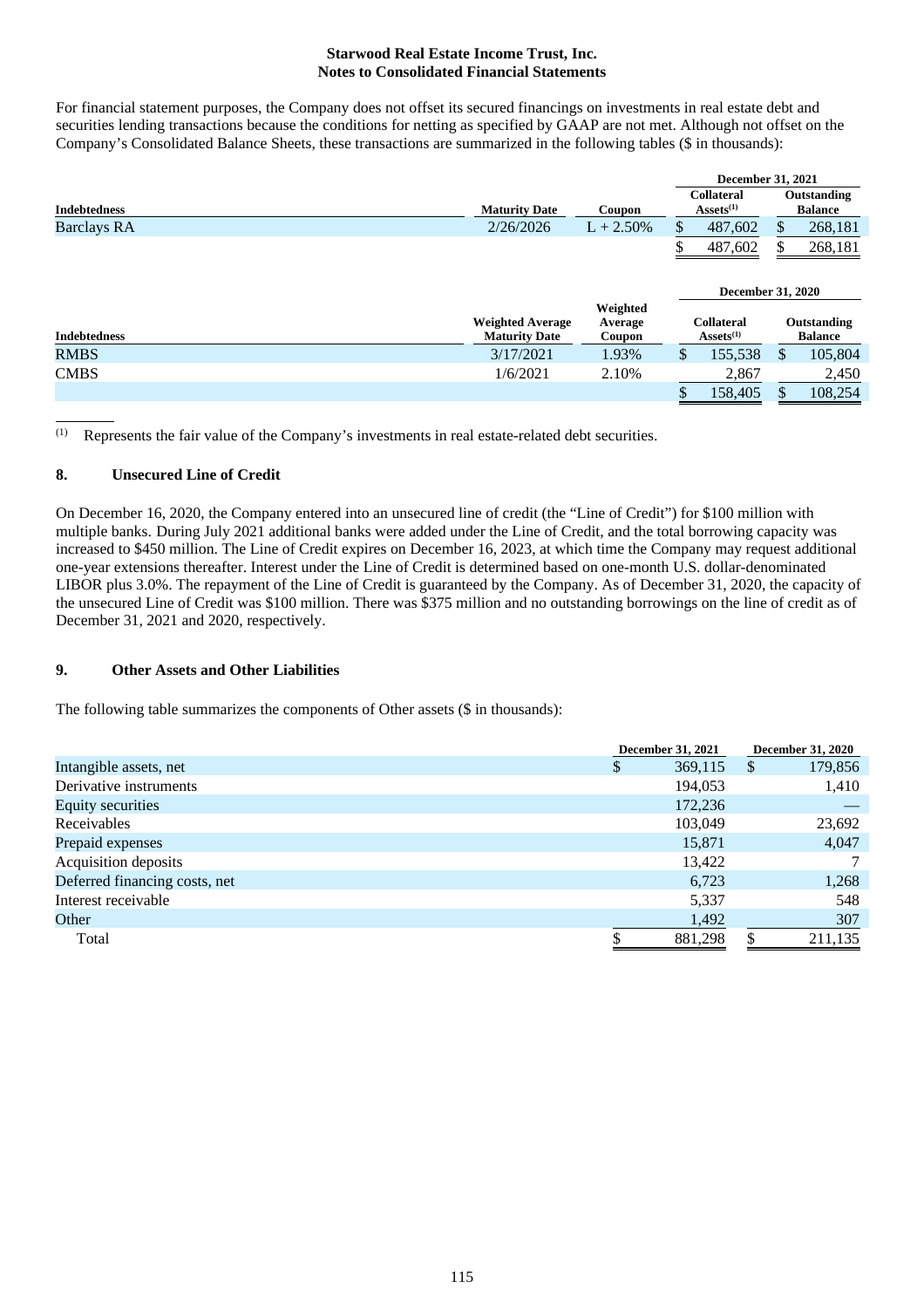The following table summarizes the components of Other liabilities (\$ in thousands):

|                                           |     | <b>December 31, 2021</b> | <b>December 31, 2020</b> |         |  |
|-------------------------------------------|-----|--------------------------|--------------------------|---------|--|
| Accounts payable and accrued expenses     | \$. | 89,625                   | \$.                      | 19,651  |  |
| Intangible liabilities, net               |     | 55,620                   |                          | 32,656  |  |
| Real estate taxes payable                 |     | 53,423                   |                          | 14,842  |  |
| Tenant security deposits                  |     | 36,509                   |                          | 9,842   |  |
| Distributions payable                     |     | 32,696                   |                          | 8,682   |  |
| Accrued interest expense                  |     | 16,399                   |                          | 7,309   |  |
| Right of use liability - operating leases |     | 12,499                   |                          | 6,390   |  |
| Deferred tax liability                    |     | 8.599                    |                          | 1,229   |  |
| Deferred income                           |     | 7,467                    |                          | 11,111  |  |
| Derivative instruments                    |     | 1,398                    |                          | 5,167   |  |
| Other                                     |     | 25,271                   |                          | 193     |  |
| Total                                     |     | 339,506                  |                          | 117,072 |  |

# **10. Equity and Redeemable Non-controlling Interest**

## *Authorized Capital*

The Company is authorized to issue preferred stock and four classes of common stock consisting of Class T shares, Class S shares, Class D shares, and Class I shares. The Company's board of directors has the ability to establish the preferences and rights of each class or series of preferred stock, without stockholder approval, and as such, it may afford the holders of any series or class of preferred stock preferences, powers and rights senior to the rights of holders of common stock. The differences among the common share classes relate to upfront selling commissions, dealer manager fees and ongoing stockholder servicing fees. See Note 2 for a further description of such items. Other than the differences in upfront selling commissions, dealer manager fees and ongoing stockholder servicing fees, each class of common stock is subject to the same economic and voting rights.

# *Charter Amendment*

On May 10, 2021, the Company amended its charter to increase the number of shares of stock that the Company has authority to issue to 3,100,000,000 shares, consisting of 3,000,000,000 shares of common stock, \$0.01 par value per share, 500,000,000 of which are classified as Class T common stock, 1,000,000,000 of which are classified as Class S common stock, 500,000,000 of which are classified as Class D common stock and 1,000,000,000 of which are classified as Class I common stock, and 100,000,000 shares of preferred stock, \$0.01 par value per share. Prior to the amendment, the Company had authority to issue 1,100,000,000 shares, consisting of 1,000,000,000 shares of common stock, \$0.01 par value per share, 250,000,000 of which were classified as Class T common stock, 250,000,000 of which were classified as Class S common stock, 250,000,000 of which were classified as Class D common stock and 250,000,000 of which were classified as Class I common stock, and 100,000,000 shares of preferred stock, \$0.01 par value per share.

As of December 31, 2021, the Company had the authority to issue 3,100,000,000 shares of capital stock, consisting of the following:

|                       | Number of     |   |                  |
|-----------------------|---------------|---|------------------|
| <b>Classification</b> | <b>Shares</b> |   | <b>Par Value</b> |
| Preferred Stock       | 100,000,000   | S | 0.01             |
| Class T Shares        | 500,000,000   |   | 0.01             |
| Class S Shares        | 1,000,000,000 |   | 0.01             |
| Class D Shares        | 500,000,000   |   | 0.01             |
| <b>Class I Shares</b> | 1,000,000,000 |   | 0.01             |
| <b>Total</b>          | 3,100,000,000 |   |                  |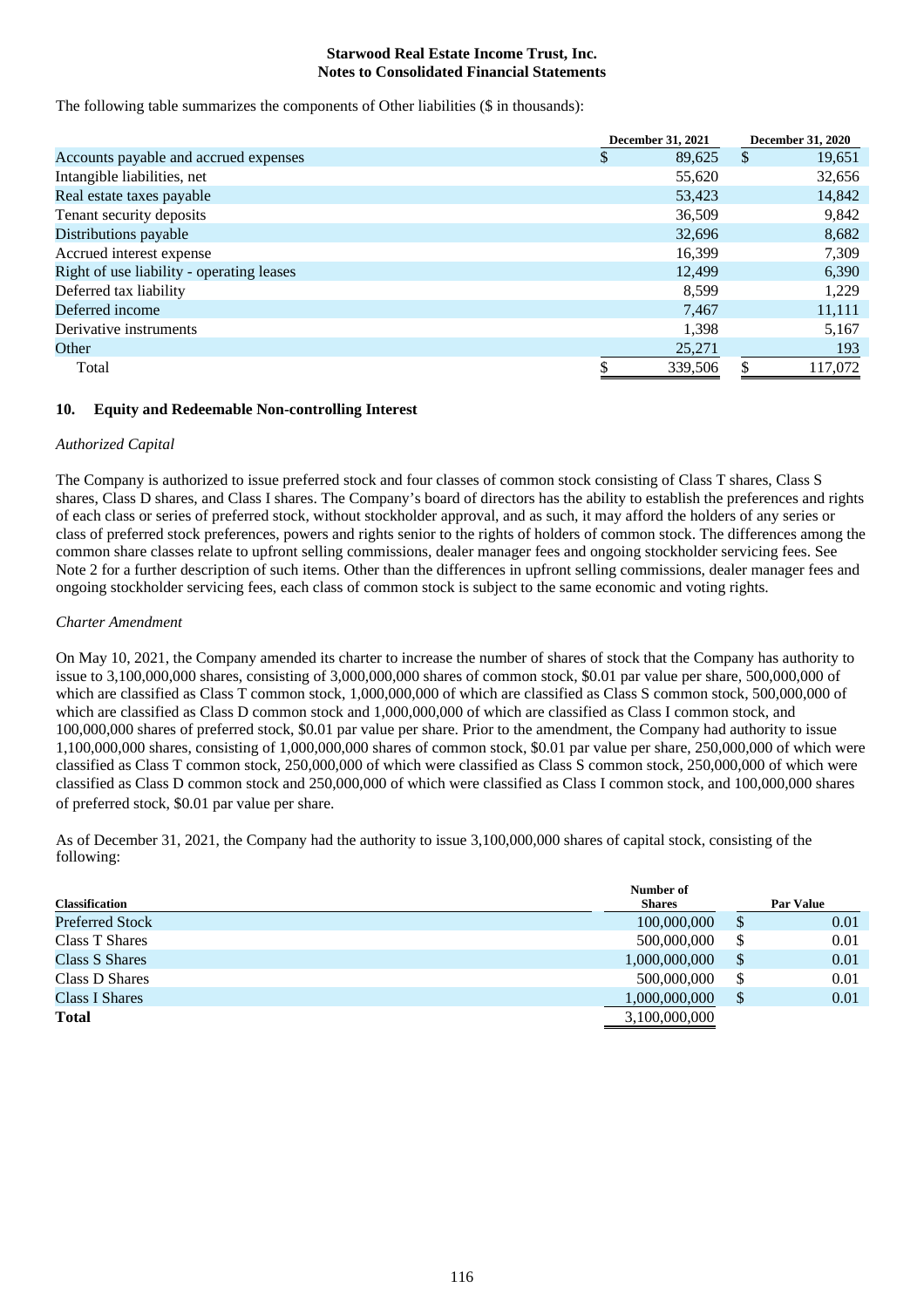## *Common Stock*

The following table details the movement in the Company's outstanding shares of common stock:

|                                                              | <b>Class T</b> | <b>Class S</b> | <b>Class D</b> | <b>Class I</b> | <b>Total</b> |
|--------------------------------------------------------------|----------------|----------------|----------------|----------------|--------------|
| January 1, 2019                                              | 483            | 6,610,280      | 46,075         | 1,542,000      | 8,198,838    |
| Common stock shares issued                                   | 1,401,818      | 19,176,803     | 1,584,566      | 14,448,819     | 36,612,006   |
| Distribution reinvestment plan shares issued                 | 10,262         | 383,218        | 22,453         | 122,455        | 538,388      |
| Common stock shares repurchased                              |                | (5,507)        |                | (4,843)        | (10,350)     |
| Independent directors' restricted stock grant <sup>(1)</sup> |                |                |                | 5,853          | 5,853        |
| December 31, 2019                                            | 1,412,563      | 26,164,794     | 1,653,094      | 16,114,284     | 45, 344, 735 |
|                                                              |                |                |                |                |              |
| Common stock shares issued                                   | 1,137,269      | 20,138,235     | 1,190,809      | 23, 197, 333   | 45,663,646   |
| Distribution reinvestment plan shares issued                 | 56,484         | 1,188,342      | 87,505         | 611,538        | 1,943,869    |
| Common stock shares repurchased                              | (143, 134)     | (1,059,710)    | (84,311)       | (774, 476)     | (2,061,631)  |
| Independent directors' restricted stock grant <sup>(1)</sup> |                |                |                | 4,234          | 4,234        |
| December 31, 2020                                            | 2,463,182      | 46,431,661     | 2,847,097      | 39,152,913     | 90,894,853   |
|                                                              |                |                |                |                |              |
| Common stock shares issued                                   | 2,157,634      | 107,086,220    | 19,108,491     | 124,387,317    | 252,739,662  |
| Distribution reinvestment plan shares issued                 | 86,892         | 2,130,886      | 244,060        | 1,520,206      | 3,982,044    |
| Common stock shares repurchased                              | (59,272)       | (1,267,731)    | (57, 349)      | (1,450,765)    | (2,835,117)  |
| Independent directors' restricted stock grant (1)            |                |                |                | 14,829         | 14,829       |
| December 31, 2021                                            | 4,648,436      | 154,381,036    | 22,142,299     | 163,624,500    | 344,796,271  |

\_\_\_\_\_\_\_\_\_\_ The independent directors' restricted stock grant represents an aggregate \$0.3 million, \$0.1 million and \$0.1 million of the annual compensation paid to the independent directors for the years ended December 31, 2021 and 2020 and 2019, respectively. Each grant is amortized over the one-year service period of such grant.

## *Share Repurchases*

The Company has adopted a share repurchase plan whereby, subject to certain limitations, stockholders may request on a monthly basis that the Company repurchases all or any portion of their shares. Should repurchase requests, in the Company's judgment, place an undue burden on its liquidity, adversely affect its operations or risk having an adverse impact on the Company as a whole, or should the Company otherwise determine that investing its liquid assets in real properties or other illiquid investments rather than repurchasing its shares is in the best interests of the Company as a whole, then the Company may choose to repurchase fewer shares than have been requested to be repurchased, or none at all. Further, the Company's board of directors may modify and suspend the Company's share repurchase plan if it deems such action to be in the Company's best interest and the best interest of its stockholders. In addition, the total amount of shares that the Company will repurchase is limited, in any calendar month, to shares whose aggregate value (based on the repurchase price per share on the date of the repurchase) is no more than 2% of its aggregate NAV as of the last day of the previous calendar month and, in any calendar quarter, to shares whose aggregate value is no more than 5% of its aggregate NAV as of the last day of the previous calendar quarter. In the event that the Company determines to repurchase some but not all of the shares submitted for repurchase during any month, shares repurchased at the end of the month will be repurchased on a pro rata basis.

For the years ended December 31, 2021, 2020 and 2019, the Company repurchased 2,835,117, 2,061,631 and 10,350 shares of common stock representing a total of \$64.6 million, \$43.7 million and \$0.2 million, respectively. The Company had no unfulfilled repurchase requests during the years ended December 31, 2021, 2020 and 2019.

## *Distributions*

The Company generally intends to distribute substantially all of its taxable income, which does not necessarily equal net income as calculated in accordance with GAAP, to its stockholders each year to comply with the REIT provisions of the Code.

Each class of common stock receives the same gross distribution per share. The net distribution varies for each class based on the applicable stockholder servicing fee, which is deducted from the monthly distribution per share and paid directly to the applicable distributor.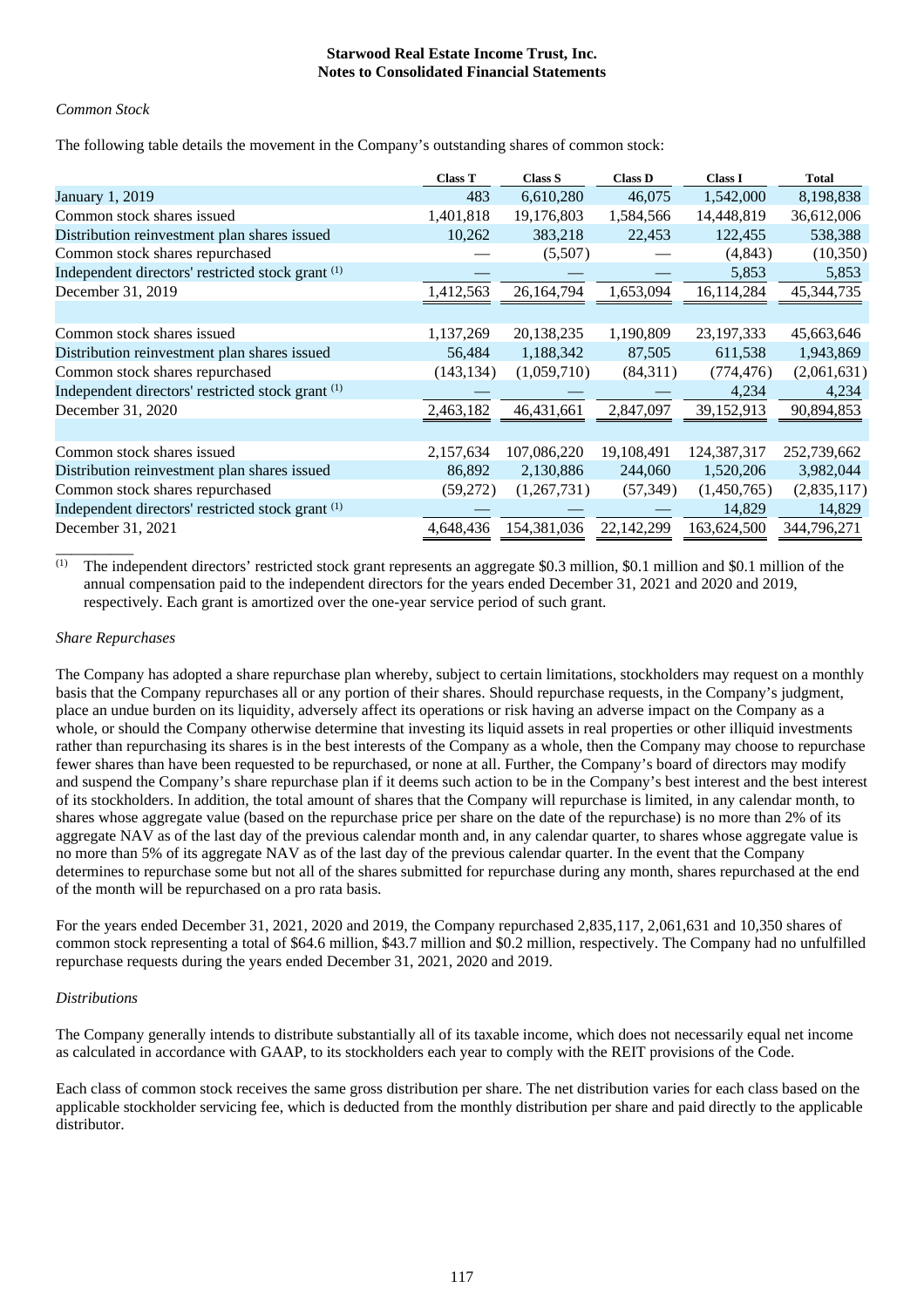The following table details the aggregate distributions declared for each applicable class of common stock:

|                                                                  | <b>Year Ended December 31, 2021</b> |                |  |          |  |          |  |                |
|------------------------------------------------------------------|-------------------------------------|----------------|--|----------|--|----------|--|----------------|
|                                                                  |                                     | <b>Class T</b> |  | Class S  |  | Class D  |  | <b>Class I</b> |
| Aggregate gross distributions declared per share of common stock |                                     | 1.2420         |  | 1.2420   |  | 1.2420.  |  | 1.2420         |
| Stockholder servicing fee per share of common stock              |                                     | (0.1949)       |  | (0.1955) |  | (0.0571) |  |                |
| Net distributions declared per share of common stock             |                                     | .0471          |  | .0465    |  | .1849    |  | .2420          |

|                                                                  |                | <b>Year Ended December 31, 2020</b> |          |         |
|------------------------------------------------------------------|----------------|-------------------------------------|----------|---------|
|                                                                  | <b>Class T</b> | Class S                             | Class D  | Class I |
| Aggregate gross distributions declared per share of common stock | 1.2420         | 1.2420.                             | 1 2420.  | 1.2420  |
| Stockholder servicing fee per share of common stock              | (0.1808)       | (0.1821)                            | (0.0533) |         |
| Net distributions declared per share of common stock             | .0612          | 0599.                               | 1.1887   | 1.2420  |

|                                                                  | <b>Year Ended December 31, 2019</b> |                |  |          |  |                |  |         |
|------------------------------------------------------------------|-------------------------------------|----------------|--|----------|--|----------------|--|---------|
|                                                                  |                                     | <b>Class T</b> |  | Class S  |  | <b>Class D</b> |  | Class I |
| Aggregate gross distributions declared per share of common stock |                                     | 1.0905         |  | 1.0905   |  | 1.0905         |  | 1.0905  |
| Stockholder servicing fee per share of common stock              |                                     | (0.1608)       |  | (0.1787) |  | (0.0503)       |  |         |
| Net distributions declared per share of common stock             |                                     | 0.9297         |  | 0.9118   |  | 1.0402         |  | .0905   |

## *Redeemable Non-controlling Interest*

In connection with its performance participation interest, the Special Limited Partner holds Class I units in the Operating Partnership. See Note 11 for further details of the Special Limited Partner's performance participation interest. Because the Special Limited Partner has the ability to redeem its Class I units for cash, at its election, the Company has classified these Class I units as Redeemable non-controlling interest in mezzanine equity on the Company's Consolidated Balance Sheets. The Redeemable non-controlling interest is recorded at the greater of the carrying amount, adjusted for its share of the allocation of income or loss and dividends, or the redemption value, which is equivalent to fair value, of such units at the end of each measurement period. As the redemption value was greater than the adjusted carrying value at December 31, 2021 and 2020, the Company recorded an allocation adjustment of \$8.3 and \$1.3 million, respectively, between Additional paid-in capital and Redeemable non-controlling interest.

The following table summarizes the Redeemable non-controlling interest activity for the year ended December 31, 2021 and 2020 (\$ in thousands):

|                                                    | <b>December 31, 2021</b> |         | <b>December 31, 2020</b> |        |
|----------------------------------------------------|--------------------------|---------|--------------------------|--------|
| Balance at the beginning of the year               |                          | 10.409  | S                        |        |
| Settlement of performance participation allocation |                          | 15.061  |                          | 10,366 |
| <b>GAAP</b> income allocation                      |                          | (1,758) |                          | (642)  |
| <b>Distributions</b>                               |                          | (1,460) |                          | (597)  |
| Fair value allocation                              |                          | 8,250   |                          | 1,282  |
| Ending balance                                     |                          | 30.502  |                          | 10,409 |

# **11. Related Party Transactions**

## **Acquisition of Investments**

On March 20, 2020, the Company acquired a 75% interest in 60 State Street, a 911,000-square-foot office building in Boston, Massachusetts through a joint venture, between the Company and the Sponsor. The Sponsor purchased a 25% interest (the "60 State Street Membership Interests") alongside the Company with the intent of subsequently selling it to an unaffiliated buyer. The Sponsor subsequently exercised its right to put the 60 State Street Membership Interests to the Company. During the second quarter of 2020, the Company acquired the 60 State Street Membership Interests in three transactions at a cost of \$59.0 million plus interest equal to one-month LIBOR + 2.40% or \$0.3 million. As a result of these transactions, the Company wholly owns 60 State Street. Square foot and per square foot amounts are unaudited.

On October 29, 2020, the Company borrowed \$22.0 million from the Sponsor to fund an acquisition. The borrowing was repaid on November 3, 2020 plus interest equal to one-month LIBOR plus 3.00%.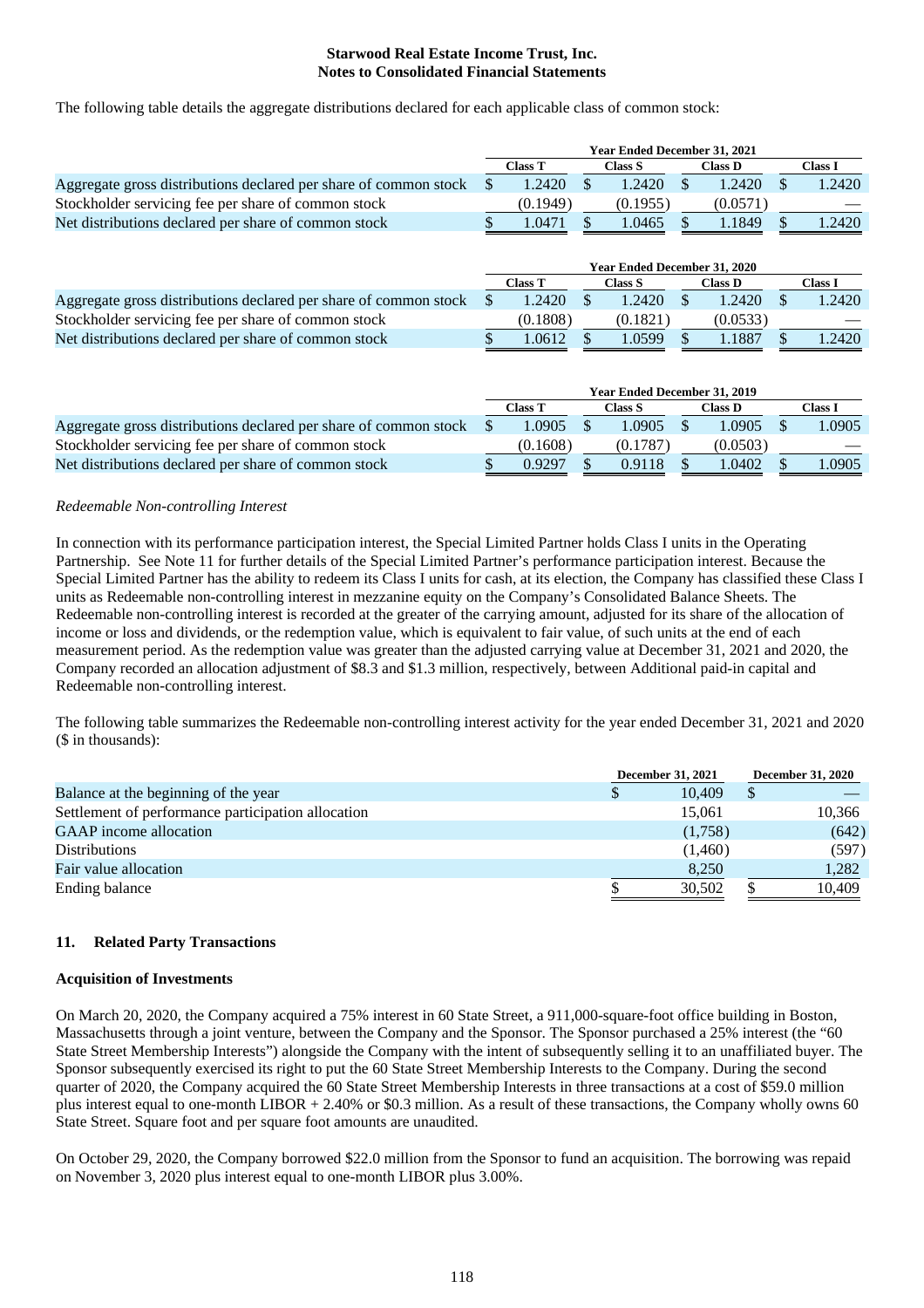## **Management Fee and Performance Participation Allocation**

The Advisor is entitled to an annual management fee equal to 1.25% of the Company's NAV, payable monthly as compensation for the services it provides to the Company. The management fee can be paid, at the Advisor's election, in cash, shares of common stock, or Operating Partnership units. The Advisor waived its management fee through March 31, 2019. During the years ended December 31, 2021 and 2020, the Company incurred management fees of \$62.2 million and \$19.4 million, respectively.

To date, the Advisor has elected to receive the management fee in shares of the Company's common stock. The Company issued 2,232,831 and 210,827 unregistered Class I shares to the Advisor as payment for the 2021 and 2020 management fees, respectively, and also had a payable of \$9.6 million and \$2.1 million related to the management fees as of December 31, 2021 and 2020, respectively, which are included in Due to affiliates on the Company's Consolidated Balance Sheets. During January 2022, the Advisor was issued 371,148 unregistered Class I shares as payment for the \$9.6 million management fee accrued as of December 31, 2021. During January 2021, the Advisor was issued 97,097 unregistered Class I shares as payment for the \$2.1 million management fee accrued as of December 31, 2020. The shares issued to the Advisor for payment of the management fee were issued at the applicable NAV per share at the end of each month for which the fee was earned. During 2021 the Advisor submitted 27,850 Class I shares for repurchase resulting in a total repurchase of \$0.6 million. During 2020, the Advisor submitted 8,787 Class I shares for repurchase resulting in a total repurchase of \$0.2 million.

Additionally, the Special Limited Partner, an affiliate of the Advisor, holds a performance participation interest in the Operating Partnership that entitles it to receive an allocation of the Operating Partnership's total return to its capital account. Total return is defined as distributions paid or accrued plus the change in NAV. Under the Operating Partnership's limited partnership agreement, the annual total return will be allocated solely to the Special Limited Partner after the other unit holders have received a total return of 5% (after recouping any loss carryforward amount) and such allocation will continue until the allocation between the Special Limited Partner and all other unit holders is equal to 12.5% and 87.5%, respectively. Thereafter, the Special Limited Partner will receive an allocation of 12.5% of the annual total return. The annual distribution of the performance participation interest will be paid in cash or Class I units of the Operating Partnership, at the election of the Special Limited Partner. During the years ended December 31, 2021 and 2020, the Company recognized \$204.2 million and \$15.1 million, respectively, of performance participation interest in the Company's consolidated financial statements.

The performance participation interest for 2021 became payable on December 31, 2021 and, in January 2022, the Company caused the Operating Partnership to issue 7,872,930 Class I units in the Operating Partnership to the Special Limited Partner as payment for the performance participation interest for 2021. Such Class I units were issued at the NAV per unit as of December 31, 2021.

The performance participation interest for 2020 became payable on December 31, 2020 and, in January 2021, the Company caused the Operating Partnership to issue 695,320 Class I units in the Operating Partnership to the Special Limited Partner as payment for the performance participation interest for 2020. Such Class I units were issued at the NAV per unit as of December 31, 2020.

# **Due to Affiliates**

The following table details the components of Due to affiliates (\$ in thousands):

|                                             | December 31, 2021 | <b>December 31, 2020</b> |
|---------------------------------------------|-------------------|--------------------------|
| Accrued stockholder servicing fee           | 291,544           | 73,170                   |
| Performance participation allocation        | 204,225           | 15,061                   |
| Advanced organization and offering costs    | 4,373             | 5,830                    |
| Accrued management fee                      | 9,628             | 2,103                    |
| Accrued affiliate service provider expenses | 843               |                          |
| Advanced operating expenses                 | 2,655             | 207                      |
| Total                                       | 513,268           | 96,371                   |

## *Accrued stockholder servicing fee*

As described in Note 2, the Company accrues the full amount of the future stockholder servicing fees payable to the Dealer Manager for Class T, Class S, and Class D shares up to the 8.75% limit at the time such shares are sold. As of December 31, 2021 and 2020, the Company has accrued \$291.5 million and \$73.2 million, respectively, of stockholder servicing fees payable to the Dealer Manager related to the Class T shares, Class S shares and Class D shares sold. The Dealer Manager has entered into agreements with the selected dealers distributing the Company's shares in the Offering, which provide, among other things, for the re-allowance of the full amount of the selling commissions and dealer manager fee and all or a portion of the stockholder servicing fees received by the Dealer Manager to such selected dealers.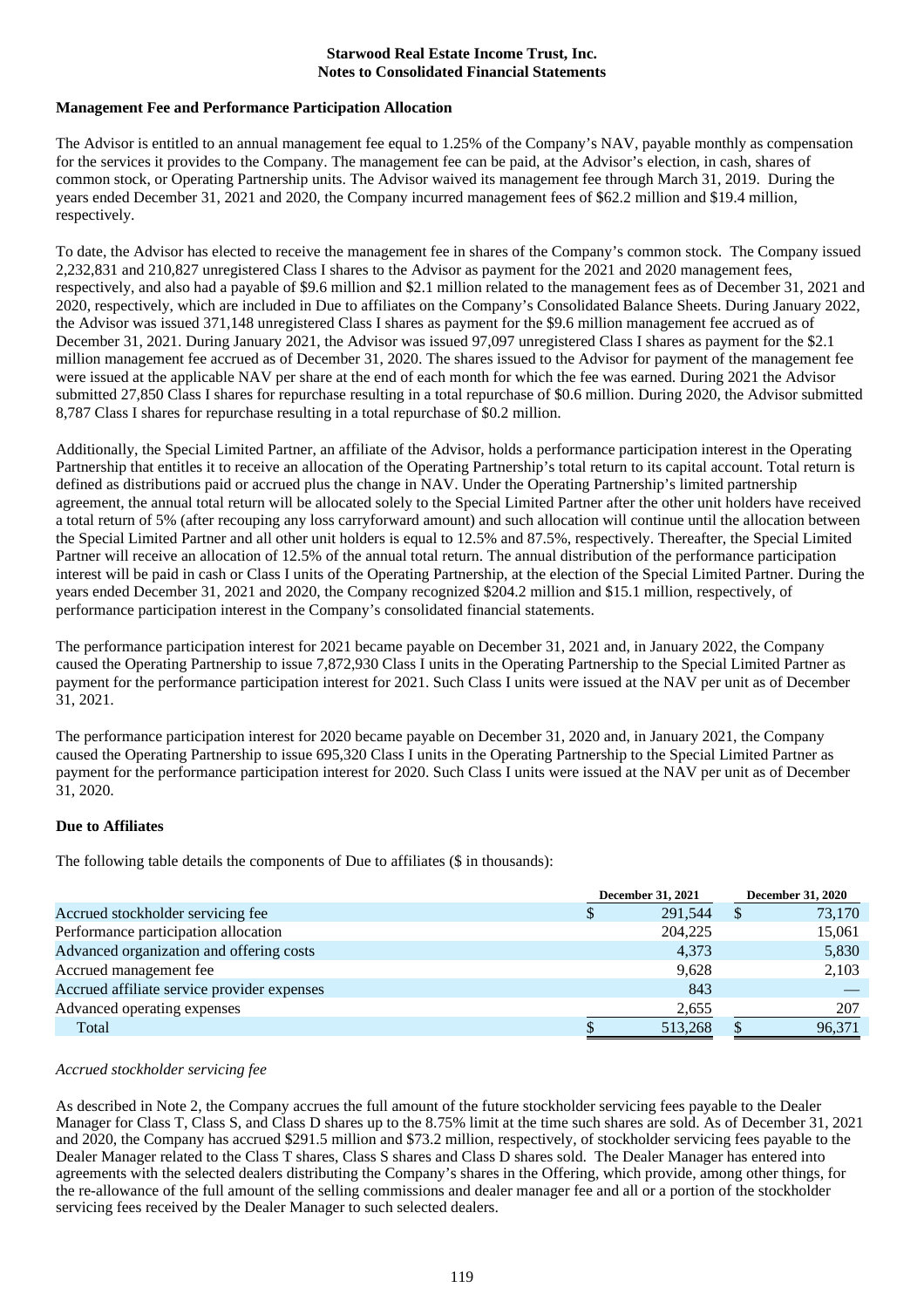#### *Advanced organization and offering costs*

The Advisor and its affiliates incurred \$7.3 million, of organization and offering costs (excluding upfront selling commissions, dealer manager fees and stockholder servicing fees) on behalf of the Company through December 21, 2019. Such amount is being reimbursed to the Advisor ratably over 60 months, which commenced in January 2020.

#### *Advanced operating expenses*

As of December 31, 2021 and 2020, the Advisor had advanced approximately \$0.1 million and \$0.1 million, respectively, of expenses on the Company's behalf for general corporate expenses provided by unaffiliated third parties. Such amounts (incurred prior to 2019) are being reimbursed to the Advisor ratably over a 60 month period, which commenced in January 2020.

As of December 31, 2021 and 2020, the Advisor had incurred approximately \$6.7 million and \$2.7 million, respectively, of expenses on the Company's behalf for general corporate expenses. Such amounts are being reimbursed to the Advisor one month in arrears.

#### *Accrued affiliate service provider expenses*

The Company has engaged and expects to continue to engage Highmark Residential (formerly Milestone Management), a portfolio company owned by an affiliate of the Sponsor, to provide day-to-day operational and management services (including leasing, construction management, revenue management, accounting, legal and contract management, expense management, and capital expenditure projects and transaction support services) for a portion of the Company's multifamily properties. The cost for such services is a percentage of the gross receipts and project costs, respectively, (which will be reviewed periodically and adjusted if appropriate), plus actual costs allocated for transaction support services. During the years ended December 31, 2021, 2020 and 2019, the Company has incurred approximately \$6.7 million, \$2.8 million and \$0.7 million, respectively, of expenses due to Highmark Residential services in connection with its investments and such amounts are included in Rental property operating expenses on the Company's Consolidated Statements of Operations.

The Company has engaged Rinaldi, Finkelstein & Franklin L.L.C. ("RFF"), a law firm owned and controlled by Ellis F. Rinaldi, Co-General Counsel and Senior Managing Director of the Sponsor and certain of its affiliates, to provide corporate legal support services to the Company. For the years ended December 31, 2021, 2020 and 2019, the amounts incurred for services provided by RFF were \$0.6 million, \$0.3 million and \$0.2 million, respectively.

The Company has engaged Essex Title, LLC ("Essex"), a title agent company majority owned by the Sponsor. Essex acts as an agent for one or more underwriters in issuing title policies and/or providing support services in connection with investments by the Company, Starwood and their affiliates and related parties and third parties. Essex focuses on transactions in rate-regulated states where the cost of title insurance is non-negotiable. Essex will not perform services in non-regulated states for the Company, unless (i) in the context of a portfolio transaction that includes properties in rate-regulated states, (ii) as part of a syndicate of title insurance companies where the rate is negotiated by other insurers or their agents, (iii) when a third party is paying all or a material portion of the premium or (iv) when providing only support services to the underwriter. Essex earns fees, which would have otherwise been paid to third parties, by providing title agency services and facilitating placement of title insurance with underwriters. Starwood receives distributions from Essex in connection with investments by the Company based on its equity interest in Essex. In each case, there will be no related offset to the Company.

During the year ended December 31, 2021, the Company paid Essex \$1.9 million, for title services related to 11 investments and such costs were capitalized to Investments in real estate, net, on the Company's Consolidated Balance Sheets. During the year ended December 31, 2020, the Company paid Essex \$0.2 million, for title services related to two investments and such costs were capitalized to Investments in real estate, net, on the Company's Consolidated Balance Sheets. The Company did not engage Essex during the year ended December 31, 2019.

The Company engaged Starwood Retail Partners to provide leasing and legal services for any retail properties we acquire. During the year ended December 31, 2021, the Company did not incur any expenses from Starwood Retail Partners.

The Company has engaged Starwood's affiliated Luxembourg office for accounting and administrative matters relating to certain European investments. During the year ended December 31, 2021, the amounts incurred for services provided were \$0.2 million. The Company did not engage Starwood's affiliated Luxembourg office for accounting and administrative matters during the years ended December 31, 2020 and 2019.

The Company has incurred legal expenses from third party law firms whose lawyers have been seconded to affiliates of Starwood Capital for the purpose of providing legal services in Europe to investment vehicles sponsored by Starwood Capital. During the year ended December 31, 2021, the amounts incurred for services provided were \$0.1 million. The Company did not incur legal expenses from third party law firms whose lawyers have been seconded to affiliates of Starwood Capital for the purpose of providing legal services during the years ended December 31, 2020 and 2019.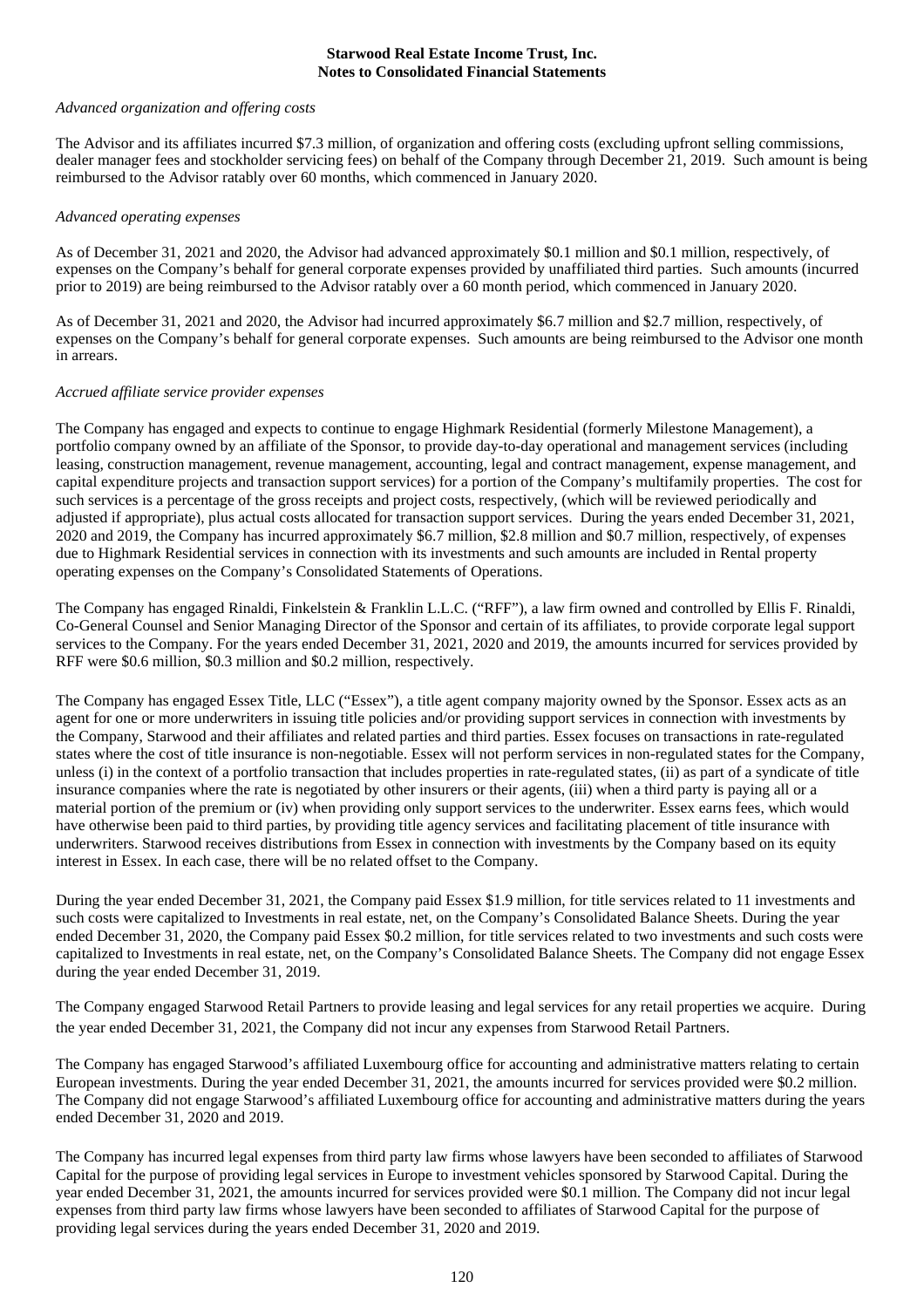## **12. Commitments and Contingencies**

As of December 31, 2021 and 2020, the Company is not subject to any material litigation nor is the Company aware of any material litigation threatened against it.

As of March 28, 2022 the company had a remaining funding commitment to one of its consolidated joint ventures of approximately \$202 million.

## **13. Leases**

#### *Lessee*

Certain of the Company's investments in real estate are subject to a ground lease. The Company's ground leases are classified as operating leases based on the characteristics of the respective lease. The ground leases were acquired as part of the acquisition of real estate and no incremental costs were incurred for such ground leases. The Company's ground leases are non-cancelable and do not contain any additional renewal options.

The following table presents the future lease payments due under the Company's ground leases as of December 31, 2021 (\$ in thousands):

|                                                                      | Operating |
|----------------------------------------------------------------------|-----------|
| Year                                                                 | Lease     |
| 2022                                                                 | 686       |
| 2023                                                                 | 686       |
| 2024                                                                 | 686       |
| 2025                                                                 | 712       |
| 2026                                                                 | 713       |
| Thereafter                                                           | 26,497    |
| Total undiscounted future lease payments                             | 29,980    |
| Difference between undiscounted cash flows and discounted cash flows | (17, 481) |
| Total lease liability                                                | 12.499    |

The Company utilized its incremental borrowing rate, which was between 4.5% and 6% to determine its lease liabilities. As of December 31, 2021, the weighted average remaining lease term of the Company's operating leases were 38 years.

Payments under the Company's ground leases contain fixed payment components. The Company's ground leases contained escalations prior to the Company's hold period.

#### *Lessor*

The Company's rental revenue primarily consists of rent earned from operating leases at the Company's multifamily, singlefamily rental, industrial, office, self-storage, medical office and other properties. Leases at the Company's industrial, office, medical office and other properties generally include a fixed base rent and certain leases also contain a variable component. The variable component of the Company's operating leases at its industrial, office, medical office and other properties primarily consist of the reimbursement of operating expenses such as real estate taxes, insurance, and common area maintenance costs.

Leases at the Company's industrial, office, medical office and other properties are generally longer term and may contain extension and termination options at the lessee's election. The Company's rental revenue earned from leases at the Company's multifamily, single-family rental and self-storage properties primarily consists of a fixed base rent and certain leases contain a variable component that allows for the pass-through of certain operating expenses such as utilities. Leases at the Company's multifamily, single-family rental and self-storage properties are short term in nature, generally not greater than 12 months in length.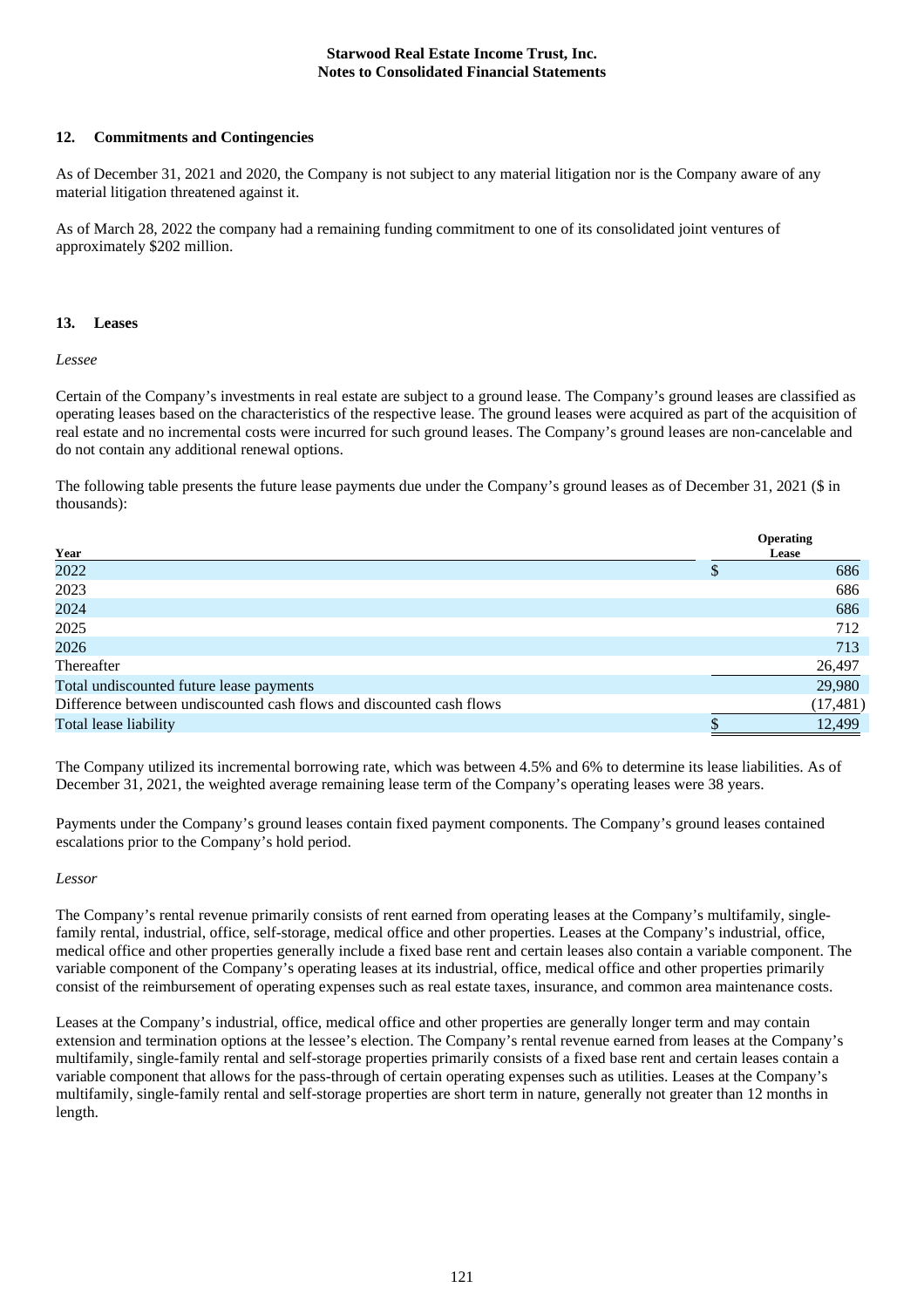The following table summarizes the fixed and variable components of the Company's operating leases (\$ in thousands):

|                         | For the Year Ended December 31. |         |  |         |  |        |  |  |  |
|-------------------------|---------------------------------|---------|--|---------|--|--------|--|--|--|
|                         |                                 | 2021    |  | 2020    |  | 2019   |  |  |  |
| Fixed lease payments    |                                 | 530,093 |  | 238.897 |  | 46.908 |  |  |  |
| Variable lease payments |                                 | 74.481  |  | 34.950  |  | 4.882  |  |  |  |
| Rental revenue          |                                 | 604.574 |  | 273.847 |  | 51.790 |  |  |  |

The following table presents the undiscounted future minimum rents the Company expects to receive for its industrial, office, medical office and other properties as of December 31, 2021 (\$ in thousands). Leases at the Company's multifamily, single-family and self-storage properties are short term, generally 12 months or less, and are therefore not included.

| Year       | <b>Future Minimum</b><br>Rents |
|------------|--------------------------------|
| 2022       | 229,976<br>J                   |
| 2023       | 218,831                        |
| 2024       | 195,541                        |
| 2025       | 169,574                        |
| 2026       | 147,597                        |
| Thereafter | 525,167                        |
| Total      | 1,486,686                      |

# **14. Segment Reporting**

The Company operates in nine reportable segments: Multifamily properties, Single-Family Rental properties, Hospitality properties, Industrial properties, Office properties, Self-Storage properties, Medical office properties, Other properties and Investments in real estate debt. The Company allocates resources and evaluates results based on the performance of each segment individually. The Company believes that segment net operating income is the key performance metric that captures the unique operating characteristics of each segment.

The following table sets forth the total assets by segment (\$ in thousands):

|                                 |   | <b>December 31, 2021</b> |   | <b>December 31, 2020</b> |
|---------------------------------|---|--------------------------|---|--------------------------|
| Multifamily properties          | S | 12,225,256               | S | 2,738,210                |
| Single-Family Rental properties |   | 1,150,987                |   |                          |
| Hospitality properties          |   | 240,326                  |   | 244,065                  |
| Industrial properties           |   | 2,145,163                |   | 551,898                  |
| Office properties               |   | 1,599,774                |   | 1,186,328                |
| Self-Storage properties         |   | 331,024                  |   |                          |
| Medical office properties       |   | 191,881                  |   | 196,559                  |
| Other properties                |   | 332,507                  |   |                          |
| Investments in real estate debt |   | 954,077                  |   | 218,225                  |
| Other (Corporate)               |   | 800,436                  |   | 195,531                  |
| Total assets                    |   | 19,971,431               |   | 5,330,816                |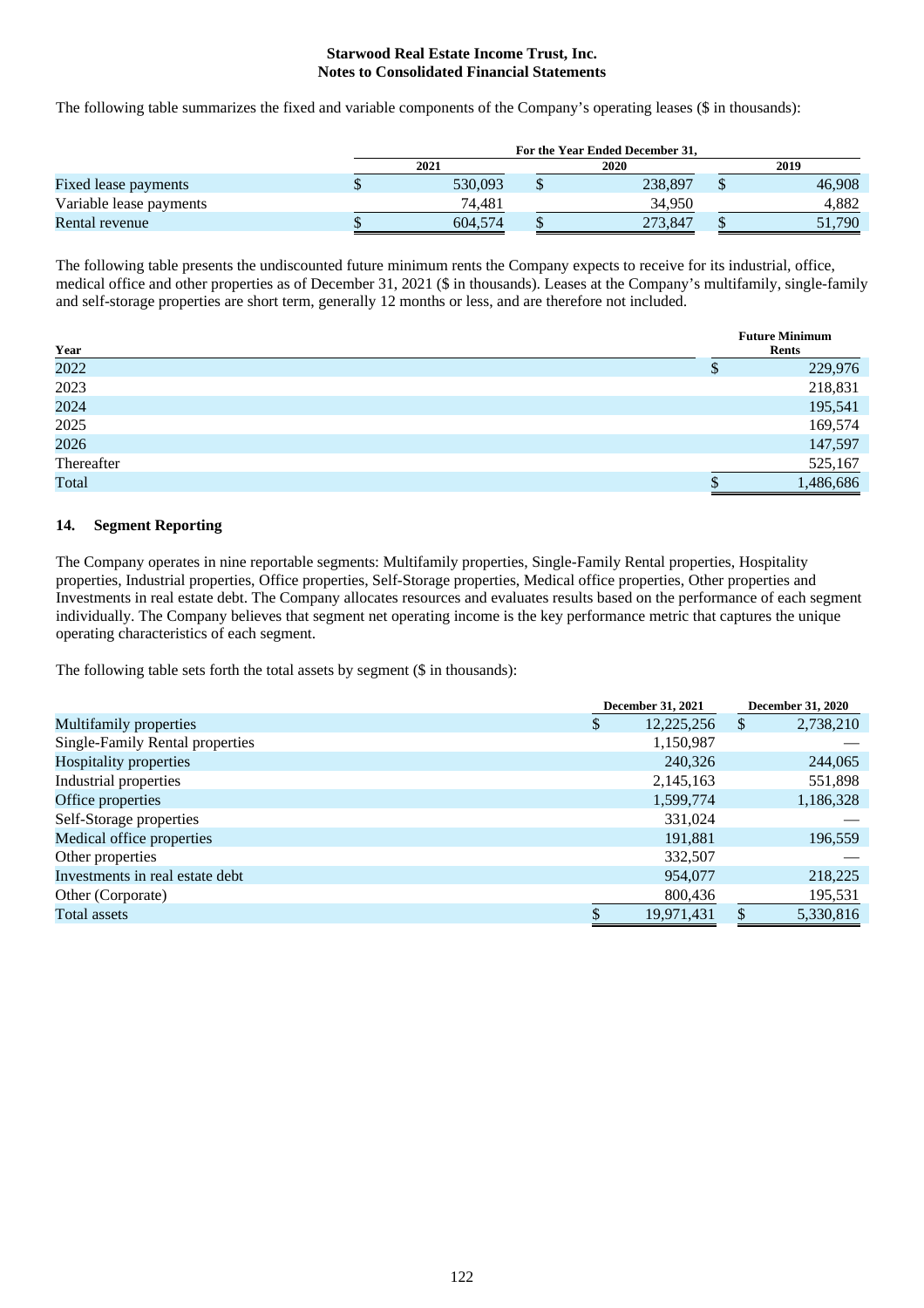The following table sets forth the financial results by segment for the year ended December 31, 2021 (\$ in thousands):

|                                                                                            | <b>Multifamily</b> |              | Single-<br>Family<br>Rental |    | <b>Hospitality</b>       |               | <b>Industrial</b> | <b>Office</b>       | Self-<br><b>Storage</b>  |    | <b>Medical</b><br>Office |      | Other                    | <b>Investments</b><br>in Real<br><b>Estate Debt</b> | <b>Total</b>     |
|--------------------------------------------------------------------------------------------|--------------------|--------------|-----------------------------|----|--------------------------|---------------|-------------------|---------------------|--------------------------|----|--------------------------|------|--------------------------|-----------------------------------------------------|------------------|
| <b>Revenues:</b>                                                                           |                    |              |                             |    |                          |               |                   |                     |                          |    |                          |      |                          |                                                     |                  |
| Rental revenue                                                                             | \$<br>365,052      | \$           | 1.158                       | \$ | $\overline{\phantom{0}}$ | \$            | 96,826            | \$<br>124,317       | \$<br>741                | \$ | 14,656                   | \$   | 1,824                    | \$<br>$\overline{\phantom{0}}$                      | \$<br>604,574    |
| Hospitality revenue                                                                        |                    |              | $\overline{\phantom{0}}$    |    | 33,301                   |               |                   |                     | $\qquad \qquad -$        |    |                          |      |                          | $\overline{\phantom{0}}$                            | 33,301           |
| Other revenue                                                                              | 4,310              |              | $\overline{\phantom{0}}$    |    | 348                      |               |                   | 331                 | $\overline{\phantom{0}}$ |    | 41                       |      |                          | $\qquad \qquad$                                     | 5,030            |
| <b>Total revenues</b>                                                                      | 369,362            |              | 1,158                       |    | 33,649                   |               | 96,826            | 124,648             | 741                      |    | 14,697                   |      | 1,824                    |                                                     | 642,905          |
| <b>Expenses:</b>                                                                           |                    |              |                             |    |                          |               |                   |                     |                          |    |                          |      |                          |                                                     |                  |
| Rental property operating                                                                  | 151,923            |              | 274                         |    | $\overline{\phantom{0}}$ |               | 25,258            | 43,741              | 287                      |    | 6,225                    |      | 241                      | $\overline{\phantom{0}}$                            | 227,949          |
| Hospitality operating                                                                      |                    |              | $\overline{\phantom{0}}$    |    | 20,702                   |               |                   |                     | $\overline{\phantom{m}}$ |    |                          |      |                          | $\qquad \qquad$                                     | 20,702           |
| <b>Total segment expenses</b><br>Income from investments in                                | 151,923            |              | 274                         |    | 20,702                   |               | 25,258            | 43,741              | 287                      |    | 6,225                    |      | 241                      |                                                     | 248,651          |
| real estate debt                                                                           |                    |              |                             |    |                          |               |                   |                     |                          |    |                          |      | $\overline{\phantom{0}}$ | 45,156                                              | 45,156           |
| Loss from unconsolidated<br>real estate ventures                                           |                    |              |                             |    | (615)                    |               |                   |                     |                          |    |                          |      |                          |                                                     | (615)            |
| <b>Segment net operating</b><br>income                                                     | \$<br>217,439      | S            | 884                         | \$ | 12,332                   | S             | 71,568            | \$<br>80,907        | \$<br>454                | s  | 8,472                    | S    | 1,583                    | \$<br>45,156                                        | \$<br>438,795    |
| Depreciation and<br>amortization                                                           | \$<br>(189,084)    | <sup>S</sup> | (2,311)                     | -S | (8,543)                  | <sup>\$</sup> | (58,002)          | \$<br>$(61,953)$ \$ | (429)                    | \$ | (8, 437)                 | - \$ | $(1,696)$ \$             |                                                     | \$<br>(330, 455) |
| General and administrative                                                                 |                    |              |                             |    |                          |               |                   |                     |                          |    |                          |      |                          |                                                     | (25, 404)        |
| Management fees                                                                            |                    |              |                             |    |                          |               |                   |                     |                          |    |                          |      |                          |                                                     | (62, 237)        |
| Performance participation<br>allocation                                                    |                    |              |                             |    |                          |               |                   |                     |                          |    |                          |      |                          |                                                     | (204, 225)       |
| Interest expense                                                                           |                    |              |                             |    |                          |               |                   |                     |                          |    |                          |      |                          |                                                     | (124,091)        |
| Other income, net                                                                          |                    |              |                             |    |                          |               |                   |                     |                          |    |                          |      |                          |                                                     | 3,174            |
| <b>Net loss</b>                                                                            |                    |              |                             |    |                          |               |                   |                     |                          |    |                          |      |                          |                                                     | \$<br>(304, 443) |
| Net loss attributable to<br>non-controlling interests<br>in consolidated joint<br>ventures |                    |              |                             |    |                          |               |                   |                     |                          |    |                          |      |                          |                                                     | 434              |
| Net loss attributable to<br>non-controlling interests<br>in Operating Partnership          |                    |              |                             |    |                          |               |                   |                     |                          |    |                          |      |                          |                                                     | 1,758            |
| Net loss attributable to<br>stockholders                                                   |                    |              |                             |    |                          |               |                   |                     |                          |    |                          |      |                          |                                                     | \$<br>(302, 251) |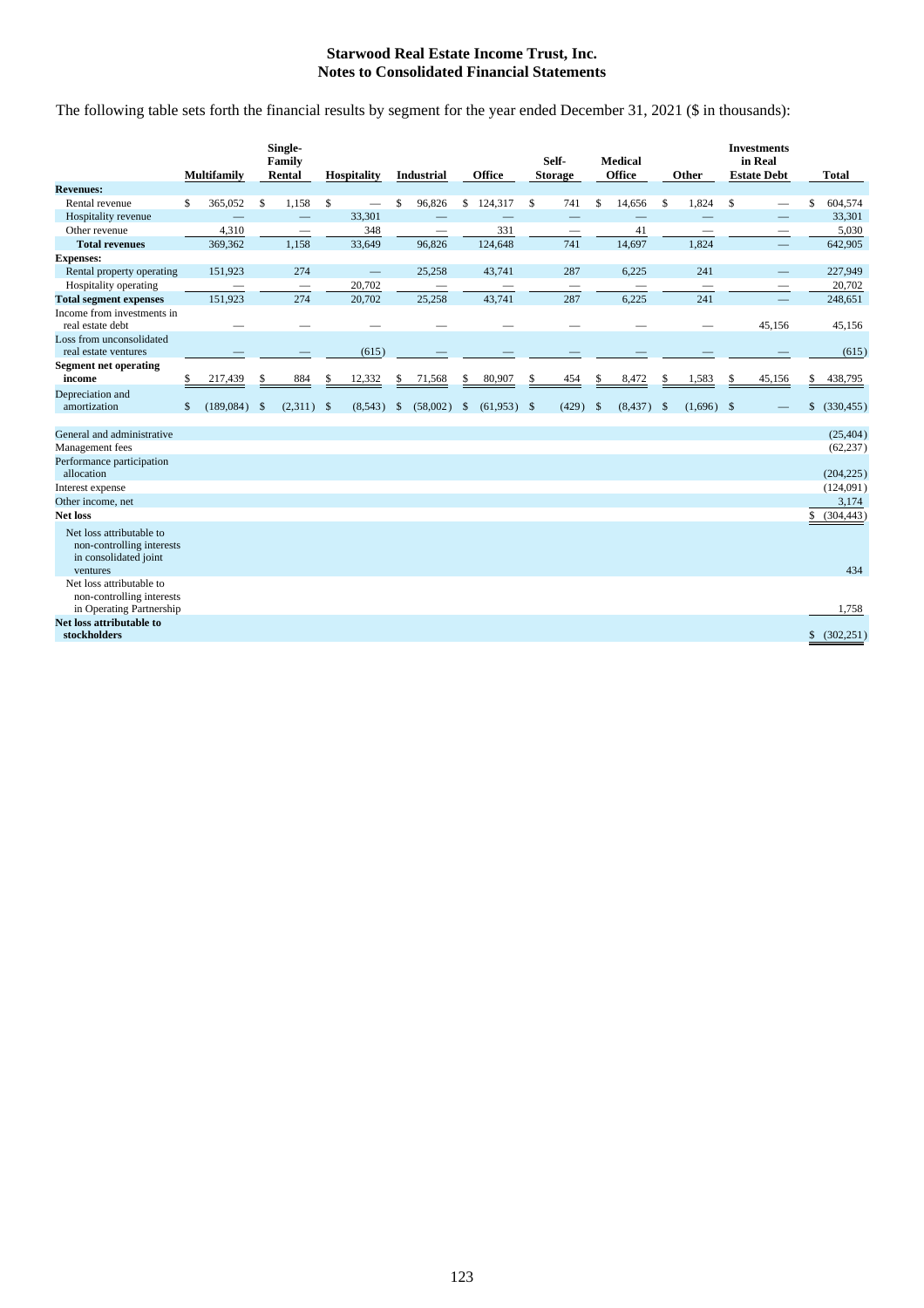The following table sets forth the financial results by segment for the year ended December 31, 2020 (\$ in thousands):

|                                                           | <b>Multifamily</b> |              | <b>Hospitality</b> |                           | <b>Industrial</b> | <b>Office</b>   | <b>Medical</b><br><b>Office</b> |         | <b>Investments</b><br>in Real<br><b>Estate Debt</b> | <b>Total</b>     |
|-----------------------------------------------------------|--------------------|--------------|--------------------|---------------------------|-------------------|-----------------|---------------------------------|---------|-----------------------------------------------------|------------------|
| <b>Revenues:</b>                                          |                    |              |                    |                           |                   |                 |                                 |         |                                                     |                  |
| Rental revenue                                            | \$132,835          | $\mathbb{S}$ |                    | \$                        | 30,203            | \$<br>97,078    | \$<br>13,731                    | \$      |                                                     | \$<br>273,847    |
| Hospitality revenue                                       |                    |              | 22,200             |                           |                   |                 |                                 |         |                                                     | 22,200           |
| Other revenue                                             | 2,045              |              | 146                |                           |                   | 145             | 40                              |         |                                                     | 2,376            |
| <b>Total revenues</b>                                     | 134,880            |              | 22,346             |                           | 30,203            | 97,223          | 13,771                          |         |                                                     | 298,423          |
| <b>Expenses:</b>                                          |                    |              |                    |                           |                   |                 |                                 |         |                                                     |                  |
| Rental property operating                                 | 51,878             |              |                    |                           | 7,261             | 32,895          | 4,908                           |         |                                                     | 96,942           |
| Hospitality operating                                     |                    |              | 16,242             |                           |                   |                 |                                 |         |                                                     | 16,242           |
| <b>Total segment expenses</b>                             | 51,878             |              | 16,242             |                           | 7,261             | 32,895          | 4,908                           |         |                                                     | 113,184          |
| Income from investments in real<br>estate debt            |                    |              |                    |                           |                   |                 |                                 |         | 7,206                                               | 7,206            |
| Loss from unconsolidated<br>real estate ventures          |                    |              | (1, 462)           |                           |                   |                 |                                 |         |                                                     | (1,462)          |
| <b>Segment net operating income</b>                       | 83,002<br>\$       | $\mathbb{S}$ | 4,642              | $\mathbb{S}$              | 22,942            | \$<br>64,328    | \$<br>8,863                     | \$      | 7,206                                               | \$<br>190,983    |
| Depreciation and amortization                             | \$<br>(73, 365)    | \$           | (8, 403)           | $\boldsymbol{\mathsf{S}}$ | (18, 323)         | \$<br>(48, 477) | \$<br>(7,296)                   | $\sqrt$ |                                                     | \$<br>(155, 864) |
|                                                           |                    |              |                    |                           |                   |                 |                                 |         |                                                     |                  |
| General and administrative                                |                    |              |                    |                           |                   |                 |                                 |         |                                                     | (8,624)          |
| Management fees                                           |                    |              |                    |                           |                   |                 |                                 |         |                                                     | (19, 423)        |
| Performance participation<br>allocation                   |                    |              |                    |                           |                   |                 |                                 |         |                                                     | (15,061)         |
| Interest expense                                          |                    |              |                    |                           |                   |                 |                                 |         |                                                     | (88,918)         |
| Other expense, net                                        |                    |              |                    |                           |                   |                 |                                 |         |                                                     | (1,293)          |
| <b>Net loss</b>                                           |                    |              |                    |                           |                   |                 |                                 |         |                                                     | \$<br>(98,200)   |
| Net loss attributable to non-<br>controlling interests in |                    |              |                    |                           |                   |                 |                                 |         |                                                     |                  |
| consolidated joint ventures                               |                    |              |                    |                           |                   |                 |                                 |         |                                                     | 1,300            |
| Net loss attributable to non-                             |                    |              |                    |                           |                   |                 |                                 |         |                                                     |                  |
| controlling interests in                                  |                    |              |                    |                           |                   |                 |                                 |         |                                                     |                  |
| <b>Operating Partnership</b>                              |                    |              |                    |                           |                   |                 |                                 |         |                                                     | 642              |
| Net loss attributable to                                  |                    |              |                    |                           |                   |                 |                                 |         |                                                     |                  |
| stockholders                                              |                    |              |                    |                           |                   |                 |                                 |         |                                                     | \$<br>(96, 258)  |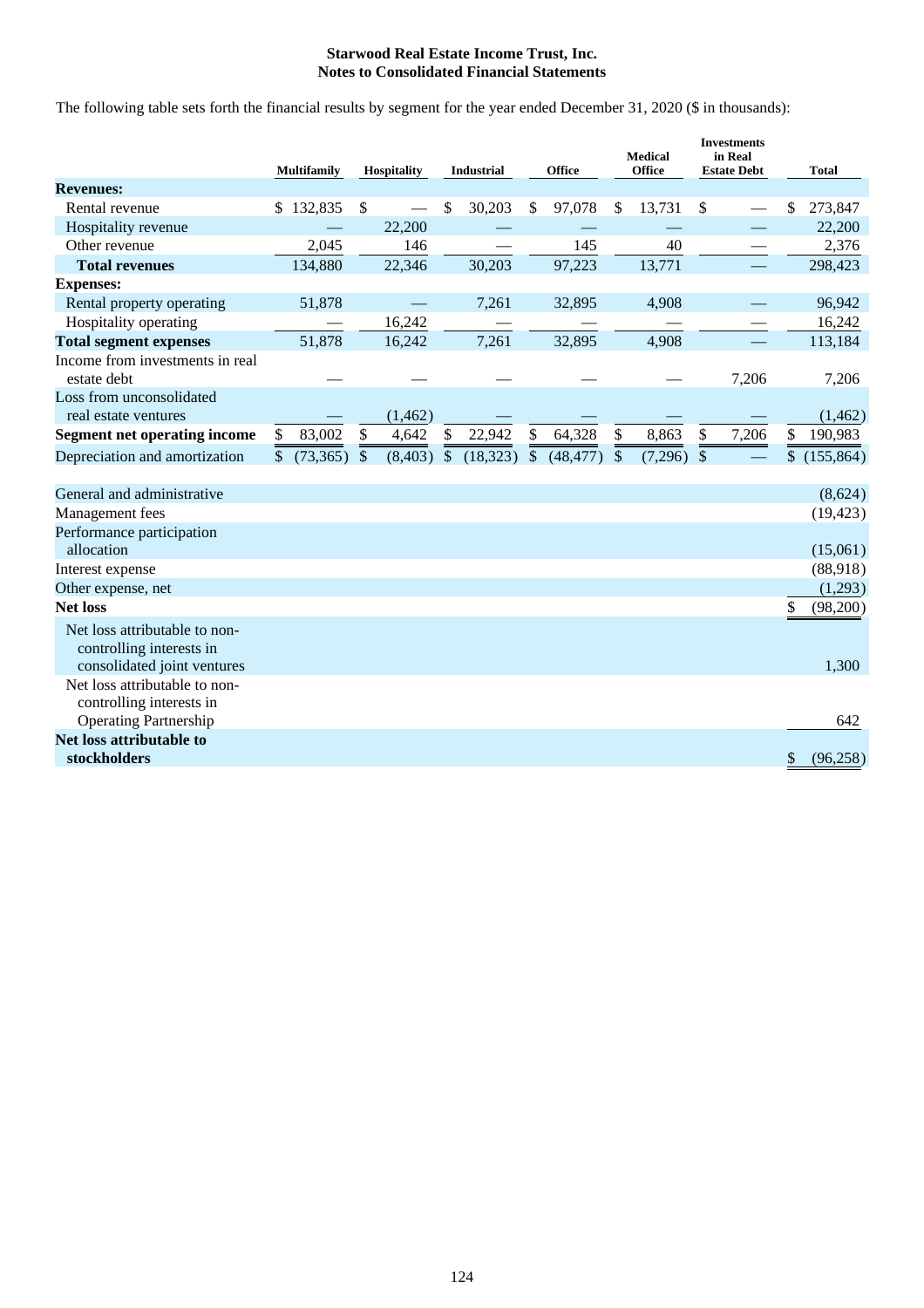The following table sets forth the financial results by segment for the year ended December 31, 2019 (\$ in thousands):

|                                                                                          |      | <b>Multifamily</b> |              | Hotel   |              | <b>Industrial</b> |               | <b>Office</b> |               | <b>Medical</b><br><b>Office</b> | <b>Investments</b><br>in Real<br><b>Estate Debt</b> |      | <b>Total</b> |
|------------------------------------------------------------------------------------------|------|--------------------|--------------|---------|--------------|-------------------|---------------|---------------|---------------|---------------------------------|-----------------------------------------------------|------|--------------|
| <b>Revenues:</b>                                                                         |      |                    |              |         |              |                   |               |               |               |                                 |                                                     |      |              |
| Rental revenue                                                                           | \$   | 29,768             | \$           |         | \$           | 2,489             | \$            | 19,022        | \$            | 511                             | \$                                                  | \$   | 51,790       |
| Hospitality revenue                                                                      |      |                    |              | 40,559  |              |                   |               |               |               |                                 |                                                     |      | 40,559       |
| Other revenue                                                                            |      | 1.669              |              | 259     |              |                   |               | 31            |               |                                 |                                                     |      | 1,959        |
| <b>Total revenues</b>                                                                    |      | 31,437             |              | 40,818  |              | 2,489             |               | 19,053        |               | 511                             |                                                     |      | 94,308       |
| <b>Expenses:</b>                                                                         |      |                    |              |         |              |                   |               |               |               |                                 |                                                     |      |              |
| Rental property operating                                                                |      | 11,396             |              |         |              | 583               |               | 6,388         |               | 96                              |                                                     |      | 18,463       |
| Hospitality operating                                                                    |      |                    |              | 23,507  |              |                   |               |               |               |                                 |                                                     |      | 23,507       |
| <b>Total segment expenses</b>                                                            |      | 11,396             |              | 23,507  |              | 583               |               | 6,388         |               | 96                              |                                                     |      | 41,970       |
| Income from investments in real<br>estate debt                                           |      |                    |              |         |              |                   |               |               |               |                                 | 10,158                                              |      | 10,158       |
| Earnings from unconsolidated<br>real estate ventures                                     |      |                    |              | 175     |              |                   |               |               |               |                                 |                                                     |      | 175          |
| <b>Segment net operating income</b>                                                      | $\$$ | 20,041             | \$           | 17,486  | \$           | 1,906             | \$            | 12,665        | \$            | 415                             | \$<br>10,158                                        | $\$$ | 62,671       |
| Depreciation and amortization                                                            | \$   | (17,520)           | $\mathbb{S}$ | (8,239) | $\mathbb{S}$ | (1,570)           | $\mathcal{S}$ | (11,312)      | $\mathcal{S}$ | (255)                           | \$                                                  | \$   | (38, 896)    |
| General and administrative                                                               |      |                    |              |         |              |                   |               |               |               |                                 |                                                     |      | (4,523)      |
| Management fees                                                                          |      |                    |              |         |              |                   |               |               |               |                                 |                                                     |      | (5,469)      |
| Performance participation<br>allocation                                                  |      |                    |              |         |              |                   |               |               |               |                                 |                                                     |      | (10, 366)    |
| Interest expense                                                                         |      |                    |              |         |              |                   |               |               |               |                                 |                                                     |      | (25,311)     |
| Other expense net                                                                        |      |                    |              |         |              |                   |               |               |               |                                 |                                                     |      | 916          |
| <b>Net loss</b>                                                                          |      |                    |              |         |              |                   |               |               |               |                                 |                                                     | \$   | (20, 978)    |
| Net loss attributable to non-<br>controlling interests in<br>consolidated joint ventures |      |                    |              |         |              |                   |               |               |               |                                 |                                                     |      | 152          |
| Net loss attributable to<br>stockholders                                                 |      |                    |              |         |              |                   |               |               |               |                                 |                                                     | \$   | (20, 826)    |

#### **15. Subsequent Events**

#### *Acquisitions / New Investments*

Subsequent to December 31, 2021, the Company acquired an aggregate of \$0.2 billion of investments in real estate across four separate transactions, exclusive of closing costs. The acquisitions were related to single-family rental homes, self-storage and industrial properties.

Subsequent to December 31, 2021, the Company purchased an aggregate of \$0.2 billion of investments in real estate debt and real estate-related equity securities.

#### *Commitments*

Subsequent to December 31, 2021, the Company has committed approximately \$1.0 billion to the financing of an acquisition by a third party.

#### *Proceeds from the Issuance of Common Stock*

Subsequent to December 31, 2021, the Company received net proceeds of approximately \$2.0 billion from the issuance of its common stock in its public offerings.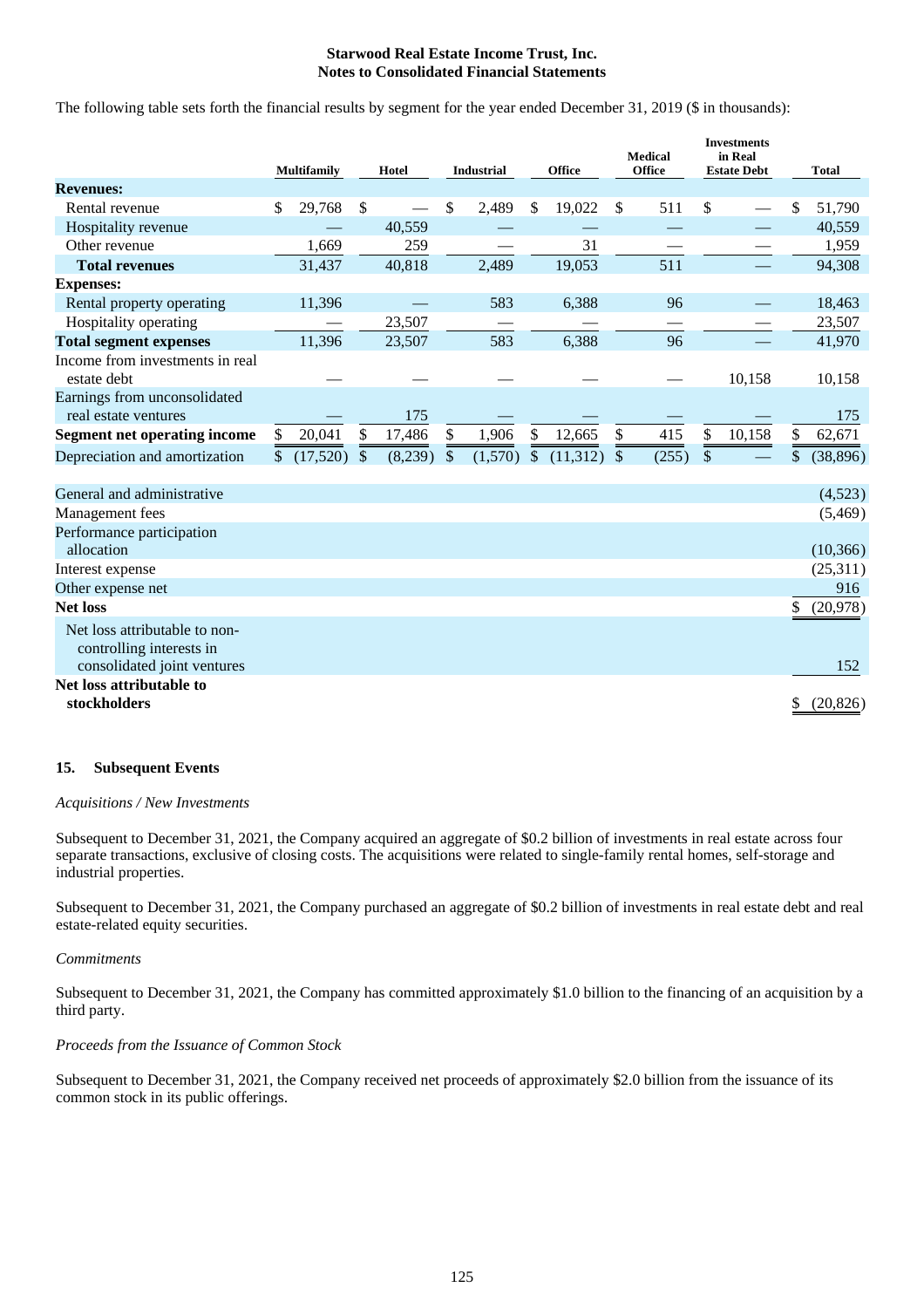|                                        |                     |                        | <b>Initial Cost</b>      |                                        | <b>Costs Capitalized</b><br>Subsequent<br>to Acquisition |                                        | <b>Gross Amounts at which</b><br>Carried at the Close of<br>Period <sup>(2)</sup> |                                        |              |                         |                   |          |               |
|----------------------------------------|---------------------|------------------------|--------------------------|----------------------------------------|----------------------------------------------------------|----------------------------------------|-----------------------------------------------------------------------------------|----------------------------------------|--------------|-------------------------|-------------------|----------|---------------|
|                                        |                     |                        | <b>Land</b> and<br>Land  | <b>Building and</b><br><b>Building</b> | <b>Land and</b><br>Land                                  | <b>Building and</b><br><b>Building</b> | <b>Land</b> and<br>Land                                                           | <b>Building and</b><br><b>Building</b> |              | <b>Accumulated</b>      |                   | Year     | Depreciable   |
| <b>Description</b>                     | Location            | <b>Encumbrances</b>    | <b>Improvements</b>      | <b>Improvements</b>                    | <b>Improvements</b>                                      | <b>Improvements</b>                    | <b>Improvements</b>                                                               | <b>Improvements</b>                    | Total        | Depreciation            | <b>Year Built</b> | Acquired | $Lives^{(1)}$ |
| Multifamily properties:                |                     |                        |                          |                                        |                                                          |                                        |                                                                                   |                                        |              |                         |                   |          |               |
| Phoenix Property                       | Mesa, AZ            | 32,239<br>$\mathbb{S}$ | 9,472 \$<br>$\mathbf{s}$ | 35,909                                 | 155 \$<br>$\mathbf{s}$                                   | 640                                    | $\mathbf{\hat{s}}$<br>9,627                                                       | 36,549<br><sup>\$</sup>                | -S<br>46,176 | <sup>S</sup><br>(5,106) | 1997              | 2019     | (1)           |
| Savannah Property                      | Savannah, GA        | 25,412                 | 3,671                    | 31,351                                 | 180                                                      | 174                                    | 3,851                                                                             | 31,525                                 | 35,376       | (3,832)                 | 2017              | 2019     | (1)           |
| Florida Multifamily Portfolio          |                     |                        |                          |                                        |                                                          |                                        |                                                                                   |                                        |              |                         |                   |          |               |
| <b>Lindsey Terrance</b>                | Jacksonville, FL    | 20,948                 | 6,828                    | 20,356                                 | 198                                                      | 812                                    | 7,026                                                                             | 21,168                                 | 28,194       | (3, 125)                | 2002              | 2019     | (1)           |
| Grande Court                           | Jacksonville, FL    | 15,474                 | 4,746                    | 17,564                                 | 187                                                      | 408                                    | 4,933                                                                             | 17,972                                 | 22,905       | (2, 284)                | 2002              | 2019     | (1)           |
| Noah's Landing                         | Naples FL           | 16,889                 | 6,517                    | 17,121                                 | 121                                                      | 482                                    | 6,638                                                                             | 17,603                                 | 24,241       | (2,270)                 | 2002              | 2019     | (1)           |
| Tuscan Isle                            | Naples FL           | 19,157                 | 7,528                    | 19,904                                 | 137                                                      | 676                                    | 7,665                                                                             | 20,580                                 | 28,245       | (2,737)                 | 2001              | 2019     | (1)           |
| <b>Concord Park Apartments</b>         | Fort Meade, MD      | 61,810                 | 20,082                   | 67,141                                 | 172                                                      | 858                                    | 20,254                                                                            | 67,999                                 | 88,253       | (5, 435)                | 2005              | 2019     | (1)           |
| Columbus Multifamily Portfolio         |                     |                        |                          |                                        |                                                          |                                        |                                                                                   |                                        |              |                         |                   |          |               |
| 80 on the Commons                      | Columbus, OH        | 17,991                 | 1,723                    | 29,200                                 | 30                                                       | $\overline{\phantom{0}}$               | 1,753                                                                             | 29,200                                 | 30,953       | (1,646)                 | 2018              | 2019     | (1)           |
| Gramercy                               | Columbus, OH        | 35,903                 | 12,065                   | 35,270                                 | 69                                                       | $\sim$                                 | 12,134                                                                            | 35,270                                 | 47,404       | (2,865)                 | 2013              | 2019     | (1)           |
| 250 High                               | Columbus, OH        | 19,836                 | 1,440                    | 27,818                                 |                                                          |                                        | 1,440                                                                             | 27,818                                 | 29,258       | (1,508)                 | 2015              | 2019     | (1)           |
| 600 Goodale                            | Columbus, OH        | 26,270                 | 2,537                    | 29,176                                 | 159                                                      |                                        | 2,696                                                                             | 29,176                                 | 31,872       | (1,679)                 | 2013              | 2019     | (1)           |
| 801 Polaris                            | Columbus, OH        | 33,109                 | 2,930                    | 39,135                                 | 844                                                      | (834)                                  | 3,774                                                                             | 38,301                                 | 42,075       | (2,193)                 | 2015              | 2019     | (1)           |
| <b>Cascades Apartments</b>             | Charlotte, NC       | 72,195                 | 12,711                   | 92,689                                 | 267                                                      | 244                                    | 12,978                                                                            | 92,933                                 | 105,911      | (5,683)                 | 2009/2012         | 2019     | (1)           |
| <b>Thornton Apartments</b>             | Alexandria, VA      | 118,151                | 30,472                   | 145,504                                | 86                                                       | 28                                     | 30,558                                                                            | 145,532                                | 176,090      | (8, 139)                | 2018              | 2019     | (1)           |
| Exchange on Erwin                      | Durham, NC          | 50,542                 | 18,313                   | 54,839                                 | 19                                                       | 79                                     | 18,332                                                                            | 54.918                                 | 73,250       | (3,777)                 | 2018              | 2019     | (1)           |
| The Griffin                            | Scottsdale, AZ      | 64,686                 | 17,614                   | 74,940                                 | 80                                                       | 152                                    | 17,694                                                                            | 75,092                                 | 92,786       | (4,601)                 | 2018              | 2019     | (1)           |
| Avida Apartments                       | Salt Lake City, UT  | 56,355                 | 8,018                    | 73,763                                 | 393                                                      | 411                                    | 8,411                                                                             | 74,174                                 | 82,585       | (4,676)                 | 2012              | 2019     | (1)           |
| <b>Highlands Portfolio</b>             |                     |                        |                          |                                        |                                                          |                                        |                                                                                   |                                        |              |                         |                   |          |               |
| Graham Park                            | Columbus, OH        | 23,124                 | 3,440                    | 27,150                                 | 9                                                        | $\sim$                                 | 3,449                                                                             | 27,150                                 | 30,599       | (1,190)                 | 2019              | 2020     | (1)           |
| Luxe                                   | Columbus, OH        | 23,972                 | 2,170                    | 30,051                                 | $\overline{5}$                                           |                                        | 2,175                                                                             | 30.052                                 | 32,227       | (1, 165)                | 2019              | 2020     | (1)           |
| Harper House                           | Columbus, OH        | 25,465                 | 3,285                    | 30,573                                 | - 1                                                      | $\overline{\phantom{0}}$               | 3,286                                                                             | 30,573                                 | 33,859       | (1,237)                 | 2019              | 2020     | (1)           |
| The Baxter Decatur                     | Atlanta, GA         | 53,462                 | 8,603                    | 69,963                                 | 82                                                       | 78                                     | 8,685                                                                             | 70,041                                 | 78,726       | (2,951)                 | 2019              | 2020     | (1)           |
| Kalina Way                             | Salt Lake City, UT  | 57,928                 | 7,101                    | 74,739                                 | 10                                                       | 55                                     | 7,111                                                                             | 74,794                                 | 81,905       | (2,764)                 | 2017              | 2020     | (1)           |
| <b>Acadia Apartments</b>               | Ashburn, VA         | 134,338                | 18,337                   | 168,734                                | 169                                                      | 1,235                                  | 18,506                                                                            | 169,969                                | 188,475      | (5,634)                 | 1999              | 2020     | (1)           |
| Southeast Affordable Housing Portfolio |                     |                        |                          |                                        |                                                          |                                        |                                                                                   |                                        |              |                         |                   |          |               |
| Arboretum Place                        | Newport News, VA    | 14,663                 | 4,339                    | 15,528                                 | 13                                                       | 310                                    | 4,352                                                                             | 15,838                                 | 20,190       | (1,095)                 | 1995              | 2020     | (1)           |
| Courtney Manor                         | Jacksonville, FL    | 26,163                 | 9,049                    | 25,981                                 | 76                                                       | 432                                    | 9,125                                                                             | 26,413                                 | 35,538       | (1,717)                 | 2000              | 2020     | (1)           |
| Creekside at Bellemeade                | High Point, NC      | 4,640                  | 2,031                    | 4,415                                  | 52                                                       | 62                                     | 2,083                                                                             | 4,477                                  | 6,560        | (571)                   | 1999              | 2020     | (1)           |
| <b>Falcon Trace</b>                    | Orlando, FL         | 38,926                 | 9,022                    | 41,818                                 | 128                                                      | 404                                    | 9,150                                                                             | 42,222                                 | 51,372       | (2,735)                 | 1999              | 2020     | (1)           |
| Hatteras Sound                         | Sanford, FL         | 24,859                 | 5,354                    | 27,465                                 | 70                                                       | 125                                    | 5,424                                                                             | 27,590                                 | 33,014       | (1,482)                 | 2001              | 2020     | (1)           |
| Las Villas de Kino I                   | Tucson, AZ          | 18,108                 | 6,561                    | 16,745                                 | 50                                                       | 442                                    | 6,611                                                                             | 17,187                                 | 23,798       | (1,286)                 | 1999              | 2020     | (1)           |
| Las Villas de Kino II                  | Tucson, AZ          | 8,147                  | 2,952                    | 7,533                                  | 29                                                       | 423                                    | 2,981                                                                             | 7,956                                  | 10,937       | (586)                   | 1999              | 2020     | (1)           |
| Lexington Club                         | Vero Beach, FL      | 14,738                 | 2,972                    | 19,583                                 | 93                                                       | 193                                    | 3,065                                                                             | 19,776                                 | 22,841       | (1, 412)                | 1999              | 2020     | (1)           |
| Madelyn Oaks                           | Jacksonville, FL    | 27,394                 | 8,881                    | 28,528                                 | 27                                                       | 362                                    | 8,908                                                                             | 28,890                                 | 37,798       | (1,876)                 | 2002              | 2020     | (1)           |
| <b>Oak Crest</b>                       | Kannapolis, NC      | 9,373                  | 2,137                    | 10,411                                 | 188                                                      | 258                                    | 2,325                                                                             | 10.669                                 | 12,994       | (841)                   | 1999              | 2020     | (1)           |
| <b>Overlook at Simms Creek</b>         | Raleigh, NC         | 25,691                 | 7,189                    | 23,030                                 | 73                                                       | 313                                    | 7,262                                                                             | 23,343                                 | 30,605       | (1, 847)                | 2002              | 2020     | (1)           |
| Parkside Royal Poinciana               | West Palm Beach, FL | 10,045                 | 4,624                    | 8,889                                  | 120                                                      | 301                                    | 4,744                                                                             | 9,190                                  | 13,934       | (813)                   | 1996              | 2020     | (1)           |
| <b>Patriots Pointe</b>                 | Concord, NC         | 7,760                  | 1,564                    | 7,904                                  | 135                                                      | 65                                     | 1,699                                                                             | 7,969                                  | 9,668        | (603)                   | 2000              | 2020     | (1)           |
| Ponce Harbor                           | St. Augustine, FL   | 15,601                 | 3,294                    | 18,870                                 | 62                                                       | 113                                    | 3,356                                                                             | 18.983                                 | 22,339       | (951)                   | 2002              | 2020     | (1)           |
| Reserves at Arboretum                  | Newport News, VA    | 18,750                 | 3,449                    | 25,920                                 | 13                                                       | 197                                    | 3,462                                                                             | 26,117                                 | 29,579       | (1,623)                 | 2009              | 2020     | (1)           |
| <b>River Reach</b>                     | Orlando, FL         | 33,525                 | 10,491                   | 33,546                                 | 139                                                      | 393                                    | 10,630                                                                            | 33,939                                 | 44,569       | (2, 434)                | 1996              | 2020     | (1)           |
| Riverwalk                              | Brighton, CO        | 19,015                 | 3,280                    | 20,932                                 | 123                                                      | 184                                    | 3,403                                                                             | 21,116                                 | 24,519       | (1,373)                 | 1998              | 2020     | (1)           |
| <b>Silver Hill</b>                     | Newport News, VA    | 9,920                  | 3,381                    | 9.549                                  | $\frac{1}{2}$                                            | 202                                    | 3,381                                                                             | 9.751                                  | 13,132       | (640)                   | 1995              | 2020     | (1)           |
| Spinnaker Reach                        | Jacksonville, FL    | 28,485                 | 6,248                    | 35,599                                 | 67                                                       | 608                                    | 6,315                                                                             | 36,207                                 | 42,522       | (2, 336)                | 1999              | 2020     | (1)           |
| <b>Stone Creek</b>                     | Mooresville, NC     | 8,364                  | 1,844                    | 7,492                                  | 67                                                       | 220                                    | 1,911                                                                             | 7,712                                  | 9,623        | (633)                   | 1997              | 2020     | (1)           |
| Villa Biscayne                         | Homestead, FL       | 20,339                 | 4.575                    | 23,600                                 | 51                                                       | 187                                    | 4,626                                                                             | 23,787                                 | 28,413       | (1,614)                 | 1995              | 2020     | (1)           |
| Vista Haven                            | Sanford, FL         | 40.994                 | 9,562                    | 47,788                                 | 118                                                      | 314                                    | 9.680                                                                             | 48.102                                 | 57,782       | (3,248)                 | 2001              | 2020     | (1)           |
| <b>Willow Ridge</b>                    | Greensboro, NC      | 5,200                  | 2,157                    | 4,656                                  | 34                                                       | 68                                     | 2,191                                                                             | 4,724                                  | 6,915        | (458)                   | 1999              | 2020     | (1)           |
|                                        |                     |                        |                          |                                        |                                                          |                                        |                                                                                   |                                        |              |                         |                   |          |               |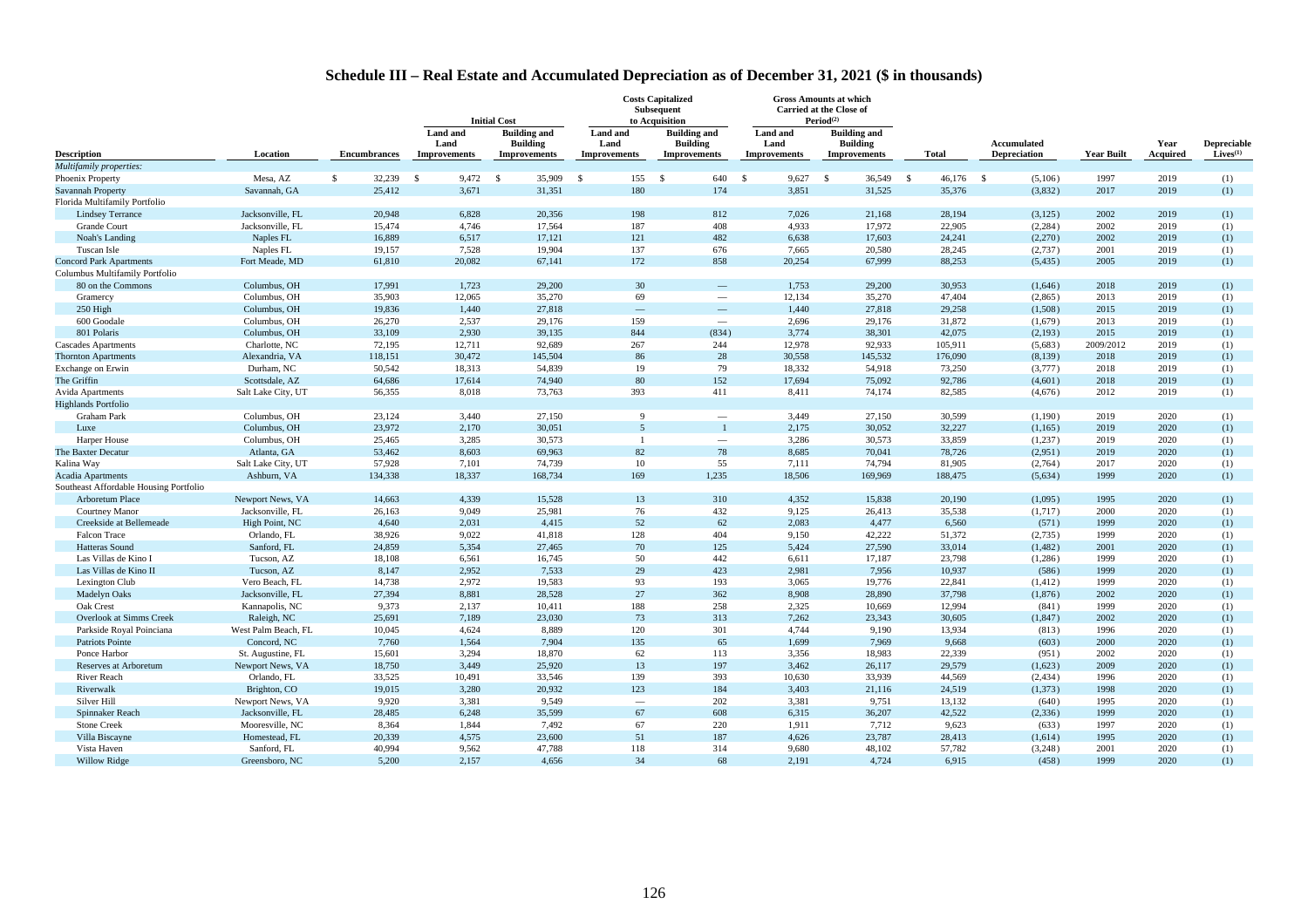| <b>Building and</b><br><b>Land and</b><br><b>Land</b> and<br><b>Building and</b><br><b>Land</b> and<br><b>Building and</b><br><b>Building</b><br><b>Building</b><br><b>Building</b><br>Depreciable<br>Land<br>Land<br>Land<br>Accumulated<br>Year<br>$Lives^{(1)}$<br>Total<br><b>Depreciation</b><br>Acquired<br>Description<br>Location<br><b>Encumbrances</b><br><b>Improvements</b><br><b>Year Built</b><br><b>Improvements</b><br><b>Improvements</b><br><b>Improvements</b><br><b>Improvements</b><br><b>Improvements</b><br>Mid-Atlantic Affordable Housing<br>Portfolio<br>42<br>Memphis, TN<br>7,547<br>2,591<br>7,180<br>118<br>2,633<br>7,298<br>9,931<br>(368)<br>1997<br>2020<br>Autumn Ridge<br>(1)<br>32<br>72<br>9,840<br>2,724<br>10,005<br>2,756<br>10,077<br>12,833<br>(543)<br>1999<br>2020<br>Autumn Wind<br>Winchester, VA<br>(1)<br>$7\phantom{.0}$<br>4,285<br>169<br>18,075<br>4,292<br>18,244<br>22,536<br>(799)<br>1998<br>2020<br>Bridgeport<br>Hampton, VA<br>17,130<br>(1)<br>3,389<br>14,530<br>37<br>159<br>14,689<br>Holland, MI<br>13,680<br>3,426<br>18,115<br>(704)<br>2000<br>2020<br>Cascade Village<br>(1)<br>54<br>Harrisonburg, VA<br>7,920<br>2,694<br>7,540<br>65<br>2,748<br>7,605<br>10,353<br>(425)<br>1998<br>2020<br>Chestnut Ridge I<br>(1)<br>10<br>Harrisonburg, VA<br>3,840<br>1,328<br>3,682<br>41<br>1,338<br>3,723<br>5,061<br>(213)<br>1999<br>2020<br>Chestnut Ridge II<br>(1)<br>Columbia Hills<br>Columbia, TN<br>9,740<br>2,871<br>9,816<br>91<br>321<br>2,962<br>10,137<br>13,099<br>(527)<br>1997<br>2020<br>(1)<br>47<br>Fredericksburg, VA<br>4,358<br>30,470<br>156<br>4,405<br>30,626<br>35,031<br>1999<br>2020<br>Crestview<br>26,720<br>(1,313)<br>(1)<br><b>Dominion Pines</b><br>2,896<br>12,516<br>160<br>2,896<br>12,676<br>15,572<br>(565)<br>1994<br>2020<br>Chesapeake, VA<br>11,755<br>(1)<br>$\overline{\phantom{m}}$<br>13<br>123<br>1,876<br>1,889<br>10,584<br>12,473<br>(536)<br>1998<br><b>Falcon Pointe</b><br>Rosenberg, TX<br>9,440<br>10,461<br>2020<br>(1)<br>Durham, NC<br>10,333<br>2,524<br>10,986<br>$\overline{3}$<br>90<br>2,527<br>11,076<br>1998<br>Foxridge<br>13,603<br>(539)<br>2020<br>(1)<br>Midlothian, VA<br>2,703<br>52<br>43<br>Genito Glen<br>10,960<br>11,559<br>2,755<br>11,602<br>14,357<br>(555)<br>1998<br>2020<br>(1)<br>Kings Ridge<br>Newport News, VA<br>15,572<br>4,729<br>15,539<br>122<br>191<br>4,851<br>15,730<br>20,581<br>(789)<br>1996<br>2020<br>(1)<br>59<br>175<br>Las Villas de Leon<br>San Antonio, TX<br>7,560<br>2,347<br>7,458<br>2,406<br>7,633<br>10,039<br>(408)<br>2000<br>2020<br>(1)<br>59<br>12,556<br>1,827<br>14,664<br>24<br>1,851<br>14,723<br>16,574<br>1998<br>2020<br>Landing at Markhams Grant I<br>Woodbridge, VA<br>(626)<br>(1)<br>38<br>82<br>Woodbridge, VA<br>18,107<br>3,198<br>20,424<br>3,236<br>20,506<br>23,742<br>(897)<br>2000<br>2020<br>Landing at Markhams Grant II<br>(1)<br>24,580<br>3,592<br>28,539<br>24<br>131<br>32,286<br>Landing at Markhams Grant III<br>Woodbridge, VA<br>3,616<br>28,670<br>(1, 149)<br>2002<br>2020<br>(1)<br>31<br>148<br>4,347<br>22,105<br>(966)<br>1997<br>Ocean Gate<br>Virginia Beach, VA<br>20,080<br>21,957<br>4,378<br>26,483<br>2020<br>(1)<br>12<br>1,876<br>12,739<br>21<br>1,888<br>Parkview<br>Huntersville, NC<br>11,191<br>12,760<br>14,648<br>(551)<br>1996<br>2020<br>(1)<br>19<br>137<br>Raleigh, NC<br>21,150<br><b>River Birch</b><br>19,411<br>4,168<br>4,187<br>21,287<br>25,474<br>(891)<br>1996<br>2020<br>(1)<br>30<br>River Park Place<br>Vero Beach, FL<br>8,538<br>2,661<br>8,425<br>109<br>2,691<br>8,534<br>11,225<br>(442)<br>1998<br>2020<br>(1)<br>13<br>2,746<br>112<br><b>Soldiers Ridge</b><br>Manassas, VA<br>20,092<br>23,544<br>2,759<br>23,656<br>26,415<br>(940)<br>1996<br>2020<br>(1)<br>South Main<br>Manassas, VA<br>2,001<br>12,687<br>38<br>49<br>2,039<br>12,736<br>14,775<br>(560)<br>1999<br>2020<br>11,241<br>(1)<br>8,800<br>55<br>93<br>Saginaw, MI<br>4,176<br>7,229<br>4,231<br>7,322<br>11,553<br>(458)<br>1999<br>2020<br>(1)<br><b>Sterling Crest</b><br>43<br>Stafford, VA<br>28,880<br>3,963<br>33,721<br>88<br>4,006<br>33,809<br>37,815<br>Stonegate<br>(1,342)<br>1998<br>2020<br>(1)<br>3,571<br>16,250<br>11<br>124<br>Woodbridge<br>Chesapeake, VA<br>15,125<br>3,582<br>16,374<br>19,956<br>(695)<br>1994<br>2020<br>(1)<br>Woodburn I<br>Manassas, VA<br>3,365<br>13<br>105<br>28,320<br>24,112<br>28,215<br>3,378<br>31,698<br>(1,159)<br>1998<br>2020<br>(1)<br>36<br>55<br>Woodburn II<br>Manassas, VA<br>15,250<br>2,525<br>17,409<br>17,464<br>(739)<br>1998<br>2020<br>(1)<br>2,561<br>20,025<br>Florida Affordable Housing Portfolio II<br>Jacksonville, FL<br>24,172<br>4,743<br>26,758<br>87<br>2.890<br>4.830<br>Leigh Meadows<br>29,648<br>34,478<br>(1,189)<br>1997<br>2020<br>(1)<br>Jacksonville, FL<br><b>Holly Cove</b><br>20,619<br>3,854<br>23,149<br>15<br>2,100<br>3,869<br>25,249<br>29,118<br>(1,073)<br>1996<br>2020<br>(1)<br>4,307<br>27,346<br>80<br>2,399<br>34,132<br>2004<br>2020<br>Thomas Chase<br>Jacksonville, FL<br>24,203<br>4,387<br>29,745<br>(1,171)<br>(1)<br>52<br>Camri Green<br>Jacksonville, FL<br>16,846<br>3,695<br>18,200<br>1,641<br>19,841<br>23,588<br>(895)<br>2004<br>3,747<br>2020<br>(1)<br>Southeast Affordable Housing Portfolio II<br>48<br>12,483<br>4,058<br>13,749<br>4.058<br>13,797<br>17,855<br>(436)<br>1998<br><b>Culpeper Commons</b><br>Culpeper, VA<br>2021<br>(1)<br>$\overline{\phantom{m}}$<br>5<br>78<br><b>England Run</b><br>Fredericksburg, VA<br>18,812<br>3,857<br>23,614<br>3,862<br>23,692<br>27,554<br>(579)<br>2001<br>2021<br>(1)<br>47<br>Elkton, MD<br>16,353<br>27<br>22,412<br>Glen Creek<br>15,263<br>5.985<br>6,032<br>16.380<br>(545)<br>2002<br>2021<br>(1)<br>4,159<br>16<br>111<br>4,175<br>27,329<br>31,504<br>Glen Ridge<br>Woodbridge, VA<br>21,667<br>27,218<br>(603)<br>1996<br>2021<br>(1)<br>84<br>Kissimmee, FL<br>34,904<br>9,361<br>41,265<br>21<br>9,382<br>41,349<br>50,731<br>(983)<br>2003<br>2021<br>(1)<br><b>Grande Court Boggy</b><br>2,650<br>21,475<br>$7\phantom{.0}$<br>26<br>2,657<br>21,501<br>24,158<br>(537)<br>2021<br>Magnolia Creste<br>Dallas, GA<br>16,438<br>2001<br>(1)<br>18<br>35<br>Magnolia Village<br>Lawrenceville, GA<br>15,783<br>5,107<br>16,645<br>5,125<br>16,680<br>21,805<br>(531)<br>2002<br>2021<br>(1) |  |  | <b>Initial Cost</b> | <b>Costs Capitalized</b><br>Subsequent<br>to Acquisition | <b>Gross Amounts at which</b><br>Carried at the Close of<br>Period <sup>(2)</sup> |  |  |  |
|-----------------------------------------------------------------------------------------------------------------------------------------------------------------------------------------------------------------------------------------------------------------------------------------------------------------------------------------------------------------------------------------------------------------------------------------------------------------------------------------------------------------------------------------------------------------------------------------------------------------------------------------------------------------------------------------------------------------------------------------------------------------------------------------------------------------------------------------------------------------------------------------------------------------------------------------------------------------------------------------------------------------------------------------------------------------------------------------------------------------------------------------------------------------------------------------------------------------------------------------------------------------------------------------------------------------------------------------------------------------------------------------------------------------------------------------------------------------------------------------------------------------------------------------------------------------------------------------------------------------------------------------------------------------------------------------------------------------------------------------------------------------------------------------------------------------------------------------------------------------------------------------------------------------------------------------------------------------------------------------------------------------------------------------------------------------------------------------------------------------------------------------------------------------------------------------------------------------------------------------------------------------------------------------------------------------------------------------------------------------------------------------------------------------------------------------------------------------------------------------------------------------------------------------------------------------------------------------------------------------------------------------------------------------------------------------------------------------------------------------------------------------------------------------------------------------------------------------------------------------------------------------------------------------------------------------------------------------------------------------------------------------------------------------------------------------------------------------------------------------------------------------------------------------------------------------------------------------------------------------------------------------------------------------------------------------------------------------------------------------------------------------------------------------------------------------------------------------------------------------------------------------------------------------------------------------------------------------------------------------------------------------------------------------------------------------------------------------------------------------------------------------------------------------------------------------------------------------------------------------------------------------------------------------------------------------------------------------------------------------------------------------------------------------------------------------------------------------------------------------------------------------------------------------------------------------------------------------------------------------------------------------------------------------------------------------------------------------------------------------------------------------------------------------------------------------------------------------------------------------------------------------------------------------------------------------------------------------------------------------------------------------------------------------------------------------------------------------------------------------------------------------------------------------------------------------------------------------------------------------------------------------------------------------------------------------------------------------------------------------------------------------------------------------------------------------------------------------------------------------------------------------------------------------------------------------------------------------------------------------------------------------------------------------------------------------------------------------------------------------------------------------------------------------------------------------------------------------------------------------------------------------------------------------------------------------------------------------------------------------------------------------------------------------------------------------------------------------------------------------------------------------------------------------------------------------------------------------------------------------------------------------------------------------------------------------------------------------------------------------------------------------------------------------------------------------------------------------------------------------------------------------------------------------------------------------------------------------------------------------------------------------------------------------------------------------------------------------------------------------------------------------------------------------------|--|--|---------------------|----------------------------------------------------------|-----------------------------------------------------------------------------------|--|--|--|
|                                                                                                                                                                                                                                                                                                                                                                                                                                                                                                                                                                                                                                                                                                                                                                                                                                                                                                                                                                                                                                                                                                                                                                                                                                                                                                                                                                                                                                                                                                                                                                                                                                                                                                                                                                                                                                                                                                                                                                                                                                                                                                                                                                                                                                                                                                                                                                                                                                                                                                                                                                                                                                                                                                                                                                                                                                                                                                                                                                                                                                                                                                                                                                                                                                                                                                                                                                                                                                                                                                                                                                                                                                                                                                                                                                                                                                                                                                                                                                                                                                                                                                                                                                                                                                                                                                                                                                                                                                                                                                                                                                                                                                                                                                                                                                                                                                                                                                                                                                                                                                                                                                                                                                                                                                                                                                                                                                                                                                                                                                                                                                                                                                                                                                                                                                                                                                                                                                                                                                                                                                                                                                                                                                                                                                                                                                                                                                                                                       |  |  |                     |                                                          |                                                                                   |  |  |  |
|                                                                                                                                                                                                                                                                                                                                                                                                                                                                                                                                                                                                                                                                                                                                                                                                                                                                                                                                                                                                                                                                                                                                                                                                                                                                                                                                                                                                                                                                                                                                                                                                                                                                                                                                                                                                                                                                                                                                                                                                                                                                                                                                                                                                                                                                                                                                                                                                                                                                                                                                                                                                                                                                                                                                                                                                                                                                                                                                                                                                                                                                                                                                                                                                                                                                                                                                                                                                                                                                                                                                                                                                                                                                                                                                                                                                                                                                                                                                                                                                                                                                                                                                                                                                                                                                                                                                                                                                                                                                                                                                                                                                                                                                                                                                                                                                                                                                                                                                                                                                                                                                                                                                                                                                                                                                                                                                                                                                                                                                                                                                                                                                                                                                                                                                                                                                                                                                                                                                                                                                                                                                                                                                                                                                                                                                                                                                                                                                                       |  |  |                     |                                                          |                                                                                   |  |  |  |
|                                                                                                                                                                                                                                                                                                                                                                                                                                                                                                                                                                                                                                                                                                                                                                                                                                                                                                                                                                                                                                                                                                                                                                                                                                                                                                                                                                                                                                                                                                                                                                                                                                                                                                                                                                                                                                                                                                                                                                                                                                                                                                                                                                                                                                                                                                                                                                                                                                                                                                                                                                                                                                                                                                                                                                                                                                                                                                                                                                                                                                                                                                                                                                                                                                                                                                                                                                                                                                                                                                                                                                                                                                                                                                                                                                                                                                                                                                                                                                                                                                                                                                                                                                                                                                                                                                                                                                                                                                                                                                                                                                                                                                                                                                                                                                                                                                                                                                                                                                                                                                                                                                                                                                                                                                                                                                                                                                                                                                                                                                                                                                                                                                                                                                                                                                                                                                                                                                                                                                                                                                                                                                                                                                                                                                                                                                                                                                                                                       |  |  |                     |                                                          |                                                                                   |  |  |  |
|                                                                                                                                                                                                                                                                                                                                                                                                                                                                                                                                                                                                                                                                                                                                                                                                                                                                                                                                                                                                                                                                                                                                                                                                                                                                                                                                                                                                                                                                                                                                                                                                                                                                                                                                                                                                                                                                                                                                                                                                                                                                                                                                                                                                                                                                                                                                                                                                                                                                                                                                                                                                                                                                                                                                                                                                                                                                                                                                                                                                                                                                                                                                                                                                                                                                                                                                                                                                                                                                                                                                                                                                                                                                                                                                                                                                                                                                                                                                                                                                                                                                                                                                                                                                                                                                                                                                                                                                                                                                                                                                                                                                                                                                                                                                                                                                                                                                                                                                                                                                                                                                                                                                                                                                                                                                                                                                                                                                                                                                                                                                                                                                                                                                                                                                                                                                                                                                                                                                                                                                                                                                                                                                                                                                                                                                                                                                                                                                                       |  |  |                     |                                                          |                                                                                   |  |  |  |
|                                                                                                                                                                                                                                                                                                                                                                                                                                                                                                                                                                                                                                                                                                                                                                                                                                                                                                                                                                                                                                                                                                                                                                                                                                                                                                                                                                                                                                                                                                                                                                                                                                                                                                                                                                                                                                                                                                                                                                                                                                                                                                                                                                                                                                                                                                                                                                                                                                                                                                                                                                                                                                                                                                                                                                                                                                                                                                                                                                                                                                                                                                                                                                                                                                                                                                                                                                                                                                                                                                                                                                                                                                                                                                                                                                                                                                                                                                                                                                                                                                                                                                                                                                                                                                                                                                                                                                                                                                                                                                                                                                                                                                                                                                                                                                                                                                                                                                                                                                                                                                                                                                                                                                                                                                                                                                                                                                                                                                                                                                                                                                                                                                                                                                                                                                                                                                                                                                                                                                                                                                                                                                                                                                                                                                                                                                                                                                                                                       |  |  |                     |                                                          |                                                                                   |  |  |  |
|                                                                                                                                                                                                                                                                                                                                                                                                                                                                                                                                                                                                                                                                                                                                                                                                                                                                                                                                                                                                                                                                                                                                                                                                                                                                                                                                                                                                                                                                                                                                                                                                                                                                                                                                                                                                                                                                                                                                                                                                                                                                                                                                                                                                                                                                                                                                                                                                                                                                                                                                                                                                                                                                                                                                                                                                                                                                                                                                                                                                                                                                                                                                                                                                                                                                                                                                                                                                                                                                                                                                                                                                                                                                                                                                                                                                                                                                                                                                                                                                                                                                                                                                                                                                                                                                                                                                                                                                                                                                                                                                                                                                                                                                                                                                                                                                                                                                                                                                                                                                                                                                                                                                                                                                                                                                                                                                                                                                                                                                                                                                                                                                                                                                                                                                                                                                                                                                                                                                                                                                                                                                                                                                                                                                                                                                                                                                                                                                                       |  |  |                     |                                                          |                                                                                   |  |  |  |
|                                                                                                                                                                                                                                                                                                                                                                                                                                                                                                                                                                                                                                                                                                                                                                                                                                                                                                                                                                                                                                                                                                                                                                                                                                                                                                                                                                                                                                                                                                                                                                                                                                                                                                                                                                                                                                                                                                                                                                                                                                                                                                                                                                                                                                                                                                                                                                                                                                                                                                                                                                                                                                                                                                                                                                                                                                                                                                                                                                                                                                                                                                                                                                                                                                                                                                                                                                                                                                                                                                                                                                                                                                                                                                                                                                                                                                                                                                                                                                                                                                                                                                                                                                                                                                                                                                                                                                                                                                                                                                                                                                                                                                                                                                                                                                                                                                                                                                                                                                                                                                                                                                                                                                                                                                                                                                                                                                                                                                                                                                                                                                                                                                                                                                                                                                                                                                                                                                                                                                                                                                                                                                                                                                                                                                                                                                                                                                                                                       |  |  |                     |                                                          |                                                                                   |  |  |  |
|                                                                                                                                                                                                                                                                                                                                                                                                                                                                                                                                                                                                                                                                                                                                                                                                                                                                                                                                                                                                                                                                                                                                                                                                                                                                                                                                                                                                                                                                                                                                                                                                                                                                                                                                                                                                                                                                                                                                                                                                                                                                                                                                                                                                                                                                                                                                                                                                                                                                                                                                                                                                                                                                                                                                                                                                                                                                                                                                                                                                                                                                                                                                                                                                                                                                                                                                                                                                                                                                                                                                                                                                                                                                                                                                                                                                                                                                                                                                                                                                                                                                                                                                                                                                                                                                                                                                                                                                                                                                                                                                                                                                                                                                                                                                                                                                                                                                                                                                                                                                                                                                                                                                                                                                                                                                                                                                                                                                                                                                                                                                                                                                                                                                                                                                                                                                                                                                                                                                                                                                                                                                                                                                                                                                                                                                                                                                                                                                                       |  |  |                     |                                                          |                                                                                   |  |  |  |
|                                                                                                                                                                                                                                                                                                                                                                                                                                                                                                                                                                                                                                                                                                                                                                                                                                                                                                                                                                                                                                                                                                                                                                                                                                                                                                                                                                                                                                                                                                                                                                                                                                                                                                                                                                                                                                                                                                                                                                                                                                                                                                                                                                                                                                                                                                                                                                                                                                                                                                                                                                                                                                                                                                                                                                                                                                                                                                                                                                                                                                                                                                                                                                                                                                                                                                                                                                                                                                                                                                                                                                                                                                                                                                                                                                                                                                                                                                                                                                                                                                                                                                                                                                                                                                                                                                                                                                                                                                                                                                                                                                                                                                                                                                                                                                                                                                                                                                                                                                                                                                                                                                                                                                                                                                                                                                                                                                                                                                                                                                                                                                                                                                                                                                                                                                                                                                                                                                                                                                                                                                                                                                                                                                                                                                                                                                                                                                                                                       |  |  |                     |                                                          |                                                                                   |  |  |  |
|                                                                                                                                                                                                                                                                                                                                                                                                                                                                                                                                                                                                                                                                                                                                                                                                                                                                                                                                                                                                                                                                                                                                                                                                                                                                                                                                                                                                                                                                                                                                                                                                                                                                                                                                                                                                                                                                                                                                                                                                                                                                                                                                                                                                                                                                                                                                                                                                                                                                                                                                                                                                                                                                                                                                                                                                                                                                                                                                                                                                                                                                                                                                                                                                                                                                                                                                                                                                                                                                                                                                                                                                                                                                                                                                                                                                                                                                                                                                                                                                                                                                                                                                                                                                                                                                                                                                                                                                                                                                                                                                                                                                                                                                                                                                                                                                                                                                                                                                                                                                                                                                                                                                                                                                                                                                                                                                                                                                                                                                                                                                                                                                                                                                                                                                                                                                                                                                                                                                                                                                                                                                                                                                                                                                                                                                                                                                                                                                                       |  |  |                     |                                                          |                                                                                   |  |  |  |
|                                                                                                                                                                                                                                                                                                                                                                                                                                                                                                                                                                                                                                                                                                                                                                                                                                                                                                                                                                                                                                                                                                                                                                                                                                                                                                                                                                                                                                                                                                                                                                                                                                                                                                                                                                                                                                                                                                                                                                                                                                                                                                                                                                                                                                                                                                                                                                                                                                                                                                                                                                                                                                                                                                                                                                                                                                                                                                                                                                                                                                                                                                                                                                                                                                                                                                                                                                                                                                                                                                                                                                                                                                                                                                                                                                                                                                                                                                                                                                                                                                                                                                                                                                                                                                                                                                                                                                                                                                                                                                                                                                                                                                                                                                                                                                                                                                                                                                                                                                                                                                                                                                                                                                                                                                                                                                                                                                                                                                                                                                                                                                                                                                                                                                                                                                                                                                                                                                                                                                                                                                                                                                                                                                                                                                                                                                                                                                                                                       |  |  |                     |                                                          |                                                                                   |  |  |  |
|                                                                                                                                                                                                                                                                                                                                                                                                                                                                                                                                                                                                                                                                                                                                                                                                                                                                                                                                                                                                                                                                                                                                                                                                                                                                                                                                                                                                                                                                                                                                                                                                                                                                                                                                                                                                                                                                                                                                                                                                                                                                                                                                                                                                                                                                                                                                                                                                                                                                                                                                                                                                                                                                                                                                                                                                                                                                                                                                                                                                                                                                                                                                                                                                                                                                                                                                                                                                                                                                                                                                                                                                                                                                                                                                                                                                                                                                                                                                                                                                                                                                                                                                                                                                                                                                                                                                                                                                                                                                                                                                                                                                                                                                                                                                                                                                                                                                                                                                                                                                                                                                                                                                                                                                                                                                                                                                                                                                                                                                                                                                                                                                                                                                                                                                                                                                                                                                                                                                                                                                                                                                                                                                                                                                                                                                                                                                                                                                                       |  |  |                     |                                                          |                                                                                   |  |  |  |
|                                                                                                                                                                                                                                                                                                                                                                                                                                                                                                                                                                                                                                                                                                                                                                                                                                                                                                                                                                                                                                                                                                                                                                                                                                                                                                                                                                                                                                                                                                                                                                                                                                                                                                                                                                                                                                                                                                                                                                                                                                                                                                                                                                                                                                                                                                                                                                                                                                                                                                                                                                                                                                                                                                                                                                                                                                                                                                                                                                                                                                                                                                                                                                                                                                                                                                                                                                                                                                                                                                                                                                                                                                                                                                                                                                                                                                                                                                                                                                                                                                                                                                                                                                                                                                                                                                                                                                                                                                                                                                                                                                                                                                                                                                                                                                                                                                                                                                                                                                                                                                                                                                                                                                                                                                                                                                                                                                                                                                                                                                                                                                                                                                                                                                                                                                                                                                                                                                                                                                                                                                                                                                                                                                                                                                                                                                                                                                                                                       |  |  |                     |                                                          |                                                                                   |  |  |  |
|                                                                                                                                                                                                                                                                                                                                                                                                                                                                                                                                                                                                                                                                                                                                                                                                                                                                                                                                                                                                                                                                                                                                                                                                                                                                                                                                                                                                                                                                                                                                                                                                                                                                                                                                                                                                                                                                                                                                                                                                                                                                                                                                                                                                                                                                                                                                                                                                                                                                                                                                                                                                                                                                                                                                                                                                                                                                                                                                                                                                                                                                                                                                                                                                                                                                                                                                                                                                                                                                                                                                                                                                                                                                                                                                                                                                                                                                                                                                                                                                                                                                                                                                                                                                                                                                                                                                                                                                                                                                                                                                                                                                                                                                                                                                                                                                                                                                                                                                                                                                                                                                                                                                                                                                                                                                                                                                                                                                                                                                                                                                                                                                                                                                                                                                                                                                                                                                                                                                                                                                                                                                                                                                                                                                                                                                                                                                                                                                                       |  |  |                     |                                                          |                                                                                   |  |  |  |
|                                                                                                                                                                                                                                                                                                                                                                                                                                                                                                                                                                                                                                                                                                                                                                                                                                                                                                                                                                                                                                                                                                                                                                                                                                                                                                                                                                                                                                                                                                                                                                                                                                                                                                                                                                                                                                                                                                                                                                                                                                                                                                                                                                                                                                                                                                                                                                                                                                                                                                                                                                                                                                                                                                                                                                                                                                                                                                                                                                                                                                                                                                                                                                                                                                                                                                                                                                                                                                                                                                                                                                                                                                                                                                                                                                                                                                                                                                                                                                                                                                                                                                                                                                                                                                                                                                                                                                                                                                                                                                                                                                                                                                                                                                                                                                                                                                                                                                                                                                                                                                                                                                                                                                                                                                                                                                                                                                                                                                                                                                                                                                                                                                                                                                                                                                                                                                                                                                                                                                                                                                                                                                                                                                                                                                                                                                                                                                                                                       |  |  |                     |                                                          |                                                                                   |  |  |  |
|                                                                                                                                                                                                                                                                                                                                                                                                                                                                                                                                                                                                                                                                                                                                                                                                                                                                                                                                                                                                                                                                                                                                                                                                                                                                                                                                                                                                                                                                                                                                                                                                                                                                                                                                                                                                                                                                                                                                                                                                                                                                                                                                                                                                                                                                                                                                                                                                                                                                                                                                                                                                                                                                                                                                                                                                                                                                                                                                                                                                                                                                                                                                                                                                                                                                                                                                                                                                                                                                                                                                                                                                                                                                                                                                                                                                                                                                                                                                                                                                                                                                                                                                                                                                                                                                                                                                                                                                                                                                                                                                                                                                                                                                                                                                                                                                                                                                                                                                                                                                                                                                                                                                                                                                                                                                                                                                                                                                                                                                                                                                                                                                                                                                                                                                                                                                                                                                                                                                                                                                                                                                                                                                                                                                                                                                                                                                                                                                                       |  |  |                     |                                                          |                                                                                   |  |  |  |
|                                                                                                                                                                                                                                                                                                                                                                                                                                                                                                                                                                                                                                                                                                                                                                                                                                                                                                                                                                                                                                                                                                                                                                                                                                                                                                                                                                                                                                                                                                                                                                                                                                                                                                                                                                                                                                                                                                                                                                                                                                                                                                                                                                                                                                                                                                                                                                                                                                                                                                                                                                                                                                                                                                                                                                                                                                                                                                                                                                                                                                                                                                                                                                                                                                                                                                                                                                                                                                                                                                                                                                                                                                                                                                                                                                                                                                                                                                                                                                                                                                                                                                                                                                                                                                                                                                                                                                                                                                                                                                                                                                                                                                                                                                                                                                                                                                                                                                                                                                                                                                                                                                                                                                                                                                                                                                                                                                                                                                                                                                                                                                                                                                                                                                                                                                                                                                                                                                                                                                                                                                                                                                                                                                                                                                                                                                                                                                                                                       |  |  |                     |                                                          |                                                                                   |  |  |  |
|                                                                                                                                                                                                                                                                                                                                                                                                                                                                                                                                                                                                                                                                                                                                                                                                                                                                                                                                                                                                                                                                                                                                                                                                                                                                                                                                                                                                                                                                                                                                                                                                                                                                                                                                                                                                                                                                                                                                                                                                                                                                                                                                                                                                                                                                                                                                                                                                                                                                                                                                                                                                                                                                                                                                                                                                                                                                                                                                                                                                                                                                                                                                                                                                                                                                                                                                                                                                                                                                                                                                                                                                                                                                                                                                                                                                                                                                                                                                                                                                                                                                                                                                                                                                                                                                                                                                                                                                                                                                                                                                                                                                                                                                                                                                                                                                                                                                                                                                                                                                                                                                                                                                                                                                                                                                                                                                                                                                                                                                                                                                                                                                                                                                                                                                                                                                                                                                                                                                                                                                                                                                                                                                                                                                                                                                                                                                                                                                                       |  |  |                     |                                                          |                                                                                   |  |  |  |
|                                                                                                                                                                                                                                                                                                                                                                                                                                                                                                                                                                                                                                                                                                                                                                                                                                                                                                                                                                                                                                                                                                                                                                                                                                                                                                                                                                                                                                                                                                                                                                                                                                                                                                                                                                                                                                                                                                                                                                                                                                                                                                                                                                                                                                                                                                                                                                                                                                                                                                                                                                                                                                                                                                                                                                                                                                                                                                                                                                                                                                                                                                                                                                                                                                                                                                                                                                                                                                                                                                                                                                                                                                                                                                                                                                                                                                                                                                                                                                                                                                                                                                                                                                                                                                                                                                                                                                                                                                                                                                                                                                                                                                                                                                                                                                                                                                                                                                                                                                                                                                                                                                                                                                                                                                                                                                                                                                                                                                                                                                                                                                                                                                                                                                                                                                                                                                                                                                                                                                                                                                                                                                                                                                                                                                                                                                                                                                                                                       |  |  |                     |                                                          |                                                                                   |  |  |  |
|                                                                                                                                                                                                                                                                                                                                                                                                                                                                                                                                                                                                                                                                                                                                                                                                                                                                                                                                                                                                                                                                                                                                                                                                                                                                                                                                                                                                                                                                                                                                                                                                                                                                                                                                                                                                                                                                                                                                                                                                                                                                                                                                                                                                                                                                                                                                                                                                                                                                                                                                                                                                                                                                                                                                                                                                                                                                                                                                                                                                                                                                                                                                                                                                                                                                                                                                                                                                                                                                                                                                                                                                                                                                                                                                                                                                                                                                                                                                                                                                                                                                                                                                                                                                                                                                                                                                                                                                                                                                                                                                                                                                                                                                                                                                                                                                                                                                                                                                                                                                                                                                                                                                                                                                                                                                                                                                                                                                                                                                                                                                                                                                                                                                                                                                                                                                                                                                                                                                                                                                                                                                                                                                                                                                                                                                                                                                                                                                                       |  |  |                     |                                                          |                                                                                   |  |  |  |
|                                                                                                                                                                                                                                                                                                                                                                                                                                                                                                                                                                                                                                                                                                                                                                                                                                                                                                                                                                                                                                                                                                                                                                                                                                                                                                                                                                                                                                                                                                                                                                                                                                                                                                                                                                                                                                                                                                                                                                                                                                                                                                                                                                                                                                                                                                                                                                                                                                                                                                                                                                                                                                                                                                                                                                                                                                                                                                                                                                                                                                                                                                                                                                                                                                                                                                                                                                                                                                                                                                                                                                                                                                                                                                                                                                                                                                                                                                                                                                                                                                                                                                                                                                                                                                                                                                                                                                                                                                                                                                                                                                                                                                                                                                                                                                                                                                                                                                                                                                                                                                                                                                                                                                                                                                                                                                                                                                                                                                                                                                                                                                                                                                                                                                                                                                                                                                                                                                                                                                                                                                                                                                                                                                                                                                                                                                                                                                                                                       |  |  |                     |                                                          |                                                                                   |  |  |  |
|                                                                                                                                                                                                                                                                                                                                                                                                                                                                                                                                                                                                                                                                                                                                                                                                                                                                                                                                                                                                                                                                                                                                                                                                                                                                                                                                                                                                                                                                                                                                                                                                                                                                                                                                                                                                                                                                                                                                                                                                                                                                                                                                                                                                                                                                                                                                                                                                                                                                                                                                                                                                                                                                                                                                                                                                                                                                                                                                                                                                                                                                                                                                                                                                                                                                                                                                                                                                                                                                                                                                                                                                                                                                                                                                                                                                                                                                                                                                                                                                                                                                                                                                                                                                                                                                                                                                                                                                                                                                                                                                                                                                                                                                                                                                                                                                                                                                                                                                                                                                                                                                                                                                                                                                                                                                                                                                                                                                                                                                                                                                                                                                                                                                                                                                                                                                                                                                                                                                                                                                                                                                                                                                                                                                                                                                                                                                                                                                                       |  |  |                     |                                                          |                                                                                   |  |  |  |
|                                                                                                                                                                                                                                                                                                                                                                                                                                                                                                                                                                                                                                                                                                                                                                                                                                                                                                                                                                                                                                                                                                                                                                                                                                                                                                                                                                                                                                                                                                                                                                                                                                                                                                                                                                                                                                                                                                                                                                                                                                                                                                                                                                                                                                                                                                                                                                                                                                                                                                                                                                                                                                                                                                                                                                                                                                                                                                                                                                                                                                                                                                                                                                                                                                                                                                                                                                                                                                                                                                                                                                                                                                                                                                                                                                                                                                                                                                                                                                                                                                                                                                                                                                                                                                                                                                                                                                                                                                                                                                                                                                                                                                                                                                                                                                                                                                                                                                                                                                                                                                                                                                                                                                                                                                                                                                                                                                                                                                                                                                                                                                                                                                                                                                                                                                                                                                                                                                                                                                                                                                                                                                                                                                                                                                                                                                                                                                                                                       |  |  |                     |                                                          |                                                                                   |  |  |  |
|                                                                                                                                                                                                                                                                                                                                                                                                                                                                                                                                                                                                                                                                                                                                                                                                                                                                                                                                                                                                                                                                                                                                                                                                                                                                                                                                                                                                                                                                                                                                                                                                                                                                                                                                                                                                                                                                                                                                                                                                                                                                                                                                                                                                                                                                                                                                                                                                                                                                                                                                                                                                                                                                                                                                                                                                                                                                                                                                                                                                                                                                                                                                                                                                                                                                                                                                                                                                                                                                                                                                                                                                                                                                                                                                                                                                                                                                                                                                                                                                                                                                                                                                                                                                                                                                                                                                                                                                                                                                                                                                                                                                                                                                                                                                                                                                                                                                                                                                                                                                                                                                                                                                                                                                                                                                                                                                                                                                                                                                                                                                                                                                                                                                                                                                                                                                                                                                                                                                                                                                                                                                                                                                                                                                                                                                                                                                                                                                                       |  |  |                     |                                                          |                                                                                   |  |  |  |
|                                                                                                                                                                                                                                                                                                                                                                                                                                                                                                                                                                                                                                                                                                                                                                                                                                                                                                                                                                                                                                                                                                                                                                                                                                                                                                                                                                                                                                                                                                                                                                                                                                                                                                                                                                                                                                                                                                                                                                                                                                                                                                                                                                                                                                                                                                                                                                                                                                                                                                                                                                                                                                                                                                                                                                                                                                                                                                                                                                                                                                                                                                                                                                                                                                                                                                                                                                                                                                                                                                                                                                                                                                                                                                                                                                                                                                                                                                                                                                                                                                                                                                                                                                                                                                                                                                                                                                                                                                                                                                                                                                                                                                                                                                                                                                                                                                                                                                                                                                                                                                                                                                                                                                                                                                                                                                                                                                                                                                                                                                                                                                                                                                                                                                                                                                                                                                                                                                                                                                                                                                                                                                                                                                                                                                                                                                                                                                                                                       |  |  |                     |                                                          |                                                                                   |  |  |  |
|                                                                                                                                                                                                                                                                                                                                                                                                                                                                                                                                                                                                                                                                                                                                                                                                                                                                                                                                                                                                                                                                                                                                                                                                                                                                                                                                                                                                                                                                                                                                                                                                                                                                                                                                                                                                                                                                                                                                                                                                                                                                                                                                                                                                                                                                                                                                                                                                                                                                                                                                                                                                                                                                                                                                                                                                                                                                                                                                                                                                                                                                                                                                                                                                                                                                                                                                                                                                                                                                                                                                                                                                                                                                                                                                                                                                                                                                                                                                                                                                                                                                                                                                                                                                                                                                                                                                                                                                                                                                                                                                                                                                                                                                                                                                                                                                                                                                                                                                                                                                                                                                                                                                                                                                                                                                                                                                                                                                                                                                                                                                                                                                                                                                                                                                                                                                                                                                                                                                                                                                                                                                                                                                                                                                                                                                                                                                                                                                                       |  |  |                     |                                                          |                                                                                   |  |  |  |
|                                                                                                                                                                                                                                                                                                                                                                                                                                                                                                                                                                                                                                                                                                                                                                                                                                                                                                                                                                                                                                                                                                                                                                                                                                                                                                                                                                                                                                                                                                                                                                                                                                                                                                                                                                                                                                                                                                                                                                                                                                                                                                                                                                                                                                                                                                                                                                                                                                                                                                                                                                                                                                                                                                                                                                                                                                                                                                                                                                                                                                                                                                                                                                                                                                                                                                                                                                                                                                                                                                                                                                                                                                                                                                                                                                                                                                                                                                                                                                                                                                                                                                                                                                                                                                                                                                                                                                                                                                                                                                                                                                                                                                                                                                                                                                                                                                                                                                                                                                                                                                                                                                                                                                                                                                                                                                                                                                                                                                                                                                                                                                                                                                                                                                                                                                                                                                                                                                                                                                                                                                                                                                                                                                                                                                                                                                                                                                                                                       |  |  |                     |                                                          |                                                                                   |  |  |  |
|                                                                                                                                                                                                                                                                                                                                                                                                                                                                                                                                                                                                                                                                                                                                                                                                                                                                                                                                                                                                                                                                                                                                                                                                                                                                                                                                                                                                                                                                                                                                                                                                                                                                                                                                                                                                                                                                                                                                                                                                                                                                                                                                                                                                                                                                                                                                                                                                                                                                                                                                                                                                                                                                                                                                                                                                                                                                                                                                                                                                                                                                                                                                                                                                                                                                                                                                                                                                                                                                                                                                                                                                                                                                                                                                                                                                                                                                                                                                                                                                                                                                                                                                                                                                                                                                                                                                                                                                                                                                                                                                                                                                                                                                                                                                                                                                                                                                                                                                                                                                                                                                                                                                                                                                                                                                                                                                                                                                                                                                                                                                                                                                                                                                                                                                                                                                                                                                                                                                                                                                                                                                                                                                                                                                                                                                                                                                                                                                                       |  |  |                     |                                                          |                                                                                   |  |  |  |
|                                                                                                                                                                                                                                                                                                                                                                                                                                                                                                                                                                                                                                                                                                                                                                                                                                                                                                                                                                                                                                                                                                                                                                                                                                                                                                                                                                                                                                                                                                                                                                                                                                                                                                                                                                                                                                                                                                                                                                                                                                                                                                                                                                                                                                                                                                                                                                                                                                                                                                                                                                                                                                                                                                                                                                                                                                                                                                                                                                                                                                                                                                                                                                                                                                                                                                                                                                                                                                                                                                                                                                                                                                                                                                                                                                                                                                                                                                                                                                                                                                                                                                                                                                                                                                                                                                                                                                                                                                                                                                                                                                                                                                                                                                                                                                                                                                                                                                                                                                                                                                                                                                                                                                                                                                                                                                                                                                                                                                                                                                                                                                                                                                                                                                                                                                                                                                                                                                                                                                                                                                                                                                                                                                                                                                                                                                                                                                                                                       |  |  |                     |                                                          |                                                                                   |  |  |  |
|                                                                                                                                                                                                                                                                                                                                                                                                                                                                                                                                                                                                                                                                                                                                                                                                                                                                                                                                                                                                                                                                                                                                                                                                                                                                                                                                                                                                                                                                                                                                                                                                                                                                                                                                                                                                                                                                                                                                                                                                                                                                                                                                                                                                                                                                                                                                                                                                                                                                                                                                                                                                                                                                                                                                                                                                                                                                                                                                                                                                                                                                                                                                                                                                                                                                                                                                                                                                                                                                                                                                                                                                                                                                                                                                                                                                                                                                                                                                                                                                                                                                                                                                                                                                                                                                                                                                                                                                                                                                                                                                                                                                                                                                                                                                                                                                                                                                                                                                                                                                                                                                                                                                                                                                                                                                                                                                                                                                                                                                                                                                                                                                                                                                                                                                                                                                                                                                                                                                                                                                                                                                                                                                                                                                                                                                                                                                                                                                                       |  |  |                     |                                                          |                                                                                   |  |  |  |
|                                                                                                                                                                                                                                                                                                                                                                                                                                                                                                                                                                                                                                                                                                                                                                                                                                                                                                                                                                                                                                                                                                                                                                                                                                                                                                                                                                                                                                                                                                                                                                                                                                                                                                                                                                                                                                                                                                                                                                                                                                                                                                                                                                                                                                                                                                                                                                                                                                                                                                                                                                                                                                                                                                                                                                                                                                                                                                                                                                                                                                                                                                                                                                                                                                                                                                                                                                                                                                                                                                                                                                                                                                                                                                                                                                                                                                                                                                                                                                                                                                                                                                                                                                                                                                                                                                                                                                                                                                                                                                                                                                                                                                                                                                                                                                                                                                                                                                                                                                                                                                                                                                                                                                                                                                                                                                                                                                                                                                                                                                                                                                                                                                                                                                                                                                                                                                                                                                                                                                                                                                                                                                                                                                                                                                                                                                                                                                                                                       |  |  |                     |                                                          |                                                                                   |  |  |  |
|                                                                                                                                                                                                                                                                                                                                                                                                                                                                                                                                                                                                                                                                                                                                                                                                                                                                                                                                                                                                                                                                                                                                                                                                                                                                                                                                                                                                                                                                                                                                                                                                                                                                                                                                                                                                                                                                                                                                                                                                                                                                                                                                                                                                                                                                                                                                                                                                                                                                                                                                                                                                                                                                                                                                                                                                                                                                                                                                                                                                                                                                                                                                                                                                                                                                                                                                                                                                                                                                                                                                                                                                                                                                                                                                                                                                                                                                                                                                                                                                                                                                                                                                                                                                                                                                                                                                                                                                                                                                                                                                                                                                                                                                                                                                                                                                                                                                                                                                                                                                                                                                                                                                                                                                                                                                                                                                                                                                                                                                                                                                                                                                                                                                                                                                                                                                                                                                                                                                                                                                                                                                                                                                                                                                                                                                                                                                                                                                                       |  |  |                     |                                                          |                                                                                   |  |  |  |
|                                                                                                                                                                                                                                                                                                                                                                                                                                                                                                                                                                                                                                                                                                                                                                                                                                                                                                                                                                                                                                                                                                                                                                                                                                                                                                                                                                                                                                                                                                                                                                                                                                                                                                                                                                                                                                                                                                                                                                                                                                                                                                                                                                                                                                                                                                                                                                                                                                                                                                                                                                                                                                                                                                                                                                                                                                                                                                                                                                                                                                                                                                                                                                                                                                                                                                                                                                                                                                                                                                                                                                                                                                                                                                                                                                                                                                                                                                                                                                                                                                                                                                                                                                                                                                                                                                                                                                                                                                                                                                                                                                                                                                                                                                                                                                                                                                                                                                                                                                                                                                                                                                                                                                                                                                                                                                                                                                                                                                                                                                                                                                                                                                                                                                                                                                                                                                                                                                                                                                                                                                                                                                                                                                                                                                                                                                                                                                                                                       |  |  |                     |                                                          |                                                                                   |  |  |  |
|                                                                                                                                                                                                                                                                                                                                                                                                                                                                                                                                                                                                                                                                                                                                                                                                                                                                                                                                                                                                                                                                                                                                                                                                                                                                                                                                                                                                                                                                                                                                                                                                                                                                                                                                                                                                                                                                                                                                                                                                                                                                                                                                                                                                                                                                                                                                                                                                                                                                                                                                                                                                                                                                                                                                                                                                                                                                                                                                                                                                                                                                                                                                                                                                                                                                                                                                                                                                                                                                                                                                                                                                                                                                                                                                                                                                                                                                                                                                                                                                                                                                                                                                                                                                                                                                                                                                                                                                                                                                                                                                                                                                                                                                                                                                                                                                                                                                                                                                                                                                                                                                                                                                                                                                                                                                                                                                                                                                                                                                                                                                                                                                                                                                                                                                                                                                                                                                                                                                                                                                                                                                                                                                                                                                                                                                                                                                                                                                                       |  |  |                     |                                                          |                                                                                   |  |  |  |
|                                                                                                                                                                                                                                                                                                                                                                                                                                                                                                                                                                                                                                                                                                                                                                                                                                                                                                                                                                                                                                                                                                                                                                                                                                                                                                                                                                                                                                                                                                                                                                                                                                                                                                                                                                                                                                                                                                                                                                                                                                                                                                                                                                                                                                                                                                                                                                                                                                                                                                                                                                                                                                                                                                                                                                                                                                                                                                                                                                                                                                                                                                                                                                                                                                                                                                                                                                                                                                                                                                                                                                                                                                                                                                                                                                                                                                                                                                                                                                                                                                                                                                                                                                                                                                                                                                                                                                                                                                                                                                                                                                                                                                                                                                                                                                                                                                                                                                                                                                                                                                                                                                                                                                                                                                                                                                                                                                                                                                                                                                                                                                                                                                                                                                                                                                                                                                                                                                                                                                                                                                                                                                                                                                                                                                                                                                                                                                                                                       |  |  |                     |                                                          |                                                                                   |  |  |  |
|                                                                                                                                                                                                                                                                                                                                                                                                                                                                                                                                                                                                                                                                                                                                                                                                                                                                                                                                                                                                                                                                                                                                                                                                                                                                                                                                                                                                                                                                                                                                                                                                                                                                                                                                                                                                                                                                                                                                                                                                                                                                                                                                                                                                                                                                                                                                                                                                                                                                                                                                                                                                                                                                                                                                                                                                                                                                                                                                                                                                                                                                                                                                                                                                                                                                                                                                                                                                                                                                                                                                                                                                                                                                                                                                                                                                                                                                                                                                                                                                                                                                                                                                                                                                                                                                                                                                                                                                                                                                                                                                                                                                                                                                                                                                                                                                                                                                                                                                                                                                                                                                                                                                                                                                                                                                                                                                                                                                                                                                                                                                                                                                                                                                                                                                                                                                                                                                                                                                                                                                                                                                                                                                                                                                                                                                                                                                                                                                                       |  |  |                     |                                                          |                                                                                   |  |  |  |
|                                                                                                                                                                                                                                                                                                                                                                                                                                                                                                                                                                                                                                                                                                                                                                                                                                                                                                                                                                                                                                                                                                                                                                                                                                                                                                                                                                                                                                                                                                                                                                                                                                                                                                                                                                                                                                                                                                                                                                                                                                                                                                                                                                                                                                                                                                                                                                                                                                                                                                                                                                                                                                                                                                                                                                                                                                                                                                                                                                                                                                                                                                                                                                                                                                                                                                                                                                                                                                                                                                                                                                                                                                                                                                                                                                                                                                                                                                                                                                                                                                                                                                                                                                                                                                                                                                                                                                                                                                                                                                                                                                                                                                                                                                                                                                                                                                                                                                                                                                                                                                                                                                                                                                                                                                                                                                                                                                                                                                                                                                                                                                                                                                                                                                                                                                                                                                                                                                                                                                                                                                                                                                                                                                                                                                                                                                                                                                                                                       |  |  |                     |                                                          |                                                                                   |  |  |  |
|                                                                                                                                                                                                                                                                                                                                                                                                                                                                                                                                                                                                                                                                                                                                                                                                                                                                                                                                                                                                                                                                                                                                                                                                                                                                                                                                                                                                                                                                                                                                                                                                                                                                                                                                                                                                                                                                                                                                                                                                                                                                                                                                                                                                                                                                                                                                                                                                                                                                                                                                                                                                                                                                                                                                                                                                                                                                                                                                                                                                                                                                                                                                                                                                                                                                                                                                                                                                                                                                                                                                                                                                                                                                                                                                                                                                                                                                                                                                                                                                                                                                                                                                                                                                                                                                                                                                                                                                                                                                                                                                                                                                                                                                                                                                                                                                                                                                                                                                                                                                                                                                                                                                                                                                                                                                                                                                                                                                                                                                                                                                                                                                                                                                                                                                                                                                                                                                                                                                                                                                                                                                                                                                                                                                                                                                                                                                                                                                                       |  |  |                     |                                                          |                                                                                   |  |  |  |
|                                                                                                                                                                                                                                                                                                                                                                                                                                                                                                                                                                                                                                                                                                                                                                                                                                                                                                                                                                                                                                                                                                                                                                                                                                                                                                                                                                                                                                                                                                                                                                                                                                                                                                                                                                                                                                                                                                                                                                                                                                                                                                                                                                                                                                                                                                                                                                                                                                                                                                                                                                                                                                                                                                                                                                                                                                                                                                                                                                                                                                                                                                                                                                                                                                                                                                                                                                                                                                                                                                                                                                                                                                                                                                                                                                                                                                                                                                                                                                                                                                                                                                                                                                                                                                                                                                                                                                                                                                                                                                                                                                                                                                                                                                                                                                                                                                                                                                                                                                                                                                                                                                                                                                                                                                                                                                                                                                                                                                                                                                                                                                                                                                                                                                                                                                                                                                                                                                                                                                                                                                                                                                                                                                                                                                                                                                                                                                                                                       |  |  |                     |                                                          |                                                                                   |  |  |  |
|                                                                                                                                                                                                                                                                                                                                                                                                                                                                                                                                                                                                                                                                                                                                                                                                                                                                                                                                                                                                                                                                                                                                                                                                                                                                                                                                                                                                                                                                                                                                                                                                                                                                                                                                                                                                                                                                                                                                                                                                                                                                                                                                                                                                                                                                                                                                                                                                                                                                                                                                                                                                                                                                                                                                                                                                                                                                                                                                                                                                                                                                                                                                                                                                                                                                                                                                                                                                                                                                                                                                                                                                                                                                                                                                                                                                                                                                                                                                                                                                                                                                                                                                                                                                                                                                                                                                                                                                                                                                                                                                                                                                                                                                                                                                                                                                                                                                                                                                                                                                                                                                                                                                                                                                                                                                                                                                                                                                                                                                                                                                                                                                                                                                                                                                                                                                                                                                                                                                                                                                                                                                                                                                                                                                                                                                                                                                                                                                                       |  |  |                     |                                                          |                                                                                   |  |  |  |
|                                                                                                                                                                                                                                                                                                                                                                                                                                                                                                                                                                                                                                                                                                                                                                                                                                                                                                                                                                                                                                                                                                                                                                                                                                                                                                                                                                                                                                                                                                                                                                                                                                                                                                                                                                                                                                                                                                                                                                                                                                                                                                                                                                                                                                                                                                                                                                                                                                                                                                                                                                                                                                                                                                                                                                                                                                                                                                                                                                                                                                                                                                                                                                                                                                                                                                                                                                                                                                                                                                                                                                                                                                                                                                                                                                                                                                                                                                                                                                                                                                                                                                                                                                                                                                                                                                                                                                                                                                                                                                                                                                                                                                                                                                                                                                                                                                                                                                                                                                                                                                                                                                                                                                                                                                                                                                                                                                                                                                                                                                                                                                                                                                                                                                                                                                                                                                                                                                                                                                                                                                                                                                                                                                                                                                                                                                                                                                                                                       |  |  |                     |                                                          |                                                                                   |  |  |  |
|                                                                                                                                                                                                                                                                                                                                                                                                                                                                                                                                                                                                                                                                                                                                                                                                                                                                                                                                                                                                                                                                                                                                                                                                                                                                                                                                                                                                                                                                                                                                                                                                                                                                                                                                                                                                                                                                                                                                                                                                                                                                                                                                                                                                                                                                                                                                                                                                                                                                                                                                                                                                                                                                                                                                                                                                                                                                                                                                                                                                                                                                                                                                                                                                                                                                                                                                                                                                                                                                                                                                                                                                                                                                                                                                                                                                                                                                                                                                                                                                                                                                                                                                                                                                                                                                                                                                                                                                                                                                                                                                                                                                                                                                                                                                                                                                                                                                                                                                                                                                                                                                                                                                                                                                                                                                                                                                                                                                                                                                                                                                                                                                                                                                                                                                                                                                                                                                                                                                                                                                                                                                                                                                                                                                                                                                                                                                                                                                                       |  |  |                     |                                                          |                                                                                   |  |  |  |
|                                                                                                                                                                                                                                                                                                                                                                                                                                                                                                                                                                                                                                                                                                                                                                                                                                                                                                                                                                                                                                                                                                                                                                                                                                                                                                                                                                                                                                                                                                                                                                                                                                                                                                                                                                                                                                                                                                                                                                                                                                                                                                                                                                                                                                                                                                                                                                                                                                                                                                                                                                                                                                                                                                                                                                                                                                                                                                                                                                                                                                                                                                                                                                                                                                                                                                                                                                                                                                                                                                                                                                                                                                                                                                                                                                                                                                                                                                                                                                                                                                                                                                                                                                                                                                                                                                                                                                                                                                                                                                                                                                                                                                                                                                                                                                                                                                                                                                                                                                                                                                                                                                                                                                                                                                                                                                                                                                                                                                                                                                                                                                                                                                                                                                                                                                                                                                                                                                                                                                                                                                                                                                                                                                                                                                                                                                                                                                                                                       |  |  |                     |                                                          |                                                                                   |  |  |  |
|                                                                                                                                                                                                                                                                                                                                                                                                                                                                                                                                                                                                                                                                                                                                                                                                                                                                                                                                                                                                                                                                                                                                                                                                                                                                                                                                                                                                                                                                                                                                                                                                                                                                                                                                                                                                                                                                                                                                                                                                                                                                                                                                                                                                                                                                                                                                                                                                                                                                                                                                                                                                                                                                                                                                                                                                                                                                                                                                                                                                                                                                                                                                                                                                                                                                                                                                                                                                                                                                                                                                                                                                                                                                                                                                                                                                                                                                                                                                                                                                                                                                                                                                                                                                                                                                                                                                                                                                                                                                                                                                                                                                                                                                                                                                                                                                                                                                                                                                                                                                                                                                                                                                                                                                                                                                                                                                                                                                                                                                                                                                                                                                                                                                                                                                                                                                                                                                                                                                                                                                                                                                                                                                                                                                                                                                                                                                                                                                                       |  |  |                     |                                                          |                                                                                   |  |  |  |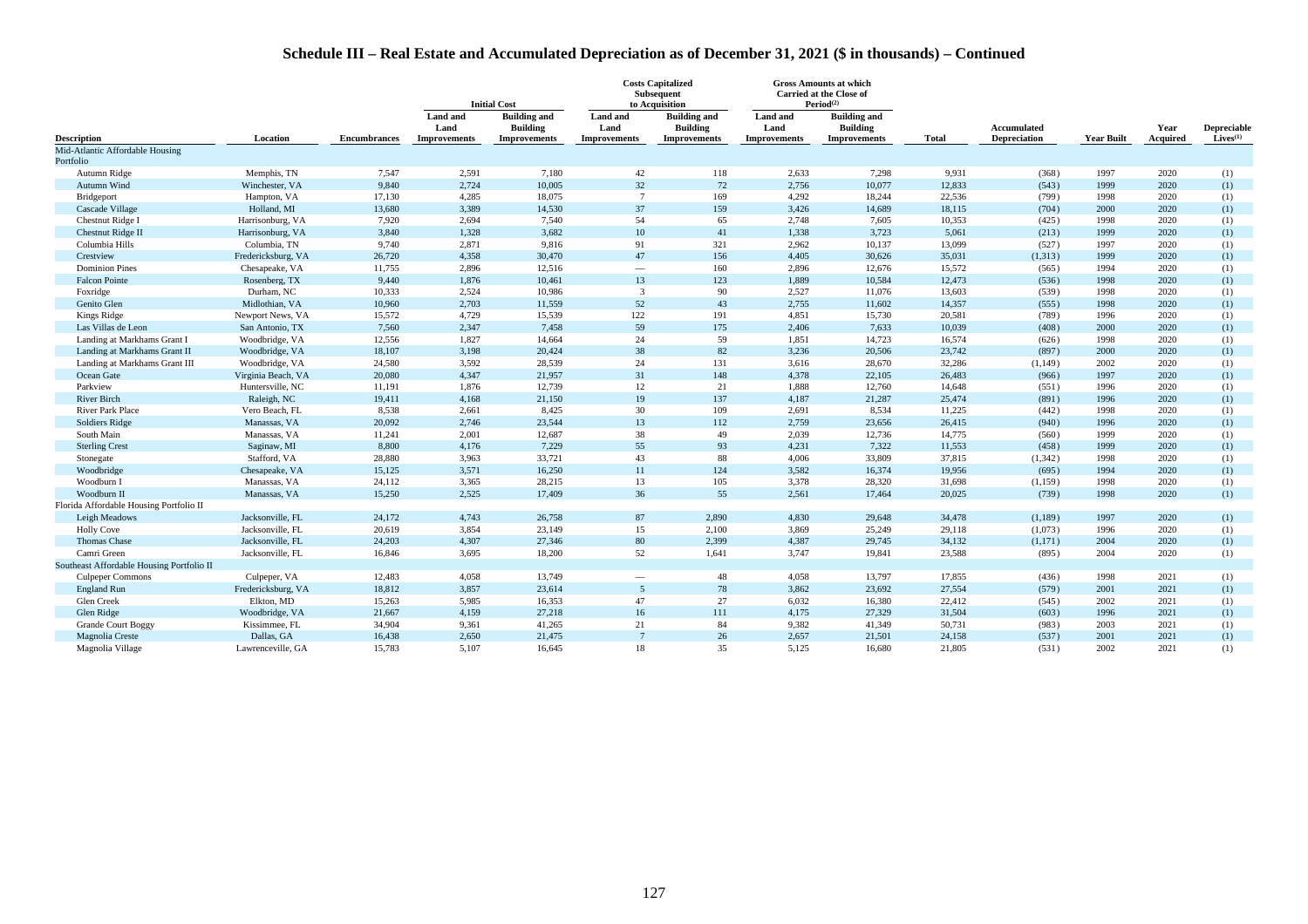|                                          |                    |                          |                                         | <b>Initial Cost</b>                                           |                                                | <b>Costs Capitalized</b><br>Subsequent<br>to Acquisition      |                                                | <b>Gross Amounts at which</b><br><b>Carried at the Close of</b><br>Period <sup>(2)</sup> |              |                                           |                   |                  |                              |
|------------------------------------------|--------------------|--------------------------|-----------------------------------------|---------------------------------------------------------------|------------------------------------------------|---------------------------------------------------------------|------------------------------------------------|------------------------------------------------------------------------------------------|--------------|-------------------------------------------|-------------------|------------------|------------------------------|
| <b>Description</b>                       | Location           | <b>Encumbrances</b>      | Land and<br>Land<br><b>Improvements</b> | <b>Building and</b><br><b>Building</b><br><b>Improvements</b> | <b>Land</b> and<br>Land<br><b>Improvements</b> | <b>Building and</b><br><b>Building</b><br><b>Improvements</b> | <b>Land</b> and<br>Land<br><b>Improvements</b> | <b>Building and</b><br><b>Building</b><br><b>Improvements</b>                            | <b>Total</b> | <b>Accumulated</b><br><b>Depreciation</b> | <b>Year Built</b> | Year<br>Acquired | Depreciable<br>$Lives^{(1)}$ |
| Park Ridge I                             | Stafford, VA       | 20,255                   | 2,950                                   | 20,536                                                        |                                                | 42                                                            | 2,950                                          | 20,578                                                                                   | 23,528       | (462)                                     | 1998              | 2021             | (1)                          |
| Park Ridge II                            | Stafford, VA       | $\overline{\phantom{m}}$ | 828                                     | 5,153                                                         | $\overline{\phantom{0}}$                       | 18                                                            | 828                                            | 5,171                                                                                    | 5,999        | (125)                                     | 1999              | 2021             | (1)                          |
| Rocky Creek                              | Greenville, SC     | 14,395                   | 3,030                                   | 17,079                                                        | $\overline{9}$                                 | 39                                                            | 3,039                                          | 17,118                                                                                   | 20,157       | (449)                                     | 2006              | 2021             | (1)                          |
| Azalea Multifamily Portfolio             |                    |                          |                                         |                                                               |                                                |                                                               |                                                |                                                                                          |              |                                           |                   |                  |                              |
| 6162                                     | Dallas, TX         | 35,630                   | 5,422                                   | 56,079                                                        |                                                |                                                               | 5,422                                          | 56,079                                                                                   | 61,501       | (793)                                     | 2014              | 2021             | (1)                          |
| Afton Ridge                              | Concord, NC        | 46,500                   | 9,516                                   | 62,919                                                        | $\overline{\phantom{0}}$                       | $\sim$                                                        | 9,516                                          | 62,919                                                                                   | 72,435       | (996)                                     | 2015              | 2021             | (1)                          |
| Ariva                                    | Lakeland, FL       | 51,899                   | 9,846                                   | 57,063                                                        | 6                                              | 242                                                           | 9,852                                          | 57,305                                                                                   | 67,157       | (1,028)                                   | 2017              | 2021             | (1)                          |
| Autumn Wood                              | Murfreesboro, TN   | 42,490                   | 6,114                                   | 54,974                                                        | $\frac{1}{2}$                                  | $\overline{\phantom{m}}$                                      | 6,114                                          | 54,974                                                                                   | 61,088       | (895)                                     | 2016              | 2021             | (1)                          |
| Clearbrook                               | Frederick, MD      | 62,090                   | 12,564                                  | 51,451                                                        | 13                                             | 6                                                             | 12,577                                         | 51,457                                                                                   | 64,034       | (789)                                     | 2006              | 2021             | (1)                          |
| Crosstown                                | Tampa, FL          | 58,695                   | 8.066                                   | 65,753                                                        | $\overline{\phantom{0}}$                       | $\mathbf{Q}$                                                  | 8.066                                          | 65,762                                                                                   | 73,828       | (1,041)                                   | 2013              | 2021             | (1)                          |
| <b>Gwinnett Stadium</b>                  | Lawrenceville, GA  | 41,090                   | 5,199                                   | 48,131                                                        | 41                                             |                                                               | 5,240                                          | 48,131                                                                                   | 53,371       | (599)                                     | 2013              | 2021             | (1)                          |
| Lake Highlands                           | Dallas, TX         | 48,510                   | 7,609                                   | 69,591                                                        | $\overline{\phantom{a}}$                       | $\sim$                                                        | 7,609                                          | 69,591                                                                                   | 77,200       | (1,021)                                   | 2014              | 2021             | (1)                          |
| Lakehouse                                | Plant City, FL     | 16,940                   | 3,334                                   | 23,339                                                        | -                                              | 32                                                            | 3,334                                          | 23,371                                                                                   | 26,705       | (390)                                     | 2015              | 2021             | (1)                          |
| Luxe                                     | Aubrey, TX         | 52,290                   | 10,084                                  | 78,835                                                        | 5                                              | $\overline{\phantom{a}}$                                      | 10,089                                         | 78,835                                                                                   | 88,924       | (1,221)                                   | 2017              | 2021             | (1)                          |
| Millenia                                 | Orlando, FL        | 36,890                   | 6,305                                   | 47,647                                                        | 23                                             | $\overline{\phantom{a}}$                                      | 6,328                                          | 47,647                                                                                   | 53,975       | (737)                                     | 2016              | 2021             | (1)                          |
| Park Place                               | Morrisville, NC    | 52,920                   | 9,295                                   | 57,281                                                        | $\overline{\phantom{0}}$                       | $\sim$                                                        | 9,295                                          | 57,281                                                                                   | 66,576       | (944)                                     | 2016              | 2021             | (1)                          |
| Stone Hill                               | Pflugerville, TX   | 48,790                   | 11,186                                  | 67,934                                                        | -                                              | 36                                                            | 11,186                                         | 67,970                                                                                   | 79,156       | (1,019)                                   | 2017              | 2021             | (1)                          |
| Stone Hill Two                           | Pflugerville, TX   | 58,800                   | 13,420                                  | 74,941                                                        | $\overline{\phantom{0}}$                       | $\overline{\phantom{a}}$                                      | 13,420                                         | 74,941                                                                                   | 88,361       | (1,169)                                   | 2013              | 2021             | (1)                          |
| <b>Thorton Park</b>                      | Jacksonville, FL   | 66,616                   | 9,950                                   | 91,924                                                        | 5                                              | 101                                                           | 9,955                                          | 92,025                                                                                   | 101,980      | (1,375)                                   | 2007              | 2021             | (1)                          |
| Travesia                                 | Austin, TX         | 75,460                   | 13,787                                  | 79,703                                                        | $\overline{\phantom{m}}$                       | $\overline{\phantom{a}}$                                      | 13,787                                         | 79,703                                                                                   | 93,490       | (1,224)                                   | 2017              | 2021             | (1)                          |
| Victoria Grand                           | Tallahassee, FL    | 47,390                   | 7,002                                   | 61,768                                                        | -                                              | $\sim$                                                        | 7,002                                          | 61,768                                                                                   | 68,770       | (967)                                     | 2008              | 2021             | (1)                          |
| <b>Keystone Castle Hills</b>             | Dallas, TX         | 76,513                   | 23,122                                  | 99,118                                                        | 72                                             | 370                                                           | 23,194                                         | 99,488                                                                                   | 122,682      | (2,071)                                   | 1992              | 2021             | (1)                          |
| Greater Boston Affordable Portfolio      |                    |                          |                                         |                                                               |                                                |                                                               |                                                |                                                                                          |              |                                           |                   |                  |                              |
| <b>Chestnut Farms</b>                    | Boston, MA         | 48,748                   | 17,400                                  | 50,444                                                        | $\overline{\phantom{a}}$                       | $\overline{\phantom{0}}$                                      | 17,400                                         | 50,444                                                                                   | 67,844       | (432)                                     | 2004              | 2021             | (1)                          |
| <b>Franklin Commons</b>                  | Boston, MA         | 18,302                   | 7,326                                   | 17,134                                                        |                                                | $\overline{\phantom{a}}$                                      | 7,326                                          | 17,134                                                                                   | 24,460       | (213)                                     | 2003              | 2021             | (1)                          |
| Parkway Heights                          | Boston, MA         | 16,627                   | 5,185                                   | 16,959                                                        | $\overline{\phantom{a}}$                       | 13                                                            | 5,185                                          | 16,972                                                                                   | 22,157       | (162)                                     | 2006              | 2021             | (1)                          |
| <b>Quail Run</b>                         | Boston, MA         | 26,579                   | 9,229                                   | 27,923                                                        |                                                | $\overline{A}$                                                | 9,229                                          | 27,927                                                                                   | 37,156       | (302)                                     | 2006              | 2021             | (1)                          |
| The Preserve at Walpole                  | Boston, MA         | 33,378                   | 21,173                                  | 64,389                                                        | $\overline{\phantom{a}}$                       | $\overline{\phantom{m}}$                                      | 21,173                                         | 64,389                                                                                   | 85,562       | (523)                                     | 2005              | 2021             | (1)                          |
| Columbus Preferred Portfolio             |                    |                          |                                         |                                                               |                                                |                                                               |                                                |                                                                                          |              |                                           |                   |                  |                              |
| 5188 Baxter Park                         | Westerville, OH    | 21,700                   | 6.795                                   | 23,058                                                        | $\overline{\phantom{0}}$                       | $\overline{\phantom{0}}$                                      | 6.795                                          | 23,058                                                                                   | 29,853       | (203)                                     | 2021              | 2021             | (1)                          |
| 1025 Luxe Avenue                         | Columbus, OH       | 45,500                   | 7,955                                   | 43,178                                                        |                                                |                                                               | 7,955                                          | 43,178                                                                                   | 51,133       | (340)                                     | 2021              | 2021             | (1)                          |
| The Palmer Dadeland                      | Miami, FL          | 259,800                  | 56,854                                  | 304,585                                                       | $\overline{\phantom{a}}$                       | 6                                                             | 56,854                                         | 304,591                                                                                  | 361,445      | (2,913)                                   | 2020              | 2021             | (1)                          |
| <b>Seven Springs Apartments</b>          | Burlington, MA     | 117,110                  | 27,104                                  | 164,679                                                       |                                                | 12                                                            | 27,104                                         | 164,691                                                                                  | 191,795      | (1, 445)                                  | 2020              | 2021             | (1)                          |
| Maison's Landing                         | Salt Lake City, UT | 102,120                  | 14,890                                  | 152.592                                                       | $\overline{3}$                                 | 16                                                            | 14,893                                         | 152,608                                                                                  | 167,501      | (1,454)                                   | 1997              | 2021             | (1)                          |
| Sawyer Flats                             | Gaithersburg, MD   | 144,060                  | 32,701                                  | 168,846                                                       |                                                | 37                                                            | 32,701                                         | 168,883                                                                                  | 201,584      | (1, 145)                                  | 1990              | 2021             | (1)                          |
| Florida Affordable Housing Portfolio III |                    |                          |                                         |                                                               |                                                |                                                               |                                                |                                                                                          |              |                                           |                   |                  |                              |
| <b>Cedar Forest</b>                      | Tampa, FL          | 24,810                   | 7,652                                   | 36,361                                                        |                                                | $\overline{\phantom{0}}$                                      | 7,652                                          | 36,366                                                                                   | 44,018       | (179)                                     | 1997              | 2021             | (1)                          |
| <b>Charleston Place</b>                  | Holly Hill, FL     | 17,520                   | 5.930                                   | 21,309                                                        | $\overline{\phantom{0}}$                       | $\overline{c}$                                                | 5.930                                          | 21,311                                                                                   | 27,241       | (115)                                     | 2002              | 2021             | (1)                          |
| Club at Sugar Mill                       | Port Orange, FL    | 14,260                   | 4,449                                   | 15,946                                                        |                                                |                                                               | 4,449                                          | 15,947                                                                                   | 20,396       | (86)                                      | 2000              | 2021             | (1)                          |
| Gardens at Rose Harbor                   | Tampa, FL          | 16,680                   | 5,659                                   | 21,524                                                        | $\overline{\phantom{a}}$                       | $\overline{\phantom{m}}$                                      | 5,659                                          | 21,524                                                                                   | 27,183       | (105)                                     | 2003              | 2021             | (1)                          |
| Nantucket Bay                            | Temple Terrace, FL | 15,150                   | 6,364                                   | 18,782                                                        |                                                |                                                               | 6,364                                          | 18,783                                                                                   | 25,147       | (98)                                      | 1999              | 2021             | (1)                          |
| Savannah Bay                             | Tarpon Springs, FL | 12,610                   | 5,374                                   | 9,640                                                         | $\sim$                                         | $\overline{1}$                                                | 5,374                                          | 9,641                                                                                    | 15,015       | (65)                                      | 2004              | 2021             | (1)                          |
| Villas at Newport Landing                | Tampa, FL          | 14,260                   | 4,737                                   | 17,754                                                        |                                                |                                                               | 4,737                                          | 17,754                                                                                   | 22,491       | (92)                                      | 2001              | 2021             | (1)                          |
| Williams Landing                         | Tampa, FL          | 12,110                   | 5,232                                   | 14,576                                                        | $\sim$                                         | 3                                                             | 5,232                                          | 14,579                                                                                   | 19,811       | (78)                                      | 2000              | 2021             | (1)                          |
| Williams Villas                          | Tampa, FL          | 5,750                    | 2,996                                   | 6,417                                                         |                                                |                                                               | 2,996                                          | 6,417                                                                                    | 9,413        | (39)                                      | 2002              | 2021             | (1)                          |
| <b>Brookwood Forest</b>                  | Jacksonville, FL   | 23,560                   | 4,250                                   | 35,025                                                        | $\overline{\phantom{0}}$                       | $\overline{3}$                                                | 4,250                                          | 35,028                                                                                   | 39,278       | (154)                                     | 2006              | 2021             | (1)                          |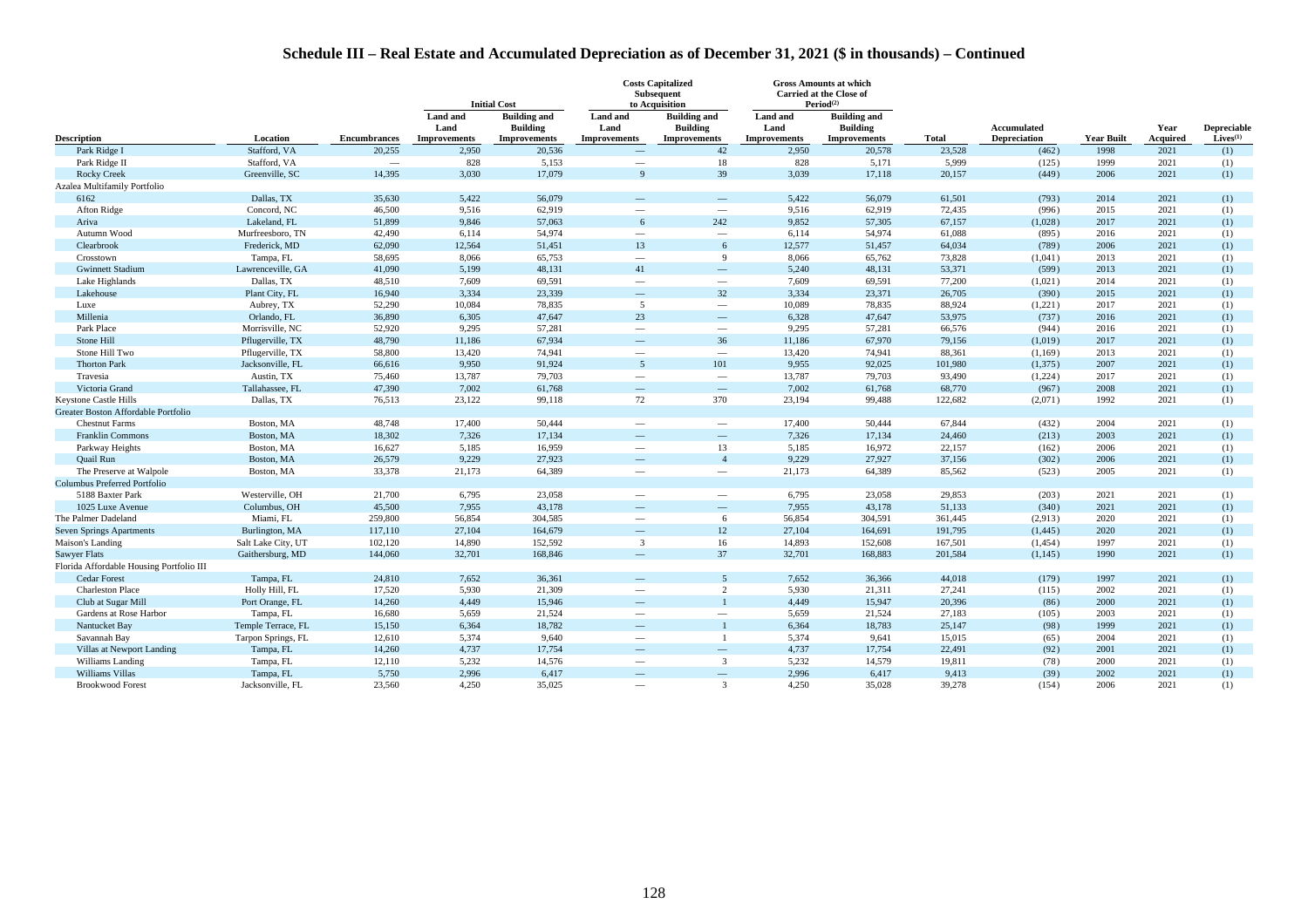|                                          |                      |                     |                                                | <b>Initial Cost</b>                                           |                                                | <b>Costs Capitalized</b><br>Subsequent<br>to Acquisition      |                                                | <b>Gross Amounts at which</b><br><b>Carried at the Close of</b><br>Period <sup>(2)</sup> |         |                                           |                   |                  |                                        |
|------------------------------------------|----------------------|---------------------|------------------------------------------------|---------------------------------------------------------------|------------------------------------------------|---------------------------------------------------------------|------------------------------------------------|------------------------------------------------------------------------------------------|---------|-------------------------------------------|-------------------|------------------|----------------------------------------|
| <b>Description</b>                       | Location             | <b>Encumbrances</b> | <b>Land and</b><br>Land<br><b>Improvements</b> | <b>Building and</b><br><b>Building</b><br><b>Improvements</b> | <b>Land</b> and<br>Land<br><b>Improvements</b> | <b>Building and</b><br><b>Building</b><br><b>Improvements</b> | <b>Land</b> and<br>Land<br><b>Improvements</b> | <b>Building and</b><br><b>Building</b><br><b>Improvements</b>                            | Total   | <b>Accumulated</b><br><b>Depreciation</b> | <b>Year Built</b> | Year<br>Acquired | Depreciable<br>$\bar{L}$ ives $^{(1)}$ |
| Cambridge Cove                           | Lakeland, FL         | 29,180              | 4,688                                          | 42,497                                                        |                                                | $\overline{3}$                                                | 4,688                                          | 42,500                                                                                   | 47,188  | (188)                                     | 2002              | 2021             | (1)                                    |
| Enclave on Woodbridge                    | Fernandina Beach, FL | 25,690              | 6,407                                          | 36,228                                                        | $\sim$                                         | $\sim$                                                        | 6,407                                          | 36.228                                                                                   | 42,635  | (178)                                     | 2005              | 2021             | (1)                                    |
| Kathleen Pointe                          | Lakeland, FL         | 7,900               | 2,424                                          | 15,304                                                        |                                                |                                                               | 2,424                                          | 15,304                                                                                   | 17,728  | (74)                                      | 2007              | 2021             | (1)                                    |
| Nantucket Cove                           | Springhill, FL       | 15,800              | 4,592                                          | 20,167                                                        | $\sim$                                         | $\overline{\phantom{m}}$                                      | 4,592                                          | 20,167                                                                                   | 24,759  | (106)                                     | 2006              | 2021             | (1)                                    |
| Preserve on 51st                         | Bradenton, FL        | 35,240              | 9,401                                          | 46,158                                                        |                                                | $\mathcal{L}$                                                 | 9,401                                          | 46,160                                                                                   | 55,561  | (230)                                     | 2005              | 2021             | (1)                                    |
| Venue at Lockwood                        | Bradenton, FL        | 40,050              | 11,559                                         | 54,891                                                        | $\overline{\phantom{a}}$                       | $\overline{\phantom{a}}$                                      | 11,559                                         | 54,891                                                                                   | 66,450  | (273)                                     | 2002              | 2021             | (1)                                    |
| Raleigh Multifamily Portfolio            |                      |                     |                                                |                                                               |                                                |                                                               |                                                |                                                                                          |         |                                           |                   |                  |                                        |
| 3201 Walnut Creek Parkway                | Raleigh, NC          | 84,534              | 16.288                                         | 109,108                                                       | $\sim$                                         | 15                                                            | 16.288                                         | 109.123                                                                                  | 125,411 | (407)                                     | 1985              | 2021             | (1)                                    |
| 2600 Harvest Creek Place                 | Cary, NC             | 62,425              | 16,094                                         | 77,575                                                        | $\overline{\phantom{m}}$                       | 24                                                            | 16,094                                         | 77,599                                                                                   | 93,693  | (305)                                     | 2000              | 2021             | (1)                                    |
| 1000 Henrico Lane                        | Morrisville, NC      | 65,677              | 12,383                                         | 86,037                                                        | $\sim$                                         | 22                                                            | 12,383                                         | 86,059                                                                                   | 98,442  | (344)                                     | 2000              | 2021             | (1)                                    |
| 5140 Copper Ridge Drive                  | Durham, NC           | 41,617              | 8,733                                          | 53,561                                                        |                                                | $\overline{5}$                                                | 8,733                                          | 53,566                                                                                   | 62,299  | (220)                                     | 1996              | 2021             | (1)                                    |
| 100-1700 Lake Front Drive                | Raleigh, NC          | 65,027              | 14,875                                         | 81,696                                                        | $\sim$                                         | 20                                                            | 14,875                                         | 81,716                                                                                   | 96,591  | (335)                                     | 1986              | 2021             | (1)                                    |
| 3004 Dorner Circle                       | Raleigh, NC          | 48,120              | 9,328                                          | 62,187                                                        |                                                | $\mathbf Q$                                                   | 9,328                                          | 62,196                                                                                   | 71,524  | (227)                                     | 1982              | 2021             | (1)                                    |
| Carroll South Florida                    |                      |                     |                                                |                                                               |                                                |                                                               |                                                |                                                                                          |         |                                           |                   |                  |                                        |
| <b>Bella Vista</b>                       | Boca Raton, FL       | 90,836              | 13,144                                         | 125,094                                                       |                                                |                                                               | 13,144                                         | 125,094                                                                                  | 138,238 | (393)                                     | 1986              | 2021             | (1)                                    |
| Centro Sunforest                         | Davie, FL            | 114,422             | 25,015                                         | 152,738                                                       | $\sim$                                         | 297                                                           | 25,015                                         | 153,035                                                                                  | 178,050 | (493)                                     | 1989              | 2021             | (1)                                    |
| Stonybrook                               | Boynton Beach, FL    | 61,142              | 12,346                                         | 81,036                                                        |                                                |                                                               | 12,346                                         | 81,036                                                                                   | 93,382  | (227)                                     | 2001              | 2021             | (1)                                    |
| <b>SEG Multifamily Portfolio</b>         |                      |                     |                                                |                                                               |                                                |                                                               |                                                |                                                                                          |         |                                           |                   |                  |                                        |
| Alta Mill Apartments                     | Austell, GA          | 63,100              | 13,213                                         | 82,343                                                        |                                                |                                                               | 13,213                                         | 82,343                                                                                   | 95,556  | (298)                                     | 2000              | 2021             | (1)                                    |
| Arnada Pointe                            | Vancouver, WA        | 30,600              | 7,127                                          | 45,385                                                        | $\sim$                                         | $\overline{\phantom{a}}$                                      | 7,127                                          | 45.385                                                                                   | 52,512  | (164)                                     | 1995              | 2021             | (1)                                    |
| <b>Ashmore Bridge Estates Apartments</b> | Mauldin, SC          | 27,400              | 5,548                                          | 42,280                                                        |                                                | $\overline{\phantom{0}}$                                      | 5,548                                          | 42,280                                                                                   | 47,828  | (149)                                     | 1997              | 2021             | (1)                                    |
| <b>Audubon Park Apartments</b>           | Hanahan, SC          | 26,200              | 5.397                                          | 33,706                                                        | $\sim$                                         | $\overline{\phantom{m}}$                                      | 5,397                                          | 33,706                                                                                   | 39,103  | (123)                                     | 1991              | 2021             | (1)                                    |
| <b>Bradford Place Apartments</b>         | Warner Robins, GA    | 22,300              | 4,687                                          | 29,271                                                        |                                                |                                                               | 4,687                                          | 29,271                                                                                   | 33,958  | (106)                                     | 1997              | 2021             | (1)                                    |
| Brandemere                               | Salem, NC            | 24,600              | 5,274                                          | 32,967                                                        | $\overline{\phantom{a}}$                       | $\overline{\phantom{m}}$                                      | 5,274                                          | 32,967                                                                                   | 38,241  | (119)                                     | 1983              | 2021             | (1)                                    |
| <b>Brook Valley Apartments</b>           | Douglasville, GA     | 23,000              | 4,837                                          | 30,158                                                        |                                                | $\overline{\phantom{m}}$                                      | 4,837                                          | 30,158                                                                                   | 34,995  | (110)                                     | 1990              | 2021             | (1)                                    |
| <b>Brookmont</b>                         | Waldorf, MD          | 12,800              | 3,102                                          | 19,366                                                        |                                                | $\overline{\phantom{0}}$                                      | 3,102                                          | 19,366                                                                                   | 22,468  | (70)                                      | 1977              | 2021             | (1)                                    |
| Cascadia Pointe                          | Everett, WA          | 18,900              | 4,584                                          | 28,975                                                        |                                                |                                                               | 4,584                                          | 28,975                                                                                   | 33,559  | (105)                                     | 1990              | 2021             | (1)                                    |
| Cherrywood Village                       | Parker, CO           | 72,400              | 16,807                                         | 125,363                                                       | $\sim$                                         | $\sim$                                                        | 16,807                                         | 125,363                                                                                  | 142,170 | (444)                                     | 2001              | 2021             | (1)                                    |
| Coachman's Landing                       | Waldorf, MD          | 15,900              | 3,594                                          | 22,471                                                        |                                                |                                                               | 3,594                                          | 22,471                                                                                   | 26,065  | (82)                                      | 1989              | 2021             | (1)                                    |
| Crossland                                | Waldorf, MD          | 12,000              | 2,815                                          | 17,592                                                        | $\sim$                                         | $\sim$                                                        | 2,815                                          | 17.592                                                                                   | 20,407  | (64)                                      | 1978              | 2021             | (1)                                    |
| <b>Cypress Pointe Apartments</b>         | Wilmington, NC       | 19,400              | 4,045                                          | 25,280                                                        |                                                |                                                               | 4,045                                          | 25,280                                                                                   | 29,325  | (91)                                      | 1985              | 2021             | (1)                                    |
| Durant at Sugarloaf Apartments           | Lawrenceville, GA    | 40,000              | 8,390                                          | 52,333                                                        | $\sim$                                         | 2                                                             | 8,390                                          | 52,335                                                                                   | 60,725  | (190)                                     | 2000              | 2021             | (1)                                    |
| <b>Eagle Point Apartments</b>            | Knoxville, TN        | 62,000              | 13,076                                         | 151,382                                                       |                                                | $\overline{\phantom{0}}$                                      | 13,076                                         | 151,382                                                                                  | 164,458 | (513)                                     | 1985              | 2021             | (1)                                    |
| <b>Eastchester Ridge</b>                 | High Point, NC       | 12,900              | 2.746                                          | 17,149                                                        | $\sim$                                         | $\overline{\phantom{m}}$                                      | 2,746                                          | 17,149                                                                                   | 19,895  | (62)                                      | 1980              | 2021             | (1)                                    |
| <b>Estate on Quarry Lake Apartments</b>  | Austin, TX           | 45,500              | 9,565                                          | 59,725                                                        |                                                |                                                               | 9,565                                          | 59,725                                                                                   | 69,290  | (216)                                     | 1995              | 2021             | (1)                                    |
| <b>Estates at Bellwood Apartments</b>    | Greenville, SC       | 15,300              | 3,266                                          | 20,401                                                        | $\sim$                                         | $\sim$                                                        | 3,266                                          | 20,401                                                                                   | 23,667  | (74)                                      | 1992              | 2021             | (1)                                    |
| Falls at Sope Creek                      | Marietta, GA         | 60,300              | 12,667                                         | 78,943                                                        |                                                |                                                               | 12,667                                         | 78,943                                                                                   | 91,610  | (287)                                     | 1982              | 2021             | (1)                                    |
| <b>Forest Ridge Apartments</b>           | Knoxville, TN        | 76,800              | 16,055                                         | 185,975                                                       | $\sim$                                         | $\hspace{0.1mm}-\hspace{0.1mm}$                               | 16,055                                         | 185,975                                                                                  | 202,030 | (630)                                     | 1996              | 2021             | (1)                                    |
| Fox Chase                                | Waldorf, MD          | 21,700              | 5,630                                          | 35,037                                                        |                                                |                                                               | 5,630                                          | 35,037                                                                                   | 40,667  | (128)                                     | 1986              | 2021             | (1)                                    |
| Fox Hollow                               | High Point, NC       | 14,100              | 3,102                                          | 19,366                                                        | $\sim$                                         | $\overline{\phantom{m}}$                                      | 3,102                                          | 19,366                                                                                   | 22,468  | (70)                                      | 1986              | 2021             | (1)                                    |
| <b>Fulton's Crossing</b>                 | Everett, WA          | 80,800              | 17,927                                         | 112,945                                                       |                                                | $\overline{\phantom{a}}$                                      | 17,927                                         | 112,945                                                                                  | 130,872 | (409)                                     | 1986              | 2021             | (1)                                    |
| Galleria Park Apartments                 | Warner Robins, GA    | 16,700              | 3,484                                          | 21,732                                                        | $\sim$                                         | $\sim$                                                        | 3,484                                          | 21,732                                                                                   | 25,216  | (78)                                      | 1995              | 2021             | (1)                                    |
| Gio Apartments                           | Plano, TX            | 86,900              | 22,546                                         | 140,590                                                       |                                                |                                                               | 22,546                                         | 140,590                                                                                  | 163,136 | (510)                                     | 1996              | 2021             | (1)                                    |
| Gleneagles                               | Waldorf, MD          | 35,800              | 7,665                                          | 47,750                                                        | $\sim$                                         | $\sim$                                                        | 7,665                                          | 47,750                                                                                   | 55,415  | (173)                                     | 2009              | 2021             | (1)                                    |
| <b>Grande Club Apartments</b>            | Duluth, GA           | 36,200              | 7,884                                          | 49,229                                                        |                                                | 834                                                           | 7,884                                          | 50,063                                                                                   | 57,947  | (179)                                     | 1998              | 2021             | (1)                                    |
| Grande Oaks                              | Roswell, GA          | 44,600              | 9.373                                          | 58,394                                                        | $\sim$                                         | $\sim$                                                        | 9,373                                          | 58,394                                                                                   | 67,767  | (212)                                     | 1996              | 2021             | (1)                                    |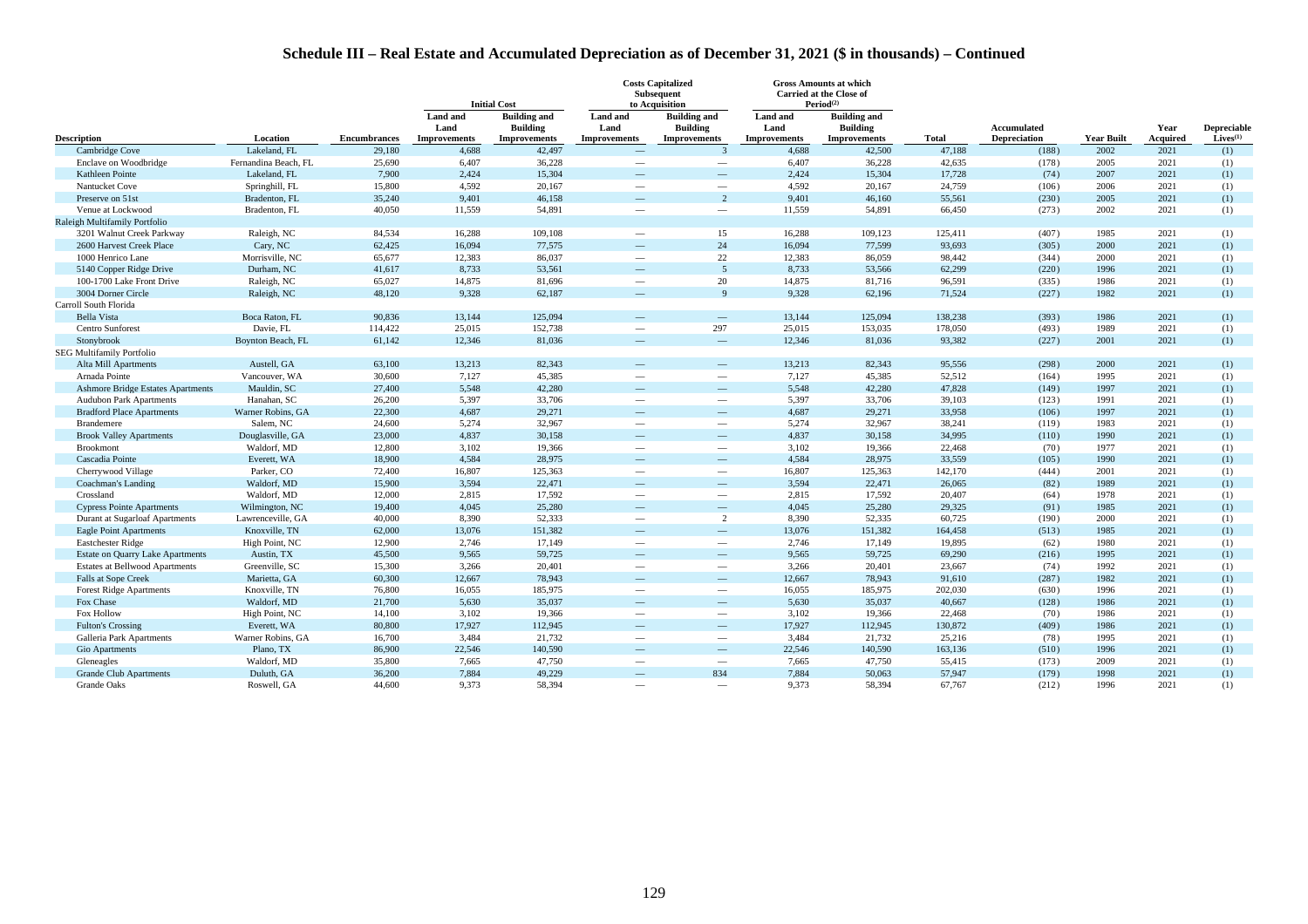|                                         |                              |                     |                                         | <b>Initial Cost</b>                                           |                                                | <b>Costs Capitalized</b><br>Subsequent<br>to Acquisition      |                                                | <b>Gross Amounts at which</b><br>Carried at the Close of<br>Period <sup>(2)</sup> |                  |                                    |                   |                  |                              |
|-----------------------------------------|------------------------------|---------------------|-----------------------------------------|---------------------------------------------------------------|------------------------------------------------|---------------------------------------------------------------|------------------------------------------------|-----------------------------------------------------------------------------------|------------------|------------------------------------|-------------------|------------------|------------------------------|
| <b>Description</b>                      | Location                     | <b>Encumbrances</b> | Land and<br>Land<br><b>Improvements</b> | <b>Building and</b><br><b>Building</b><br><b>Improvements</b> | <b>Land and</b><br>Land<br><b>Improvements</b> | <b>Building and</b><br><b>Building</b><br><b>Improvements</b> | <b>Land</b> and<br>Land<br><b>Improvements</b> | <b>Building and</b><br><b>Building</b><br><b>Improvements</b>                     | Total            | <b>Accumulated</b><br>Depreciation | <b>Year Built</b> | Year<br>Acquired | Depreciable<br>$Lives^{(1)}$ |
| Grove Veridian                          | Spartanburg, NC              | 12,100              | 2,555                                   | 15,966                                                        |                                                | 464                                                           | 2,555                                          | 16,430                                                                            | 18,985           | (58)                               | 1998              | 2021             | (1)                          |
| Hunter's Run                            | Waldorf, MD                  | 13,600              | 3,238                                   | 20,253                                                        | $\sim$                                         | $\sim$                                                        | 3,238                                          | 20.253                                                                            | 23,491           | (74)                               | 1985              | 2021             | (1)                          |
| Icon on the Greenway                    | Gastonia, NC                 | 24,800              | 5,110                                   | 31,932                                                        |                                                |                                                               | 5,110                                          | 31,932                                                                            | 37,042           | (116)                              | 1998              | 2021             | (1)                          |
| Lee's Crossing                          | La Grange, GA                | 28,800              | 6,053                                   | 37,698                                                        | $\overline{\phantom{a}}$                       | $\sim$                                                        | 6,053                                          | 37,698                                                                            | 43,751           | (137)                              | 1991              | 2021             | (1)                          |
| Links at Gleneagles                     | Waldorf, MD                  | 38,500              | 8,308                                   | 51,742                                                        |                                                |                                                               | 8,308                                          | 51,742                                                                            | 60,050           | (188)                              | 2015              | 2021             | (1)                          |
| Lodge at Mallard Creek                  | Charlotte, NC                | 35,600              | 7.816                                   | 48,785                                                        | $\overline{\phantom{a}}$                       | $\overline{\phantom{0}}$                                      | 7.816                                          | 48.785                                                                            | 56,601           | (177)                              | 1999              | 2021             | (1)                          |
| Mirabella                               | Everett, WA                  | 20,400              | 4,826                                   | 30,454                                                        |                                                |                                                               | 4,826                                          | 30,454                                                                            | 35,280           | (110)                              | 1989              | 2021             | (1)                          |
| New Forest                              | Waldorf, MD                  | 34,800              | 7,324                                   | 45,681                                                        | $\sim$                                         | $\sim$                                                        | 7,324                                          | 45,681                                                                            | 53,005           | (166)                              | 1988              | 2021             | (1)                          |
| Nickel Creek                            | Lynnwood, WA                 | 33,300              | 8,062                                   | 50,855                                                        |                                                | $\overline{\phantom{a}}$                                      | 8,062                                          | 50.855                                                                            | 58,917           | (184)                              | 1986              | 2021             | (1)                          |
| Nines Gleneagles                        | Waldorf, MD                  | 20,200              | 4,154                                   | 25,871                                                        | $\sim$                                         | $\overline{\phantom{m}}$                                      | 4,154                                          | 25,871                                                                            | 30,025           | (94)                               | 2011              | 2021             | (1)                          |
| Northtown Village Apartments            | Hixson, TN                   | 17,500              | 3,621                                   | 41,985                                                        |                                                |                                                               | 3,621                                          | 41,985                                                                            | 45,606           | (142)                              | 1986              | 2021             | (1)                          |
| Northwood Apartments                    | Macon, GA                    | 21,000              | 4.400                                   | 27,497                                                        | $\sim$                                         | $\sim$                                                        | 4,400                                          | 27,497                                                                            | 31,897           | (99)                               | 1996              | 2021             | (1)                          |
| One Midtown                             | Wilmington, NC               | 34,500              | 7,174                                   | 44,794                                                        |                                                | $\overline{\phantom{a}}$                                      | 7,174                                          | 44,794                                                                            | 51,968           | (163)                              | 2015              | 2021             | (1)                          |
| Palm Club                               | Brunswick, GA                | 13,800              | 2,883                                   | 18.036                                                        | $\sim$                                         | $\sim$                                                        | 2,883                                          | 18.036                                                                            | 20,919           | (65)                               | 1999              | 2021             | (1)                          |
| Parkside at the Highlands               | Savannah, GA                 | 36,100              | 7,461                                   | 46,568                                                        |                                                |                                                               | 7,461                                          | 46,568                                                                            | 54,029           | (169)                              | 2015              | 2021             | (1)                          |
| <b>Patriot Point</b>                    | Spring Lake, NC              | 16,100              | 3,238                                   | 20,253                                                        | $\overline{\phantom{a}}$                       | $\sim$                                                        | 3,238                                          | 20,253                                                                            | 23,491           | (74)                               | 1993              | 2021             | (1)                          |
| Quad                                    | Wilmington, NC               | 15,600              | 3,266                                   | 20,401                                                        |                                                |                                                               | 3,266                                          | 20,401                                                                            | 23,667           | (74)                               | 1997              | 2021             | (1)                          |
| Racquet Club                            | Lexington, KY                | 34,100              | 8,663                                   | 53,959                                                        | $\overline{\phantom{a}}$                       | $\sim$                                                        | 8,663                                          | 53,959                                                                            | 62,622           | (195)                              | 2000              | 2021             | (1)                          |
| Ranchstone                              | Parker, CO                   | 74,700              | 17,012                                  | 126,989                                                       |                                                |                                                               | 17,012                                         | 126,989                                                                           | 144,001          | (450)                              | 2001              | 2021             | (1)                          |
| Retreat at Grande Lake                  | Brunswick, GA                | 22,100              | 4,646                                   | 28,975                                                        | $\overline{\phantom{a}}$                       | $\sim$                                                        | 4,646                                          | 28,975                                                                            | 33,621           | (105)                              | 2001              | 2021             | (1)                          |
| Retreat at Hidden Bay                   | St. Marys, GA                | 15,200              | 3,170                                   | 19,810                                                        |                                                |                                                               | 3,170                                          | 19,810                                                                            | 22,980           | (71)                               | 1991              | 2021             | (1)                          |
| Revival on Main                         | Kennesaw, GA                 | 48,000              | 9,920                                   | 61,794                                                        | $\overline{\phantom{m}}$                       | $\sim$                                                        | 9,920                                          | 61,794                                                                            | 71,714           | (225)                              | 2016              | 2021             | (1)                          |
| <b>Royal Oaks Apartments</b>            | Savannah, GA                 | 21,900              | 4,482                                   | 36,219                                                        |                                                |                                                               | 4,482                                          | 36.219                                                                            | 40,701           | (127)                              | 1977              | 2021             | (1)                          |
| Saratoga                                | Everett, WA                  | 17,600              | 4,239                                   | 26,610                                                        | $\sim$                                         | $\overline{\phantom{0}}$                                      | 4,239                                          | 26,610                                                                            | 30,849           | (97)                               | 1990              | 2021             | (1)                          |
| <b>Sheffield Greens</b>                 | Waldorf, MD                  | 41,600              | 8,581                                   | 53,516                                                        |                                                |                                                               | 8,581                                          | 53,516                                                                            | 62,097           | (194)                              | 2006              | 2021             | (1)                          |
| <b>Smoky Crossing Apartments</b>        | Seymour, TN                  | 50,700              | 10,371                                  | 120,337                                                       | $\sim$                                         | $\overline{\phantom{a}}$                                      | 10,371                                         | 120.337                                                                           | 130,708          | (407)                              | 1997              | 2021             | (1)                          |
| <b>Town Park Crossing Apartments</b>    | Kennesaw, GA                 | 43,500              | 9,100                                   | 56,768                                                        |                                                |                                                               | 9,100                                          | 56,768                                                                            | 65,868           | (206)                              | 1996              | 2021             | (1)                          |
| <b>Towne Creek</b>                      | Gainesville, GA              | 15,800              | 3,307                                   | 20,549                                                        | $\sim$                                         | $\sim$                                                        | 3,307                                          | 20,549                                                                            | 23,856           | (75)                               | 1989              | 2021             | (1)                          |
| <b>Village Lakes</b>                    | Waldorf, MD                  | 13,600              | 3,170                                   | 19,810                                                        |                                                |                                                               | 3,170                                          | 19,810                                                                            | 22,980           | (71)                               | 1994              | 2021             | (1)                          |
| <b>Waterford Landing Apartments</b>     | Hermitage, TN                | 25,800              | 5,616                                   | 64,899                                                        | $\overline{\phantom{a}}$                       | $\overline{\phantom{a}}$                                      | 5,616                                          | 64,899                                                                            | 70,515           | (219)                              | 1998              | 2021             | (1)                          |
| Waterstone at Murietta Apartments       | Murieta, CA                  | 83,300              | 18,884                                  | 117,823                                                       |                                                |                                                               | 18,884                                         | 117,823                                                                           | 136,707          | (428)                              | 1990              | 2021             | (1)                          |
| <b>Woodland Crossing Apartments</b>     | New Bern, NC                 | 23,900              | 5.261                                   | 32,819                                                        |                                                | $\overline{\phantom{0}}$                                      | 5.261                                          | 32,819                                                                            | 38,080           | (119)                              | 1998              | 2021             | (1)                          |
| <b>Woodland Park Apartments</b>         | Greensboro, NC               | 15,000              | 3,484                                   | 27,201                                                        |                                                |                                                               | 3,484                                          | 27,201                                                                            | 30,685           | (95)                               | 1984              | 2021             | (1)                          |
| <b>Wyndchase Bellevue Apartments</b>    | Nashville, TN                | 31,300              | 6,531                                   | 75,691                                                        | $\sim$                                         | $\sim$                                                        | 6,531                                          | 75,691                                                                            | 82,222           | (256)                              | 1998              | 2021             | (1)                          |
| National Affordable Housing Portfolio   |                              |                     |                                         |                                                               | $\sim$                                         |                                                               |                                                |                                                                                   |                  |                                    |                   |                  |                              |
| Centre Court                            | Bradenton, FL                | 19,912              | 5,335                                   | 29,299                                                        |                                                | $\sim$                                                        | 5,335                                          | 29,299                                                                            | 34,634           | (36)                               | 2000              | 2021             | (1)                          |
| <b>Commander Place</b><br>Pasco Woods   | Orlando, FL                  | 26,215<br>21,522    | 5,713                                   | 31,374<br>24,772                                              |                                                |                                                               | 5,713                                          | 31,374<br>24,772                                                                  | 37,087           | (38)                               | 1996              | 2021             | (1)                          |
|                                         | Wesley Chapel, FL            |                     | 4,511                                   |                                                               | $\overline{\phantom{a}}$                       | $\overline{\phantom{a}}$                                      | 4,511                                          |                                                                                   | 29,283           | (31)                               | 2000              | 2021             | (1)                          |
| <b>Pemberly Palms</b><br>Harris Branch  | Vero Beach, FL<br>Austin, TX | 19,711<br>37,444    | 4,645<br>7.048                          | 25,507<br>51,379                                              |                                                | $\overline{\phantom{0}}$                                      | 4,645<br>7.048                                 | 25,507<br>51,379                                                                  | 30,152<br>58,427 | (31)<br>(60)                       | 1996<br>2007      | 2021<br>2021     | (1)                          |
| Park Place Loyola                       | Austin, TX                   | 37,884              | 6,468                                   | 47,157                                                        | $\overline{\phantom{a}}$                       | $\overline{\phantom{m}}$                                      | 6,468                                          | 47,157                                                                            | 53,625           | (56)                               | 2008              | 2021             | (1)<br>(1)                   |
|                                         |                              |                     |                                         |                                                               | $\overline{\phantom{a}}$                       | $\overline{\phantom{m}}$                                      |                                                |                                                                                   |                  |                                    |                   |                  |                              |
| Santoras Villas<br><b>Villas Shaver</b> | Austin, TX<br>Pasadena, TX   | 28,036<br>17,211    | 5,111<br>3,182                          | 37,263<br>23,197                                              |                                                | $\overline{\phantom{m}}$                                      | 5,111<br>3,182                                 | 37,263<br>23.197                                                                  | 42,374<br>26,379 | (44)<br>(27)                       | 2008<br>2008      | 2021<br>2021     | (1)                          |
| Chelsea Commons                         | Greenacres, FL               | 34,145              | 12,348                                  | 44,910                                                        | $\overline{\phantom{a}}$                       |                                                               | 12,348                                         | 44,910                                                                            | 57,258           | (59)                               | 1999              | 2021             | (1)                          |
| <b>Colony Park</b>                      | West Palm Beach, FL          | 19,407              | 6,626                                   | 24,101                                                        |                                                | $\overline{\phantom{a}}$                                      | 6,626                                          | 24,101                                                                            | 30,727           | (32)                               | 2002              | 2021             | (1)                          |
| Forest Glen                             | Durham, NC                   | 13,862              | 2,975                                   | 10,821                                                        | $\sim$                                         | $\overline{\phantom{0}}$                                      | 2,975                                          | 10,821                                                                            | 13,796           | (14)                               | 2001              | 2021             | (1)<br>(1)                   |
|                                         |                              |                     |                                         |                                                               |                                                |                                                               |                                                |                                                                                   |                  |                                    |                   |                  |                              |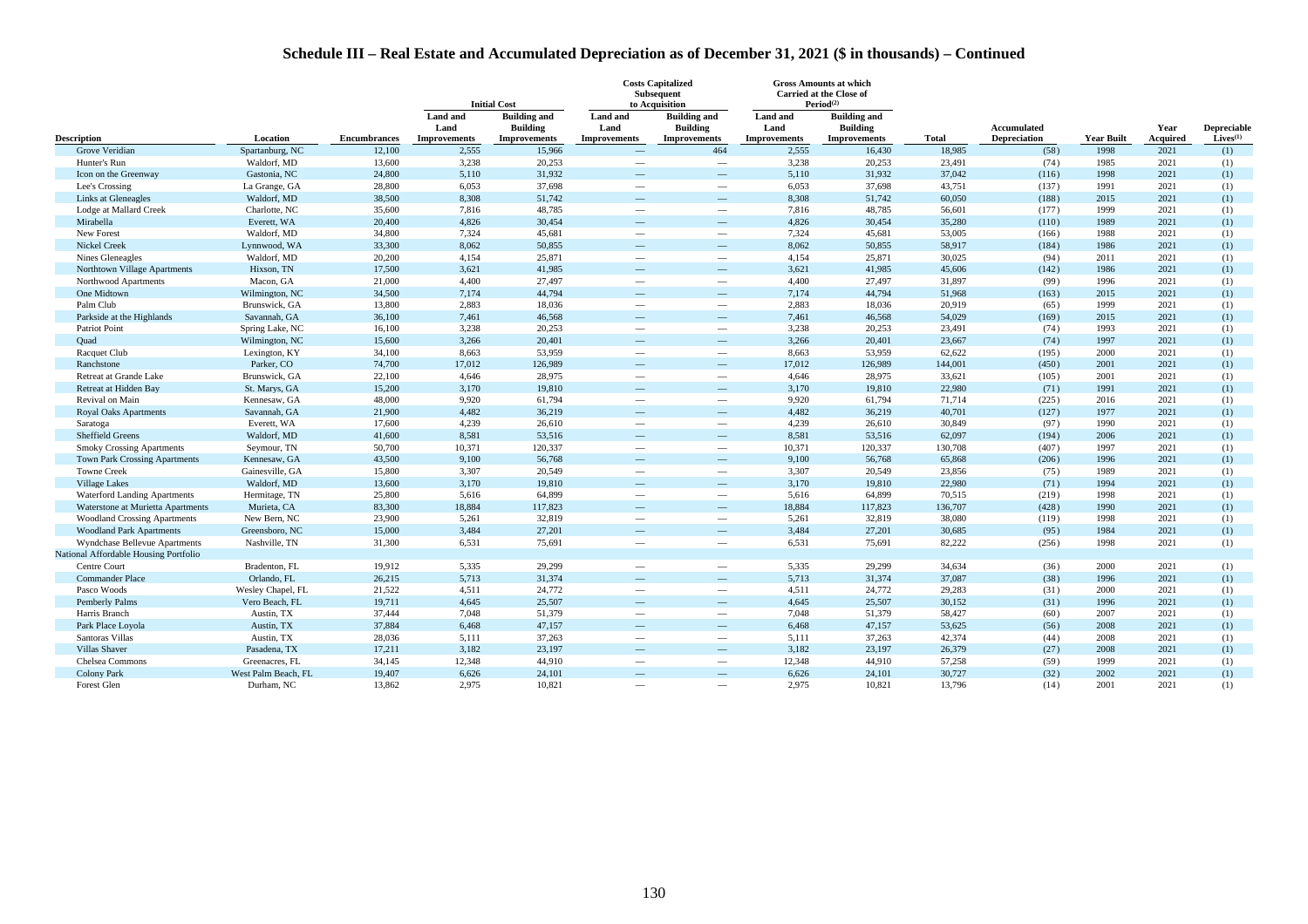|                                              |                      |                    |                          |                    |                                                | <b>Initial Cost</b> |                                                               |               | <b>Costs Capitalized</b><br>Subsequent<br>to Acquisition |              |                                                               |              | <b>Gross Amounts at which</b><br>Carried at the Close of | Period <sup>(2)</sup> |                                                               |              |               |                    |                                    |                   |                  |                              |
|----------------------------------------------|----------------------|--------------------|--------------------------|--------------------|------------------------------------------------|---------------------|---------------------------------------------------------------|---------------|----------------------------------------------------------|--------------|---------------------------------------------------------------|--------------|----------------------------------------------------------|-----------------------|---------------------------------------------------------------|--------------|---------------|--------------------|------------------------------------|-------------------|------------------|------------------------------|
| <b>Description</b>                           | Location             |                    | <b>Encumbrances</b>      |                    | <b>Land</b> and<br>Land<br><b>Improvements</b> |                     | <b>Building and</b><br><b>Building</b><br><b>Improvements</b> |               | <b>Land</b> and<br>Land<br><b>Improvements</b>           |              | <b>Building and</b><br><b>Building</b><br><b>Improvements</b> |              | <b>Land and</b><br>Land<br><b>Improvements</b>           |                       | <b>Building and</b><br><b>Building</b><br><b>Improvements</b> |              | Total         |                    | Accumulated<br><b>Depreciation</b> | <b>Year Built</b> | Year<br>Acquired | Depreciable<br>$Lives^{(1)}$ |
| <b>Grande Court Sarasota</b>                 | North Port, FL       |                    | 14,811                   |                    | 5,010                                          |                     | 18,221                                                        |               |                                                          |              |                                                               |              | 5,010                                                    |                       | 18,221                                                        |              | 23,231        |                    | (24)                               | 2005              | 2021             | (1)                          |
| Hampton Ridge Jax                            | Jacksonville, FL     |                    | 8,536                    |                    | 2,476                                          |                     | 9,005                                                         |               | $\overline{\phantom{a}}$                                 |              | $\overline{\phantom{0}}$                                      |              | 2,476                                                    |                       | 9,005                                                         |              | 11,481        |                    | (12)                               | 1990              | 2021             | (1)                          |
| Mayflower Harbor                             | Lehi, UT             |                    | 31,810                   |                    | 9,050                                          |                     | 32,915                                                        |               |                                                          |              |                                                               |              | 9,050                                                    |                       | 32,915                                                        |              | 41,965        |                    | (44)                               | 1999              | 2021             | (1)                          |
| Rose Cove SLC                                | Farmington, UT       |                    | 16,051                   |                    | 4,649                                          |                     | 16,909                                                        |               | $\frac{1}{2}$                                            |              | $\overline{\phantom{0}}$                                      |              | 4,649                                                    |                       | 16,909                                                        |              | 21,558        |                    | (23)                               | 2002              | 2021             | (1)                          |
| San Marcos Villas                            | Lake Park, FL        |                    | 51,145                   |                    | 18,054                                         |                     | 65,663                                                        |               |                                                          |              |                                                               |              | 18,054                                                   |                       | 65,663                                                        |              | 83,717        |                    | (87)                               | 2003              | 2021             | (1)                          |
| Venice Cove FLL                              | Ft Lauderdale, FL    |                    | 17,583                   |                    | 5,878                                          |                     | 21,379                                                        |               | $\sim$                                                   |              | $\overline{\phantom{m}}$                                      |              | 5,878                                                    |                       | 21,379                                                        |              | 27,257        |                    | (28)                               | 2003              | 2021             | (1)                          |
| <b>Central Park Portfolio</b>                |                      |                    |                          |                    |                                                |                     |                                                               |               |                                                          |              |                                                               |              |                                                          |                       |                                                               |              |               |                    |                                    |                   |                  |                              |
| 7575 Town Center                             | Denver, CO           |                    | 115,332                  |                    | 21,500                                         |                     | 153,357                                                       |               | $\sim$                                                   |              | $\sim$                                                        |              | 21,500                                                   |                       | 153,357                                                       |              | 174,857       |                    | (169)                              | 2017              | 2021             | (1)                          |
| <b>Aster East</b>                            | Denver, CO           |                    | 91,059                   |                    | 16,988                                         |                     | 121,172                                                       |               |                                                          |              |                                                               |              | 16,988                                                   |                       | 121,172                                                       |              | 138,160       |                    | (134)                              | 2019              | 2021             | (1)                          |
| <b>Aster West</b>                            | Denver, CO           |                    | 68,180                   |                    | 12,727                                         |                     | 90,780                                                        |               | $\overline{\phantom{m}}$                                 |              | $\overline{\phantom{0}}$                                      |              | 12,727                                                   |                       | 90.780                                                        |              | 103,507       |                    | (101)                              | 2014              | 2021             | (1)                          |
| Aster North                                  | Denver, CO           |                    | 31,227                   |                    | 5,845                                          |                     | 41,693                                                        |               |                                                          |              | -                                                             |              | 5,845                                                    |                       | 41,693                                                        |              | 47,538        |                    | (46)                               | 2016              | 2021             | (1)                          |
| Aster South                                  | Denver, CO           |                    | 20,952                   |                    | 3,931                                          |                     | 28,036                                                        |               | $\overline{\phantom{m}}$                                 |              | $\overline{\phantom{0}}$                                      |              | 3,931                                                    |                       | 28,036                                                        |              | 31,967        |                    | (31)                               | 2014              | 2021             | (1)                          |
| <b>Botanica Town Center</b>                  | Denver, CO           |                    | 40,350                   |                    | 7,234                                          |                     | 51,600                                                        |               |                                                          |              |                                                               |              | 7,234                                                    |                       | 51,600                                                        |              | 58,834        |                    | (57)                               | 2004              | 2021             | (1)                          |
| <b>Crescent Flats</b>                        | Denver, CO           |                    | 35,575                   |                    | 6,497                                          |                     | 46,344                                                        |               | $\sim$                                                   |              | $\overline{\phantom{0}}$                                      |              | 6,497                                                    |                       | 46,344                                                        |              | 52,841        |                    | (51)                               | 2004              | 2021             | (1)                          |
| <b>Total Multifamily Properties</b>          |                      | -S                 | 7,620,563                | - \$               | 1,690,961                                      | - \$                | 9,993,333 \$                                                  |               | $6,582$ \$                                               |              | 27,006                                                        | - \$         | 1,697,543                                                | - \$                  | 10.020.339                                                    | S.           | 11.717.882 \$ |                    | (182, 691)                         |                   |                  |                              |
| Single-Family Rental Properties              |                      |                    |                          |                    |                                                |                     |                                                               |               |                                                          |              |                                                               |              |                                                          |                       |                                                               |              |               |                    |                                    |                   |                  |                              |
| Single-Family Rental Joint Venture           | Various              | $\mathbf{\hat{s}}$ | 69,840                   | - \$               | 39,012                                         | - S                 | 61.403                                                        | $\mathcal{S}$ | $-$ s                                                    |              | $-$ \$                                                        |              | 39,012                                                   | - \$                  | 61,403                                                        | - \$         | 100,415       | $\mathcal{S}$      | (363)                              | Various           | 2021             | (1)                          |
| Sunbelt Single-Family Rental Portfolio       | Various              |                    | 613,840                  |                    | 265,138                                        |                     | 751,169                                                       |               | ÷,                                                       |              | $\sim$                                                        |              | 265,138                                                  |                       | 751,169                                                       |              | 1,016,307     |                    | (874)                              | Various           | 2021             | (1)                          |
| <b>Total Single-Family Rental Properties</b> |                      | \$                 | 683.680                  | $\mathbf{s}$       | 304,150                                        | $\mathbf{s}$        | 812,572 \$                                                    |               |                                                          | — \$         |                                                               | $-$ \$       | 304,150 \$                                               |                       | 812,572                                                       | $\mathbf{s}$ | 1,116,722     | - \$               | (1,237)                            |                   |                  |                              |
| Hospitality properties:                      |                      |                    |                          |                    |                                                |                     |                                                               |               |                                                          |              |                                                               |              |                                                          |                       |                                                               |              |               |                    |                                    |                   |                  |                              |
| <b>U.S. Select Service Portfolio</b>         |                      |                    |                          |                    |                                                |                     |                                                               |               |                                                          |              |                                                               |              |                                                          |                       |                                                               |              |               |                    |                                    |                   |                  |                              |
| <b>Hyatt Place Boulder</b>                   | Boulder, CO          | $(3)$ \$           | 47,948                   | $\mathbf{s}$       | 13,890                                         | S.                  | 33,673 \$                                                     |               |                                                          | 7S           | 165                                                           | $\mathbf{s}$ | 13,897                                                   | -S                    | 33,838                                                        | - S          | 47,735        | - \$               | (2,780)                            | 2015              | 2019             | (1)                          |
| Residence Inn Tampa                          | Tampa, FL            |                    | 21,963                   |                    | 7,826                                          |                     | 33,325                                                        |               | 644                                                      |              | 128                                                           |              | 8,470                                                    |                       | 33,453                                                        |              | 41,923        |                    | (2,632)                            | 2001              | 2019             | (1)                          |
| Courtyard by Marriott Fort Myers             | Fort Myers, FL       |                    | 14,703                   |                    | 5,522                                          |                     | 21,035                                                        |               | 567                                                      |              | 86                                                            |              | 6,089                                                    |                       | 21,121                                                        |              | 27,210        |                    | (1,687)                            | 2007              | 2019             | (1)                          |
| <b>TownePlace Suites Tampa</b>               | Tampa, FL            |                    | 11,708                   |                    | 5,064                                          |                     | 16,712                                                        |               | 407                                                      |              | 68                                                            |              | 5,471                                                    |                       | 16,780                                                        |              | 22,251        |                    | (1,329)                            | 2008              | 2019             | (1)                          |
| Residence Inn Cleveland                      | Cleveland, OH        | (3)                |                          |                    | 2,867                                          |                     | 19,944                                                        |               | 181                                                      |              | 457                                                           |              | 3,048                                                    |                       | 20,401                                                        |              | 23,449        |                    | (1,650)                            | 1997              | 2019             | (1)                          |
| Residence Inn Little Rock                    | Little Rock, AR      |                    | 13,463                   |                    | 2,410                                          |                     | 16,472                                                        |               | 185                                                      |              | 69                                                            |              | 2,595                                                    |                       | 16,541                                                        |              | 19,136        |                    | (1,271)                            | 2013              | 2019             | (1)                          |
| Hampton Inn Knoxville                        | Knoxville, TN        |                    | 9,211                    |                    | 1,343                                          |                     | 12,868                                                        |               | 570                                                      |              | 51                                                            |              | 1,913                                                    |                       | 12,919                                                        |              | 14,832        |                    | (1,071)                            | 2011              | 2019             | (1)                          |
| Springhill Suites Fort Myers                 | Fort Myers, FL       |                    | 8,510                    |                    | 4,658                                          |                     | 7,484                                                         |               | 519                                                      |              | 45                                                            |              | 5,177                                                    |                       | 7,529                                                         |              | 12,706        |                    | (657)                              | 2006              | 2019             | (1)                          |
| <b>Total Hospitality Properties</b>          |                      | $\hat{\mathbf{x}}$ | 127,506                  | - \$               | 43.580                                         | $\mathbf{s}$        | $161,513$ \$                                                  |               | 3,080                                                    | $\mathbf{s}$ | 1.069                                                         | $\bullet$    | 46,660                                                   | $\mathbf{s}$          | 162,582                                                       | $\mathbf{s}$ | 209,242       | $\mathbf{s}$       | (13,077)                           |                   |                  |                              |
| Industrial properties:                       |                      |                    |                          |                    |                                                |                     |                                                               |               |                                                          |              |                                                               |              |                                                          |                       |                                                               |              |               |                    |                                    |                   |                  |                              |
| Midwest Industrial Portfolio                 |                      |                    |                          |                    |                                                |                     |                                                               |               |                                                          |              |                                                               |              |                                                          |                       |                                                               |              |               |                    |                                    |                   |                  |                              |
| 201 Swift Road                               | Addison, IL          | $(4)$ \$           | 210,027                  | $\mathbf{\hat{s}}$ | $2,134$ \$                                     |                     | 5,578 \$                                                      |               | 13S                                                      |              | $(106)$ \$                                                    |              | 2,147                                                    | -S                    | 5,472 \$                                                      |              | 7,619         | $\mathbf{\hat{s}}$ | (440)                              | 1995              | 2019             | (1)                          |
| 221 Swift Road                               | Addison, IL          | (4)                | $\overline{\phantom{m}}$ |                    | 2,230                                          |                     | 7.553                                                         |               | 14                                                       |              | (12)                                                          |              | 2,244                                                    |                       | 7.541                                                         |              | 9.785         |                    | (611)                              | 1995              | 2019             | (1)                          |
| 13005 Hamlin Court                           | Alsip, IL            | (4)                | -                        |                    | 1,813                                          |                     | 4,623                                                         |               | 11                                                       |              | (10)                                                          |              | 1,824                                                    |                       | 4,613                                                         |              | 6,437         |                    | (447)                              | 2014              | 2019             | (1)                          |
| 1695 Glen Ellyn Drive                        | Glendale Heights, IL | (4)                | $\overline{\phantom{m}}$ |                    | 2,206                                          |                     | 4,769                                                         |               | 14                                                       |              | (12)                                                          |              | 2,220                                                    |                       | 4,757                                                         |              | 6,977         |                    | (416)                              | 2006              | 2019             | (1)                          |
| 845 Telser Road                              | Lake Zurich, IL      | (4)                |                          |                    | 1,370                                          |                     | 2,325                                                         |               | -8                                                       |              | (8)                                                           |              | 1,378                                                    |                       | 2,317                                                         |              | 3,695         |                    | (226)                              | 2016              | 2019             | (1)                          |
| 1245-1247 Lakeside Drive                     | Romeoville, IL       | (4)                | $\overline{\phantom{m}}$ |                    | 1,461                                          |                     | 4,059                                                         |               | $\mathbf{q}$                                             |              | (9)                                                           |              | 1,470                                                    |                       | 4,050                                                         |              | 5,520         |                    | (402)                              | 1998              | 2019             | (1)                          |
| 775 Commerce Parkway West Drive              | Greenwood, IN        | (4)                |                          |                    | 1.314                                          |                     | 10.189                                                        |               | $\overline{8}$                                           |              | (6)                                                           |              | 1.322                                                    |                       | 10.183                                                        |              | 11,505        |                    | (650)                              | 2014              | 2019             | (1)                          |
|                                              |                      |                    |                          |                    |                                                |                     |                                                               |               |                                                          |              |                                                               |              |                                                          |                       |                                                               |              |               |                    |                                    |                   |                  |                              |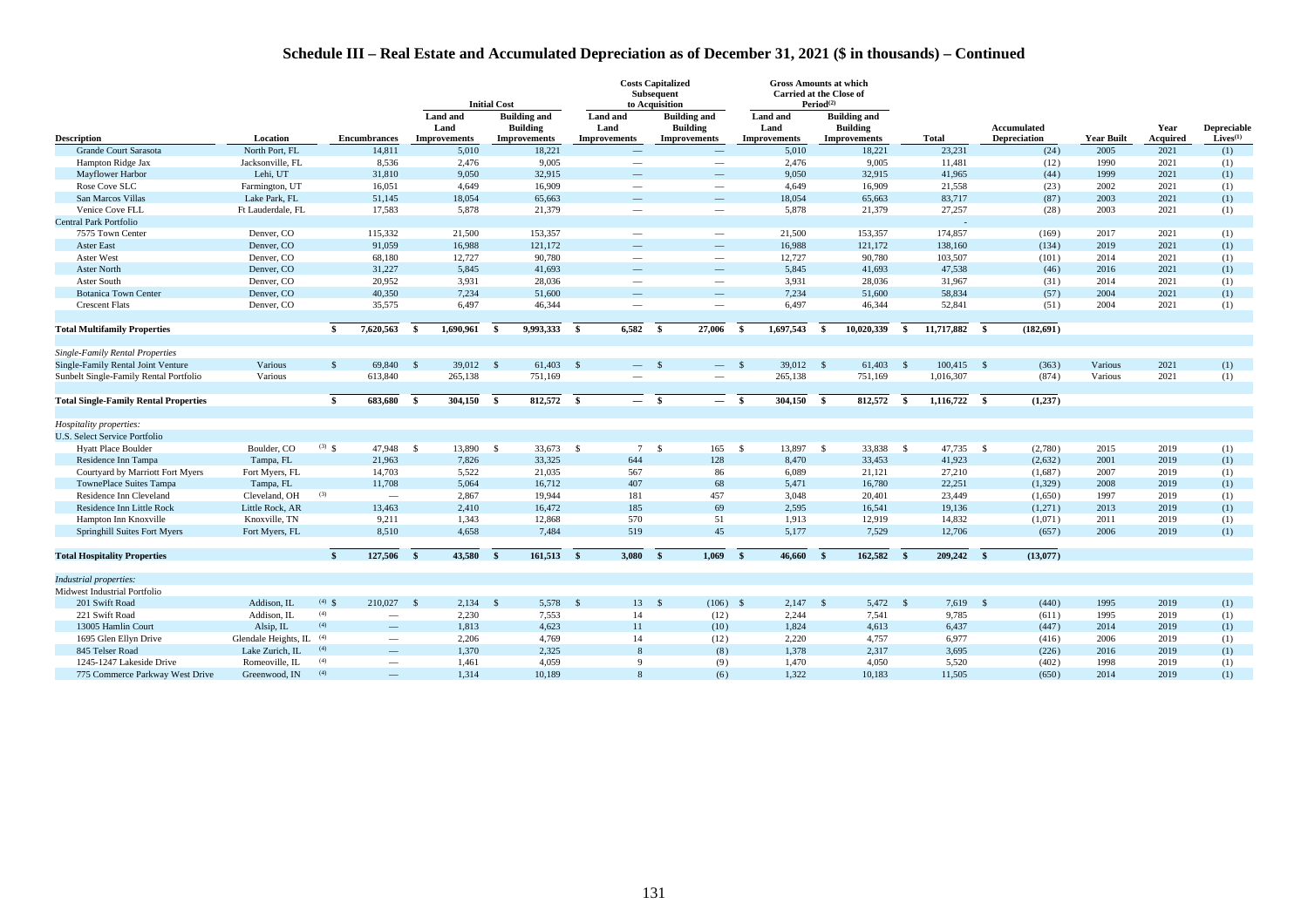|                                     |                  |     |                          |                         | <b>Initial Cost</b>                    |                          | <b>Costs Capitalized</b><br>Subsequent<br>to Acquisition |                     | <b>Gross Amounts at which</b><br><b>Carried at the Close of</b><br>Period <sup>(2)</sup> |              |                     |                   |          |                         |
|-------------------------------------|------------------|-----|--------------------------|-------------------------|----------------------------------------|--------------------------|----------------------------------------------------------|---------------------|------------------------------------------------------------------------------------------|--------------|---------------------|-------------------|----------|-------------------------|
|                                     |                  |     |                          | <b>Land and</b><br>Land | <b>Building and</b><br><b>Building</b> | <b>Land and</b><br>Land  | <b>Building and</b><br><b>Building</b>                   | Land and<br>Land    | <b>Building and</b><br><b>Building</b>                                                   |              | Accumulated         |                   | Year     | Depreciable             |
| <b>Description</b>                  | Location         | (4) | <b>Encumbrances</b>      | <b>Improvements</b>     | <b>Improvements</b>                    | <b>Improvements</b>      | <b>Improvements</b>                                      | <b>Improvements</b> | <b>Improvements</b>                                                                      | <b>Total</b> | <b>Depreciation</b> | <b>Year Built</b> | Acquired | $\bar{L}$ ives $^{(1)}$ |
| 999 Gerdt Court                     | Greenwood, IN    |     |                          | 1,268                   | 6,364                                  | $\mathbf{R}$             | (6)                                                      | 1,276               | 6,358                                                                                    | 7,634        | (546)               | 2001              | 2019     | (1)                     |
| 1600-1640 Northwind Pkwy            | Hobart, IN       | (4) | -                        | 879                     | 3,010                                  |                          | (5)                                                      | 884                 | 3,005                                                                                    | 3,889        | (288)               | 2007              | 2019     | (1)                     |
| 1650 Northwind Pkwy                 | Hobart, IN       | (4) |                          | 860                     | 2.954                                  | 5                        | (5)                                                      | 865                 | 2.949                                                                                    | 3,814        | (307)               | 2007              | 2019     | (1)                     |
| 1701-21 Northwind Pkwy              | Hobart, IN       | (4) |                          | 1,264                   | 5,974                                  |                          | (6)                                                      | 1,272               | 5,968                                                                                    | 7,240        | (491)               | 2005              | 2019     | (1)                     |
| 1851 Northwind Parkway              | Hobart, IN       | (4) | $\overline{\phantom{0}}$ | 1,477                   | 2,077                                  | 9                        | (8)                                                      | 1,486               | 2,069                                                                                    | 3,555        | (264)               | 2015              | 2019     | (1)                     |
| 1901-51 Northwind Pkwy              | Hobart, IN       | (4) | -                        | 1,800                   | 9,550                                  | 11                       | (9)                                                      | 1,811               | 9,541                                                                                    | 11,352       | (815)               | 2006              | 2019     | (1)                     |
| 6241 Northwind Pkwy                 | Hobart, IN       | (4) | $\overline{\phantom{0}}$ | 1,946                   | 8,402                                  | 126                      | (10)                                                     | 2,072               | 8,392                                                                                    | 10,464       | (759)               | 2008              | 2019     | (1)                     |
| 6451 Northwind Parkway              | Hobart, IN       | (4) | $\overline{\phantom{0}}$ | 2,782                   | 8,375                                  | 17                       | (15)                                                     | 2,799               | 8,360                                                                                    | 11,159       | (722)               | 2016              | 2019     | (1)                     |
| 8401 Bearing Drive                  | Indianapolis, IN | (4) | $\overline{\phantom{m}}$ | 3,159                   | 13,189                                 | 20                       | (17)                                                     | 3,179               | 13,172                                                                                   | 16,351       | (987)               | 2015              | 2019     | (1)                     |
| 8411 Bearing Drive                  | Indianapolis, IN | (4) | ÷,                       | 1,448                   | 6,515                                  | $\overline{9}$           | (8)                                                      | 1,457               | 6,507                                                                                    | 7,964        | (465)               | 2015              | 2019     | (1)                     |
| 8461 Bearing Drive                  | Indianapolis, IN | (4) | $\overline{\phantom{m}}$ | 1,337                   | 10,188                                 | -8                       | (6)                                                      | 1,345               | 10,182                                                                                   | 11,527       | (657)               | 2015              | 2019     | (1)                     |
| 101 45th Street                     | Munster, IN      | (4) |                          | 3,968                   | 20,213                                 | 186                      | 898                                                      | 4,154               | 21,111                                                                                   | 25,265       | (1,930)             | 1991              | 2019     | (1)                     |
| 215 45th Street                     | Munster, IN      | (4) | $\overline{\phantom{m}}$ | 1,209                   | 3,473                                  | $\overline{7}$           | (7)                                                      | 1,216               | 3,466                                                                                    | 4,682        | (352)               | 1999              | 2019     | (1)                     |
| 225 45th Street                     | Munster, IN      | (4) |                          | 1,112                   | 2,741                                  | $\overline{7}$           | 79                                                       | 1,119               | 2,820                                                                                    | 3,939        | (273)               | 2000              | 2019     | (1)                     |
| 235 West 45th Street                | Munster, IN      | (4) | $\overline{\phantom{m}}$ | 1,163                   | 1,847                                  | $7\overline{ }$          | (7)                                                      | 1,170               | 1,840                                                                                    | 3,010        | (236)               | 2000              | 2019     | (1)                     |
| 333 45th Street                     | Munster, IN      | (4) | $\overline{\phantom{0}}$ | 3,378                   | 7,839                                  | 21                       | (18)                                                     | 3,399               | 7,821                                                                                    | 11,220       | (847)               | 1999              | 2019     | (1)                     |
| 480 West 45th Street                | Munster, IN      | (4) | $\overline{\phantom{m}}$ | 1,542                   | 6,356                                  | 10                       | (9)                                                      | 1,552               | 6.347                                                                                    | 7,899        | (545)               | 2003              | 2019     | (1)                     |
| 3890 Perry Boulevard                | Whitestown, IN   | (4) | $\overline{\phantom{0}}$ | 698                     | 4,491                                  | $\overline{4}$           | (32)                                                     | 702                 | 4,459                                                                                    | 5,161        | (316)               | 2008              | 2019     | (1)                     |
| 4750 S Indianapolis Rd              | Whitestown, IN   | (4) |                          | 3,167                   | 14,293                                 | 20                       | (16)                                                     | 3,187               | 14,277                                                                                   | 17,464       | (1,169)             | 2016              | 2019     | (1)                     |
| 4990 Indianapolis Road              | Whitestown, IN   | (4) | -                        | 1,668                   | 8,319                                  | 10                       | (9)                                                      | 1,678               | 8,310                                                                                    | 9,988        | (620)               | 2016              | 2019     | (1)                     |
| 5701 Meadows Drive                  | Grove City, OH   | (4) | $\overline{\phantom{m}}$ | 2,166                   | 10,542                                 | 13                       | (11)                                                     | 2,179               | 10,531                                                                                   | 12,710       | (947)               | 1997              | 2019     | (1)                     |
| 5900 Meadows Drive                  | Grove City, OH   | (4) |                          | 2,369                   | 11,916                                 | 15                       | (12)                                                     | 2,384               | 11,904                                                                                   | 14,288       | (1,067)             | 1997              | 2019     | (1)                     |
| 2240 Creekside Parkway              | Lockbourne, OH   | (4) | $\equiv$                 | 2.300                   | 7.010                                  | 14                       | (12)                                                     | 2,314               | 6.998                                                                                    | 9,312        | (599)               | 2012              | 2019     | (1)                     |
| 4410 North 132nd Street             | Butler, WI       | (4) |                          | 1,248                   | 6,383                                  | 8                        | 251                                                      | 1,256               | 6,634                                                                                    | 7,890        | (547)               | 1998              | 2019     | (1)                     |
| 4700 North Ironwood Drive           | Butler, WI       | (4) | $\overline{\phantom{0}}$ | 1,510                   | 7,222                                  | 9                        | 287                                                      | 1,519               | 7,509                                                                                    | 9,028        | (601)               | 2000              | 2019     | (1)                     |
| W234 N2091 Ridgeview Parkway        |                  |     |                          |                         |                                        |                          |                                                          |                     |                                                                                          |              |                     |                   |          |                         |
| Court                               | Butler, WI       | (4) |                          | 1,965                   | 7,508                                  | 12                       | (11)                                                     | 1,977               | 7,497                                                                                    | 9,474        | (622)               | 2002              | 2019     | (1)                     |
| Marshfield Industrial Portfolio     | Baltimore, MD    |     | 106,698                  | 21,720                  | 139,433                                | 187                      | $\overline{4}$                                           | 21,907              | 139,437                                                                                  | 161,344      | (5,210)             | Various           | 2020     | (1)                     |
| <b>Airport Logistics Park</b>       | Nashville, TN    |     | 35,000                   | 7,031                   | 53,728                                 |                          |                                                          | 7,031               | 53,728                                                                                   | 60,759       | (2,233)             | Various           | 2020     | (1)                     |
| Denver/Boulder Industrial Portfolio |                  |     |                          |                         |                                        |                          |                                                          |                     |                                                                                          |              |                     |                   |          |                         |
| 321 Taylor Avenue                   | Louisville, CO   |     | 12,514                   | 3,006                   | 15,435                                 |                          | $\overline{7}$                                           | 3,006               | 15,442                                                                                   | 18,448       | (415)               | 1998              | 2021     | (1)                     |
| 1900 Taylor Avenue                  | Louisville, CO   |     | 20,138                   | 5,746                   | 25,386                                 | $\overline{\phantom{a}}$ | $\sim$                                                   | 5,746               | 25,386                                                                                   | 31,132       | (556)               | 2015              | 2021     | (1)                     |
| 2000 Taylor Avenue                  | Louisville, CO   |     | 21,382                   | 5,999                   | 30,674                                 |                          | 253                                                      | 5,999               | 30,927                                                                                   | 36,926       | (675)               | 2016              | 2021     | (1)                     |
| 2035 Taylor Avenue                  | Louisville, CO   |     | 18,328                   | 4,122                   | 20,497                                 | $\overline{\phantom{a}}$ | $\overline{\phantom{a}}$                                 | 4,122               | 20,497                                                                                   | 24,619       | (410)               | 2018              | 2021     | (1)                     |
| 1775 Cherry Street                  | Louisville, CO   |     | 19,377                   | 4,726                   | 25,499                                 |                          |                                                          | 4,726               | 25,499                                                                                   | 30,225       | (549)               | 2008              | 2021     | (1)                     |
| 1900 Cherry Street                  | Louisville, CO   |     | 15,935                   | 2,581                   | 18,089                                 | $\sim$                   | $\overline{\phantom{0}}$                                 | 2,581               | 18.089                                                                                   | 20,670       | (359)               | 2014              | 2021     | (1)                     |
| 1960 Cherry Street                  | Louisville, CO   |     | 9,014                    | 2,265                   | 9,133                                  |                          |                                                          | 2,265               | 9,133                                                                                    | 11,398       | (199)               | 2015              | 2021     | (1)                     |
| 1795 Dogwood Street                 | Louisville, CO   |     | 18,027                   | 4,035                   | 23,343                                 |                          | $\overline{\phantom{a}}$                                 | 4,035               | 23,343                                                                                   | 27,378       | (518)               | 2006              | 2021     | (1)                     |
| 1886 Prairie Way                    | Louisville, CO   |     | 14,173                   | 3,060                   | 13,277                                 |                          |                                                          | 3,060               | 13,277                                                                                   | 16,337       | (333)               | 2000              | 2021     | (1)                     |
| 195 CTC Boulevard                   | Louisville, CO   |     | 9,282                    | 2,652                   | 10,195                                 |                          | $\overline{3}$                                           | 2,652               | 10,198                                                                                   | 12,850       | (237)               | 2008              | 2021     | (1)                     |
| 633 CTC Boulevard                   | Louisville, CO   |     | 24,663                   | 6,351                   | 33,818                                 |                          |                                                          | 6,351               | 33,818                                                                                   | 40,169       | (687)               | 2017              | 2021     | (1)                     |
| 346 Arthur Avenue                   | Louisville, CO   |     | 8,613                    | 3,201                   | 11,109                                 |                          | $\overline{\phantom{0}}$                                 | 3,201               | 11,109                                                                                   | 14,310       | (300)               | 2000              | 2021     | (1)                     |
| 1480 Arthur Avenue                  | Louisville, CO   |     | 13,590                   | 4,303                   | 16,770                                 |                          |                                                          | 4,303               | 16,770                                                                                   | 21,073       | (435)               | 2000              | 2021     | (1)                     |
| 600 Tech Court                      | Louisville, CO   |     | 18,191                   | 4,905                   | 24,778                                 | $\overline{\phantom{m}}$ | $\overline{\phantom{m}}$                                 | 4,905               | 24,778                                                                                   | 29,683       | (507)               | 2020              | 2021     | (1)                     |
| 700 Tech Court                      | Louisville, CO   |     | 14,000                   | 5,219                   | 18,522                                 |                          |                                                          | 5,219               | 18,522                                                                                   | 23,741       | (363)               | 2018              | 2021     | (1)                     |
| 725 Tech Court                      | Louisville, CO   |     | 25,867                   | 5,780                   | 15,126                                 | $\overline{\phantom{a}}$ | 1,690                                                    | 5,780               | 16,816                                                                                   | 22,596       | (327)               | 2021              | 2021     | (1)                     |
| <b>Independence Logistics Park</b>  |                  |     |                          |                         |                                        |                          |                                                          |                     |                                                                                          |              |                     |                   |          |                         |
| 359 Old Underwood Road              | La Porte, TX     | (5) | 117,000                  | 9.786                   | 53,113                                 |                          | $\overline{\phantom{a}}$                                 | 9,786               | 53,113                                                                                   | 62,899       | (1, 345)            | 2007              | 2021     | (1)                     |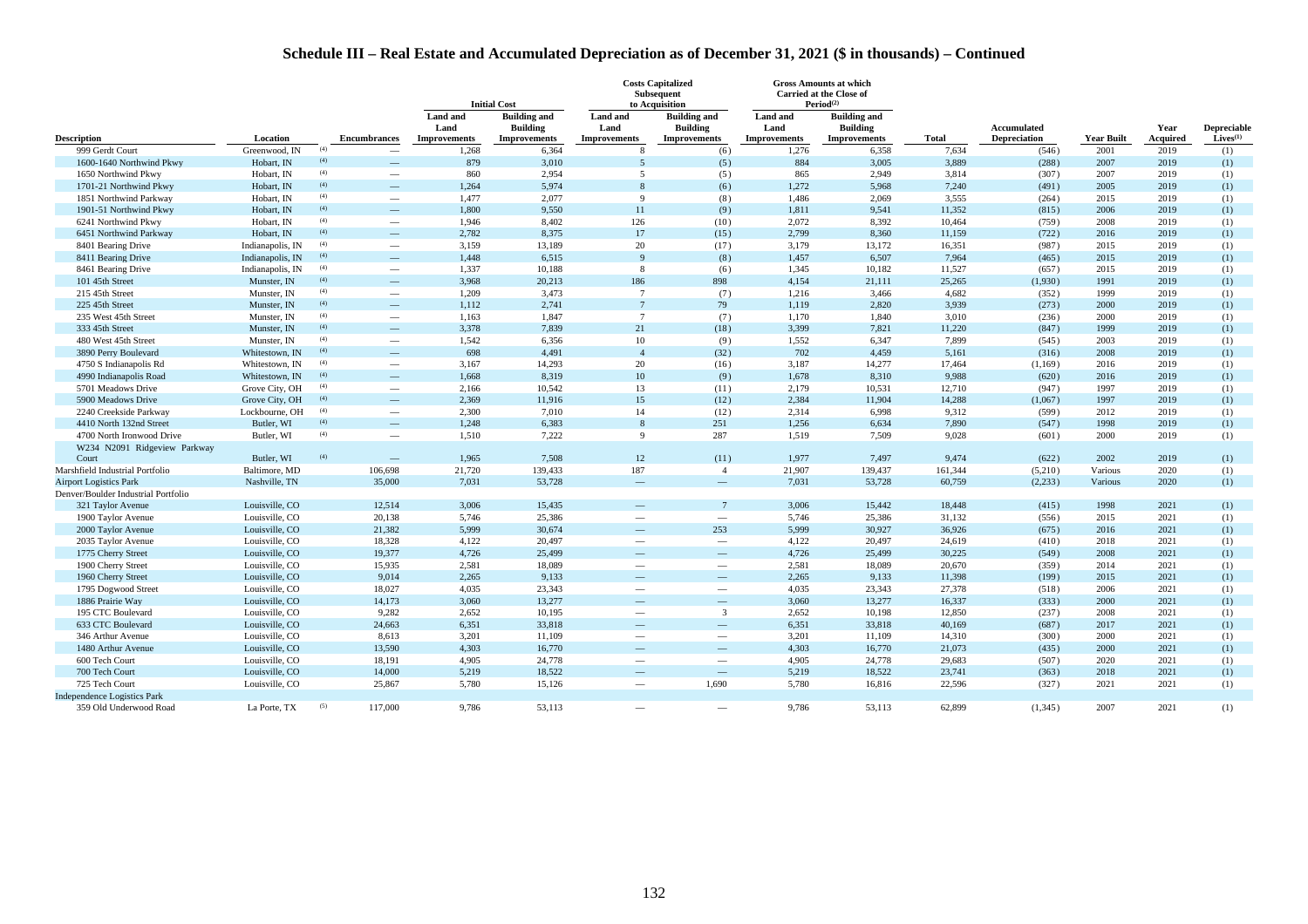|                                      |               |     |                                 |                             | <b>Initial Cost</b>                    |                             | <b>Costs Capitalized</b><br>Subsequent<br>to Acquisition |                             | <b>Gross Amounts at which</b><br>Carried at the Close of<br>Period <sup>(2)</sup> |              |                                    |                   |                  |                                     |
|--------------------------------------|---------------|-----|---------------------------------|-----------------------------|----------------------------------------|-----------------------------|----------------------------------------------------------|-----------------------------|-----------------------------------------------------------------------------------|--------------|------------------------------------|-------------------|------------------|-------------------------------------|
|                                      |               |     |                                 | <b>Land</b> and             | <b>Building and</b>                    | <b>Land and</b>             | <b>Building and</b>                                      | <b>Land</b> and             | <b>Building and</b>                                                               |              |                                    |                   |                  |                                     |
| <b>Description</b>                   | Location      |     | <b>Encumbrances</b>             | Land<br><b>Improvements</b> | <b>Building</b><br><b>Improvements</b> | Land<br><b>Improvements</b> | <b>Building</b><br><b>Improvements</b>                   | Land<br><b>Improvements</b> | <b>Building</b><br><b>Improvements</b>                                            | <b>Total</b> | Accumulated<br><b>Depreciation</b> | <b>Year Built</b> | Year<br>Acquired | <b>Depreciable</b><br>$Lives^{(1)}$ |
| 359 Pike Court                       | La Porte, TX  | (5) |                                 | 9,007                       | 45,772                                 |                             |                                                          | 9,007                       | 45,772                                                                            | 54,779       | (1,288)                            | 2008              | 2021             | (1)                                 |
| 10025 Porter Road                    | La Porte, TX  | (5) | $\frac{1}{2}$                   | 2,836                       | 11,629                                 | $\overline{\phantom{m}}$    | $\overline{\phantom{a}}$                                 | 2,836                       | 11,629                                                                            | 14,465       | (318)                              | 2018              | 2021             | (1)                                 |
| 10051 Porter Road                    | La Porte, TX  | (5) |                                 | 3,171                       | 15,890                                 |                             | -                                                        | 3,171                       | 15,890                                                                            | 19,061       | (395)                              | 2007              | 2021             | (1)                                 |
| 10052 PorterRoad                     | La Porte, TX  | (5) | $\overline{\phantom{m}}$        | 2.820                       | 14,759                                 | $\overline{\phantom{m}}$    | $\overline{\phantom{m}}$                                 | 2,820                       | 14,759                                                                            | 17.579       | (331)                              | 2009              | 2021             | (1)                                 |
| 10100 Porter Road                    | La Porte, TX  | (5) |                                 | 3.046                       | 8,154                                  |                             |                                                          | 3.046                       | 8,154                                                                             | 11,200       | (215)                              | 2005              | 2021             | (1)                                 |
| Reno Logistics Portfolio             |               |     |                                 |                             |                                        |                             |                                                          |                             |                                                                                   |              |                                    |                   |                  |                                     |
| 475 Lillard Drive                    | Sparks, NV    | (6) | 266,000                         | 2,671                       | 36,429                                 |                             | $\overline{\phantom{0}}$                                 | 2,671                       | 36,429                                                                            | 39,100       | (702)                              | 1994              | 2021             | (1)                                 |
| 775 Lillard Drive                    | Sparks, NV    | (6) | $\overline{\phantom{m}}$        | 10,861                      | 15,573                                 | $\overline{\phantom{m}}$    | $\overline{\phantom{m}}$                                 | 10,861                      | 15,573                                                                            | 26,434       | (396)                              | 1996              | 2021             | (1)                                 |
| 850 Spice Islands                    | Sparks, NV    | (6) |                                 | 2,104                       | 7,331                                  | $\overline{\phantom{0}}$    | $\overline{\phantom{m}}$                                 | 2,104                       | 7,331                                                                             | 9,435        | (168)                              | 1986              | 2021             | (1)                                 |
| 1800 Deming Way                      | Sparks, NV    | (6) | $\overline{\phantom{m}}$        | 1,669                       | 7,368                                  | $\qquad \qquad -$           | $\overline{\phantom{m}}$                                 | 1,669                       | 7,368                                                                             | 9,037        | (152)                              | 1979              | 2021             | (1)                                 |
| 10855 Lear                           | Sparks, NV    | (6) | -                               | 2,692                       | 24,603                                 |                             |                                                          | 2,692                       | 24,603                                                                            | 27,295       | (498)                              | 2007              | 2021             | (1)                                 |
| <b>Sparks Business Center</b>        | Sparks, NV    | (6) | $\overline{\phantom{0}}$        | 9.936                       | 22,844                                 |                             | $\overline{\phantom{m}}$                                 | 9,936                       | 22,844                                                                            | 32,780       | (632)                              | 1996              | 2021             | (1)                                 |
| 1185 South Rock                      | Sparks, NV    | (6) | $\overline{\phantom{0}}$        | 3,815                       | 9,484                                  |                             | $\overline{\phantom{0}}$                                 | 3,815                       | 9,484                                                                             | 13,299       | (424)                              | 2005              | 2021             | (1)                                 |
| 210 Lyon Drive                       | Sparks, NV    | (6) | $\overline{\phantom{m}}$        | 667                         | 6,890                                  |                             | $\overline{\phantom{m}}$                                 | 667                         | 6,890                                                                             | 7,557        | (153)                              | 1981              | 2021             | (1)                                 |
| 12040 Moya                           | Sparks, NV    | (6) |                                 | 2,996                       | 28,611                                 | $\overline{\phantom{0}}$    | 11                                                       | 2,996                       | 28,622                                                                            | 31,618       | (558)                              | 2006              | 2021             | (1)                                 |
| 10990 Lear                           | Sparks, NV    | (6) | $\overline{\phantom{0}}$        | 2,464                       | 17,991                                 |                             | $\overline{\phantom{m}}$                                 | 2,464                       | 17,991                                                                            | 20,455       | (402)                              | 2000              | 2021             | (1)                                 |
| 10991 Lear                           | Sparks, NV    | (6) | $\overline{\phantom{0}}$        | 2,397                       | 26,376                                 |                             | 37                                                       | 2,397                       | 26,413                                                                            | 28,810       | (580)                              | 1998              | 2021             | (1)                                 |
| 855 Greg Street                      | Sparks, NV    | (6) | $\overline{\phantom{m}}$        | 3,347                       | 14,167                                 |                             | $\qquad \qquad -$                                        | 3,347                       | 14,167                                                                            | 17,514       | (333)                              | 1991              | 2021             | (1)                                 |
| 1823-1879 Deming Way                 | Sparks, NV    | (6) | $\qquad \qquad -$               | 1,431                       | 6,598                                  | $\overline{\phantom{0}}$    | $\overline{\phantom{m}}$                                 | 1,431                       | 6,598                                                                             | 8,029        | (137)                              | 1980              | 2021             | (1)                                 |
| 12755 Moya                           | Sparks, NV    | (6) | $\overline{\phantom{m}}$        | 1,373                       | 8,505                                  | $\overline{\phantom{m}}$    | $\overline{\phantom{m}}$                                 | 1,373                       | 8,505                                                                             | 9,878        | (204)                              | 1992              | 2021             | (1)                                 |
| 12055 Sage Point                     | Sparks, NV    | (6) |                                 | 2,847                       | 26,630                                 | $\overline{\phantom{0}}$    | $\qquad \qquad$                                          | 2,847                       | 26,630                                                                            | 29,477       | (572)                              | 1998              | 2021             | (1)                                 |
| 1802 Brierly Way                     | Sparks, NV    | (6) | $\overline{\phantom{0}}$        | 1,928                       | 31,756                                 |                             | $\overline{\phantom{m}}$                                 | 1,928                       | 31,756                                                                            | 33,684       | (681)                              | 1995              | 2021             | (1)                                 |
| 1755 Purina Way                      | Sparks, NV    | (6) | $\overline{\phantom{0}}$        | 2,773                       | 10,195                                 |                             | $\overline{\phantom{a}}$                                 | 2,773                       | 10,195                                                                            | 12,968       | (303)                              | 1977              | 2021             | (1)                                 |
| 1550 Greg Street                     | Sparks, NV    | (6) | $\hspace{0.1mm}-\hspace{0.1mm}$ | 3,374                       | 3,780                                  | $\overline{\phantom{m}}$    | $\hspace{0.1mm}-\hspace{0.1mm}$                          | 3,374                       | 3.780                                                                             | 7,154        | (140)                              | 1997              | 2021             | (1)                                 |
| 6995 Resource Blvd                   | Sparks, NV    | (6) | $\overline{\phantom{a}}$        | 1.557                       | 18,501                                 | $\overline{\phantom{0}}$    | $\qquad \qquad -$                                        | 1,557                       | 18,501                                                                            | 20,058       | (405)                              | 1995              | 2021             | (1)                                 |
| Southwest Light Industrial Portfolio |               |     |                                 |                             |                                        |                             |                                                          |                             |                                                                                   |              |                                    |                   |                  |                                     |
| <b>Aztec Commerceplex</b>            | Phoenix, AZ   |     | 31,757                          | 6,423                       | 38,777                                 |                             | $\overline{\phantom{m}}$                                 | 6,423                       | 38,777                                                                            | 45,200       | (354)                              | 1998              | 2021             | (1)                                 |
| Coronado Phase I                     | Phoenix, AZ   |     | 11,591                          | 2,672                       | 13,604                                 |                             | $\overline{\phantom{m}}$                                 | 2,672                       | 13,604                                                                            | 16,276       | (136)                              | 1998              | 2021             | (1)                                 |
| Coronado Phase II                    | Phoenix, AZ   |     | 30,860                          | 7,390                       | 36,285                                 |                             | $\qquad \qquad$                                          | 7,390                       | 36,285                                                                            | 43,675       | (346)                              | 1998              | 2021             | (1)                                 |
| Coronado Phase III                   | Phoenix, AZ   |     | 7,172                           | 2,211                       | 8,019                                  | $\qquad \qquad -$           | $\overline{\phantom{m}}$                                 | 2,211                       | 8,019                                                                             | 10,230       | (81)                               | 1999              | 2021             | (1)                                 |
| Coronado Phase IV                    | Phoenix, AZ   |     | 14,343                          | 2,933                       | 17,368                                 |                             | $\overline{\phantom{0}}$                                 | 2,933                       | 17,368                                                                            | 20,301       | (155)                              | 2001              | 2021             | (1)                                 |
| Dean Martin Drive Phase I            | Las Vegas, NV |     | 13,964                          | 5,798                       | 12,334                                 |                             | $\overline{\phantom{m}}$                                 | 5,798                       | 12.334                                                                            | 18,132       | (143)                              | 2000              | 2021             | (1)                                 |
| Dean Martin Drive Phase II           | Las Vegas, NV |     | 18,700                          | 7,867                       | 16,416                                 | $\overline{\phantom{0}}$    | $\overline{\phantom{m}}$                                 | 7,867                       | 16,416                                                                            | 24,283       | (191)                              | 2000              | 2021             |                                     |
| Loop 101 Phase I                     | Las Vegas, NV |     | 25,354                          | 6,968                       | 28,795                                 |                             | $\overline{\phantom{m}}$                                 | 6,968                       | 28,795                                                                            | 35,763       | (294)                              | 2004              | 2021             | (1)                                 |
| Loop 101 Phase II                    | Phoenix, AZ   |     | 39,219                          | 13,005                      | 46,987                                 | $\overline{\phantom{0}}$    | $\overline{\phantom{m}}$                                 | 13,005                      | 46,987                                                                            | 59,992       | (480)                              | 2006              | 2021             | (1)                                 |
| Phoenix Pinnacle Phase I             | Phoenix, AZ   |     | 48,336                          | 10,250                      | 56,873                                 | $\overline{\phantom{m}}$    | $\overline{\phantom{m}}$                                 | 10,250                      | 56,873                                                                            | 67,123       | (531)                              | 2001              | 2021             | (1)                                 |
| Phoenix Pinnacle Phase I             | Phoenix, AZ   |     | 31,829                          | 5,812                       | 38,756                                 |                             | $\frac{1}{2}$                                            | 5,812                       | 38,756                                                                            | 44,568       | (320)                              | 2002              | 2021             | (1)                                 |
| Phoenix Pinnacle Phase III           | Phoenix, AZ   |     | 20,066                          | 3,578                       | 22,515                                 | $\overline{\phantom{m}}$    | $\overline{\phantom{m}}$                                 | 3,578                       | 22,515                                                                            | 26,093       | (198)                              | 2004              | 2021             | (1)                                 |
| Tempe Southern Business Center       | Phoenix, AZ   |     | 22,515                          | 4,987                       | 25,684                                 |                             | $\overline{4}$                                           | 4,987                       | 25.688                                                                            | 30,675       | (251)                              | 1997              | 2021             | (1)                                 |
| Wynn Road Vegas                      | Phoenix, AZ   |     | 18,828                          | 7,531                       | 18,712                                 | $\overline{\phantom{m}}$    | $\overline{\phantom{m}}$                                 | 7,531                       | 18,712                                                                            | 26,243       | (179)                              | 1998              | 2021             | (1)                                 |
| Wynn Road Vegas East                 | Las Vegas, NV |     | 6,650                           | 2,341                       | 6,741                                  | $\overline{\phantom{0}}$    | $\overline{\phantom{0}}$                                 | 2,341                       | 6,741                                                                             | 9,082        | (72)                               | 1998              | 2021             | (1)                                 |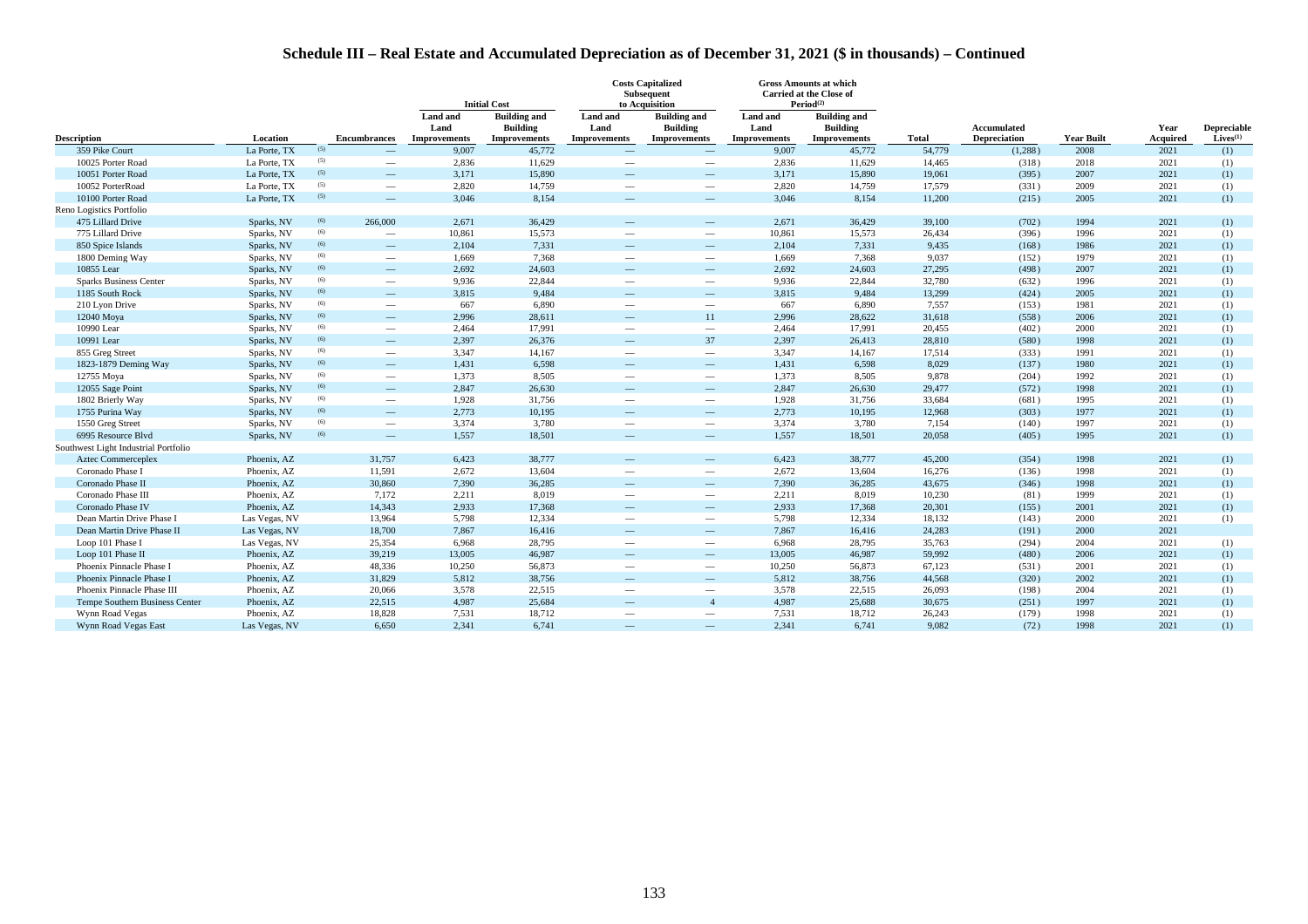|                                        |                         |              |                          | <b>Initial Cost</b> |                                                |                    |                                                               |                    | <b>Costs Capitalized</b><br>Subsequent<br>to Acquisition |              |                                                               | <b>Gross Amounts at which</b><br>Carried at the Close of | Period <sup>(2)</sup>                          |                    |                                                               |              |              |  |                                    |                   |                  |                                     |
|----------------------------------------|-------------------------|--------------|--------------------------|---------------------|------------------------------------------------|--------------------|---------------------------------------------------------------|--------------------|----------------------------------------------------------|--------------|---------------------------------------------------------------|----------------------------------------------------------|------------------------------------------------|--------------------|---------------------------------------------------------------|--------------|--------------|--|------------------------------------|-------------------|------------------|-------------------------------------|
| <b>Description</b>                     | Location                |              | <b>Encumbrances</b>      |                     | <b>Land</b> and<br>Land<br><b>Improvements</b> |                    | <b>Building and</b><br><b>Building</b><br><b>Improvements</b> |                    | <b>Land</b> and<br>Land<br><b>Improvements</b>           |              | <b>Building and</b><br><b>Building</b><br><b>Improvements</b> |                                                          | <b>Land</b> and<br>Land<br><b>Improvements</b> |                    | <b>Building and</b><br><b>Building</b><br><b>Improvements</b> |              | Total        |  | Accumulated<br><b>Depreciation</b> | <b>Year Built</b> | Year<br>Acquired | <b>Depreciable</b><br>$Lives^{(1)}$ |
| Northern Italy Industrial Portfolio    |                         |              |                          |                     |                                                |                    |                                                               |                    |                                                          |              |                                                               |                                                          |                                                |                    |                                                               |              |              |  |                                    |                   |                  |                                     |
| Isola Vicentina 1                      | Vicenza Province, Italy |              | 12,782                   |                     | 3,369                                          |                    | 19,757                                                        |                    |                                                          |              |                                                               |                                                          | 3,369                                          |                    | 19,757                                                        |              | 23,126       |  | (215)                              | 2017              | 2021             | (1)                                 |
| Isola Vicentina 2                      | Vicenza Provence, Italy |              | 16,003                   |                     | 4,218                                          |                    | 24,736                                                        |                    | $\overline{\phantom{0}}$                                 |              |                                                               |                                                          | 4,218                                          |                    | 24,736                                                        |              | 28,954       |  | (269)                              | 2010              | 2021             | (1)                                 |
| <b>Settimo Torinese</b>                | Turin Province, Italy   |              | 10,448                   |                     | 3,939                                          |                    | 14,907                                                        |                    |                                                          |              | $\sim$                                                        |                                                          | 3,939                                          |                    | 14,907                                                        |              | 18,846       |  | (162)                              | 2008              | 2021             | (1)                                 |
| Peschiera Borromeo                     | Milan Province, Italy   |              | 5,232                    |                     | 2,983                                          |                    | 6,404                                                         |                    | $\overline{\phantom{0}}$                                 |              | $\overline{\phantom{a}}$                                      |                                                          | 2,983                                          |                    | 6,404                                                         |              | 9,387        |  | (69)                               | 1970s/2018        | 2021             | (1)                                 |
| <b>Total Industrial Properties</b>     |                         | s.           | 1,383,468                | $\mathbf{s}$        | 352,756                                        | - \$               | 1,667,278                                                     | $\mathbf{s}$       | 833                                                      | $\mathbf{s}$ | 3,122                                                         | - \$                                                     | 353,589                                        | S.                 | 1,670,400                                                     | S.           | 2.023.989 \$ |  | (50, 254)                          |                   |                  |                                     |
| Office properties:                     |                         |              |                          |                     |                                                |                    |                                                               |                    |                                                          |              |                                                               |                                                          |                                                |                    |                                                               |              |              |  |                                    |                   |                  |                                     |
| Florida Office Portfolio               |                         |              |                          |                     |                                                |                    |                                                               |                    |                                                          |              |                                                               |                                                          |                                                |                    |                                                               |              |              |  |                                    |                   |                  |                                     |
| <b>JTB</b> Carlton                     | Jacksonville, FL        | $(7)$ \$     | 139,173 \$               |                     | 4,510                                          | <b>S</b>           | 13,905                                                        | $\mathbf{s}$       | $-$ s                                                    |              | 449                                                           | $\mathbf{s}$                                             | 4,510 \$                                       |                    | 14,354                                                        | $\mathbf{s}$ | 18,864 \$    |  | (1,962)                            | 1999              | 2019             | (1)                                 |
| <b>JTB</b> Deerwood Park               | (7)<br>Jacksonville, FL |              | $\equiv$                 |                     | 1,303                                          |                    | 1,298                                                         |                    |                                                          |              | $7\phantom{1}$                                                |                                                          | 1,303                                          |                    | 1,305                                                         |              | 2,608        |  | (124)                              | 1991              | 2019             | (1)                                 |
| JTB Collier                            | Jacksonville, FL        | (7)          | $\overline{\phantom{0}}$ |                     | 4,540                                          |                    | 11,050                                                        |                    | $\overline{\phantom{0}}$                                 |              | 88                                                            |                                                          | 4,540                                          |                    | 11,138                                                        |              | 15,678       |  | (1, 367)                           | 2001              | 2019             | (1)                                 |
| Deerwood N 100                         | Jacksonville, FL        | (7)          | $\overline{\phantom{0}}$ |                     | 5,173                                          |                    | 17,670                                                        |                    | -                                                        |              | 545                                                           |                                                          | 5,173                                          |                    | 18,215                                                        |              | 23,388       |  | (2, 442)                           | 1999              | 2019             | (1)                                 |
| Deerwood N 200                         | Jacksonville, FL        | (7)          |                          |                     | 5,152                                          |                    | 14,995                                                        |                    | $\sim$                                                   |              | (637)                                                         |                                                          | 5,152                                          |                    | 14,358                                                        |              | 19,510       |  | (1,284)                            | 2001              | 2019             | (1)                                 |
| Deerwood N 300                         | Jacksonville, FL        | (7)          | $\qquad \qquad -$        |                     | 5,723                                          |                    | 16,056                                                        |                    | $\qquad \qquad$                                          |              | 300                                                           |                                                          | 5,723                                          |                    | 16,356                                                        |              | 22,079       |  | (1,961)                            | 2004              | 2019             | (1)                                 |
| Deerwood N 400                         | Jacksonville, FL        | (7)          | $\overline{\phantom{0}}$ |                     | 5,535                                          |                    | 18,722                                                        |                    | $\frac{1}{2}$                                            |              | 116                                                           |                                                          | 5,535                                          |                    | 18,838                                                        |              | 24,373       |  | (2,376)                            | 2005              | 2019             | (1)                                 |
| Deerwood S 100                         | Jacksonville, FL        | (7)          |                          |                     | 5,761                                          |                    | 15,490                                                        |                    |                                                          |              | 73                                                            |                                                          | 5,761                                          |                    | 15,563                                                        |              | 21,324       |  | (2,354)                            | 1996              | 2019             | (1)                                 |
| Deerwood S 200                         | Jacksonville, FL        | (7)          |                          |                     | 5,548                                          |                    | 15,976                                                        |                    | $\overline{\phantom{a}}$                                 |              | 103                                                           |                                                          | 5,548                                          |                    | 16,079                                                        |              | 21,627       |  | (2,544)                            | 1996              | 2019             | (1)                                 |
| Deerwood S 300                         | Jacksonville, FL        | (7)          |                          |                     | 5,158                                          |                    | 14,265                                                        |                    |                                                          |              | 789                                                           |                                                          | 5,158                                          |                    | 15,054                                                        |              | 20,212       |  | (2,808)                            | 1997              | 2019             | (1)                                 |
| Deerwood S 400                         | Jacksonville, FL        | (7)          | $\overline{\phantom{m}}$ |                     | 5,062                                          |                    | 13,736                                                        |                    | $\overline{\phantom{m}}$                                 |              | 1,389                                                         |                                                          | 5,062                                          |                    | 15,125                                                        |              | 20,187       |  | (2, 428)                           | 1998              | 2019             | (1)                                 |
| Columbus Office Portfolio              |                         |              |                          |                     |                                                |                    |                                                               |                    |                                                          |              |                                                               |                                                          |                                                |                    |                                                               |              |              |  |                                    |                   |                  |                                     |
| 250 High                               | Columbus, OH            |              | 25,242                   |                     | 1,527                                          |                    | 27,449                                                        |                    | 68                                                       |              | 14                                                            |                                                          | 1,595                                          |                    | 27,463                                                        |              | 29,058       |  | (2,276)                            | 2015              | 2019             | (1)                                 |
| 80 on the Commons                      | Columbus, OH            |              | 29,309                   |                     | 1,486                                          |                    | 22,615                                                        |                    | 29                                                       |              | 1,395                                                         |                                                          | 1,515                                          |                    | 24,010                                                        |              | 25,525       |  | (2,740)                            | 2018              | 2019             | (1)                                 |
| 60 State Street                        | Boston, MA              |              | 394,497                  |                     |                                                |                    | 478,150                                                       |                    | 472                                                      |              | 10,263                                                        |                                                          | 472                                            |                    | 488,413                                                       |              | 488,885      |  | (32,676)                           | 1978              | 2020             | (1)                                 |
| Nashville Office                       | Nashville, TN           |              | 175,000                  |                     | 21,647                                         |                    | 229,183                                                       |                    | $\overline{\phantom{0}}$                                 |              | 838                                                           |                                                          | 21,647                                         |                    | 230,021                                                       |              | 251,668      |  | (12,982)                           | 2017              | 2020             | (1)                                 |
| Stonebridge Office Portfolio           |                         |              |                          |                     |                                                |                    |                                                               |                    |                                                          |              |                                                               |                                                          |                                                |                    |                                                               |              |              |  |                                    |                   |                  |                                     |
| Stonebridge I                          | Alpharetta, GA          | (8)          | 64.500                   |                     | 4,618                                          |                    | 31,103                                                        |                    | $\equiv$                                                 |              | 244                                                           |                                                          | 4.618                                          |                    | 31,347                                                        |              | 35,965       |  | (1,198)                            | 2007              | 2021             | (1)                                 |
| Stonebridge II                         | Alpharetta, GA          | (8)          |                          |                     | 4,098                                          |                    | 27,708                                                        |                    | $\overline{\phantom{0}}$                                 |              | 59                                                            |                                                          | 4,098                                          |                    | 27,767                                                        |              | 31,865       |  | (975)                              | 2006              | 2021             | (1)                                 |
| Stonebridge III                        | Alpharetta, GA          | (8)          | $\frac{1}{2}$            |                     | 6.489                                          |                    | 42,813                                                        |                    |                                                          |              | 78                                                            |                                                          | 6,489                                          |                    | 42.891                                                        |              | 49,380       |  | (1, 458)                           | 2008              | 2021             | (1)                                 |
| M Campus B1                            | Meudon, France          |              | 69,130                   |                     | 14,522                                         |                    | 63,636                                                        |                    | $\frac{1}{2}$                                            |              | $\overline{\phantom{m}}$                                      |                                                          | 14,522                                         |                    | 63,636                                                        |              | 78,158       |  | (71)                               | 2006              | 2021             |                                     |
| M Campus B2                            | Meudon, France          |              | 125,975                  |                     | 26,442                                         |                    | 120,442                                                       |                    |                                                          |              |                                                               |                                                          | 26,442                                         |                    | 120,442                                                       |              | 146,884      |  | (130)                              | 2006              | 2021             | (1)<br>(1)                          |
|                                        |                         |              |                          |                     |                                                |                    |                                                               |                    |                                                          |              |                                                               |                                                          |                                                |                    |                                                               |              |              |  |                                    |                   |                  |                                     |
| <b>Total Office Properties</b>         |                         | $\mathbf{s}$ | 1.022.826                | $\mathbf{s}$        | 134.294                                        | $\mathbf{\hat{z}}$ | 1,196,262                                                     | $\mathbf{s}$       | 569                                                      | $\mathbf{s}$ | 16,113                                                        | $\mathbf{s}$                                             | 134,863                                        | $\mathbf{\hat{S}}$ | 1,212,375                                                     | $\mathbf{s}$ | 1,347,238 \$ |  | (76, 156)                          |                   |                  |                                     |
| <b>Self-Storage Properties</b>         |                         |              |                          |                     |                                                |                    |                                                               |                    |                                                          |              |                                                               |                                                          |                                                |                    |                                                               |              |              |  |                                    |                   |                  |                                     |
| Morningstar Self-Storage Joint Venture |                         |              |                          |                     |                                                |                    |                                                               |                    |                                                          |              |                                                               |                                                          |                                                |                    |                                                               |              |              |  |                                    |                   |                  |                                     |
| Alabaster                              | Alabaster, AL           | <b>S</b>     | $11,231$ \$              |                     | $2,313$ \$                                     |                    | 15,843                                                        | $\mathbf{\hat{s}}$ | $ -$                                                     |              | $\overline{\phantom{0}}$                                      |                                                          | $2,313$ \$                                     |                    | 15,843                                                        | $^{\circ}$   | 18,156 \$    |  | (23)                               | 2008              | 2021             | (1)                                 |
| Alamo Ranch                            | San Antonio, TX         |              | 7,593                    |                     | 2,318                                          |                    | 9,951                                                         |                    | $\sim$                                                   |              | $\overline{\phantom{m}}$                                      |                                                          | 2,318                                          |                    | 9,951                                                         |              | 12,269       |  | (14)                               | 2014              | 2021             | (1)                                 |
| Babcock                                | San Antonio, TX         |              | 5,872                    |                     | 2,062                                          |                    | 7,448                                                         |                    | -                                                        |              | $\qquad \qquad -$                                             |                                                          | 2,062                                          |                    | 7,448                                                         |              | 9,510        |  | (11)                               | 2000              | 2021             | (1)                                 |
| <b>Bryan/College Station</b>           | College Station, TX     |              | 12,872                   |                     | 3,036                                          |                    | 17,786                                                        |                    | $\overline{\phantom{0}}$                                 |              | $\overline{\phantom{m}}$                                      |                                                          | 3,036                                          |                    | 17,786                                                        |              | 20,822       |  | (25)                               | 2009              | 2021             | (1)                                 |
| <b>Cambell Station</b>                 | Nashville, TN           |              | 10,598                   |                     | 4,563                                          |                    | 12,615                                                        |                    |                                                          |              |                                                               |                                                          | 4,563                                          |                    | 12,615                                                        |              | 17,178       |  | (18)                               | 2008              | 2021             | (1)                                 |
| College Street I                       | Charlotte, NC           |              | 6,742                    |                     | 2,688                                          |                    | 8,205                                                         |                    | $\overline{\phantom{0}}$                                 |              | $\overline{\phantom{0}}$                                      |                                                          | 2,688                                          |                    | 8,205                                                         |              | 10,893       |  | (12)                               | 2017              | 2021             | (1)                                 |
| Cornelius                              | Cornelius, NC           |              | 10,460                   |                     | 3,217                                          |                    | 13,736                                                        |                    |                                                          |              |                                                               |                                                          | 3,217                                          |                    | 13,736                                                        |              | 16,953       |  | (20)                               | 2008              | 2021             | (1)                                 |
| FL Mall                                | Orlando, FL             |              | 5,418                    |                     | 1,949                                          |                    | 6,803                                                         |                    | $\overline{\phantom{0}}$                                 |              | $\sim$                                                        |                                                          | 1,949                                          |                    | 6,803                                                         |              | 8,752        |  | (10)                               | 2017              | 2021             | (1)                                 |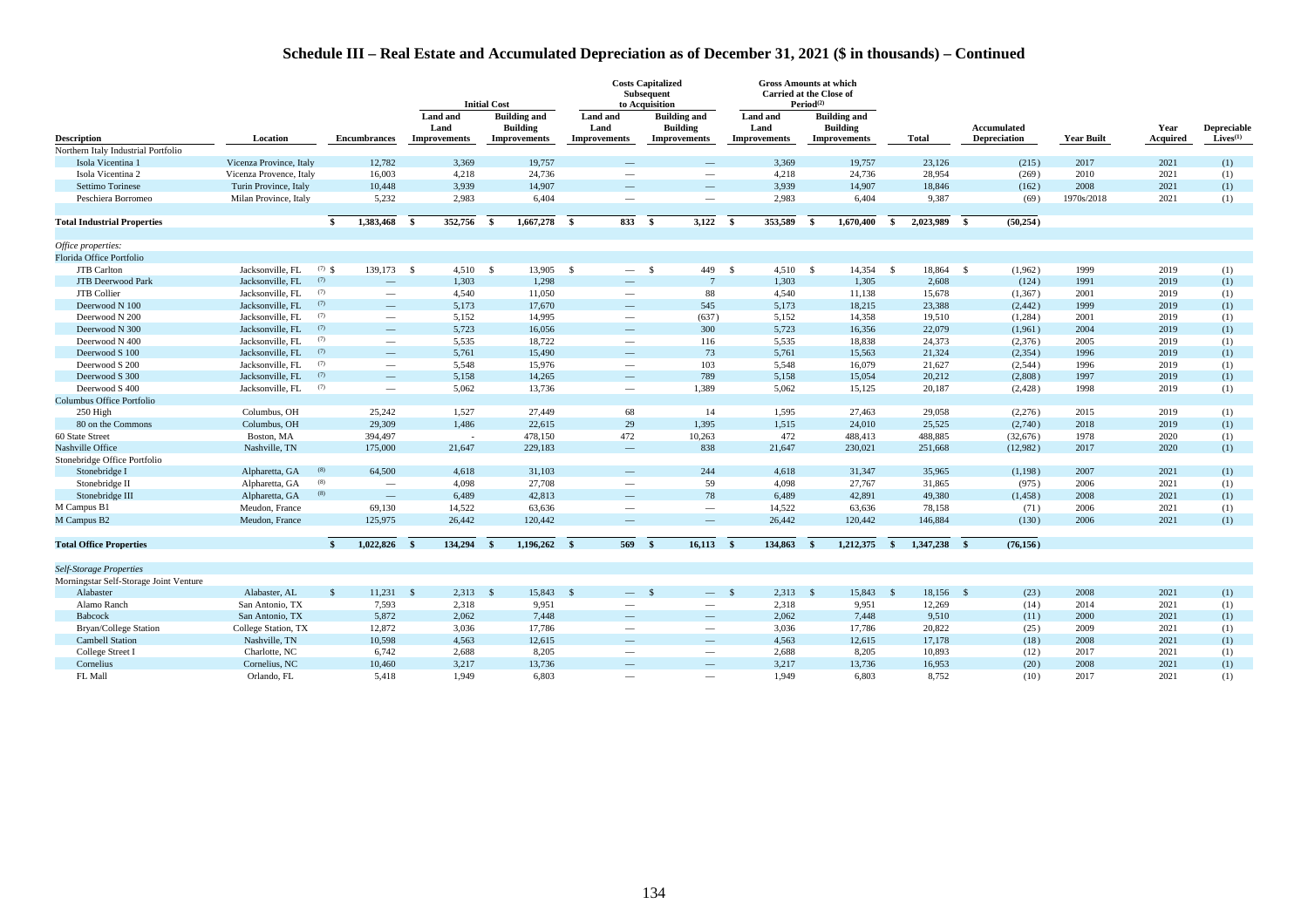|                                        |                     |                    |                     |                    |                                                | <b>Initial Cost</b> |                                                               |              | <b>Costs Capitalized</b>                       | Subsequent<br>to Acquisition |                                                        |              | <b>Gross Amounts at which</b><br>Carried at the Close of | Period <sup>(2)</sup> |                                                               |              |            |                    |                                    |                   |                  |                              |
|----------------------------------------|---------------------|--------------------|---------------------|--------------------|------------------------------------------------|---------------------|---------------------------------------------------------------|--------------|------------------------------------------------|------------------------------|--------------------------------------------------------|--------------|----------------------------------------------------------|-----------------------|---------------------------------------------------------------|--------------|------------|--------------------|------------------------------------|-------------------|------------------|------------------------------|
| <b>Description</b>                     | Location            |                    | <b>Encumbrances</b> |                    | <b>Land</b> and<br>Land<br><b>Improvements</b> |                     | <b>Building and</b><br><b>Building</b><br><b>Improvements</b> |              | <b>Land</b> and<br>Land<br><b>Improvements</b> |                              | <b>Building and</b><br><b>Building</b><br>Improvements |              | <b>Land</b> and<br>Land<br><b>Improvements</b>           |                       | <b>Building and</b><br><b>Building</b><br><b>Improvements</b> |              | Total      |                    | Accumulated<br><b>Depreciation</b> | <b>Year Built</b> | Year<br>Acquired | Depreciable<br>$Lives^{(1)}$ |
| Highway 78                             | Wylie, TX           |                    | 8,522               |                    | 3,098                                          |                     | 10,714                                                        |              |                                                |                              | $\overline{\phantom{0}}$                               |              | 3,098                                                    |                       | 10,714                                                        |              | 13,812     |                    | (15)                               | 2001              | 2021             | (1)                          |
| Ladson                                 | Charleston, SC      |                    | 6,031               |                    | 2,044                                          |                     | 7,688                                                         |              | $\overline{\phantom{m}}$                       |                              | $\overline{\phantom{m}}$                               |              | 2,044                                                    |                       | 7,688                                                         |              | 9,732      |                    | (11)                               | 2017              | 2021             | (1)                          |
| Lake Wylie                             | Lake Wylie, SC      |                    | 5,477               |                    | 2,928                                          |                     | 5,947                                                         |              | $\overline{\phantom{a}}$                       |                              | $\overline{\phantom{0}}$                               |              | 2,928                                                    |                       | 5,947                                                         |              | 8,875      |                    | (9)                                | 2017              | 2021             | (1)                          |
| Moorseville                            | Mooresville, NC     |                    | 9,866               |                    | 2,602                                          |                     | 13,388                                                        |              | $\sim$                                         |                              | $\overline{\phantom{m}}$                               |              | 2,602                                                    |                       | 13,388                                                        |              | 15,990     |                    | (19)                               | 2007              | 2021             | (1)                          |
| <b>Mountain Brook</b>                  | Birmingham, AL      |                    | 12,457              |                    | 5,723                                          |                     | 14,463                                                        |              | $\overline{\phantom{m}}$                       |                              | $\overline{\phantom{0}}$                               |              | 5,723                                                    |                       | 14,463                                                        |              | 20,186     |                    | (21)                               | 1985              | 2021             | (1)                          |
| OKC Bethany                            | Bethany, OK         |                    | 4,251               |                    | 1,688                                          |                     | 5,486                                                         |              | $\overline{\phantom{a}}$                       |                              | $\overline{\phantom{m}}$                               |              | 1,688                                                    |                       | 5,486                                                         |              | 7,174      |                    | (8)                                | 1985              | 2021             | (1)                          |
| <b>OKC</b> Edmond                      | Edmond, OK          |                    | 4,310               |                    | 2,550                                          |                     | 5,282                                                         |              |                                                |                              | $\overline{\phantom{0}}$                               |              | 2,550                                                    |                       | 5,282                                                         |              | 7,832      |                    | (8)                                | 2001              | 2021             | (1)                          |
| <b>OKC</b> MacArthur                   | Oklahoma City, OK   |                    | 5,635               |                    | 1,098                                          |                     | 7,642                                                         |              | $\overline{\phantom{m}}$                       |                              | $\overline{\phantom{m}}$                               |              | 1,098                                                    |                       | 7,642                                                         |              | 8,740      |                    | (11)                               | 2000              | 2021             | (1)                          |
| <b>OKC</b> Midwest City                | Midwest City, OK    |                    | 7,395               |                    | 1,968                                          |                     | 9,874                                                         |              |                                                |                              | $\overline{\phantom{a}}$                               |              | 1,968                                                    |                       | 9,874                                                         |              | 11,842     |                    | (14)                               | 1990              | 2021             | (1)                          |
| <b>OKC</b> Norman                      | Norman, OK          |                    | 6,386               |                    | 1,342                                          |                     | 8,634                                                         |              | $\hspace{0.1mm}-\hspace{0.1mm}$                |                              | $\qquad \qquad$                                        |              | 1,342                                                    |                       | 8,634                                                         |              | 9,976      |                    | (12)                               | 2003              | 2021             | (1)                          |
| <b>OKC</b> North Penn                  | Oklahoma City, OK   |                    | 3,342               |                    | 1,033                                          |                     | 4,413                                                         |              | $\overline{\phantom{m}}$                       |                              | $\overline{\phantom{m}}$                               |              | 1,033                                                    |                       | 4,413                                                         |              | 5,446      |                    | (6)                                | 1994              | 2021             | (1)                          |
| OKC Santa Fe                           | Oklahoma City, OK   |                    | 4,567               |                    | 1,003                                          |                     | 6,166                                                         |              | $\overline{\phantom{a}}$                       |                              | $\overline{\phantom{m}}$                               |              | 1,003                                                    |                       | 6,166                                                         |              | 7,169      |                    | (9)                                | 2001              | 2021             | (1)                          |
| <b>OKC</b> South Penn                  | Oklahoma City, OK   |                    | 4,627               |                    | 1,269                                          |                     | 6,165                                                         |              |                                                |                              | $\qquad \qquad -$                                      |              | 1,269                                                    |                       | 6,165                                                         |              | 7,434      |                    | (9)                                | 1999              | 2021             | (1)                          |
| OKC Camden                             | Oklahoma City, OK   |                    | 2,135               |                    | 574                                            |                     | 2,863                                                         |              | $\overline{\phantom{m}}$                       |                              | $\overline{\phantom{m}}$                               |              | 574                                                      |                       | 2,863                                                         |              | 3,437      |                    | (4)                                | 2013              | 2021             | (1)                          |
| Rea                                    | Waxhaw, NC          |                    | 17,795              |                    | 4,661                                          |                     | 24,139                                                        |              |                                                |                              | -                                                      |              | 4,661                                                    |                       | 24,139                                                        |              | 28,800     |                    | (37)                               | 2016              | 2021             | (1)                          |
| South Blvd                             | Charlotte, NC       |                    | 9,570               |                    | 2,519                                          |                     | 12,957                                                        |              | $\overline{\phantom{m}}$                       |                              | $\overline{\phantom{m}}$                               |              | 2,519                                                    |                       | 12,957                                                        |              | 15,476     |                    | (19)                               | 2017              | 2021             | (1)                          |
| West WT Harris                         | Charlotte, NC       |                    | 14,572              |                    | 3,933                                          |                     | 19,656                                                        |              |                                                |                              | $\overline{\phantom{0}}$                               |              | 3,933                                                    |                       | 19,656                                                        |              | 23,589     |                    | (30)                               | 1995              | 2021             | (1)                          |
|                                        |                     |                    |                     |                    |                                                |                     |                                                               |              |                                                |                              |                                                        |              |                                                          |                       |                                                               |              |            |                    |                                    |                   |                  |                              |
| <b>Total Self-Storage Properties</b>   |                     | $\mathbf{s}$       | 197,724             | - \$               | 62,179                                         | - \$                | 257,864                                                       | - \$         | $-$ \$                                         |                              | $-$ \$                                                 |              | 62,179                                                   | -S                    | 257,864                                                       | - \$         | 320,043    | $\mathbf{\hat{S}}$ | (375)                              |                   |                  |                              |
| Medical Office:                        |                     |                    |                     |                    |                                                |                     |                                                               |              |                                                |                              |                                                        |              |                                                          |                       |                                                               |              |            |                    |                                    |                   |                  |                              |
| Exchange on Erwin - Commercial         | Durham, NC          | s.                 | 24,908              | - \$               | 13,492 \$                                      |                     | 20,157                                                        | $\mathbf{s}$ | $-$ s                                          |                              | 36                                                     | $\mathbf{s}$ | 13,492 \$                                                |                       | 20,193                                                        | $\mathbf{s}$ | 33,685     | - \$               | (1,783)                            | 2007              | 2019             | (1)                          |
| <b>Barlow Building</b>                 | Chevy Chase, MD     |                    | 108,160             |                    | 31,902                                         |                     | 112,291                                                       |              | 208                                            |                              | 1,260                                                  |              | 32,110                                                   |                       | 113,551                                                       |              | 145,661    |                    | (6,911)                            | 2019              | 2020             | (1)                          |
| <b>Total Medical Office Properties</b> |                     | $\hat{\mathbf{x}}$ | 133,068             | $\mathbf{\hat{s}}$ | 45,394                                         | - \$                | 132,448 \$                                                    |              | 208                                            | - \$                         | 1,296                                                  | $\sim$ \$    | 45,602                                                   | - \$                  | 133,744                                                       | - \$         | 179,346    | - \$               | (8,694)                            |                   |                  |                              |
| Other                                  |                     |                    |                     |                    |                                                |                     |                                                               |              |                                                |                              |                                                        |              |                                                          |                       |                                                               |              |            |                    |                                    |                   |                  |                              |
| Comfort Hotel Vesterbro                | Copenhagen, Denmark | $\mathbf{s}$       | 50,702 \$           |                    | 20,335 \$                                      |                     | 58,315 \$                                                     |              | $-$ s                                          |                              | $-$ s                                                  |              | 20,335                                                   | - S                   | 58,315                                                        | - \$         | 78.650     | -S                 | (482)                              | 1999              | 2021             | (1)                          |
| <b>Iberostar Las Dalias</b>            | Tenerife, Spain     |                    | 55,654              |                    | 26,751                                         |                     | 37,993                                                        |              | $\overline{\phantom{0}}$                       |                              |                                                        |              | 26,751                                                   |                       | 37,993                                                        |              | 64,744     |                    | (48)                               | 1985              | 2021             | (1)                          |
| Marketplace                            | West Palm Beach, FL |                    | 79,000              |                    | 41,833                                         |                     | 83,890                                                        |              | $\hspace{0.1mm}-\hspace{0.1mm}$                |                              | $\hspace{0.1mm}-\hspace{0.1mm}$                        |              | 41,833                                                   |                       | 83,890                                                        |              | 125,723    |                    | (171)                              | 2014              | 2021             | (1)                          |
|                                        |                     |                    |                     |                    |                                                |                     |                                                               |              |                                                |                              |                                                        |              |                                                          |                       |                                                               |              |            |                    |                                    |                   |                  |                              |
| <b>Total Other Properties</b>          |                     |                    | 185,356             |                    | 88,919                                         |                     | 180,198                                                       |              | $\overline{\phantom{m}}$                       |                              | $\overline{\phantom{m}}$                               |              | 88,919                                                   | -8                    | 180,198                                                       |              | 269,117    | - \$               | (701)                              |                   |                  |                              |
| <b>Portfolio Total</b>                 |                     |                    | 11,354,191          |                    | 2,722,233                                      |                     | 14,401,468                                                    |              | 11,272                                         |                              | 48,606                                                 |              | 2,733,505                                                |                       | 14,450,074                                                    |              | 17,183,579 |                    | (333, 185)                         |                   |                  |                              |

(1) Refer to Note 2 to our consolidated financial statements for details of depreciable lives.

(2) As of December 31, 2021, the aggregate cost basis for tax purposes was \$16.9 billion.

(3) These properties secure a \$47.9 million mortgage note.

(4) These properties secure a \$210.0 million mortgage note.

(5) These properties secure a \$117.0 million mortgage note.

(6) These properties secure a \$266.0 million mortgage note.

(7) These properties secure a \$139.2 million mortgage note.

(8) These properties secure a \$64.5 million mortgage note.